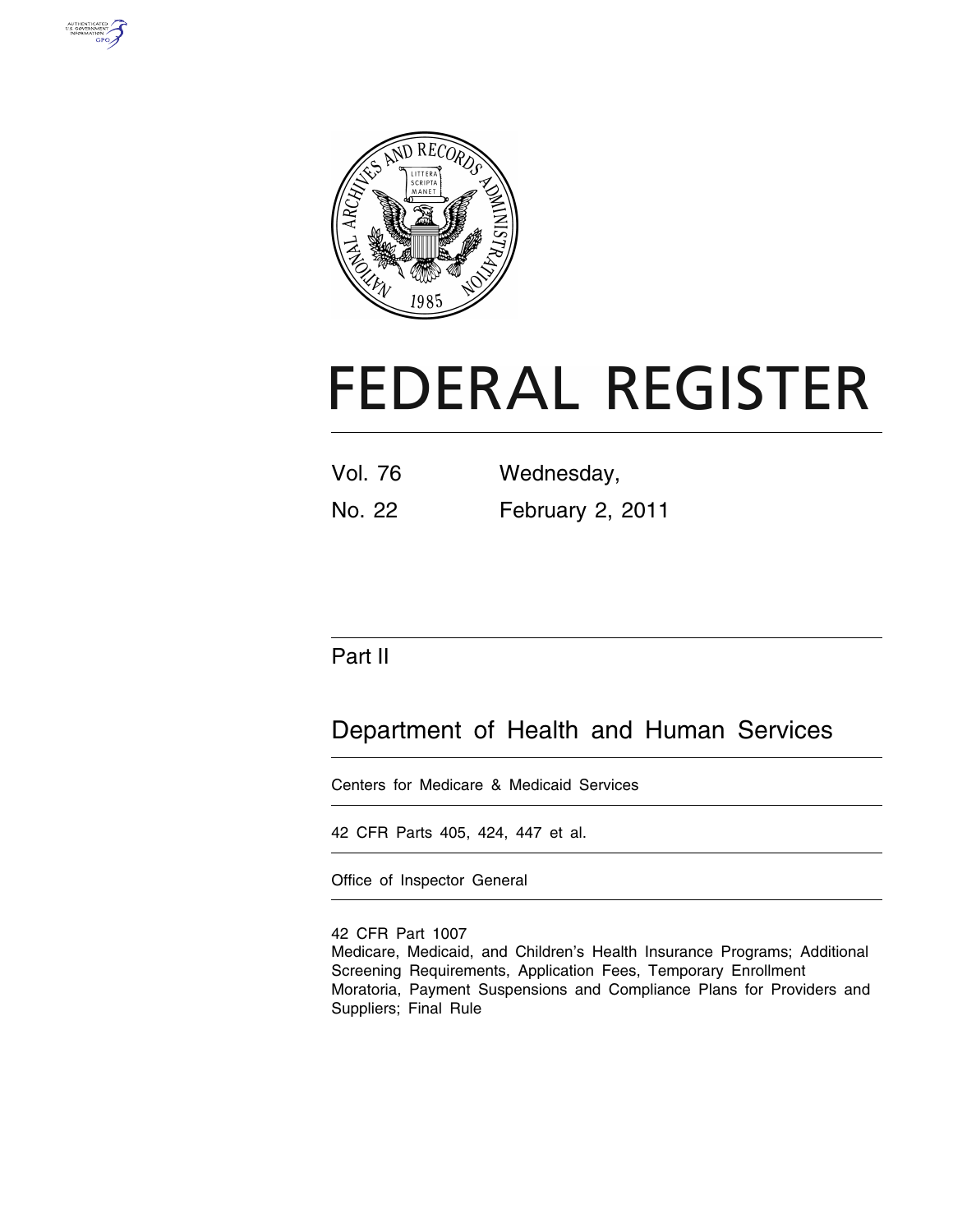#### **DEPARTMENT OF HEALTH AND HUMAN SERVICES**

**Centers for Medicare & Medicaid Services** 

**42 CFR Parts 405, 424, 447, 455, 457, and 498** 

#### **Office of Inspector General**

#### **42 CFR Part 1007**

**[CMS–6028–FC]** 

#### **RIN 0938–AQ20**

#### **Medicare, Medicaid, and Children's Health Insurance Programs; Additional Screening Requirements, Application Fees, Temporary Enrollment Moratoria, Payment Suspensions and Compliance Plans for Providers and Suppliers**

**AGENCY:** Centers for Medicare & Medicaid Services (CMS); Office of Inspector General (OIG), HHS. **ACTION:** Final rule with comment period.

**SUMMARY:** This final rule with comment period will implement provisions of the ACA that establish: Procedures under which screening is conducted for providers of medical or other services and suppliers in the Medicare program, providers in the Medicaid program, and providers in the Children's Health Insurance Program (CHIP); an application fee imposed on institutional providers and suppliers; temporary moratoria that may be imposed if necessary to prevent or combat fraud, waste, and abuse under the Medicare and Medicaid programs, and CHIP; guidance for States regarding termination of providers from Medicaid and CHIP if terminated by Medicare or another Medicaid State plan or CHIP; guidance regarding the termination of providers and suppliers from Medicare if terminated by a Medicaid State agency; and requirements for suspension of payments pending credible allegations of fraud in the Medicare and Medicaid programs. This final rule with comment period also discusses our earlier solicitation of comments regarding provisions of the ACA that require providers of medical or other items or services or suppliers within a particular industry sector or category to establish compliance programs.

We have identified specific provisions surrounding our implementation of fingerprinting for certain providers and suppliers for which we may make changes if warranted by the public comments received. We expect to publish our response to those

comments, including any possible changes to the rule made as a result of them, as soon as possible following the end of the comment period. Furthermore, we clarify that we are finalizing the adoption of fingerprinting pursuant to the terms and conditions set forth herein.

**DATES:** *Effective date:* These regulations are effective on March 25, 2011. *Comment date:* We will consider public comments only on the Fingerprinting Requirements, contained in §§ 424.518 and 455.434 and discussed in section II.A.5. of the preamble of this document, if we receive them at one of the addresses provided below, no later than 5 p.m. on April 4, 2011.

**ADDRESSES:** In commenting, please refer to file code CMS–6028–FC. Because of staff and resource limitations, we cannot accept comments by facsimile (FAX) transmission.

You may submit comments in one of four ways (please choose only one of the ways listed):

1. *Electronically.* You may submit electronic comments on this regulation to *[http://www.regulations.gov.](http://www.regulations.gov)* Follow the instructions for ''submitting a comment.''

2. *By regular mail.* You may mail written comments to the following address ONLY: Centers for Medicare & Medicaid Services, Department of Health and Human Services, *Attention:*  CMS–6028–FC, P.O. Box 8013, Baltimore, MD 21244–8013.

Please allow sufficient time for mailed comments to be received before the close of the comment period.

3. *By express or overnight mail.* You may send written comments to the following address ONLY: Centers for Medicare & Medicaid Services, Department of Health and Human Services, *Attention:* CMS–6028–FC, Mail Stop C4–26–05, 7500 Security Boulevard, Baltimore, MD 21244–1850.

4. *By hand or courier.* If you prefer, you may deliver (by hand or courier) your written comments before the close of the comment period to either of the following addresses: a. For delivery in Washington, DC—Centers for Medicare & Medicaid Services, Department of Health and Human Services, Room 445– G, Hubert H. Humphrey Building, 200 Independence Avenue, SW., Washington, DC 20201.

(Because access to the interior of the Hubert H. Humphrey Building is not readily available to persons without Federal government identification, commenters are encouraged to leave their comments in the CMS drop slots located in the main lobby of the building. A stamp-in clock is available

for persons wishing to retain a proof of filing by stamping in and retaining an extra copy of the comments being filed.)

b. For delivery in Baltimore, MD— Centers for Medicare & Medicaid Services, Department of Health and Human Services, 7500 Security Boulevard, Baltimore, MD 21244–1850.

If you intend to deliver your comments to the Baltimore address, please call telephone number (410) 786– 9994 in advance to schedule your arrival with one of our staff members.

Comments mailed to the addresses indicated as appropriate for hand or courier delivery may be delayed and received after the comment period.

**FOR FURTHER INFORMATION CONTACT:** 

Frank Whelan (410) 786–1302 for Medicare enrollment issues. Claudia Simonson (312) 353–2115 for Medicaid and CHIP enrollment issues. Lori Bellan (410) 786–2048 for Medicaid payment suspension issues and Medicaid termination issues. Joseph Strazzire (410) 786–2775 for Medicare payment suspension issues. Laura Minassian-Kiefel (410) 786–4641 for compliance program issues.

**SUPPLEMENTARY INFORMATION:** Due to the many organizations and terms to which we refer by acronym in this final rule with comment period, we are listing these acronyms and their corresponding terms in alphabetical order below. In addition, we are providing a table of contents which follows the list of acronyms to assist readers in referencing sections contained in this preamble.

#### **Acronyms**

- ABC American Board for Certification in Orthotics and Prosthetics
- A/B MAC Part A or Part B Medicare Administrative Contractor
- ACA ''Affordable Care Act''
- APD Advance planning document
- ASC Ambulatory surgical center
- BBA Balanced Budget Act of 1997 (Pub. L. 105–33)
- BIPA Medicare Medicaid, and SCHIP Benefits Improvement Protection Act of 2000 (Pub. L. 106–544)
- CAH Critical access hospital
- CAP Competitive acquisition program
- CBA Competitive bidding area
- 
- CFR Code of Federal Regulations Children's Health Insurance Program
- CJIS Criminal Justice Information Services
- CLIA Clinical laboratory improvement amendments
- CMHC Community mental health centers
- CMS Centers for Medicare & Medicaid Services
- CON Certificate of Need
- CoP Condition of participation
- CORF Comprehensive outpatient rehabilitation facility
- CPI–U Consumer price index for all urban consumers
- DAB Department Appeal Board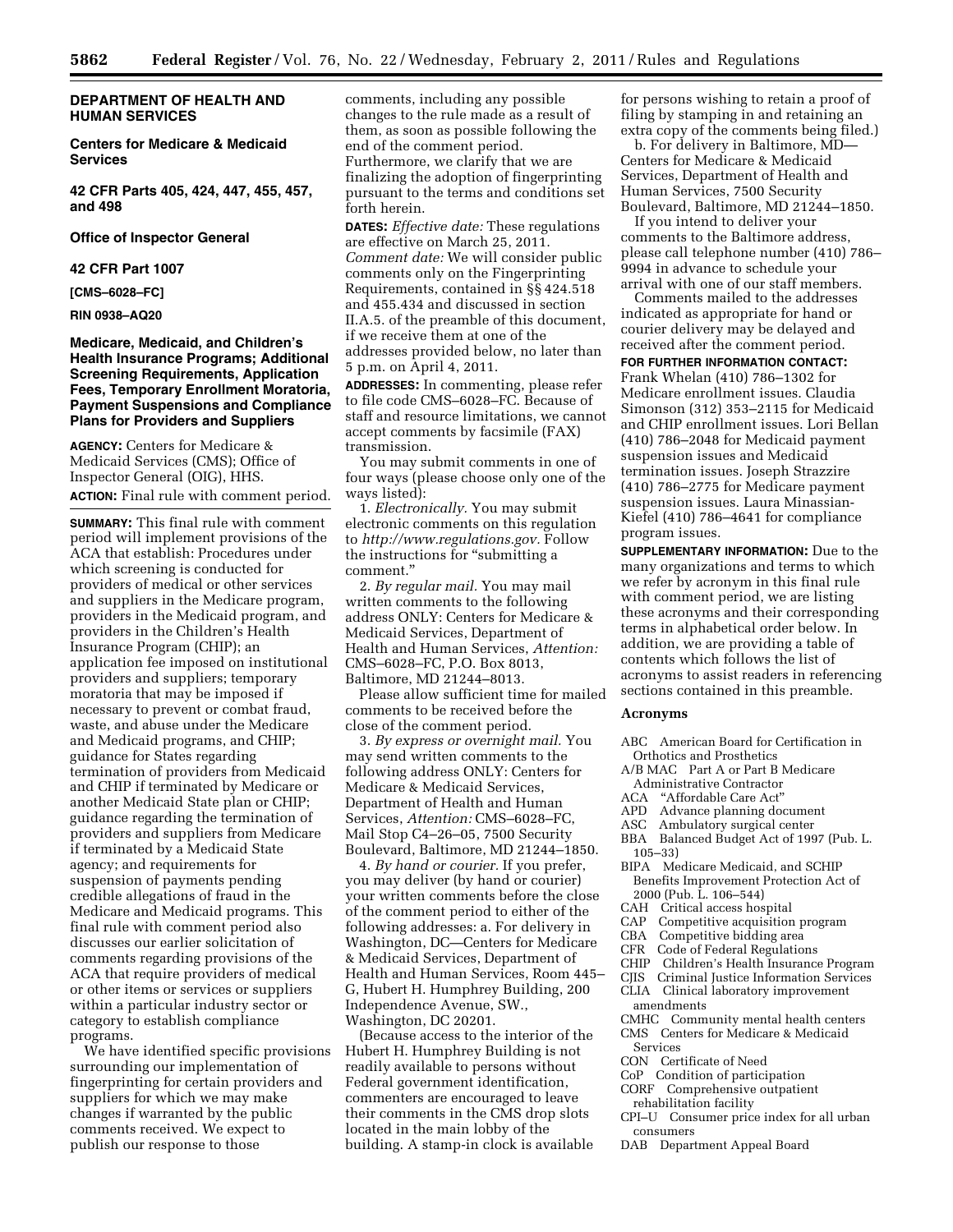b. Previous Medicare Regulations c. Proposed Medicare Suspension of Payments Requirements

b. Previous Medicaid Regulations c. Proposed Medicaid Suspension of Payments Requirements

2. Proposed Ethics and Compliance

4. Final Provisions—Ethics and Compliance Program

3. Analysis of and Responses to Public

F. Termination of Provider Participation Under the Medicaid Program and CHIP if Terminated Under the Medicare Program or Another State Medicaid

2. Proposed Provisions for Termination of Provider Participation Under the Medicaid Program and CHIP if

3. Analysis of and Responses to Public

4. Final Provisions for Termination of Provider Participation Under the Medicaid Program and CHIP if

G. Additional Medicare Provider Enrollment Provisions 1. Statutory Changes

2. Proposed Provisions for Additional Medicare Provider Enrollment 3. Analysis of and Response to Public

H. Technical and General Comments III. Collection of Information Requirements A. ICRs Regarding Medicare Application Fee Hardship Exception (§ 424.514) B. ICRs Regarding Medicare Fingerprinting

4. Final Provisions for Additional Medicare

C. ICRs Regarding Medicaid Fingerprinting

D. ICRs Regarding Suspension of Payments

F. ICRs Regarding Site Visits for Medicaid-Only or CHIP-Only Providers (§ 455.450) G. ICRs Regarding the Rescreening of Medicaid Providers Every 5 Years

a. Enhanced Screening Procedures—

b. Application Fee—Medicare

Terminated Under the Medicare Program or Another State Medicaid Program or

Terminated Under the Medicare Program or Another State Medicaid Program or

Compliance Program 1. Statutory Changes

Program Provisions

Program or CHIP 1. Statutory Change

Comment

CHIP

CHIP

Comments

(§ 455.104)

(§ 455.414). IV. Response to Comments V. Regulatory Impact Analysis A. Statement of Need B. Overall Impact C. Anticipated Effects

1. Medicare

Medicare

Provider Enrollment

Requirement (§ 424.518)

Requirement (§ 455.434)

in Cases of Fraud or Willful Misrepresentation (§ 455.23) E. ICRs Regarding Collection of SSNs and DOBs for Medicaid and CHIP providers

Comment

E. Proposed Approach and Solicitation of Comments for Sections 6102 and 6401(a) of the Affordable Care Act—Ethics and

2. Medicaid a. Background

- DEA Drug Enforcement Agency
- DHUD Department of Housing and Urban Development
- DME Durable medical equipment
- DMEPOS Durable medical equipment prosthetics, orthotics, and supplies DOB Dates of birth
- 
- DOJ Department of Justice EIN Employer Identification Number
- EMTALA Emergency Medical Treatment and Active Labor Act
- VIN Vehicle Identifier Number
- ESRD End-stage renal disease<br>EPLS General Service Admini
- General Service Administration's Excluded Parties List System
- FBI Federal Bureau of Investigation
- FFP Federal Financial Participation
- FFS Medicare fee-for-service program
- FQHC Federally qualified health center
- GAO Government Accountability Office
- HHAs Home health agencies
- HHS [Department of] Health and Human Services
- HIO Health insuring organization
- IAFIS Integrated Automated Fingerprint Identification System
- ICF/MR Intermediate care facilities for persons with mental retardation
- IDTF Independent diagnostic testing facility
- IHCIA Indian Health Care Improvement Act
- IHS Indian Health Service
- IHSS In-home supportive services
- IPF Inpatient psychiatric facility
- IRF Inpatient rehabilitation facility
- ISDEAA Indian Self-Determination and Education Assistance Act
- LEIE List of Excluded Individuals/Entities
- MCEs Managed care entities
- MFCU Medicaid fraud control unit
- MAO Medicare Advantage organizations
- MMA Medicare Prescription Drug, Improvement, and Modernization Act of 2003 (Pub. L. 108–173)
- NASDAQ National Association of Securities Dealers Automated Quotation System
- NF Nursing facility
- NPI National Provider Identifier
- NPPES National Plan and Provider Enumeration System
- NSC National Supplier Clearinghouse
- NTIS National Technical Information Service
- NPDB National Practitioner Data Bank
- NYSE New York Stock Exchange
- OIG Office of Inspector General
- OMB Office of Management and Budget
- OPO Organ procurement organization
- PAHP Prepaid ambulatory health plan
- PECOS Provider Enrollment, Chain, and
- Ownership System
- PIHP Prepaid inpatient health plan
- PSC Program Safeguard Contractors
- PTAN Provider transaction account number RFA Regulatory Flexibility Act
- RHC Rural health clinic
- RNHCI Religious nonmedical health care
- institution
- SEC Securities and Exchange Commission<br>SMP Senior Medicare Patrol
- Senior Medicare Patrol
- SNFs Skilled nursing facilities
- SPIA State Program Integrity Assessment
- SSA Social Security Administration
- SSA DMF Social Security Administration Death Master File
- SSN Social Security Number
- TTAG Tribal Technical Advisory Group WAN [FBI CJIS Division's] Wide Area
- Network
- ZPIC Zone Program Integrity Contractors

#### **Table of Contents**

- I. Background
- II. Proposed Provisions and Responses to Public Comments
	- A. Provider Screening Under Medicare, Medicaid, and CHIP
	- 1. Statutory Changes
	- 2. Summary of Existing Screening Measures
	- a. Licensure Requirements—Medicare and Medicaid
	- b. Site Visits—Medicare
	- c. Database Checks—Medicare
	- d. Criminal Background Checks—Medicare
	- e. Medicare MAO Requirements
	- f. Fingerprinting—Medicare
	- g. Screening—Medicaid and CHIP 3. General Screening of Providers—
	- Medicare
	- a. Proposed Screening Requirements
	- (1) Limited
	- (2) Moderate
	- (3) High
	- b. Analysis of and Responses to Public Comment on Medicare Screening Categories
	- c. Final Screening Provision—Medicare
	- 4. General Screening of Providers— Medicaid and CHIP: Proposed Provisions and Analysis of and Responses to Public Comments
	- a. Database Checks—Medicaid and CHIP b. Unscheduled and Unannounced Site
	- Visits—Medicaid and CHIP c. Provider Enrollment and Provider
	- Termination—Medicaid and CHIP
	- d. Criminal Background Checks and Fingerprinting—Medicaid and CHIP
	- e. Deactivation and Reactivation of Provider Enrollment—Medicaid and CHIP
	- f. Enrollment and NPI of Ordering or Referring Providers—Medicaid and CHIP g. Other State Screening—Medicaid and
	- CHIP
	- h. Final Screening Provisions—Medicaid and CHIP
	- 5. Solicitation of Additional Comments Regarding the Implementation of the Fingerprinting Requirements
	- B. Application Fee—Medicare, Medicaid,
	- and CHIP
	- 1. Statutory Changes
	- 2. Proposed Application Fee Provisions
	- C. Temporary Moratoria on Enrollment of Medicare Providers and Suppliers, Medicaid and CHIP Providers

3. Analysis of and Responses to Public

4. Final Temporary Moratoria on Enrollment of Medicare Providers and Suppliers, Medicaid and CHIP

D. Suspension of Payments

1. Statutory Changes 2. Proposed Temporary Moratoria

b. Medicaid and CHIP

Provisions a. Medicare

Comment

Provisions

1. Medicare a. Background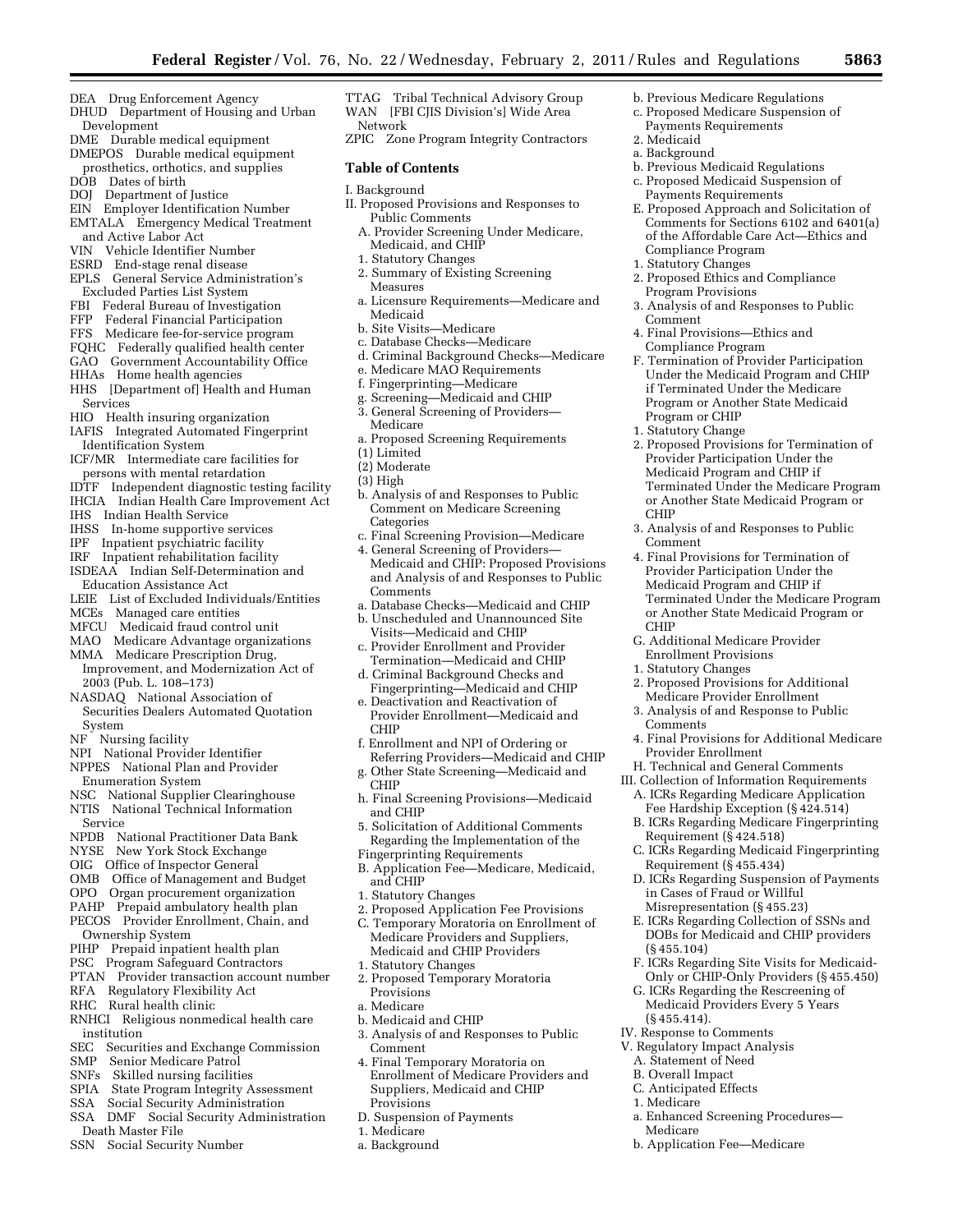- c. General Enrollment Framework
- (1) New Enrollment
- (2) Revalidation
- 2. Medicaid
- a. Enhanced Screening Procedures
- b. Application Fee—Medicaid
- c. General Enrollment Framework
- (1) New Enrollments
- (2) Re-enrollment
- 3. Medicare and Medicaid
- a. Moratoria on Enrollment of New Medicare Providers and Suppliers and Medicaid Providers
- b. Suspension of Payments in Medicare and Medicaid
- D. Accounting Statement and Table
- 1. Medicare
- 2. Medicaid
- E. Alternatives Considered
- 1. General Burden Minimization Efforts
- 2. Fingerprinting
- 3. Other Suggested Alternatives
- F. Conclusion
- Regulations Text

#### **I. Background**

The Medicare program (title XVIII of the Social Security Act (the Act)) is the primary payer of health care for 47 million enrolled beneficiaries. Under section 1802 of the Act, a beneficiary may obtain health services from an individual or an organization qualified to participate in the Medicare program. Qualifications to participate are specified in statute and in regulations (*see,* for example, sections 1814, 1815, 1819, 1833, 1834, 1842, 1861, 1866, and 1891 of the Act; and 42 CFR Chapter IV, subchapter G, which concerns standards and certification requirements).

Providers and suppliers furnishing services must comply with the Medicare requirements stipulated in the Act and in our regulations. These requirements are meant to ensure compliance with applicable statutes, as well as to promote the furnishing of high quality care. As Medicare program expenditures have grown, we have increased our efforts to ensure that only qualified individuals and organizations are allowed to enroll or maintain their Medicare billing privileges.

The Medicaid program (title XIX of the Act) is a joint Federal and State health care program for eligible lowincome individuals providing coverage to more than 51 million people. States have considerable flexibility in how they administer their Medicaid programs within a broad Federal framework and programs vary from State to State.

The Children's Health Insurance Program (CHIP) (title XXI of the Act) is a joint Federal and State health care program that provides health care coverage to more than 7.7 million otherwise uninsured children.

Historically, States, in operating Medicaid and CHIP, have permitted the enrollment of providers who meet the State requirements for program enrollment.

The Patient Protection and Affordable Care Act (Pub. L. 111–148), as amended by the Health Care and Education Reconciliation Act of 2010 (Pub. L. 111– 152) (collectively known as the Affordable Care Act or ACA) makes a number of changes to the Medicare and Medicaid programs and CHIP that enhance the provider and supplier enrollment process to improve the integrity of the programs to reduce fraud, waste, and abuse in the programs.

The following is an overview of some of the statutory authority relevant to enrollment in Medicare, Medicaid, and CHIP:

• Sections 1102 and 1871 of the Act provide general authority for the Secretary of Health and Human Services (the Secretary) to prescribe regulations for the efficient administration of the Medicare program. Section 1102 of the Act also provides general authority for the Secretary to prescribe regulations for the efficient administration of the Medicaid program and CHIP.

• Section 4313 of the Balanced Budget Act of 1997 (BBA) (Pub. L. 105– 33) amended sections 1124(a)(1) and 1124A of the Act to require disclosure of both the Employer Identification Number (EIN) and Social Security Number (SSN) of each provider or supplier, each person with ownership or control interest in the provider or supplier, any subcontractor in which the provider or supplier directly or indirectly has a 5 percent or more ownership interest, and any managing employees including directors and officers of corporations and non-profit organizations and charities. The ''Report to Congress on Steps Taken to Assure Confidentiality of Social Security Account Numbers as required by the Balanced Budget Act'' was signed by the Secretary and sent to the Congress on January 26, 1999. This report outlines the provisions of a mandatory collection of SSNs and EINs effective on or after April 26, 1999.

• Section 936(a)(2) of the Medicare Prescription Drug, Improvement, and Modernization Act of 2003 (MMA) (Pub. L. 108–173) amended the Act to require the Secretary to establish a process for the enrollment of providers of services and suppliers. We are authorized to collect information on the Medicare enrollment application (that is, the CMS–855, (Office of Management and Budget (OMB) approval number 0938– 0685)) to ensure that correct payments are made to providers and suppliers

under the Medicare program as established by title XVIII of the Act.

• Section 1902(a)(27) of the Act provides general authority for the Secretary to require provider agreements under the Medicaid State Plans with every person or institution providing services under the State plan. Under these agreements, the Secretary may require information regarding any payments claimed by such person or institution for providing services under the State plan.

• Section 2107(e) of the Act, which provides that certain title XIX and title XI provisions apply to States under title XXI, including 1902(a)(4)(C) of the Act, relating to conflict of interest standards.

• Section 1903(i)(2) of the Act relating to limitations on payment.

• Section 1124 of the Act relating to disclosure of ownership and related information.

• Sections 6401, 6402, 6501, and 10603 of the ACA and 1304 of the Health Care and Education Reconciliation Act (Pub. L. 111–152) amended the Act by establishing: (1) Procedures under which screening is conducted for providers of medical or other services and suppliers in the Medicare program, providers in the Medicaid program, and providers in the CHIP; (2) an application fee to be imposed on providers and suppliers; (3) temporary moratoria that the Secretary may impose if necessary to prevent or combat fraud, waste, and abuse under the Medicare and Medicaid programs and CHIP; (4) requirements that State Medicaid agencies must terminate any provider that is terminated by Medicare or another State plan; (5) requirements for suspensions of payments pending credible allegations of fraud in both the Medicare and Medicaid programs.

#### **II. Proposed Provisions and Responses to Public Comments**

We received approximately 300 timely pieces of correspondence containing multiple comments on the Additional Screening Requirements, Application Fees, Temporary Enrollment Moratoria, Payment Suspensions and Compliance Plans for Providers and Suppliers proposed rule published September 23, 2010 (75 FR 58204). We note that we received some comments that were outside the scope of the proposed rule. These comments are not addressed in this final rule with comment period. Summaries of the public comments that are within the scope of the proposals and our responses to those comments are set forth in the various sections of this final rule with comment period under the appropriate headings.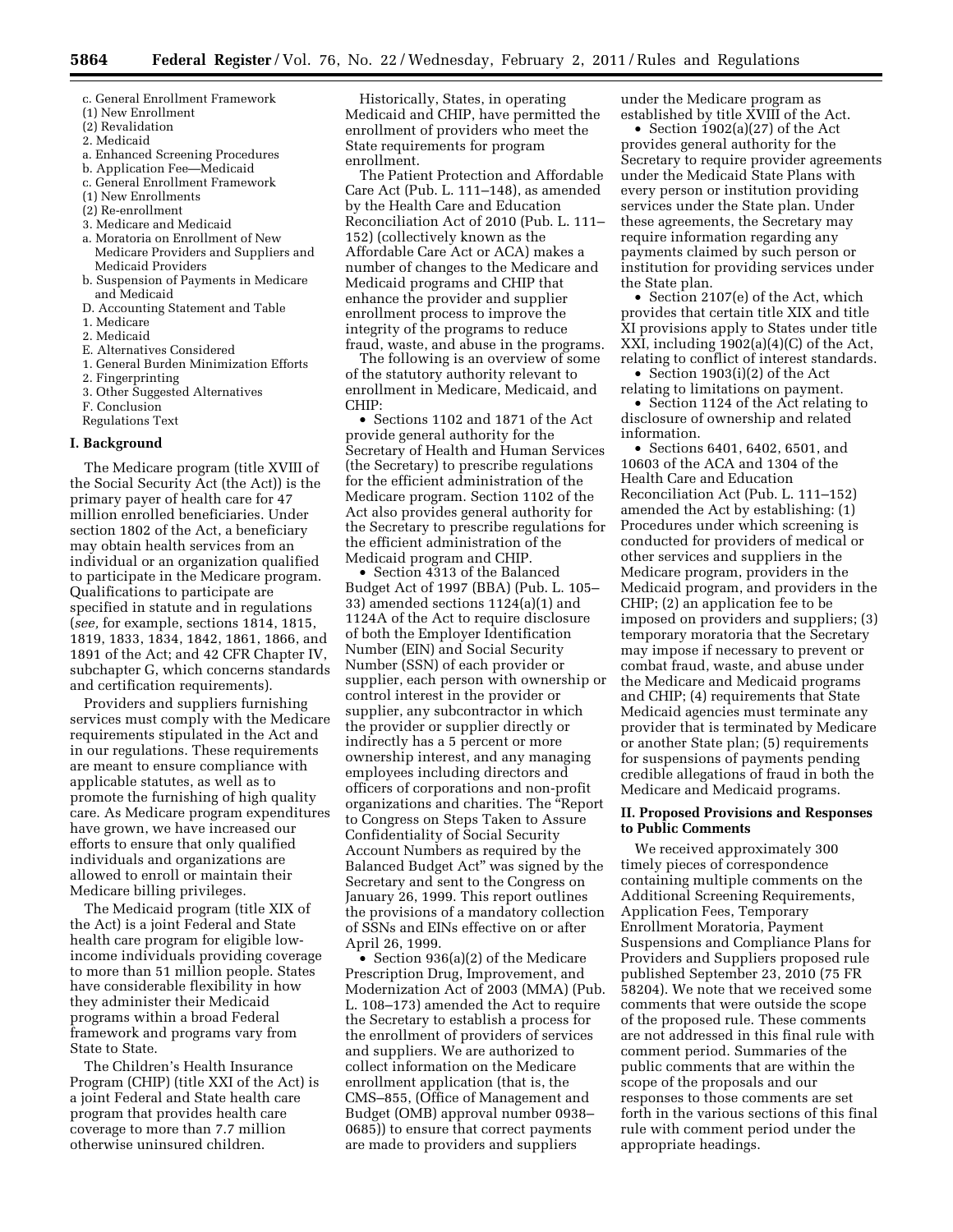#### *A. Provider Screening Under Medicare, Medicaid, and CHIP*

#### 1. Statutory Changes

Section 6401(a) of the ACA, as amended by section 10603 of the ACA, amends section 1866(j) of the Act to add a new paragraph, paragraph ''(2) Provider Screening.'' Section 1866(j)(2)(A) of the Act requires the Secretary, in consultation with the Department of Health of Human Services' Office of the Inspector General (HHS OIG), to establish procedures under which screening is conducted with respect to providers of medical or other items or services and suppliers under Medicare, Medicaid, and CHIP. Section 1866(j)(2)(B) of the Act requires the Secretary to determine the level of screening to be conducted according to the risk of fraud, waste, and abuse with respect to the category of provider of medical or other items or services or supplier. The provision states that the screening shall include a licensure check, which may include such checks across State lines; and the screening may, as the Secretary determines appropriate based on the risk of fraud, waste, and abuse, include a criminal background check; fingerprinting; unscheduled or unannounced site visits, including pre-enrollment site visits; database checks, including such checks across State lines; and such other screening as the Secretary determines appropriate. Section 1866(j)(2)(C) of the Act requires the Secretary to impose a fee on each institutional provider of medical or other items or services or supplier that would be used by the Secretary for program integrity efforts including to cover the cost of screening and to carry out the provisions of sections 1866(j) and 1128J of the Act. We discussed the fee in section II.B. of the proposed rule.

Section 6401(b) of the ACA amends section 1902 of the Act to add new paragraph (a)(77) and (ii), which requires States to comply with the process for screening providers and suppliers as established by the Secretary under  $1866(j)(2)$  of the Act.<sup>1</sup> Note that section 6401(b) of the ACA erroneously added a duplicate section 1902(ii) to the

Act. Therefore, in the Medicare and Medicaid Extenders Act of 2010 (Pub. L. 111–309), the Congress enacted a technical correction to redesignate the section 1902(ii) of the Act added by section 6401(b) of ACA as section 1902(kk) of the Act. In this regulation, we therefore reference section 1902(kk) of the Act when referring to the provisions added by section 6401(b) of the ACA.

We noted in the proposed rule that the statute uses the terms ''providers of medical or other items or services,'' ''institutional providers,'' and ''suppliers.'' The Medicare program enrolls a variety of providers and suppliers, some of which are referred to as "providers of services," "institutional providers," "certified providers," "certified suppliers," and "suppliers." In Medicare, the term ''providers of services'' under section 1861(u) of the Act means health care entities that furnish services primarily payable under Part A of Medicare, such as hospitals, home health agencies (including home health agencies providing services under Part B), hospices, and skilled nursing facilities. The term "suppliers" defined in section 1861(d) of the Act refers to health care entities that furnish services primarily payable under Part B of Medicare, such as independent diagnostic testing facilities (IDTFs), durable medical equipment prosthetics, orthotics, and supplies (DMEPOS) suppliers, and eligible professionals, which refers to health care suppliers who are individuals, that is, physicians and the other professionals listed in section 1848(k)(3)(B) of the Act. For Medicaid and CHIP, we use the terms "providers" or ''Medicaid providers'' or ''CHIP providers'' when referring to all Medicaid or CHIP health care providers, including individual practitioners, institutional providers, and providers of medical equipment or goods related to care. The term "supplier" has no meaning in the Medicaid program or CHIP.

The new screening procedures implemented pursuant to new section 1866(j)(2) of the Act are applicable to newly enrolling providers and suppliers, including eligible professionals, beginning on March 25, 2011. These new procedures are applicable to currently enrolled Medicare, Medicaid, and CHIP providers, suppliers, and eligible professionals beginning on March 23, 2012. These new screening procedures implemented pursuant to new section 1866(j)(2) of the Act are applicable beginning on March 25, 2011 for those providers and suppliers currently

enrolled in Medicare, Medicaid, and CHIP who revalidate their enrollment information. Within Medicare, the March 25, 2011 implementation date will impact those current providers and suppliers whose 5-year revalidation cycle (or 3-year revalidation cycle for DMEPOS suppliers) results in revalidation occurring on or after March 25, 2011 and before March 23, 2012.

The requirements for revalidation are discussed in § 424.515. It is important to note that revalidation—for purposes of both provider enrollment in general and this final rule with comment period does not include routine changes of information as described in § 424.516(d) and (e), such as address changes or changes in phone number.

#### 2. Summary of Existing Screening Measures

Before we outline the new measures we are finalizing under the ACA, it may be helpful to provide a summary of some of the screening measures already being utilized in Medicare, Medicaid, and CHIP. Pursuant to other authority, but with the notable exception of background checks and fingerprinting, Medicare, generally through private contractors, already employs a number of the screening practices described in section 1866(j)(2)(B) of the Act to determine if a provider or supplier is in compliance with Federal and State requirements to enroll or to maintain enrollment in the Medicare program.

We also believe it important to note that nothing in this rule is intended to abridge our established screening authority under existing statutes and regulations or to diminish the screening that providers and suppliers currently undergo. To the contrary; the provisions specified in this final rule with comment period are intended to enhance our existing authority. This rule's provisions, in other words, set ''floors''—not ceilings—on enrollment requirements for each screening level.

a. Licensure Requirements—Medicare and Medicaid

Over the past several years, we have taken a number of steps to strengthen our ability to deny or revoke Medicare billing privileges when providers or suppliers do not have or do not maintain the applicable State licensure requirements for their provider or supplier type or profession. We established reporting responsibilities for all providers, suppliers, and eligible professionals in earlier regulations at § 424.516(b) through (e). To ensure that only qualified providers and suppliers remain in the Medicare fee-for-service (FFS) program, we require that Medicare

<sup>1</sup>We believe that the reference to section 1886(j)(2) of the Act in section 6401(b)(1) of the ACA is a scrivener's error. We believe the Congress intended to refer to section 1866(j)(2) of the Act, which, as amended by section 6401(a) of the ACA, requires the Secretary to establish a process for screening providers and suppliers. Because the drafting error is apparent, and a literal reading of the reference to section 1886(j)(2) of the Act would produce absurd results, we interpret the crossreference to section  $1886(j)(2)$  in the new section 1902(kk) of the Act as if the reference were to section 1866(j)(2).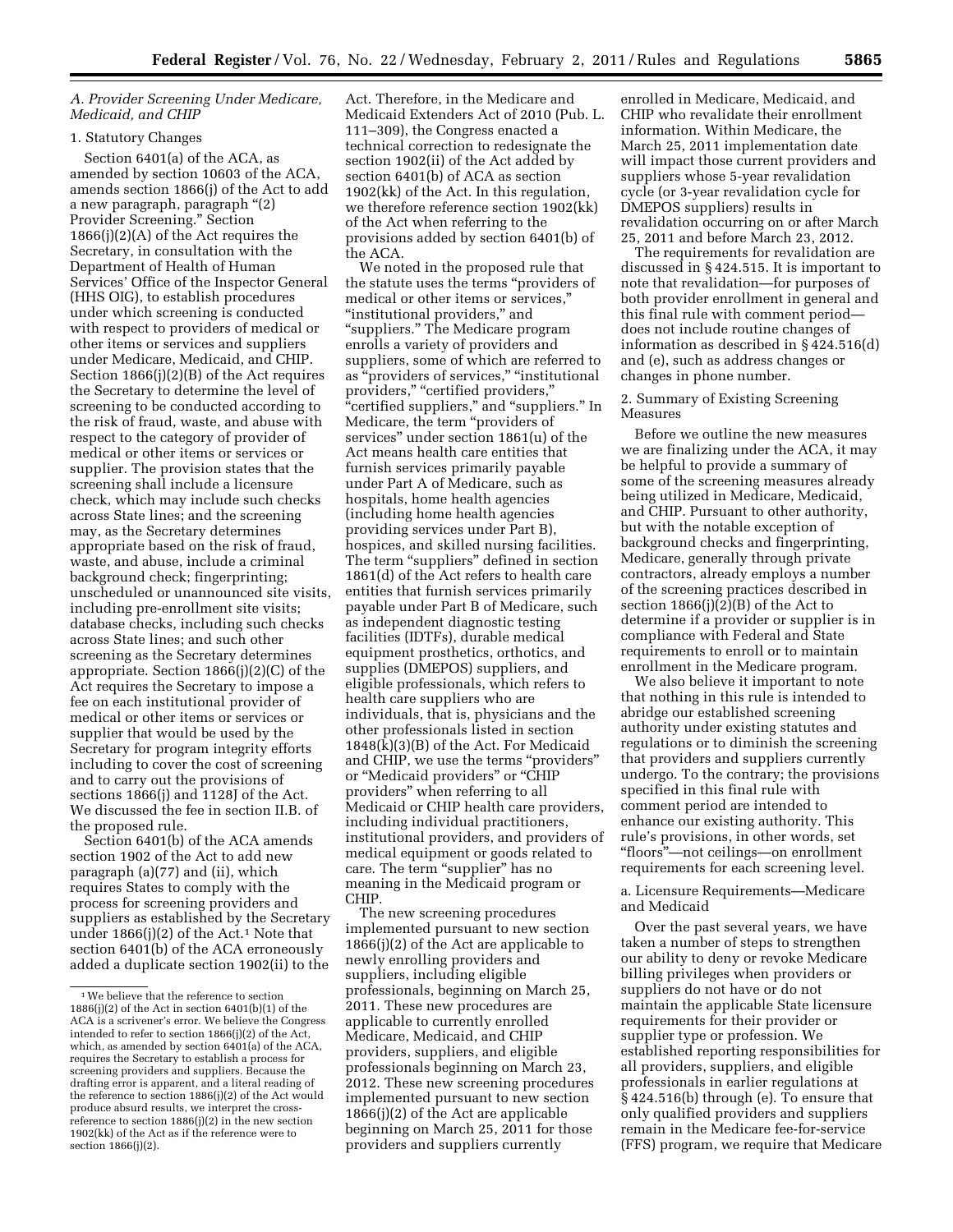contractors review State licensing board data on a monthly basis to determine if providers and suppliers remain in compliance with State licensure requirements. Medicare billing privileges would be revoked for those providers and suppliers who do not report a final adverse action (for example, license revocation or suspension, felony conviction) within the applicable reporting period, as required in § 424.516(b) through (e). Medicare suppliers of DMEPOS and IDTFs are already subject to similar provisions in § 424.57(c) and § 410.33(g), respectively. DMEPOS suppliers are also subject to additional requirements including accreditation and surety bonding, pursuant to § 424.57(c)(22) through (26) and § 424.57(d).

Medicare Advantage organizations (MAOs) are required to verify licensure of providers and suppliers, including physicians and other health care professionals, in accordance with § 422.204.

For Medicaid and CHIP, most States do some checking of in-State provider licenses, but the extent of scrutiny varies. For example, in some States, the existence of the license may be verified, but little attention might be given to any restrictions on the license.

#### b. Site Visits—Medicare

Pursuant to § 424.517, Medicare conducts the following site visits and takes the following actions, generally through private contractors under CMS direction:

• The National Supplier Clearinghouse (NSC) Medicare Administrative Contractor (the Medicare contractor that processes enrollment applications for suppliers of DMEPOS) conducts pre-enrollment site visits to DMEPOS suppliers that are not associated with a chain supplier of DMEPOS (a chain supplier of DMEPOS is a supplier with 25 or more distinct practice locations.)

• The NSC also conducts unannounced post-enrollment site visits to DMEPOS suppliers for which CMS or the NSC believes there is a likelihood of fraudulent or abusive activities to ensure those DMEPOS suppliers remain in compliance with the supplier standards found at § 424.57(c). CMS at times exercises its right to—

• Have the NSC conduct ad hoc preand post-enrollment site visits to any DMEPOS supplier;

• Have Medicare contractors conduct pre-enrollment site visits to all IDTFs; and

• Conduct ad hoc pre-and post enrollment site visits to any prospective Medicare provider and supplier or any enrolled Medicare provider or supplier.

In addition, under 42 CFR parts 488 and 489, a State survey agency or an approved national accreditation organization with deeming authority conducts pre-enrollment surveys for certified providers and suppliers to determine whether they meet the applicable Federal conditions and requirements for their provider or supplier type before they can participate in the Medicare program.

We note that the site visits discussed here and elsewhere within this preamble and the final regulations are separate and apart from the site visits that are conducted pursuant to the Clinical Laboratory Improvement Amendments (CLIA). We will work with our State survey agency partners in coordinating these site visits so as to avoid duplication and burden on providers.

#### c. Database Checks—Medicare

Under existing regulation, Medicare contractors employ database checks of eligible professionals, owners, authorized officials, delegated officials, managing employees, medical directors, and supervising physicians (at IDTFs and laboratories) as part of the Medicare provider and supplier enrollment process. These include database checks with the Social Security Administration (SSA) (to verify an individual's SSN), the National Plan and Provider Enumeration System (NPPES) to verify the National Provider Identifier (NPI) of an eligible professional, and State licensing board checks to determine if an eligible professional is appropriately licensed to furnish medical services within a given State. These checks also include checking a provider or supplier against the HHS OIG's List of Excluded Individuals/Entities (LEIE) and the General Service Administration's Excluded Parties List System (EPLS). All of the database checks have been used to assess the eligibility and qualifications of providers and suppliers to enroll in the Medicare program, to confirm the identity of an eligible professional to ensure that he or she may be considered for enrollment in the Medicare program.

Also, on a monthly basis, CMS' Medicare contractors systematically compare enrolled providers, suppliers, and eligible professionals against the information in the Medicare Exclusions Database. The Medicare Exclusions Database identifies providers, suppliers, and eligible professionals who have been excluded from the Medicare and Medicaid programs by the HHS OIG. When a match is found, the HHS OIG

exclusion information is systematically noted in the Medicare enrollment record of the provider, supplier, or eligible professional. In the Medicare program, we deny or revoke the billing privileges of providers, suppliers, and eligible professionals who have been excluded by the HHS OIG. If the HHS OIG lifts the exclusion, the provider, supplier or eligible professional must reapply for enrollment in the Medicare program. In addition, Medicare contractors also review State licensure Web sites on a monthly basis to ensure that eligible professionals continue to meet State licensing requirements.

In addition, since January 2009, we have compared date of death information obtained from the Social Security Administration Death Master File (SSA DMF) with the information maintained in the National Plan and Provider Enumeration System (NPPES), the system that assigns an NPI to individuals and organizations. Based on this comparison and the subsequent verification, we have deactivated the NPIs of more than 11,500 individuals who were previously assigned a type 1 (individual) NPI. We automatically transfer this information from NPPES to the Provider Enrollment, Chain, and Ownership System (PECOS), CMS' national Medicare enrollment repository to deactivate a deceased individual's Medicare billing privileges. In addition, Medicare contractors are required to review and act upon monthly files that contain a list of non-practitioner individuals enrolled in the Medicare program who have been reported to the SSA as deceased. These individuals include: Owners, authorized officials, and delegated officials.

MAOs, as required by § 422.204, generally use database checks to verify licensure and licensure sanctions and limitations with State licensing boards and the Federation of State Medical Boards, DEA certificates with the National Technical Information Service (NTIS), history of adverse professional review actions and malpractice from the National Practitioner Data Bank (NPDB), accreditation status of institutional providers and suppliers with national accrediting boards, such as The Joint Commission (TJC), and search for HHS OIG exclusions using the HHS OIG Web site *[http://oig.hhs.gov/fraud/exclusions/](http://oig.hhs.gov/fraud/exclusions/exclusions_list.asp)  [exclusions](http://oig.hhs.gov/fraud/exclusions/exclusions_list.asp)*\_*list.asp.* 

#### d. Criminal Background Checks— Medicare

Section 6401(a) of the ACA amended Section 1866(j) of the Act authorized the Secretary to perform criminal background checks. As described in § 424.530(a) and § 424.535(a), CMS or its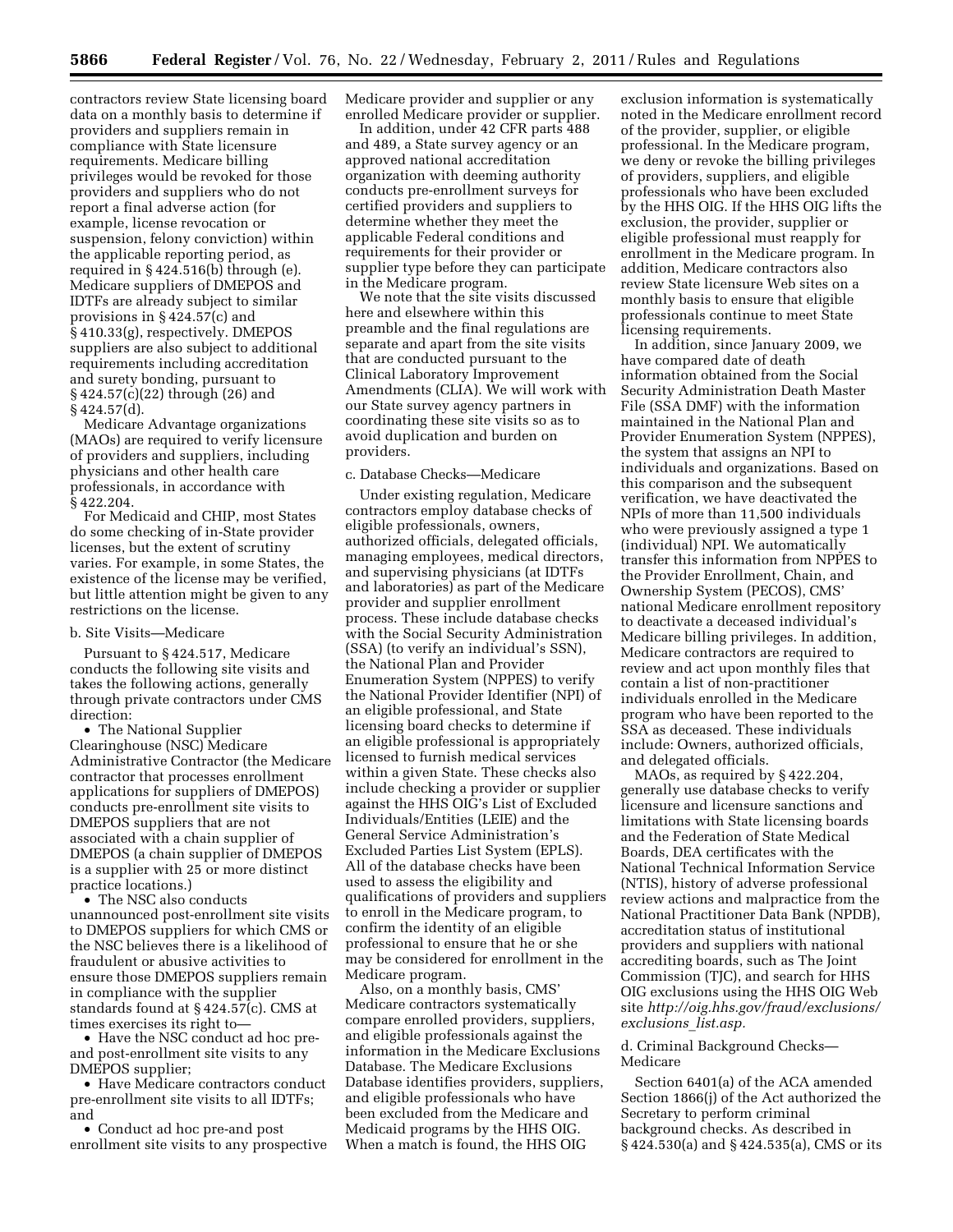designated Medicare contractor may deny or revoke the Medicare billing privileges of the owner of a provider or supplier, a physician or non-physician practitioner, and terminate any corresponding provider or supplier agreement for a number of reasons, including an exclusion from the Medicare, Medicaid, and any other Federal health care program, a felony within the preceding 10 years that is considered detrimental to the Medicare program, and/or submission of false or misleading information on the Medicare enrollment application. While we require our Medicare contractors to verify data submitted on, and as part of, the Medicare provider/supplier enrollment application, our contractors are not able to verify information that may have been purposefully omitted or changed in a manner to obfuscate any previous criminal activity. A 2005 report issued by the National Task Force on the Criminal Backgrounding of America, sponsored by the Bureau of Justice Statistics and the U.S. Department of Justice, defined a Criminal History Record Check as a check that returns records from official criminal repositories (meaning State repositories and the Federal Bureau of Investigations (FBI) Interstate Identification Index that links Federal and State criminal record systems), and the FBI uses the same terminology. For purposes of responding to comments in this document we use the term criminal history record check to mean criminal background checks when referring to such fingerprint-based checks. Criminal History Record Checks have not been historically used in the FFS Medicare enrollment screening process.

#### e. Medicare MAO Requirements

As mentioned earlier in this section, MAOs already employ a number of screening procedures in accordance with regulations and CMS manual instructions. Specifically, under § 422.204(b)(3) in the case of providers meeting the definition of ''provider of services'' in section 1861(u) of the Act, basic benefits may only be provided through providers if they have a provider agreement with us permitting them to furnish services under original Medicare. With respect to other entities like suppliers, § 422.204(b)(3) requires that they ''meet the applicable requirements of title XVIII and Part A of title XI of the Act.'' Given these requirements we considered to what extent MAOs would be required to apply the identical screening requirements we proposed for the original Medicare program or whether substantively similar alternative

approaches adopted by MAOs would be acceptable. Accordingly, we solicited public comments on whether or to what extent MAOs should be required to implement the same enhanced screening requirements for providers, suppliers and physicians that we proposed for the original Medicare program.

#### f. Fingerprinting—Medicare

Previous to this final rule with comment period fingerprinting and fingerprint-based criminal history record information from the FBI was not used in the Medicare enrollment screening process.

#### g. Screening—Medicaid and CHIP

States vary in the degree to which they employ screening methods such as unscheduled and unannounced site visits and database checks, including such checks across State lines, criminal background checks, and fingerprinting. However, at least a few States utilize each of those methods.

States also varied in what they require their managed care entities (MCEs) 2 to do in terms of screening network-level providers that are not also enrolled in the Medicaid program as FFS providers. We considered to what extent States must require their MCEs to apply the identical screening requirements we proposed for the States or whether substantively similar alternative approaches adopted by MCEs are acceptable. Accordingly, we solicited public comments on whether or to what extent MCEs should be required to implement the same enhanced screening requirements for Medicaid and CHIP providers that we proposed for State Medicaid and CHIP programs.

We again stress that the provider enrollment verification tools that we are currently using—including, but not limited to, those described previously will not in any way be diminished as a result of this final rule with comment period. In other words, the validation techniques in this rule do not supplant those that are presently in use.

3. General Screening of Providers— Medicare

#### a. Proposed Screening Requirements

Section 1866(j)(2)(B) of the Act requires the Secretary to determine the level of screening applicable to providers and suppliers according to the risk of fraud, waste, and abuse the Secretary determines is posed by particular provider and supplier categories.

In considering how to establish consistent screening standards, we proposed to designate provider and supplier categories that are subject to certain screening procedures based on CMS' assessment of fraud, waste and abuse risk of the provider or supplier category, taking into consideration a variety of factors. These factors include our own experience with claims data used to identify fraudulent billing practices as well as the expertise developed by our contractors charged with investigating and identifying instances of Medicare fraud across a broad spectrum of providers. In addition, CMS has relied on insights gained from numerous studies conducted by the HHS–OIG, GAO, and other sources. We have designated categories of providers or suppliers (for example, "newly enrolling DME suppliers" or "currently enrolled home health agencies'') that are subject to screening procedures based on our assessment of the level of screening based on the risk presented by the category of provider. There are three levels of screening and associated risk: "limited," "moderate" and "high," and each provider/supplier category is assigned to one of these three screening levels. The categories described below and associated risk levels assigned are designed to identify those categories of providers and suppliers that pose a risk of fraud, waste, and abuse.

The screening procedures applicable to each screening level are set by us and are included in this final rule with comment period. Under this approach, the relevant Medicare contractor (for example, fiscal intermediary, regional home health intermediary, carriers, Part A or Part B Medicare Administrative Contractor (A/B MAC), or the NSC Administrative Contractor) would utilize the screening tools mandated by us for the screening level assigned to a particular provider or supplier category.

We solicited comments on the proposed assignment of specific provider and supplier types to the proposed risk screening levels, including what criteria should be considered in making such assignments, whether such assignments should be

<sup>2</sup>For purposes of this preamble and the final regulations, ''managed care entity'' and ''MCE'' will have the meaning Medicaid managed care organization (MCO), primary care case manager (PCCM), prepaid inpatient health plan (PIHP), prepaid ambulatory health plan (PAHP), and health insuring organization (HIO). This definition differs from the meaning in section 1932(a)(1)(B) of the Social Security Act, which limits MCEs to Medicaid MCOs and PCCMs. We are using a more inclusive definition for the regulation so that all those entities in States' managed care programs will provide disclosure information.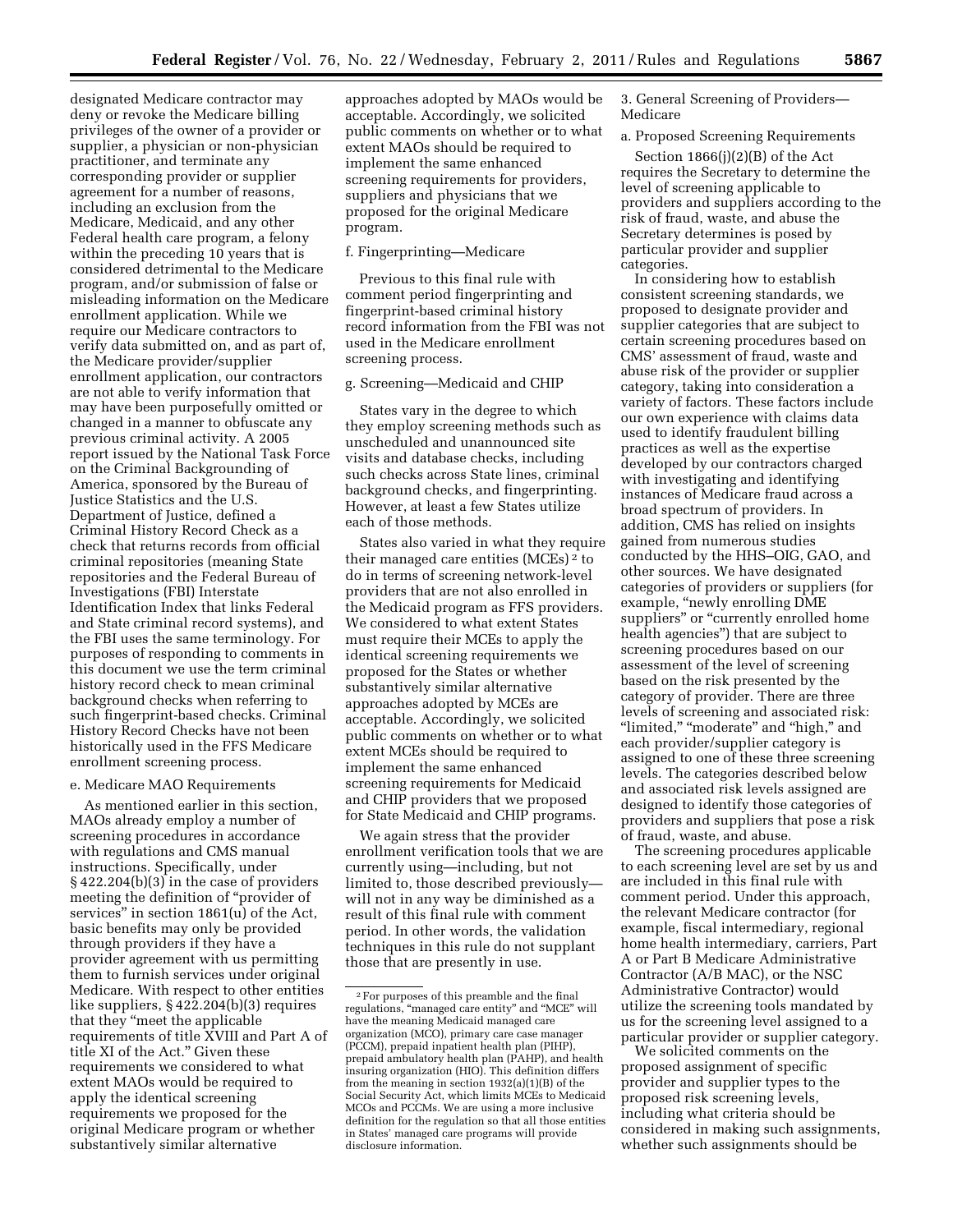released publicly, whether they should be subject to agency review and updated according to an established schedule (that is, annually, bi-annually), and the extent to which they should be updated

according to evolving risks. We also solicited comments on any additional database checks that we should consider as a type of screening.

Based on the level of screening assigned, we proposed that the Medicare contractors would establish and conduct the following categorical screenings.

#### TABLE 1—PROPOSED SCREENING LEVELS AND PROCEDURES FOR MEDICARE PHYSICIANS, NON-PHYSICIAN PRACTITIONERS, PROVIDERS, AND SUPPLIERS

| Type of screening required                                                                                                                                                                                                                                                                                                                                                                                                                                | l imited | Moderate | Hiah |
|-----------------------------------------------------------------------------------------------------------------------------------------------------------------------------------------------------------------------------------------------------------------------------------------------------------------------------------------------------------------------------------------------------------------------------------------------------------|----------|----------|------|
| Verification of any provider/supplier-specific requirements established by Medicare<br>Conduct license verifications, (may include licensure checks across States)<br>Database Checks (to verify Social Security Number (SSN), the National Provider Identifier<br>(NPI), the National Practitioner Data Bank (NPDB) licensure, an OIG exclusion; taxpayer<br>identification number; tax delinguency; death of individual practitioner, owner, authorized |          |          |      |
|                                                                                                                                                                                                                                                                                                                                                                                                                                                           |          |          |      |
|                                                                                                                                                                                                                                                                                                                                                                                                                                                           |          |          |      |
|                                                                                                                                                                                                                                                                                                                                                                                                                                                           |          |          |      |

As described previously, we already require Medicare contractors to ensure that every provider or supplier meets any applicable Federal regulations or State requirements, including applicable licensure requirements<sup>3</sup> for the provider or supplier type prior to making an enrollment determination. In addition, we also require that Medicare contractors conduct monthly reviews of State licensing board actions to determine if an individual practitioner, such as a physician or non-physician practitioner continues to meet State licensing requirements. In the case of organizational entities, we also require our Medicare contractors to conduct monthly or periodic checks to determine if an organizational entity continues to meet the Federal and State requirements for its provider or supplier type. Such verifications help ensure that a prospective provider or supplier is eligible to participate in the Medicare program or that an existing provider or supplier is eligible to maintain its Medicare billing privileges.

Previous to this final rule with comment period, in the Medicare program, DMEPOS suppliers were required to re-enroll every 3 years, and other providers were required to revalidate their enrollment every 5 years. The terms revalidation and re-

enrollment were often used interchangeably, but are actually specific to these provider types. To eliminate any confusion about which term applies to which provider or supplier, we proposed language at § 424.57(e) to change all references from re-enroll or re-enrollment to revalidate or revalidation. In addition, the ACA requires that no provider or supplier shall be allowed to enroll in Medicare or revalidate its enrollment in Medicare after March 23, 2013 without being screened pursuant to the authorities covered by this final rule with comment period. To assist us in assuring that the statutory effective date is met, we proposed at § 424.515 to permit us to require that a provider or supplier revalidate its enrollment at any time. After the revalidation, the current cycle for revalidation (3 years for DMEPOS, and 5 years for all other providers) would apply.

#### (1) Limited

Based on our own analysis of historical trends and our own experience with provider screening and enrollment we proposed that, as a category, the following providers and suppliers pose a limited risk to the Medicare program: Physician or nonphysician practitioners and medical groups or clinics; providers or suppliers that are publicly traded on the NYSE or NASDAQ; ambulatory surgical centers (ASCs); end-stage renal disease (ERSD) facilities; Federally qualified health centers (FQHCs); histocompatibility laboratories; hospitals, including critical access hospitals (CAHs); Indian Health Service (IHS) facilities; mammography screening centers; organ procurement organizations (OPOs); mass immunization roster billers, portable xray suppliers; religious nonmedical

health care institutions (RNHCIs); rural health clinics (RHCs); radiation therapy centers; skilled nursing facilities (SNFs), and public or government-owned ambulance services suppliers.

In § 424.518(a), we proposed that the following screening tools will apply to providers and suppliers in categories designated as limited risk: (1) Verification that a provider or supplier meets any applicable Federal regulations, or State requirements for the provider or supplier type prior to making an enrollment determination; (2) verification that a provider or supplier meets applicable licensure requirements; and (3) database checks on a pre- and post-enrollment basis to ensure that providers and suppliers continue to meet the enrollment criteria for their provider/supplier type.

To assist readers in understanding the type of providers and suppliers that we proposed to include in the limited risk screening level, we are providing the following table.

TABLE 2—PROPOSED MEDICARE PRO-VIDERS AND SUPPLIERS DESIGNATED AS A ''LIMITED'' CATEGORICAL RISK FOR SCREENING PURPOSES

Provider/supplier category

<sup>3</sup>We note that under section 408 of the reauthorized Indian Health Care Improvement Act, ''[a]ny requirement for participation as a provider of health care services under a Federal health care program that an entity be licensed or recognized under the State or local law where the entity is located to furnish health care services shall be deemed to have been met in the case of an entity operated by the [Indian Health] Service, an Indian tribe, tribal organization, or urban Indian organization if the entity meets all the applicable standards for such licensure or recognition, regardless of whether the entity obtains a license or other documentation under such State or local law.'' 25 U.S.C. 1647a.

Physician or non-physician practitioners and medical groups or clinics.

Providers or suppliers that are publicly traded on the NYSE or NASDAQ.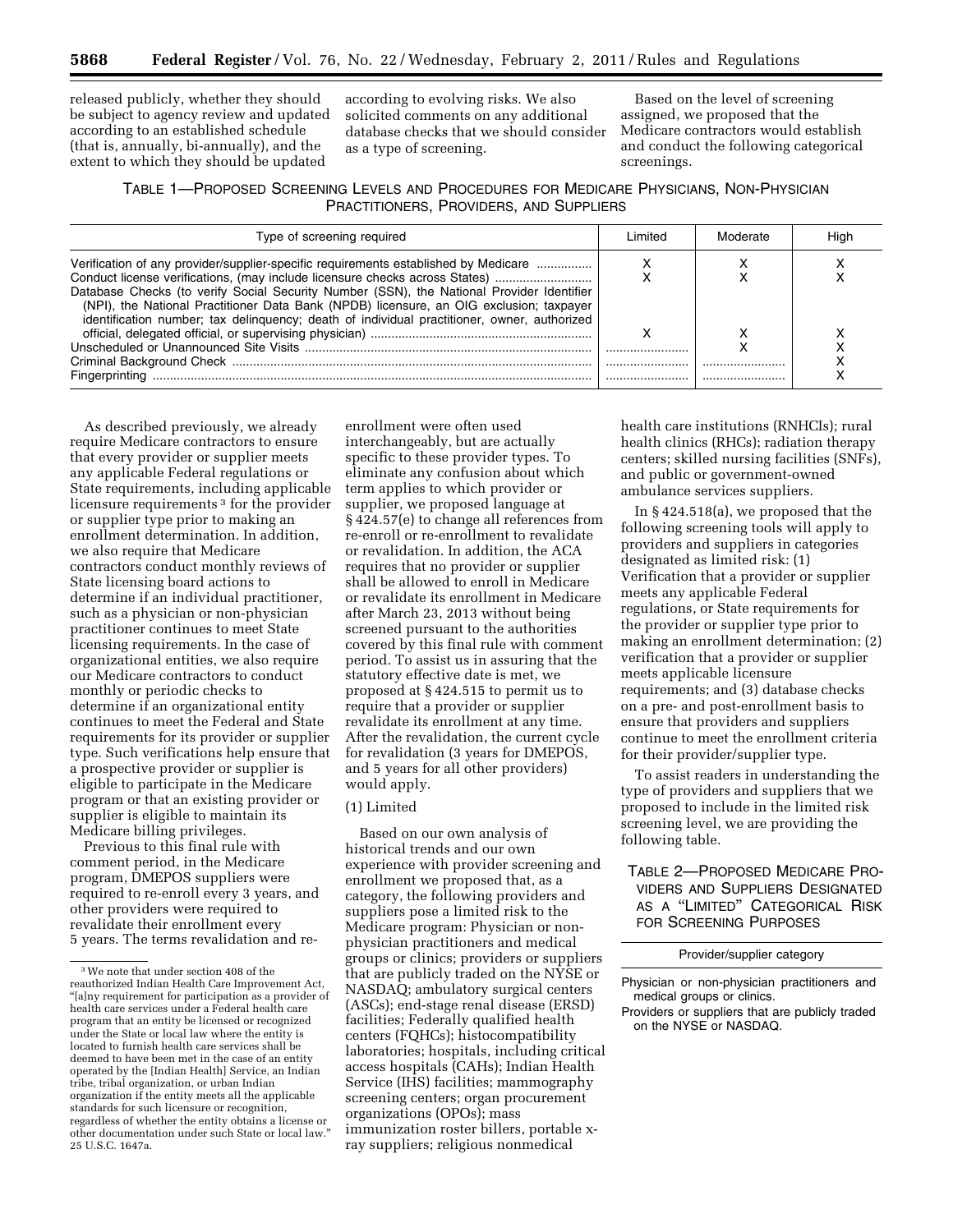TABLE 2—PROPOSED MEDICARE PRO-VIDERS AND SUPPLIERS DESIGNATED AS A ''LIMITED'' CATEGORICAL RISK FOR SCREENING PURPOSES—Continued

#### Provider/supplier category

Ambulatory surgical centers, end-stage renal disease facilities, Federally qualified health centers, histocompatibility laboratories, hospitals, including critical access hospitals, Indian Health Service facilities, mammography screening centers, organ procurement organizations, mass immunization roster billers, portable x-ray supplier, religious non-medical health care institutions, rural health clinics, radiation therapy centers, skilled nursing facilities, and public or government-owned or -affiliated ambulance service suppliers.

#### (2) Moderate

Based on our experience, we proposed that community mental health centers (CMHCs); comprehensive outpatient rehabilitation facilities (CORFs); hospice organizations; independent diagnostic testing facilities (IDTFs); independent clinical laboratories; and non-public, nongovernment owned or affiliated ambulance services suppliers pose a moderate risk to the Medicare program. However, we provided that any such provider or supplier that is publicly traded on the NYSE or NASDAQ would be considered limited risk. Furthermore, we proposed that currently enrolled (revalidating) home health agencies would be considered "moderate" risk, except any such provider that is publicly traded on the NYSE or NASDAQ would be considered limited risk. Finally, we proposed that currently enrolled (re-validating) suppliers of DMEPOS pose a moderate risk, except that any such supplier that is publicly traded on the NYSE or NASDAQ would be considered "limited" risk. We provide our rationale for these categories in this section below.

For those provider and supplier categories in the ''moderate'' screening level, we proposed that Medicare contractors would conduct unannounced pre- and/or postenrollment site visits in addition to those screening tools applicable to the limited level of screening. Based on the success of pre-and/or post enrollment site visits conducted by the NSC during the enrollment process for suppliers of DMEPOS and a similar process established by carriers and A/B MACs during the enrollment of IDTFs, we believe that unscheduled and unannounced pre-and post-enrollment site visits help ensure that suppliers are operational and meet applicable supplier standards or performance standards. In addition, we believe that unscheduled and unannounced pre-and post-enrollment site visits are an essential tool in determining whether a provider or supplier is in compliance with its reporting responsibilities, including the requirement in § 424.516 to notify the Medicare contractor of any change of practice location.

Moreover, § 424.530(a)(5) and § 424.535(a)(5) give us the authority to deny or revoke Medicare billing privileges for providers and suppliers if the provider or supplier is not operational or the provider does not maintain the established provider or supplier performance standards. And while we do not believe that unscheduled or unannounced site visits are necessary for all providers and suppliers, we do believe that a number of businesses, like the ones mentioned below, pose an increased risk to the Medicare program, due at least in part to the lack of individual professional licensure.

In addition, as discussed below, we have found that certain types of providers and suppliers that easily enter a line or business without clinical or business experience—for example, by leasing minimal office space and equipment—present a higher risk of possible fraud to our programs. As such, we believe that because these types of providers pose an increased risk of fraud they should be subject to substantial scrutiny before being permitted to enroll and bill Medicare, Medicaid, or CHIP. This type of preenrollment scrutiny will help us move away from the "pay and chase" approach.

Most of the provider and supplier categories in the moderate screening level are generally highly dependent on Medicare, Medicaid, or CHIP to pay their salaries and other operating expenses and are subject to less additional government or professional oversight than the providers and suppliers in the limited risk screening level. Accordingly, we believe it is appropriate and necessary to conduct unscheduled and unannounced preenrollment site visits to ensure that these prospective providers and suppliers meet our enrollment requirements prior to enrolling in the Medicare program. Moreover, we believe that post-enrollment site visits are also important to ensure that the enrolled provider or supplier remains a viable health care provider or supplier in the Medicare program.

Accordingly, we proposed in § 424.518(b) that in addition to the categorical screening tools used with respect to limited risk providers and suppliers, Medicare contractors would conduct unannounced and unscheduled site visits prior to enrolling the providers and suppliers assigned to the moderate risk screening level, as set forth earlier in this Section.

In the proposed rule, we set forth our rationale for the assessment of risk ascribed to the providers and suppliers assigned to the "moderate" level of screening. First, we noted that HHS OIG and GAO have issued studies indicating that several of the provider and supplier types cited previously pose an elevated risk of fraud, waste and abuse to the Medicare and Medicare programs and CHIP. In an October 2007 report titled, ''Growth in Advanced Imaging Paid under the Medicare Physician Fee Schedule'' (OEI–01–06–00260), the HHS OIG recommended that CMS consider conducting site visits to monitor IDTFs' compliance with Medicare requirements.'' In addition, in an April 2007 report titled, ''Medicare Hospices: Certification and Centers for Medicare & Medicaid Services Oversight'' (OEI–06– 05–00260), the HHS OIG recommended that CMS seek legislation to establish additional enforcement remedies for poor hospice performance. In response to this recommendation, CMS stated that it was considering whether to pursue new enforcement remedies for poor hospice performance. While the Medicare enrollment process is not designed to verify the conditions of participation, we do believe that more frequent onsite visits may help identify those hospice organizations that are no longer operational at the practice location identified on the Medicare enrollment application.

In a January 2006 report titled, ''Medicare Payments for Ambulance Transports'' (OEI–05–02–000590), the HHS OIG found that ''25 percent of ambulance transports did not meet Medicare's program requirements, resulting in an estimated \$402 million in improper payments.''

In an August 2004 report titled, ''Comprehensive Outpatient Rehabilitation Facilities: High Medicare Payments in Florida Raise Program Integrity Concerns'' (GAO–04–709), the GAO concluded that, "[s]izeable disparities between Medicare therapy payments per patient to Florida CORFs and other facility-based outpatient therapy providers in 2002—with no clear indication of differences in patient needs—raise questions about the appropriateness of CORF billing practices. After finding high rates of medically unnecessary therapy services to CORFs, CMS's claims administration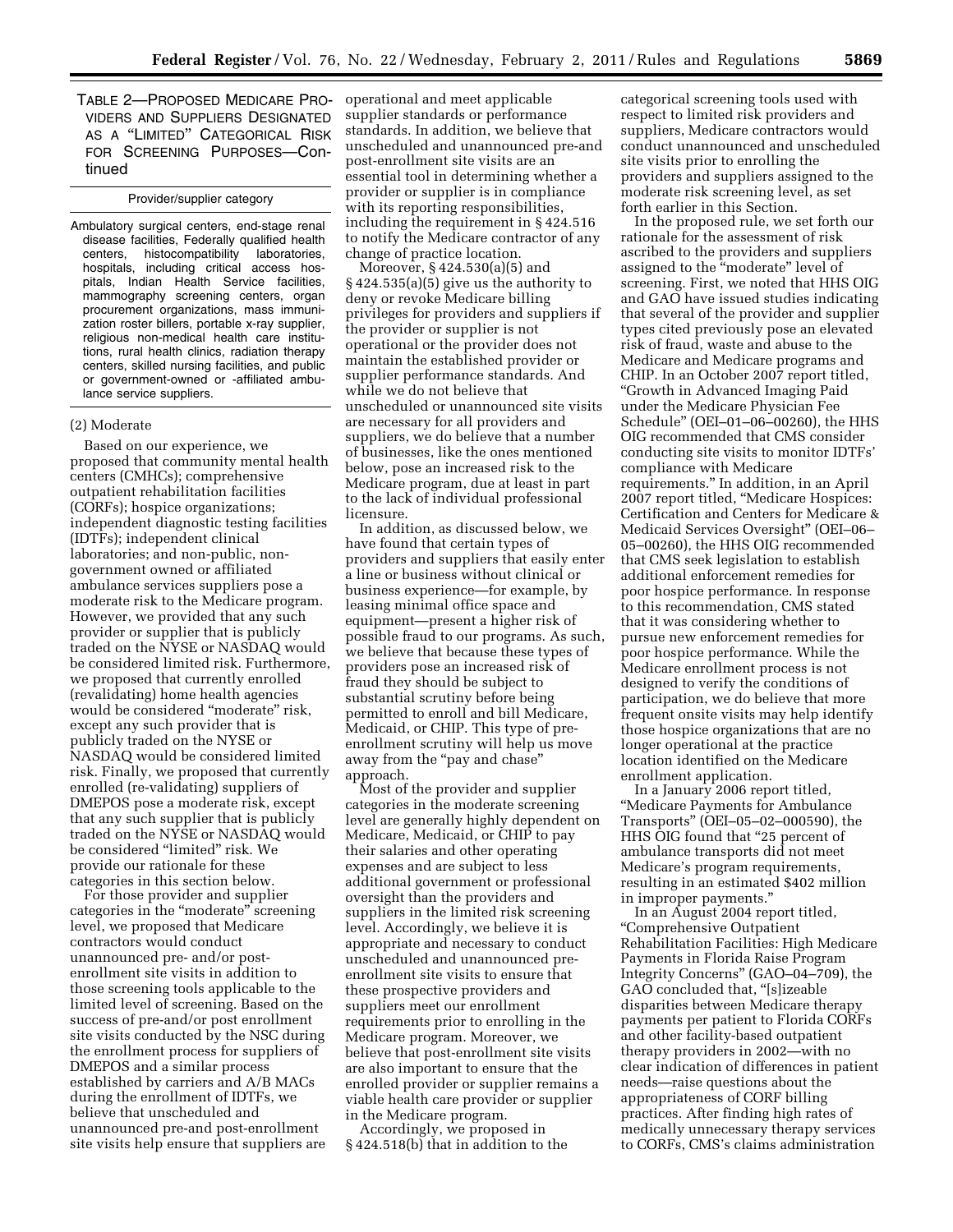contractor for Florida took steps to ensure appropriate claim payments for a small, targeted group of CORF patients. Despite its limited success, billing irregularities continued among some CORFs and many CORFs continued to receive relatively high payments the following year. This suggests that the contractor's efforts were too limited in scope to be effective with all CORF providers.''

In addition to GAO and HHS OIG studies and reports, a number of Zone Program Integrity Contractors (ZPIC) and Program Safeguard Contractors (PSC) used by CMS in helping to fight fraud in Medicare, have taken a number of administrative actions including payment suspensions and increased medical review, for the provider and supplier types shown previously. For example, the Zone 7 ZPIC contractor in South Florida has conducted onsite reviews at 62 CORFs since January 2010 and recommended revocation for 51 CORFs, or 82 percent of the CORFS in the area. The same contractor has conducted an onsite reviews at 38 CMHCs located in Dade, Broward, and Palm Beach County since January 2010, and recommended that 30 CMHCs be revoked for noncompliance (79 percent of the CMHCs in the area). In each instance where the ZPIC requested a revocation, the CMHC was also placed on prepay review. We have also conducted an analysis of IDTF licensure requirements and have found several circumstances that indicate irregularity and potential risk of fraud. Although independent clinical laboratories are subject to survey against CLIA requirements, there are nonetheless a number of potentials for fraud, not the least of which is the sheer volume of service and associated billing generated by these entities.

We believe that there is ample evidence to support the use of postenrollment site visits as a reliable and effective tool to ensure that a current supplier of DMEPOS remains operational and continues to meet the supplier standards found in § 424.57(c). In a March 2007 report titled, ''Medical Equipment Suppliers Compliance with Medicare Enrollment Requirements'' (OEI–04–05–00380), the HHS OIG concluded that, ''By helping to ensure the legitimacy of DMEPOS suppliers, out-of-cycle site visits may help to prevent fraud, waste, and abuse in the Medicare program. CMS may want to consider the findings of our study as they determine how and to what extent out-of-cycle site visits of DMEPOS suppliers will occur.'' Today, the NSC MAC utilizes post-enrollment site visits as the primary screening to determine

ongoing compliance with the enrollment criteria set forth in § 424.57(c). Therefore, we have included currently enrolled DMEPOS suppliers in the "moderate" category.

We also noted that, in addition to the new screening measures proposed in the proposed rule under the existing regulation at § 424.517, a Medicare contractor may conduct an unannounced or unscheduled site visit at any time for any provider or supplier type prior to enrolling a prospective provider or supplier or for any existing provider or supplier enrolled in the Medicare program. While the primary purpose of an unannounced and unscheduled site visit is to ensure that a provider or supplier is operational at the practice location found on the Medicare enrollment application, a Medicare contractor may also verify established supplier standards or performance standards other than conditions of participation (CoP) subject to survey and certification by the State Survey agency, where applicable, to ensure that the supplier remains in compliance with program requirements.

To assist readers in understanding the type of providers and suppliers that we proposed to be in the ''moderate'' risk screening level, we are providing the following table.

TABLE 3—PROPOSED MEDICARE PRO-VIDERS AND SUPPLIERS DESIGNATED AS A ''MODERATE'' CATEGORICAL RISK FOR SCREENING PURPOSES

#### Provider/supplier category

- Community mental health centers; comprehensive outpatient rehabilitation facilities; hospice organizations; independent diagnostic testing facilities; independent clinical laboratories; and non-public, non-government owned or affiliated ambulance services suppliers. (Except that any such provider or supplier that is publicly traded on the NYSE or NASDAQ is considered "limited" risk.)
- Currently enrolled (revalidating) home health agencies. (Except that any such provider that is publicly traded on the NYSE or NASDAQ is considered "limited" risk.)
- Currently enrolled (re-validating) suppliers of DMEPOS. (Except that any such supplier that is publicly traded on the NYSE or NASDAQ is considered "limited" risk.)

#### (3) High

For those provider and supplier categories assigned the "high" level of screening, we proposed that, in addition to the screening tools applicable to the limited and moderate level of screening, Medicare contractors would use the following screening tools in the enrollment process: (1) Criminal

background check; and (2) submission of fingerprints using the FD–258 standard fingerprint card. (The FD–258 fingerprint card is recognized nationally and can be found at local, county or State law enforcement agencies where, for a fee, agencies will supply the card and take the fingerprints.) We proposed that these tools would be applied to owners, authorized or delegated officials or managing employees of any provider or supplier assigned to the "high" level of screening. We believe that criminal background checks will assist us in determining if such individuals submitted a complete and truthful Medicare enrollment application and whether an individual is eligible to enroll in the Medicare program or maintain Medicare billing privileges. We believe that this position is supported by testimony of the GAO before the subcommittees for Health and Oversight and Ways and Means within the House of Representatives on June 15, 2010, stating in part that "[c]hecking the background of providers at the time they apply to become Medicare providers is a crucial step to reduce the risk of enrolling providers intent on defrauding or abusing the program. In particular, we have recommended stricter scrutiny of enrollment processes for two types of providers whose services and items CMS has identified as especially vulnerable to improper payments—home health agencies (HHAs) and suppliers of durable medical equipment, prosthetics, orthotics, and supplies (DMEPOS).''

In  $\S 424.518(c)(1)$ , we proposed that, unless they are publicly traded on the NYSE or NASDAQ, newly enrolling HHAs and suppliers of DMEPOS would be assigned to the high risk screening level. Based on our experience and on work conducted by the HHS OIG and the GAO, and because we do not have the monitoring experience with newly enrolling DMEPOS suppliers or HHAs that we have with those currently enrolled, we assigned these providers and suppliers to the "high" risk screening level. We are especially concerned about newly enrolling HHAs and suppliers of DMEPOS because of the high number of HHAs and suppliers of DMEPOS already enrolled in the Medicare program and program vulnerabilities that these entities pose to the Medicare program. Below is a list of HHS OIG and GAO reports identifying home health agencies and suppliers of DMEPOS as posing an elevated risk to the Medicare program.

• In a December 2009 report titled, ''Aberrant Medicare Home Health Outlier Payment Patterns in Miami-Dade County and Other Geographic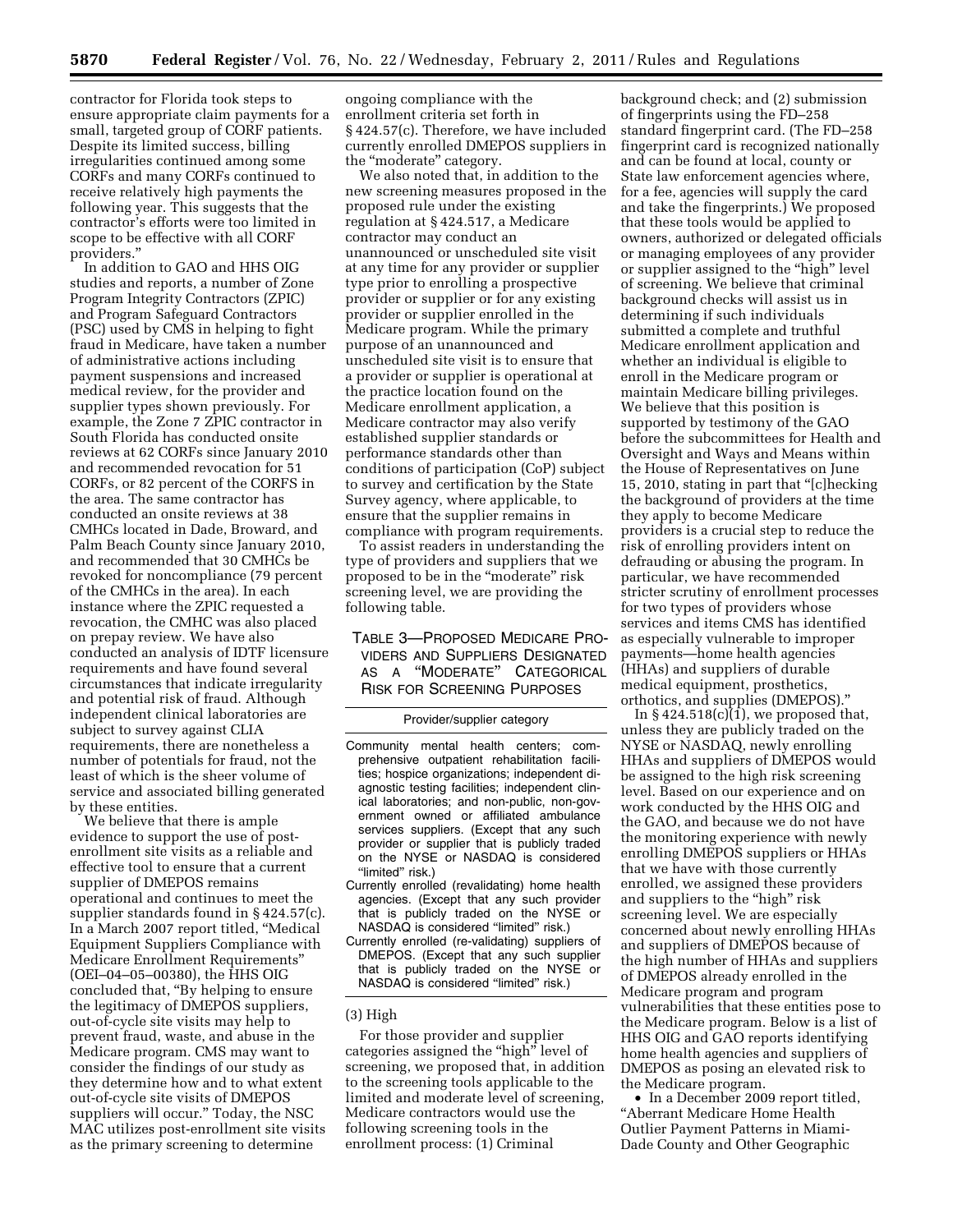Areas in 2008'' (OEI–04–08–00570), the HHS OIG recommended that CMS continue with efforts to strengthen enrollment standards for home health providers to prevent illegitimate HHAs from obtaining billing privileges.

• In a February 2009 report titled, ''Medicare: Improvements Needed to Address Improper Payments in Home Health'' (GAO–09–185), the GAO concluded that the Medicare enrollment process does not routinely include verification of the criminal history of applicants, and without this information individuals and businesses that misrepresent their criminal histories or have a history of relevant convictions, such as for fraud, could be allowed to enter the Medicare program. In addition, the GAO recommended that CMS assess the feasibility of verifying the criminal history of all key officials named on the Medicare enrollment application.

• In a February 2008 report titled, ''Los Angeles County Suppliers' Compliance with Medicare Standards: Results from Unannounced Visits'' (OEI–09–07–00550) and in a March 2007 report titled, ''South Florida Suppliers' Compliance with Medicare Standards: Results from Unannounced Visits (OEI–03–07–00150), the HHS OIG recommended that CMS strengthen the Medicare DMEPOS supplier enrollment process and ensure that suppliers meet Medicare supplier standards. The HHS OIG provided several options to implement this recommendation including: (1) Conducting more unannounced site visits to suppliers; (2) performing more rigorous background checks on applicants; (3) assessing the fraud risk of suppliers; and (4) targeting, monitoring, and enforcement of high risk suppliers.

• In a September 2005 report titled, ''Medicare: More Effective Screening and Stronger Enrollment Standards Needed for Medical Equipment Suppliers'' (GAO–05–656), the GAO concluded that,

CMS is responsible for assuring that Medicare beneficiaries have access to the equipment, supplies, and services they need, and at the same time, for protecting the program from abusive billing and fraud. The supplier standards and NSC's gate keeping activities were intended to provide assurance that potential suppliers are qualified and would comply with Medicare rules. However, there is overwhelming evidence in the form of criminal convictions, revocations, and recoveries—that the enrollment processes and the standards are not strong enough to thoroughly protect the program from fraudulent entities. We believe that CMS must focus on strengthening the standards and overseeing the supplier enrollment process. It needs to better focus on ways to scrutinize suppliers to ensure that they are responsible businesses, analogous to Federal standards for evaluating potential contractors.

We recognize that there may also be circumstances where a particular provider or supplier or group of providers and suppliers may pose a higher risk of fraud, waste, and abuse than the screening level assignment for their category assessed. Therefore, in  $§$  424.518 $\overline{c}$ (c)(3), we proposed specific criteria that we would use to adjust the classification of a provider or supplier into a higher risk screening level than would generally apply to the entire category of provider or supplier, in order to address specific program vulnerabilities. We solicited comments on specific additional circumstances that might justify shifting a provider or supplier into a higher screening level than would generally apply to its category. We also solicited comments on the criteria that we could use to shift the screening level back down.

In  $\S 424.518(c)(3)(i)$ , we proposed to adjust a provider or supplier from the limited or ''moderate'' risk screening level to the "high" risk screening level when we have evidence from or concerning a physician or nonphysician practitioner that another individual is using his or her identity within the Medicare program. In § 424.518(c)(3)(ii) and (iii), which in this final rule with comment period has been redesignated § 424.518(c)(3)(i) and (ii), we proposed to adjust a provider or supplier from the "limited" or "moderate" level of screening to the ''high'' screening level when: The provider or supplier has been placed on a previous payment suspension within the previous ten years; or the provider or supplier has been excluded by the HHS OIG or had its Medicare billing privileges revoked by a Medicare contractor within the previous 10 years and is attempting to establish additional Medicare billing privileges for a new practice location or by enrolling as a new provider or supplier. In addition, we believe that providers that have been terminated or otherwise precluded from billing Medicaid should be adjusted from the "limited" or "moderate" screening level to the "high" screening level. We believe that such providers or suppliers pose an elevated level of risk to the Medicare program.

In  $\S 424.518(c)(3)(iv)$ , redesignated in this final rule with comment period as § 424.518(c)(3)(iii), we proposed to adjust providers or suppliers from the "limited" or "moderate" level of screening to the "high" level of screening for 6 months after we lift a temporary moratorium (*see* section II.C. of this final rule with comment period)

applicable to such providers or suppliers. This would include providers and suppliers revalidating their enrollment if the moratorium is applicable to the provider or supplier type. We solicited comments on criteria that would justify reassignment of providers or suppliers from the ''limited'' or ''moderate'' screening level to the "high" screening level. We also solicited comments on criteria appropriate to the reassignment from "high" to "moderate" screening levels or "limited" screening levels. We also solicited comment on the applicability of geographical circumstances as a possible criterion for adjusting providers or suppliers from one screening level to another. We also solicited comment on whether nonpractitioner owned facilities and suppliers should be subject to a higher level of screening than their practitioner-owned counterparts or, whether there is an appropriate corresponding trigger for nonpractitioner owned facilities and suppliers. We solicited comment on whether providers and suppliers should be subject to higher levels of screening when the provider specialty does not match clinic type on an enrollment application. We solicited comment on what objective conditions might support a broad set of circumstances or factors that would allow us to determine that provider screening levels by risk should be based on ''other conditions or factors that CMS determines are necessary to combat fraud, waste, and abuse.''

We solicited public comment on the appropriateness of using criminal background checks in the provider enrollment screening process, including the instances when such background checks might be appropriate, the process of notifying a provider, supplier or individual that a criminal background check is to be performed, and the frequency of such checks.

We solicited comment on the use of fingerprinting as a screening measure in our programs. We recognized that requesting, collecting, analyzing, and checking fingerprints from providers and suppliers are complex and sensitive undertakings that place certain burdens on affected individuals. There are privacy concerns and operational concerns about how to assure individual privacy, how to check fingerprints against appropriate law enforcement fingerprint databases, and how to store the results of the query of the data bases and also how to handle the subsequent analysis of the results. As a result, we solicited comments on how CMS or its contractor should maintain and store fingerprints, what security processes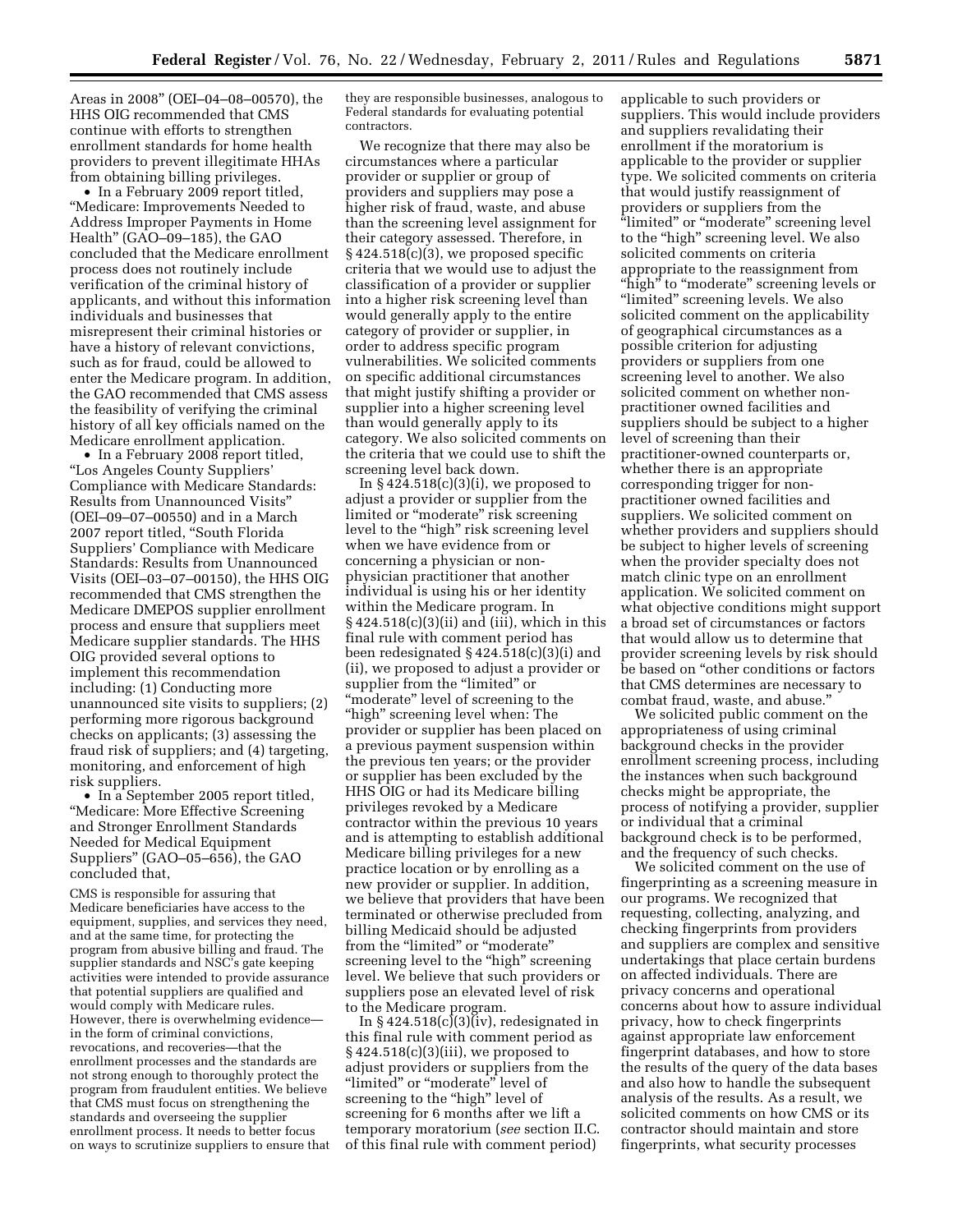and measures are needed to protect the privacy of individuals, and any other issues related to the use of fingerprints in the enrollment screening process. We were interested in comments on possible circumstances in which fingerprinting would be potentially useful in provider screening or other fraud prevention efforts. Our proposed screening approach contemplated requesting fingerprints from providers and suppliers designated as presenting a ''high'' risk of fraud. We solicited comment on this requirement, the circumstances under which it is appropriate, limitations on its use and any alternatives to the proposed approach regarding fingerprints. Our proposed approach allowed denial of billing privileges to newly enrolled providers and suppliers and revocation of billing privileges for revalidating providers and suppliers if owners or officials of providers or suppliers refused to submit fingerprints when requested to do so. We solicited comments on this proposal including its appropriateness and utility as a fraud prevention tool. In addition, we also solicited comment on the applicability and appropriateness of using, in addition to or in lieu of fingerprinting, other enhanced identification techniques and secure forms of identification including but not limited to other biological or biometric techniques, passports, United States Military identification, or Real ID drivers licenses. As technology and secure identification techniques change, the tools we use may change to reflect improvements or shifts in technology or in risk identification. We solicited comment on the appropriate uses of these techniques.

We noted that any physician or nonphysician practitioner or organizational provider or supplier that is denied enrollment into the Medicare program or whose Medicare billing privileges are revoked is afforded due process rights under § 405.874.

To assist readers in understanding the type of providers and suppliers that we proposed to include in the "high" risk screening level, we are providing the following table.

TABLE 4—PROPOSED MEDICARE PRO-VIDERS AND SUPPLIERS DESIGNATED AS A ''HIGH'' CATEGORICAL RISK FOR SCREENING PURPOSES

#### Provider/supplier category

Prospective (newly enrolling) home health agencies and suppliers of DMEPOS. (Except that any such provider or supplier that is publicly traded on the NYSE or NASDAQ is considered "limited" risk.)

The new screening procedures implemented pursuant to new section 1866(j)(2) of the Act will be applicable to newly enrolling categories providers and suppliers beginning on March 25, 2011. These new screening procedures will also be applicable beginning on March 25, 2011 for those providers and suppliers currently enrolled in Medicare, Medicaid, and CHIP who revalidate their enrollment information. For Medicare, this will impact those providers and suppliers whose revalidation cycle results in revalidation occurring between March 25, 2011 and March 23, 2012. Finally, these new procedures will be applicable to currently enrolled Medicare, Medicaid, and CHIP providers and suppliers beginning on March 23, 2012, in accordance with section 1866(j)(2)(ii) of the Act. As such, some providers and suppliers may be required to revalidate their enrollment outside of their regular revalidation cycle. However, the additional screening procedures for categories and individuals in the high level of screening, namely, as discussed below, fingerprint-based criminal history record checks, will be implemented 60 days following the publication of subregulatory guidance.

b. Analysis of and Responses to Public Comment on Medicare Screening **Categories** 

Below is a summary of the comments we received regarding the screening categories and the validation activities contained within each category.

*Comment:* Several commenters expressed concern that we differentiated between publicly traded and nonpublicly traded entities. Many commenters stated that CMS did not specify how publicly traded companies were any less of a fraud risk than companies that are not publicly traded. Several commenters suggested this distinction was arbitrary and without merit. One commenter stated that being publicly traded does not offer immunity from risk, and that having one set of standards for all providers will make it easier for governments, providers and consumers to identify and address fraud

and abuse. One trade association argued that it preferred an approach that would elevate its members into a higher risk screening level than to distinguish among its members based upon whether a particular entity was publicly traded. Another commenter suggested that CMS withdraw its proposal; and requested that if CMS decides to implement it, it should provide the data analysis it used in creating this policy choice and explain why large privately held companies are a greater risk than publicly traded companies.

*Response:* We agree with the arguments the commenters made regarding distinguishing among screening levels based on a provider or supplier's publicly traded status, and thus we have eliminated the distinction between publicly traded and nonpublicly traded companies for purposes of the screening levels. While it has been our general experience that publicly traded companies have not posed the elevated risk of fraud, waste or abuse as non-publicly traded companies, we do not believe the risk differential between publicly traded and non-publicly traded entities is such as to warrant the automatic assignment of the former into a lesser screening level.

*Comment:* Similar to the distinction between publicly traded versus nonpublicly traded, several comments suggested that the distinction between government-owned or affiliated versus non-government owned or affiliated ambulance service suppliers was not based on any evidence. One commenter stated that CMS furnished little or no supporting data for the position that publicly owned companies pose less of a risk. Another commenter contended that this distinction presented challenges that would make it difficult for states to operationalize. Another commenter believes that the distinction is arbitrary, and noted that private ambulance companies are, like public companies, held to the same strict standards, such as the need for them and their personnel to be State-licensed. The commenter added that there is no evidence to support the assertion that private ambulance services pose a greater risk of fraud, waste or abuse than public companies, and that the OIG report referred to in the proposed rule entitled ''Medicare Payments for Ambulance Transports'' (OEI–05–02– 000590) did not single out private ambulance services as posing such a risk. Another commenter was concerned that assigning private ambulance companies to a higher screening level could put them at a competitive disadvantage vis-à-vis their public counterparts.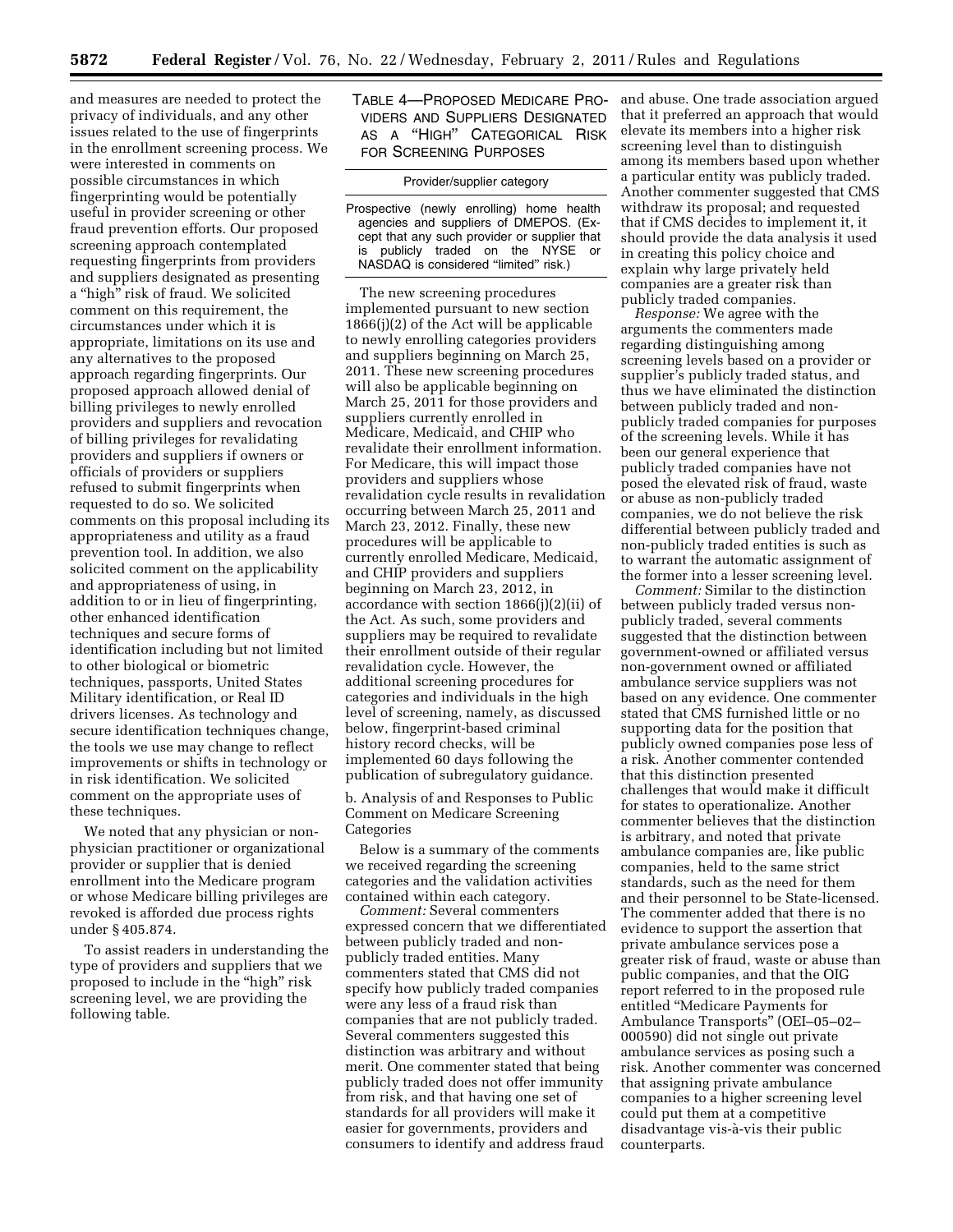*Response:* We disagree that this distinction would be difficult to operationalize. The enrollment process generally captures information on the supplier's ownership; this enables contractors and States to distinguish between government-owned and nongovernment owned entities. However, we do agree with the arguments made regarding the use of public ownership as a criterion for making a distinction in the level of screening as determined by the risk of fraud, waste or abuse posed to the programs, and we have eliminated the distinction between government-owned and nongovernment owned ambulance companies for purposes of the screening level assignments. The available evidence does not suggest that the risk differential between government-owned and non-government owned ambulance companies is such as to warrant the automatic placement of the former into a lower screening level. Moreover, we note that the ACA requires levels of screening according to the risk of fraud, waste and abuse posed by categories of providers and suppliers. The approach taken in this final rule with comment period whereby we assign specific categories of providers and suppliers to screening levels determined by a categorical assessment of the risk of fraud, waste or abuse to the programs rather than assessing individual's risk is consistent with the requirements of the statute. While we believe that a more nuanced and precise approach for classifying specific categories of providers and suppliers into screening levels, for example using a scoring algorithm to create categories, could also be consistent with the statute under certain circumstances and were we able to provide an adequate rationale for the classification, we do not yet have experience with such an approach, and are therefore finalizing an approach based on classifications by entire provider and supplier types. We may consider additional classifications in future rulemaking.

*Comment:* A commenter supported CMS's designation of provider fraud and abuse risk into three levels for Medicare, Medicaid, and CHIP providers, and stated that CMS appropriately assigned hospitals (including critical access hospitals) to the limited level.

*Response:* We appreciate this commenter's support.

*Comment:* A commenter expressed support for CMS's proposal to move a provider type from one screening level to another only if it has been found by CMS to pose more or less of a fraud and abuse risk. However, the commenter suggested, that CMS: (1) Review a

provider class over pre-prescribed time periods (for example, 24 months), and (2) allow sufficient time for the provider community to offer comment prior to changing a provider's screening level.

*Response:* Our proposal to reassign providers or suppliers or provider or supplier types to another level of screening was based on changes in circumstances that contribute to the risk of fraud. We believe that to restrict ourselves to reassigning providers and suppliers only at specific, pre-defined time intervals would not provide us with the flexibility we need to quickly address emerging program integrity risks. If a situation arose where there was an immediate risk of fraud that required the imposition of enhanced screening procedures, we must be able to deal with it rapidly, rather than wait until a particular prescribed time interval arrives. We will periodically reexamine screening level classifications for provider and supplier categories. Should a change in a particular provider or supplier type's assignment be warranted and should it necessitate a change in existing regulatory language, we will publish notice of the change in the **Federal Register**.

*Comment:* A commenter expressed support for CMS' inclusion of physicians, non-physician practitioners, and medical groups or clinics in the limited screening level. The commenter stated that these suppliers submit the CMS–855I to enroll in Medicare and are subject to all of the penalties listed in Section 14 of CMS–855I regarding falsifying information.

*Response:* We appreciate the commenter's support.

*Comment:* A commenter requested that CMS consider moving CMHCs and CORFs from the "moderate" screening level to the "limited" screening level. With respect to CORFs, the commenter stated that CMS' studies regarding program integrity concerns have been limited to the State of Florida, and contended that it is arbitrary to extrapolate that experience to the rest of the country.

*Response:* We disagree with the commenter's assessment of the risk of fraud associated with CMHCs and CORFs. These risks extend beyond any single region of the country. As a result we have decided to keep these provider types assigned to the moderate level of screening. We believe that the assignment of CMHCs and CORFs into the moderate screening level was appropriate based on the information we presented in the proposed rule.

*Comment:* A commenter expressed support for background checks and

fingerprinting, but requested that they be limited to only providers and suppliers assigned to the high risk level because of the potential administrative burden.

*Response:* The final rule with comment period is clear that fingerprint-based criminal background checks are only applicable to providers and suppliers assigned to the high screening level.

*Comment:* A commenter stated that CMS, in listing various provider types and the levels of risk into which they were assigned, did not provide the documentation on which it based its conclusions, therefore violating the Administrative Procedure Act. The commenter recommended that CMS furnish the following information by provider/supplier type to justify its conclusions and to inform the public as to why certain providers are a limited risk to the Medicare program: (1) Number of Medicare revocations; (2) number of Medicare deactivations; (3) Medicare payment suspensions; (4) Medicare civil monetary penalties; (5) OIG mandatory exclusions; (6) OIG permissive exclusions; (7) indictments; and (8) felony convictions.

*Response:* We based our risk assessments on a variety of factors, including some of those listed by the commenter, as well as others. However, because our conclusions were not based on any one factor nor any specific combination of factors, but rather on CMS's aggregate experience with each provider and supplier type, providing the data requested by the commenter would not serve to clarify the determinations of risk.

*Comment:* Several commenters stated that CMS did not describe how it will screen providers and suppliers with a designated "other" category, or which types of providers and suppliers fall within this category and how many there are. One commenter stated that providers and suppliers in the "Other" category should be assigned to the high risk level.

*Response:* The "other" category is largely reserved for future situations in which a statute is enacted that authorizes a particular provider or supplier type to bill the Medicare program; it is designed as a placeholder of sorts pending the revision of the CMS–855 application to accommodate the new provider or supplier type. Since we cannot predict which new provider or supplier types may be able to bill Medicare in the future, we are unable to assign them to a particular screening level in this final rule with comment period.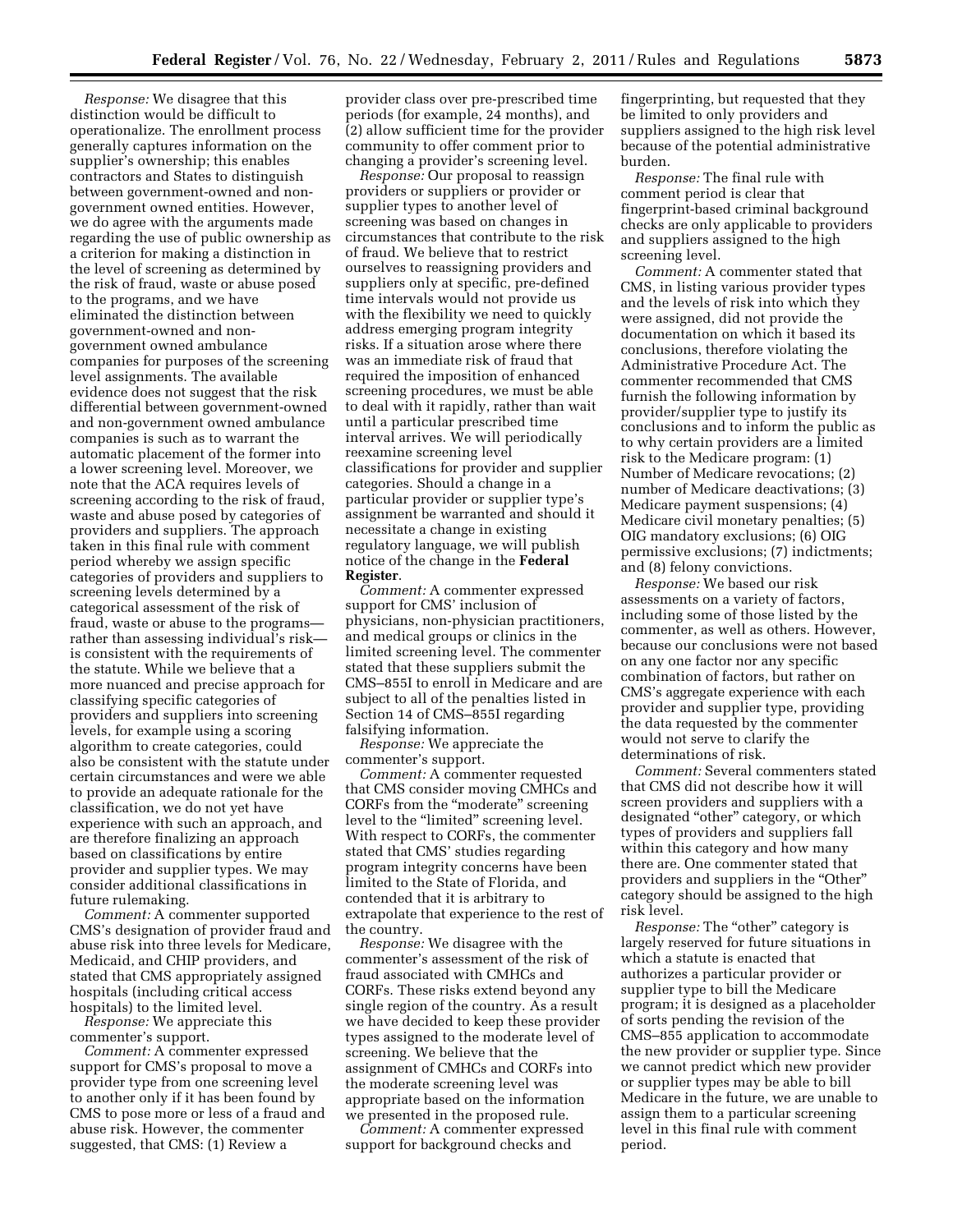*Comment:* Several commenters stated that CMS did not explain which risk level outpatient physical therapy/ occupational therapy (PT/OT), speech pathology, and rehabilitation agencies would fall into.

*Response:* We received a number of comments on this issue. We will assign occupational therapists, speech language pathology, and rehabilitation agencies to the "limited" level of risk because we do not have evidence of program integrity risk that suggest that these entities should be assigned to the moderate or high levels of screening. However, we will assign physical therapists (including physical therapy groups) to the moderate screening level. We believe this classification is supported, in part, by a recent OIG report entitled ''Questionable Billing for Medicare Outpatient Therapy Services'' (December 2010) (*[http://oig.hhs.gov/oei/](http://oig.hhs.gov/oei/reports/oei-04-09-00540.pdf) [reports/oei-04-09-00540.pdf](http://oig.hhs.gov/oei/reports/oei-04-09-00540.pdf)*), which found, among other things, that Miami-Dade County had three times, and nineteen other counties had at least twice, the national level on five of six questionable billing characteristics. Law enforcement has also identified fraudulent billing schemes involving physical therapy.

*Comment:* One commenter stated that CMS did not describe how it would screen new providers or suppliers types permitted to enroll in Medicare. Since CMS excluded these providers and suppliers from its discussion, the commenter recommended that these entities be considered a high risk.

*Response:* Since we cannot predict which new provider or supplier types may be able to bill Medicare in the future, we are unable to assign them to a particular screening level in this final rule with comment period. When such entities emerge, we will make an appropriate determination based on the data sources we have already described in this final rule with comment period, as to what screening level assignment is most appropriate for such new entities. As previously discussed, we will publish notice of these new provider category assignments in the **Federal Register** prior to making final any such assignment.

*Comment:* One commenter recommended that non-physician owned medical facilities and groups be considered a higher risk than physicianowned medical facilities.

*Response:* In the proposed rule, we solicited comments on whether nonpractitioner owned facilities and suppliers should be subject to a higher level of screening than practitionerowned facilities and suppliers. We received several comments suggesting

that the former category should be subject to higher screening than the latter. We are declining to adopt this suggestion in this final rule with comment period, however. As previously stated, the ACA requires levels of screening according to the risk of fraud, waste and abuse posed by categories of providers and suppliers. The approach taken in this final rule with comment period whereby we assign specific categories of providers and suppliers to risk levels that determine screening requirements rather than determining individual risk—is consistent with the statute.

*Comment:* Several commenters stated that extending the enhanced screening requirements to MAOs will prove duplicative and unnecessarily increase costs for providers. Identifying those providers participating in multiple health programs and coordinating their screening and monitoring could, the commenters contended, avoid unnecessary administrative burden for all involved. Otherwise, by extending the screening requirements to MAOs, providers will be forced to undergo the same screening process multiple times, for each MAO with whom they contract. One commenter stated that it would be more efficient for CMS and the States to perform the screenings and make that data available to the MAO plans through a centralized process. Another commenter recommended that fingerprinting and background checks be restricted to State and Federal law enforcement agencies, adding that there is no legitimate purpose for MA or Medicare managed care plans to collect and maintain this information.

Another commenter opposed applying the proposed requirements to MAOs and other managed care organizations (MCOs) for several reasons. First, there are already appropriate screening tools for MAOs for their providers and suppliers pursuant to § 422.204(b)(3). Second, MAOs have other requirements, as established in § 422.204, to access certain data bases to verify licensure, licensure sanctions and other limitations. Third, traditional Medicare has a greater population to serve and a wider network of providers and suppliers to process and screen than individual MA plan networks. Therefore, the processes should stem from those with oversight and administration of traditional Medicare, with a trickledown effect and benefit for MAOs. Fourth, if a limited, moderate or high risk provider has an enrollment verification letter from Medicare issued after March 25, 2011, the provider has been appropriately credentialed and

needs no further credentials for a MAO. Fifth, Medicare's enrollment application captures certain elements that are not currently captured by some insurers' enrollment applications, such as delegated representative, authorized representative, and owners. This information would be difficult to capture and verify, and the workload would increase substantially on the part of MCOs to credential numerous individuals who may not have a significant role within the providers/ supplier entity.

*Response:* Because there are a large number of other regulatory provisions that form the framework for oversight of managed care plans, and we do not want to duplicate these requirements by imposing additional screening and enrollment criteria on these organizations, we have decided not to apply the provisions of this final rule with comment period to managed care plans and organizations.

*Comment:* A commenter stated that MCOs design their anti-fraud initiatives based on the risks they encounter, which may be unique and different from the risks faced by FFS programs. Consequently, CMS should give MCOs the flexibility to decide whether to adopt any of the proposed new screening requirements and, if so, how to do so; CMS should not extend the screening requirements to MCOs. The commenter stated that MCOs should be allowed to: (1) Assign providers and suppliers to a level that is higher or lower than the level assigned by Medicare FFS or the State FFS Medicaid programs, and (2) deem a provider as having satisfied its screening requirements if the provider is enrolled in Medicare FFS and/or a Medicaid FFS program, and has gone through their screening procedures.

*Response:* As explained previously, we are concerned that the application of the screening provisions to MCOs would duplicate existing oversight and regulatory authority. We therefore have decided not to apply the provisions of this final rule with comment period to managed care plans and organizations. This will, as the commenter suggests, allow MCOs to develop provider screening requirements that are unique to their circumstances, including (1) assign providers and suppliers to a level that is higher or lower than that assigned by Medicare or the State Medicaid program, and (2) deem a provider as having satisfied their screening requirements if the provider is enrolled in Medicare and/or a State Medicaid program.

*Comment:* A commenter stated that applying consistent risk management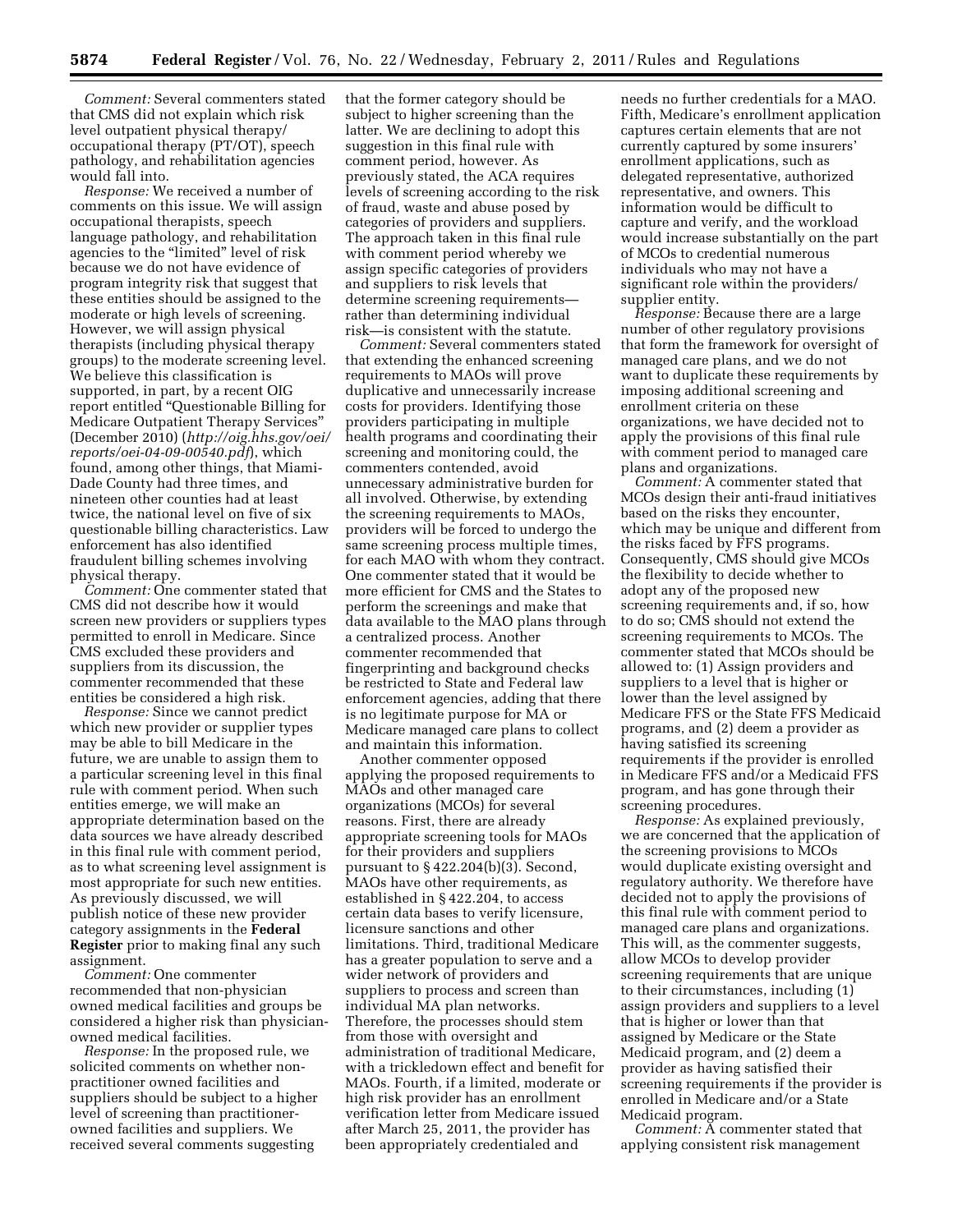practices throughout an organization fosters a culture of program integrity. As such, the commenter recommended that MAOs be required to implement the same enhanced screening processes that CMS is considering for the original Medicare program.

*Response:* As mentioned earlier, we have decided not to apply the provisions of this final rule with comment period to managed care plans and organizations.

*Comment:* A commenter recommended that CMS explain what type of screening process will be used for Medicare Advantage, managed care organizations or health maintenance organizations.

*Response:* As previously stated, there are a large number of other regulatory provisions that form the framework for oversight of managed care plans. We do not want to duplicate these requirements by imposing additional screening and enrollment criteria on these organizations. We therefore have decided not to apply the provisions of this final rule with comment period to managed care plans and organizations.

*Comment:* A commenter recommended that CMS establish screening criteria for slide preparation facilities and competitive acquisition program/Part B vendors.

*Response:* We will not be establishing screening criteria or prescribing screening levels for slide preparation facilities in this final rule with comment period. Slide preparation facilities do not enroll in Medicare at this time; thus, we do not believe it is appropriate to assign a level of screening to such entities. As for competitive acquisition program/Part B vendors, these will be assigned to the limited screening level. It has not been our experience that this supplier type poses an elevated risk of fraud, waste or abuse to the Medicare program.

In addition, we are adding portable xray suppliers to the moderate screening level. In support of this classification, we note that the OIG has analyzed Medicare claims data to identify suppliers with questionable billing patterns. The unusual claims patterns that were found raise concerns about the integrity of payments to certain portable x-ray suppliers. Based on this, and combined with the fact that there are low barriers to entry for this type of supplier, portable x-ray suppliers will be placed in the moderate screening level.

*Comment:* A commenter recommended that CMS establish higher levels of screening when: (1) A provider or supplier changes ownership on a frequent basis; (2) a physician or non-

physician practitioner is enrolled in different States; (3) a physician has a large number of reassignments or when reassignments cross States; (4) a physician is engaging or billing in a reciprocal billing or locum tenens billing arrangement; (5) owners have businesses in different States; and (6) when owners establish banking relationships in different States from where their practice is located.

*Response:* In the proposed rule, we sought comment on what factors should permit us to elevate an individual provider or supplier to a higher level of screening. We appreciate the commenter's suggestion. While we are not adopting these recommendations at this time, such suggestions may form the basis of future rulemaking. We would first like to evaluate how the factors we will finalize as part of this rule will work prior to adopting new factors such as the ones the commenter has identified.

*Comment:* One commenter recommended that CMS assign to the higher screening level any owner or physician who had an final adverse action within the previous 10 years; has an unrepaid overpayment with Medicare, Medicaid or CHIP; has a Medicare or Medicaid payment suspension; exclusion or debarment; a felony conviction; unpaid taxes; or a Medicare revocation. Another commenter stated that in Table 1, CMS appears not to consider previous payment suspensions, overpayments, OIG exclusions, or Medicare revocations in establishing higher risk levels. The commenter recommended that CMS explain why such actions are not an indicator of higher program risk and the need for enhanced screening.

*Response:* As in the proposed rule, we state in § 424.518(c) of the final rule with comment period that a provider or supplier will be moved from the "limited" or "moderate" category to the "high" level if it has been excluded by the OIG, or has had its Medicare billing privileges revoked in the previous ten years. We have added in the final rule with comment that a provider or supplier that has been subject to any final adverse action as defined at § 424.502 would also be moved to the high level of screening. With regard to these commenters' other proposals, we are generally supportive of them, and may examine the possibility of future rulemaking to include some of them as factors that may elevate a provider or supplier to a higher level of risk. As previously mentioned, however, we would first like to evaluate how the factors we will finalize as part of this

rule will work prior to adopting new factors.

*Comment:* A commenter recommended that CMS propose a definition for the term "tax delinquency,'' as it is used in Table 1 of the proposed rule, and clarify whether the term refers to Federal, State and/or local taxes.

*Response:* We have removed tax delinquency from the list of database checks in this final rule with comment period. Though we do have new authorities to obtain tax information as part of ACA and other recently enacted statutes, we are not prepared to operationalize this provision at this time.

*Comment:* A commenter stated that CMS' categorical risk approach did not address the individual risk associated with certain owners and individual practitioners. The commenter recommended that CMS issue a new proposed rule to establish specific risk factors would increase/decrease a provider or supplier's screening level.

*Response:* The ACA requires levels of screening according to the risk of fraud, waste and abuse posed by categories of providers and suppliers. The approach taken in the final rule with comment period whereby we assign specific categories of providers and suppliers to screening levels determined by risk of fraud, waste and abuse is consistent with the requirements of the statute. Furthermore, we believe the approach taken in this final rule with comment period is objective and allows us to avoid subjective assessments of a provider's or supplier's risk to the programs.

*Comment:* A commenter supported the use of background checks to ensure the identity and integrity of owners and senior managers of home health and hospice agencies. While supporting the maintenance of the confidentiality of this information, the commenter believes it should be used to: (1) Target agencies for special oversight, (2) alert owners of patterns of criminal behavior on the part of their managers, and (3) disqualify owners or managers that have criminal histories.

*Response:* We intend to use this tool in a way that safeguards personal information and also helps prevent fraud, waste and abuse. The criminal history record will verify whether a provider, supplier, or an individual with a 5 percent or greater direct or indirect ownership interest in such provider or supplier has been convicted of certain types of felonies that could result in the denial or revocation of billing privileges under § 424.530 or § 424.535, respectively. We believe that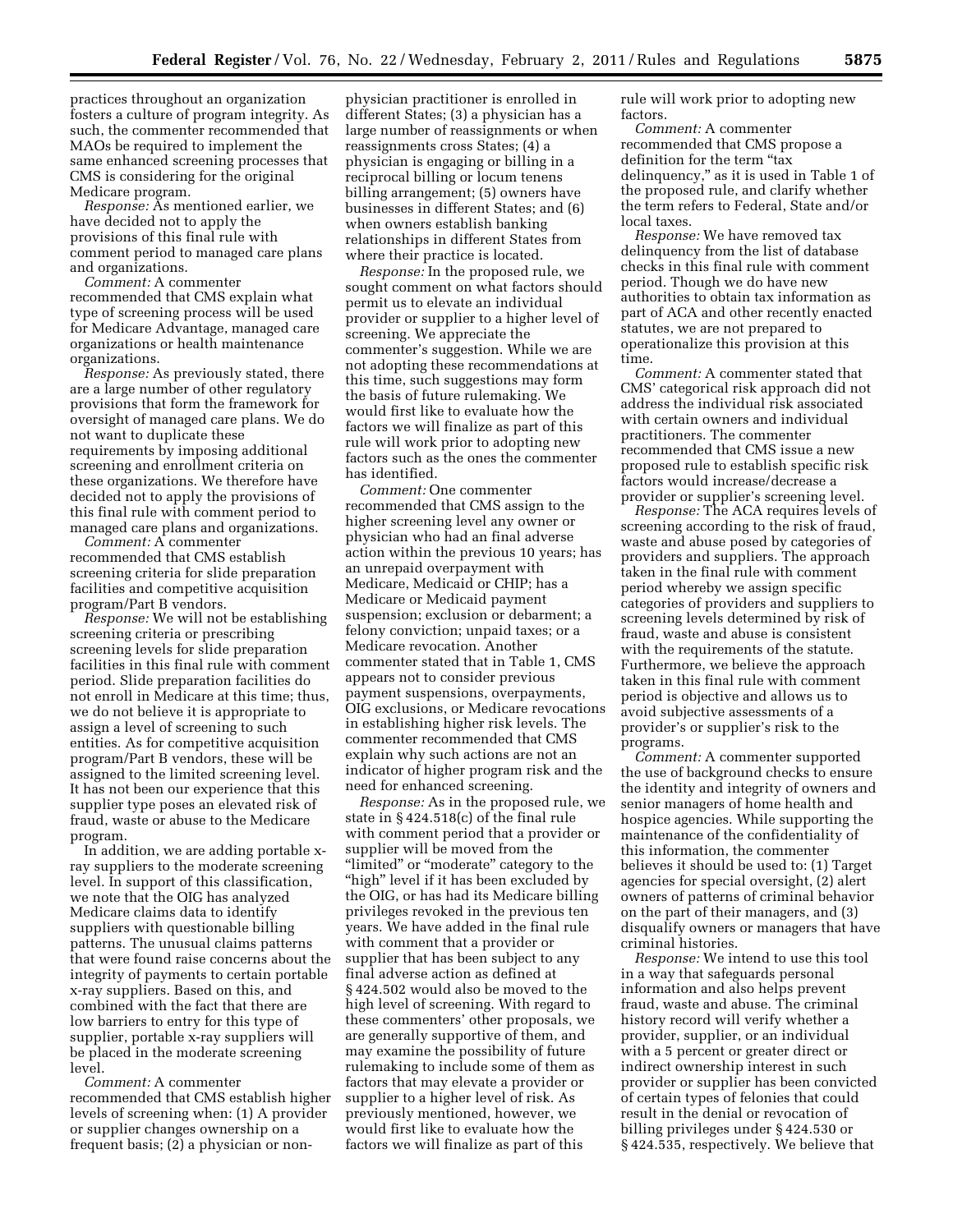criminal history record checks will confirm the accuracy of information submitted in enrollment applications, and the discovery of false or misleading information could result in denial or revocation of billing privileges under § 424.530 or § 424.535. Providers or suppliers who have been denied on these bases are afforded all applicable appeals rights.

While in some instances, such a denial may result in alerting a provider or supplier of an individual's criminal history, this is not the purpose or intention of this enrollment screening tool. Rather we will use this authority for the purpose of verifying eligibility for Medicare enrollment. We will disseminate guidance and instructions to providers, suppliers and our enrollment contractors shortly after the publication of this final rule with comment period regarding the implementation of the criminal history record check requirement.

*Comment:* A commenter opposed the proposal to move those who have previously been placed on a payment suspension or subject to a denial or revocation in the past year, into a higher screening level. The commenter stated that a payment suspension may be imposed upon a mere or false suspicion of wrongdoing, and that the denial or revocation could have been based on an innocent mistake.

*Response:* We agree with this commenter with respect to the denial of billing privileges. Many denials occur simply because the provider does not meet the requirements to enroll as a particular provider type or other clerical errors. We have therefore removed the denial of billing privileges as a basis for moving a provider or supplier into a higher risk screening level. We have retained revocations of Medicare billing privileges as such a basis because we believe that such a provider poses a heightened risk of fraud, waste or abuse to the Medicare Trust Fund.

Payment suspension is used as a fraud fighting tool only in instances where facts available point to possible fraud, waste, or abuse. Consequently, because of the risk to the program posed by individuals and entities upon which a payment suspension has been imposed, we believe we are justified in placing them in the high risk screening level.

*Comment:* One commenter suggested that in lieu of fingerprinting, each owner or physician should submit: (1) A U.S. Passport or a Foreign Passport with their enrollment application, and/or (2) copies of their Federal Tax Returns.

*Response:* We agree with the commenter that there may be alternatives to fingerprint-based

criminal history record checks to verify identity; however information on U.S. or foreign passports and Federal Tax Returns, such as name, date of birth and Social Security number are duplicative of information that is captured in the Medicare enrollment application. Information that would be obtained from a U.S. or foreign passport or Federal Tax Returns could only be used to process a name-based criminal history record check, and the FBI does not process name-based requests for non-criminal justice purposes. The submission of fingerprints is the only way to obtain a criminal history record check from the FBI.

Additionally, the National Task Force on the Criminal Backgrounding of America concluded that fingerprintbased criminal history record checks are more accurate than name-based checks because ''names tend to be unreliable because: people lie about their names; obtain names from false documents; change their names; people have the same name; people misspell names; people use different versions of their names \* \* \* people use aliases \* \* \* " The suppliers assigned to the high screening level have been so assigned because, in CMS, and its law enforcement partners' experience, such supplier types have, as a category, not undergone sufficient scrutiny in the enrollment process. Some may have gained entry in the past through falsification of an enrollment application that may have passed a name based check. As a result, the extra level of screening provided by the submission of fingerprints for the purposes of an FBI database check has the potential to deny enrollment to individuals whose sole intent is to defraud the Medicare program. We believe fingerprint-based criminal history record checks will be an effective tool to prevent fraud, waste, and abuse in Federal health care programs by independently verifying information provided on applications of potential providers and suppliers in the high screening level.

If, after a sufficient period of evaluation, we conclude that fingerprint-based FBI criminal history record checks do not fulfill our program integrity objective of identifying applicants who pose a heightened risk of fraud, waste, and abuse prior to enrollment or we determine that supplementary actions are needed, we may pursue additional rulemaking that seeks to adopt alternative or additional safeguards consistent with authorities given to the Secretary in the ACA.

*Comment:* A commenter stated the screening process described by CMS

does little to ensure that a provider or supplier is submitting legitimate claims for eligible individuals, since there is no linkage between the enrollment process and claim submission process. The commenter contended that it did not appear that CMS considered the alternative approach of linking its proposed screening requirements to section 1866(j)(3) of the Act. The commenter recommended that CMS establish a link between the screening process and the payment process by establishing payment caps and prepayment claims review as described in section 1866(j)(3) of the Act.

*Response:* The commenter references new section 1866(j)(3) of the Act, which addresses a provisional period of enhanced oversight for new providers or suppliers of services. We believe that the payment caps and prepayment claims processes should supplement, but not be used in lieu of, the procedures outlined in this proposed rule. Payment caps and prepayment claims processes will be addressed in separate vehicles. Clearly, the provisions of section 1866(j)(3) of the Act are an important complement to the pre-enrollment screening provisions in this rule. We intend to use both to fight fraud. However, this provision is not part of this final rule with comment period. In fact, the ACA authorizes the Secretary to implement the provisions of section 1866(j)(3) of the Act through instruction or otherwise.

*Comment:* A commenter contended that with respect to the limited risk screening requirements, the language in proposed § 424.518(a)(2)(i) may be overly broad. The commenter believes the intent of this provision is for the contractor to verify that the provider or supplier meets only the applicable regulations or requirements that qualify it for the appropriate provider or supplier type. However, the commenter stated that, as written,  $\S 424.518(a)(2)(i)$ could be construed to require the Medicare contractor to verify the provider or supplier's compliance with virtually every Federal regulation and State requirement that applies to the provider or supplier type. This, the commenter argued, could subject limited categorical risk providers and suppliers to an overly broad, burdensome, and time-consuming verification process.

*Response:* As explained in the proposed rule, the verification process for limited risk providers and suppliers will be that which is currently used for most providers and suppliers. The verification will be limited to enrollment requirements, and will not examine compliance with all other State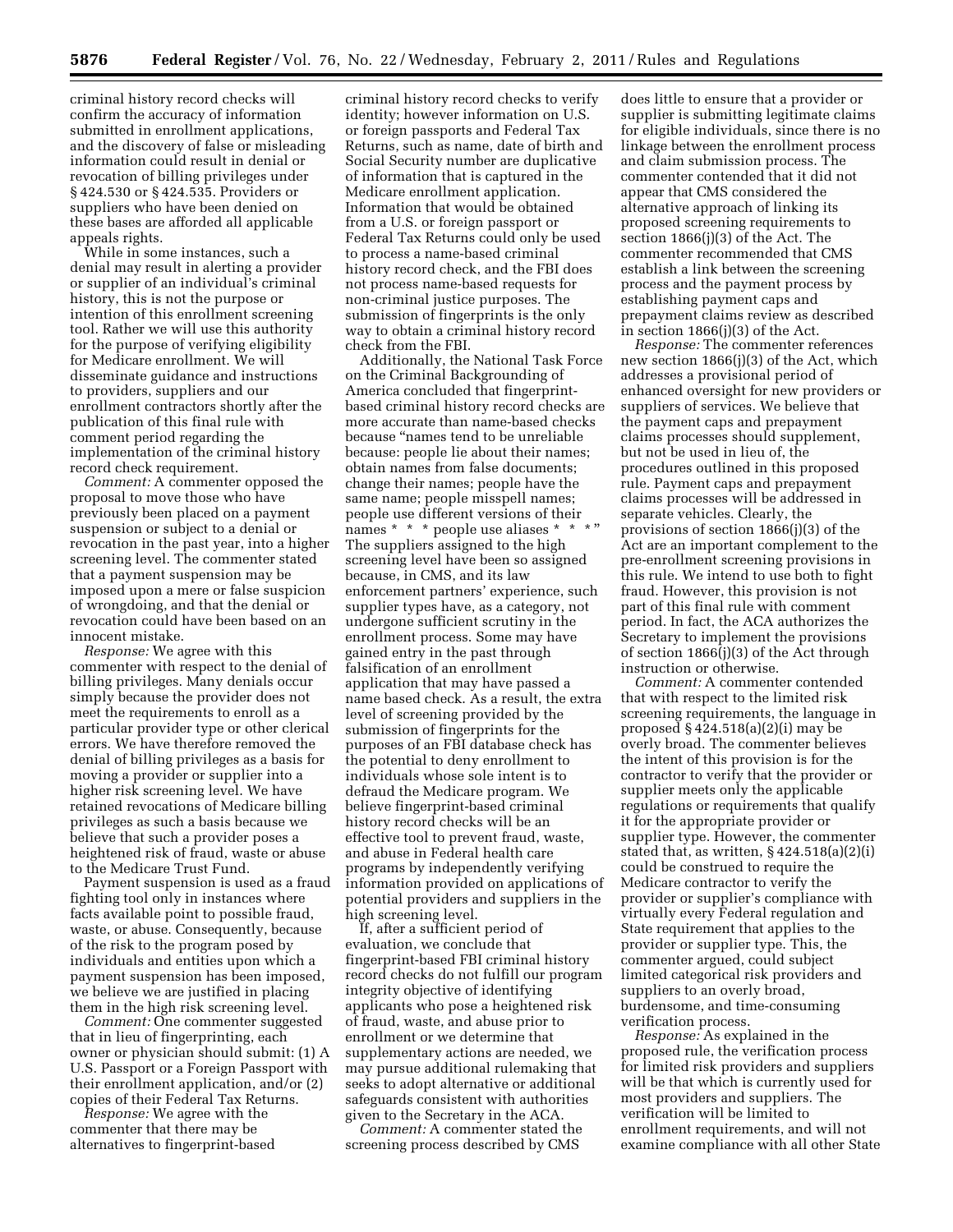and Federal regulations unless the other State and Federal regulations have an impact on whether the provider or supplier meets the requirements for enrolling or revalidating enrollment in Medicare. The table that describes the types of screening to be performed for each of the three screening levels explains clearly the kinds of verification processes that CMS contractors will be using to verify a provider's or supplier's eligibility to enroll or remain enrolled in Medicare.

*Comment:* One commenter requested that CMS explain why it did not consider compliance plans in establishing its screening criteria.

*Response:* We solicited comments regarding the use of compliance plans in combating fraud, waste, and abuse. Because there are a several complex policy and implementation issues we are pursuing separate additional rulemaking in this area.

*Comment:* One commenter stated that CMS did not include a discussion of low quality of care when it established its screening criteria.

*Response:* Quality of care is the subject of several other CMS regulations. Accordingly, we did not include quality consideration in our development of levels of categorical screening. We believe that the factors we included in the proposed rule for establishing the screening criteria support our classifications.

*Comment:* A commenter recommended that CMS increase the level of screening for any provider using a billing agent or clearinghouse convicted of health care fraud. The commenter also recommended that, similar to the provisions found in section 6503 of the ACA, CMS establish enrollment standards for clearinghouses and billing agents for Medicare. CMS, the commenter stated, mentioned in the proposed rule that ''based on our data analysis including analysis of historical trends and CMS' own experience with provider screening and enrollment we believe the following providers and suppliers pose a limited risk.'' The commenter also recommended that CMS furnish the data analysis used to assign each provider type in the limited screening levels and the moderate screening levels.

*Response:* As for the commenter's recommendation regarding billing agents and clearinghouses, the commenter references section 6503 of ACA, which calls for billing agents and clearinghouses to register under Medicaid. The implementation of 6503 of the ACA, is not part of this rule; however, we will be addressing that provision in the future. We do not

propose to screen billing agents and/or clearinghouses as part of this rule because such entities do not enroll in Medicare as providers or suppliers.

With respect to the data analysis we used, we furnished information in the proposed rule regarding our reasons for assigning certain provider and supplier types to limited, moderate or high level of screening. We relied on our experience to identify categories of providers with a higher incidence of fraud as well as our familiarity with types of fraudulent schemes that are currently prevalent in Medicare. In addition, we used the expertise of our contractors charged with identifying and investigating instances of fraudulent billing practices in making our decisions regarding the appropriate risk assessment of various providers. In some instances, we also relied on the data analysis and expertise of the OIG, GAO, and other sources to develop screening levels designed to increase scrutiny for specific categories of providers and suppliers as the risk posed to the Medicare and Medicaid programs increases.

*Comment:* A commenter asked whether CMS, in grouping all hospital types—including specialty hospitals, physician-owned hospitals, short-term hospitals, and acute hospitals—into one risk level, is stating that all hospitals have the same risk. If so, the commenter requested that CMS provide data to support this assertion and to explain why it believes that all hospitals pose the same risk

*Response:* Our assignment of hospitals to the limited screening level should not be construed as meaning that every type of hospital poses the same exact degree of risk. We did, however, base our assignment on the premise that all hospital provider types have certain features in common that make them less likely to be a program integrity concern on the whole. For example, such entities have significant start up costs and capital and infrastructure costs. In addition, such entities are subject to significant government oversight, at both the State and Federal levels. Finally, such entities often are subject to oversight from other accrediting bodies through deeming authority. These features are, in general, less apparent with other provider and supplier types. We note that these are not the only features we considered when evaluating hospitals and that these features, by themselves, are not sufficient to cause us to place a provider or supplier type in the limited screening category.

*Comment:* A commenter stated that in Table 1, CMS appears not to consider previous payment suspensions,

overpayments, OIG exclusions, or Medicare revocations in establishing higher risk levels. The commenter recommended that CMS explain why such actions are not an indicator of higher program risk and the need for enhanced screening.

*Response:* As mentioned previously, we state in this final rule with comment period that a provider or supplier will be placed into the high screening level if the provider or supplier (or an individual who maintains a 5 percent or greater direct or indirect ownership interest in such provider or supplier) has had a final adverse action—as that term is defined in § 424.502—imposed against it within the previous 10 years.

*Comment:* A commenter stated that because of the wide variation in DMEPOS items and services and differing levels of behavior, CMS should subdivide the general category of DMEPOS suppliers and assign appropriate screening levels to each product category, rather than to DMEPOS suppliers as a whole.

*Response:* We think the commenter's suggestion might lead to an overly complex system of provider screening and related oversight tools. Accordingly, we have decided not to create such a distinction based on such subcategories. At this time, we are not determining the risk of fraud, waste, and abuse by product category.

*Comment:* Several commenters requested CMS to change the proposed rule to state that both publicly traded entities and their wholly-owned subsidiaries are afforded ''limited categorical risk'' status.

*Response:* As stated previously, publicly traded status is not being included as a criterion for assigning provider or supplier categories to screening levels. The approach taken in this final rule with comment period whereby we assign specific categories of providers and suppliers to screening levels determined by the categorical risk of fraud—rather than determining individual risk—is consistent with the requirements of the ACA.

*Comment:* One commenter supported CMS's proposal to place new HHAs into the high screening level. The commenter stated that much of the fraud and abuse that has been detected in the home health benefit is associated with new providers, particularly in areas not subject to certificate of need (CON) or other State controls on provider development.

*Response:* We appreciate this commenter's support.

*Comment:* One commenter recommended that the proposed rules for assigning screening levels for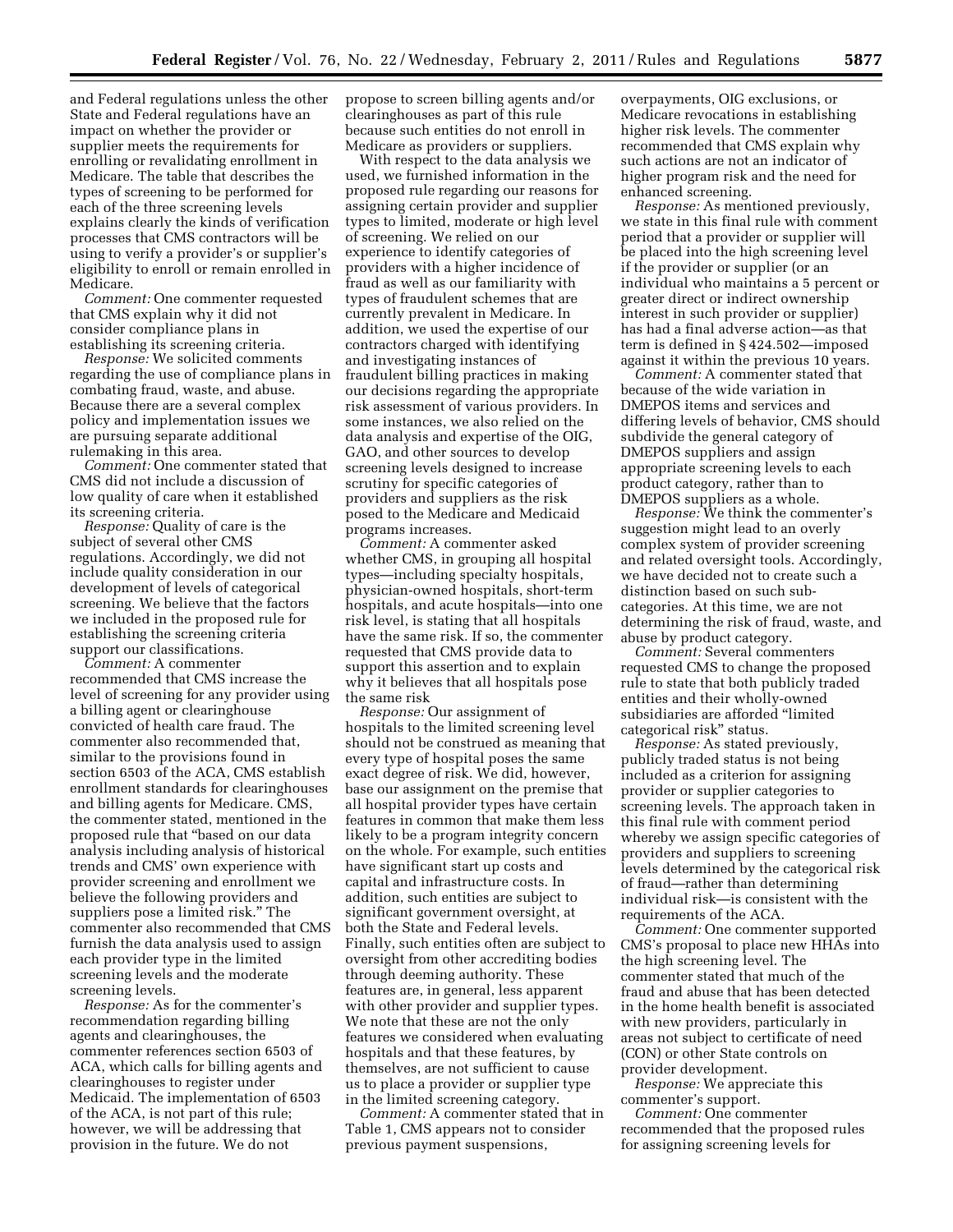existing home health and hospice providers be modified so as to more accurately focus enforcement efforts on certain existing providers within a particular category. More specifically, the commenter stated that CMS can use its ample data resources to more precisely differentiate between agencies with proven histories of good performance and those that are either untested or have demonstrated irregular patterns of performance. The commenter recommended that any nonprofit home health or hospice agency that was certified in Medicare or Medicaid before October 1, 2000, and has not been identified as having program integrity problems, be placed in the limited risk screening level. The commenter added that CMS should also create a scoring algorithm that would identify those HHAs and hospices at moderate risk based on criteria such as: (1) Years of program participation; (2) ownership type; (3) number of medical review requests; (4) pattern of selectively serving highly profitable cases; (5) frequent changes in ownership; (6) geographic location; (7) relationship to other stable (for example, hospital) or less stable provider types (DMEPOS); and (8) current accreditation status.

*Response:* We did not base our development of levels of screening on provider-specific risk assessments. As described previously, the statutory requirements set forth in ACA guided our approach in assigning categories of providers and suppliers to screening levels appropriate to the risk of fraud, rather than pre-screening individuals prior to the assignment of a screening level. Adopting the type of scoring algorithm suggested by the commenter would automatically provide for individual breakdowns of each HHA's or hospice's risk, which we believe would be inconsistent with the statute and constitute a pre-screening step in the enrollment process. We do not rule out the possibility of using scoring algorithms in the future for other program integrity functions or for provider and supplier enrollment, but we decline to adopt this suggestion for enrollment screening purposes at this time. For the reasons stated previously, we believe that the moderate risk screening level is appropriate for currently enrolled HHAs and hospices.

*Comment:* A commenter did not believe that site visits were necessary to ensure that ambulance providers and suppliers were in compliance with applicable program requirements. The commenter expressed concern that the time associated with conducting preenrollment site visits could slow down

the enrollment process. The commenter added that ambulance services are already subject to site inspections by the State licensing agency (as well as other State and Federal requirements), and that the existing procedures are sufficient to ensure that ambulance providers and suppliers are operating in compliance with program requirements. Another commenter stated that in this proposed rule, CMS states that it only conducts a limited number of unscheduled or unannounced site visits for certain provider types. If this is based on a policy decision, the commenter requested that CMS explain why it now believes that unscheduled or unannounced site visits will reduce fraud, waste, and abuse. The commenter also requested a cost/benefit analysis for its previous onsite efforts to show the effectiveness of this new strategy. If a fiscal constraint, the commenter requested that CMS explain: (1) Why it is spending \$9 million on grants to Senior Medicare Patrol (SMP) and millions in advertising to promote ''Stop Medicare Fraud'' in lieu of conducting unscheduled and unannounced site visits, and (2) where the additional funds will come from to conduct thousands of unannounced site visits.

*Response:* We have been conducting site visits of one kind or another for years, and have found such visits to be an extremely effective tool in fighting fraud. We plan to conduct site visits pursuant to the authorities provided in the ACA and as outlined in this final rule with comment period. We have received many valuable tips and other information from SMP volunteers across the country. We believe that site visits are appropriate for ambulance companies, especially considering that we have uncovered several instances where an enrolling ambulance company—contrary to the information it furnished on the CMS–855B—had no base of operations. Regarding the commenters concern about the Senior Medicare Patrol initiative, we believe the SMP program is outside the scope of this regulation.

*Comment:* With respect to whether non-practitioner-owned facilities and suppliers should be subject to a higher level of screening than their practitioner-owned counterparts, a commenter urged CMS to exempt dually-enrolled physicians from enrollment screening requirements applicable to entities only enrolling as DMEPOS suppliers. The commenter believes it would make no sense to consider physicians "limited risk" while simultaneously labeling them either "moderate risk" or "high risk" when they provide DMEPOS to their own patients.

*Response:* We disagree. As stated previously, the approach taken in this final rule with comment period whereby we assign specific categories of providers and suppliers to screening levels determines by the assessed categorical risk of fraud—rather than determining individual risk—is consistent with the requirements of the ACA. We believe that each provider and supplier category must be considered on its own merits as an entire class, rather than be sub-categorized based on whether or not a particular provider is owned by provider subject to the limited screening level. For reasons we have stated, both in this final rule with comment period and in the past, newly enrolling DMEPOS suppliers are currently subject to a higher level of scrutiny and revalidating DMEPOS suppliers are subject to the moderate level of screening—such as through the need to comply with the supplier standards in § 424.57(c)—because of the heightened risk posed by this class of suppliers as a whole. We therefore decline to exempt certain types of DMEPOS suppliers from either the moderate level of screening for revalidating suppliers or the high level of screening for newly enrolling suppliers.

*Comment:* A commenter suggested that CMS revise the enrollment applications to include language in the certification statement so that CMS' contractors can conduct a criminal background check on any owner, authorized official, delegated official, managing employees and individual practitioners during the initial enrollment process or subsequently thereafter. The commenter believes that CMS is needlessly limiting its ability to conduct criminal background checks.

*Response:* We appreciate this comment but decline to adopt this approach. We will perform fingerprintbased criminal history record checks of the FBI's Integrated Automated Fingerprint Identification System consistent with the methodology specified in this rule. We do not intend to amend the CMS–855 to include language that would expand the use of such criminal history record checks beyond the requirements set forth in this final rule with comment period. We think that to conduct the same screening for all provider categories without taking into account the variation in risk of fraud, waste or abuse would be an inappropriate allocation of resources and would be inconsistent with the provisions of the ACA. As stated previously, if CMS re-assigns additional categories of providers to the high level of screening, or expands the use of FBI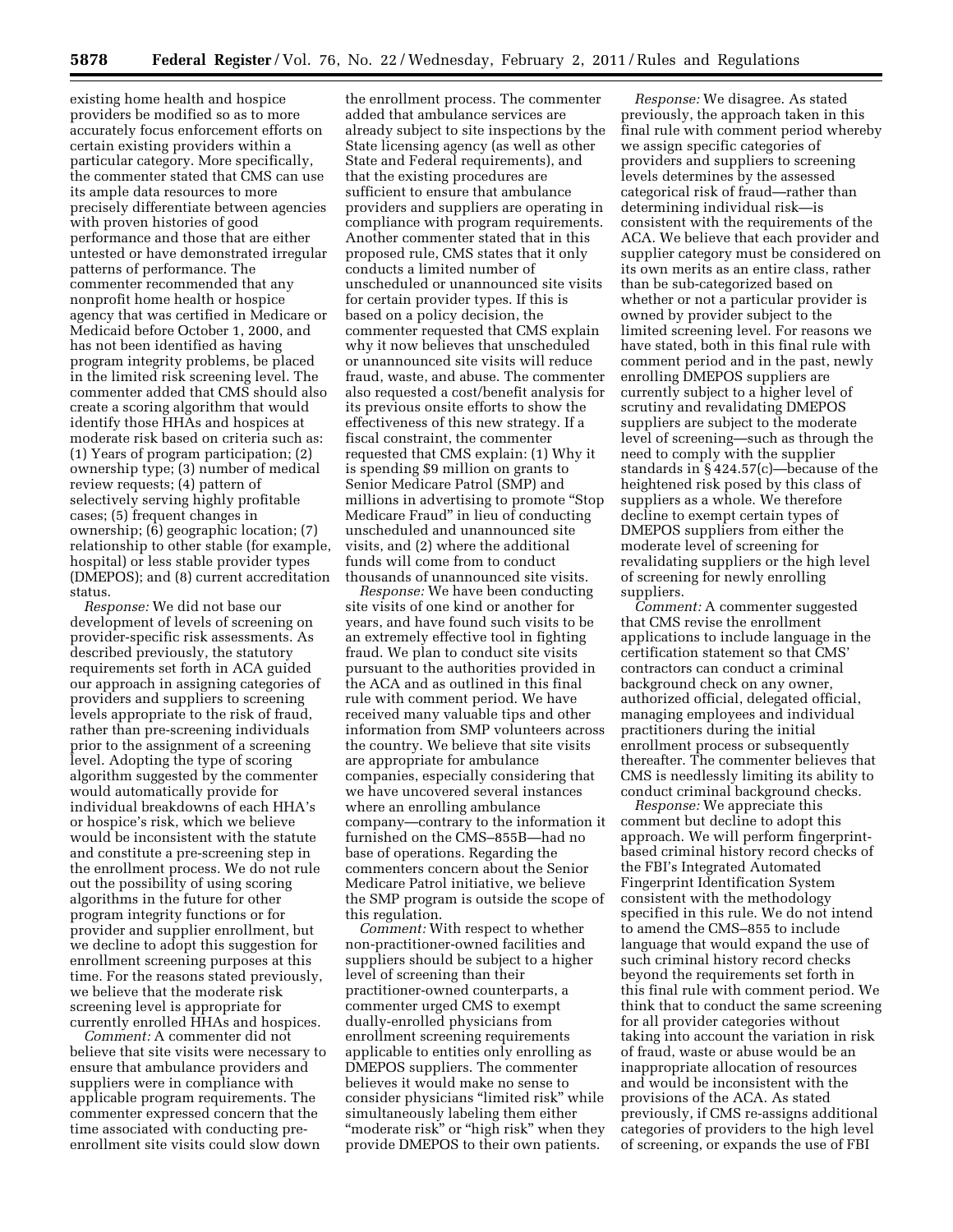criminal history record checks to the other screening levels, CMS will publish a notice in the **Federal Register**.

*Comment:* A commenter suggested that Medicare, Medicaid, and CHIP consider bankruptcy and credit report scores during the screening process and that CMS deny enrollment where an owner, authorized official, or delegated official has a credit score of less than 720 or has had a personal or business bankruptcy within the last 5 or 10 years. The commenter stated that credit score is indicative a person's ability to manage financial assets.

*Response:* We decline to adopt this approach in this final rule with comment period. We would need to perform additional study to determine whether credit scores correlate with program integrity risk. Because we do not have evidence to support such a relationship, we decline to adopt this approach at this time.

*Comment:* Several commenters requested clarification on whether a Federal agency or a private company will process the fingerprint card, how CMS will safeguard this information, and how much additional time fingerprinting will add to the screening process of new applicants. Another commenter urged CMS to ensure that documentation concerning fingerprints be tracked from origination to delivery to prevent loss, and that all information be protected from FOIA disclosure.

*Response:* The FBI requires that fingerprints be collected and submitted by FBI-approved ''authorized channelers.'' The FBI currently has approved 15 such private companies to collect and submit fingerprints to the FBI CJIS Division's Wide Area Network (WAN), receive the criminal history record information, and submit the record to authorized recipients, in this case CMS (or its FBI approved outsourced contractors) for the determination of eligibility for enrollment. CMS will use of one or more of the pre-approved authorized channelers to collect and submit fingerprints directly to the FBI, and CMS will ensure the written proposal(s) provided by the selected channeler(s) contains the appropriate assurances of compliance with privacy and security considerations mandated by the Compact Council (the national independent authority that regulates and facilitates the exchange of noncriminal justice criminal history record information) and as required by 28 CFR part 906. Additionally, CMS will adhere to the Compact Council's Security and Management Control Outsourcing Standard for Channelers. The use of authorized channelers

effectively means CMS never has custody of the submitted fingerprints, only the resulting criminal history record. CMS will, of course, protect the information in the criminal history record according to existing Federal standards and procedures that govern personally identifiable information.

After further consideration of the proposed requirement that all required applicants submit their fingerprints on the FD–258 card, CMS has removed the requirement to use only the FD–258 card from this final rule with comment period. CMS strongly encourages all required applicants to provide electronic fingerprints to the CMSselected authorized channeler, but will also accept the FD–258 card. As stated previously, CMS and the authorized channeler will safeguard the information as required by the existing requirements of the Compact Council, and specifically the Compact Council's Security and Management Control Outsourcing Standard for Non-Channelers and Channelers and the FBI's Criminal Justice Information System's Security Policy.

We believe the additional time for a contractor's processing of the application in light of the fingerprintbased criminal history record check will be minimal for those applicants who submit electronic fingerprints. Applicants who submit the FD–258 card will experience an extended processing time as the authorized channeler selected by CMS will have to convert the paper print into a electronic submission so that the FBI can quickly process all requests. The FBI processing of the electronic prints occurs within 24 hours of receipt from the authorized channeler, and the authorized channeler will receive and transmit the report to CMS. The report will be reviewed for disqualifying felonies and omitted information as outlined in existing regulations at § 424.530(a) for enrollment and at § 424.535(a) for revalidation and once the fitness determination has been made, the appropriate contractor will process the enrollment application as before. CMS believes this process will not cause significant delays to the enrollment process.

As stated previously, CMS and our Medicare contractors will protect individuals' information under the Privacy Act, 5 U.S.C. 552a and the Privacy Act system of records notice for this information. We recognize that the safeguarding of individual privacy and ensuring the security of fingerprints collected under this regulation is a serious concern. We will ensure that these concerns are addressed and that

all necessary safeguards are implemented to protect this information –from both privacy and security standpoints—when we issue guidance on fingerprint-based criminal history record checks following the publication of this final rule with comment period. We will ensure that fingerprint documentation is fully protected to the extent required by Federal law.

As stated previously, the fingerprintbased criminal history record check will be required 60 days following the publication of subregulatory guidance. All other screening requirements are effective on March 25, 2011 for those in the ''high'' screening level. The delay in the effective date for the fingerprintbased criminal history check will permit CMS to coordinate the implementation of this new process with our law enforcement partners, ensure that all concerns related to privacy are addressed, educate our providers and suppliers about the new process, and ensure that our contractors are adequately prepared to implement this new process so that the implementation of this new process does not cause any undue delay.

*Comment:* A commenter stated that while CMS assigns CMHCs to the moderate screening level, CMS has not taken steps to implement section 1301 of the Health Care and Education Reconciliation Act of 2010 (collectively, the Affordable Care Act), which requires that CMHCs provide at least 40 percent of its services to individuals who are not eligible for benefits. The commenter recommended that CMS consider CMHCs as a ''high'' categorical screening risk until CMS implements section 1301 of the ACA.

*Response:* For reasons already explained, we believe that CMHCs are most appropriately assigned to the moderate screening level. Section 1301 of ACA is not a part of this rule.

*Comment:* Several commenters requested that CMS consider establishing criteria for making assignments to screening levels before moving forward with this rule.

*Response:* We explain in the preamble the criteria and factors we used for our placement of various provider and supplier types into particular levels. These factors include our experience with claims data used to identify fraudulent billing practices, as well as the expertise developed by our contractors charged with investigating and identifying instances of Medicare fraud across multiple categories of providers. In addition, we have relied on insights gained from numerous studies conducted by the HHS OIG, GAO, and other sources.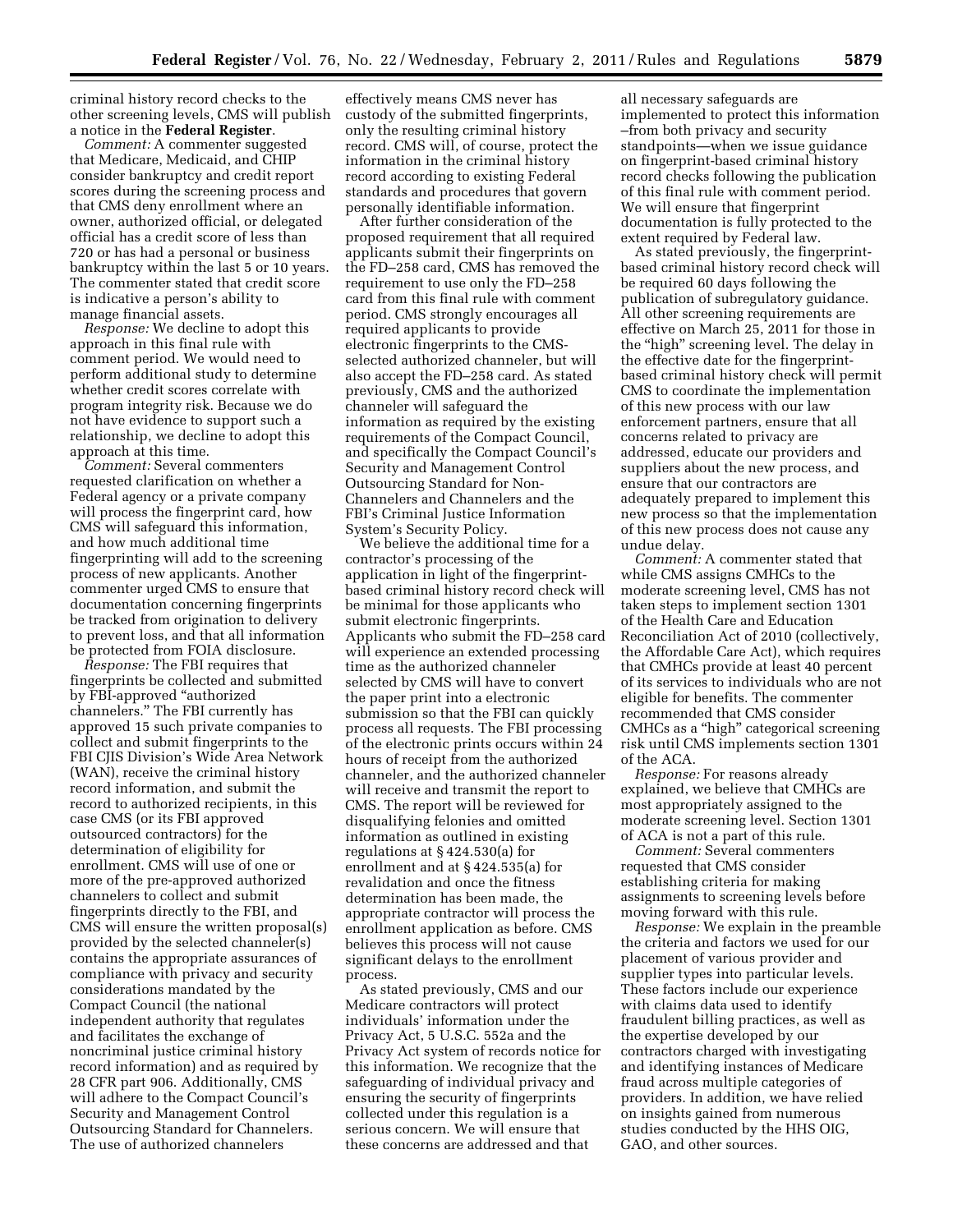*Comment:* A commenter requested that a fourth level of ''no risk'' be established. This is to reflect positively on providers who have had no incidents of fraud, waste or abuse.

*Response:* We do not believe it is appropriate to create a ''no risk'' level as the limited level of screening represents the baseline screening requirements for entry into the Medicare program. We believe that fraud, waste and abuse can occur at any time and among any provider or supplier category. Our screening methodology is designed to match an appropriate level of screening to provider or supplier categories based on level of risk of fraud, waste or abuse posed by the provider or supplier category.

*Comment:* A commenter requested clarification regarding whether CMS will conduct TIN matches with the IRS via an automated match or whether the provider will be required to sign an I– 9 verification form. The commenter also asked whether CMS will conduct tax delinquency database matches with the IRS and the authority for such a match. In both cases, the commenter recommended that CMS establish new denial and revocation reasons if the TIN does not match or there is a tax delinquency.

*Response:* We currently verify the provider's TIN as part of the enrollment process; if the TIN does not match the provider's legal business name, the application will be denied, or, if enrolled, the provider's billing privileges will be revoked. However, we have removed references to tax delinquencies as a component of the screening methodology from this rule. While we do plan to implement provisions that will allow us to coordinate enrollment decisions with data obtained from the Internal Revenue Service—for instance, potentially denying an application based on tax delinquency information from the IRS such an effort is not a part of this rule.

*Comment:* A commenter stated that CMS's proposed ''limited risk'' classification for publicly traded companies does not explicitly afford the same treatment to subsidiaries of publicly traded providers and suppliers. Several commenters recommended that majority owned subsidiaries of publicly traded providers and suppliers be treated the same as their publicly traded parents. Specifically, since subsidiaries of publicly traded providers and suppliers are subject to substantially similar oversight and scrutiny, the commenter proposed that all providers and suppliers—regardless of whether the parent is enrolled—that are at least majority owned, directly or indirectly,

by a publicly traded provider or supplier be assigned to the limited risk level for screening. The commenter suggested that proposed § 424.518(a)(2) be revised to read as follows: "(2) When CMS designates a provider or supplier into the ''limited'' categorical level of screening, the provider or supplier is publicly traded on the New York Stock Exchange (NYSE) or the National Association of Securities Dealers Automated Quotation System (NASDAQ), or the provider or supplier is majority owned, directly or indirectly, by an organization publicly traded on the NYSE or NASDAQ \* \* \*.". Another commenter stated that subjecting different providers under a hospital to different levels of scrutiny could cause confusion and unnecessary hardship.

*Response:* For reasons already stated, we have eliminated the distinction between publicly traded and private companies and have declined to subcategorize individual providers and suppliers based on their ownership.

*Comment:* A commenter stated that while subjecting newly enrolling DMEPOS suppliers to stringent screening may be proper, an enrolled DMEPOS supplier that reenrolls following an ownership change should not be subject to the same screening as a newly established supplier. It should instead be treated as moderate risk, just as enrolled suppliers that revalidate their enrollment information. The commenter contended that the seller's business, much of which remains after the purchase, has already been verified and authenticated; if CMS and the NSC subject the purchaser to stringent enrollment screening, they will duplicate the work that they have already done to validate and inspect the purchased business, wasting resources. It could also delay the new owner's receipt of a Medicare number, which could disrupt the continuity of business and patient care. The commenter added that if CMS does not agree that an enrollment following an ownership change of an enrolled DMEPOS supplier should be moderate risk, CMS should formally state that purchasers of enrolled DMEPOS suppliers will receive new Medicare numbers with billing privileges retroactive to the purchase date. In closing, the commenter stated that the proposed rule is a dramatic change to the existing methods of Medicare enrollment; while change to prevent fraud and abuse is advisable, such change should not harm honest providers and suppliers who strive to provide high quality service to Medicare beneficiaries. Another comment stated the purchaser of an existing community pharmacy DME supplier store should be

screened as a moderate (not a high) risk supplier during reenrollment.

*Response:* We disagree that a DMEPOS supplier undergoing a change of ownership should be assigned to the as moderate screening level. For purposes of enrollment, a DMEPOS supplier undergoing a change of ownership is treated and must enroll as a new supplier. Hence, since all newlyenrolling DMEPOS suppliers are subject to a ''high'' level of screening, we believe DMEPOS suppliers undergoing a change of ownership should also be subject to a ''high'' level of screening. Further, the screening requirements in the high screening level include a fingerprintbased criminal history record check of any individual with direct or indirect ownership of 5 percent or greater. Therefore, enrollment screening after a change in ownership has clear value to the enrollment process, and we disagree that it would be a waste of resources. Currently-enrolled (revalidating) DMEPOS suppliers are assigned to the moderate level of screening.

*Comment:* A commenter stated that certified orthotic and prosthetic DMEPOS suppliers and American Board for Certification in Orthotics and Prosthetics (ABC)-accredited DMEPOS suppliers should be assigned to the limited screening level. The commenter stated that accreditation is not an easy standard to meet, and asked CMS to investigate whether there are any studies or other evidence that indicate that ABC Accredited Facilities and/or ABC Certified practitioners as a DMEPOS subcategory pose an elevated risk to the Medicare program. If there are not, such suppliers should be subject to limited screening.

*Response:* We believe the commenter is asserting that accreditation bodies perform a sufficient level of oversight to ensure that the entities they accredit are a low program integrity risk. We do not believe this is true. The accreditation bodies help verify the supplier's compliance with DMEPOS standards, rather than assess the supplier's risk of fraud, waste and abuse. Accordingly, we decline to assign entities accredited by ABC or any other accrediting organization to the limited screening level solely on that basis.

*Comment:* A commenter contended that in States without licensure, if a DMEPOS supplier is practitioner-owned and one or more of the practitioners is certified by ABC (accrediting body referenced in section 427 of the Medicare, Medicaid, and SCHIP Benefits Improvement and Protection Act of 2000 (BIPA)), or if the facility itself has been accredited by one of these entities, it should be as assigned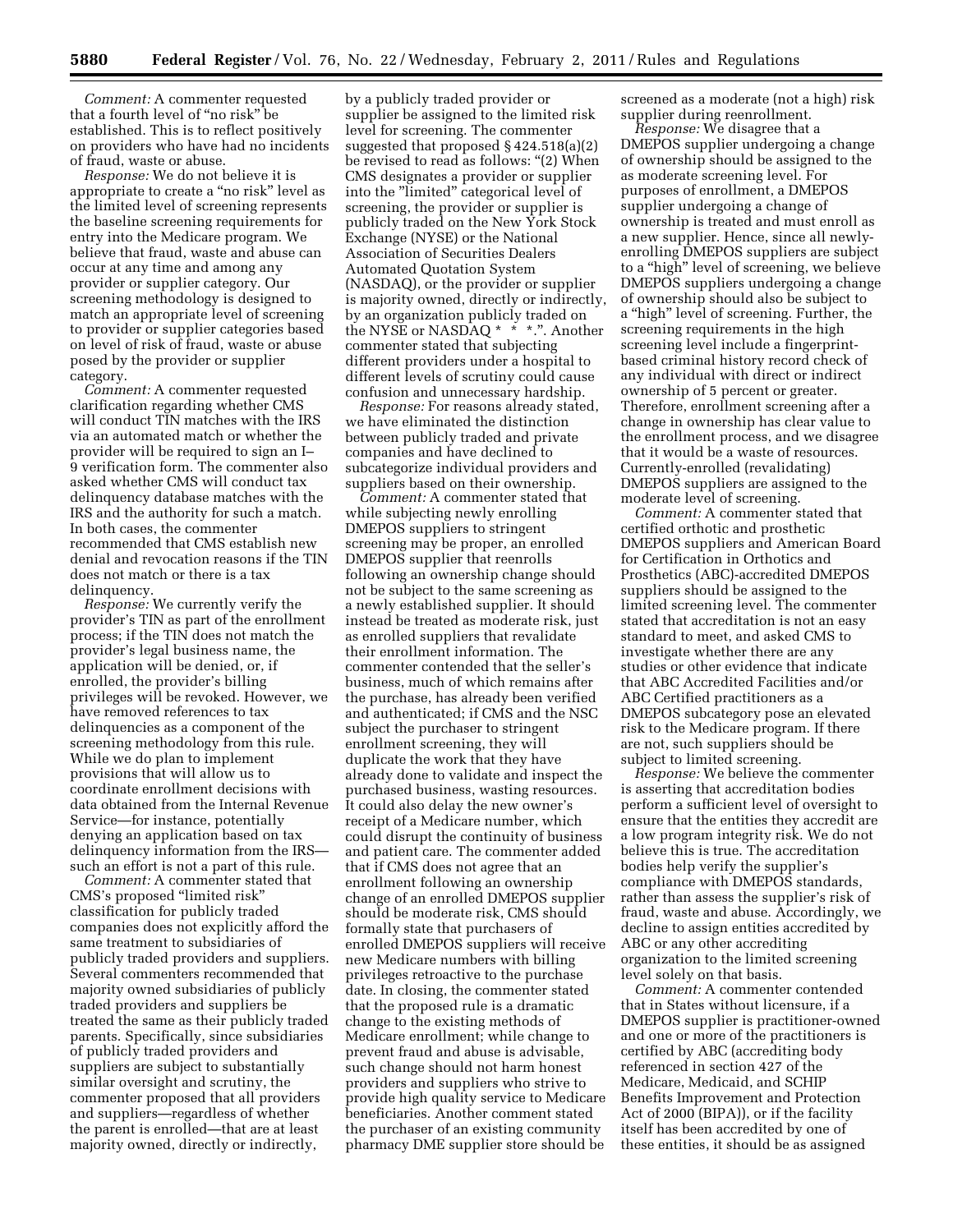to the limited screening level. The practitioner being credentialed in either of these ways has demonstrated a commitment to quality.

*Response:* As already stated, we decline to subcategorize individual providers and suppliers based on their ownership and do not believe accreditation—standing alone—should be the foremost indicator of fraud and abuse risk.

*Comment:* One commenter stated that chain pharmacies should be exempt from the increased screening levels and screening procedures, as they are already subject to significant regulation within their respective States.

*Response:* We disagree. For the same reason that we cited for eliminating the distinction between publicly traded and non-publicly traded or public or nonpublic ownership status as a basis for determining screening level, state regulation of chain DMEPOS suppliers is not in itself a sufficient indicator of the risk of fraud, waste or abuse posed by a particular category of provider or supplier. The fact that a particular provider or supplier type may be regulated by the State is not adequate grounds for placing it in a lower screening level.

*Comment:* A commenter stated that the proposed provisions punish legitimate providers and that the most egregious fraud is committed by scam artists and organized crime. The commenter expressed concern that small practices will be driven out of business. In light of CMS's proposed exemption for public companies, one or two large national companies may be the only ones "left standing" and will have a monopoly. CMS, the commenter argued, will then be unable to objectively compare ''best practices'' or to objectively evaluate trends in care, and that patients will not have a choice for their care.

*Response:* As already stated, we have eliminated the distinction between publicly held and private companies. In addition, we believe that the proposed provisions will help stem the fraud that both the commenter and we are concerned about.

*Comment:* A commenter recommended that CMS provide the analysis for which it based its risk assignment decisions for limited and moderate screening levels. The commenter also recommended that CMS consider the Medicare and Medicaid error rates for each provider or supplier in establishing its screening levels. Finally, the commenter also requested the following data for each type of Medicare provider and supplier for 2008, 2009, and 2010:

• Number of Medicare revocations.

- Number of Medicare payment
- suspension. • Number of Medicare overpayment.
	- Medicare error rate.
	- Medicaid error rate.
	- CMPs.

• Convictions by the Department of Justice.

• HHS OIG mandatory exclusions under 1128 of the Act.

• HHS OIG permissive exclusions under 1128 of the Act.

*Response:* We based our risk assessments on a variety of factors, including some of those listed by the commenter as well as others. However, because our conclusions were not based on any one factor nor any specific combination of factors, but rather on CMS's aggregate experience with each provider and supplier type, providing the data requested by the commenter would not serve to clarify the determinations of risk.

*Comment:* A commenter stated that the proposed screening approach in the proposed rule is simplistic at best and flawed at worst. The commenter did not believe provider type is the only measure of risk of fraud. To address those individuals and organizations who intend to enroll for the sole purpose of committing fraud, CMS must: (1) Consider the provider's past experience with Medicare, Medicaid, or CHIP; (2) coordinate enrollment and billing issues with commercial health plans, Medicaid and CHIP; and (3) establish more stringent program requirements. The commenter believes that CMS did not offer any enhanced program requirements in the proposed rule, the rule does not reduce the ''pay and chase'' approach used by CMS and OIG today.

*Response:* We disagree, and believe that the program safeguard measures outlined in this final rule with comment period will greatly assist in reducing fraudulent activity. We believe several of the elements proposed by the commenter are inherent in this rule. First, under the final rule with comment period, final adverse actions will lead to a high screening level assignment and the use of additional screening tools. Second, with regard to more stringent program safeguards, we believe there is much in this final rule with comment period to bolster our efforts at combating fraud, waste, and abuse For example, in this final rule with comment period, we are expanding the instances in which we can impose a payment suspension. Furthermore, for the first time in the history of the programs, we will be able to impose an enrollment moratorium in order to

combat fraud, waste, and abuse. Accordingly, we believe the new authorities that we are implementing under the ACA will assist us in strengthening our program integrity efforts.

*Comment:* A commenter recommended that the following be placed into the high screening level: (1) Any provider or supplier that is not State licensed, and (2) any owner, authorized official, delegated official, physician or non-physician practitioner who has ever been excluded by the OIG, revoked by Medicare, or had a State license revocation or suspension.

*Response:* We stated previously that merely because a particular provider or supplier type may be regulated by the State is not in and of itself adequate grounds for placing it in a lower screening level. By the same token, we do not believe that a failure to be licensed by the State should automatically place the provider or supplier in a high screening level, as the State may not have licensure requirements for that particular provider or supplier type. In addition, the standards for licensure vary among the States and Territories such that these are largely out of our control. With regard to the commenter's second suggestion, we again note that § 424.518(c) of the final rule with comment period states that a provider or supplier will be moved from the "limited" or "moderate" level to the ''high'' level if it has had final adverse actions imposed against it.

*Comment:* A commenter recommended that CMS explain why it did not consider comments regarding publicly traded companies in the final rule with comment period; Home Health Prospective Payment System Rate Update for Calendar Year 2011; Changes in Certification Requirements for Home Health Agencies and Hospices, when developing the proposed policy found in the proposed rule to this final rule with comment period.

*Response:* This rule and the rule that the commenter references deal with different issues. Each was developed and considered on its own merits.

*Comment:* A commenter supported CMS's placement of hospitals and physicians into the limited screening level. However, the commenter disagreed that publicly traded DMEPOS suppliers or HHAs would have less risk. The commenter also stated that the providers and suppliers that are designated as ''high risk'' or ''moderate risk'' but which are members of, operate as a part of, or are owned by a hospital or a health system, should instead fall under the same risk assignment as the hospital. Such providers and suppliers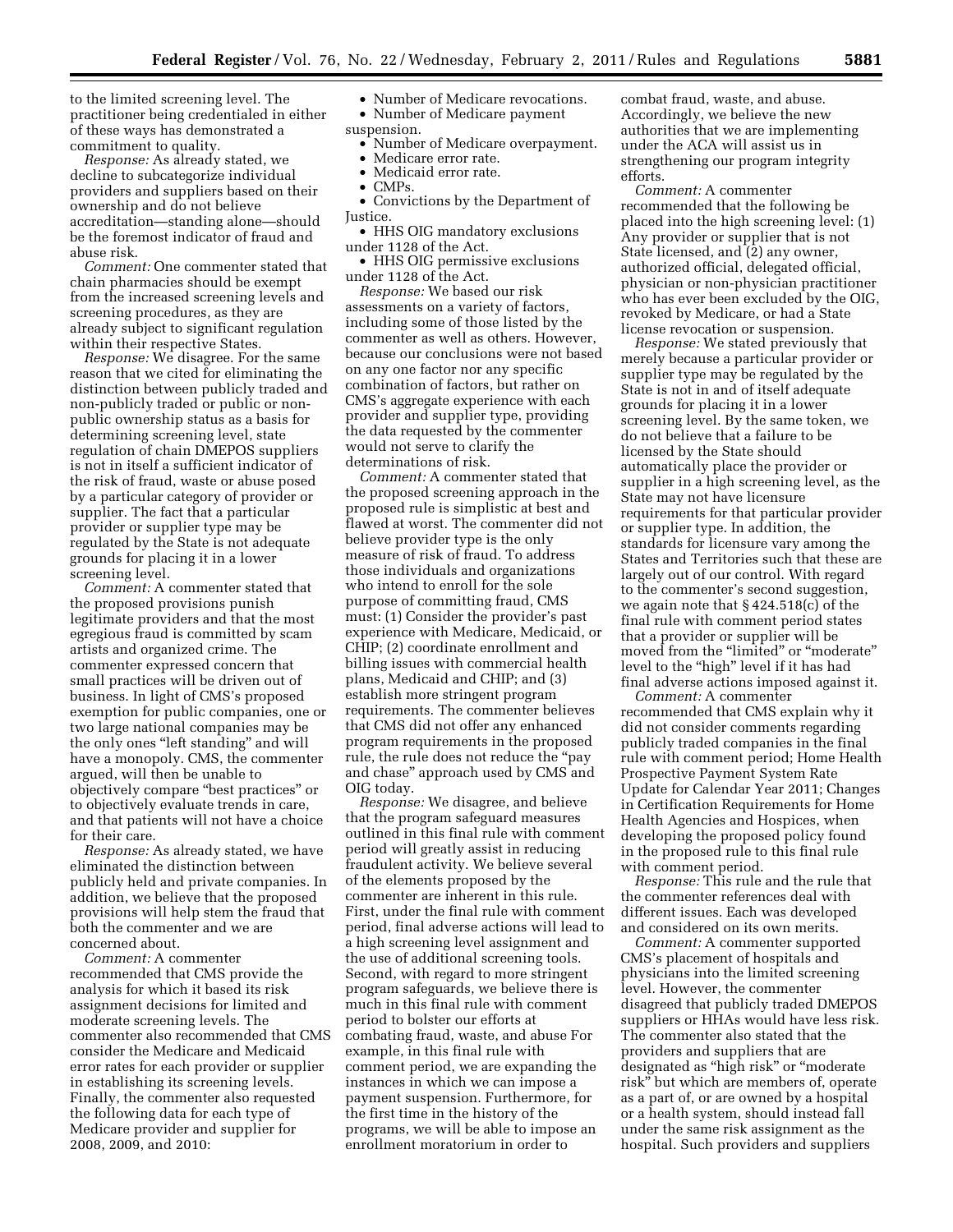are part of larger established organizations that have high levels of accountability to their internal governance structures and have longstanding relationships with and responsibility to their local communities.

*Response:* For reasons already stated, we have eliminated the distinction between publicly traded and private companies and have declined to subcategorize individual providers and suppliers based on their ownership.

*Comment:* Several commenters requested greater specificity regarding what level of managing employees would be subject to the screening requirements for high risk providers and suppliers. Some of them requested that for large provider organizations, only the highest-level managing employees who operate or manage, or who oversee the operation of the entire healthcare organization—and not lower-level managers of individual departments or functions—should be subject to the enhanced screening procedures.

*Response:* In this final rule with comment period, we will only apply the screening requirements for high screening level providers and suppliers to individuals with a 5 percent or greater direct or indirect ownership interest. Officers, directors, and managing employees—to the extent that they do not have a 5 percent or greater ownership interest—will not be subject to fingerprint-based criminal background checks. However, we intend to monitor the situation and may seek to extend the scope of fingerprint-based criminal background checks in the future if circumstances warrant.

*Comment:* A commenter stated that hospitals should be exempted from all screening levels—even the limited screening level—if they are Statelicensed and accredited.

*Response:* We disagree with this commenter. To exempt a provider or supplier from any screening level would be the equivalent of stating that the provider need not undergo even the most basic verification requirements used under the limited risk level of screening.

*Comment:* Several commenters supported site visits as a tool to improve program integrity, but believes that they could disrupt or administratively burden a legitimate provider or supplier's business operations. They recommended that CMS limit the purpose of these site visits to verifying that the provider/supplier exists and is operational; other matters that would require significant management and clinical staff time should be handled through separately scheduled site visits.

Several other commenters believe that site visits were appropriate, but said that the number of such visits must be reasonable for the circumstances and should only increase if inappropriate activity is suspected. In addition, another commenter suggested that as part of a DMEPOS site visit, the auditor should confirm with the owner of the warehouse or facility the terms of the lease; for HHAs, the auditor should confirm that the HHA has been using the OASIS form and that a sample of Patient Plan of Care medical records/ files can be directly linked to an OASIS document.

*Response:* We decline to state that site visits will always be limited to verifying whether the provider or supplier is operational. We must retain the flexibility to conduct a closer on-site review if warranted.

*Comment:* One commenter stated that classifying DMEPOS suppliers that are physician-owned as high risk could pose a significant disincentive to officebased physicians to continue offering DMEPOS supplies to their patients. The commenter stated that there has been little to no documentation of fraud, waste, or abuse in this category of DMEPOS, and that these suppliers should be exempted from the high risk level of screening.

*Response:* For reasons already stated, we have declined to subcategorize individual providers and suppliers based on their ownership.

*Comment:* Several commenters stated that the risk assessments of specific providers should not be made public.

*Response:* To the extent allowed by Federal law, we will not release to the general public the risk assessment of an individual provider or supplier. Thus when an individual provider or supplier is elevated in screening level as a result of a triggering event in § 424.518 and § 455.450, we will not publish the individual provider's or supplier's name.

*Comment:* Several commenters supported the creation of limited, moderate, and high screening levels, as well as the proposal to place physicians into the limited screening levels. They added that CMS should use public notice and comment prior to modifying the process or revising level assignments based on new criteria.

*Response:* We appreciate the commenters support and will publish notice in the **Federal Register** regarding changes in assignment or levels of screening specified at § 424.518 and § 455. 450. However, as mentioned previously, we will not publish information about an individual provider or supplier that meets certain

triggering events as described in these sections.

*Comment:* A commenter opposed ''geographical circumstances'' as a possible criterion for adjusting a provider or supplier's screening level. This would deny all providers and suppliers in the specified geographic area basic due process and could seriously damage beneficiary access to health care providers and services in the impacted area.

*Response:* We are not adopting ''geographic circumstances'' as a criterion for adjusting a provider or supplier's screening level at this time. We believe that should circumstances arise where we have concerns about a provider or supplier type in a geographic area, the authority to impose an enrollment moratorium, as detailed in this rule, will provide program integrity protection. However, we do retain the authority to add geographic location as a criterion for adjusting a provider or supplier's screening level through future rulemaking.

*Comment:* Several commenters opposed the proposal to re-assign physicians from the "limited" or "moderate" screening level to the "high" screening level when CMS has evidence from or concerning a physician that another individual is using their identity within the Medicare program. Classifying physicians who have been the victims of identity theft to the high screening level would stigmatize the physician and create a presumption that he/she has engaged in conduct warranting heightened scrutiny. They urged CMS to establish a fourth level, which signifies a heightened level of risk to Federal health care programs as a result of compromised physician identity or identity theft. Another commenter requested that CMS clarify that it will be the offender who is subjected to additional scrutiny and that the victim will not be penalized for the actions of the offender. Another commenter, however, supported CMS's proposal to adjust the categorical screening level if a practitioner notifies CMS or its contractor that another individual is using his or her identity within the Medicare program, and to require fingerprinting of high risk provider and supplier types (but not of individual practitioners who have been the victim of identity or provider number theft).

*Response:* We stress that we will work closely with law enforcement against those individuals who are perpetrating Medicare identity theft. We do not plan to use screening tools to address identity theft concerns as it would not be an adequate response. We believe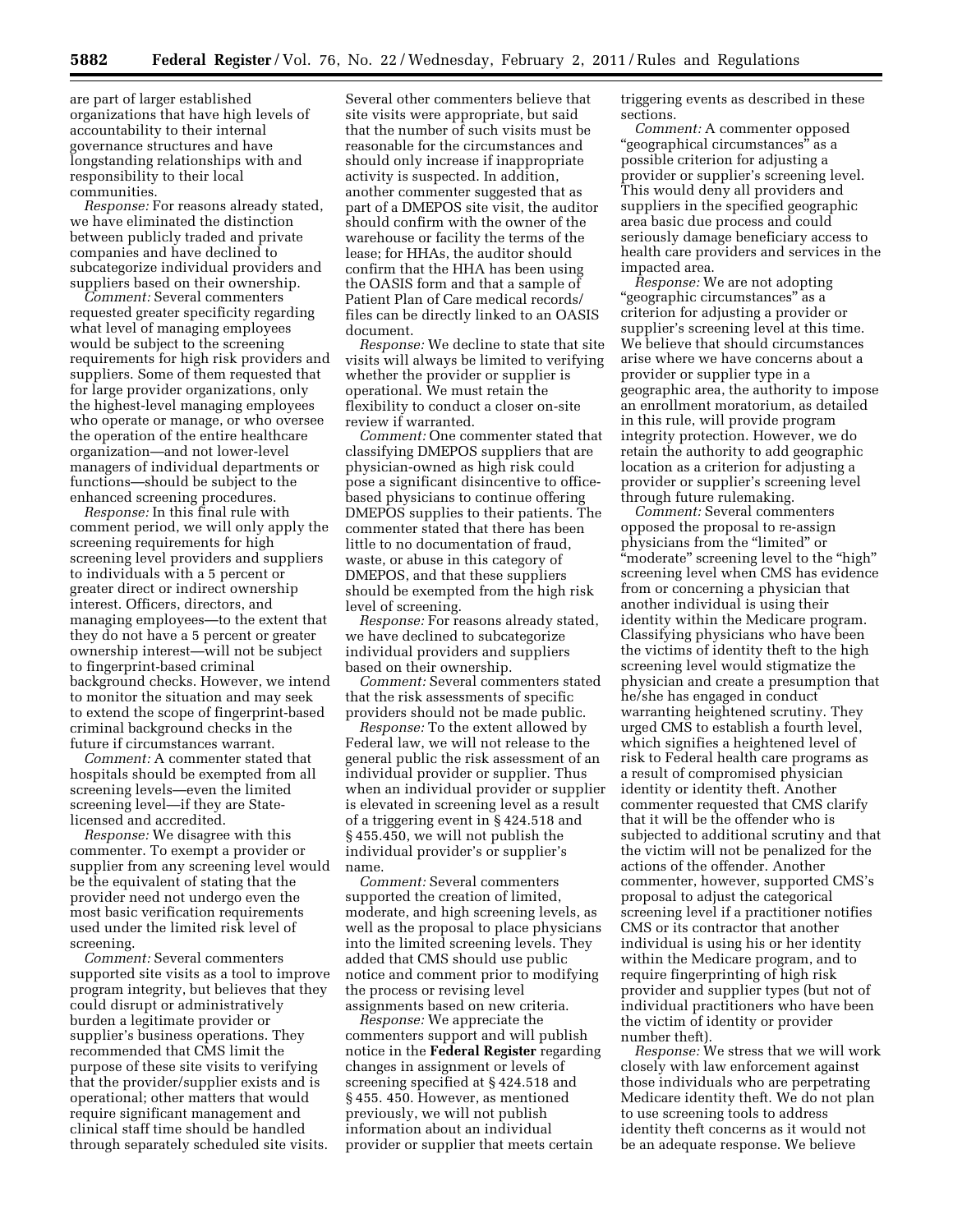identity theft concerns are most appropriately handled by our law enforcement partners.

*Comment:* A commenter requested clarification as to the screening level assignment of in-home supportive services (IHSS). If they fall into the "moderate" level, as do home health agencies, the commenter expressed concern that site visits could burden program recipients.

*Response:* Medicare does not recognize "in home supportive services" as a specific category of provider or supplier. To the extent that the IHSS supplier is or will be enrolling in Medicare or Medicaid as a HHA, it will be subject to the same requirements and standards as all other HHAs. As for the site visits, they will generally be conducted at the HHA's physical locations.

*Comment:* Several commenters expressed concern with the proposal to re-assign physicians (and other providers/suppliers) from the ''limited'' or ''moderate'' screening levels to the "high" screening level if a physician has had billing privileges revoked by a Medicare contractor within the previous ten years. Billing privileges can be revoked for a number of reasons unrelated to fraud, waste, or abuse, such as a failure to respond to a request for revalidation documentation within stringent contractor imposed deadlines. They urged CMS to differentiate between a temporary revocation of billing privileges and revocations based on actual misconduct by a provider or supplier.

*Response:* As stated earlier, revocation is undertaken as an administrative remedy only if clearly justified. Also, there is an appeals process in place for provider revocations. Should a revocation be rescinded, the provider or supplier would be restored to its previous screening level.

*Comment:* A commenter urged CMS to exercise the temporary moratorium authority judiciously and to exempt physicians from re-assignment from level I (limited) to level III (high) if physicians are ever subject to the temporary moratorium; this would include an exemption for physicians enrolled as DMEPOS suppliers if the latter are subject to a moratorium.

*Response:* We believe this commenter is addressing a concern that if a moratorium is imposed on a category of providers that includes physicians or physician-owned DMEPOS suppliers, that when the moratorium is lifted the provider or supplier category to which the moratorium applied would be moved to the high screening level for 6

months following the lifting of the moratorium. The commenter is asking for an exception to this proposal. A moratorium may be imposed if there is a heightened risk of fraud, waste or abuse in a particular geographic area or involving a certain provider or supplier type. If a particular provider or supplier type posed such a risk as to warrant a moratorium, it would be inappropriate for us to automatically exempt it from enhanced screening once the moratorium ends. In the event that we were to impose a temporary moratorium on physicians or physician-owned DMEPOS suppliers, the moratorium would be as narrowly tailored as possible to address specific fraudulent activity.

*Comment:* A commenter believes that the moderate and high screening level assignments for community pharmacies are inappropriate and contended that: (1) all existing community pharmacy DME suppliers, as well as new locations of existing community pharmacy DME suppliers, should be designated as limited risk, and (2) newly enrolling community pharmacy DME suppliers should be treated as posing a moderate risk. The commenter stated that community pharmacies are already heavily regulated by the States and Federal government through State boards of pharmacy, CMS supplier standards and surety bonds, and argued that community pharmacies are not a major source of fraud. The commenter also urged CMS to incorporate into its final rule the same exemption criteria that CMS's uses to exempt certain community pharmacies from DME supplier accreditation requirements. In addition, the commenter stated that CMS should designate community pharmacies as limited risk suppliers if: (1) They have had a supplier number for at least 5 years; (2) their DME sales are less than 5 percent of their total sales over the last 3 years; and (3) they have not received a final adverse action against them in the past 5 years. Another commenter stated that DMEPOS sales are but a small portion of genuine community pharmacy sales. Accordingly, the proposal regarding unannounced pre- and/or postenrollment site visits for moderate risk suppliers and criminal background checks and fingerprinting for high risk suppliers may prove unbearably costly and burdensome to community pharmacies. The commenter added that it could lead to community pharmacies to stop supplying DME products, causing access problems.

*Response:* As already stated, all newly-enrolling DMEPOS suppliers, regardless of sub-type or ownership,

will be placed in the high level of categorical screening. This includes new DMEPOS locations, which have long been treated as initial enrollments. Moreover, we do not believe it is appropriate to apply the community pharmacy exemption for accreditation to the risk classifications, as the standards for accreditation are different from the criteria we are using for the risk classifications.

*Comment:* A commenter urged CMS to more narrowly tailor its risk assignments of provider or supplier types by geography, so that DMEPOS suppliers in many areas of the country are not unfairly grouped into a higher screening level merely because those same DME supplier types pose major fraud risks in other limited areas of the country.

*Response:* We disagree. While some areas of the country are undeniably more prone to fraud than others, fraudulent activity can occur anywhere. Furthermore, we believe it most objective to apply the same standard to all parts of the country and use other tools to narrowly tailor our approach when necessary, including the enrollment moratoria provision set forth in this final rule with comment period.

*Comment:* A commenter requested clarification on whether an existing community pharmacy DME supplier that seeks to add a new DMEPOS supplier store would fall under the moderate or high screening level under the proposed rule. The commenter believes this should fall within the moderate screening level.

*Response:* As already stated, the addition of a new DMEPOS location would be subject to the level or screening specified for providers and suppliers assigned to the high screening level.

*Comment:* A commenter expressed concern that the Medicare contractor may not know which companies are publicly traded.

*Response:* We have eliminated the distinction between publicly traded and non-publicly traded companies; as such, this comment is no longer applicable.

*Comment:* One commenter stated that on June 23, 2010, the Director of the Office of Management and Budget published a memorandum titled, ''Enhancing Payment Accuracy'' through a ''Do Not Pay List''; this Presidential document stated that, ''At a minimum, agencies shall, before payment and award, check the following existing databases (where applicable and permitted by law) to verify eligibility: the Social Security Administration Death Master File, the GSA's EPLS, the Department of the Treasury's Debt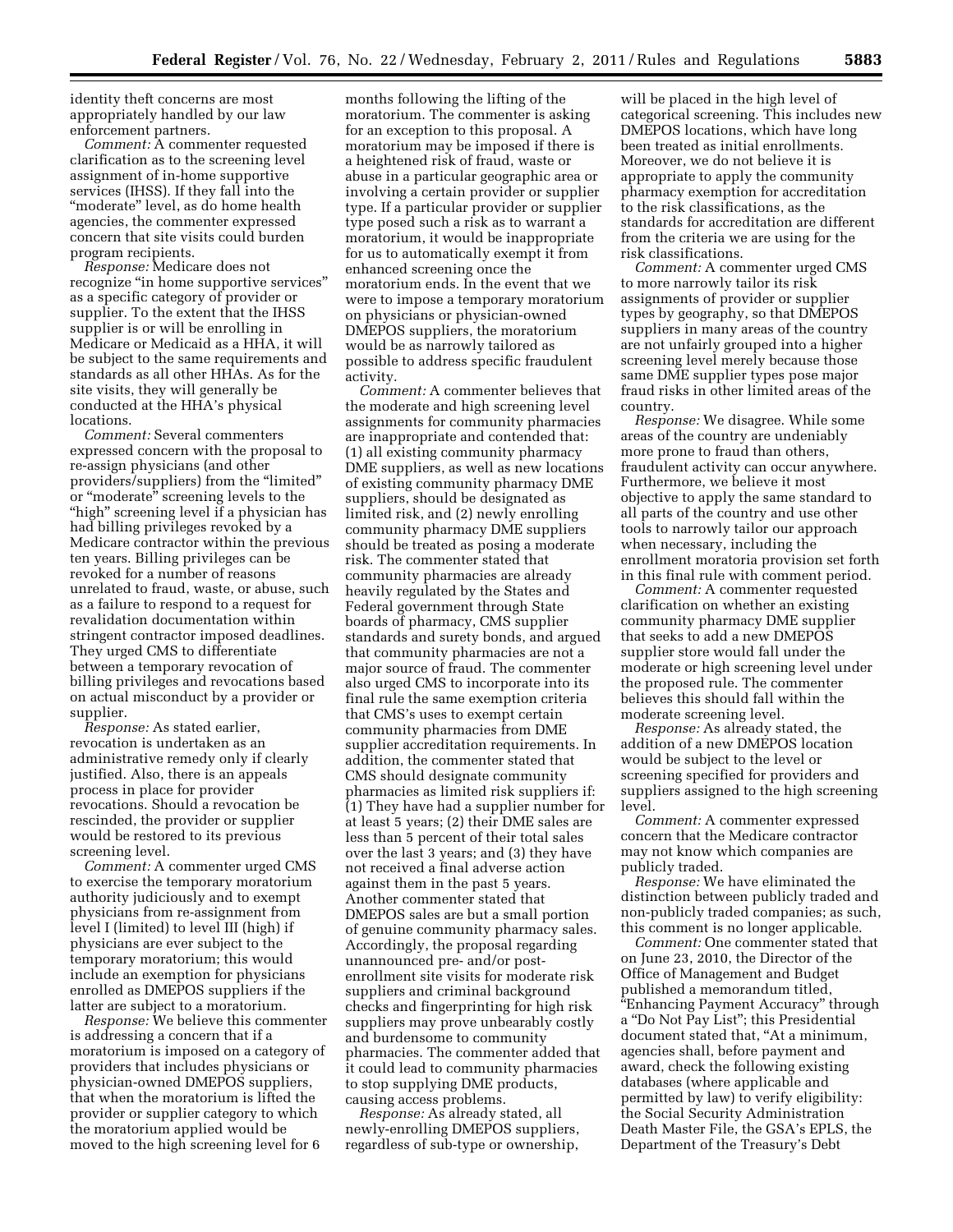Check Database, the Department of Housing and Urban Development's (DHUD) Credit Alert System or Credit Alert Interactive Voice Response System and the DHHS OIG LEIE.'' The commenter stated that CMS should explain why the proposed rule does not mention these verification sources.

*Response:* Medicare contractors have long been required to review the EPLS and the LEIE prior to enrolling a provider or supplier in Medicare. In addition, providers, suppliers and their owners and managers are currently reviewed against the SSA Death Master File. As for the DHUD Credit Alert System and the Department of the Treasury's Debt Check Database, we understand the Presidential memorandum requires review of these systems prior to payment or award and will integrate their use as appropriate in our protocols.

*Comment:* Several commenters supported the placement of hospitals in the limited screening level. However, they added that high risk or moderate risk providers and suppliers that are members of, operate as a part of, or are owned by a hospital or a health system, should instead fall under the same limited risk assignment that CMS proposes for hospitals.

*Response:* Again, for reasons already mentioned, we have declined to subcategorize individual providers and suppliers based on their ownership.

*Comment:* Several commenters stated that in States with orthotic and prosthetic licensure, orthotic and prosthetic DMEPOS suppliers should be designated as limited risk, as there is no evidence of significant elevated risk for such licensed professionals. In States without orthotic and prosthetic licensure, several commenters stated that the supplier should be treated as limited risk if: (1) One or more of the supplier's practitioners are certified by the American Board for Certification of Orthotics, Prosthetics and Pedorthics or the Board of Certification/Accreditation International, or (2) the supplier itself has been accredited by one of these entities. Other commenters stated that if the orthotic and prosthetic supplier is not practitioner owned, but has been in business at least 3 years, it should be considered limited risk due to a demonstrated lack of inappropriate billings over time; if it is not practitioner-owned and has not been in business at least 3 years, it should be rated as a moderate risk. Finally, the commenters objected to the proposed risk provision for this risk assignment provision because: (1) Orthotics and prosthetics is not part of DME, and has significantly lower fraud and abuse

risks; and (2) there has not been sufficient consideration of the impact of number of years in business, or accreditation/certification status as factors that diminish risk.

*Response:* As stated earlier, we do not believe certification or accreditation to be dispositive of risk for fraud and decline to adopt this suggestion. While we appreciate the commenter's suggestion that we should look at length of time in business as a means of supporting the assessment of risk, we believe that OIG and GAO reports and experiences are instructive and rely on those as well as our own data to support the assignment to levels of screening that we finalize in this rule.

*Comment:* A commenter expressed concern that the time and cost necessary to comply with the requirements in the proposed rule is a significant burden on small providers, in light of all of the other requirements they are subjected to. The commenter stated that for reasons of reduced risk, time in business and demonstrated commitment to quality, no certified practitioner or accredited orthotist or prosthetist facility should be subject to background checks and fingerprinting.

*Response:* We decline to adopt this suggestion; to do so would foreclose the possibility that any high risk practitioner or orthotic or prosthetic facility would be subject to enhanced scrutiny.

*Comment:* A commenter questioned whether requirements such as fingerprinting will accomplish CMS's goal of tracking violators, since CMS will have no way to ensure that the person providing the fingerprints is the person rendering the care. The commenter also questioned whether fingerprinting will help prevent identity theft for physicians.

*Response:* We are confident that fingerprint-based criminal history record checks will enable us to identify individuals who violate CMS existing regulations at § 424.530(a) and § 424.535(a), and appropriately deny or revoke Medicare billing privileges in these circumstances. This screening tool is intended to prevent individuals who pose an elevated risk of fraud, waste, and abuse from enrolling in the programs. Physicians will not be subject to the fingerprint-based criminal history check if they are not in the high screening level. Physicians as a category are in the limited screening level and providers and suppliers in the limited screening level are not subject to fingerprint-based requirements as are individuals and entities in the high screening level. The submission of fingerprints for the purposes of an FBI

criminal history record check is not intended to address identity theft concerns.

*Comment:* A commenter stated that raising a supplier's screening level seems reasonable only if the supplier has come under a payment suspension or if after investigation, the type of provider and the services it will render are not congruent on its enrollment application.

*Response:* We disagree. There are, as explained in this final rule with comment period, a variety of final adverse actions that we believe warrant the placement of a provider or supplier in a higher screening level. Payment suspensions and inconsistent information on the enrollment application should not be the only two grounds for elevating a provider's screening level.

*Comment:* A commenter stated that with regard to the "high" screening level, although government enforcement efforts to date have shown fraud, waste and abuse issues with HHAs and DMEPOS suppliers in certain geographical regions (for example, South Florida, Texas, and California), it is not clear that issues with such entities are national. Because the criminal background checks and fingerprints are onerous requirements that are not currently used by Medicare, the commenter stated that CMS should limit itself to introducing such requirements in high risk geographic areas, rather than nationally, at least at this stage. Moreover, the commenter stated that CMS has neither provided the data nor made the convincing case that its proposed changes will deliver results to justify the extent to which the rules would intrude on normal patient care and business practices. With respect to orthotic and prosthetic suppliers, the commenter urged CMS to adopt a more realistic approach that cracks down on fraudulent providers, without either considering every provider to be a crook, or adding huge regulatory burdens that could put honest, legitimate, hard-working orthotic and prosthetic suppliers out of business.

*Response:* We disagree that our enhanced screening procedures should initially be restricted to high risk geographical areas. While some regions of the country evidence fraud, waste and abuse more than others, fraudulent activity can occur anywhere. In addition, we believe that a national approach is most objective in implementing the screening provisions herein. We will rely on other program integrity tools, including, without limitation, the enrollment moratoria authority contained within this rule, to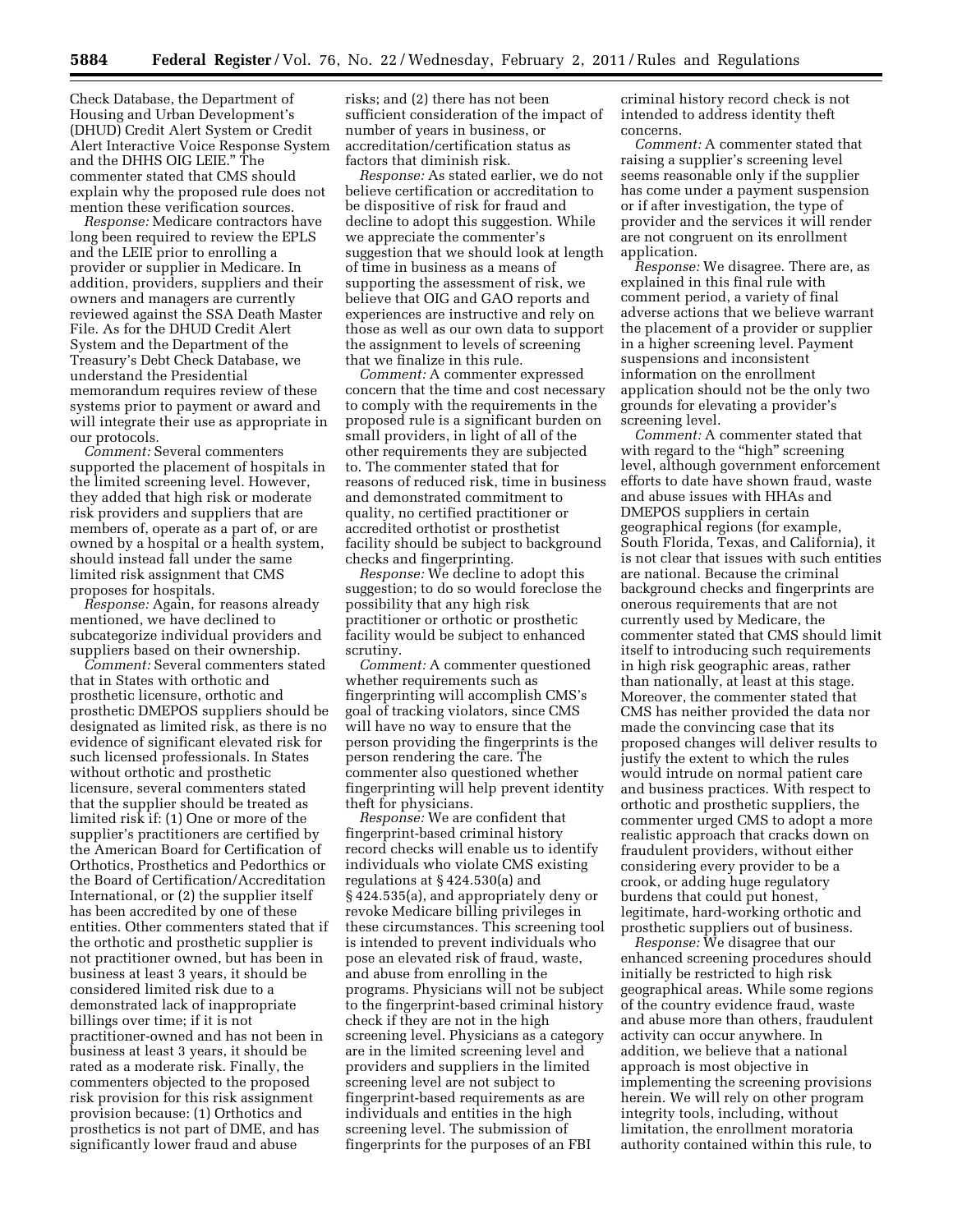address concerns in particular locales. Moreover, CMS will monitor implementation of the final requirements on provider and supplier screening with respect to patient care and business practices.

*Comment:* A commenter stated that with respect to changing a health care provider's level of screening, the basis for this determination should be on information released during 2011 and beyond.

*Response:* We disagree. We have found that long-term trends (for example, data from 2005 through 2009) are often good indicators of potential fraudulent activity.

*Comment:* A commenter suggested that CMS establish certain exemptions to DMEPOS suppliers prior to a company being deemed a moderate or high risk supplier, such as: (1) A multiple year history as a DMEPOS provider; (2) award of a DMEPOS competitive bidding contract (where CMS itself has extensively reviewed the financials of contracted suppliers); and (3) accreditation by a CMS-approved third party.

*Response:* We did not base our development of levels of screening and the assignment of provider and supplier categories to these levels of screening of fraud, waste or abuse on the past experience of specific individual providers. Rather, it is based on collective experience of provider and supplier categories. Furthermore, we do not believe length of time in business is an appropriate determination of fraud risk. Similarly, as described previously, we do not believe accreditation is—in and of itself—an indication that a provider or supplier should be assigned to the limited screening level. Finally, we decline to accept the commenter's suggestion that the award of a DMEPOS competitive bidding contract should provide an exemption from the assignment specified in this rule. The criteria for competitive bidding are different than those that we are using to determine the appropriate screening level appropriate to particular categories of provider or supplier.

*Comment:* A commenter stated that any criteria utilized by CMS to assign screening levels should be made public, and that CMS should regularly review its assignment to screening levels. The commenter questioned whether automatically applying the proposed additional screening measures for providers and suppliers assigned to the moderate and high levels will be effective in shutting-out sham suppliers and past violators from participating in Medicare, particularly since these safeguards do not protect Medicare

against criminals who use a shell as the owner of record to avoid detection. The commenter believes that the recently implemented accreditation and bonding requirements for DMEPOS suppliers are a stronger deterrent in ensuring that fraudulent suppliers are not able to participate in Medicare, and recommended that CMS first determine whether these requirements adequately deter fraud before imposing additional and arguably less effective safeguards, especially considering the cost and burden of these new requirements.

*Response:* Criteria for the risk assessments were discussed in the proposed rule and this final rule with comment period. The criteria will be reviewed on a consistent and ongoing basis, and in the event we decide to update the assignment of screening levels, we will publish a regulatory document in the **Federal Register**. We do not believe, though, that we should wait for the results of the accreditation and surety bond requirements before taking additional steps to address program integrity problems related to DMEPOS suppliers. Indeed, it could take several years for the full impact of the surety bond and accreditation requirements to take effect on our antifraud efforts. As such, we do not believe it to be premature to assign newlyenrolling DMEPOS suppliers to the high screening level and require enhanced screening pursuant to this rule. It is our expectation that all of these program integrity protections together will lessen the risk of fraud and abuse in the Medicare program.

*Comment:* A commenter stated that the language in § 424.500, *et seq.*, does not define ''Medicare contractor,'' and the verbiage in the preamble is somewhat vague. The commenter requested clarification as to: (1) The contractors that will be conducting the on-site visits, (2) whether this approach will be uniform across the country, and (3) the training and experience the individuals conducting these visits will have.

*Response:* Since the term ''Medicare contractors,'' as used strictly in the provider enrollment context, is generally understood and recognized by the provider community to mean the entities that process CMS–855 provider enrollment applications, we do not believe it is necessary to include a formal definition of this term in this final rule with comment period. The contractors that will conduct site visits will vary, as will the scope and breadth of individual visits; however, such site visits will be in accordance with guidance issued by CMS. Those who will conduct site visits will receive

appropriate instructions and oversight regarding the performance of the visits.

*Comment:* Several commenters stated that HHAs and hospices are already subject to a State survey prior to enrollment—as well as on a periodic basis thereafter—thus making a site visit superfluous. As such, initially enrolling HHAs and hospices should be included in the limited screening level rather than in the moderate screening level. A commenter also stated that including all revalidating HHAs, hospices and DME suppliers in the moderate screening level is unfair and inappropriate, as they are already established providers; the commenter believes it should be exempt from the site visit requirement if it has been in existence for at least 5 years and there is no reason to suspect fraudulent activity. The commenter added, however, that additional site visits and increased medical review during the provider's first 5 years of enrollment could be performed to ensure compliance. Another commenter stated that it would be better to conduct HHA site visits, if they had to be performed, with existing or recent patients in their homes, since most care is provided to patients in their homes; care is not provided in the HHA or hospice office.

*Response:* We do not believe that a site visit is superfluous. Due to the length of the enrollment, survey, and certification processes, we believe it is important for us to institute verification activities at multiple points during this period, and not to restrict its validation efforts to the enrollment process and the State survey. Moreover, we do not believe that site visits should be limited to providers who have been enrolled for less than 5 years, as we do not have data to suggest that those who have been enrolled for 5 years or more present less of a fraud, waste, and abuse concern than newly enrolled providers and suppliers. Finally, and as mentioned earlier, provider enrollment site visits will be conducted at the HHA's physical locations.

*Comment:* A commenter asked CMS to describe the process the Medicare contractors are using to review State licensing data on a monthly basis. The commenter also requested clarification as to whether the reference to ''nonpublic, non-government owned'' applies only to affiliated ambulance services suppliers, or extends to the other provider types listed in the moderate level.

*Response:* The contractors use various processes to review licensure data; frequently, this is an automated process. With regard to the clarification requested, the term as used in the NPRM applied only to ambulance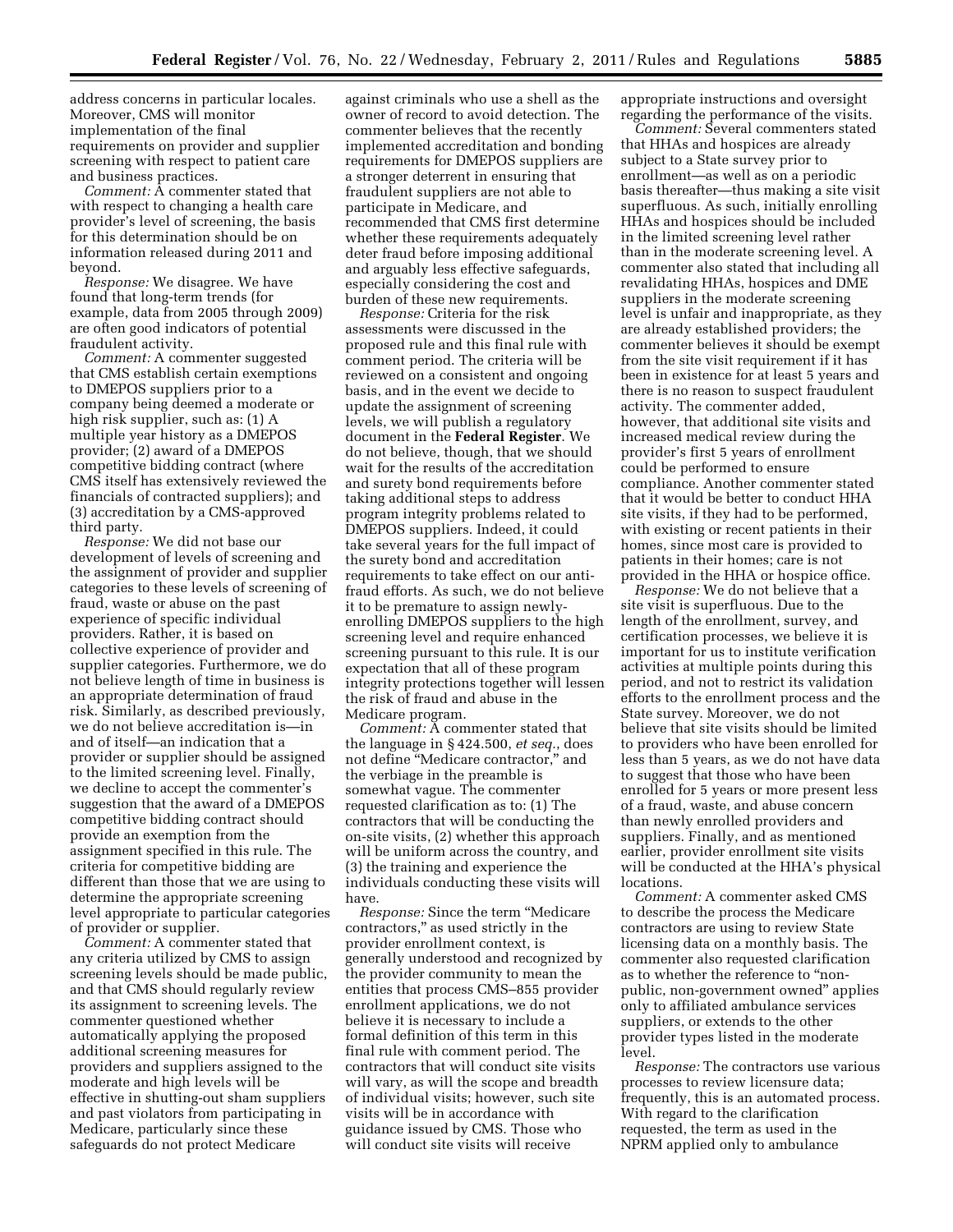suppliers. However, as we have eliminated the distinction between public and non-public ambulance service providers, this comment is no longer applicable.

*Comment:* A commenter suggested that CMS consider reclassifying providers and suppliers in the ''moderate'' and ''high'' screening level to the "limited" risk level if the provider or supplier is subject to State licensure requirements. In addition, the commenter opposed reclassifying providers or suppliers from one screening level to another based strictly on their geographical location. To do so would be arbitrary, and would not reflect the risk associated with particular provider or supplier types.

*Response:* As already mentioned, we do not believe that State licensure is, in and of itself, indicative of a limited risk of fraud. In addition, we do not plan to reclassify providers or suppliers based solely on geographical location. As stated earlier, if we identify a concern among provider and supplier categories in a particular geographic location, our authority to impose a temporary moratorium will help to address those concerns. However, we do retain the authority to add geographic location as a criterion for adjusting a provider or supplier's screening level through future rulemaking.

*Comment:* A commenter expressed concern that fingerprinting: (1) Could be very costly; (2) raises privacy and security concerns once an organization begins to collect, maintain, administer access and store a database of fingerprints; and (3) is technologically being replaced by much more modern and reliable identification techniques. The commenter urged CMS to avoid requirements for fingerprinting in screening requirements and to use more modern techniques.

*Response:* As already mentioned, we believe that fingerprint-based criminal history record checks will be an effective tool in combating Medicare waste, fraud, and abuse. In our view, such criminal history record checks more effectively than a name-based background check—will prevent ineligible individuals from enrolling in the Medicare program. CMS believes that the cost to both the applicants for the collection of fingerprints, and to CMS for the processing of the prints is not unduly burdensome either to the providers and suppliers or the agency. We would like to clarify that CMS will not be collecting and storing any fingerprints. As mentioned earlier, the selected authorized channeler will collect and transmit the prints electronically directly to the FBI CJIS

Division's Wide Area Network to check against the IAFIS, the FBI maintained database. CMS will only receive the criminal history record information, and will protect that information as the Privacy Act requires—both from a privacy and security standpoint. In response to the commenter's third remark, while CMS is aware of the advances in technology in the biometric market, the FBI and State law enforcement standard is currently the fingerprint. Once the FBI or State law enforcement requires a new standard of identification to access the criminal history record information, we will comply with that standard.

*Comment:* A commenter suggested that in implementing the screening requirements, CMS should minimize duplication of effort. Often the same providers who participate in traditional Medicare are also participating in other plans, such as Medicaid. Having separate screenings could be burdensome and inefficient.

*Response:* We agree with the commenter that every possible attempt should be made to avoid duplication of effort. To that end, we have attempted to address this concern by providing that the States may rely upon a screening performed by the Medicare program.

*Comment:* A commenter supported the concept of applying geographical circumstances when adjusting providers or suppliers from one screening level to another, and recommended that antifraud efforts be coordinated with other payers—such as through information sharing—because providers and suppliers perpetrating fraud do so across the spectrum of payers, and that reality should be integrated into CMS's overall strategy.

*Response:* We agree that anti-fraud efforts should be coordinated among payors and we are taking steps to promote greater coordination. As stated previously, we believe our temporary moratoria authority described later in this rule will be an effective tool in particular geographic locations. We may revisit as a factor for enrollment screening level in future rulemaking.

*Comment:* Several commenters stated that new locations of currently enrolled Medicare DMEPOS providers should be distinguished from other providers that do not have an established record with the Medicare program. CMS should therefore screen new locations of Medicare enrolled suppliers in the same manner as it proposes to screen currently enrolled providers.

*Response:* We disagree. As previously stated, the addition of a new location is considered an initial enrollment.

Consequently, a new DMEPOS location will be subject to the "high" level of categorical screening.

*Comment:* Several commenters requested that occupational and physical therapists, including those enrolled or applying to enroll as DMEPOS suppliers, be placed in the limited risk level.

*Response:* As stated earlier, all newlyenrolling DMEPOS suppliers (including those with new practice locations), regardless of sub-type, and including those that are owned by occupational and/or physical therapists, will be subject to a high level of categorical screening. For physical therapists enrolling as individuals or group practices via, respectively, the CMS– 855I and CMS–855B applications, these suppliers will be placed in the moderate level of screening. As we explained earlier with respect to physical therapy providers, we believe the classification of physical therapists in the moderate level is supported by a recent OIG report entitled ''Questionable Billing for Medicare Outpatient Therapy Services'' (December 2010) (*[http://oig.hhs.gov/oei/](http://oig.hhs.gov/oei/reports/oei-04-09-00540.pdf) [reports/oei-04-09-00540.pdf](http://oig.hhs.gov/oei/reports/oei-04-09-00540.pdf)*), which found, among other things, that Miami-Dade County had three times, and nineteen other counties had at least twice, the national level on five of six questionable billing characteristics.

*Comment:* A commenter asked whether CMS will identify the contractors that will perform these screenings, or whether it will accept screenings performed by commercial screening services widely used by large employers outside the health care industry.

*Response:* We believe the commenter is referring to criminal background screenings. To comply with the FBI requirements that only authorized channelers submit fingerprints to the Wide Area Network, and receive the criminal history record information from the FBI, CMS will contract with a pre-approved FBI authorized channeler. In the future guidance, CMS will identify the selected authorized channeler(s) where individuals may have their fingerprints collected, or to whom they may submit the FD–258 card that was completed at a local law enforcement agency. In addition to ensuring compliance with FBI security requirements, such authorized channelers have vendors all over the country where individuals can have their fingerprints electronically collected. In addition, individuals may have their prints taken on the FD–258 paper card at a local law enforcement agency, and then have it sent to the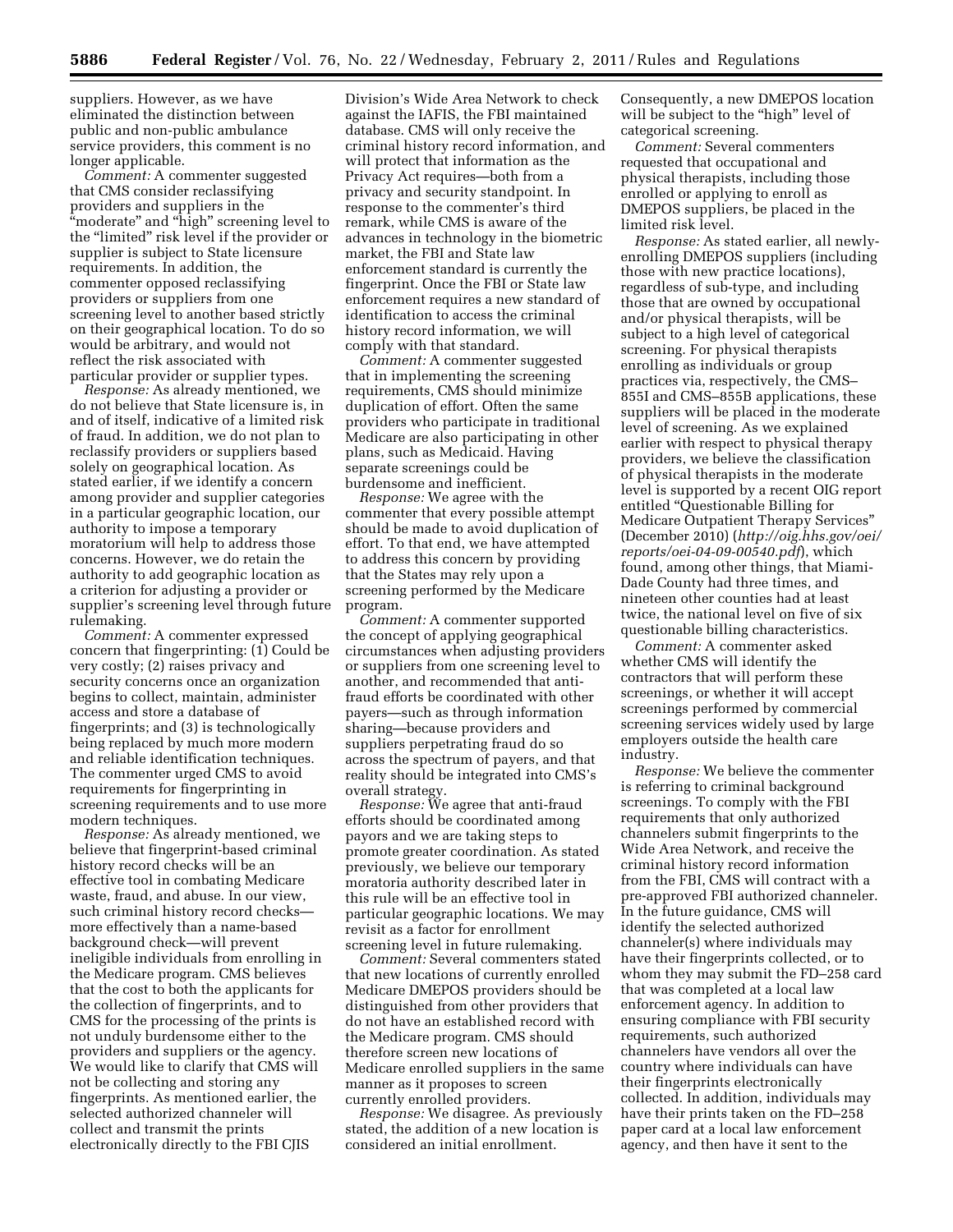authorized channeler to have it digitized record checks to address identity theft and submitted to the FBI.

*Comment:* A commenter had several suggestions for screening levels. The commenter recommended that the limited screening level include providers affiliated with non-profit acute care hospitals or health systems; any not-for-profit providers who have been in existence for at least 20 years and who have filed annual cost reports (if required) for their line of business; and any for-profit providers in business for 20 years as a single site provider. The moderate screening level should include all other providers except those indicated in the high screening level, plus any provider who has entered into a settlement with a government agency (Federal, State or local) within the past 20 years, up through the most recent 5 years, where such settlement covered any over-charge allegations. The high screening level should include any provider who has entered into a settlement with a government agency (Federal, State or local) for any overpayment in the past 5 years; and any provider or group of providers which may currently be under review for possible billing overcharges or other violations who is seeking either a new provider number or seeking a new provider location.

*Response:* We appreciate these suggestions, and may consider them as part of a future rulemaking effort should circumstances warrant. However, for now, and for the reasons described previously, we believe that the screening level assignments discussed in this preamble will best implement the statute.

*Comment:* A commenter recommended that CMS refrain from publicly posting risk levels, particularly as they relate to individual providers or group practices. The commenter believes that in some instances this could give a false impression as to the level of risk of any provider or supplier, and that CMS has not clarified how this action will assist the agency with fraud prevention.

*Response:* To the extent permitted by Federal law, we do not plan to publish risk assessments and the corresponding screening level of individual providers or suppliers.

*Comment:* A commenter urged CMS to provide contractors with sufficient and targeted resources to handle identity theft screening to ensure that the additional screening precipitated by identity theft will not delay processing of new enrollment applications.

*Response:* As mentioned throughout this rule, we do not plan to use fingerprint-based criminal history

concerns. Identity theft is within the purview of law enforcement and we will make referrals to our law enforcement partners whenever appropriate.

*Comment:* A commenter requested clarification as to whether a revalidating provider would need to resubmit fingerprints with its application. The commenter believes this would be burdensome, costly, and unnecessary, since fingerprints do not change.

*Response:* If an individual has provided fingerprints on one occasion, we will not ask such individual to furnish fingerprints a second time unless required by FBI protocols.

*Comment:* A commenter disagreed that in all cases publicly traded entities pose a ''limited'' risk while all HHA companies that are not publicly traded pose a ''moderate'' risk to the program. The commenter supported the "high" risk assignment for those new to the program, but stated that the proposed rule does not consider that companies that have operated successful and compliant HHAs for years would fall into the high screening level if they were to open a new location or branch simply based on the arbitrary assignment of the screening level.

*Response:* As stated earlier, we believe that newly enrolling HHA locations (for which a CMS–855 is submitted) should be subject to the enhanced scrutiny of the high risk screening level. Further, as stated earlier, we have eliminated the distinction between publicly traded and non-publicly traded companies.

*Comment:* A commenter urged CMS to expand the definition of limited risk to include entities that file with the Securities and Exchange Commission (SEC), even though they do not have securities traded on the NYSE or NASDAQ. By reason of their debt obligations, such entities are subject to the same disclosure and reporting requirements under Federal securities laws as a company that is subject to section 13 or 15(d) of the Securities Exchange Act of 1934, as amended (the "Exchange Act").

*Response:* As stated earlier, we have eliminated the distinction between publicly traded and non-publicly traded companies, and the comment is no longer applicable.

*Comment:* A commenter stated that adjusting HHAs from the "limited" or ''moderate'' screening level to ''high'' risk simply because they reside in an area for which CMS imposes a moratorium is arbitrary and punishes good HHAs with no consideration of their compliant service to the Medicare beneficiaries and the program.

*Response:* As explained elsewhere in this section and also later in the general discussion regarding moratoria, a moratorium may be imposed if there is a heightened risk of fraud, waste, or abuse in a particular area or involving a certain provider or supplier category. If a particular provider or supplier type posed such a risk as to warrant a moratorium, it would be inappropriate for us to automatically exempt it from enhanced screening once the moratorium ends. To do so would, in effect, require us to state that once the moratorium ends, that provider or supplier type no longer poses a risk, a conclusion that we could not necessarily draw.

*Comment:* A commenter stated that the assignment of risk should be based on defined criteria beyond those proposed, such as compliance history related to billings, medial review, and history of negative audits from the program safeguard contractors. The commenter added that defined criteria should also be used to identify when providers are moved to different screening levels. For instance, brand new HHAs with no previous enrollment history should be part of the high screening level; however, upon 5 years of compliant operation, they should be moved to the moderate screening level. If a company with a 5 year compliance history opens a HHA, it should not be assigned to the high screening level; instead, it should be assigned to the moderate screening level based on its good history with Medicare. Agencies that have a 7 year or more compliance history should be assigned the limited screening level.

*Response:* Though we do not at this point believe that length of time as a Medicare provider should be a criterion for reducing a provider's or supplier's screening level, we may consider this as part of a future rulemaking effort should circumstances warrant.

*Comment:* A commenter believes that the phrase ''Indian Health Service facilities'' should be deleted in favor of ''health programs operated by an Indian Health Program (as that term is defined in section 4(12) of the Indian Health Care Improvement Act) or an urban Indian organization (as that term is defined in section 4(29) of the Indian Health Care Improvement Act) that receives funding from the Indian Health Service pursuant to Title V of the Indian Health Care Improvement Act.'' Such language would encompass all Indian and tribal programs that are carried out pursuant to the Indian Health Care Improvement Act (IHCIA) and Indian Self-Determination and Education Assistance Act (ISDEAA). Moreover, to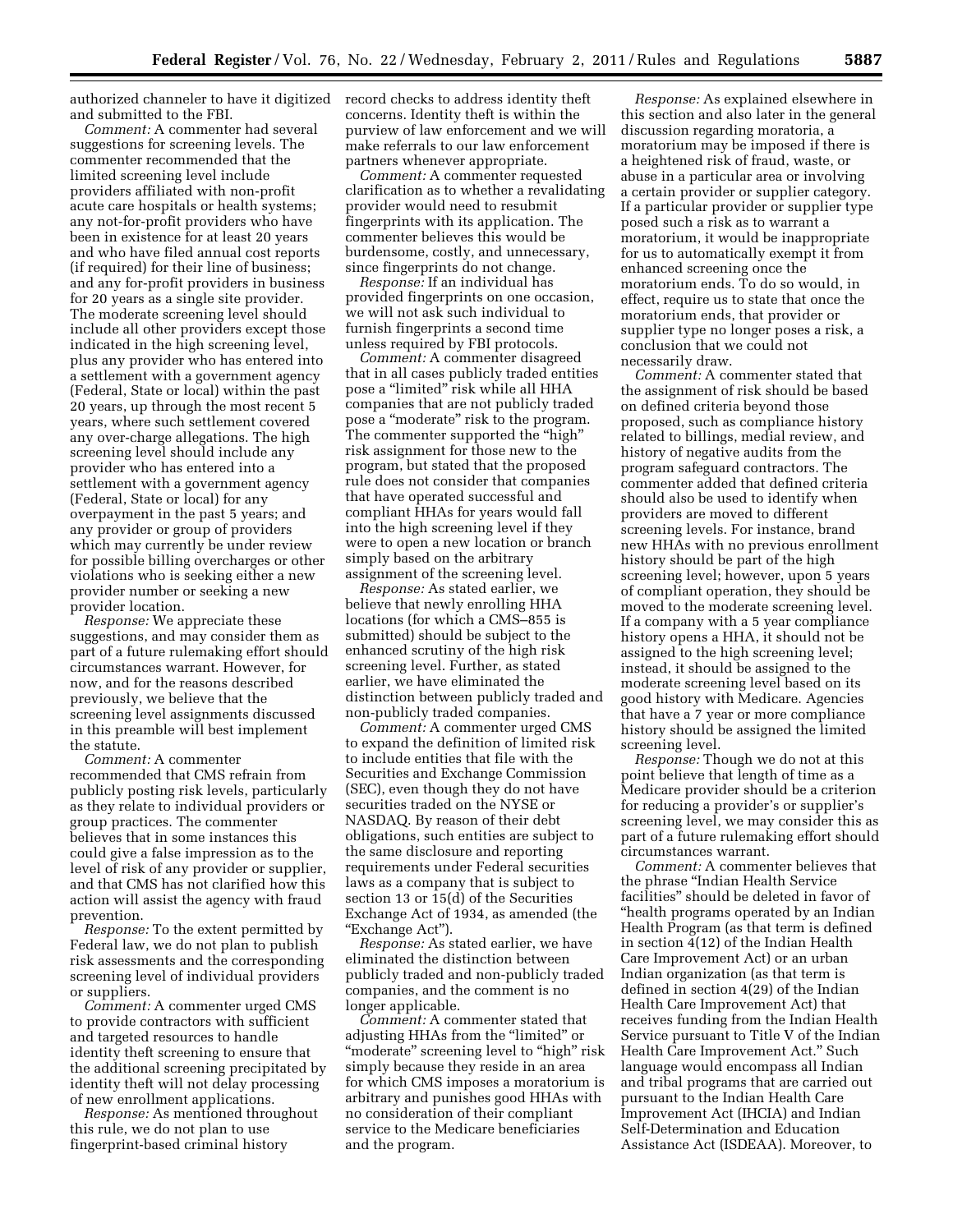ensure that all Indian and tribal health programs are treated as limited risk, the exception in (b)(1) and (c)(1) should be amended to refer to Indian and tribal health programs. The commenter stated that the burden on Indian and tribal providers of meeting new screening requirements would be significant and duplicative of screening requirements imposed already under the Indian Child Protection and Family Violence Act on many of the providers.

*Response:* We will revise the language in the final regulation as requested by the commenter to ensure that Indian and tribal health programs are described accurately and are assigned to the limited screening level.

*Comment:* A commenter stated that CMS should designate provider screening levels in the final rule with comment period, and should require changes in the risk level for a provider type to be subject to the rulemaking process.

*Response:* We have specified the different screening levels in this final rule with comment period. Should a change in a particular provider or supplier type's classification be warranted and should it necessitate a change in existing regulatory language, we will publish notice of it in the **Federal Register**. However, we will not publish notice of the circumstances under which an individual provider or supplier has been moved to an elevated level of screening as described in § 424.518(c) and § 455.450(e).

*Comment:* A commenter stated that ophthalmologists, optometrists, and opticians who only bill as DMEPOS suppliers for post-cataract glasses and lenses should fall into the limited screening level.

*Response:* As detailed previously, currently enrolled DMEPOS suppliers will be placed in the moderate level of categorical screening and newlyenrolling DMEPOS suppliers will be assigned to the high level of screening.

*Comment:* A commenter opposed CMS' proposal to consider assigning all providers or suppliers in a specific geographic location to a higher level of screening, solely because others in that area may be considered moderate or high risk. The commenter believes this type of action was arbitrary, and could cause new, limited risk providers to think twice before entering a geographic market, thus potentially blocking beneficiary access to needed services.

*Response:* We did not assign any provider or supplier category to a screening level based on geography.

*Comment:* A commenter did not believe independent laboratories should be placed in the moderate screening

level, due to their high level of regulation. The commenter stated that the sheer volume has no bearing on risk and that they are already subject to regular site visits.

*Response:* We disagree. Based on our experience, we believe that independent laboratories are appropriately assigned to the moderate screening level. We note that newly-enrolling DMEPOS suppliers are, too, subject to site visits, yet they are assigned the high screening level.

*Comment:* A commenter stated that all physicians should not be placed in the limited screening level. Several specialties are increasingly engaging in abusive self-referral arrangements.

*Response:* For the reasons stated previously, we believe that physicians and non-physician practitioners are appropriately classified in the limited screening level. Moreover, we note that the final rule with comment period contains provisions for elevating a particular physician's or practitioner's screening level in certain circumstances.

*Comment:* One commenter disagreed that geographical circumstances should justify the adjustment of FQHC providers and suppliers to elevated screening levels based upon this criterion alone. The commenter stated that FQHC entities are in an entirely different classification and should not be subject to the same categorical movement.

*Response:* We assume this commenter is concerned about our ability to reassign providers or suppliers after a temporary moratorium is lifted such that FQHCs could be classified as high risk in the event they are located in an area in which a temporary moratorium is lifted. We intend to finalize the elevated risk factors. We believe it important to closely monitor all providers and suppliers in the event a temporary moratorium is imposed—and for a period thereafter. We note that this would only apply to providers and suppliers to which the moratorium applied. Unless the moratorium that was lifted had applied to either all providers and suppliers in a geographic area or to a category of providers or suppliers that included FQHCs or to FQHC specifically, the elevation to the high screening level would not apply to FQHCs or any other provider or supplier category not originally subject to the moratorium.

*Comment:* A commenter: (1) Expressed concern about potential application delays if the Medicare contractors have insufficient funds to conduct these visits; (2) requested assurances from CMS that adequate funds will exist; and (3) recommended that CMS provide guidance to the

Medicare contractors on the timeframes within which enrollment inspections shall occur.

*Response:* We believe that adequate funds will exist to perform the required site visits, and we will issue guidance to our contractors regarding processing times.

*Comment:* A commenter expressed concern that tax-exempt, faith-based HHAs will be subject to a higher level of scrutiny than publicly traded forprofit HHAs. The commenter believes that such faith-based HHAs should be placed in the limited screening category.

*Response:* We have eliminated the distinction between publicly traded and non-publicly traded HHAs. We decline to adopt the commenter's suggestion to assign faith-based HHAs in the limited level of screening as it has not been our experience that faith-based HHAs present a different risk of fraud and abuse than non-faith-based HHAs.

*Comment:* A commenter stated that the inclusion of CMHCs in the ''moderate'' risk group seems appropriate given the history of fraud in ''for profit'' CMHCs. The commenter believes, however, that in the future, "not for profit" CMHCs be considered for status as a "limited" screening level.

*Response:* We decline to adopt the commenter's suggestion, as it has not been our experience that non-profit CMHCs pose a different risk than forprofit CMHCs. We will monitor CMHCs and other provider and supplier types after this final rule with comment period is implemented and, if need be, make adjustments to various risk classifications.

*Comment:* A commenter stated that the fingerprint requirement is problematic. The FD–258 fingerprint card could be fairly easy to obtain and complete without the involvement of government officials or by manipulating the form before forwarding it to the concerned government representative which could lead to fraudulent data being accepted by CMS contactors. In order to ensure the validity and acceptability of fingerprint data, the commenter stated that a clear chain of custody will be required for the FD–258 cards, providing for uninterrupted and secure forwarding of the completed cards from an originating law enforcement office to the CMS contractor. The commenter believes that consultation with the FBI and other expert agencies on this subject could prove valuable.

*Response:* CMS has consulted and will continue to consult with the FBI regarding the use of the FD–258 card. As noted previously, CMS has found that in addition to a longer processing time for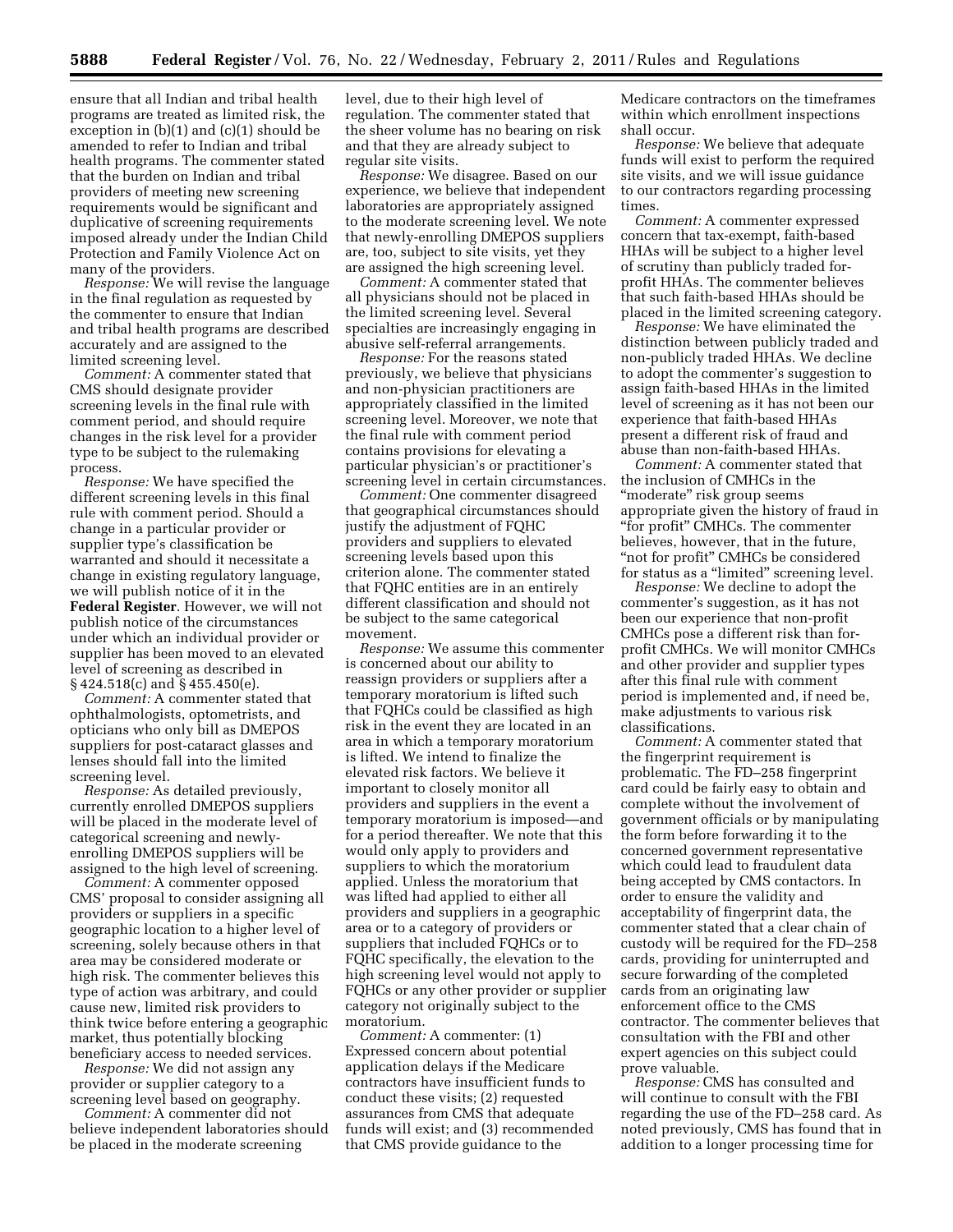the FD–258, there is a higher cost to CMS for the processing of such cards. However, individuals who have their prints collected by a local law enforcement agency must use the FD– 258 card and submit it to CMS' authorized channeler. The authorized channeler will digitize such FD–258 cards obtained at a local law enforcement agency for submission to the FBI. The chain of custody will conform to the FBI Security and Management Control Outsourcing Standard for Channelers and Non-Channelers and the FBI's Criminal Justice Information Services (CJIS) Division's Security Policy.

*Comment:* A commenter recommended that the proposed screening procedures be applied across the board for all providers and suppliers in or being introduced into any aspect of the Medicare, Medicaid or CHIP system.

*Response:* We disagree with this comment. Different categories of providers and suppliers pose different risks that must be addressed in distinct ways.

*Comment:* A commenter recommended that when determining whether to adjust an individual DMEPOS supplier's screening level, CMS should consider the supplier's: (1) Experience in furnishing services; (2) experience in the geographic area; (3) accreditation status and compliance with quality standards; and (4) compliance program, as well as any past fraudulent activity by the supplier or its employees and the category of DMEPOS it furnishes.

*Response:* We decline to adopt this approach. First, we believe that this could be subject to inherently arbitrary implementation. Second, as has been described previously, we believe the ACA requires us to assign categories of providers and suppliers to a level of screening based on the risk for fraud. The criteria the commenter proposes would necessitate a level of prescreening that is not feasible for every applicant CMS must process.

*Comment:* A commenter stated that providers and suppliers should be individually notified of the screening level into which they will be placed and the reasons for such designation. The categorizations should not be made public because that could easily lead to irreparable damage to reputations and the companies' business.

*Response:* The publication of this final rule with comment period serves as notification to suppliers and providers of the assignment of their category to a particular screening level. The only new screening requirement

that requires action on the part of a provider or supplier is the fingerprintbased criminal history record check. As stated, there will be an additional 60 day period after the publication of subregulatory guidance prior to its implementation for DMEPOS and HHAs. In instances where an individual provider or supplier has been reassigned to a higher level of scrutiny under § 424.518(c)(3), we anticipate that each provider or supplier will be individually notified of its newly assigned screening level prior to revalidation. This process will be clarified in the subregulatory guidance that CMS will issue as described in this final rule with comment period. Moreover, to the extent permitted by Federal law, we do not intend to make public a particular provider or supplier's screening level assignment.

*Comment:* A commenter requested that CMS expand the limited screening level defined in the proposed regulation to include the term ''non-physician practitioner.'' This term is frequently used to describe nurse practitioners, clinical nurse specialists, and physicians' assistants.

*Response:* This regulation uses the term "non-physician practitioner" in describing categories of providers assigned to a level of screening. *See*  § 424.518(a)(1)(i).

*Comment:* A commenter recommended that, to the extent allowed under law, CMS disclose limited information about the risk model so as to avoid reverse-engineering by individuals intent on defrauding the Medicare program.

*Response:* We appreciate this comment, but believe it is important that the provider and supplier communities be made aware of what will be required as part of the enrollment process.

*Comment:* A commenter recommended that reimbursement be provided for the cost of the background check and fingerprint card. With budget cuts and regulatory mandates, providers are struggling to meet the increasing costs of delivering health care services in an environment with decreasing resources. Another commenter suggested, however, that fingerprinting be done at the cost of the provider prior to the Medicare contractor receiving the enrollment application.

*Response:* A fingerprint-based criminal history record check is part of the Medicare enrollment screening process for specified applicants. The cost of the having the fingerprints taken and supplying the fingerprints to the authorized channeler, whether electronic or on the card, will be borne

by the provider or supplier. There will be no cost to the provider or supplier for the subsequent processing of the prints or the background check, as CMS will pay for the processing of the prints and the criminal history record check.

*Comment:* A commenter recommended that providers be able to have their fingerprints electronically scanned with a vendor contracting with the Federal government.

*Response:* Shortly after the publication of this final rule with comment period, we will be issuing guidance to the provider and supplier communities regarding the processes for obtaining fingerprints. We anticipate that CMS will contract with an FBIapproved authorized channeler for the collection and transmission of fingerprints. It is our understanding that such authorized channelers use electronic technology to collect and process fingerprints. We will provide more information regarding available technologies and vendors prior to the implementation of this requirement, as announced 60 days prior to the effective date through the publication of subregulatory guidance.

*Comment:* A commenter stated that CMS needs to ensure that information used in the classification of suppliers is correct and appropriate. Thus, CMS should require that only final agency actions be used as a basis for assigning suppliers. Decisions overturned on appeal should have no bearing or effect on the supplier's screening level.

*Response:* We do not believe it is appropriate to wait until a particular action is final before shifting a provider into a different screening level. The appeals process can take an extended period, during which a provider intent on defrauding the Medicare program could have more time to do so if permitted to remain in a lower screening level. As already mentioned, should a particular action be rescinded, the provider will be restored to its previous screening level.

*Comment:* A commenter stated that pharmacies licensed by the State whether newly enrolling or as part of an additional location—should be specified as limited risk providers.

*Response:* As we mentioned earlier, State licensure is not automatically indicative of the screening level that should be ascribed to a category of provider or supplier.

*Comment:* A commenter questioned whether hospice organizations are correctly included within the moderate screening level and should instead be included in the limited screening level. The commenter did not believe that sufficient data exists to justify placing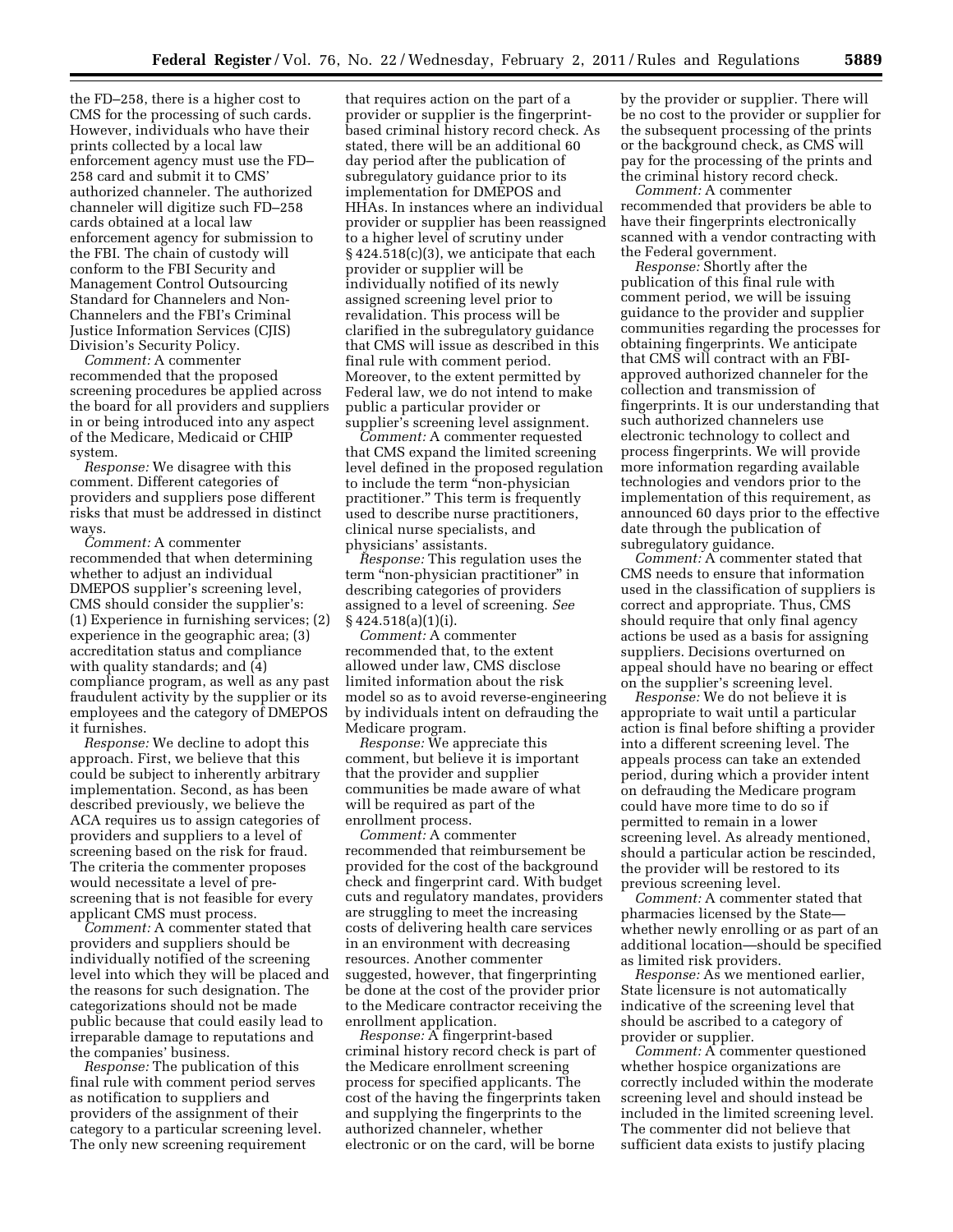hospices in the moderate screening level.

*Response:* For the reasons we explained, we believe that hospices are most appropriately as assigned to the moderate screening level.

*Comment:* A commenter stated that if an enrollment moratorium were placed on a particular geographic area and then lifted, the Medicare contractor would be required to conduct background checks and fingerprints on all physicians in that area. The commenter urged CMS to reconsider the burdens and costs of doing so for large groups of providers. The delays in processing these applications would deter physicians from enrolling and revalidating their enrollments. The commenter also stated that CMS should limit those physicians placed in the highest level of screening to individuals previously found guilty of crimes against Medicare or where there is publicly available evidence to justify such intrusions.

*Response:* The situation described in the commenter's first sentence would only apply in the unlikely event that physicians in that area were subject to a moratorium. As stated earlier, CMS does not believe that the collection of the fingerprints for the FBI fingerprintbased criminal history record check will substantially impact the time to process an enrollment application by the relevant Medicare contractor. If, as will most likely be the case with any temporary enrollment moratorium, the moratorium only applies to nonphysician provider or supplier types, physicians would not be affected by the lifting of the moratorium. We believe we have clarified this point in the final rule with comment period.

*Comment:* Regarding fingerprinting and background checks, a commenter requested clarification regarding: (1) How the information will be stored and whether it will be destroyed after a period of time; (2) how the information will be used; (3) what constitutes background information that rises to the level of a threat to Medicare; (4) whether the physician or non-physician practitioner be afforded a copy of the results; (5) the policies that will ensure that the information is protected and secure and, in the event of a security lapse, whether the practitioner will be notified; (6) who will be conducting the background checks; (7) whether the information will be added to State or Federal databases for other purposes; and (8) whether practitioners will know prior to or at the time of application submission that they will be subject to these additional requirements.

*Response:* We have clarified in this final rule with comment period that the

fingerprint requirement will be used in the context of obtaining FBI criminal history record information. This information will be stored according to all Federal requirements as well as the FBI's Security and Management Control Outsourcing Standard for Channelers and Non-Channelers and the CJIS Security Policy. CMS will rely on existing authority to deny and revoke enrollment at § 424.530(a) and § 424.535(a) if an individual who maintains a 5 percent or greater direct or indirect ownership interest in a provider or supplier has certain prior felony convictions, or if an enrollment application contains false or misleading information. The FBI will send the results of the criminal history record check only to the authorized channeler, who will be permitted to send the results only to the authorized recipient, or an FBI approved outsourced third party. In the event of loss of the criminal history record reports, CMS will follow the established protocol for communicating with the public and individuals regarding the loss of personally identifiable information. The criminal history record information is compiled when the FBI receives the fingerprint and links it to an existing record(s) of arrest and prosecution in State and FBI databases. Individuals or entities do not conduct criminal background checks. CMS, through an authorized channeler, will be accessing existing law enforcement data on fingerprinted individuals as required by this final rule with comment period. CMS will inform all relevant individuals of their requirement to submit fingerprints for the purposes of an FBI criminal history check as a condition of enrollment. While we are finalizing this screening method, we do not plan to implement this provision upon the effective date. Instead, we will be issuing additional guidance to providers, suppliers, the general public, and our contractors after the publication of this final rule with comment period to explain the operational aspects of the fingerprint-based criminal history record check requirement. As stated previously, we will delay implementation until 60 days after the

publication of subregulatory guidance. *Comment:* A commenter asked who will pay the fee for the fingerprinting and, if the physician or practitioner must pay it, whether he or she will be reimbursed, given the restrictions on application fees for certain noninstitutional providers.

*Response:* The relevant individuals who are required to undergo the criminal history record check will incur the cost of having their fingerprints

taken. Providers and suppliers will not be reimbursed by Medicare, Medicaid or CHIP for the fingerprint collection costs. CMS will bear the cost of processing the fingerprint-based criminal history record check for providers and suppliers that enroll in Medicare. For Medicaidonly and CHIP-only providers, the States and Federal government will share these costs.

*Comment:* A commenter stated that fingerprinting is generally limited to certain hours of the day. Due to the demands of physicians' schedules, the commenter asked how CMS will ensure the availability of fingerprinting for those physicians placed in the high screening level.

*Response:* Physicians who are enrolled in Medicare as practicing physicians will generally not be subject to fingerprinting. Fingerprint-based criminal history record checks will only be required in the case of providers or suppliers that are assigned to the high screening level. Physicians are generally assigned to the limited screening level.

*Comment:* A commenter urged CMS to ensure that fingerprinting and background checks do not delay the enrollment of legitimate and honest physicians.

*Response:* Physicians are generally assigned to the limited screening level and, as such, will not be subject to fingerprinting based on their enrollment as a physician. Physicians who choose to enroll as DMEPOS suppliers or HHAs will be required to undergo a fingerprint-based criminal history record check as a requirement of the high screening level but, as stated previously, CMS does not believe this requirement will significantly delay the enrollment of any provider or supplier.

*Comment:* A commenter stated that hospital-owned HHAs and hospices should be designated as limited risk and, therefore, should not be subject to unannounced and unscheduled preenrollment and/or post-enrollment onsite visits.

*Response:* For the reasons already discussed, newly enrolling HHAs will be placed in the high screening level, regardless of ownership.

*Comment:* Several commenters stated that implementing the new screening procedures by March 23, 2011 is not feasible due to the coordination efforts required between Medicare and Medicaid. They recommended that the implementation date be moved to March 23, 2012.

*Response:* We disagree, and believe that all screening procedures except the fingerprint-based criminal history record check required for those in the high level of screening will be in place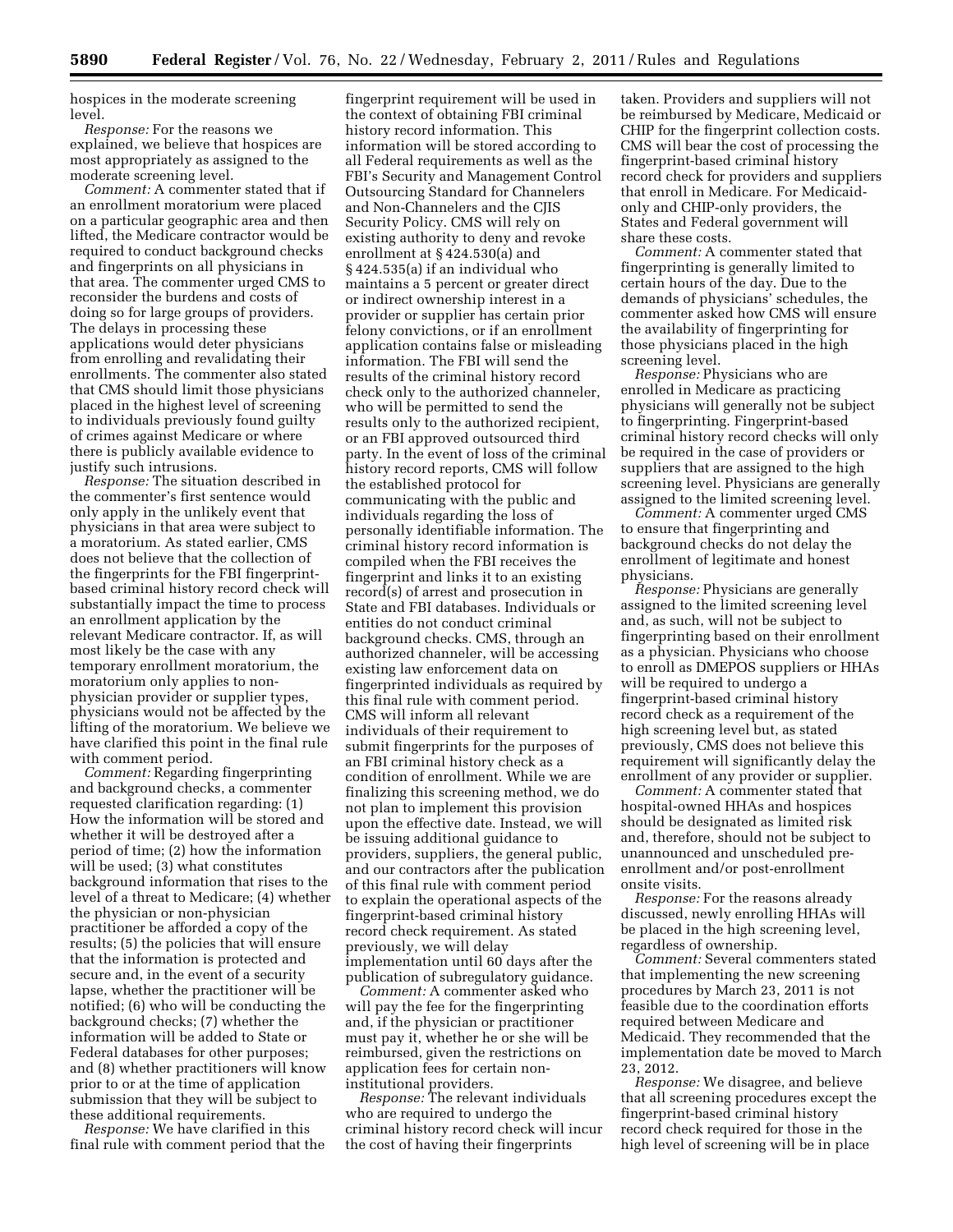beginning on March 25, 2011. As noted previously, we will delay implementation of such high screening level until 60 days after the publication of subregulatory guidance on how this provision will be implemented. Further, we believe the statute requires the implementation dates that we have specified.

*Comment:* A commenter recommended that CMS reconsider the risks associated with allowing existing enrollees to be exempted from the new screening procedures until March 23, 2012. The commenter believes this creates a potential gap in program integrity.

*Response:* The ACA specifies the effective dates for the new screening provisions. For newly enrolling providers and suppliers, and for those currently enrolled whose revalidation is scheduled between March 25, 2011 and March 23, 2012, the effective date is March 23, 2011 or the date scheduled for the revalidation. For providers and suppliers assigned to the high screening level, the fingerprint-based criminal history record check requirement will be implemented through subregulatory guidance and will be effective 60 days following the publication of the guidance. All other screening requirements are effective on March 25, 2011 for those in the high screening level. For all other currently enrolled providers and suppliers, the statute established an effective date of March 23, 2012.

*Comment:* A commenter recommended simplifying the screening process such that all enrolling providers and suppliers are put into the moderate level, and then adjust screening interventions based on specific circumstances related to elevated risk of fraud.

*Response:* We decline to base the assignment of provider and supplier types to a level of screening on the assumption that every provider or supplier is of equal risk upon enrollment into the Medicare. We see clear differences in risk among categories of providers and suppliers. Therefore, we do not plan to assign all provider and supplier categories to the same screening level. In response to the suggestion that we adjust screening interventions based on specific circumstances, we believe this process is both unwieldy and burdensome to implement for every provider as the baseline screening methods. Although we have identified certain events that will cause a provider to move from "limited" or "moderate" to "high" screening, we do not believe we should conduct individual assessments. As

stated previously, CMS will assess an individual provider's risk and potential actions based on the individual provider's enrollment application and may continue to use existing program integrity tools that are not addressed by this rule. We believe this approach is the most objective approach and is consistent with the ACA.

*Comment:* A commenter requested clarification on how States will be notified of providers' risk classifications and any changes thereto.

*Response:* We will disseminate guidance to the States on this topic shortly after the publication of this final rule with comment period.

*Comment:* A commenter recommended that CMS explain whether it is replacing or removing the current revalidation basis in § 424.535(a)(6) with the proposed new § 424.535(a)(6).

*Response:* We are neither replacing nor removing the current revalidation basis. We simply proposed an additional reason at § 424.535(a)(6)(i) for the revocation of Medicare billing privileges. Specifically, we proposed that billing privileges may be revoked if ''An institutional provider does not submit an application fee or hardship exception request that meets the requirements set forth in § 424.514 with the Medicare revalidation application,'' or the hardship exception is not granted. We will renumber the subsections in § 424.535(a) accordingly.

The commenter refers to the current revalidation basis but cites to the revocation regulation. To clarify, as stated previously, the proposed rule proposed to require that a provider or supplier revalidate its enrollment at any time pursuant to § 424.515. This new authority to permit off-cycle revalidations does not replace the current cycle for revalidation (3 years for DMEPOS and 5 years for all other providers).

*Comment:* To reduce the paperwork burden imposed on providers and suppliers and to reduce the administrative expense associated with processing a revalidation application, several commenters recommend that CMS allow providers and suppliers in good standing to submit an annual attestation, rather than a full revalidation application. The attestation, in other words, would be used in lieu of revalidation, and would require the provider or supplier to notify CMS of any changes or to attest that there were no changes within the prior year. This approach would promote compliance without requiring the provider or supplier to submit a full revalidation application and a fee.

*Response:* The burden associated with submitting Medicare enrollment applications A, B, I, R and CMS–855S is currently approved under Office of Management and Budget (OMB) control numbers 0938–0685 and 0938–1057, respectively. Such an attestation, as proposed by the commenter, would not fulfill the screening requirements of this final rule with comment period, as rescreening is a condition of revalidation. The screening requirement and associated application fee are required by the ACA to minimize the risk of fraud, waste and abuse to the Medicare, Medicaid programs and CHIP, and cannot be circumvented by a process that would limit the scope of such screenings.

*Comment:* One commenter stated that CMS did not furnish sufficient justification or rationale for its proposal in § 424.515 that CMS may require a provider or supplier to revalidate its enrollment at any time. The commenter added that the proposed revision seems punitive and overly broad because CMS does not furnish ample discussion for the public to fully evaluate the proposal. The commenter recommended that CMS remove its proposal because CMS did not: (1) Justify its reasons for establishing this new authority, (2) describe its existing authorities and how this proposal is different, and (3) explain or justify the number of times that CMS can require revalidation within a given period of time.

*Response:* We proposed at § 424.515 that we have the ability to require that a provider or supplier revalidate its enrollment at any time, and stated that this proposal was designed to help ensure that the statutory effective date of March 23, 2013 is met. We fully intend to implement the new authorities provided by the ACA by the deadlines that have been set out by the Congress.

We stated in the proposed rule that DMEPOS suppliers are required to reenroll every 3 years, and other providers and suppliers are required to revalidate their enrollment every 5 years. For purposes of clarity, we also proposed language at § 424.57(e) that changes all references to "re-enroll" or "reenrollment" to "revalidate" or ''revalidation.'' We have existing authority at § 424.515(d) to require offcycle validations in addition to the regular 5 year revalidations and may request that a provider or supplier recertify the accuracy of the enrollment information when warranted to assess and confirm the validity of the enrollment information maintained by us. Such off-cycle revalidations may be triggered as a result of random checks, information indicating local health care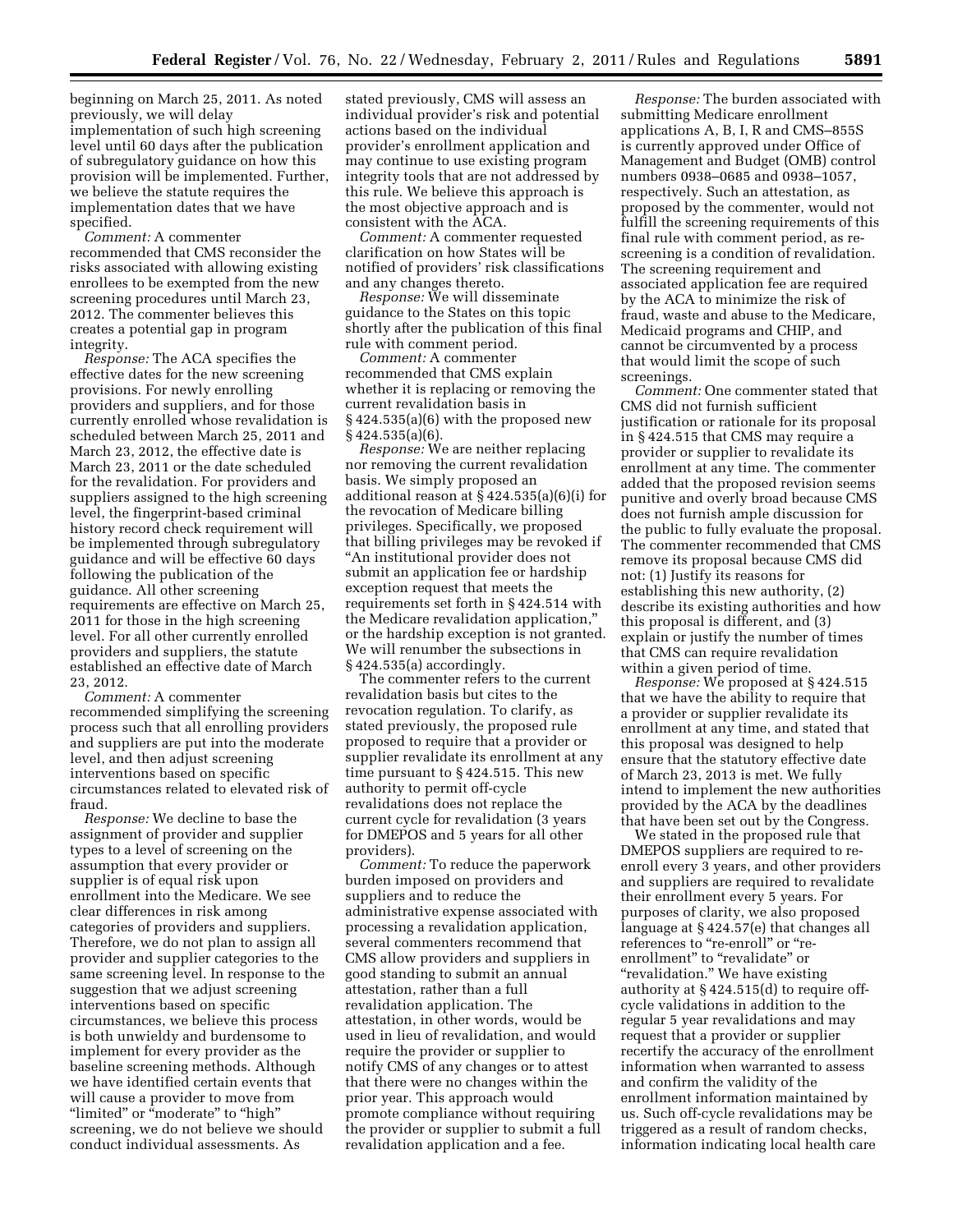fraud problems, national initiatives, complaints, or other reasons that cause us to question the compliance of the provider or supplier with Medicare enrollment requirements. Off cycle revalidations may be accompanied by site visits. The new authority to conduct off-cycle validations of providers and suppliers will enable us to apply the new screening requirements to all currently enrolled providers and suppliers by the statutory effective date.

The proposed rule stated that once a provider has been subject to an off-cycle validation under § 424.515(e), the current cycle for revalidation would apply. This means that if a provider subject to the 5-year revalidation cycle had to revalidate in 2013, the provider or supplier would next have to revalidate in 2018. However, a provider or supplier may be required to revalidate under § 424.515(d) during that time period if there are indicators of the noncompliance for a particular provider.

*Comment:* A commenter stated that CMS currently requires contractors to review State licensing board data on a monthly basis. As such, it would be more efficient to access a centralized, federated database to provide CMS with the most comprehensive data on physician licensure status.

*Response:* As previously mentioned, we are currently in the process of reassessing the provider enrollment process and systems that are used to support screening and enrollment. We are exploring a number of options to take advantage of technological advances to improve the provider screening process. Increased automation of the process is one of the areas on which we are focusing.

*Comment:* A commenter stated that, given the ongoing Medicare backlogs, CMS should provide information regarding: (1) The number of revalidations started and completed by CMS or its contractors in 2007, 2008, 2009, and 2010, (2) how an estimated 93,000 revalidations per year beginning in 2010 will impact the processing of new applications by providers and suppliers, and (3) the amount of money obligated on provider screening activities for each fiscal year between 2005 and 2010, and (4) how much money CMS expects to obligate for these activities in 2011. Another commenter recommended that CMS furnish the number of revalidation applications processed by the National Supplier Clearinghouse, MACs, carriers, and fiscal intermediaries for each of the last 5 years.

*Response:* This final rule with comment period specifically increases

the number of providers and suppliers that will be revalidated through the use of off-cycle revalidations, for the explicit purpose of applying the new screening requirements to currently enrolled providers. Therefore, the number of revalidations processed in the past 4 or 5 years and the money obligated to that process is irrelevant to the evaluation of our ability to process additional revalidations as required by this final rule with comment period. Additionally, we have undertaken steps to streamline the enrollment process, both for newly enrolling and revalidating providers and suppliers. We recognize that there have been challenges in implementing the new authorities to safeguard the integrity of Medicare, Medicaid and CHIP, and have demonstrated a willingness to work with providers and suppliers to reduce unnecessary burdens and risks that may have accompanied the enrollment processes in the past. We have communicated with providers via Medicare Learning Networks and provider Open Door Forums, and will continue to do so throughout the implementation of the ACA.

We believe that additional resources will be available to enable the processing of the increased numbers of enrollment applications. We have actively taken steps to reduce processing times as much as feasible. Furthermore, we have undertaken many activities to streamline the enrollment process to reduce the burden upon providers and suppliers.

*Comment:* A commenter recommended that CMS employ an expanded data-driven screening process by using open-source data during the enrollment and re-enrollment business processes. Such data could include the current operational status of the firm; chain of ownership or corporate family linkages; identification of tax liens; presence of open bankruptcies; and records of government enforcement actions. The commenter also suggested that each provider and supplier be registered for post-enrollment data monitoring, which "pushes" one or more high risk updates (for example, bankruptcy filing; a criminal filing involving a provider executive; or sudden increase in the risk of financial failure) to CMS automatically. CMS could use such high risk alerts for the selection and prioritization of unscheduled and unannounced site visits. Finally, the commenter recommended additional database checks that would vary by screening level. These included, but were not limited to, verifying: (1) Corporate chain of ownership, (2) tax liens, (3) non-HHS

government enforcement actions, (4) extent of any government contracting, and (5) any open lawsuits.

*Response:* As stated previously, we are continually exploring additional improvements to our data systems. We are committed to working with both private and public partners to continue to evaluate technologies that can provide the scalability and safeguards to beneficiary access that we need to ensure accurate payments to legitimate providers for appropriate services.

*Comment:* A commenter urged CMS to release a proposal for comment that provides additional detail regarding what CMS believes should constitute background information relevant to Medicare provider enrollment that would prevent a practitioner from enrolling in the Medicare program.

*Response:* At some point it may be necessary to modify our existing regulations that address felonies that are relevant to enrollment of billing privileges. However, we have not yet proposed expansion of our existing authorities codified in the Code of Federal Regulations. The requirements for Medicare enrollment are established in other regulations and manual instructions, and are not—unless otherwise stated herein—being modified in this final rule with comment. The criminal background check is intended to verify certain information provided on the Medicare enrollment application. Under our existing regulatory authority, we could impose a denial of enrollment or a revocation of billing privileges based upon the results of the background check in certain instances. Illustratively, if, through the background check, CMS learned of a felony conviction that met the criteria at § 424.530(a)(3) or § 424.535(a)(3), billing privileges could be denied or revoked, respectively.

*Comment:* One commenter stated that in its FY 2011 performance budget, we say that we will create a limited number of MACs to carry out provider enrollment, and that each contractor would enroll providers for designated regions of the country. Given the publication of the proposed rule, the commenter recommended that we explain how reducing the number of MACs and increasing the workload will help providers and suppliers and reduce Medicare fraud, waste, and abuse in the Medicare program. The commenter also requested that CMS furnish an update on this consolidation effort. Another commenter asked CMS to explain how it will consolidate provider enrollment activities, conduct 93,000 revalidations, and handle initial applications without disrupting the provider enrollment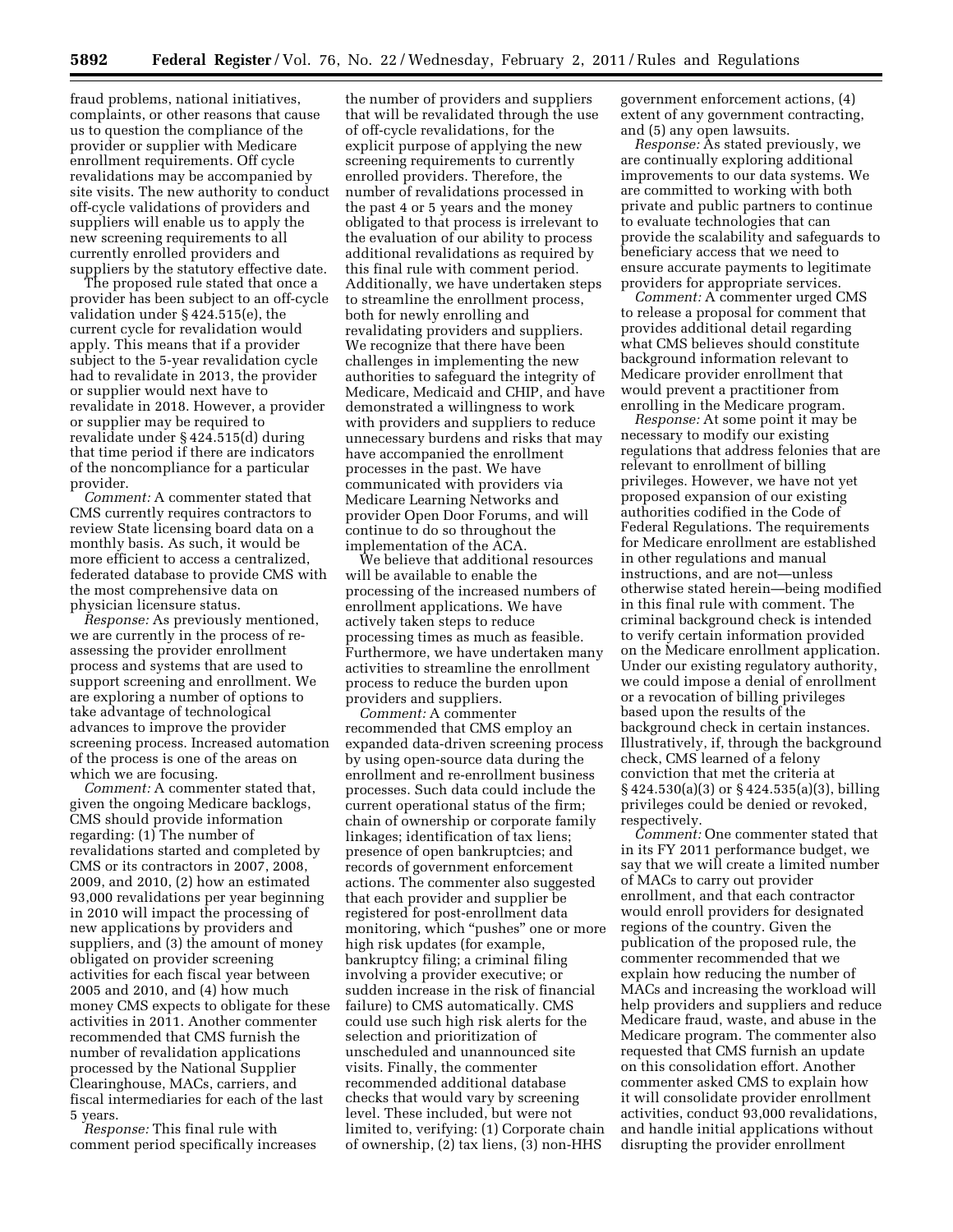process and creating additional backlogs and processing delays for providers of service and suppliers.

*Response:* We recognize that provider enrollment is a large and complicated task that requires not only internal consistency but also understanding and ease of interaction with the provider and supplier community. As a result, we are currently engaged in a thorough assessment of the provider enrollment process and in making improvements as needed to eliminate delays in enrollment and improve overall system performance. As part of this process, we are working toward consolidation of the number of enrollment contractors as a means to achieve economy of scale and greater consistency in the enrollment process. In developing the provisions of this final rule with comment period and other regulatory and subregulatory policies, we are mindful of the overall re-assessment of the provider enrollment process and supporting systems.

*Comment:* A commenter urged CMS to refine its provider enrollment specialty categories to accurately reflect the existing varieties of practitioners particularly the categories for dentistry and the dental specialties—in order to reduce the likelihood that practitioners such as dentists will be inappropriately categorized and subject to unwarranted higher levels of screening.

*Response:* We do not believe it is necessary to further refine the provider enrollment specialty. Dentists should submit the CMS–855I if they intend to submit claims directly to Medicare. Further, dentists would be in the limited screening level.

*Comment:* A commenter stated that the proposed rule does little to prevent: (1) Identity theft; (2) health care fraud; (3) money laundering; and (4) bank fraud. The commenter believes that the screening levels were too broad and simplistic. To prevent fraud and abuse, the commenter recommended that CMS: (1) Implement section 6401(a)(3) of the ACA immediately; (2) consider and adopt distinct screening criteria and program requirements for non-physician owners of medical clinics and that these providers be placed into a high screening level, and (3) use the statutory authority in section 6401(a)(3) of the ACA to make sure that the claims being submitted are valid.

*Response:* We believe the commenter is referring to new section 1866(j)(3) of the Act, which addresses a provisional period of enhanced oversight for new providers of services or suppliers. We will implement all authorities granted under the ACA using the proper procedures. We disagree with the

commenter that the proposed rule and this final rule with comment period will do little to prevent health care fraud, and believe that issues of money laundering and bank fraud are beyond the scope of this final rule with comment period. We strongly believe that additional site visits, both announced and unannounced, will help to identify fraudulent providers and suppliers before they are permitted to enroll in Medicare, Medicaid or CHIP. The temporary moratoria and payment suspension provisions give us the ability to act as soon as a problem is detected, preventing money from being paid while balancing the rights and needs of providers, suppliers, and beneficiaries.

*Comment:* One commenter stated that CMS's proposed ability to reenroll DMEPOS suppliers more frequently than every three years could be burdensome for CMS and the DMEPOS supplier, and suggested that CMS revalidate every 3 years from the most recent revalidation, rather than every 3 years from the date billing privileges were granted.

*Response:* As stated previously, the proposed rule and this final rule with comment period permit us to require revalidation of DMEPOS suppliers on or after March 23, 2012 to meet the statutory effective date for the screening requirements; after that, DMEPOS suppliers would then be subject to revalidation every 3 years. DMEPOS could be subject to off-cycle revalidation under existing authority at § 424.515(d) when CMS has reason to question the compliance of the provider or supplier with Medicare enrollment requirements.

*Comment:* One commenter stated that identity theft is a huge problem in the United States and that Medicare, Medicaid and CHIP should do everything possible to protect physicians' identities. The commenter recommended that CMS provide data on the number of physicians and nonphysician practitioners who have practice locations in multiple States including States with connecting State boundaries and States without connecting State boundaries. The commenter also suggested that CMS explain what efforts, if any, are used to verify a physician that is establishing a practice location in multiple States and that the individual's identity is authenticated. Another commenter stated that it is unclear how fingerprinting and background checks will achieve the goal of preventing identity theft for physicians.

*Response:* We agree with the comment that Medicare, Medicaid and CHIP should use all available

authorities to protect physicians' identities. However, as we have noted previously, we will not use this screening regulation to identify instances of identity theft. We disagree that the publication of the number of physicians and non-physician practitioners who have practice locations in multiple States will address the issue of identity theft. We also have a process in place to verify a physician is legitimately establishing practice locations in multiple States, and have found there are multiple legitimate reasons why this may be the case.

We believe that criminal history record checks will enable us to verify information that has been submitted on an enrollment application is accurate and complete. As stated previously, using fingerprints to perform such a record check is the only accepted method by the FBI for non-criminal justice purposes, as it is believed to be the most accurate link between an individual and their criminal history record.

*Comment:* A commenter stated that in the proposed rule, CMS does not justify or explain the rationale for many of its positions, such as: (1) Placing providers and suppliers into various screening categories, and (2) its rationale for creating a new revalidation reason (*see*  § 424.515(e)). The commenter recommended that CMS not finalize this proposed rule, but rather publish a new proposed rule using the information from this rule.

*Response:* We disagree that the proposed rule did not explain our rationale for our approaches. As mentioned earlier, we relied on our extensive experience to identify categories of providers with a higher incidence of fraud, waste and abuse. In addition, we used the expertise of our contractors charged with identifying and investigating instances of fraudulent billing practices in making our decisions regarding the appropriate risk classification of various providers. In some instances, we also relied on the data analysis and expertise of the OIG, GAO, and other sources to develop a process designed to increase scrutiny for specific categories of providers and suppliers that represent a higher risk to the Medicare program. Furthermore, we stated the new reason for off-cycle validation is to enable us to apply the new screening requirements to all applicable providers and suppliers by the statutory effective date of March 23, 2013.

*Comment:* In response to a request for comments, a commenter stated that harmonization between Medicare, Medicaid, and MA would be beneficial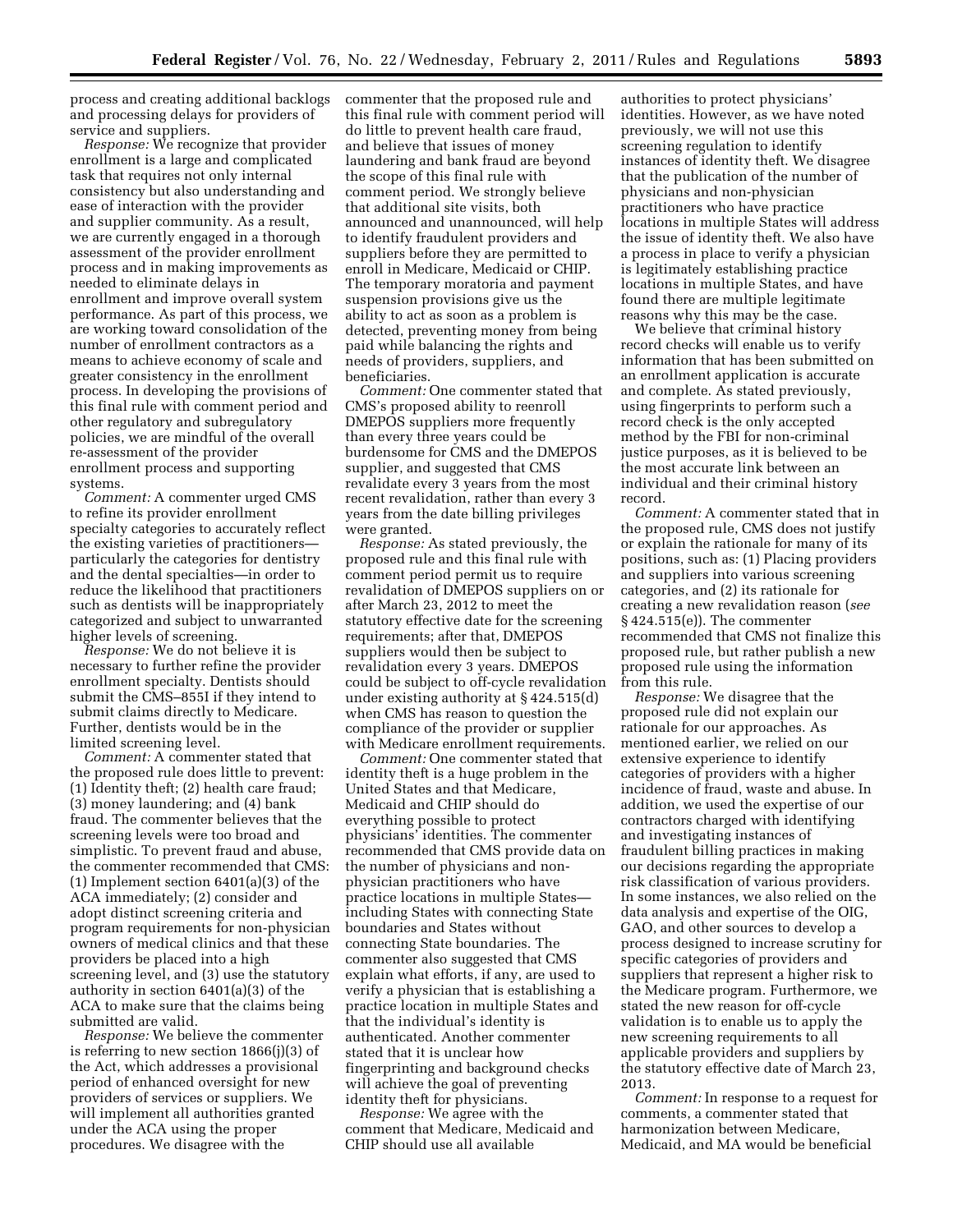only to the extent that the programs have enrollment and re-validation reciprocity and that adequate resources and time were allocated to ensure that harmonization does not wreak havoc among state Medicaid programs and MA plans. Reciprocity would ensure that physicians are not subject numerous times to the same or similar onerous requirements; this would also represent significant savings for Federal health care programs.

*Response:* We agree that harmonization between program requirements will be beneficial for State Medicaid agencies, providers, and CMS. This final rule with comment period implements several changes that minimize the burden on States and providers, including the reciprocity of Medicare screening for dually enrolled providers and State responsibility to screen only Medicaid and CHIP-only providers.

*Comment:* A commenter requested special consideration and/or exemptions for States with comprehensive licensure statutes for orthotists and prosthetists.

*Response:* We do not agree that licensed orthotists and prosthetists should receive special consideration or exemptions as compared to orthotists and prosthetists that happen to be located in a State without what could be deemed 'non-comprehensive' licensure statutes. CMS did not make a distinction based on licensure requirements for any other category of provider.

*Comment:* A commenter opposed the proposed language at § 424.515(e) allowing CMS to require additional offcycle revalidations, stating it could allow CMS to initiate revalidations frequently and on a whim. At a minimum, off-cycle revalidations should be exempt from the \$500 application fee.

*Response:* We disagree with this comment. Section 424.515(e) was added for a specific purpose and we could not require a provider or supplier to revalidate off-cycle pursuant to § 424.515(e) more than once. The application fee was included in the statute to cover exactly the type of screenings that will be performed during the revalidations, and we do not believe it is appropriate or necessary to exempt the revalidations from the fee.

*Comment:* A commenter suggested that CMS tie an enrollment ban to those who are trying to enroll in the Medicare program and not just for those who are already enrolled. That way, fraudulent providers would never be allowed to enter the program.

*Response:* We believe the commenter is referring to an enrollment bar for

providers and suppliers whose applications are denied, similar to that which is currently in place for providers and suppliers whose Medicare billing privileges are revoked. We appreciate this suggestion. We are currently not in a position to adopt it, as additional research is needed to determine its potential effectiveness and the various circumstances under which it might apply. That said, we may consider it as part of a future rulemaking effort.

c. Final Screening Provision—Medicare

This final rule with comment period finalizes the provisions of proposed rule in regards to the Medicare screening requirements with the following modifications:

• In  $§$ 424.518(a)(1), we are adding Competitive Acquisition Program/Part B Vendors to the limited risk screening level.

• In  $\S$  424.518(a)(1), we are adding pharmacies that are newly enrolling or revalidating via the CMS–855B to the "limited" level of screening.

• In § 424.518(a)(1), in response to comments, we have changed the description for Indian health service providers to state, ''health programs operated by an Indian Health Program (as defined in section 4(12) of the Indian Health Care Improvement Act) or an urban Indian organization (as defined in section 4(29) of the Indian Health Care Improvement Act) that receives funding from the Indian Health Service pursuant to Title V of the Indian Health Care Improvement Act, hereinafter (IHS facilities).''

• In 424.518(a)(2), we are clarifying that occupational therapy and speech pathology providers are assigned to the limited screening level.

• In  $424.518(a)(1)$ , we are removing physical therapists and physical therapist groups from the category of non-physician practitioners that are within the limited screening level.

• In  $424.518(a)(1)$ , we are removing non-public, non-government owned or affiliated ambulance suppliers from the limited screening level.

• In  $\S 424.518(a)(2)$ , we are adding portable x-ray suppliers to the moderate screening level.

• In  $424.518(a)(2)$ , we are adding physical therapists and physical therapist groups to the moderate screening level.

• In  $424.518(a)(2)$ , we are assigning all ambulance suppliers to the moderate screening level, regardless of whether they are public or government affiliated.

• In § 424.518(a)(1), we are adding pharmacies that are newly enrolling or revalidating via the CMS–855B to the limited screening level.

• In §424.518, we also eliminated the distinction between: (1) Publicly traded and non-publicly traded, and (2) publicly owned and non-publicly owned as criteria for assignment of any provider type to a level of screening.

• In  $§ 424.518(c)(2)(ii)(A)$ , we have removed the requirement that fingerprints must be submitted using the FD–258 fingerprint card. Also, the fingerprints must be collected from all individuals who maintain a 5 percent or greater direct or indirect ownership interest in the provider or supplier.

• In  $§ 424.518(c)(2)(ii)(B)$ , we have replaced ''conducts a criminal background check" with "Conducts a fingerprint-based criminal history report check of the Federal Bureau of Investigations Integrated Automated Fingerprint Identification System on all individuals who maintain a 5 percent or greater direct or indirect ownership interest in the provider or supplier.

• In §424.518(d), we have identified owners with a 5 percent or greater direct or indirect ownership as responsible for providing fingerprints, and the methodology of how to submit the fingerprints.

•  $§$ 424.518(c)(3), we have added "final adverse action" as a basis for reassigning a provider or supplier to the high screening level at § 424.518(c)(3)(iii)(B).

• In  $\S 424.518(c)(3)$ , we have added six months as the length of time a provider or supplier category will be assigned to the high screening level following the lifting of a temporary enrollment moratorium.

• Finally, in  $§$  424.518(c)(3), we have removed denial of Medicare billing privileges in the previous ten years as a basis for reassigning a provider or supplier to the high screening level at  $§ 424.518(c)(3)(iii)(B).$ 

As we have stressed throughout this preamble, we will monitor these new procedures and their effectiveness and may reconsider or modify our approach in the future as we gain experience with these procedures. We further reiterate that nothing in this rule is intended to abridge our established screening authority under existing statutes and regulations, or to diminish the screening that providers and suppliers currently undergo. The provisions specified in this final rule with comment period are intended to enhance—not replace—our existing authority. The screening laid out here reflects the minimum requirements. For example, a contractor may undertake database checks in addition to the ones listed below as deemed appropriate. Nothing in this rule should be interpreted as limiting the amount of scrutiny CMS or its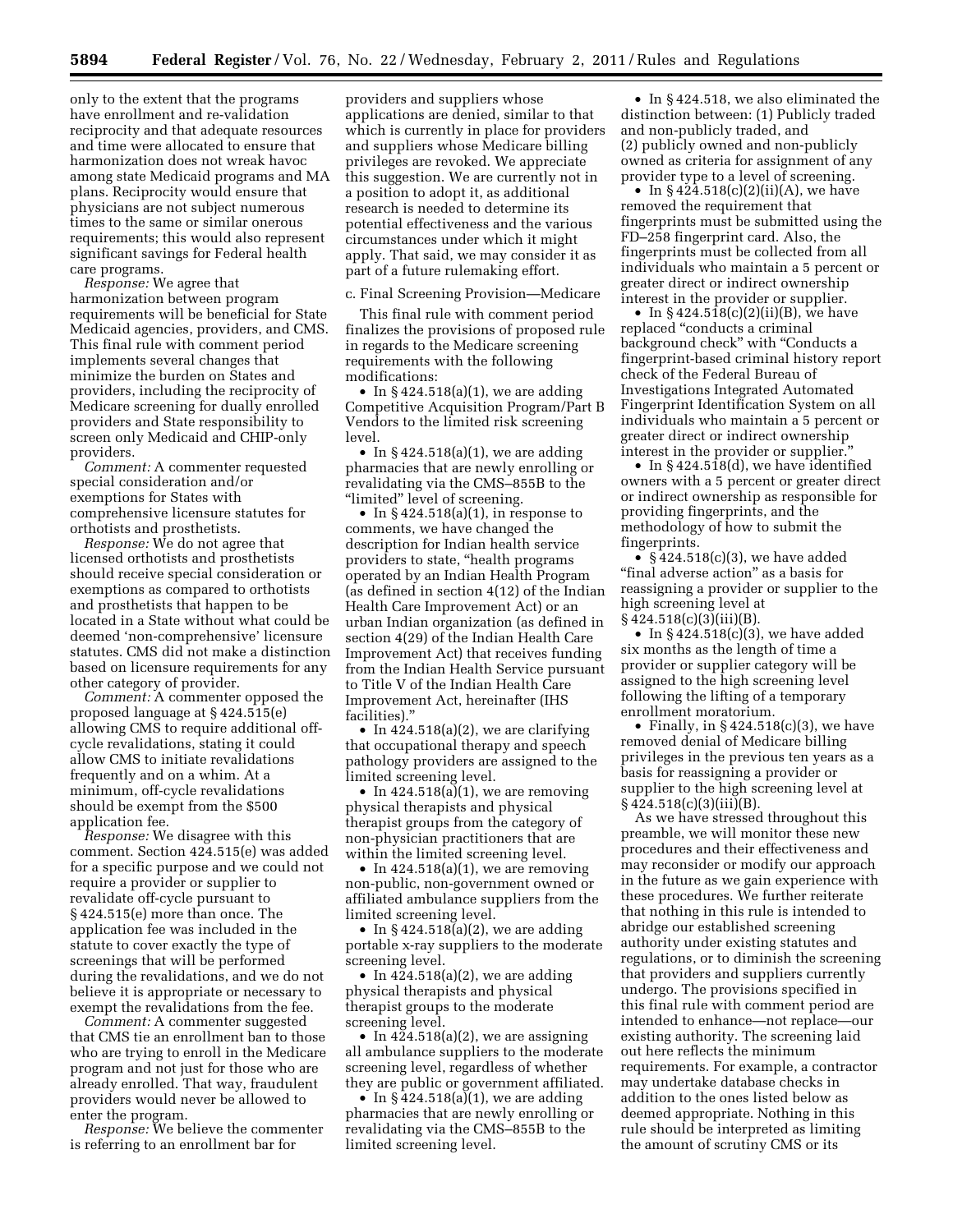contractors may give to an applicant. Tables 5 through 8 below outline the levels of screening by category that we are finalizing.

TABLE 5—FINAL LEVEL OF REQUIRED SCREENING FOR MEDICARE PHYSICIANS, NON-PHYSICIAN PRACTITIONERS, PROVIDERS, AND SUPPLIERS

| Type of screening required                                                                                                                                                                                                                                                                                                                                                                                                                                   | ∟imited | Moderate | Hiah |
|--------------------------------------------------------------------------------------------------------------------------------------------------------------------------------------------------------------------------------------------------------------------------------------------------------------------------------------------------------------------------------------------------------------------------------------------------------------|---------|----------|------|
| Verification of any provider/supplier-specific requirements established by Medicare<br>Conduct license verifications, (may include licensure checks across States)<br>Database Checks (to verify Social Security Number (SSN); the National Provider Identifier<br>(NPI); the National Practitioner Data Bank (NPDB) licensure; an OIG exclusion; taxpayer<br>identification number; death of individual practitioner, owner, authorized official, delegated |         |          |      |
|                                                                                                                                                                                                                                                                                                                                                                                                                                                              |         |          |      |
| Fingerprint-Based Criminal History Record Check of law enforcement repositories                                                                                                                                                                                                                                                                                                                                                                              |         |          |      |

TABLE 6—FINAL MEDICARE PRO-VIDERS AND SUPPLIERS CATEGORIES DESIGNATED TO THE ''LIMITED'' LEVEL FOR SCREENING PURPOSES

#### Provider/supplier category

Physician or non-physician practitioners and medical groups or clinics, with the exception of physical therapists and physical therapist groups.

Ambulatory surgical centers, competitive acquisition program/Part B vendors, end-stage renal disease facilities, Federally qualified health centers, histocompatibility laboratories, hospitals, including critical access hospitals, Indian Health Service facilities, mammography screening centers, mass immunization roster billers, organ procurement organizations, pharmacies newly enrolling or revalidating via the CMS-855B, radiation therapy centers, religious non-medical health care institutions, rural health clinics, and skilled nursing facilities.

TABLE 7—FINAL MEDICARE PRO-VIDERS AND SUPPLIERS CATEGORIES DESIGNATED TO THE ''MODERATE'' LEVEL FOR SCREENING PURPOSES

#### Provider/supplier category

Ambulance suppliers, community mental health centers; comprehensive outpatient rehabilitation facilities; hospice organizations; independent diagnostic testing facilities; independent clinical laboratories; physical therapy including physical therapy groups and portable x-ray suppliers.

Currently enrolled (revalidating) home health agencies.

TABLE 8—FINAL MEDICARE PRO-VIDERS AND SUPPLIERS CATEGORIES DESIGNATED TO THE "HIGH" LEVEL FOR SCREENING PURPOSES

#### Provider/supplier category

4. General Screening of Providers— Medicaid and CHIP—Proposed Provisions and Analysis of and Responses to Public Comments

Section 1902(kk)(1) of the Act requires that States comply with the process for screening providers established by the Secretary under section  $1866(j)(2)$  of the Act.<sup>4</sup> Section 2107(e)(1) of the Act provides that all provisions that apply to Medicaid under sections  $1902(a)(77)$  of the Act,<sup>5</sup> the State plan mandate for compliance with provider and supplier screening, oversight, and reporting requirements in accordance with 1902(kk), and 1902(kk) of the Act, the specific State plan requirements regarding provider and supplier screening, oversight, and reporting, shall apply to CHIP. We proposed in new § 457.990 that all the provider screening, provider application, and moratorium regulations that apply to Medicaid providers will apply to providers that participate in CHIP. In addition, in this final rule with comment period, we refer to State Medicaid agencies as responsible for screening Medicaid-only providers. In some States, CHIP is not administered by the Medicaid agency. Throughout this final rule with comment period, with respect to those instances, "State Medicaid agency'' should be read to encompass ''Children's Health Insurance Program agency'' where the two are separate entities.

Because it would be inefficient and costly to require States to conduct the same screening activities that Medicare contractors perform for dually-enrolled providers, we proposed that a State may rely on the results of the screening conducted by a Medicare contractor to

meet the provider screening requirements under Medicaid and CHIP. Similarly, we proposed in § 455.410 that State Medicaid agencies may rely on the results of the provider screening performed by the State Medicaid programs and CHIP of other States. For Medicaid-only providers or CHIP-only providers, we proposed that States follow the same screening procedures that CMS or its contractors follow with respect to Medicare providers and suppliers.

As previously noted, section 1902(kk)(1) of the Act requires that State screening methods follow those performed under the Medicare program. For the sake of brevity, we will not restate those methods verbatim. We proposed that States follow the rationale that we have set forth for Medicare in section II.A.3. of this final rule with comment period, and that we use as the basis for § 455.450. For the types of providers that are recognized as a provider or supplier under the Medicare program, States will use the same screening level that is assigned to that category of provider by Medicare. For those Medicaid and CHIP provider types that are not recognized by Medicare, States will assess the risk posed by a particular provider or provider type. States should examine their programs to identify specific providers or provider types that may present increased risks of fraud, waste or abuse to their Medicaid programs or CHIP. States are uniquely qualified to understand issues involved with balancing beneficiaries' access to medical assistance and ensuring the fiscal integrity of the Medicaid programs and CHIP. However, where applicable, we expect that States will assess the risk of fraud, waste, and abuse using similar criteria to those used in Medicare. For example, physicians and non-physician practitioners, medical groups and clinics that are State-licensed or Stateregulated would generally be categorized as limited risk. Those provider types that are generally highly

Prospective (newly enrolling) home health agencies and prospective (newly enrolling) suppliers of DMEPOS.

<sup>4</sup>As noted previously, we believe that the reference to section 1886(j)(2) of the Act in section 6401(b)(1) of the ACA is a scrivener's error, and that the Congress intended to refer instead to section  $1866(j)(2)$  of the Act.

<sup>5</sup>Section 1902(a)(77) is only broadly referenced in the final regulations under section § 455.400, as a statutory section being implemented by the regulation.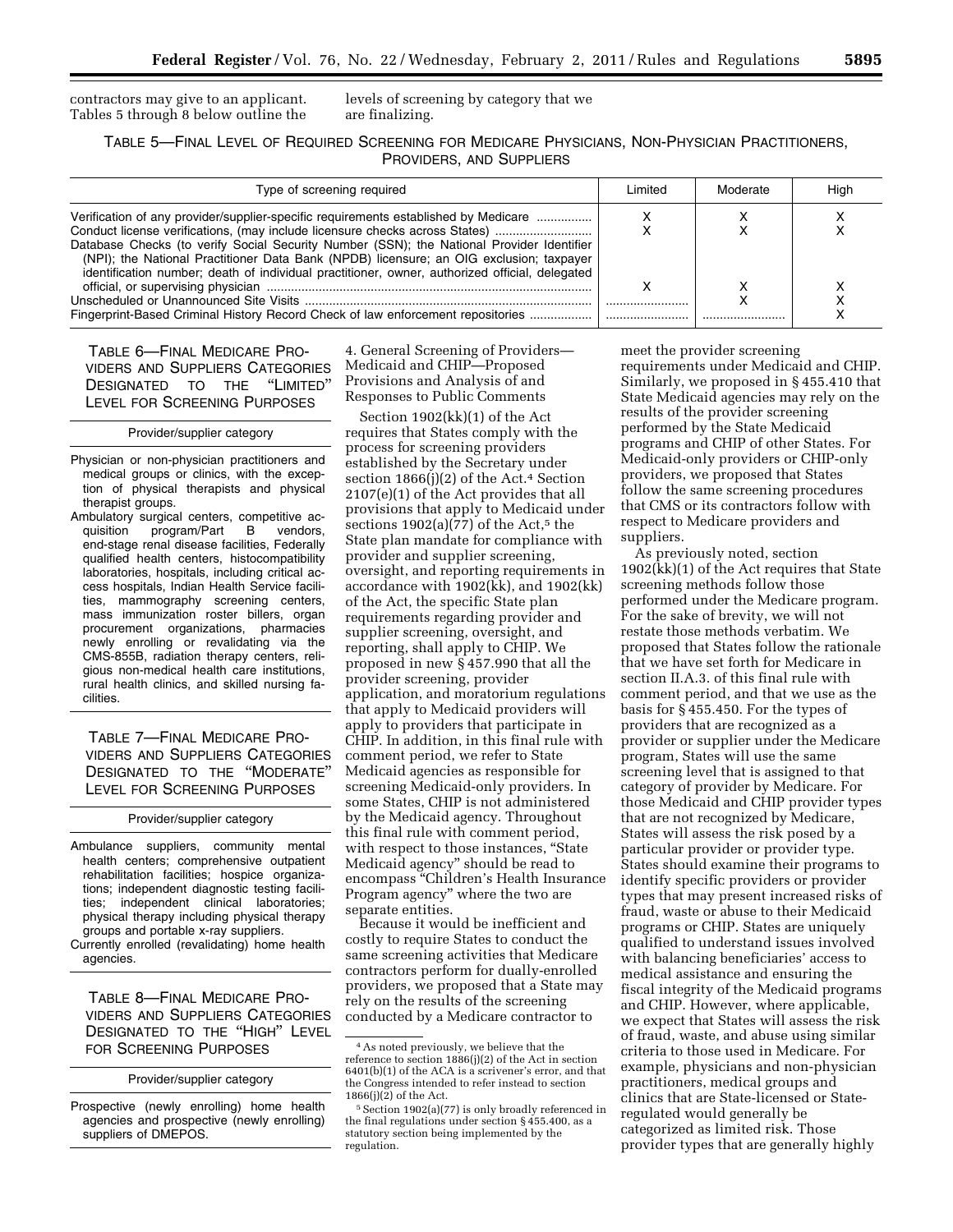dependent on Medicare, Medicaid and CHIP to pay salaries and other operating expenses and which are not subject to additional government or professional oversight would be considered moderate risk, and those provider types identified by the State as being especially vulnerable to improper payments would be considered high risk. States will then screen the provider using the screening tools applicable to that risk assigned. However, we did not propose to limit or

otherwise preclude the ability of States to engage in provider screening activities beyond those required under section 1866(j)(2) of the Act, including, but not limited to, assigning a particular provider type to a higher screening level than the level assigned by Medicare.

As with the proposed screening provisions for Medicare, we solicited comments on the applicability of these proposals for Medicaid as well. We solicited comment on the proposed

assignment of specific provider types to established risk categories, including whether such assignments should be released publicly, whether they should be reconsidered and updated according to an established schedule, and what criteria should be considered in making such assignments.

Based on the level of screening assigned to a provider or provider type, we proposed that States conduct the following screenings:

#### TABLE 9—PROPOSED LEVEL OF RISK AND REQUIRED SCREENING FOR MEDICAID AND CHIP PROVIDERS

| Type of screening required                                                                                                                                                                                                                                                                                                                                                                                                                                                        |      | Moderate | High |
|-----------------------------------------------------------------------------------------------------------------------------------------------------------------------------------------------------------------------------------------------------------------------------------------------------------------------------------------------------------------------------------------------------------------------------------------------------------------------------------|------|----------|------|
| Verification of any provider/supplier-specific requirements established by Medicaid/CHIP<br>Conduct license verifications (may include licensure checks across State lines)<br>Database Checks (to verify SSN and NPI, the NPDB, licensure, a HHS OIG exclusion, tax-<br>payer identification, tax delinguency, death of individual practitioner, and persons with an<br>ownership or control interest or who are agents or managing employees of the provider)<br>Fingerprinting | <br> |          |      |

Not all States routinely require persons with an ownership or control interest or who are agents or managing employees of the provider to submit SSNs or dates of birth (DOBs). Without such critical personal identifiers, it is difficult to be certain of the identity of persons with an ownership or control interest or who are agents or managing employees of the provider, and it may be difficult for States to conduct the screening proposed under this rule. Accordingly, and to be consistent with Medicare requirements, pursuant to our general rulemaking authority under section 1102 of the Act, we proposed in § 455.104 to require that States will require submission of SSNs and DOBs for all persons with an ownership or control interest in a provider. In addition to the amendment to § 455.104, we proposed to revise that section for the sake of clarity both for the disclosing entities' provision and the States' collection of the disclosures. We recognize that there may be privacy concerns raised by the submission of this personally identifiable information as well as concerns about how the States will assure individual privacy as appropriate; however, we believe this personally identifiable information is necessary for States to adequately conduct the provider screening activities under this final rule with comment period. We solicited comment specifically on this issue.

Although the level of screening may vary depending on the risk of fraud, waste or abuse the provider represents to the Medicaid program or CHIP, under section  $1866(j)(2)(B)(i)$  of the Act, all

providers would be subject to licensure checks. Therefore, we proposed that States be required to verify the status of a provider's license by the State of issuance and whether there are any current limitations on that license.

As stated previously, pursuant to section 2107(e)(1) of the Act, all provisions that apply to Medicaid under sections 1902(a)(77) and 1902(kk) of the Act apply to CHIP. Because we proposed a new regulation in Part 457 under which all provider screening requirements that apply to Medicaid providers would apply to providers that participate in CHIP, these requirements for provider screening and assigning of categories of risk of fraud, waste, or abuse, as well as verification of licensure, under § 455.412 and § 455.450 will apply in CHIP.

*Comment:* Commenters expressed concerns about new and existing disclosure requirements under § 455.104, including our proposal to add to the disclosure requirements collection of SSNs and DOBs of persons with an ownership or control interest in the disclosing entity. Some States support the proposal, already having instituted the disclosure requirement in their enrollment application procedures. Other States support the proposal but request additional time for implementation, including forms and system changes. Two States expressed concern about the impact the requirement might have upon beneficiary access to providers.

*Response:* We will not address the comments directed at the existing language of § 455.104. The regulation

was rearranged for ease of application by States and disclosing entities, but with the exception of the addition of SSNs and DOBs, as well as changes suggested by a few commenters regarding corporate entity addresses and familial relationships, the language is substantially unchanged from the language currently in effect. We acknowledge the commenters' concerns about collection of SSNs and DOBs, however, collection of SSNs and DOBs is necessary to complete the screening process and be certain of the identity of the party being screened. We recognize that the addition of SSNs and DOBs and other improvements in disclosure collection will require systems and forms changes and States will need time for implementation. We encourage States to contact us about their specific timeframes. Furthermore, we do not believe that this requirement will have an adverse impact on beneficiary access as the majority of disclosure requirements have not changed, and our experience with the same requirement in Medicare indicates that such a requirement does not adversely impact beneficiary access.

*Comment:* Other commenters made recommendations on language changes that would clarify  $\S 455.104(b)(1)(i)$ regarding the address of corporate entities with ownership or control of disclosing entities; § 455.104(b)(2) regarding familial relationships; and § 455.104(b)(4) regarding SSNs and DOBs of managing employees.

*Response:* We agree with the commenters that  $\S 455.104(b)(1)(i)$ should be clarified regarding addresses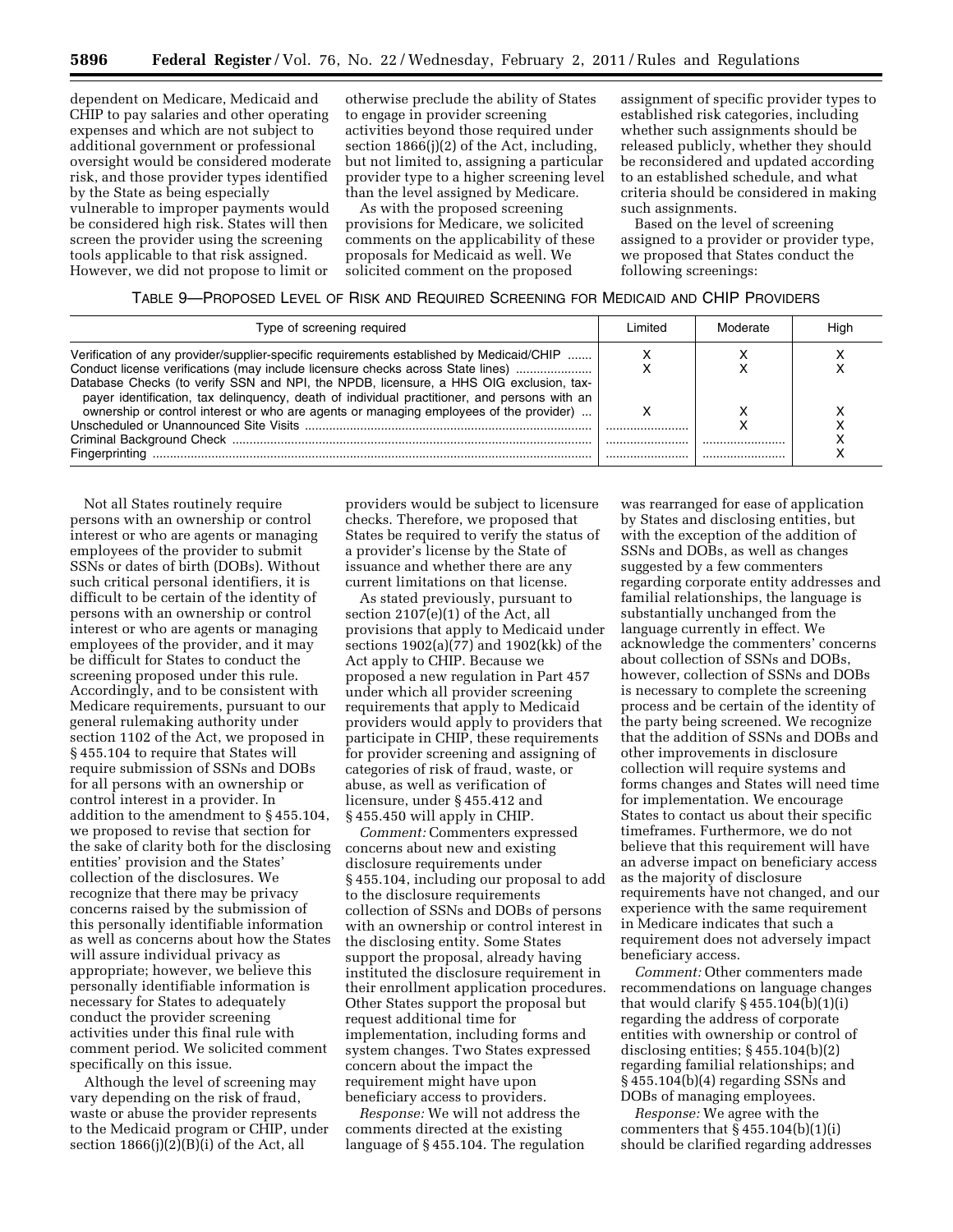of corporate entities with ownership or control of disclosing entities and accordingly will revise § 455.104(b)(1)(i) to clarify from whom the name and address must be provided and to require the disclosing entity to supply primary business address as well as every business location and P.O. Box address, if applicable. We agree that § 455.104(b)(2) should be clarified regarding to whom the spouse, parent, child, or sibling is related, and we are revising § 455.104(b)(2) accordingly. We agree that  $\S$  455.104(b)(4) should be clarified to require managing employees to provide SSNs and DOBs, as that was the intent of the proposal, and we are revising  $§$  455.10 $\overline{4(b)}$ (4) accordingly.

*Comment:* Several commenters expressed concern regarding collection of disclosures under § 455.104. One commenter expressed concern about the confidentiality and privacy of board member identity and the protection from disclosure to the general public. Other commenters were concerned that not-for-profit board members were volunteers and might not serve were they compelled to provide their SSNs and DOBs as a condition of the entity being enrolled.

*Response:* We have previously provided guidance to States that § 455.104 requires disclosures from persons with ownership and control interests in the disclosing entity, which includes officers and directors of a disclosing entity that is organized as a corporation, without regard to the forprofit or not-for-profit status of that corporation. That guidance is available at *[http://www.cms.gov/](http://www.cms.gov/FraudAbuseforProfs/Downloads/bppedisclosure.pdf) [FraudAbuseforProfs/Downloads/](http://www.cms.gov/FraudAbuseforProfs/Downloads/bppedisclosure.pdf) [bppedisclosure.pdf.](http://www.cms.gov/FraudAbuseforProfs/Downloads/bppedisclosure.pdf)* We are sensitive to the concerns related to confidentiality of identifiable information such as SSNs. We are also concerned about issues that arise out of identity theft. We encourage States to institute appropriate safeguards to protect the information they gather as required by these rules. However, collection of disclosures including the SSNs and DOBs of persons with ownership and control interests in a disclosing entity, and of managing employees, is necessary to protect the integrity of the State Medicaid programs. Therefore, we are finalizing the proposal requiring provision of SSNs and DOBs.

*Comment:* One commenter sought clarification whether the disclosure requirements in § 455.104 apply to IHS providers.

*Response:* This rule does not make any changes about whom disclosures must be provided, but rather simply adds additional items of information that must be disclosed. The boards of IHS facilities were not previously subject to the—disclosure requirements in § 455.104, and accordingly, are not subject to the additional disclosure requirements imposed by this rule.

*Comment:* Commenters expressed concern about the applicability of § 455.104 to public school districts. Public schools deliver Medicaid school based health services to Medicaid eligible children and therefore are enrolled as Medicaid providers. The commenters objected to the proposed requirement in § 455.104 that the schools provide the SSNs and DOBs of persons with controlling interests of the provider, which they interpreted to include the SSNs and DOBs of school board members. The majority of the commenters stated that the public school districts were closely regulated by numerous checks and balances and there was a low likelihood that fraud would be perpetrated in schools, therefore, the collection of SSNs and DOBs from public school districts was unnecessary.

*Response:* As previously noted, this rule does not change about whom disclosures must be provided, but rather what information must be disclosed. Except to the extent that any public school districts may be organized as corporations, they were not previously required to make disclosures about their boards, nor are they required to under this new rule.

*Comment:* Several commenters expressed concern regarding the license verification requirement in § 455.412. One commenter noted that it would be administratively inefficient, costly, and unrealistic for States to verify each provider applicant's licensure status in another State. Another commenter offered that searching its database containing multi-State licensure data would be more efficient than requiring States to search State by State.

*Response:* Holding a valid professional license should be a prerequisite in any State prior to assignment of a Medicaid provider identification number. Medicaid beneficiaries have a right to be treated only by those providers that have been deemed by the licensing boards of their States to be eligible to treat them. As a matter of public policy, it is not unreasonable to expect that licensure status of all in-State and out-of-State providers be checked prior to enrollment, and that any limitations on their licenses be checked as well. Outof-State provider applicants submit licensure information including status to the Medicaid agency with their application. While verification of out-of-State licensure may be challenging, all

those Medicaid agencies that enroll outof-State providers have the obligation to verify licensure status of out-of-State providers as well. We appreciate the commenter's suggestion of its database of provider information. We are aware that State licensing boards maintain publicly available information that neighboring States may access. It is within the States' discretion which databases to check.

*Comment:* A commenter requested clarification of whether license verification was required when the chart at 75 FR 58214 states that license verification ''may include licensure checks across State lines'' thereby implying that licensure checks across State lines are permissive, not mandatory.

*Response:* The State Medicaid agency must verify the licensure of a provider applicant in the State in which the provider applicant purports to be licensed. If an out-of-State provider submitted an application for enrollment, the State Medicaid agency would be required to verify license across State lines.

a. Database Checks—Medicaid and CHIP

States employ several database checks, including database checks with the Social Security Administration and the NPPES, to confirm the identity of an individual or to ensure that a person with an ownership or control interest is eligible to participate in the Medicaid program.

A critical element of Medicaid program integrity is the assurance that persons with an ownership or control interest or who are agents or managing employees of the provider do not receive payments when excluded or debarred from such payments. Accordingly, in § 455.436, we proposed that States be required to screen all persons disclosed under § 455.104 against the OIG's LEIE and the General Services Administration's EPLS. We proposed that States be required to conduct such screenings upon initial enrollment and monthly thereafter for as long as that provider is enrolled in the Medicaid program.

We also proposed at § 455.450, as well as § 455.436, that database checks be conducted on all providers on a preand post-enrollment basis to ensure that providers continue to meet the enrollment criteria for their provider type.

As previously stated, pursuant to section 2107(e)(1) of the Act, all provisions that apply to Medicaid under sections 1902(a)(77) and 1902(kk) of the Act also apply to CHIP. Because we proposed a new regulation in Part 457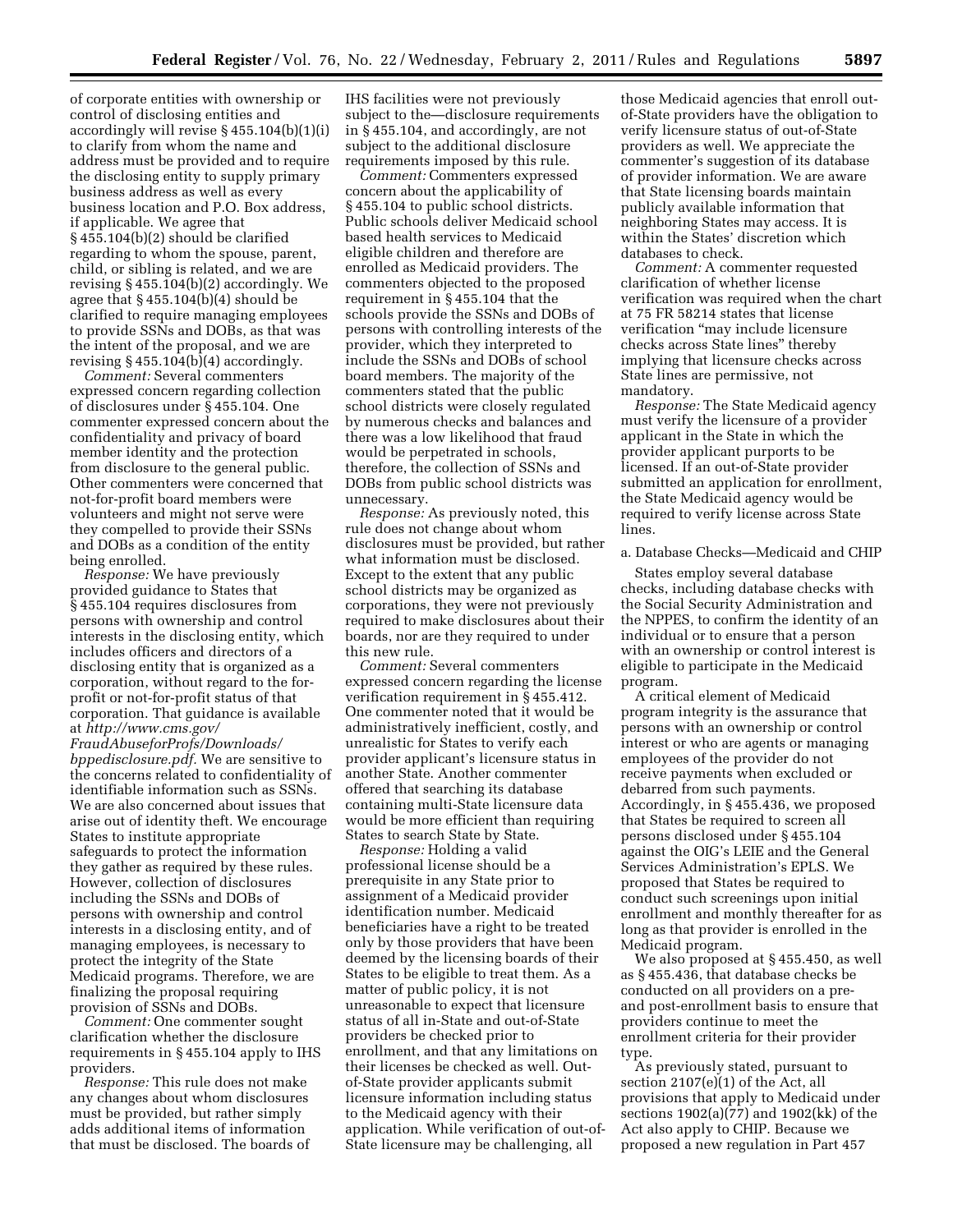under which all provider screening requirements that apply to Medicaid providers will apply to providers that participate in CHIP, this requirement for database checks under § 455.436 and § 455.450 apply in CHIP.

We received many comments on the database requirements in § 455.436 from States concerned about the administrative burden presented by searching several databases upon enrollment, and both the LEIE and the EPLS on a monthly basis by the names of both the provider and those with ownership or control interests in the provider and managing employees of the provider.

*Comment:* Some commenters questioned whether there were costs associated with accessing the databases. The commenters suggested that CMS establish a centralized database that States could access, including using an automated, rather than manual, search, all at no cost to States. One State suggested that the databases be accessible through automated data exchanges and that any cost to the States be waived to avoid barriers to compliance with the rule. Two other States questioned whether there were costs associated with accessing the databases that must be considered. Other commenters suggested a delay or elimination of the proposed requirement at § 455.436(c)(2) until CMS established such a centralized database.

*Response:* We are aware that there may be costs to the State Medicaid agency associated with checking some databases. However, § 455.436 enumerates databases that most State Medicaid agencies already check in their routine provider enrollment operations. In addition, we have previously issued guidance to State Medicaid Directors recommending searching the LEIE on a monthly basis by the names of enrolled providers and for providers, by the names of their employees and contractors. Those guidance documents are available here: *[http://www.cms.gov/smdl/downloads/](http://www.cms.gov/smdl/downloads/SMD061208.pdf)  [SMD061208.pdf](http://www.cms.gov/smdl/downloads/SMD061208.pdf)* and *[http://](http://www.cms.gov/SMDL/downloads/SMD011609.pdf) [www.cms.gov/SMDL/downloads/](http://www.cms.gov/SMDL/downloads/SMD011609.pdf)  [SMD011609.pdf.](http://www.cms.gov/SMDL/downloads/SMD011609.pdf)* Many States have already adopted the recommendations in their enrollment policies. More recently, in September 2010, we provided guidance to program integrity directors on the availability of the LEIE and EPLS for exclusion searches. That guidance document is available here: *[http://www.cms.gov/](http://www.cms.gov/FraudAbuseforProfs/Downloads/bppedisclosure.pdf) [FraudAbuseforProfs/Downloads/](http://www.cms.gov/FraudAbuseforProfs/Downloads/bppedisclosure.pdf)* 

*[bppedisclosure.pdf.](http://www.cms.gov/FraudAbuseforProfs/Downloads/bppedisclosure.pdf)* 

Accordingly, we are finalizing § 455.436 to require State Medicaid agencies to conduct Federal database checks.

*Comment:* A commenter questioned whether other databases will be prescribed in the final rule with comment period or whether States will be notified of requirements in another fashion.

*Response:* In § 455.436(b), we proposed that the States be required to check ''any such other databases as the Secretary may prescribe.'' We are not prescribing additional databases in the final rule with comment period. However, in response to evolving circumstances, the Secretary may issue guidance to States regarding checking specific databases.

*Comment:* One commenter sought clarification on which of a provider's managing employees the State Medicaid agency must search in the exclusions databases. The commenter noted that some large providers like hospitals have many managing employees that may be subject to the proposed database checks.

*Response:* We recognize the burden that conduct of database checks of managing employees may pose for providers with managing employees at multiple levels or locations in its organizations. Nevertheless, database checks must be conducted for all persons disclosed under § 455.104, including managing employees who could compromise or place in jeopardy a provider's compliance with Medicare, Medicaid, or CHIP requirements.

*Comment:* One commenter noted that State vital statistics information may be more accurate than the Social Security Administration's Death Master File. The commenter suggested allowing States to check against their own vital records systems and not require the States to check against the Social Security Administration's file.

*Response:* While on an anecdotal basis State records may be more accurate than the Social Security Administration's Death Master File, it is the Death Master File that is the national file of record. Therefore, we are finalizing the requirement that State Medicaid agencies check the Social Security Administration's Death Master File. However, under  $\S$  455.436(c)(1) a State may also consult other appropriate databases to confirm identity upon enrollment and reenrollment.

*Comment:* Another commenter noted that the Social Security Administration only allows SSN verification for W–2 purposes. The commenter recommended removing the reference to checks of ''applicable'' Social Security Administration databases from the database check requirement.

*Response:* We express no opinion as to the accuracy of the commenter's statement regarding SSN verification, but agree with the commenter that the database check requirement in this rule should be more explicit. Accordingly, we are revising § 455.436 to indicate a check of the ''Social Security Administration's Death Master File'' rather than ''applicable databases''.

*Comment:* A few commenters requested clarification regarding which database States must check for verification of tax identifications and tax delinquencies and how the States would use that information as a tool for screening providers.

*Response:* Although we believe that verifying taxpayer identification and checking for tax delinquencies may be useful indicators of fraud to a State Medicaid program, access to that information is limited and may not be feasible in the short term. Therefore, we are not finalizing those requirements as suggested by Table 5 under ''Type of Screening Required''.

*Comment:* One commenter asked whether it was our intention to require providers also to check their employees for exclusions on a monthly basis. The proposed regulation at § 455.436 does not require providers to check their employees for exclusions.

*Response:* We issued guidance on June 12, 2008, to State Medicaid Directors recommending that they check their enrolled providers for exclusions on a monthly basis. We followed up that guidance on January 16, 2009, with guidance to State Medicaid Directors recommending that they require their enrolled providers to check the providers' employees and contractors for exclusions on a monthly basis. Those letters are available at: *[http://](http://www.cms.gov/smdl/downloads/SMD061208.pdf)  [www.cms.gov/smdl/downloads/](http://www.cms.gov/smdl/downloads/SMD061208.pdf) [SMD061208.pdf](http://www.cms.gov/smdl/downloads/SMD061208.pdf)* and *[http://](http://www.cms.gov/SMDL/downloads/SMD011609.pdf) [www.cms.gov/SMDL/downloads/](http://www.cms.gov/SMDL/downloads/SMD011609.pdf)  [SMD011609.pdf](http://www.cms.gov/SMDL/downloads/SMD011609.pdf)*. Many States made our recommendations their policy.

Section 455.436 does not mandate that States require their providers to check the LEIE and EPLS on a monthly basis to determine whether the providers' employees and contractors have been excluded. We do, however, recommend that States consider making this a requirement for all providers and contractors, including managed care contractors in their Medicaid programs and CHIP.

b. Unscheduled and Unannounced Site Visits—Medicaid and CHIP

Section 1866(j)(2)(B)(ii)(III) of the Act states that the Secretary, based on the risk of fraud, waste, and abuse, may conduct unscheduled and unannounced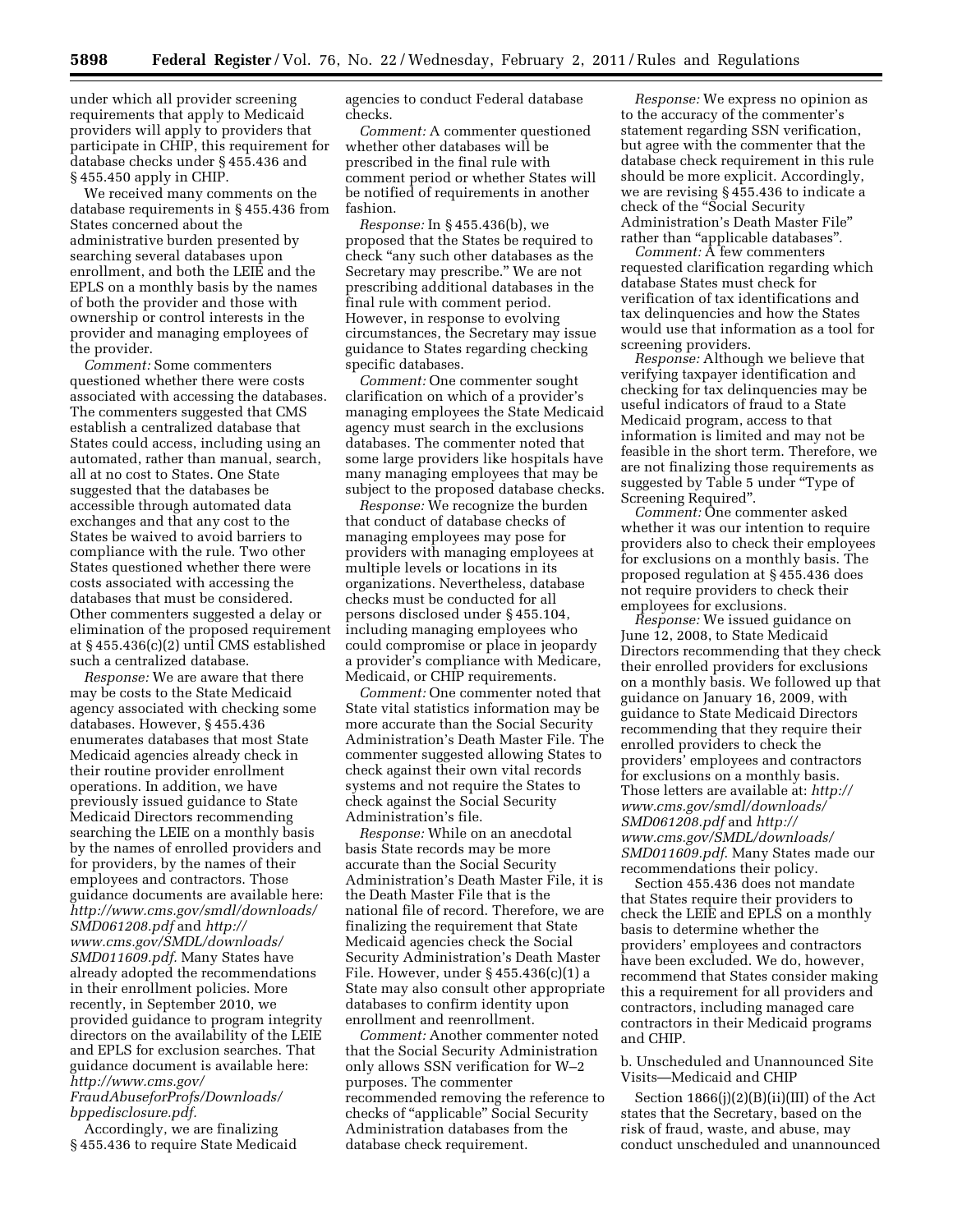site visits, including pre-enrollment site visits, for prospective providers and those providers already enrolled in the Medicare and Medicaid programs and CHIP.

Some States already require site visits, often for provider categories at increased risk of fraud, waste or abuse such as home health and nonemergency transportation. According to FY 2008 State Program Integrity Assessment (SPIA) data, at least 16 States report that they perform some type of site visits. However, such efforts vary widely across the country and are subject to budget shortfalls.

We proposed to require in § 455.432 and § 455.450(b) that States must conduct pre-enrollment and postenrollment site visits for those categories of providers the State designates as being in the ''moderate'' or "high" level of screening.

Further, in § 455.432, pursuant to our general rulemaking authority under section 1102 of the Act, we proposed that any enrolled provider must permit the State Medicaid agency and CMS, including CMS' agents or its designated contractors, to conduct unannounced on-site inspections to ensure that the provider is operational at any and all provider locations.

We maintain that site visits are essential in determining whether a provider is operational at the practice location found on the Medicaid enrollment agreement. We expect these requirements to increase the number of both pre-enrollment and postenrollment site visits for those provider types that pose an increased financial risk of fraud, waste, or abuse to the Medicaid program.

We proposed that failure to permit access for site visits would be a basis for denial or termination of Medicaid enrollment as specified in § 455.416.

As stated previously, pursuant to section 2107(e)(1) of the Act, all provisions that apply to Medicaid under sections 1902(a)(77) and 1902(kk) of the Act apply to CHIP. Because we proposed a new regulation in Part 457 under which all provider screening requirements that apply to Medicaid providers will apply to providers that participate in CHIP, this requirement for site visits under § 455.432 apply in CHIP.

*Comment:* Some commenters were supportive of the proposal for preenrollment and post-enrollment site visits in § 455.432, although they noted that they would need additional funding for travel or for contractors to conduct the site visits. Some commenters stated that the States should have the discretion to define which providers are

subject to pre- and post-enrollment site visits and when the site visits are conducted, for example, by established risk categories or an automatic flag that demonstrates that billing has gotten to a certain threshold thus requiring an onsite visit. A few commenters stated that the site visits were an undue burden on States. One commenter stated that the site visits were unnecessary given that other more cost-effective methods could prevent enrollment of providers who are using fraudulent identity, such as annual re-enrollment, license verification, and follow-up when a duplicate provider ID or address is used. Another commenter noted that pre-enrollment site visits could delay enrollment as a result of inclement weather.

*Response:* We recognize that conduct of site visits will place a burden on State budgets and staff time, and may be difficult to accomplish in rural areas or in inclement weather. However, site visits are a requirement depending on the risk the provider represents to the Medicaid program. In response to the commenters that suggested that States should have the discretion to define which providers are subject to pre- and post-enrollment site visits: The site visits are required for those providers that are determined to be a moderate or high categorical risk of fraud, waste, or abuse. In addition to the required site visits for providers in the moderate and high screening levels, the State may also conduct site visits at its discretion. While there may be other means to verify whether a provider is a going concern or whether a provider has a business location, conduct of site visits is one method that is required by this regulation. The State has the discretion to utilize other additional methods to prevent enrollment of non-existent providers or to ensure that spurious applications are not processed.

*Comment:* A few commenters sought clarification on what the expectations were for site visits when the provider performed services in the beneficiary's home, for example, personal care services; or for out-of-State providers or rural providers.

*Response:* If a Medicaid-only provider is in the moderate or high screening level, the State Medicaid agency does not have the discretion whether to conduct a site visit: It is required under § 455.432(a) and § 455.450(b). However, pursuant to § 455.452, States are permitted to establish additional or more stringent screening measures than those required by this final rule with comment period. Thus, for providers that are in the limited screening level, the State has the discretion to determine

whether to conduct site visits, based on whatever factors the State deems appropriate. We recognize that the appropriate location of the site visit may differ based upon the provider type. For example, the personal care services agency is the enrolled provider, so its location would likely be subject to a site visit. While its employee the personal care attendant may not be an enrolled provider with the State Medicaid agency, it may also be appropriate to conduct a site visit in a beneficiary's home where the personal care attendant is providing services to ensure that services are in fact being provided appropriately. It would be within the discretion of the State Medicaid agency to determine whether to conduct an additional site visit for a provider in the limited screening level. With respect to providers in rural locations, the mere fact that the provider is in a rural location does not absolve the State Medicaid agency of its responsibility to conduct site visits. Similarly, for out-of-State providers, the mere fact that a provider in the moderate or high screening level is located in another State would not negate the requirement for a site visit, although we note that § 455.410 permits States to rely upon the screening performed by Medicare and by other State Medicaid programs and CHIP. Therefore, no additional site visit would be required if the provider is also enrolled by Medicare or in Medicaid or CHIP in its home State.

c. Provider Enrollment and Provider Termination—Medicaid and CHIP

States may refuse to enroll or may terminate the enrollment agreement of providers for a number of reasons related to a provider's status or history, including an exclusion from Medicare, Medicaid, or any other Federal health care program, conviction of a criminal offense related to Medicare or Medicaid, or submission of false or misleading information on the Medicaid enrollment application. Failure to provide disclosures is another reason for termination from participation in the Medicaid program.

Federal regulations beginning at § 455.100 require certain disclosures by providers to States before enrollment. States require additional disclosures prior to enrollment. Some States require periodic re-enrollment and disclosure at that time. However, States vary in the frequency of such re-disclosures. Providers are also inconsistent in keeping their enrollment information current, including items as elementary as their address.

We proposed, at § 455.414, pursuant to our general rulemaking authority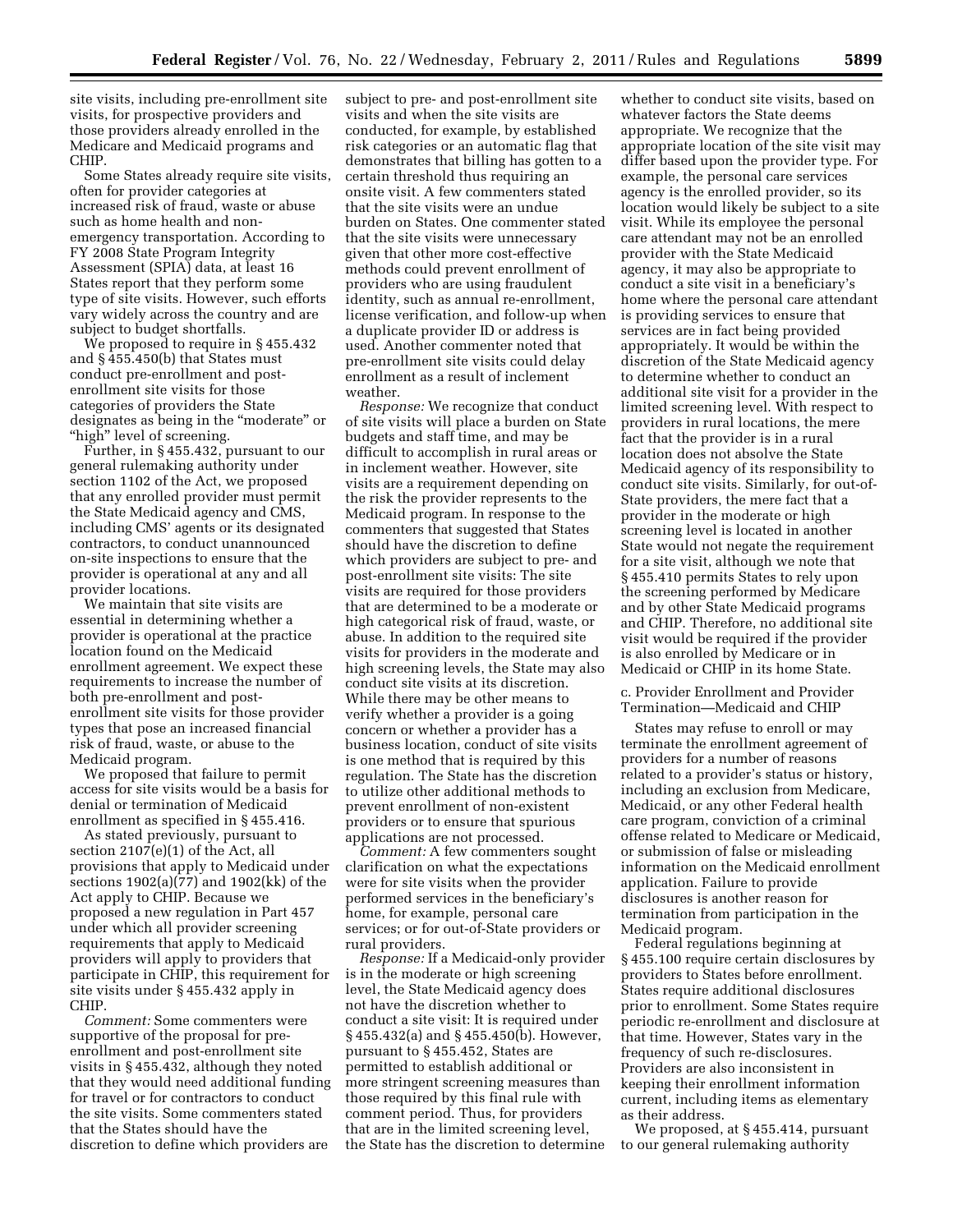under section 1102 of the Act, that all providers undergo screening pursuant to the procedures outlined herein at least once every 5 years, consistent with current Medicare requirements for revalidation.

In § 455.416, we proposed to establish termination provisions, requiring States to deny or terminate the enrollment of providers: (1) Where any person with an ownership or control interest or who is an agent or managing employee of the provider does not submit timely and accurate disclosure information or fails to cooperate with all required screening methods; (2) that are terminated on or after January 1, 2011 by Medicare or any other Medicaid program or CHIP (*see*  section II.F. of this final rule with comment period); and (3) where the provider or any person with an ownership or control interest or who is an agent or managing employee of the provider fails to submit sets of fingerprints within 30 days of a State agency or CMS request. We proposed to permit States to deny enrollment to a provider if the provider has falsified any information on an application or if CMS or the State cannot verify the identity of the applicant. We also proposed to require States to deny enrollment to providers, unless States determine in writing that denial of enrollment is not in the best interests of the State's Medicaid program, in these circumstances: (1) The provider or a person with an ownership or control interest or who is an agent or managing employee of the provider fails to provide accurate information; (2) the provider fails to provide access to the provider's locations for site visits, or (3) the provider, or any person with an ownership or control interest, or who is an agent or managing employee of the provider has been convicted of a criminal offense related to that person's involvement in Medicare, Medicaid, or CHIP in the last 10 years. We believe that providers can significantly reduce the likelihood of fraud, waste or abuse by providing and maintaining timely and accurate Medicaid enrollment information. We believe the Medicaid program will be better protected by not allowing persons with serious criminal offenses related to Medicare, Medicaid, and CHIP to serve as providers.

We proposed at § 455.416 that the State be allowed to deny an initial enrollment application or agreement submitted by a provider or terminate the Medicaid enrollment of a provider, including an individual physician or non-physician practitioner, if CMS or the State is not able to verify an individual's identity, eligibility to participate in the Medicaid program, or

determines that information on the Medicaid enrollment application was falsified.

In § 455.420, we proposed to require that any providers whose enrollment has been denied or terminated must undergo screening and pay all appropriate application fees again to enroll or re-enroll as a Medicaid provider.

We proposed at § 455.422 that in the event of termination under § 455.416, the State Medicaid agency must give a provider any appeal rights available under State law or rule.

As stated previously, pursuant to section 2107(e)(1) of the Act, all provisions that apply to Medicaid under sections 1902(a)(77) and 1902(kk) of the Act apply to CHIP. Because we proposed a new regulation in Part 457 under which all provider screening requirements that apply to Medicaid providers will apply to providers that participate in CHIP, these requirements for provider enrollment, provider termination, and provider appeal rights under § 455.414, § 455.416, § 455.420, and § 455.422 apply in CHIP.

*Comment:* Several commenters expressed concern regarding the requirement under § 455.414 related to a 5 year re-screening process. Some commenters stated that they already required a periodic re-enrollment process and CMS should take into consideration the States' existing processes and grant the States the flexibility to employ those existing processes.

Other commenters noted that the additional enrollments would place administrative and fiscal burdens on the States. Several commenters noted that they would need an extended period to implement the new requirements of the proposed rule, including the requirement set forth at § 455.414.

One commenter sought clarification whether all providers currently enrolled and that have been enrolled for 5 years would be up for revalidation when the regulation became effective; and whether currently enrolled providers could be revalidated over a 5-year timeframe to diminish the administrative burden on State Medicaid agency staff.

Another commenter sought clarification whether the requirement was for re-screening or for re-enrollment at least every 5 years; whether the requirement would apply to all enrolled providers including rendering providers, or just to ordering or referring physicians and other professionals who are the subject of the requirements set forth at § 455.410 and § 455.440; and

whether CMS would give affected providers notice of the need to re-enroll.

*Response:* Periodic re-validation of enrollment information affords States the opportunity to ensure their provider rolls do not contain providers that have been excluded from participation in the Federal health care programs. The State Medicaid agencies can cull from their provider rolls those providers that have not submitted claims for payment or referred claims for payment in several years. Without removing those providers' numbers during a periodic reenrollment process, those providers' numbers might be used at a later date in a fraudulent scheme: The providers may have been unwitting victims of identity theft or may have participated in selling their provider numbers.

The proposed requirement at § 455.414 describes screening of all providers at least every 5 years. Screening, as performed by the Medicare Administrative Contractors for all dually participating providers, and by the State Medicaid agency or CHIP for those providers that are not also participating in the Medicare program, should be distinguished from enrollment, a function performed by the State Medicaid agency or CHIP to participate in the Medicaid program or CHIP of a given State. Screening would involve various assessments commensurate to the risk the provider posed to the Medicaid program or CHIP, including license verification, database checks, site visits, background checks, and fingerprinting. Enrollment may involve all of those, as well as collection of disclosures required under § 455.104, § 455.105, and § 455.106, and a host of State-specific requirements.

We applaud States that already require periodic re-enrollment of Medicaid providers. For the sake of consistency with the Medicare program, however, we are finalizing § 455.414 as a 5 year re-validation of enrollment information, which includes rescreening as well as the collection of updated disclosure information, for providers regardless of provider type, including, but not limited to, rendering, ordering, and referring physicians, and other professionals. The screening component of the 5 year re-validation will be conducted by either the Medicare Administrative Contractors (for dually-participating providers) or by the States (for Medicaid-only or CHIPonly providers). The collection of updated enrollment information, including, but not limited to, disclosure information will be the province of the State Medicaid agencies, and subject to their existing procedures, therefore, we will not issue notices of the need to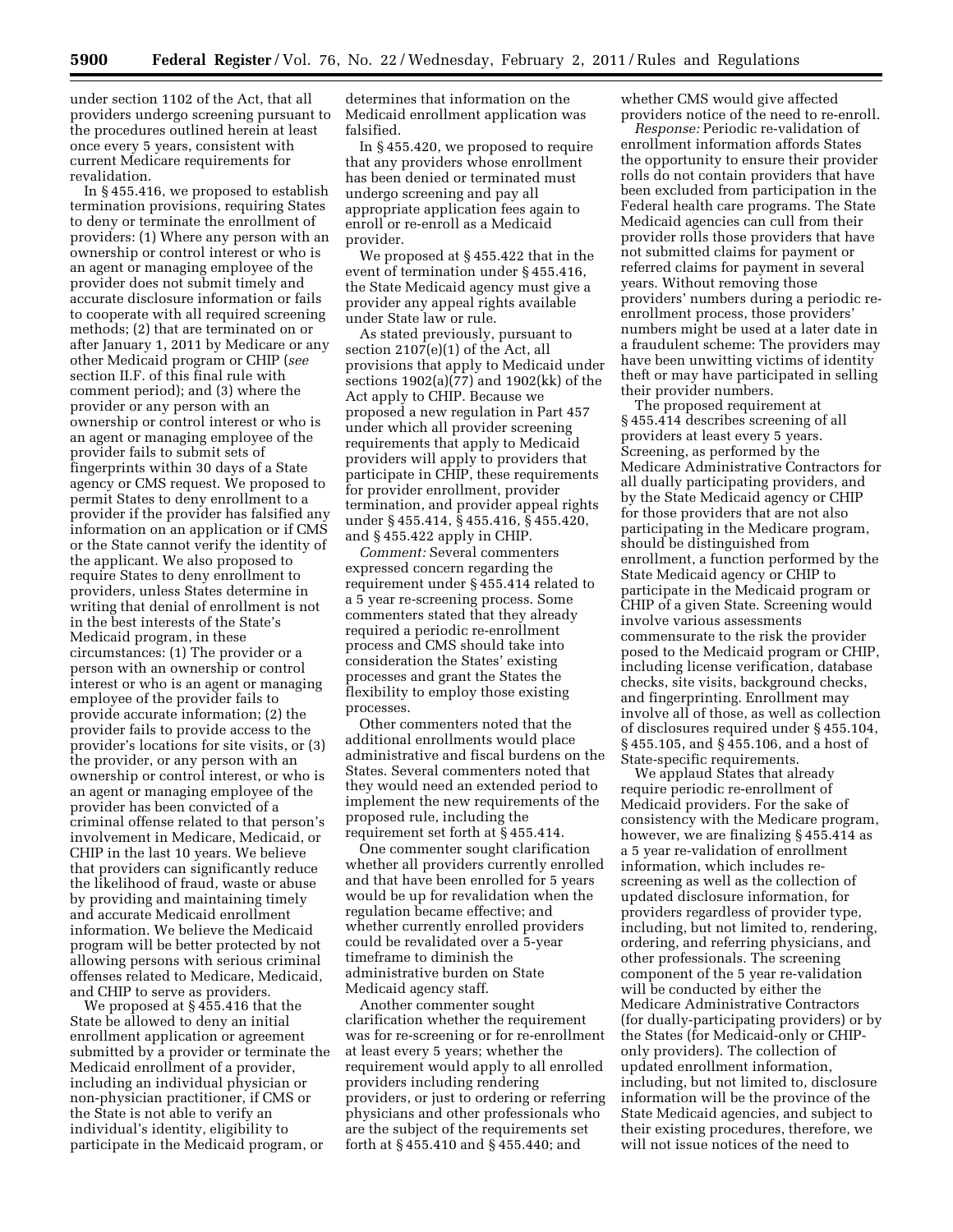revalidate enrollment information to the affected providers.

State Medicaid agencies should complete the first re-validation cycle by 2015, with 20 percent of providers being re-validated each year beginning 2011. State Medicaid agencies have the discretion to determine which providers or provider types to re-validate enrollment first. However, they may want to consider re-validating enrollment in the first years of the cycle those providers or provider types that pose the greatest risk of fraud, waste or abuse to the Medicaid program and CHIP.

*Comment:* We received comments from States supportive of the proposed bases for denial of enrollment or termination of enrollment in § 455.416, but concerned about the time they would need for implementation to amend State laws and rules and to amend provider agreements. One State commented that it would be administratively inefficient, costly, and unrealistic for each State to independently confirm providers' enrollment status or termination history in another State's Medicaid program or CHIP.

*Response:* We believe that the bases for denial of enrollment or termination of enrollment in § 455.416 are necessary to protect the integrity of the Medicaid program. Therefore, prompt implementation of these additional bases for denial or termination will serve each State and Medicaid programs nationally. We acknowledge the additional burden that new bases for denial and termination will create for State Medicaid programs, for example, in changes to systems and forms, and changes to provider agreements. We are currently examining to what extent we can support a centralized information sharing solution for provider enrollment across programs and across States. However, we note that termination based on termination by Medicare or by another State's Medicaid program is a statutory requirement effective January 1, 2011.

*Comment:* One commenter recommended that the reasons for provider termination should be outlined and given to the provider upon denial or termination. The commenter noted that the provider would then have the ability to address or correct deficiencies prior to resubmitting its enrollment application. This requirement, the commenter noted, would be in addition to any appeal rights.

*Response:* We have provided for a right of appeals to the extent they are available under a State's existing laws or rules. While we recognize that the

commenter's suggestion may be helpful, and States may elect to adopt it, we will not be disrupting a State's procedures under its existing laws or rules with this regulation.

*Comment:* One State recommended an addition to the language of § 455.416(g)(1) to recognize that a provider's omissions may be as egregious as its falsified statements.

*Response:* We appreciate the commenter's suggestion to cover all possible situations when a provider may have misled the State in the application process. However, § 455.416(d) addresses termination for a failure to submit timely and accurate information which would include omissions to provide information. Therefore we decline to revise section § 455.416(g)(1).

*Comment:* A State requested clarification on how rigorous the State's efforts must be to verify the identity of the provider applicant or whether a background check is sufficient.

*Response:* The State Medicaid agencies have the discretion to determine the steps that are appropriate to verify the identity of the provider applicant, which may include, but would not be limited to, verification of licensure, database checks, and criminal background checks.

d. Criminal Background Checks and Fingerprinting—Medicaid and CHIP

Section 1866(j)(2)(B)(ii)(II) of the Act allows the Secretary to use fingerprinting during the screening process; and while several States have implemented procedures to require fingerprinting of physicians and nonphysician practitioners as a condition of licensure, we maintain that if a State designates a provider as within the high level of screening as described previously, each person with an ownership interest in that provider should be subject to fingerprinting.

Adding fingerprinting to State screening processes for those providers that pose the greatest risk to the Medicaid program will allow CMS and the State to: (1) Verify the individual's identity; (2) determine whether the individual is eligible is participate in the Medicaid program; (3) ensure the validity of information collected during the Medicaid enrollment process; and (4) prevent and detect identity theft. Ensuring the identity of "high" risk Medicaid providers through fingerprinting protects both the Medicaid program and providers whose identities might otherwise be stolen as part of a scheme to defraud Medicaid.

In addition, while § 455.106 requires providers to submit information to the Medicaid agency on criminal

convictions related to Medicare and Medicaid and title XX, current regulations do not require States to verify data submitted as part of the Medicaid enrollment application and they are sometimes not able to verify information that was purposefully omitted or changed in a manner to obfuscate any previous criminal activity. According to fiscal year (FY) 2008 SPIA data, at least 20 States report that they conduct some type of criminal background check as part of their Medicaid enrollment practices.

Elements of a robust criminal background check could include, but not are necessarily limited to: (1) Conducting national and State criminal records checks; and (2) requiring submission of fingerprints to be used for conducting the criminal records check and verification of identity.

We proposed in § 455.434 and § 455.450 for those categories of providers that a State Medicaid agency determines is within the high level of screening, the State must: (1) Conduct a criminal background check of each provider and each person with an ownership or control interest or who is an agent or managing employee of the provider, and (2) require that each provider and each person with an ownership or control interest or who is an agent or managing employee of the provider to submit his or her fingerprints. The State Medicaid agency has the discretion to determine the form and manner of submission of fingerprints.

At § 455.434, we proposed that the State Medicaid agency must require providers or any person with an ownership or control interest or who is an agent or managing employee of the provider to submit fingerprints in response to a State's or CMS' request.

We solicited public comment on the appropriateness of using criminal background checks in the provider enrollment screening process, including the instances when such background checks might be appropriate, the process of notifying a provider or individual that a criminal background check is to be performed, and the frequency of such checks.

We also solicited comment on the use of fingerprinting as a screening measure. We recognize that requesting, collecting, analyzing, and checking fingerprints from providers are complex and sensitive undertakings that place certain burdens on affected individuals. There are privacy concerns and operational concerns about how to assure individual privacy, how to check fingerprints against appropriate law enforcement fingerprint data bases, and how to store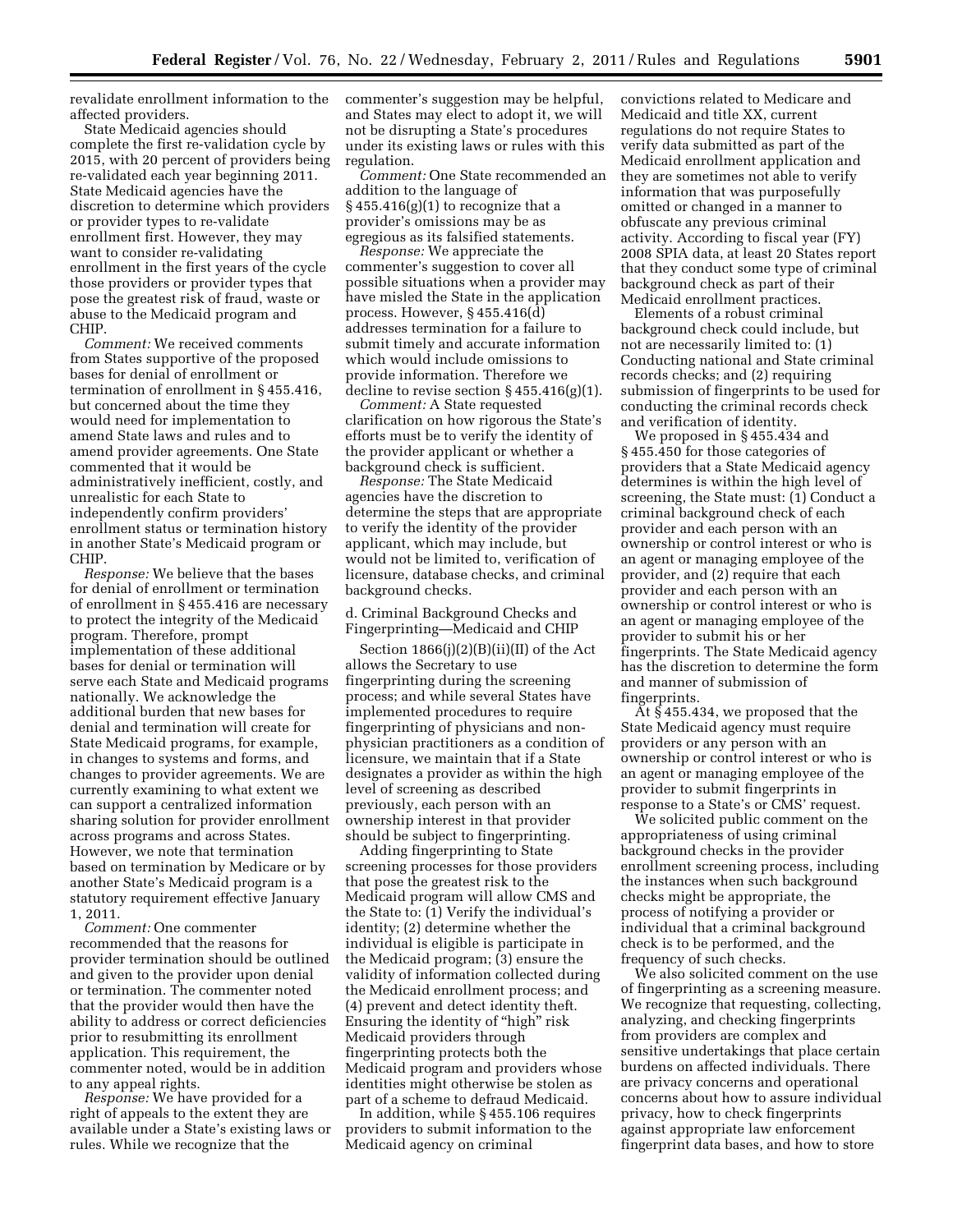the results of the query of the databases and also how to handle the subsequent analysis of the results. As a result, we solicited comments on how CMS or a State Medicaid agency should maintain and store fingerprints, what security processes and measures are needed to protect the privacy of individuals, and any other issues related to the use of fingerprints in the enrollment screening process. We expressed interest in comments on this and other possible circumstances in which fingerprinting would be potentially useful in provider screening or other fraud prevention efforts. Our proposed screening approach contemplated requesting fingerprints from providers assigned to the high level for screening. We solicited comments on whether this is an appropriate requirement, the circumstances under which it might be appropriate or inappropriate, and any alternatives to the proposed approach regarding fingerprints. Our proposed approach would allow States to deny enrollment to newly enrolling providers and to terminate existing providers if the provider or if individuals who have an ownership or control interest in the provider or who are agents or managing employees of the provider refuse to submit fingerprints when requested to do so. We solicited comments on this proposal including its appropriateness and utility as a fraud prevention tool.

In addition, we solicited comment on the applicability and appropriateness of using, in addition to or in lieu of fingerprinting, other enhanced identification techniques and secure forms of identification including but not limited to passports, United States Military identification, or Real ID drivers licenses. As technology and secure identification techniques change, the tools we or State Medicaid agencies use may change to reflect changes in technology or in risk identification. We solicited comment on the appropriate uses of these techniques and the ways in which we should notify the public about any tools CMS or State Medicaid agencies would adopt. We also welcomed comments on whether there should be differences allowed between Federal and State techniques, or among States, and if so, on what basis.

As stated previously, pursuant to section 2107(e)(1) of the Act, all provisions that apply to Medicaid under sections 1902(a)(77) and 1902(kk) of the Act apply to CHIP. Because we proposed a new regulation in Part 457 under which all provider screening requirements that apply to Medicaid providers will apply to providers that participate in CHIP, these requirements for criminal background checks and

fingerprinting under § 455.434 will apply in CHIP.

*Comment:* A number of commenters noted the undue and significant burden on the States and providers that the criminal background check requirement in § 455.434, and specifically the fingerprint requirement, would pose. These commenters noted that State Medicaid agencies do not have the staff or expertise to conduct the checks. One commenter stated that enforcement of this provision will have deleterious effects on the Medicaid provider network and act as a barrier to care, and recommended removing the fingerprinting and background check requirements for high risk providers.

Other commenters were supportive of the proposal to conduct criminal background checks and collection of fingerprints, noting that the proposal was intended to screen out unscrupulous providers. One commenter recognized that the proposal to add fingerprinting of high risk entities was a way to evaluate the background of potential providers, to identify fraud and prevent individuals with known criminal backgrounds from participating in Medicaid.

Other commenters were concerned about the relative cost and efficiency of conducting the criminal background checks. Several commenters suggested that the background checks be at the States' discretion. One commenter suggested that CMS conduct any necessary fingerprinting, regardless of whether the person or entity is enrolled in Medicare. Another commenter recommended that CMS consider limiting FBI criminal background checks to cases in which there is reasonable cause to believe the subject may have a criminal record in another State.

*Response:* We have considered all the comments received and are sensitive to the burden the criminal background checks and fingerprinting will pose to the State Medicaid agencies and the affected providers. However, we believe that criminal background checks are an effective means of evaluating a high risk provider. Furthermore, we believe that fingerprinting high risk providers and their owners are worthwhile endeavors to determine identity and whether the provider and other individuals have been involved in criminal activities that would adversely impact the Medicaid program. While we are finalizing the requirement to conduct criminal background checks and collect fingerprints for high risk providers, the requirement will be limited to providers and persons with a five percent or more direct or indirect ownership interest in

the provider. There will be no requirement to conduct criminal background checks on, or collect the fingerprints of, persons with a control interest in the provider or the agents or managing employees of high risk providers. However, we intend to monitor the situation and may seek to extend the scope of fingerprint-based criminal background checks in the future if circumstances warrant. We are making the appropriate changes to § 455.434. States will not be required to implement criminal background checks and fingerprinting until we issue additional guidance. To the extent that States have the ability to conduct background checks and collect fingerprints at this time, it is within their discretion to do so prior to the delayed implementation date. States have the discretion to impose more stringent requirements for Medicaidonly and CHIP-only providers than those we are requiring.

*Comment:* One commenter asked how results of criminal background checks would be communicated in data available to States from CMS.

*Response:* We are currently examining to what extent we can support a centralized information sharing solution for provider screening results across programs and across States. The individual results of a criminal background checks performed, however, would likely be sent directly to the agency requesting the background check from the entity that performed the check.

*Comment:* One commenter asked whether there would be standard criteria that define the types of convictions that warrant denial of a provider's application.

*Response:* Whether to deny enrollment or to terminate enrollment are decisions that are within the discretion of each State Medicaid agency in accord with § 455.416. Thus, the types of convictions that warrant denial of enrollment would be at the discretion of the State Medicaid agency.

*Comment:* Some commenters asked what level of background check was required, for example, were State Medicaid agencies expected to do a Federal criminal background check or a State criminal background check.

*Response:* While it is within the State Medicaid agency's discretion to decide whether to conduct State or Federal background checks for Medicaid-only providers, we recommend that the State conduct Federal criminal background checks which would provide information that is national in scope and therefore would be more complete.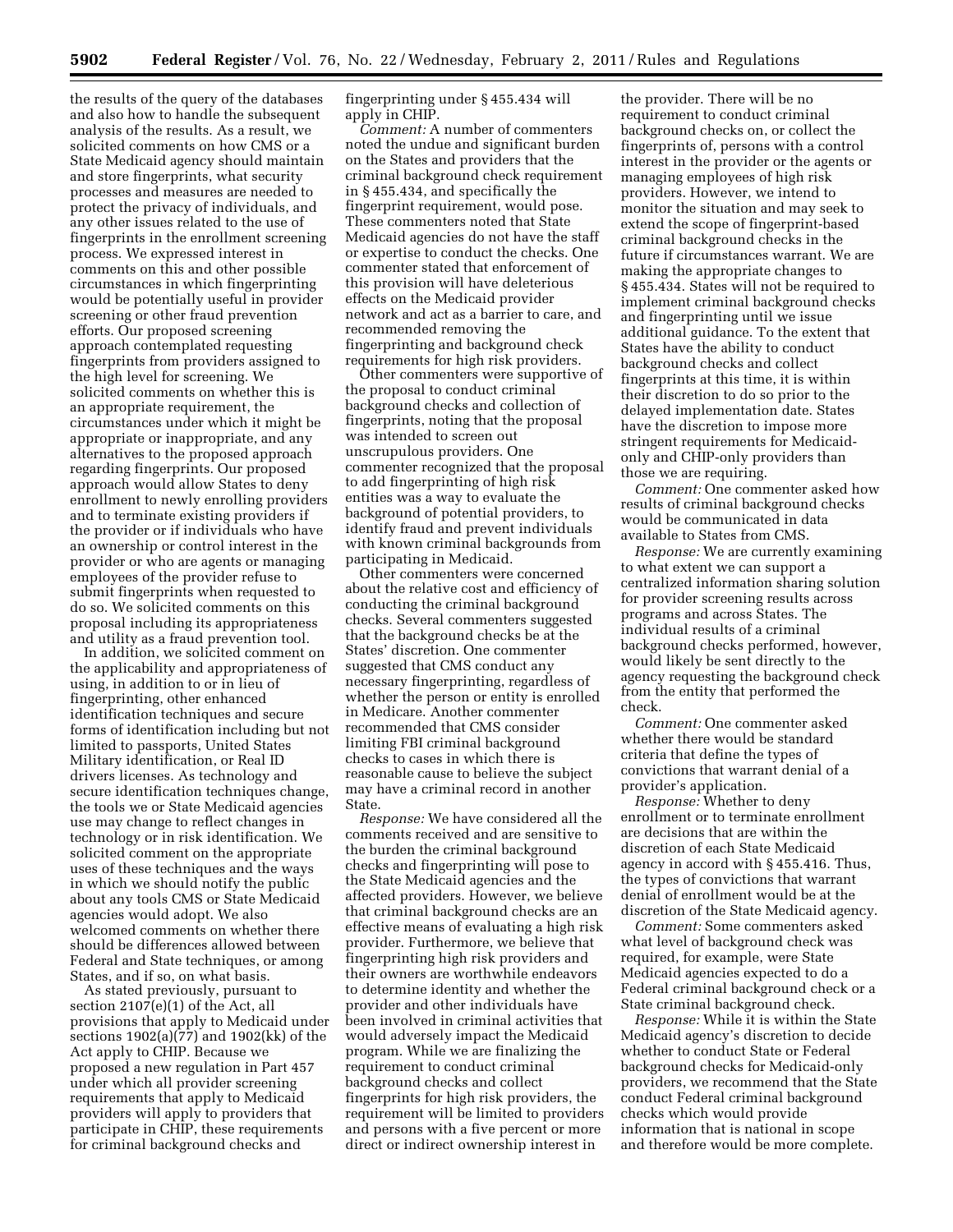*Comment:* A few commenters questioned which databases a States should consult to compare fingerprints against in order to do the screening under this provision, in the event that law enforcement is not available to review the fingerprints?

*Response:* We are not aware of databases that the State Medicaid agencies might search, however, there are vendors that provide the service for a fee.

*Comment:* One commenter questioned whether the State Medicaid agency must perform a criminal background check in its State only or in the neighboring State for a provider applicant that only provides services in the neighboring State.

*Response:* The States have the discretion to decide, however, we would recommend conducting a FBI criminal history record check, which would provide information that is national in scope and therefore would be more complete and would be preferable to a State background check in either the enrolling State or the neighboring State.

*Comment:* Some commenters noted that fingerprints created a logistical concern for the State Medicaid agencies. Once they have obtained the fingerprint cards from the providers, should the States maintain the files, how should they maintain the cards, and for how long? If electronic files, how should the States maintain those files?

*Response:* The State Medicaid agencies should follow their existing records retention laws and procedures, however we recommend that the State Medicaid agencies retain the files for at least 5 years, until the provider's revalidation. To the extent that a State Medicaid agency itself receives the fingerprints submitted, we expect them to maintain those files in a secure manner to protect the privacy of the individual who submitted the fingerprints.

*Comment:* One commenter suggested that the provision be revised so that it does not require two copies of the fingerprint card but allows for collection of two copies if the State determines that two copies are needed.

*Response:* We agree, and are making that change to § 455.434.

e. Deactivation and Reactivation of Provider Enrollment—Medicaid and CHIP

Section 1902(kk)(1) of the Act requires the screening of Medicaid providers to ensure they are eligible to provide services and receive payments. In an effort to further protect the Medicaid program and to be consistent

with longstanding Medicare requirements, we proposed in § 455.418 that any Medicaid provider that has not submitted any claims or made a referral that resulted in a Medicaid claim for a period of 12 consecutive months must have its Medicaid provider enrollment deactivated. Further, under § 455.420, we proposed that any such provider wishing to be reinstated to the Medicaid program must first undergo all disclosures and screening required of any other applicant. In addition, we proposed that the provider must pay any associated application fees under § 455.426.

As stated previously, pursuant to section 2107(e)(1) of the Act, all provisions that apply to Medicaid under sections 1902(a)(77) and 1902(kk) of the Act apply to CHIP. Because we proposed a new regulation in Part 457 under which all provider screening requirements that apply to Medicaid providers will apply to providers that participate in CHIP, the proposed requirements for deactivation and reactivation of provider enrollment under § 455.418 and § 455.420 would apply in CHIP.

*Comment:* A few commenters supported the proposed requirement as written. A number of commenters were supportive of the spirit of this proposed requirement but suggested that we lengthen the timeframe to 24 months. Other commenters expressed concern regarding the applicability of the application fee when reactivating enrollment and suggested that Medicaid follow a streamlined reactivation process similar to what occurs in the Medicare program.

One State commenter expressed concern that the requirement to deactivate providers would necessitate deactivating one third of the State's enrolled providers. Other State commenters noted that out-of-State providers would routinely be deactivated because their billings are so infrequent.

*Response:* We recognize that many out-of-State providers provide occasional emergency treatment to Medicaid beneficiaries, and that requiring States to deactivate those providers after a year without billings would cause administrative burdens for the States and the providers. We believe States should have the discretion to police their own provider enrollment, although we recommend that States deactivate provider numbers that have not been used for an extended period of time.

After reviewing the comments received and other operational considerations we are not finalizing the requirement for deactivation of provider numbers after 12 months in § 455.418 at this time.

f. Enrollment and NPI of Ordering or Referring Providers—Medicaid and CHIP

Section 1902(kk)(7) of the Act provides that States must require all ordering or referring physicians or other professionals to be enrolled under a Medicaid State plan or waiver of the plan as a participating provider. Further, the NPI of such ordering or referring provider or other professional must be on any Medicaid claim for payment based on an order or referral from that physician or other professional.

Providers and suppliers under Medicare and providers in the Medicaid program are already subject to the requirement that the NPI be on applications to enroll and on all claims for payment, pursuant to section 6402(a) of the ACA, amending section 1128J of the Act, and under § 424.506, § 424.507, and § 431.107, as amended by the May 5, 2010 interim final rule with comment period (75 FR 24437).

In § 455.410, we proposed that any physician or other professional ordering or referring services for Medicaid beneficiaries must be enrolled as a participating provider by the State in the Medicaid program. We proposed that this would apply equally to fee for service providers or MCE network-level providers.

Additionally, we proposed to amend § 438.6 to require that States must include in their contracts with MCEs a requirement that all ordering and referring network-level MCE providers be enrolled in the Medicaid program, as are fee for service providers, and thus are screened directly by the State.

Although the NPI requirements in section 6402(a) of the ACA did not extend to CHIP providers, section 6401 of the ACA does apply equally to CHIP, and the proposed requirement for ordering and referring physicians or other professionals under the Medicaid program apply equally under CHIP.

In addition, in § 455.440, we proposed that all claims for payment for services ordered or referred by such a physician or other professional must include the NPI of the ordering or referring physician or other professional. We proposed that this would apply equally to fee for service providers or MCE network-level providers.

It is essential that all such claims have the ordering or referring NPI and that the State has properly screened the ordering or referring physician or other professional. Without such assurances,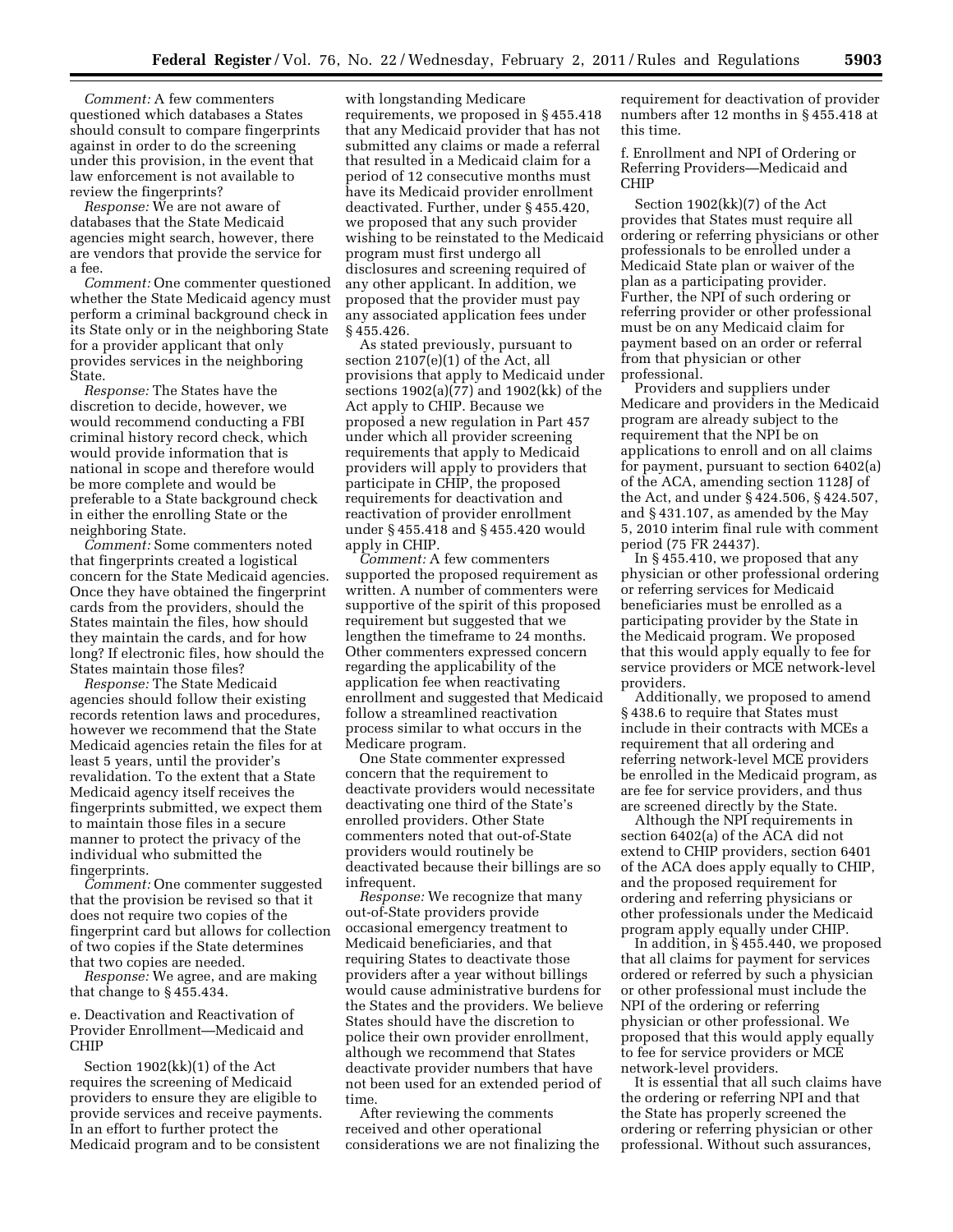it is difficult for CMS or the State to determine the validity of individual claims for payment or to conduct effective data mining to identify patterns of fraud, waste, and abuse.

As stated previously, pursuant to section 2107(e)(1) of the Act, all provisions that apply to Medicaid under sections 1902(a)(77) and 1902(kk) of the Act apply to CHIP. Because we proposed a new regulation in Part 457 under which all provider screening requirements that apply to Medicaid providers will apply to providers that participate in CHIP, these requirements for provider enrollment and NPI under § 455.410 and § 455.440 apply in CHIP.

*Comment:* Many commenters expressed concern regarding whether the ordering and referring requirements in the proposed rule applied in the managed care environment. Many State, MCO, and association commenters also expressed concern regarding the impact that mandatory enrollment under § 455.410 would have upon Medicaid beneficiary access to providers. These commenters stated concerns about the ability to contract with providers and other professionals if there was a requirement for those providers to be enrolled with the State as participating providers. The MCO and association commenters also cited their concerns about network level providers wanting to control their practices and not being mandated to participate in the Medicaid program when their preference was to serve in a Medicaid MCO. In addition, a State commenter expressed the concern that they be able to attract MCOs to their programs to provide choice to beneficiaries.

Several State commenters also noted that adding managed care ordering and referring providers to their rolls in addition to the proposed requirement for re-enrollment every 5 years, as well as the other proposed screening requirements would impose administrative and fiscal burden on State resources.

A few association commenters suggested that States implement a registration process whereby MCO network level providers would engage in a process short of full enrollment with the Medicaid agency, solely for the purpose of screening. Several commenters also expressed concerned related to: (1) Consistency of screening across Medicare and Medicaid, and across the MAOs and Medicaid managed care; and (2) who would conduct the screening. There was some confusion about whether the MAOs and MCOs would conduct the screening of the network level providers, or whether Medicare contractors and State

Medicaid agencies would conduct the screening. There was also the issue of MAO providers not being specifically required to be enrolled to order or refer for the items and services they ordered or referred for Medicare beneficiaries to be paid.

A few commenters noted the adequacy of current credentialing performed by Medicaid MCOs and the absence of any statement to the contrary justifying enrollment of network level ordering and referring providers.

Several State commenters questioned how the NPI requirement would apply in a managed care environment, when risk-based health plans file claims for payment for the services of their subcontracted network level providers based on the contract between the State and the risk-based health plan. The network level providers ordering or referring items or services do not file claims for payment as fee-for-service providers do.

*Response:* After careful consideration of the comments we received, as well as the statutory language, we have determined that the new requirements for ordering and referring physicians should not apply in a risk based managed care context. We do not believe it was the intent of the Congress to impose stricter requirements on the Medicaid program than are imposed in Medicare. To require Medicaid managed care providers that order or refer items or services for Medicaid beneficiaries to enroll as Medicaid participating providers when MAO providers are not also required to enroll in the Medicare program to order or refer items or services for Medicare beneficiaries would be to treat the programs unequally.

In consideration of the concerns for beneficiary access and the administrative burden that enrollment of MCO ordering and referring physicians and other professionals would impose on State Medicaid agencies, and in consideration of the parity of requirements for the Medicaid and Medicare programs, we are not requiring that ordering and referring physicians and other professionals in managed care risk based health plans enroll as participating providers by State Medicaid programs. Consequently, we are not finalizing the proposed change to § 438.6 that would have required State managed care contracts to require network level providers enroll with the Medicaid agency as participating providers.

We are limiting the exemption to risk based managed care. Section 1902(kk)(7) requires that States must require all ordering or referring physicians or other

professionals to be enrolled under a Medicaid State plan or waiver of the plan as a participating provider. We want to give the greatest effect to the statute while creating the least adverse impact on beneficiaries. Had we extended the exemption to all forms of managed care, for example, we would have allowed physicians or other professionals that participate in primary care case management programs that operate under State plan waivers to avoid enrollment with a State's Medicaid program; or we would have allowed home and community based services program providers that order or refer to avoid enrollment, to the extent that a State requires such enrollment. We also gave consideration to the comments we received regarding access, burden on State processes, and credentialing. The State and managed care organization commenters expressed concerns about beneficiary access to managed care networks and providers, which would be likely to occur in the risk-based forms of managed care, but not in primary care case management, for example. The States also expressed concerns about the burden of enrolling as participating providers those physicians and other professionals in managed care. Again, we interpret their concerns to be about risk-based forms of managed care, rather than forms of managed care in which the provider or entity bears no risk, because in the vast majority of States network level providers in risk-based forms of managed care are not enrolled with the Medicaid agency. Primary case care managers, however, are already enrolled with the Medicaid agency as fee-forservice providers. In addition, riskbased managed care entities conduct credentialing required under Federal regulations and subject to the terms of the contracts between the States and the MCOs, PIHPs, or PAHPs. Providers that participate in non-risk-based forms of managed care are subject to the various enrollment requirements that each State may designate.

Given that managed care services are recorded in encounter claims, we recognize that it is not always possible for such an ordering or referring physician's or other professional's NPI to be reflected on such a claim. We leave it to the State's discretion, based in part on the capability of the State's systems, to require entrance of the NPI on the encounter record.

*Comment:* A commenter requested clarification on whether the requirement for ordering and referring physicians or other professionals to be enrolled with a State Medicaid agency would apply to professionals who may not be eligible to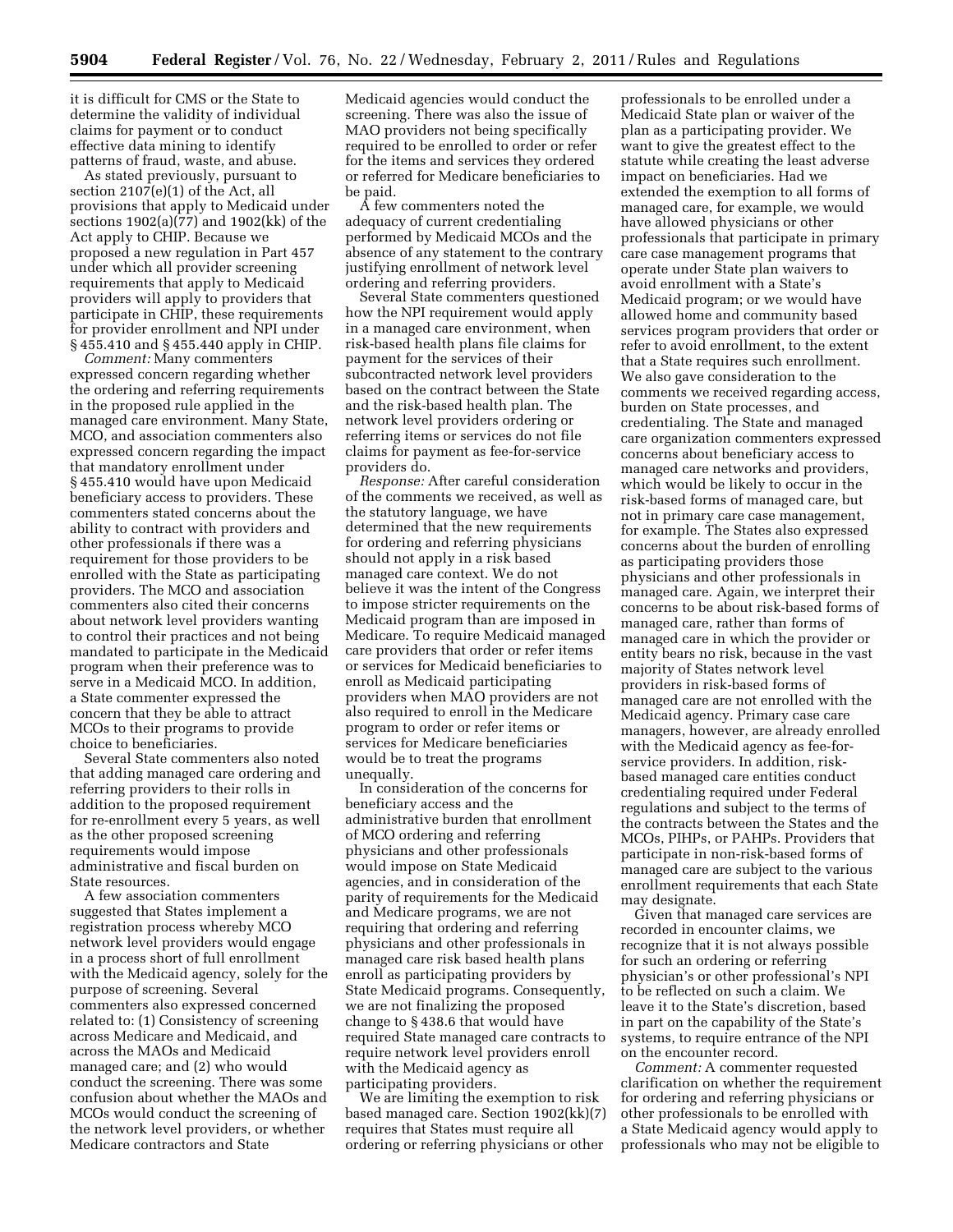enroll in a State's Medicaid program but who provide services under the supervision of an enrolled provider and whose services are billed under the provider identification number of that eligible Medicaid enrolled provider.

*Response:* The requirement for other ordering or referring professionals to enroll with a State's Medicaid program as a participating provider would depend on whether a State's Medicaid program recognized the professional as a Medicaid provider. If it did not, there would be no requirement to enroll.

*Comment:* Several commenters expressed concern about the applicability of § 455.410 and § 455.440 to public school districts. Public schools deliver Medicaid school based health services to Medicaid eligible children and therefore are enrolled as Medicaid providers. Commenters expressed concern about public school-based providers, for example, speech language therapists, school psychologists, occupational therapists, and physical therapists, employed by public school districts being required to enroll with the Medicaid agency as ordering and referring physicians or other professionals. The commenters noted that public school based providers are able, but have not been required in the past, to get an NPI. Public school districts have included their NPI on claims and the clinicians are assigned unique provider identification numbers to facilitate identification of providers and services. Therefore, the commenters encourage an exemption for public school based providers from the NPI requirement.

*Response:* Public school based providers are subject to the ordering and referring requirements set forth in § 455.410 and § 455.440. However, as a way to minimize the administrative burden of enrolling additional providers, State Medicaid agencies may implement a streamlined enrollment process for those providers who only order or refer, that is, who do not bill for services, similar to the CMS–855–O process in the Medicare program. Additionally, State Medicaid agencies may delegate to State or local governmental agencies, such as public school districts, the responsibility to screen public school based providers and to assign unique provider identification numbers for claims identification.

*Comment:* Several commenters noted that the regulations at § 455.410 do not address whether CMS will provide a reliable mechanism or national database in which screening results can be shared. Without a method to obtain results from these other entities, States

will have to screen all Medicaid providers at considerable cost. One commenter noted that Medicare and CHIP do not define providers the same way which will lead to confusion over who has been screened through Medicare and the sister agencies.

*Response:* We are currently examining to what extent we can support a centralized information sharing solution for provider enrollment across programs and across States.

*Comment:* Several commenters responded that the proposed regulation would be burdensome on both States and providers, requiring providers who do not normally work with the Medicaid program and new groups of providers to enroll. One commenter suggested that rather than being required to enroll with the Medicaid program, providers be permitted to use the NPI as evidence of successful Medicare screening and enrollment.

*Response:* We are sensitive to the additional burden that obtaining an NPI will pose, however, inclusion of the NPI on all Medicaid claims is a statutory requirement. The commenter suggested that providers enroll with Medicare and use the NPI as evidence of successful screening and enrollment. Providers should be aware that the NPI is not evidence of successful Medicare screening and enrollment, but providers who are actually enrolled in Medicare will not have to be screened again by the States to be enrolled in the Medicaid programs. The States may implement a streamlined enrollment process for those providers who only order or refer, that is, who do not bill for services, similar to the CMS–855–O process in the Medicare program.

*Comment:* One commenter described a scenario of a salaried hospital physician who was not enrolled by the State Medicaid agency, but the hospital that employed the physician was an enrolled, participating Medicaid provider. The commenter questioned whether the referral rule applied to the physician.

*Response:* Yes, the salaried hospital physician must enroll with the State Medicaid agency to order or refer for Medicaid beneficiaries.

*Comment:* A commenter sought clarification whether the order or referral rule applied when an order or referral was made prior to the Medicaid beneficiary being eligible for Medicaid.

*Response:* No, if the order or referral was made before the beneficiary was Medicaid eligible, then the beneficiary may have the order filled or the referral fulfilled and the claim for the order or referral will be paid.

*Comment:* A commenter asked whether the ordering and referring rule applied to Medicare crossover claims.

*Response:* Yes, the beneficiary's claims would be Medicaid claims, therefore the provider who ordered or referred the Medicaid beneficiary's services would be required to be enrolled as a Medicaid participating provider.

*Comment:* One commenter requested clarification on whether CMS will be changing claims forms to accommodate the collection of information regarding ordering and referring providers.

*Response:* To the extent it is necessary for the State Medicaid agencies to make changes to their claim forms to accommodate the new requirement regarding ordering and referring providers, and then the States should make those changes.

*Comment:* Several commenters sought clarification on whether the terms ''ordering and referring physicians or other professionals'' included prescribing providers.

*Response:* We interpret the statutory terms "ordering" and "referring" to include prescribing (either drugs or other covered items) or sending a beneficiary's specimens to a laboratory for testing or referring a beneficiary to another provider or facility for covered services.

*Comment:* Some of the commenters sought clarification on the definition of the term "other professional." For example, does it include rendering providers, non-professional providers, or providers in waiver programs?

*Response:* Under § 455.410(b) and section 1902(kk) of the Act, the phrase ''ordering and referring physicians and other professionals'' does not include rendering providers, as these authorities impose a new enrollment requirement with respect to physicians and other professionals that order or refer items or services for Medicaid beneficiaries. Other professionals include any person or entity recognized to be enrolled by a State Medicaid agency, and that may order or refer. Of course, to be able to submit a claim to a State Medicaid agency, for services rendered or items supplied to a Medicaid beneficiary, a provider must be enrolled as a participating provider with that State Medicaid agency.

*Comment:* One commenter sought clarification whether the requirement for all ordering and referring physicians or other professionals to be enrolled with the Medicaid agency as participating providers applied to IHS providers.

*Response:* IHS providers are required to comply with § 455.410(b). However,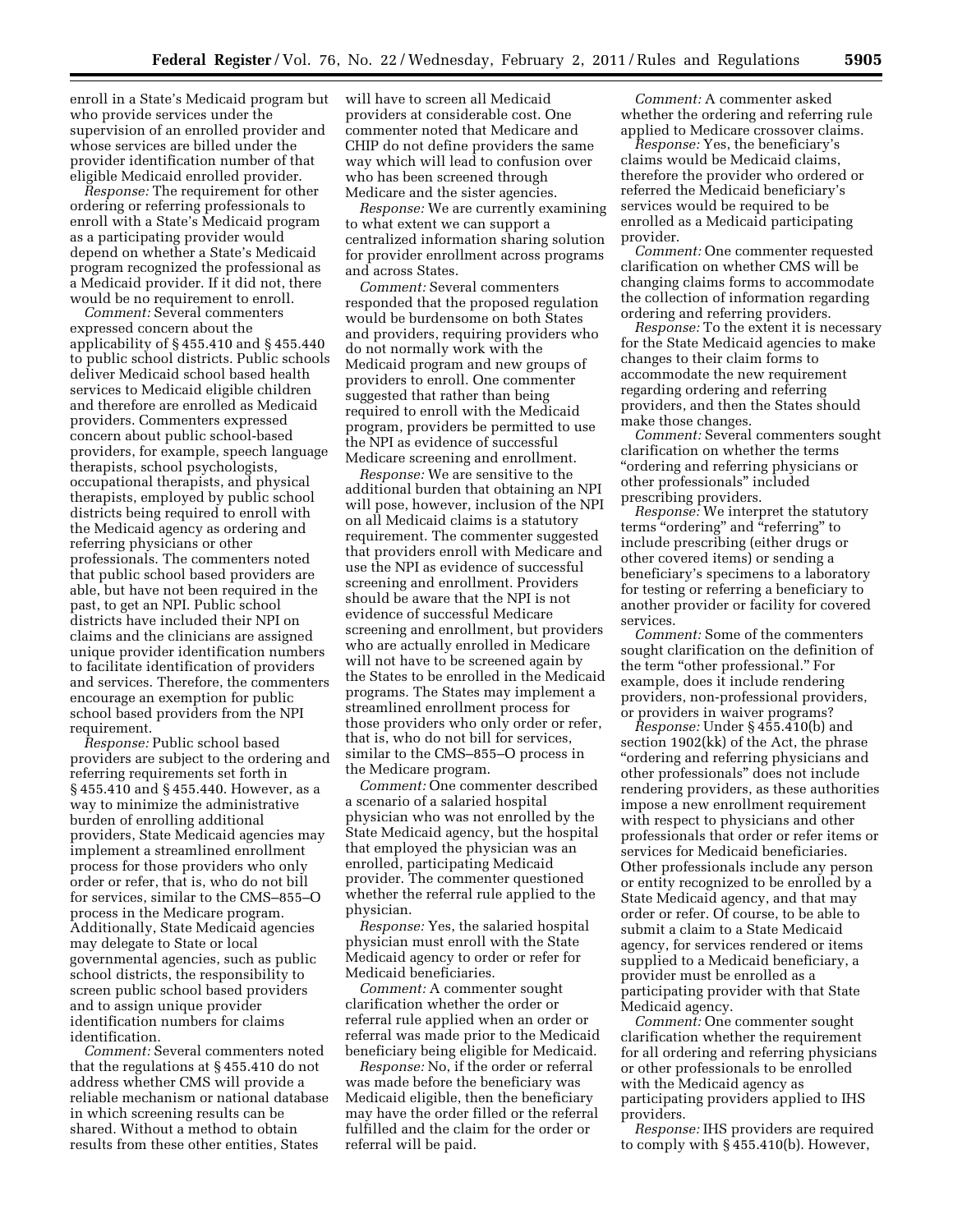as a way to minimize the administrative burden of enrolling additional providers, State Medicaid agencies may implement a streamlined enrollment process for those providers who only order or refer, that is who do not bill for services, similar to the CMS–855–O process in the Medicare program.

*Comment:* A commenter questioned whether a provider that has enrolled as a participating provider to comply with § 455.410(b) must submit fee-for-service claims to the Medicaid agency, or is the provider's status as an enrolled provider sufficient for compliance.

*Response:* Under § 455.410(b), a physician or other professional need not submit fee-for-service claims to the State Medicaid agency to remain enrolled as a Medicaid provider.

*Comment:* With respect to § 455.440, one State asked whether the provider's NPI must be on each and every claim or whether it is sufficient for the provider's NPI to be on file with the State Medicaid agency, and whether the prescribing provider's NPI would be required on pharmacy claims.

*Response:* Under § 455.440, ''all claims for payment for items and services that were ordered or referred'' must contain the NPI. This is based upon the statutory requirement in section 1902(kk)(7)(B) of the Act that States require the NPI ''of any ordering and referring physician or other professional to be specified on any claim for payment that is based upon an order or referral of the physician or other professional.'' Therefore, the provider's NPI must be on every claim, including pharmacy claims; it is not sufficient for the provider's NPI to be on file.

g. Other State Screening—Medicaid and CHIP

Section 1902(kk)(8) of the Act establishes that States are not limited in their abilities to engage in provider screening beyond those required by the Secretary. Accordingly, in § 455.452, we proposed that States may utilize additional screening methods, in accordance with their approved State plan.

As stated previously, pursuant to section  $2107(e)(1)$  of the Act and specified in our regulations in Part 457, all provisions that apply to Medicaid under sections 1902(a)(77) and 1902(kk) of the Act apply to CHIP. Because we proposed a new regulation under which all provider screening requirements that apply to Medicaid providers will apply to providers that participate in CHIP, this requirement for other State screening under § 455.452 applies in CHIP.

h. Final Screening Provisions— Medicaid and CHIP

We are adopting the Medicaid and CHIP provider screening requirements as proposed with the following modifications:

• We clarified  $\S$  455.104(b)(1) regarding the elements of corporate addresses.

• We clarified §455.104(b)(2) with regard to whom the spouse, parent, child, or sibling is related.

• We clarified § 455.104(b)(4) to require managing employees to provide SSNs and DOBs.

• We clarified  $\S 455.104(c)(1)$ , and § 455.104(c)(1)(i) and (ii) to include submission of disclosures from disclosing entities as well as providers.

• We clarified  $\S 455.104(c)(1)(iii)$  to require submission of disclosures upon the request of the Medicaid agency during the revalidation of enrollment process.

• We are adopting §455.450 with modifications, having clarified that the State agency must screen applications both in re-enrollment and re-validation of enrollment in the introductory paragraph; deleted the reference to publicly traded companies in § 455.450(a); deleted reference to persons with controlling interests, agents and managing employees who are required to provide fingerprints in § 455.450(d); and clarified the basis for adjusting a screening level related to moratoria § 455.450(e)(2).

• At § 455.414 we clarified that States must revalidate the enrollment information of all providers at least every 5 years.

• We are adopting §455.416 with modifications clarifying terminations of persons with 5 percent of more direct or indirect ownership interests in the provider; and deleting reference to persons with controlling interests, agents and managing employees under bases for termination for failure to provide fingerprints.

• We clarified §455.434 to require criminal background checks from providers or persons with a five percent or more direct or indirect ownership interest in the provider who meet the State Medicaid agency's criteria as a high risk to the Medicaid program; and to require fingerprints from providers and person with a five percent or more direct or indirect ownership interest in the provider, upon the State Medicaid agency's or CMS' request.

• We are not finalizing the proposed provision that States deactivate the enrollment of any provider that has not billed for 12 months.

• And finally, we are not finalizing the proposed requirement at

§ 438.6(c)(5)(vi) that required all ordering and referring Medicaid Managed Care network providers to be enrolled as participating providers based on commenters' concerns regarding access to services for beneficiaries.

5. Solicitation of Additional Comments Regarding the Implementation of the Fingerprinting Requirements

While this final rule with comment period is effective on the date indicated herein, we strongly believe that certain issues warrant further discussion. Accordingly, we will continue to seek comment limited to our implementation of the fingerprinting provisions contained in § 424.518 and § 455.434 of this rule.

Specifically, we seek comment on methods that we can use to ensure the privacy and confidentiality of the records that will be generated pursuant to adopting the criminal history records check provisions specified herein. As described, we will adopt all protocols issued by the FBI. However, we are interested in any other privacy concerns that interested parties may have in addition to thoughts on how best to address these concerns.

In addition, we seek comment on the means by which we can measure the effectiveness of our adoption of criminal history records checks. That is, we are seeking comments on tangible, measureable methods we should use to demonstrate the effectiveness of these provisions.

In addition, we seek comment on whether we should adopt additional technology to identify providers and suppliers that are enrolling in the program. In the proposed rule, we solicited specific comments on this topic. However, we are interested in receiving additional input from providers, suppliers, and other interested parties in light of the provisions set forth in this final rule with comment period.

As noted, we are only seeking comment on the limited areas previously described. We will accept public comment for 60 days following publication of this final rule with comment period. To reiterate, we are finalizing the requirement that providers and suppliers will be subject to criminal history records checks in the event they are considered within the "high" level of risk as described in this rule. Providers and suppliers, and all other commenters, are encouraged to submit comments within the 60-day window to assist us in best implementing the requirements that we are finalizing surrounding this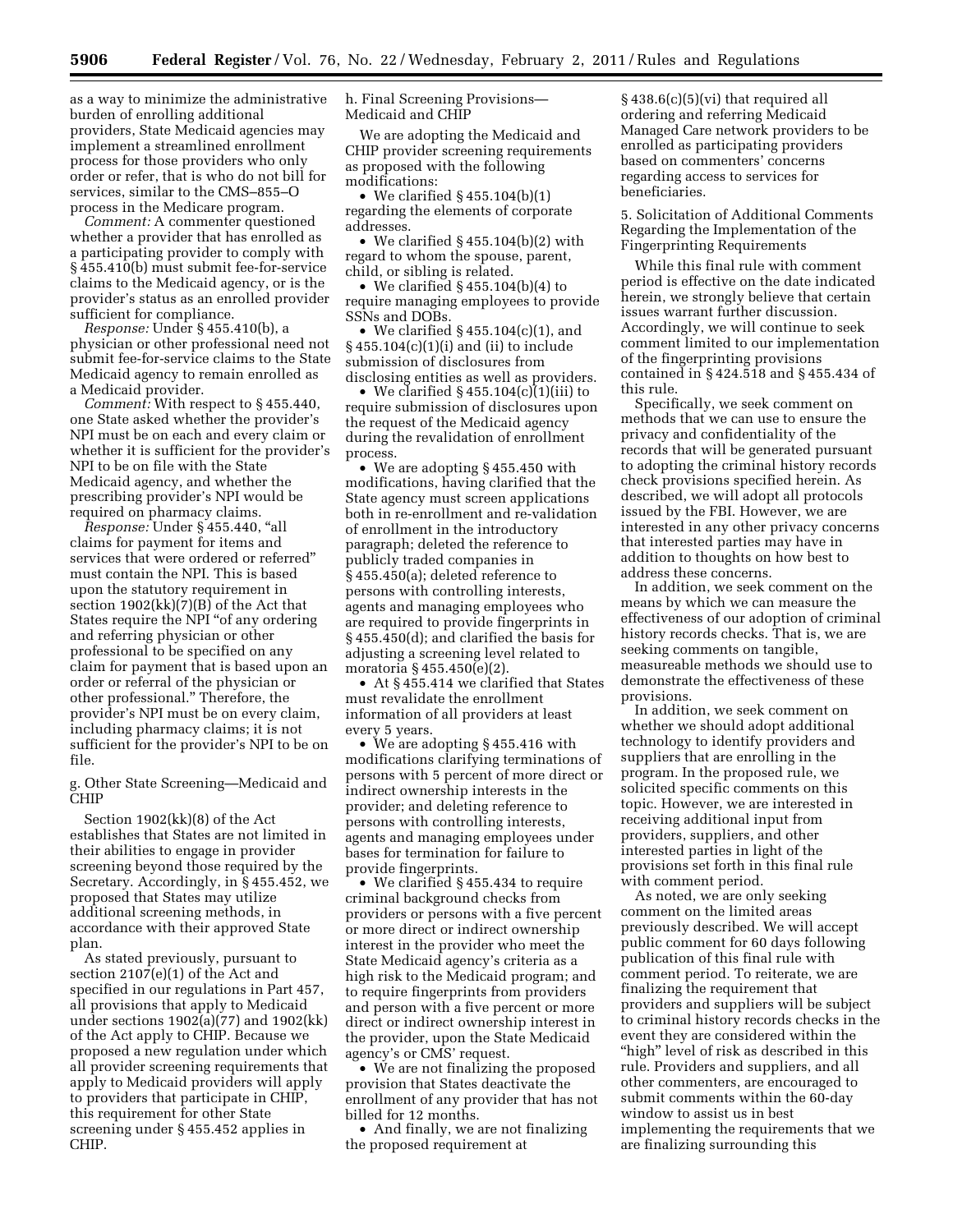technology. We are interested in hearing input from all stakeholders, including the beneficiary advocacy community, law enforcement, providers, and suppliers that are subject to the requirements set forth in this final rule with comment period, and any other interested parties.

#### *B. Application Fee—Medicare, Medicaid, and CHIP*

### 1. Statutory Changes

Section 6401(a) of the ACA, as amended by section 10603 of the ACA, amended section 1866(j) of the Act and requires the Secretary of DHHS to impose a fee on each ''institutional provider of medical or other items or services or supplier.'' The fee would be used by the Secretary to cover the cost of screening and to carry out screening and other program integrity efforts, including those under section 1866(j) and section 1128J of the Act. Since section 10603 of the ACA excludes eligible professionals, such as physicians and nurse practitioners, from paying an enrollment application fee, we maintain that an ''institutional provider'' would be any provider or supplier that submits a paper Medicare enrollment application using the CMS– 855A, CMS–855B (not including physician and non-physician practitioner organizations), CMS–855S or associated Internet-based PECOS enrollment application.

Section 1866(j)(2)(D)(i) of the Act states that the new screening procedures implemented pursuant to section 6401 of the ACA would be applicable to newly enrolling providers, suppliers, and eligible professionals who are not enrolled in Medicare, Medicaid, or CHIP by March 25, 2011. Accordingly, the enrollment application fees for newly enrolling institutional providers and suppliers would be applicable on that date as well.

Section 1866(j)(2)(D)(ii) of the Act states that the new screening procedures will apply to currently enrolled Medicare, Medicaid, and CHIP providers, suppliers, and eligible professionals beginning on March 23, 2012. However, because the new procedures are applicable beginning on March 25, 2011 for those providers, suppliers, (and eligible professionals) currently enrolled in Medicare, Medicaid, and CHIP that revalidate their enrollment information, we will begin collecting the application fee for those revalidating entities for all revalidation activities beginning after March 25, 2011.

Section  $1866(i)(2)(C)(ii)$  of the Act permits the Secretary, acting through CMS, to, on a case-by-case basis, exempt a provider or supplier from the imposition of an application fee if CMS determines that the imposition of the enrollment application fee would result in a hardship. It also permits the Secretary to waive the enrollment application fee for Medicaid providers for whom the State demonstrates that imposition of the fee would impede Medicaid beneficiaries' access to care.

Section  $1866(j)(2)(C)(i)(I)$  of the Act establishes a \$500 application fee for providers and suppliers in 2010. For 2011 and each subsequent year, the amount of the fee would be the amount for the preceding year, adjusted by the percentage change in the consumer price index for all urban consumers (all items; United States city average), (CPI– U) for the 12-month period ending with June of the previous year. To ease the administration of the fee, if the adjustment sets the fee at an uneven dollar amount, we will round the fee to the nearest whole dollar amount.

#### 2. Proposed Application Fee Provisions

In § 424.502, we also proposed to establish a definition for an "institutional provider" as it relates to the submission of an application fee. We proposed that an ''institutional provider'' means any provider or supplier that submits a paper Medicare enrollment application using the CMS– 855A, CMS–855B (but not physician and nonphysician practitioner organizations), or CMS–855S or associated Internet-based PECOS enrollment application.

For purposes of Medicare, Medicaid, and CHIP, we interpret the statutory reference to ''institutional provider[s] of medical or other items or services or supplier'' to include, but not be limited to: The range of ambulance service suppliers; ASCs; CMHCs; CORFs; DMEPOS suppliers; ESRD facilities; FQHCs; histocompatibility laboratories; HHAs; hospices; hospitals, including but not limited to acute inpatient facilities, inpatient psychiatric facilities (IPFs), inpatient rehabilitation facilities (IRFs), and physician-owned specialty hospitals; CAHs; independent clinical laboratories; IDTFs; mammography centers; mass immunizers (roster billers); OPOs; outpatient physical therapy/occupational therapy/speech pathology services, portable x-ray suppliers; SNFs; radiation therapy centers; RNHCIs; and RHCs.

In addition to the providers and suppliers listed previously, for purposes of Medicaid and CHIP, we proposed that a State may impose the application fee on any institutional entity that bills the State Medicaid program or CHIP on a

fee-for-service basis, such as: Personal care agencies, non-emergency transportation providers, and residential treatment centers, in accordance with the approved Medicaid or CHIP State plan.

We proposed that an application fee will not be required from an eligible professional who reassigns Medicare benefits to another individual or organization, since it would not create a new enrollment of an institutional provider or supplier that would result in an application fee. In addition, we proposed that in no case would the application fee be required from any individual physician or Part B medical group/clinic.

We proposed that an application fee will be required with the submission of an initial enrollment application, the application to establish a new practice location, as a part of revalidation, or in response to a CMS revalidation request.

We proposed that prospective institutional providers and suppliers as well as currently enrolled providers who are revalidating their enrollment in Medicare must submit the applicable application fee or submit a request for a hardship exception to the application fee at the time of filing a Medicare enrollment application on or after March 25, 2011 in the case of prospective providers or suppliers, and in the case of revalidations. We believe that it is essential that we are able to receive and deposit the application fee or consider the institutional provider's request for a hardship exception prior to initiating an application review. Therefore, we would not begin processing an application for either a new provider or supplier, or for a provider or supplier that is currently enrolled, until the enrollment application fee is received and is credited to the United States Treasury.

The fee would accompany the certification statement that the provider or supplier signs, dates, and mails to CMS via the appropriate Medicare contractor if the provider or supplier uses Internet-based PECOS to enroll or revalidate. The fee would accompany the paper CMS–855 provider enrollment application if the provider or supplier enrolls or revalidates by paper. Because the statutory provisions are effective for newly enrolling providers and suppliers effective March 25, 2011 institutional providers and suppliers will not be required to furnish the application fee with applications submitted before that date. However, because the ACA provides that the new procedures will be applicable beginning on March 25, 2011 for those providers and suppliers, (and eligible professionals) currently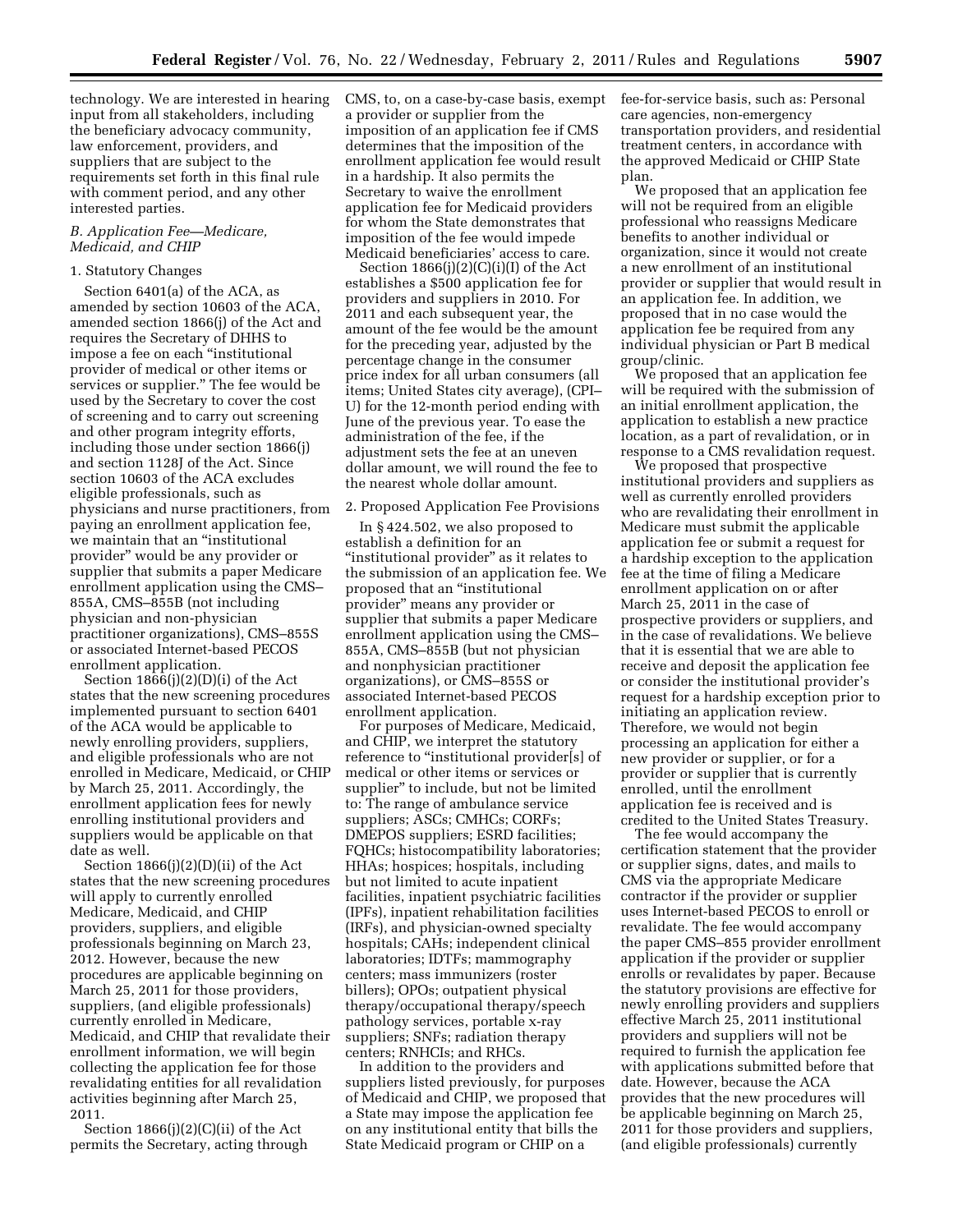enrolled in Medicare, Medicaid, and CHIP that revalidate their enrollment information, we will begin collecting the application fee for those revalidating entities for all revalidation activities beginning after March 25, 2011. We will not collect the fee from individual physicians and eligible professionals.

We proposed that CMS reject and return to the provider or supplier an initial enrollment application submitted by a provider or supplier, without further review as to whether the provider or supplier qualifies to enroll in the Medicare program, when the Medicare enrollment application or the Certification Statement is received by the Medicare contractor and the provider or supplier did not include a request for hardship exception to the application fee, did not include the application fee or the appropriate number of application fees, if applicable. We do not believe that it is appropriate for CMS to begin the application review process without first having received the application fee.

We proposed that the CMS reject any initial enrollment applications submitted after March 23, 2011, if a provider or a supplier did not furnish the application fee at the time of filing, using § 424.525(a)(3) as the legal basis for the rejection.

In  $\S 424.525(a)(3)$ , we proposed adding a new reason why CMS could reject an initial enrollment application or an application to establish a new practice location. Specifically, we proposed a new § 424.525(a)(3) to state, ''The prospective institutional provider or supplier does not submit an application fee in the appropriate amount or a hardship exception request with the Medicare enrollment application at the time of filing.

We also believe CMS should be allowed to reject an initial enrollment application received from a provider or supplier on or after March 25, 2011, using  $§$  424.525(a)(1) as the legal basis, if, for any reason, CMS is not able to deposit the full application amount into a government-owned account or the funds are not able to be credited to the U.S. Treasury. In the case where a provider or supplier did not submit the application fee because they requested a hardship exception that is not granted, a provider or supplier has 30 days from the date on which the contractor sends notice of the rejection of the hardship exception request to send in the required application fee and application forms.

In § 424.535, we proposed adding a new reason why a CMS can revoke Medicare billing privileges. Specifically, we proposed a new  $\S 424.535(a)(6)(i)$  to

state that billing privileges may be revoked if ''An institutional provider does not submit an application fee or hardship exception request that meets the requirements set forth in § 424.514 with the Medicare revalidation application or the hardship exception is not granted.''

In addition, in § 424.535, we proposed a new  $\S 424.535(a)(6)(ii)$  to state that billing privileges shall be revoked if ''CMS is not able to: deposit the full application amount into a governmentowned account or the funds are not able to be credited to the U.S. Treasury.''

In § 424.514(b), we proposed that currently enrolled institutional providers and suppliers that are subject to CMS revalidation efforts must submit the applicable application fee or submit a request for a hardship exception to the application fee at the time of filing a Medicare enrollment application on or after March 23, 2011.

In  $§$  424.514(d)(2)(iii), we proposed that institutional providers submit the application fee with each initial application, application to establish a new practice location, or with the submission of an application in response to a CMS revalidation request.

In  $\S 424.514(d)(2)$ , we proposed that the application fee be based on the amount calculated by CMS using the CPI–U for the 12-month period ending June 30 of the previous year and adjusted annually to be effective January 1st of the following year. In  $\S 424.514(d)(2)(v)$ , we proposed that the application fee be non-refundable. Neither the Federal government, its Medicare contractors, State Medicaid agencies or CHIP should be liable for reimbursement of the application fee to the provider or supplier if the application fee has been received by the Medicare contractor and deposited into a government-owned account and, later, during the course of verifying, validating, and processing the information in the enrollment application, CMS appropriately denies the enrollment application. Appropriate denial requires a substantive reason and applications will not be denied over inconsequential errors or omissions or over errors or omissions corrected timely.

In  $\S$  424.514(d)(4)(vi), we proposed that a provider or supplier must submit a new application fee if the provider or supplier resubmits a Medicare enrollment application because a previously submitted enrollment application was appropriately denied or rejected. In some cases, a rejected application would be returned to the provider or supplier along with the application fee; in other cases, the

application would be denied and the application fee retained by the Federal government because the processing of the application would have already begun. In those latter cases, CMS funds would have been expended for some or all of the required screening involved in processing the application. For example, if a home health agency enrollment application is rejected because the enrollment application, or the certification statement generated by Internet-based PECOS, was not signed, the enrollment application would be rejected and it and the check for the application fee would both be returned to the home health agency. If a home health agency enrollment application is denied based on non-compliance with a provider enrollment requirement or because the HHA did not meet the conditions of participation for its provider type, the enrollment would be denied and the application fee would be retained by the Federal government. If the HHA wishes to send a new enrollment application, it would have to include another application fee with that new enrollment application. Similarly, we propose that a provider or supplier would be required to submit to the Medicare contractor a new application fee with a subsequent enrollment application if, among other things, the previous enrollment application was rejected because the provider or supplier did not timely furnish the Medicare contractor with the applicable supporting documentation or information necessary to complete its review and verification of the previous enrollment application.

In  $§$  424.514 $(d)(6)(vii)$ , we proposed that the application fee must be able to be deposited into a government-owned account before an enrollment application will be approved.

Because we proposed that a State may rely on the results of the screening conducted by the Medicare contractor to meet the screening requirements for participation in a State Medicaid program or CHIP, we proposed that, for dually participating providers, the application fee would be imposed at the time of the Medicare enrollment application, consistent with the procedures described previously. Additionally, because the purpose of the application fee is to, in part, cover the costs of conducting the provider and supplier screening activities, we proposed that a provider or supplier enrolled in more than one program (that is, Medicare and Medicaid or CHIP, or all three programs) would only be subject to the application fee under Medicare and that the fee would cover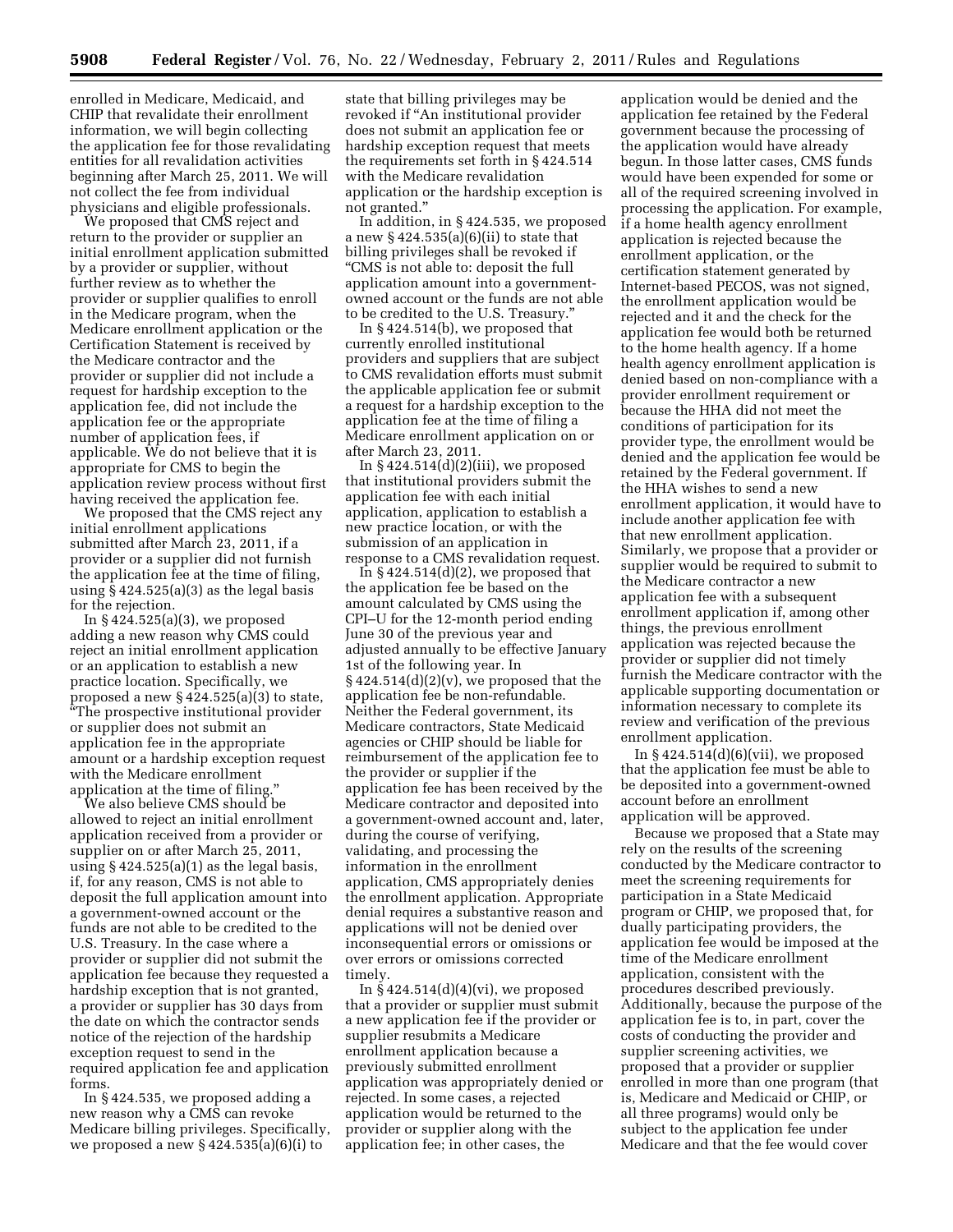screening activities for enrollment in all programs.

Section 1866(j)(2)(C)(iii) of the Act also permits the Secretary to grant, on a case-by-case basis, exceptions to the application fee for institutional providers and suppliers enrolled in the Medicare and Medicaid programs and CHIP if the Secretary determines that imposition of the fee would result in a hardship. One instance that might support a request for hardship exception is in the event of a national public health emergency where a provider or supplier is enrolling for purposes of furnishing services required as a result of the national public health emergency situation. Such requests will be considered on a case-by-case basis, as required by the statute. In addition, we solicited comments on the appropriate objective criteria that should be used in making a hardship determination and if there are any other circumstances in which such exemptions should be allowed. We also solicited comment on the kinds of documents to be submitted to CMS or its contractor to exhibit hardship, including any comments on the financial or legal records that might be needed to make a determination of hardship. Section 1866(j)(2)(C)(iii) of the Act also permits the Secretary to waive the application fee for providers enrolled in a State Medicaid program for whom the State demonstrates that imposition of the fee would impede beneficiary access to care. We solicited comments on how waivers from the application fee should be implemented for Medicaid-only or duallyparticipating Medicare and Medicaid providers and suppliers specifically those seeking to furnish services where beneficiary access issues are prevalent, either geographically or in the provision of the services.

We are committed to assuring access to care for program beneficiaries. We are in the process of developing promising practices related to ensuring access in the Medicaid program and CHIP. We also solicited comments on the appropriate criteria that we should consider for purposes of the proposed fee. We were particularly interested in hearing from States, providers, advocates, and other stakeholders relating to concrete examples based on experiences in using specific access criteria.

Based on the statutory requirements for calculating the application fee, we offer the following example for purely illustrative purposes. The initial application fee beginning in 2010 is established by law at \$500. However, for the following year, when the annual Consumer Price Index (CPI–U) is

calculated for the period ending June 2010, we would recalculate the application fee using the CPI–U. Thus, if the CPI increased by 2.34 percent for the 12 month period ending June 2010, the application fee would be calculated by multiplying the fee for the year by the CPI–U. The \$500 application fee established by law on in 2010 would be multiplied by 1.0234 to give \$511.70. We would then round to the nearest dollar amount of \$512.00. This would be the amount of the fee in effect for 2011, and would apply to applications received after the effective date of the statute—March 25, 2011 for newly enrolling providers and suppliers and for revalidating providers and suppliers. A similar process, based on the CPI–U for the period of July 1, 2010 through June 30, 2011 would be used to calculate the fee that would become effective on January 1, 2012, and that would apply to new and currently enrolled providers or suppliers that submit applications on or after March 23, 2012. In § 424.514(d)(2), we proposed that the annually recalculated application fee amount would be effective for the calendar year during which the application for enrollment is being submitted.

The amount of the application fee that is required of enrolling providers or suppliers, would be the amount that is in effect on the day the provider or supplier mails an enrollment application or Certification Statement, postmarked by the USPS, or if mailed though a private mail service the date of receipt by the Medicare contractor. Because the application fee will become an integral part of the enrollment process, we believe that it is essential that we notify State Medicaid Agencies and the public about any changes in the application fee prior to implementing a change in the fee. Accordingly, we would afford States and the public with at least 30 days' notice of any impending change in the application fee. We will make such notification annually in the **Federal Register** and by issuing guidance to the State Medicaid and CHIP Directors, issuing CMS provider and supplier listserv messages, making announcements at CMS Open Door Forums, and placing information on the CMS Provider/Supplier Enrollment Web page (*[http://](http://www.cms.gov/MedicareProviderSupEnroll)  [www.cms.gov/](http://www.cms.gov/MedicareProviderSupEnroll)* 

*[MedicareProviderSupEnroll](http://www.cms.gov/MedicareProviderSupEnroll)*). We proposed that a provider or supplier that believes it is entitled to a hardship exception from the application fee enclose a letter with the enrollment application or, if using Internet-based PECOS, with the Certification Statement, explaining the nature of the

hardship. Further, we proposed that we would not begin to process an enrollment application submitted with a letter requesting a hardship exception from the application fee until it makes a decision on whether to grant the exception. Further, we proposed that we a make hardship exception determination within 60 days from receipt of the request from an institutional provider and CMS contractor notify the applicant or enrolled institutional provider or supplier by letter approving or denying the request for a hardship exception. Moreover, if we deny the request for hardship exception, we would provide our reason(s) for denying the hardship exception.

In  $\S$  424.530(a)(9), we proposed adding a new reason why CMS can deny Medicare billing privileges. Specifically, we proposed a new § 424.530(a)(9) to state, ''An institutional provider's or suppliers "hardship exception" request is not granted and the provider or supplier does not submit the application fee within 30 days of notification that the hardship exception request was not approved.''

In  $§$  424.535(a)(6)(i), we proposed adding a new reason why CMS can revoke Medicare billing privileges. Specifically, we proposed a new  $§ 424.535(a)(6)(i)$  to state, "An institutional provider does not submit an application fee or ''hardship exception'' request that meets the requirements set forth in § 424.514 with the Medicare revalidation application or the hardship exception request is not granted and the institutional provider does not submit the applicable application form or the application fee within 30 days of being notified that the hardship exception request was denied.''

We also proposed that an institutional provider may appeal the determination not to grant a hardship exception from the application fee using the provider enrollment appeals process established in § 405.874 and found in 1866(j)(2) of the Act.

In § 455.460, we proposed that, for those providers who do not participate in Medicare, the State may collect the fee established by the Secretary as outlined previously as the State will be responsible for conducting the provider screening activities for these providers. Total fees collected will be used to offset the cost of the Medicaid and CHIP screening programs. The fees represent an applicable credit under OMB Circular A-87, entitled "Cost Principles for State, Local, and Indian Tribal Governments'' (August 31, 2005 (70 FR 51910)), codified at 2 CFR part 225, and made applicable to States by 45 CFR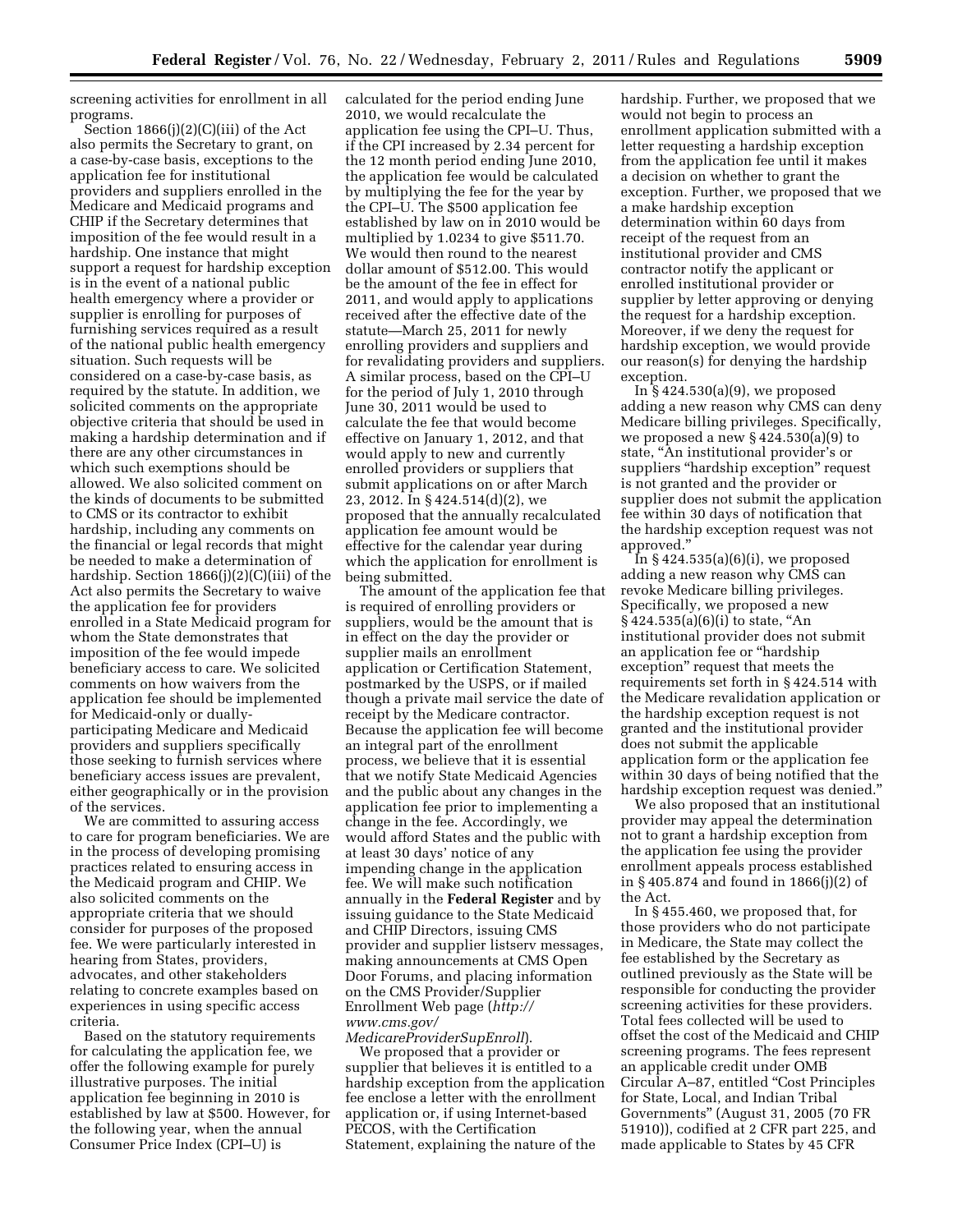92.22(b). The cost principles require that the costs a State claims must be reduced by "applicable credits," or ''those receipts or reduction of expenditure-type transactions that offset or reduce expense items allocable to Federal awards as direct or indirect costs'', (Paragraphs C.1.i., C.4.a. and D.1. of Appendix A to 2 CFR part 225). If the fees collected by a State agency exceed the cost of the screening program, the State agency must return that portion of the fees to the Federal government. CMS will direct these fees to support program integrity efforts as permitted by the ACA.

3. Analysis of and Responses to Public **Comments** 

Below is a summary of the comments we received regarding the proposed enrollment application fee.

*Comment:* Through section 6401 of the ACA, CMS is authorized to collect and retain an application fee. Some commenters stated that CMS did not explain or justify the purpose behind the enrollment application fee, for enrolled providers of service and suppliers, beyond stating that the Congress mandated it. The commenters urged CMS to explain whether the revalidation/enrollment fee is meant to ensure compliance with a provider's or supplier's reporting responsibilities or to collect monies for the Federal Government.

*Response:* The ACA authorizes the collection of an application fee to cover costs of screening, including screening required for providers and suppliers that are revalidating their enrollment. The ACA specifies that the fees are to be collected from institutional providers and are to be used for program integrity efforts, including the costs of screening.

*Comment:* Several commenters questioned whether CMS has the statutory authority to exempt medical clinics and group practices from the application fee. They contended that while section 10603 of the ACA strikes the provision found in section 6401 of the ACA relating to individual provider application fees, section 10603 of the ACA does not establish a waiver for organizational suppliers, such as groups or clinics. They also stated that CMS furnished only a limited discussion of why it decided to give medical groups and clinics an application fee waiver. They stated that CMS should explain why it is giving medical groups and clinics a significant financial benefit by excluding them from the application fee. Another commenter stated that if CMS retains its policy to exempt medical groups and clinics from the application fee, CMS should estimate

the annual loss in revenue to the Federal government and explain what this will mean to CMS' efforts to fight fraud, waste and abuse. Another commenter stated that if CMS retains this provision, it should exclude the reference to physician and nonphysician practitioner organizations in the proposed definition of institutional provider.

*Response:* Section 6401(a) of the ACA that adds section 1866(j)(2) of the Act specifically excluded physicians from paying the application fee. Physicians and non-physician practitioners in medical groups and clinics reassign their Medicare billing privileges to those medical group and clinics. As such they would be exempt from the fees.

*Comment:* One commenter asked if a small group practice would be considered institutional, and whether every practice location would need to submit a separate application fee.

*Response:* We will clarify that the application fee is not applicable to physicians and non-physician practitioners, regardless if the physician or non-physician practitioner is organized in a small group practice.

*Comment:* A commenter urged CMS to consider exceptions to the required application fee, which, the commenter stated, could impose a hardship on small home and community based service providers.

*Response:* We are committed to ensuring access to care and services for beneficiaries and will clarify that a State, in consultation with the Secretary, may waive the application fee for Medicaid-only or CHIP-only providers if the State demonstrates that imposition of such a fee will impede beneficiary access to care.

*Comment:* A commenter suggested that CMS develop and issue a standard enrollment fee ''hardship exception form'' that a provider can use when requesting an exception to the fee.

*Response:* Whereas a standard form might be useful, there could be many situations that justify exception from the fee. We do not want to limit the basis for fee exceptions for providers and suppliers to a pre-established list of circumstances. Accordingly we have not listed options for providers and suppliers to request hardship exceptions from application fees. As indicated in the preamble to the proposed rule, each request will be considered on its own merit on a case-by-case basis.

*Comment:* A commenter suggested that to avoid processing delays associated with depositing the application fee into a governmentowned account, CMS should allow newly-enrolling Medicare, Medicaid

and CHIP providers to submit the application fee in advance of submitting a new enrollment application.

*Response:* We disagree with the commenter's suggestion. We think payments should be clearly associated with the CMS–855 application form. We believe that payments submitted before the CMS–855 could have a greater likelihood of being disassociated with the appropriate CMS–855.

*Comment:* One commenter stated that since the application fee must be credited to the United States Treasury, CMS should explain how long it will take before the application fee is paid by a provider or supplier and when CMS will receive this money to fight fraud, waste and abuse.

*Response:* The Treasury Department has existing regulations in place governing the time frame in which received funds must be deposited and made available in the U.S. Treasury. We will be working with the Office of Management and Budget and Department of HHS budget officials to assure that the full amount collected from application fees will accrue to CMS for HHS's program integrity work as required by section  $1866(j)(2)(C)(iii)$ of the Act.

*Comment:* A commenter requested that CMS explain why an application fee is required by a Competitive Acquisition Program (CAP) Part B Drug Vendor, since this entity does not bill the Medicare program.

*Response:* Only institutional providers, as defined in the proposed rule, are subject to the application fee. Providers and suppliers that do not bill Medicare on a fee-for-service basis are not subject to the application fee.

*Comment:* A commenter stated that in exempting medical groups/clinics from the application fee, CMS does not distinguish between clinics owned by physicians/practitioners and nonphysicians/non-practitioners.

*Response:* We did not distinguish between medical groups/clinics on the basis of ownership. Medical groups and clinics are exempt from the fee because as noted previously, they are paid through reassignment of payments from physicians and non-physician practitioners. Physicians, non-physician practitioners and other individual practitioners are not subject to the fee by statute.

*Comment:* A commenter stated that FQHCs should be exempted from the application fees for two reasons. First, FQHCs, unlike other providers, are not permitted to submit one Medicare enrollment application for all sites, and that consequently, these low-risk entities would pay the majority of the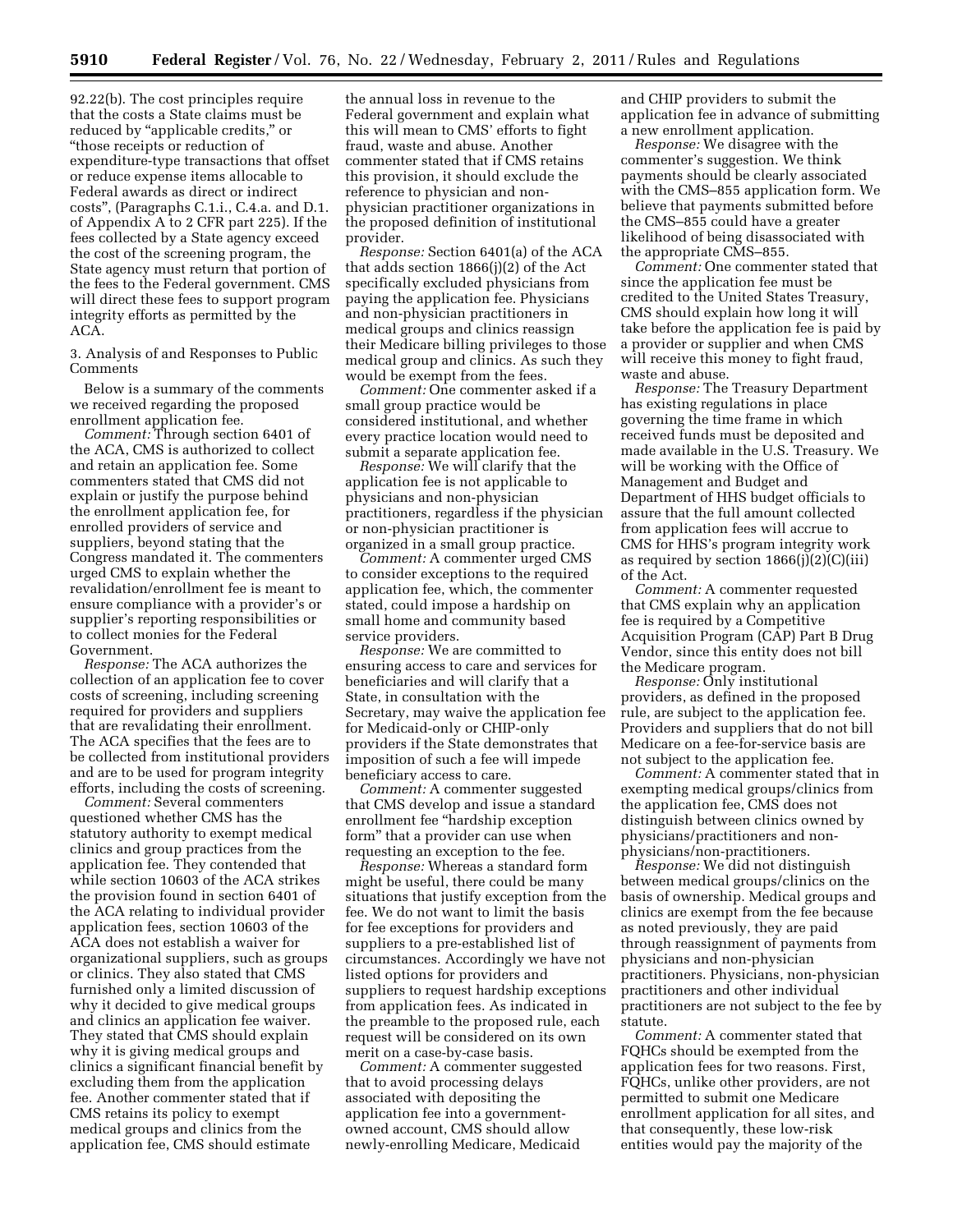application fees. Second, a significant portion of an FQHC's budget includes section 330 grant funds. These funds are primarily intended for the care of uninsured and indigent patients. The application fees would take a significant portion of those funds away from the neediest individuals.

*Response:* While we understand the commenter's concerns, the statute did not exempt FQHCs from the application fee requirement. However, FQHCs can request a hardship exception to the fee.

*Comment:* A commenter recommended that CMS update the CMS–855A, CMS–855B, and CMS–855S forms to add information about the application fee, including the basis for this fee, the amount of the fee, and where the fee should be mailed.

*Response:* We agree that providers and suppliers need additional information about the process for submitting the application fee, its basis and intended use. We plan to have such materials available by the effective date of the final regulation. We will make these materials available through our Web site, listservs, open door forums, and other communication methods. We will also share these documents with professional and provider and supplier associations in an effort to provide additional information.

*Comment:* A commenter noted that section  $1866(j)(2)(D)(ii)$  of the Act states that the application fee would not apply to current providers or suppliers until two years after enactment. However, the commenter argued, CMS was silent on this statutory provision in the proposed rule. The commenter recommended that CMS explain why section  $1866(j)(2)(D)(ii)$  of the Act does not apply to current providers and suppliers and why CMS has decided to apply the provisions in section 1866(j)(2)(D)(iii) of the Act instead.

*Response:* Section 1866(j)(2)(D) of the Act contains conflicting effective dates for currently enrolled providers and suppliers. In 1866(j)(2)(D)(iii), providers and suppliers that are revalidating are subject to the fee and the other provisions of the proposed rule 180 days after enactment, or September 19, 2010. In section 1866(j)(2)(D)(ii) of the Act the new screening provisions including the fee are effective for currently enrolled providers and suppliers on March 23, 2012. For newly enrolling providers and suppliers the provisions are effective on March 25, 2011. We recognize the conflicting effective dates for the same group of currently enrolled providers and suppliers. As a result, in an effort to promote consistency in the application of the rule, we proposed two effective

dates for the provisions of the rule for currently enrolled providers and suppliers. On March 25, 2011, the fees and other requirements of the regulation are applicable for currently enrolled providers that are revalidating their enrollment in the period between March 25, 2011 and March 23, 2012. For all other currently enrolled providers and suppliers, the fees and other provisions of the proposed rule are effective on March 23, 2012, as specified in the statute. The statute authorizes us to begin collecting fees from providers and suppliers that are revalidating as early as September 23, 2010.

*Comment:* A commenter recommended that—consistent with section 10603 of the ACA–CMS establish an application fee exemption for physicians who are sole proprietorships or sole owners and who provide DMEPOS ''incident to'' their medical service.

*Response:* Physicians who are enrolled in Medicare as physicians are exempt from the fee. DMEPOS suppliers, whether owned by physicians or otherwise, are institutional suppliers and as such, are subject to the application fee.

*Comment:* Several commenters urged an exception from the enrollment fee for: (1) Existing providers, or (2) new providers in under-served areas. A commenter added, however, that such exceptions should be limited to nonprofit and governmental entities with low overall margins. The commenter also stated that CMS should allow enrollment fee exceptions: (1) For existing providers when it is clearly equitable and in the public's interest since to do otherwise simply transfers limited resources needed for patient care to the enrollment process and constitutes a tax on an otherwise nontaxable entity—and (2) for any new nonprofit or public provider that is proposing to establish services in an underserved area. The commenter did not believe that for-profit providers should qualify for fee waivers because their business model is based on their capacity to generate sufficient capital to start a business and operate profitably.

*Response:* We recognize that the application fees are a new financial obligation on nonprofit and public providers and suppliers; however, the statute provides no blanket exception for providers and suppliers by financial status. However, the law and rule contain provisions that would allow institutional providers and suppliers to apply for hardship exception to the fees for circumstances that are appropriate to their respective situations. We encourage any provider or supplier that

cannot pay the fee to notify us and provide us with justification for the exception.

*Comment:* A commenter stated that the application fee should be waived for providers that routinely update their Medicare enrollment information more than once in a five-year period (3 years for DMEPOS)

*Response:* While we do not discourage providers and suppliers from submitting revalidation applications more frequently than the regulatoryprescribed timeframes, we do not believe that the fee should be waived for providers that do so. As stated in the preamble, the application fee is to be used by the Secretary to cover the cost of screening. If the provider or supplier submits a revalidation application on its own volition, we believe it is appropriate to require a fee that would cover the cost of processing that application.

*Comment:* A commenter, expressing concern about the time it can take for Medicare contractors to process applications, recommended that payment of the enrollment fee be tied to a corresponding obligation of the Medicare contractor to complete the enrollment process within a specified period of time. Specifically, the commenter requested that CMS create a hardship category that would permit an enrollment fee to be refunded to the provider or supplier if the Medicare contractor fails to process the application within a specified period of time (for example, 30 days from the date a completed enrollment is received by the Medicare contractor). The commenter stated that such a policy would create the proper incentive for Medicare contractors to process these applications in a timely fashion. Other commenters, too, stated that the fee should be refunded if the Medicare contractor does not process the application in a timely manner.

*Response:* We are concerned about any delay in processing enrollment applications. Our enrollment contractors have clear standards in their contracts regarding processing enrollment applications. In fact, we are currently in the process of strengthening such performance standards for all of our contractors. However, the ACA provides that a provider may be exempted from the fee only when the imposition of the fee itself would result in a hardship. We do not interpret the ACA as linking the application fee to contractor performance standards.

*Comment:* One commenter stated that it appears that physicians who also enroll as DMEPOS suppliers so they can furnish DMEPOS to their own patients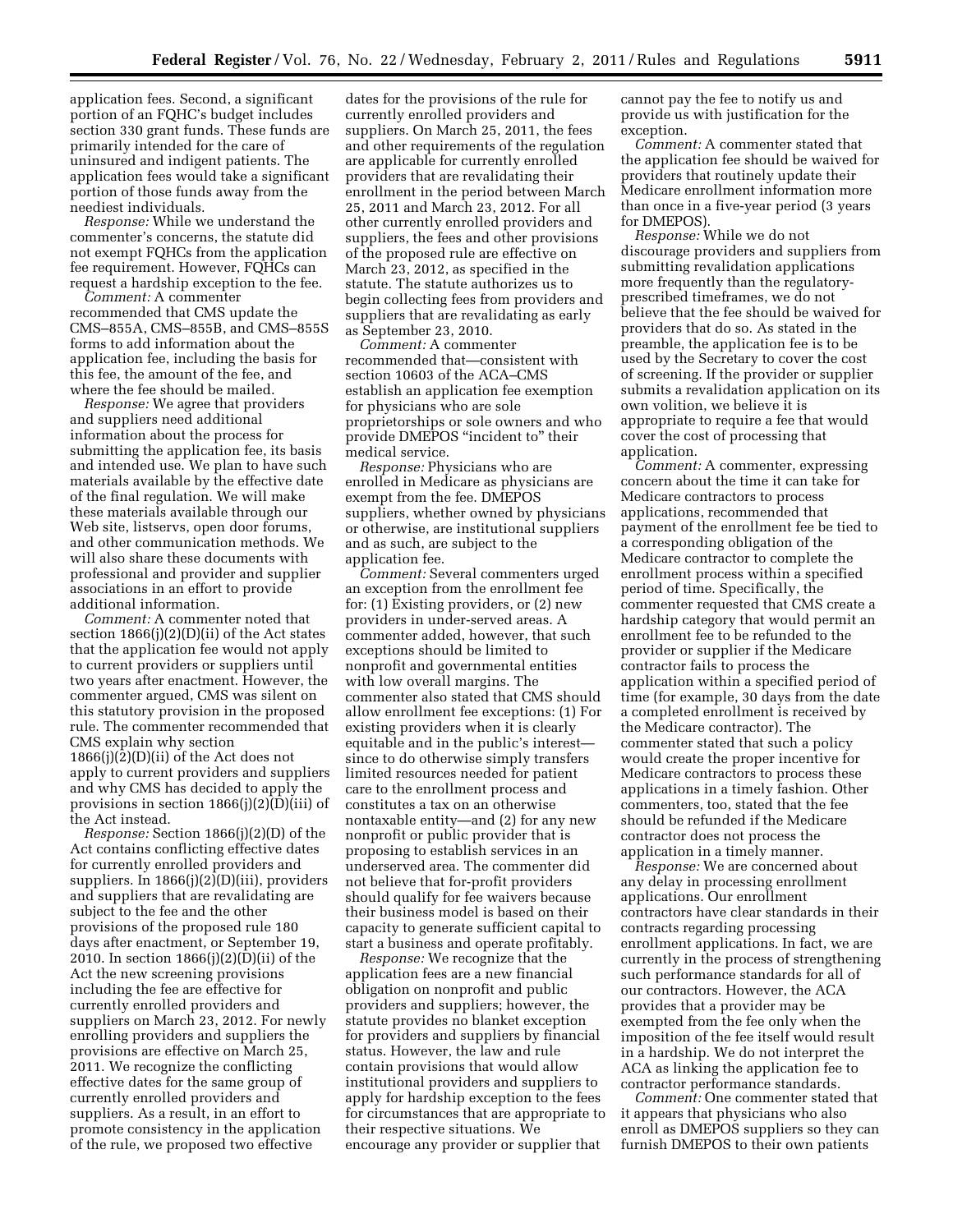would be expected to pay an enrollment fee. The commenter believes that this would be inconsistent with the congressional decision to exempt physicians and other health professionals from the enrollment fee. It might also cause some physicians and other health professionals to decide against enrolling as DMEPOS suppliers, thus they would no longer be in a position to provide their patients with Medicare-covered DMEPOS. The commenter also stated that CMS should modify its enrollment procedures so that physicians who also wish to provide DMEPOS to their own patients would only need to enroll once, not twice. This approach would simplify the enrollment process for both physicians and CMS.

*Response:* Physicians that supply DMEPOS services to patients are currently required to enroll as both a physician (for medical services) and as a DMEPOS supplier. The screening required of any DMEPOS supplier, even one that is incident to a physician's practice, is more resource intensive than screening for physicians. Accordingly, we think applying the fee to all DMEPOS suppliers is justified. Moreover, we think it is a necessary component of our efforts to assure overall benefit integrity in Medicare to have all DMEPOS suppliers meet the supplier standards for DMEPOS suppliers. Accordingly, we have no plans to change the requirements as suggested by the commenter. We note in addition that a decision to make any such changes would be outside the scope of this rule.

*Comment:* A commenter asked why CMS is proposing to exempt a physician or non-physician practitioner organizations from the application fee when they submit a CMS–855B application, but the same physician or non-physician practitioner organization would be required to pay an application fee if they enrolled using the CMS– 855S.

*Response:* The ACA specifically excluded physicians and nonphysician practitioners from paying the application fee. Physicians or nonphysician practitioner organizations that elect to apply to enroll in Medicare as an institution or other entity, for example, submitting an CMS–855S to enroll as a DMEPOS supplier, are applying to enroll as an institutional provider not a physician or nonphysician practitioner. Accordingly, applications to enroll as institutional providers are subject to submitting the application fee.

*Comment:* Several commenters stated that a \$500 application fee for DMEPOS suppliers who are orthotists and prosthetists is not reasonable, especially on top of the required annual payment for a surety bond, accreditation and to maintain licensure. One of these commenters opposed the proposed rule because it seems redundant in light of other requirements such as accreditation, licensure, non-mandatory OIG compliance plans, and HIPAA. The commenter stated that with reimbursements being cut, expenses increasing, and the government constantly imposing new, unnecessary fees, it is becoming difficult for small businesses to survive in this economy. Several other commenters stated that the fee should be waived for the smallest providers. For community pharmacies, another commenter urged CMS to either: (1) Impose a \$500 fee upon initial enrollment and in the case of the addition of new practice locations without imposing any fees for revalidation, or (2) impose a lower fee of \$200 if the fee will apply to revalidation, as well as initial enrollment and adding new locations.

*Response:* The ACA sets the initial fee at \$500.00 for all types of institutional providers or suppliers and for revalidating providers. Because the ACA specifies that the money be used for program integrity activities, including screening, we believe it is reasonable and appropriate to impose a fee on new practice location applications which require us to expend resources to screen for example onsite visits or background checks may be required. Also, the ACA specifies the formula for updating the fee. Affected providers and suppliers can request an exception from the fee if they can demonstrate that it poses a hardship.

*Comment:* A commenter requested clarification as to whether a returned, rejected, or denied application would trigger the need for a provider to resend another fee when it resubmits its application. The commenter also asked whether a provider going from one state to another within Medicare would only be required to submit the fee once.

*Response:* The proposed rule itemized circumstances when additional fees would be required. The answer to the commenter's question about returned, rejected, or denied applications and whether these actions would trigger a requirement for a new fee will vary depending upon the circumstances. Providers and suppliers that submitted applications that were denied because the provider or supplier did not meet the requirements to enroll would be subject to an additional fee for any new application they submit. Providers and suppliers that submitted an application

that could not be processed because of a temporary moratorium would not be required to submit an additional fee. Applications that were accompanied by a request for hardship exception waiver to the fee and for which the hardship waiver request was denied would be required to submit a fee in order for the application to be processed. If, in this latter circumstance, the provider or supplier submitted the fee with the application and the hardship exception waiver request, and the fee was not returned, the provider or supplier would not be required to submit a new fee payment. Providers establishing a new practice location in a different enrollment jurisdiction or as a new provider type would be required to submit a fee for each new practice location or provider type.

*Comment:* A commenter stated that CMS should allow application fees to be held in escrow when an application is denied.

*Response:* We think it is important for the fee to be associated clearly and specifically with the application for new enrollment or revalidation at the time the application for enrollment or revalidation is being processed. In this way we avoid any administrative errors involved in associating a fee held in escrow with an instant application. There are a number of reasons it might be complicated to associate an escrowed fee with an application, particularly if the provider or supplier has a different name or identifier, or a large amount of time has elapsed between applying for enrollment or revalidation.

*Comment:* A commenter believes it was inequitable that institutional providers in the limited level of screening are still subject to the same \$500 application fee as providers in the high level of screening. The commenter recognized that this is a matter of statute, but stated that a more equitable policy would be to link the application fee amount to the assigned level of screening, with a zero or minimal fee applicable for facilities in the limited screening level and higher scaled fees applied to the moderate and high screening levels. The commenter also recommended that CMS use the application fee collected from ''limited risk'' providers to develop prioritized and expedited processes and timeframes for contractor review and approval of initial enrollment applications and revalidations for "limited risk" providers.

*Response:* The ACA established a flat rate of \$500 for application fees to be imposed upon institutional providers and suppliers. In addition, the ACA does not include provisions to link the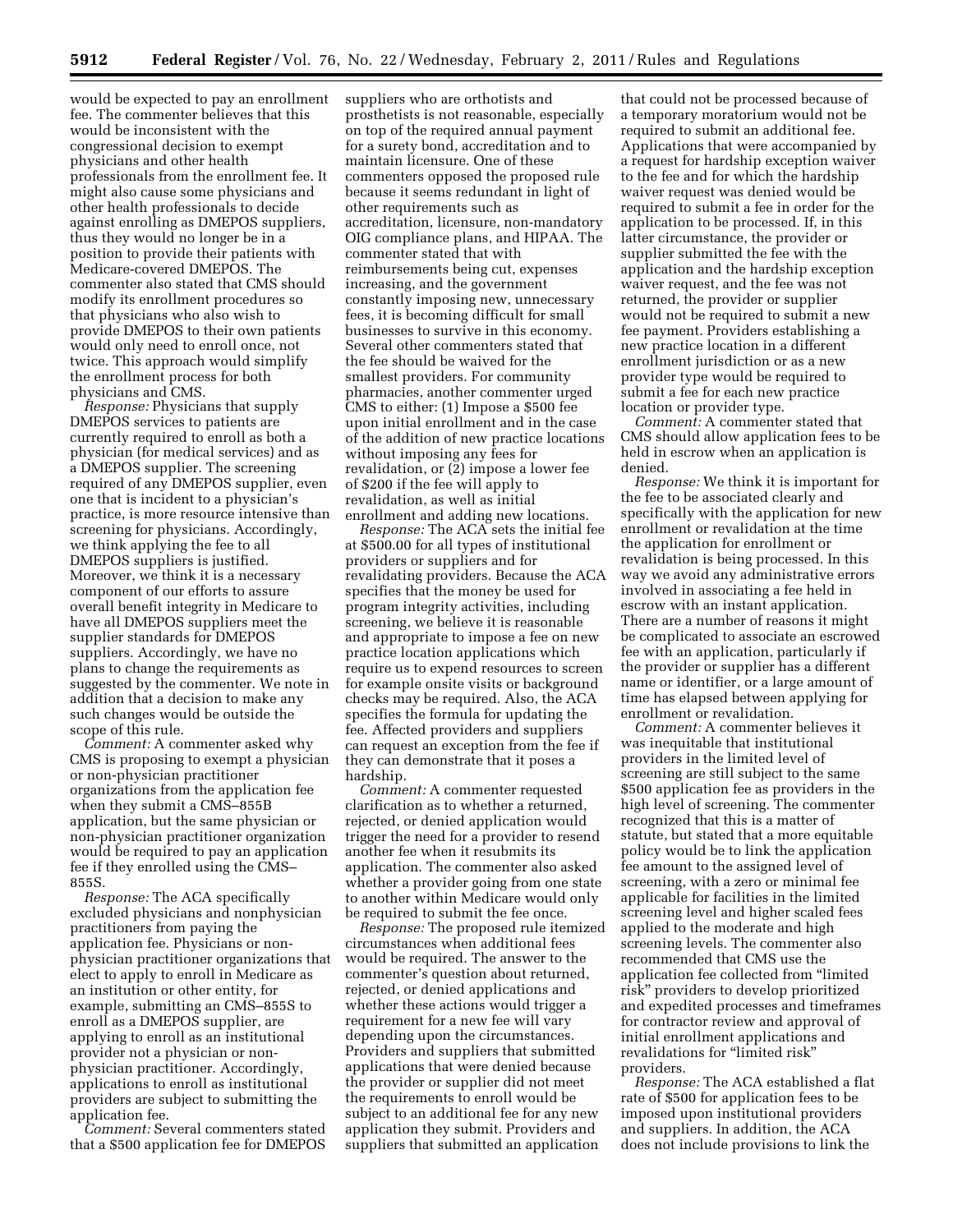fee to assigned screening level. Accordingly, the proposed rule implementing the statute did not link the fee to assigned screening level.

*Comment:* A commenter stated that for DMEPOS suppliers, requiring a \$500 application fee at the time of submission of an enrollment application for each Medicare PTAN is unsupported and improper. A simple \$500 fee per company, or paying for up to four facility locations (but not more) per company, or \$500 for the first location and \$50 for the next 10 makes sense. A flat \$500 per location does not make sense according to the commenter, since clearly larger companies with multiple locations pose lower risk.

*Response:* As mentioned previously, the fee amount is included in the ACA. In addition, the ACA requires each institutional provider to pay the fee. Providers and suppliers will be charged the fee for each form CMS–855 they submit for enrollment or revalidation.

*Comment:* A commenter stated that CMS should not allow contractors to revoke a provider's billing privileges if an application fee or hardship waiver does not accompany a revalidation application.

*Response:* We disagree. We believe that the failure to submit an application fee or hardship waiver with a reenrollment or revalidation application should be treated as the equivalent of the non-submission of the application, which is grounds for revocation under regulation § 424.535(a)(6). However, we understand the concern expressed and will instruct our enrollment contractors to contact any enrolling or revalidating provider or supplier that does not submit the fee with the enrollment application and afford an opportunity to submit the fee. Thirty days after the date of the notification, the enrollment contractor would reject the application and revoke the billing privileges of the enrolled provider or supplier that has not submitted the fee. We have modified the regulation provisions in § 424.514(g) to include the 30 day period.

*Comment:* Several commenters requested clarification that changes of information, reactivations, and contractor-solicited, off-cycle revalidations do not require an application fee.

*Response:* The ACA authorizes fees for new enrollment and revalidation of enrollment. Simple changes in the CMS–855, for example, new phone numbers, new bank account information, new billing address(es), change in name of provider or supplier, or other such updates, do not constitute a new enrollment or a revalidation of an enrollment and therefore would not be subject to an additional fee.

*Comment:* A commenter stated that there is no justification to assess new fees to providers to support CMS enforcement activities that should be ongoing in any event. Moreover, CMS' proposed actions, the commenter contended, ignore the much more practical and effective measures to stem fraud and abuse outlined in H.R. 2479, and instead of stopping the fraud at the outset (as seems to be the stated objective) rely unduly on straightforward delays in delivering payments to all providers. This punishes all legitimate providers, and without any assurance that delays will solve the fraud problem.

*Response:* Section 1866(j)(2)(C) of the Act authorizes the the Secretary to collect application fees from institutional providers and suppliers. This section also specifies that ''the amounts collected as a result of the imposition of a fee under this subparagraph shall be used by the Secretary for program integrity efforts, including to cover the costs of conducting screening under this paragraph and to carry out this subsection and section 1128J of the Act.'' We are implementing the provisions of the statute. The application fees collected will be used for program integrity efforts as specified in the statute.

*Comment:* A commenter stated that imposition of the fee on physicians who are enrolled as DMEPOS suppliers is unambiguously beyond the scope of CMS's statutory authority, would frustrate congressional intent, and is not warranted, since the vast majority of physicians would not be subject to additional screening.

*Response:* The fees are only paid by institutional providers and suppliers. If a physician is enrolled as a physician and also as a DMEPOS supplier, the fee is required only for the DMEPOS supplier enrollment.

*Comment:* A commenter supported CMS's proposal to exempt physicians and non-physician practitioners from the application fee. The commenter stated that with a potential Medicare provider shortage on the horizon, introducing an application fee to these suppliers would only serve to drive more providers out of the Medicare system.

*Response:* The ACA exempts physicians and non-physician practitioners from paying the application fee.

*Comment:* A commenter stated that an appropriate course would be to process the application and require that if the

application is accepted but the hardship waiver is denied, the application fee will be deducted from future payments. This certainly creates the risk that some applications would be considered for which no application fee payment was ultimately available, but that outcome is offset by the need to avoid draconian requirements with illusory protections.

*Response:* The ACA requires institutional providers and suppliers that submit an application to enroll in or revalidate their enrollment in Medicare to pay the fee. Contractors should not process applications for new enrollment or revalidation of enrollment without a fee accompanying the application. In the case of an application that is accompanied by a request for a hardship waiver that is denied, the contractor will notify the provider or supplier that a fee is required for further processing. The provider or supplier has the option to submit the fee with the application and waiver request as a contingency to expedite processing should the hardship waiver be denied and the provider or supplier is concerned about delays associated with the time required to provide the fee.

*Comment:* A commenter expressed concern that there was no exception for governmental providers, including those that are funded by Federal agencies. To permit Medicare and Medicaid, for instance, to impose enrollment fees on Indian and tribal providers merely transfers funds from one health system to Medicare and Medicaid.

*Response:* Neither the ACA nor the proposed rule provide a blanket exemption from the fee for Federal institutional providers. Accordingly, we are unable to grant such an exception. However, Federal health care providers have the option to seek a hardship exception to the fee, and could request such an exception with any applications submitted to enroll in Medicare as an institutional provider.

*Comment:* A commenter stated that if an application fee or hardship waiver request is missing from an application, the contractor should—consistent with § 424.520—treat this as a request for additional information and give the provider 30 days to furnish the missing items.

*Response:* We agree. Consistent with  $\S 424.514(g)(3)(ii)$ , contractors will be instructed to give providers and suppliers 30 days after the provider or supplier receives notification that the request for a hardship waiver is denied to submit the enrollment fee.

*Comment:* A commenter stated that requiring two enrollment fees for a provider enrolling as two different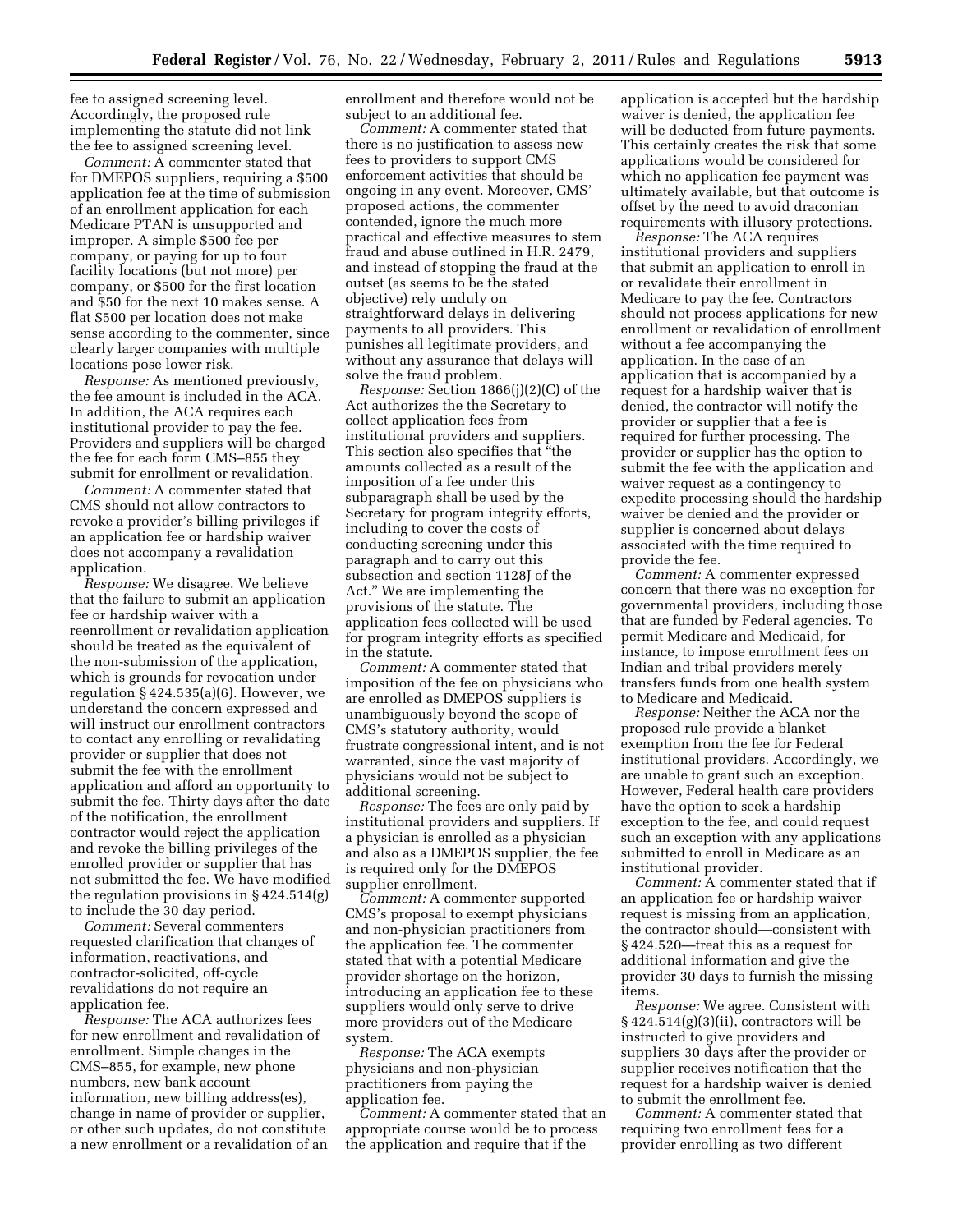Medicare provider types—such as DMEPOS suppliers and mass immunizers—would be inconsistent with CMS' proposed one-fee policy for dually enrolled providers, that is those enrolled in Medicare and Medicaid. Similarly, a commenter stated that if physicians functioning as DMEPOS suppliers for their patients are subjected to the additional screening mechanisms in the "Moderate" and "High" screening levels, many physicians will simply relinquish the services they provide as DMEPOS suppliers with minimal to no benefit to CMS's anti-fraud efforts.

*Response:* The ACA specifically excludes physicians and nonphysician practitioners from paying the application fee. Physicians or nonphysician practitioner organizations that elect to apply to enroll in Medicare as something other than a physician or nonphysician practitioner, for example, submitting an CMS–855S to enroll as a DMEPOS supplier, are applying to enroll as an institutional provider not as a physician or nonphysician practitioner. Accordingly, applications to enroll as institutional providers are subject to submitting the application fee. Individual institutional providers that enroll in Medicare and Medicaid will be required to pay only one application fee per enrollment. Entities or individuals that enroll only in Medicare or only in Medicaid as more than one kind of institutional provider, for example, a DMEPOS supplier and a home health agency, will be required to submit the fee for each enrollment.

*Comment:* A commenter suggested that providers submit one application for all commonly-owned entities, with addenda to address each specific entity as needed. A single fee for each provider would be paid by the parent. The commenter added that if multiple application fees are required for providers and suppliers wholly owned by the parent entity, a cap of \$5,000.00 per year in application fees should be instituted.

*Response:* The ACA requires each institutional provider to pay the fee, in the amount specified in the statute. In general, most providers and suppliers must report each practice location on the enrollment Form CMS–855; however, the provider or supplier may list multiple practice locations on one Form CMS–855. The rules for DMEPOS suppliers, FQHCs and IDTFs are different; these entities must enroll each practice site separately—with separate for CMS–855. Because of these differences among the different categories of providers and suppliers, we believe it is most prudent to rely upon the requirement that a provider or

supplier will simply pay the application fee whenever a Form CMS–855 is submitted.

*Comment:* A commenter suggests that CMS specifically exempt physical therapists in private practice from paying an enrollment fee when enrolling as a DMEPOS supplier with NSC. The commenter acknowledges that physical therapists in private practice are listed under ''eligible professionals.''

*Response:* As with physicians, physical therapists that enroll as individual practitioners will be exempt from the fee. DMEPOS suppliers that are owned by a physical therapist are institutional providers and as a result are subject to the fee.

*Comment:* A commenter stated that CMS should exempt recertification, reenrollment, or other actions not related to a change in ownership from the application fee.

*Response:* The ACA specifically provides for the fee to be paid for revalidating institutional providers, section  $1866(j)(2)(C)$  of the Act.

*Comment:* A commenter suggested that a provider or supplier enrolled in more than one program (that is, Medicare, Medicaid or CHIP) be subject to only one application fee.

*Response:* We agree. Duallyparticipating providers and suppliers will only be subject to the application fee at the time of Medicare enrollment or revalidation.

*Comment:* A commenter requested clarification on whether a fee is charged: (1) For each individual provider associated with a facility or institution, or (2) per facility. The commenter recommended a sliding fee based on the size and number of employees the facility has.

*Response:* Under the ACA, a fee is required only from institutional providers. Therefore, if the commenter is referring to individual physicians or non-physician practitioners who are associated with an institutional provider or supplier, the individual physician or non-physician practitioner would not be required to submit an application fee. Only the facility or institutional provider with which they are associated would be required to submit the fee. If the commenter was referring to affiliated entities that would be considered institutional providers, then each of those institutional providers would be required to submit the fee as would the institutional provider with which they are associated.

*Comment:* The same commenter also recommended a sliding scale for the fee that would be based on the size of the provider or facility and the number of employees.

*Response:* The application fee is derived from a statutorily-mandated formula. Neither CMS nor the States have the discretion to change the amount of the fee.

*Comment:* A number of commenters requested clarification regarding whether a State is required to collect the application fee for Medicaid-only or CHIP-only providers, or if the collection of this fee is at a State's discretion. One commenter stated that it should continue to be at a State's discretion.

*Response:* Section 1866(j)(2)(C)(ii) of the Act requires that the fee be imposed for institutional providers, and the State will be required to collect the fee in the case of Medicaid-only and CHIP-only institutional providers. In addition to the providers and suppliers subject to the application fee under Medicare, Medicaid-only and CHIP-only institutional providers would include nursing facilities, intermediate care facilities for persons with mental retardation (ICF/MR), psychiatric residential treatment facilities, and may include other institutional provider types designated by a State in accordance with their approved State plan. Under section 1866(j)(2)(C)(iii) of the Act, we may grant case-by-case exceptions to the application fee, based upon a demonstration of hardship, and in those instances, the State would not be required to collect the fee from Medicaid-only and CHIP-only institutional providers. Additionally, section 1866(j)(2)(C)(iii) of the Act permits the Secretary to waive the application fee for providers enrolled in a State Medicaid program for whom the State demonstrates the imposition of the fee would impede beneficiary access to care. If a State is concerned that the imposition of the application fee may adversely impact beneficiary access to care, we encourage them to seek a waiver of the fee in those circumstances.

*Comment:* One commenter asked whether a State could choose to lower the fee from \$500 to a different amount, for example, \$250.

*Response:* The amount of the application fee is derived from a statutorily-mandated formula. States do not have discretion to change the amount of the fee that is collected from Medicaid-only or CHIP-only institutional providers.

*Comment:* One commenter asked that if a State elects not to collect the application fee, would the cost of screening be eligible for FFP.

*Response:* As stated previously, Section 1866(j)(2)(C)(ii) of the Act requires that the fee be imposed for institutional providers, and the State will be required to collect the fee in the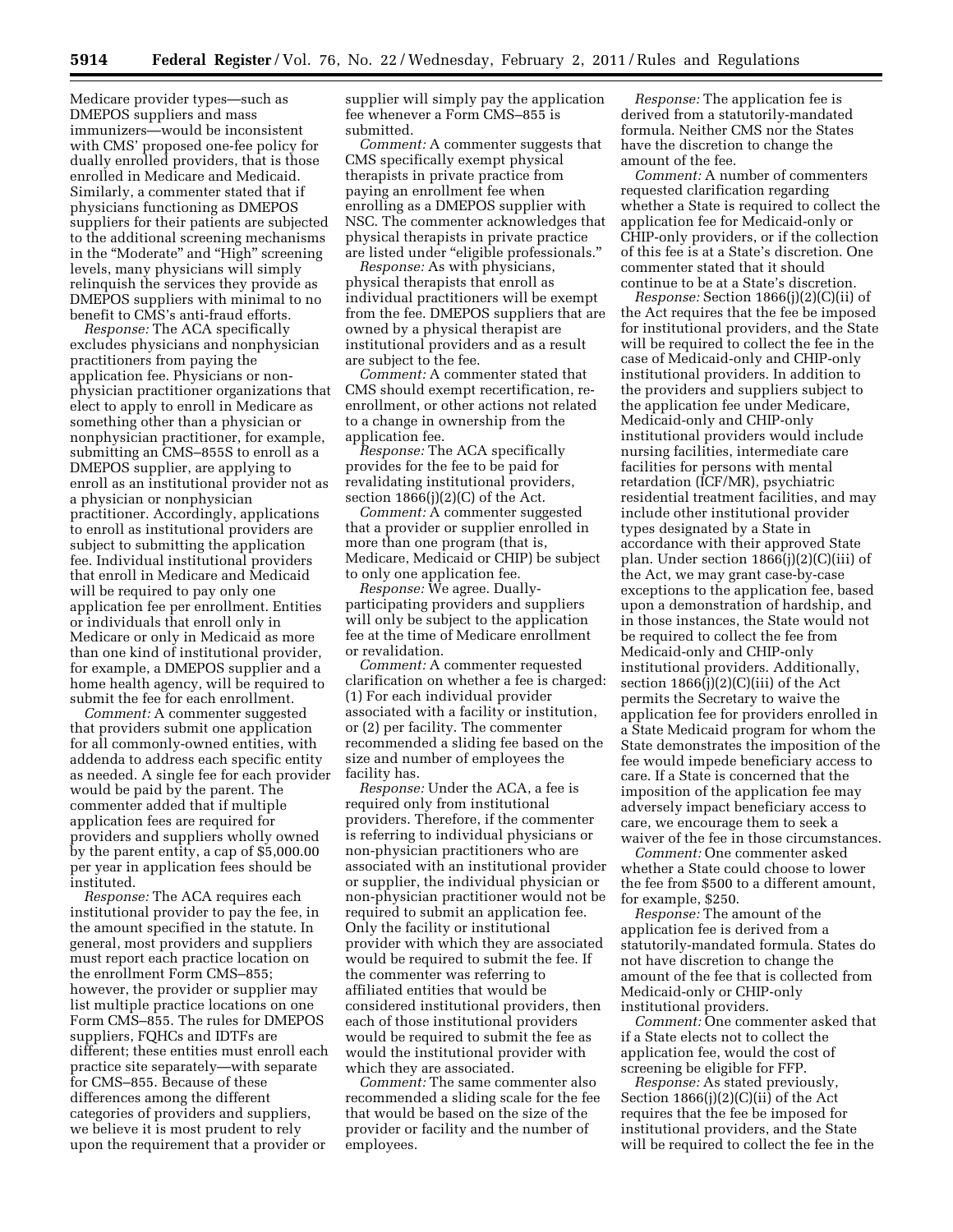case of Medicaid—only and CHIP—only institutional providers. However, to the extent that the costs associated with performing the screening exceed the amounts collected as a result of the application fees, these costs would be eligible for FFP.

*Comment:* One commenter requested that CMS describe the process for determining whether the Medicaid and CHIP application fee exceeds the cost of provider screening.

*Response:* States will be required to account for the costs of the provider screening program and measure it against total fees collected. If the cost of the program exceeds fees collected, then the State can claim FFP for excess cost. Note, that this requires that principles of OMB Circular A–87 be properly applied and that total fees collected serve as an applicable credit to the Medicaid program.

*Comment:* One commenter requested that CMS confirm whether the application fee is intended to cover both State and Federal share of the costs.

*Response:* The application fees collected by the State must be used to offset the total cost, both State and Federal share, of the screening program. As stated in the proposed rule, if the fees collected by a State agency exceed the cost of the State's screening program, the State agency must return that portion of the fees to the Federal Government.

*Comment:* One commenter asked if States would be eligible for enhanced Federal match for changes to provider enrollment and claims processing systems that implement reporting and screening requirements.

*Response:* If the changes are to the MMIS for purposes of Medicaid provider enrollment and Medicaid claims processing, then States may be eligible for the enhanced match rate (either 90 percent for enhancements/ new functionality or 75 percent for ongoing maintenance and operations). States must contact their CMS Regional Office to determine whether an advance planning document (APD) is required.

*Comment:* One commenter requested clarification on how the state should record expenditures on necessary MMIS changes to implement the rule, prior to collecting the application fee.

*Response:* All State share costs including those involving the enhancement and operation of the MMIS in addition to administrative costs related to provider screening and reporting as specified in the proposed regulation (§ 455.460) are to be included in the screening program costs and offset by the application fees collected by the State. We understand that the

MMIS costs may be matched at higher rates (90 percent for development and 75 percent for operation). States will be required to report the 10 percent and 25 percent State share of the MMIS costs associated with the screening program and offset the application fee against such costs. In the event that the application fees are greater than the costs for the screening program for any reporting period, the State will refund the difference to CMS. Please refer to OMB Circular A-87, "Cost Principles for State, Local, and Indian Tribal Governments'' for guidance in the reporting of the application fees as an applicable credit.

*Comment:* One commenter asked if the application fee is an allowable cost report expense for Medicaid and CHIP providers.

*Response:* If a Medicaid-only or CHIPonly institutional provider is subject to the application fee, this could be considered an allowable cost report expense. This determination would be governed by the State's approved reimbursement methodology within its State plan.

*Comment:* One commenter asked if the amount of the fee could be included in determining a government provider's cost based rates.

*Response:* Yes, if the application fee is imposed on a government institutional provider, then the amount of the fee could be included in determining the government provider's cost-based rates.

*Comment:* A few commenters asked if a State is permitted to have the applicant/provider pay the fees associated with fingerprinting and conducting criminal history checks.

*Response:* The application fee is intended to cover the costs associated with the State's Medicaid or CHIP provider screening program. It is permissible for the State to require the provider to pay the costs associated with capturing fingerprints. However, we expect that the amount of funds collected by imposition of the application fee should be used by the State to fund the costs incurred by the State associated with processing the fingerprints and conducting the criminal background checks.

*Comment:* A number of commenters stated that local education agencies (that is, public schools) should be exempt from having to pay the application fee.

*Response:* To the extent that a State determines, consistent with the approved State plan, that a local education agency is an institutional provider for purposes of this provision, then it would be subject to the application fee.

*Comment:* A few commenters requested that CMS clarify whether the application fee applies to institutional providers only under Medicaid and/or CHIP, and what types of Medicaid and CHIP providers are considered institutional.

*Response:* We will clarify in the regulation that the application fee does not apply to physicians or other individual non-physician practitioners such as nurse practitioners under Medicaid and/or CHIP. Medicaid-only and CHIP-only institutional providers that would be subject to the application fee include: Medicaid-only nursing facilities, intermediate care facilities for persons with mental retardation (ICF/ MR), and psychiatric residential treatment facilities. Additionally, a State may impose the application fee on other types of Medicaid-only or CHIP-only institutional providers, consistent with their approved State plan.

*Comment:* One commenter asked if pharmacies are considered institutional providers for purposes of the application fee.

*Response:* In the Medicare program, pharmacies are generally enrolled as DMEPOS suppliers, and thus are considered institutional providers for the purposes of the application fee. Therefore, pharmacies would be subject to the application fee, and it would likely be imposed at the time of Medicare enrollment or revalidation.

*Comment:* One commenter suggested that the application fee requirement should provide an exception for providers that are required to pay a preexisting State-level application or certification fee to enroll in the Medicaid program.

*Response:* The enrollment screening activities are distinct from Statelicensing and certification activities that seek to address conditions of participation or structures, processes and outcomes to support quality of care for the beneficiaries. The application fee is intended to support provider screening activities as part of enrollment.

*Comment:* A number of commenters requested that CMS provide further guidance regarding the manner in which States will be expected to report the costs associated with screening. One commenter specifically requested whether CMS will want screening costs detailed per screening, per provider (for example, detailed travel expenses for site visits) or if a more generic reporting of screening cost is expected.

*Response:* We anticipate that a State will be required to report the costs associated with its provider screening program on a semi-annual or annual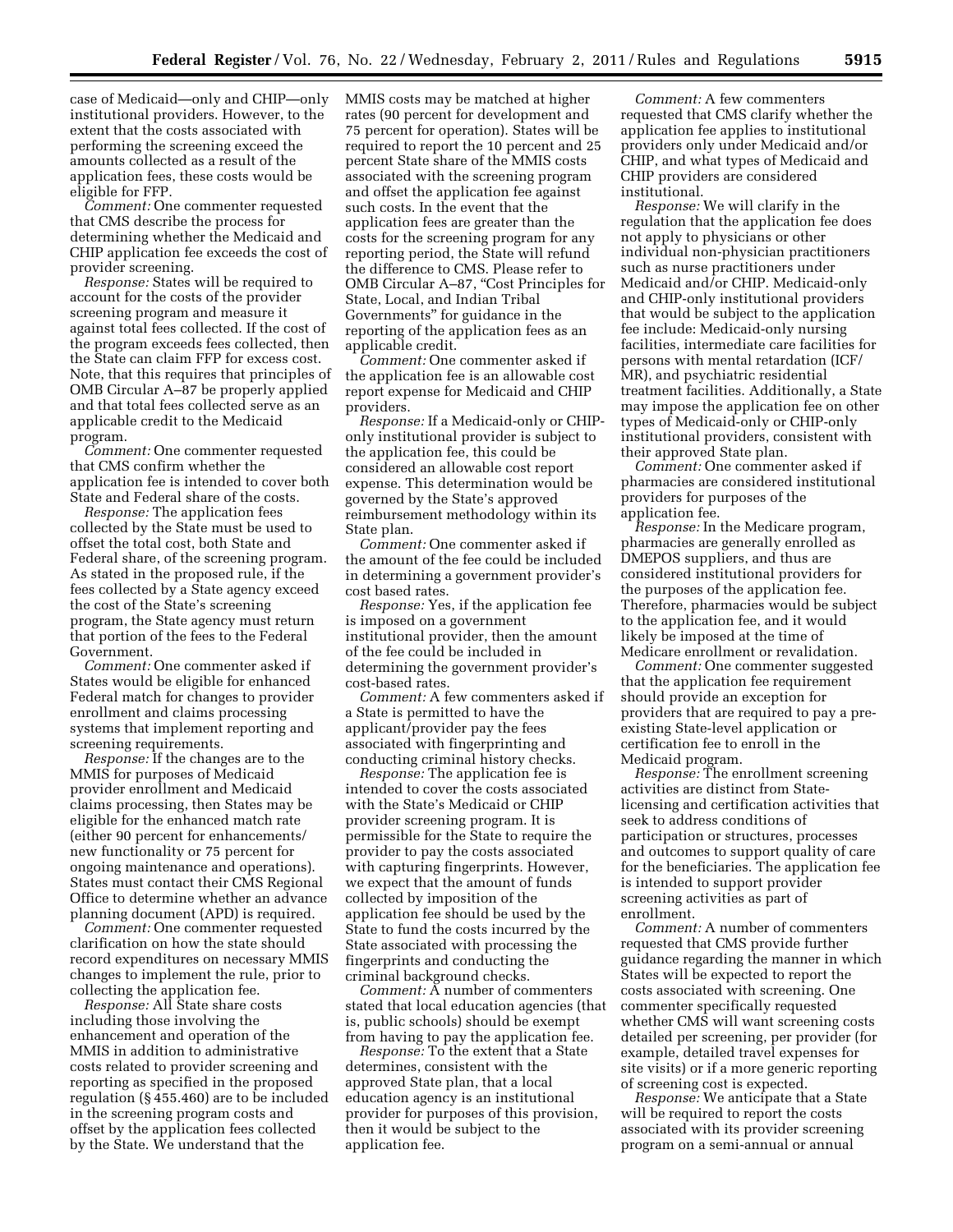basis. Although we do not anticipate requiring States to routinely report very detailed information such as detailed travel expenses for a site visit, this information should be maintained by the State and be made available upon request if necessary for conducting an audit or other oversight activities. Additional guidance for States will be forthcoming regarding the specific form and manner of reporting.

*Comments:* One commenter requested that CMS clarify whether the application fee be designed to include current program integrity activities, or whether the State will be expected to track the increased expenditures of PI activities resulting from this regulation separate from historic PI activities.

*Response:* The application fee may only be used by the State to offset the cost of the provider screening program. It is not permissible for a State to design the fee in any manner that would include current program integrity activities. If the fees collected by a State agency exceed the cost of the screening program, the State agency must return that portion of fees to the Federal Government.

*Comment:* One commenter recommended that CMS provide a comprehensive exception for out-of-State providers providing emergency services to managed care members, stating that such an exception would allow for timely access to critical services for managed care enrollees.

*Response:* After considering the comment, we are not inclined to provide a comprehensive exception to the application fee in this circumstance. We believe that the overwhelming majority of providers that provide emergency services to out-of-State MCO members are dually-participating providers, and would thus be subject to the application fee at the time of Medicare enrollment. Furthermore, there are additional Federal laws that exist to safeguard beneficiary well-being in emergency situations, such as, the Emergency Medical Treatment and Active Labor Act (EMTALA).

*Comment:* A few commenters stated that each State should have the flexibility to waive the application fee, for particular providers or a class of providers, if it determines that this would help assure access to services for beneficiaries.

*Response:* We agree and will clarify that a State, in consultation with the Secretary, may waive the application fee for Medicaid-only or CHIP-only providers if the State demonstrates that imposition of such a fee will impede beneficiary access to care.

*Comment:* One commenter stated that providers who have already paid the fee to their own State's Medicaid or CHIP program should also be exempt, if the provider is already enrolled in one and applies to the other.

*Response:* We agree that providers enrolled in more than one program, be it Medicare, Medicaid, and CHIP, including Medicaid and CHIP in multiple States must only be required to pay the application fee once.

*Comment:* One commenter urged CMS to expand the exemption provisions to allow an exemption for providers in medically underserved areas as well as those whose patient population are overwhelmingly Medicaid beneficiaries.

*Response:* We are committed to assuring access to care and services for program beneficiaries and will clarify that a State, in consultation with the Secretary, may waive the application fee for Medicaid-only or CHIP-only providers if the State demonstrates that imposition of such a fee will impede beneficiary access to care.

*Comment:* A few commenters expressed concern that requiring providers to pay a non-refundable application fee to participate in the Medicaid program will decrease the likelihood that providers will choose to participate.

*Response:* We are committed to assuring access to care and services for program beneficiaries and will clarify that a State, in consultation with the Secretary, may waive the application fee for Medicaid-only or CHIP-only providers if the State demonstrates that imposition of such a fee will impede beneficiary access to care.

*Comment:* A number of commenters requested clarification as to the process that a Medicaid agency would use to determine if a provider has paid an application fee to Medicare or another State. One commenter specifically requested clarification on whether the Medicare revalidation fee is applicable to payments made in one calendar year only when considered for Medicaid program(s). Will waiver programs honor fees made to Medicare? How will Medicaid honor a Medicare fee when the revalidation is a different time period?

*Response:* The basic concept of the screening and enrollment provisions included in this regulation is that Medicaid will accept Medicare screening for providers that receive payments from both Medicare and Medicaid. For dually-participating providers, the application fee is imposed at the time of Medicare enrollment and no additional screening fee is imposed by the State regardless of the time period or revalidation cycle. For institutional providers that participate only in Medicaid, the State Agency is responsible for assuring that the provisions of the regulation are met. Institutional providers will be required to submit the application fee to only one program. We believe these operational logistics are more appropriately addressed in subregulatory guidance. We will be issuing subregulatory guidance to assist States with the operational aspect of implementing this provision in the near future.

*Comment:* One commenter supported the proposal that for dually participating providers, the application fee would be imposed at the time of Medicare enrollment.

*Response:* We agree and are finalizing this provision accordingly.

*Comment:* One commenter encouraged CMS to consider establishing a lower price point or expedited review for providers in the lower risk group.

*Response:* The amount of the application fee is derived from a statutorily-mandated formula. Neither CMS nor the States have discretion to change the amount of the fee that is collected from Medicaid-only or CHIPonly institutional providers.

*Comment:* One commenter requested clarification that ongoing resubmissions do not trigger the application fee and that the fee will merely be levied through the actual recertification process.

*Response:* The ACA authorizes fees for new enrollment and revalidation of enrollment. Simple changes to the provider enrollment information, that is, new phone numbers, new bank account information, new billing address, change in name of provider or other such updates are not subject to the fee. They will apply to newly-enrolling providers, revalidating providers and creation of new practice locations.

*Comment:* A commenter noted that the application fee and other provisions are effective on March 23, 2011. The commenter stated, however, that CMS must first complete the notice and comment rulemaking process. The commenter recommended that CMS implement the application fee only after a final regulation has been issued and the public has been given at least 60 days notice.

*Response:* We agree with the commenter and we are finalizing the regulation in regard to the application fee. It will be displayed for 60 days prior to the effective date on March 25, 2011.

*Comment:* A commenter stated that some of the provider types listed under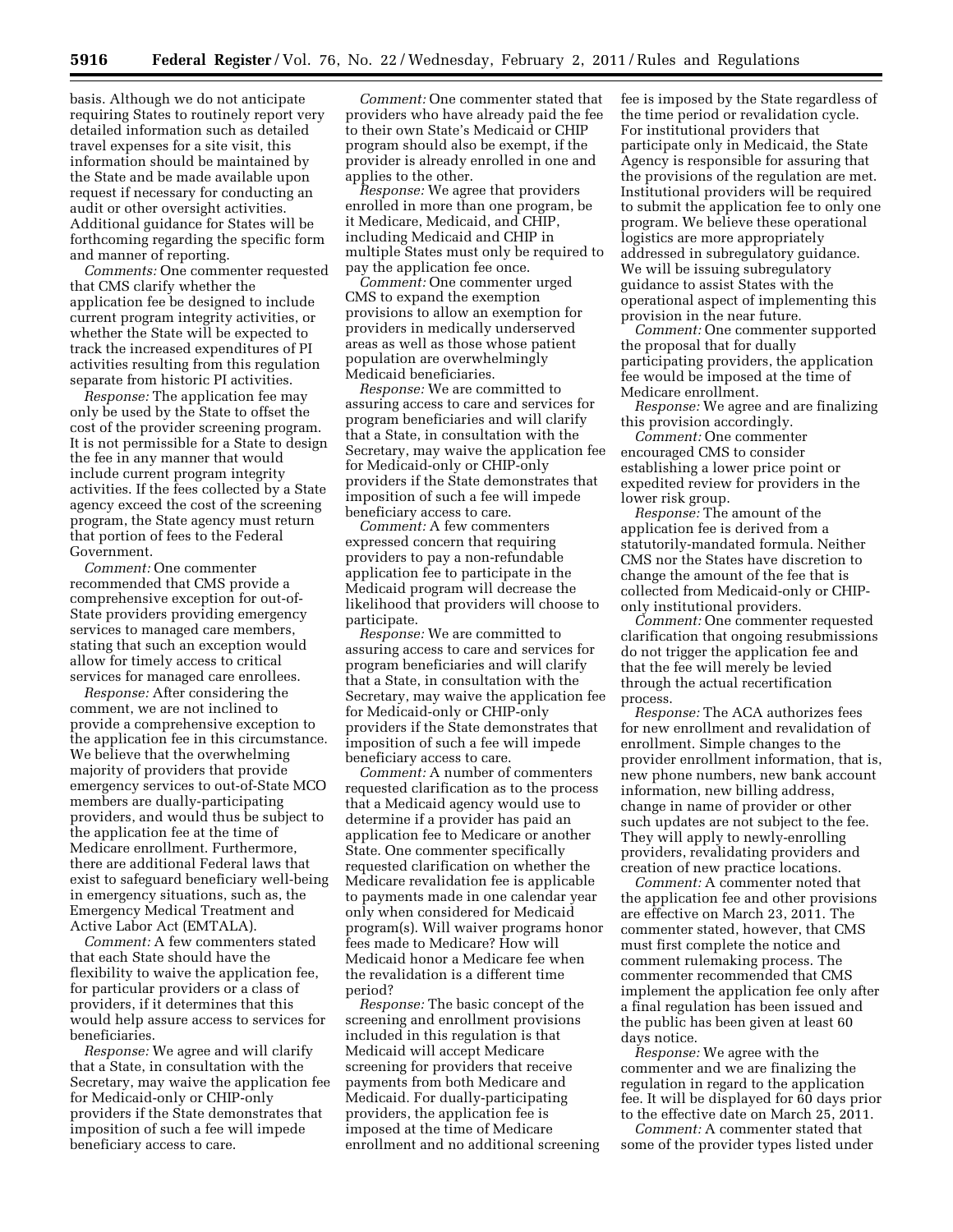the definition of ''institutional provider'' do not bill Medicare on a fee-for-service basis. For example, RHCs and FQHCs bill Medicare on a cost-based, allinclusive rate basis. The commenter believes this distinction is significant because on past occasions when the Congress authorized certain incentive payments and linked those payments to the ''fee-for-service'' payment, RHCs and FQHCs were excluded from those incentive payment programs. The commenter believes it was unfair to deny certain providers from participating in programs because they are not ''fee-for-service,'' but then mandate their inclusion in other initiatives reserved for "fee-for-service" providers. Moreover, the commenter stated that RHCs and FQHCs are by definition located in areas designated as underserved or serving populations with a demonstrated problem accessing the healthcare delivery system. Imposing an application fee on these providers will only serve as a further barrier to access to care. The commenter believes that the term ''institutional providers'' should exclude new entities seeking designation as RHCs and FQHCs and include only those providers that bill Medicare on a fee-for-service basis. Another commenter believes that the term "institutional provider" refers to providers whose beneficiaries are institutionalized; the proposed rule's envisioned use of the term is therefore inappropriate. The commenter suggested using the term "noninstitutional provider.''

*Response:* In the NPRM, we proposed a definition of institutional provider that does not distinguish among providers or suppliers based on which version of the form 855 they submit, or whether they submit the form electronically. We are finalizing this definition. The distinction on payment methods the commenter suggests is not related to the definition of institutional provider used in this rule. Physician and practitioner organizations are exempt from the application fee by statute; the exemption is not affected by how they are reimbursed. In addition, the inpatient status of patients has no bearing on whether a provider or supplier is considered an institutional provider in this rule. For example, hospitals are institutional providers as are home health agencies and DMEPOS suppliers.

If certain institutional providers and suppliers such as FQHCs and RHCs may face financial obstacles to paying the application fee, they can seek a waiver of the fee based upon a request for a hardship exception for Medicare or a request for a hardship waiver for

Medicaid. Newly enrolling institutional providers and suppliers that are seeking such a waiver must submit a request for the hardship exception at the time of filing a Medicare enrollment application on or after March 25, 2011.

*Comment:* A commenter stated that the proposed rule indicates that the fee will be applied only to those providers that bill ''Medicare, Medicaid, or CHIP on a fee-for-service basis.'' The commenter stated that most Indian and tribal providers are reimbursed either on the encounter rates established annually by CMS and IHS for Indian health programs or on FQHC encounter rates. The commenter requested clarification as to whether Indian and tribal providers will therefore be exempt from the application fee. The commenter added that the proposed rate of increase in the fee has often exceeded the increase in funding for Indian and tribal programs. Finally, the commenter stated that CMS failed to seek an exchange of views, information, or advice from the Tribal Technical Advisory Group (TTAG) or to consult directly with Tribes or confer with urban Indian organizations. Unless Indian and tribal health programs are exempt from these rules, the commenter believes that the effective date should be delayed, discussions with the TTAG and consultation with Tribes held, after which the proposed rules with any changes that result from the advice and consultation be published with a new comment period.

*Response:* We are statutorily unable to exempt IHS, Tribal, and Urban (I/T/U) Indian health programs from these rules or to delay the effective date. Moreover, we do understand Tribal concerns about not having the opportunity to provide advice on this regulation. All I/T/U's are eligible to apply for the hardship exception to the application fee and CMS is committed to working with Tribes, the TTAG and I/T/Us in implementing requests for hardship exceptions.

4. Final Application Fee Provisions— Medicare, Medicaid, and CHIP

This final rule with comment period finalizes the provision of the proposed rule in regards to the application fees with the following exceptions:

In § 424.514, we modified our proposal as follows:

• Added language to clarify that a provider or supplier may submit both an application fee and hardship exception waiver to avoid delays in the processing of the application if the hardship exception is not approved at § 424.514(a) and (b).

• Added language at §424.514(d)(2) clarifying that the application fee is non-refundable except in the circumstance where the provider or supplier opts to submit both an application fee and a hardship waiver request and the waiver request is subsequently approved.

• Added language to clarify that if a provider submits a hardship exception request without an application fee, and CMS does not approve the hardship exception request, CMS will notify the provider or supplier and allow the provider or supplier thirty (30) days from the date of notification to submit the application fee at § 424.514(h).

• Added language that specifies that States must collect the applicable application fee from Medicaid-only and CHIP-only providers and suppliers at § 455.460.

# *C. Temporary Moratoria on Enrollment of Medicare Providers and Suppliers, Medicaid and CHIP Providers*

#### 1. Statutory Changes

Section 6401(a) of the ACA amended section 1866(j) of the Act by adding a new section 1866(j)(7) of the Act, which provides that the Secretary may impose temporary moratoria on the enrollment of new Medicare, Medicaid, or CHIP providers and suppliers, including categories of providers and suppliers, if the Secretary determines such moratoria are necessary to prevent or combat fraud, waste, or abuse under the programs.

Section 6401(b)(1) of the Act adds specific moratorium language applicable to Medicaid at section 1902(kk)(4) of the Act, requiring States to comply with any temporary moratorium imposed by the Secretary unless the State determines that the imposition of such moratorium would adversely affect Medicaid beneficiaries' access to care. Section 1902(kk)(4)(B) of the Act further permits States to impose temporary enrollment moratoria, numerical caps, or other limits, for providers identified by the Secretary as being at high risk for fraud, waste, or abuse, if the State determines that the imposition of such moratorium, cap, or other limits would not adversely impact Medicaid beneficiaries' access to care.

Section 1866(j)(7) of the Act uses the term ''providers of services and suppliers.'' Although, as noted previously, the Medicaid program does not use the term "suppliers," section 1902(kk)(4) of the Act refers to "providers and suppliers." In this regulation, for uniformity with sections II A. and B. of this final rule with comment period, we are using the term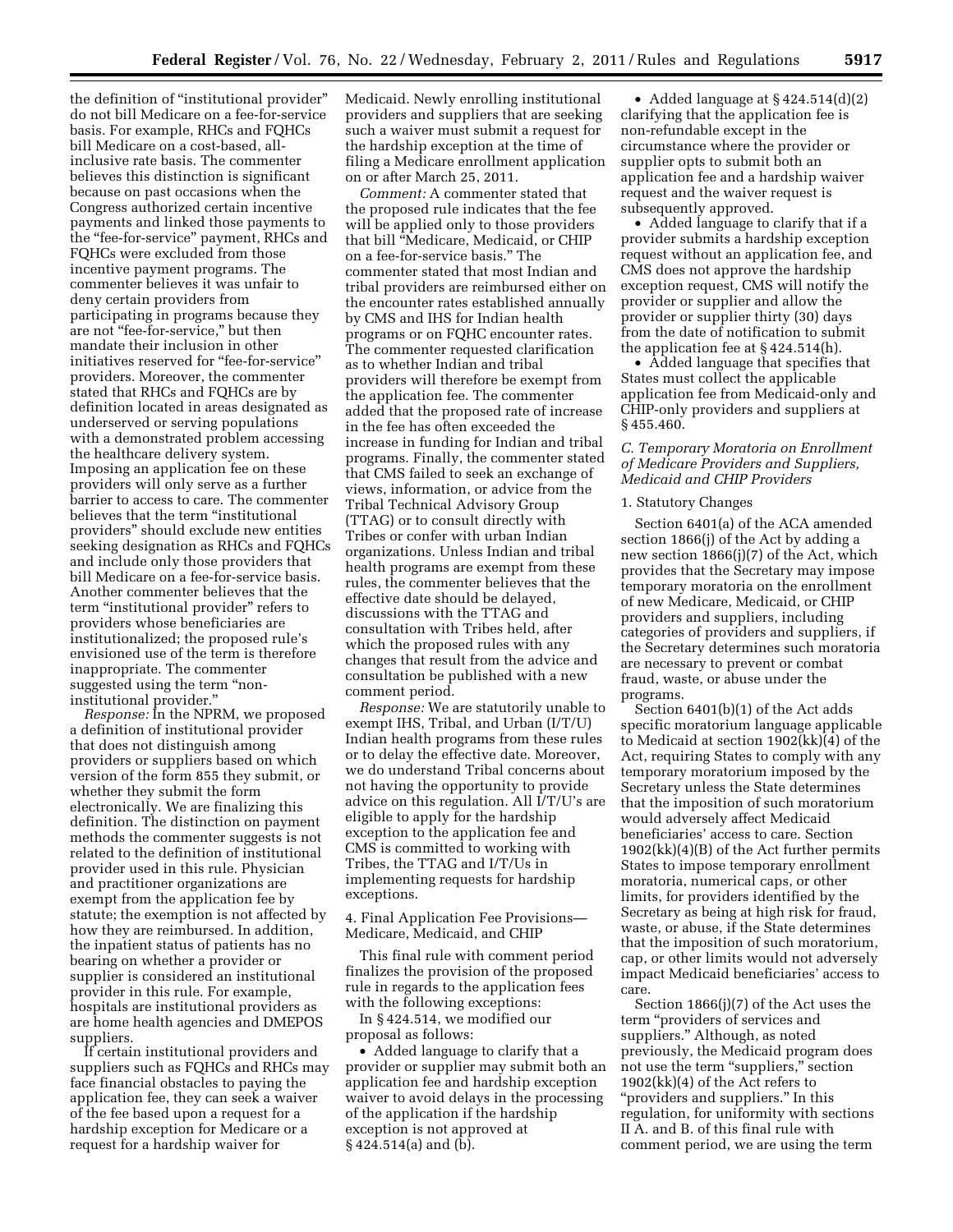"providers and suppliers" in lieu of the term ''provider of services and suppliers.'' We are using the term 'provider" or "Medicaid provider" or "CHIP provider" in lieu of the term ''provider or supplier'' when referring to all Medicaid or CHIP health care providers, including, but not limited to, providers and suppliers of Medicaid items or services, individual practitioners, and institutional providers.

2. Proposed Temporary Moratoria Provisions

#### a. Medicare

We proposed at § 424.570(a) that we may impose a temporary moratorium on the enrollment of new Medicare providers and suppliers in 6 month increments in situations where— (1) CMS, based on its review of existing data, without limitation, identifies a trend that appears to be associated with a high risk of fraud, waste or abuse, such as highly disproportionate number of providers or suppliers in a category relative to the number of beneficiaries or a rapid increase in enrollment applications within a category suggests that there is a significant potential for fraud, waste or abuse with respect to a particular provider or supplier type or particular geographic area or both; (2) a State has imposed a moratorium on enrollment in a particular geographic area or on a particular provider of supplier type or both; or (3) CMS, in consultation with the HHS OIG or the Department of Justice (DOJ) or both and with the approval of the CMS Administrator identifies either or both of the following as having a significant potential for fraud, waste or abuse in the Medicare program:

• A particular provider or supplier type.

• Any particular geographic area. As part of the CMS decision making process, we will consider any recommendation from the DOJ, HHS OIG, or the GAO to impose a temporary moratorium for a specific provider or supplier type in a specific geographic area.

We believe that imposing moratoria will, among other things, allow us to review and consider additional programmatic initiatives, including the development of additional regulatory and sub regulatory provisions to ensure that Medicare providers and suppliers are meeting program requirements, beneficiaries receive quality care, and that an adequate number of providers of suppliers exists to furnish services to Medicare beneficiaries.

We also proposed that enrollment moratoria be limited to: (1) Newly

enrolling providers and suppliers (that is, initial enrollment applications); and (2) the establishment of new practice locations, not to a change of practice locations. The temporary moratoria will not apply to existing providers or suppliers of services unless they were attempting to expand operations to new practice locations where a temporary moratorium was imposed. Moreover, the temporary moratoria would not apply in situations involving changes in ownership of existing providers or suppliers, mergers, or consolidations.

We also proposed at § 424.570(b) that a temporary enrollment moratorium would be imposed for a period of 6 months, and such moratorium could be extended by CMS in 6 month increments if we continue to believe that a moratorium is needed to prevent or combat fraud, waste, or abuse. The Secretary will re-evaluate whether a moratorium should continue prior to each 6 month expiration date.

We also proposed at § 424.570(c) that we will deny enrollment applications received from providers or suppliers covered by an existing moratorium. We noted that denial of Medicare billing privileges is subject to the administrative review process established in § 405.874. Accordingly, we believe that a provider or supplier also is afforded the right to appeal a Medicare contractor determination to deny enrollment into the Medicare program.

In  $\S$  424.530(a)(10), we proposed adding a new reason why we can deny Medicare billing privileges. Specifically, we proposed a new § 424.530(a)(10) to state, ''A provider or supplier submits an enrollment application for a practice location in a geographic area where CMS has imposed a temporary moratorium." Further, in §498.5(l)(4), we proposed that the scope of review for appeals of denials under § 424.530(a)(10) based upon a provider or supplier being subject to a temporary moratorium will be limited to whether the temporary moratoria applies to that particular provider or supplier.

We noted that section 1866(j)(7) of the Act provides that there shall be no judicial review of a temporary moratorium. Accordingly, we proposed that a provider or supplier may administratively appeal an adverse determination based on the imposition of a temporary moratorium up to and including the Department Appeal Board (DAB) level of review.

Finally, we proposed at § 424.570(d) that we may lift a moratorium in the following circumstances: (1) In the case of a Presidentially declared disaster under the Robert T. Stafford Disaster

Relief and Emergency Assistance Act, 42 U.S.C. 5121 through 5206 (Stafford Act); (2) circumstances warranting the imposition of a moratorium have abated or CMS has implemented program safeguards to address any program vulnerability that was the basis for the moratorium; or (3) in the judgment of the Secretary, the moratorium is no longer needed.

We also recognized that in a limited number of circumstances a State Medicaid agency may enroll a provider or supplier into Medicaid during the temporary moratorium period established by Medicare. If this occurs and the prospective Medicare provider or supplier applies to enroll in the Medicare program after the temporary moratorium is lifted, we would use the screening tools described in section II.A. of this final rule with comment period.

We also solicited public comment on specific exemptions to the temporary moratoria criteria proposed previously. Prior to imposing a moratorium, we would assess Medicare beneficiary access to the type(s) of services that are furnished by the provider or supplier type and/or within the geographic area to which the moratorium would apply.

We would announce the implementation of a moratorium at any time when it is being imposed. The announcement would be made in the **Federal Register** and we would also address it in other methods or forums, such as Press Releases, at CMS Provider Open Door Forums, in CMS provider listservs, and on the CMS Provider/ Supplier Enrollment web page (*[http://](http://www.cms.gov/MedicareProviderSupEnroll) [www.cms.gov/MedicareProviderSup](http://www.cms.gov/MedicareProviderSupEnroll) [Enroll](http://www.cms.gov/MedicareProviderSupEnroll)*). We would also require our Medicare contractors to post the moratorium announcement or note the expiration of a moratorium on their Web sites. Our **Federal Register**  announcement would explain in detail the rationale for the moratorium and the rationale for the geographic area(s) in which it would apply.

### b. Medicaid and CHIP

Pursuant to section 1902(kk)(4)(A) of the Act, we proposed at  $\S 455.470(a)(2)$ and (3) that a State Medicaid agency will comply with a temporary moratorium imposed by the Secretary unless it determines that the imposition of such a moratorium would adversely affect beneficiaries' access to medical assistance.

Where the Secretary has imposed a temporary moratorium in accordance with § 424.570, and the State has determined that compliance with such a moratorium would adversely impact Medicaid beneficiaries', or CHIP participants', as the case may be, access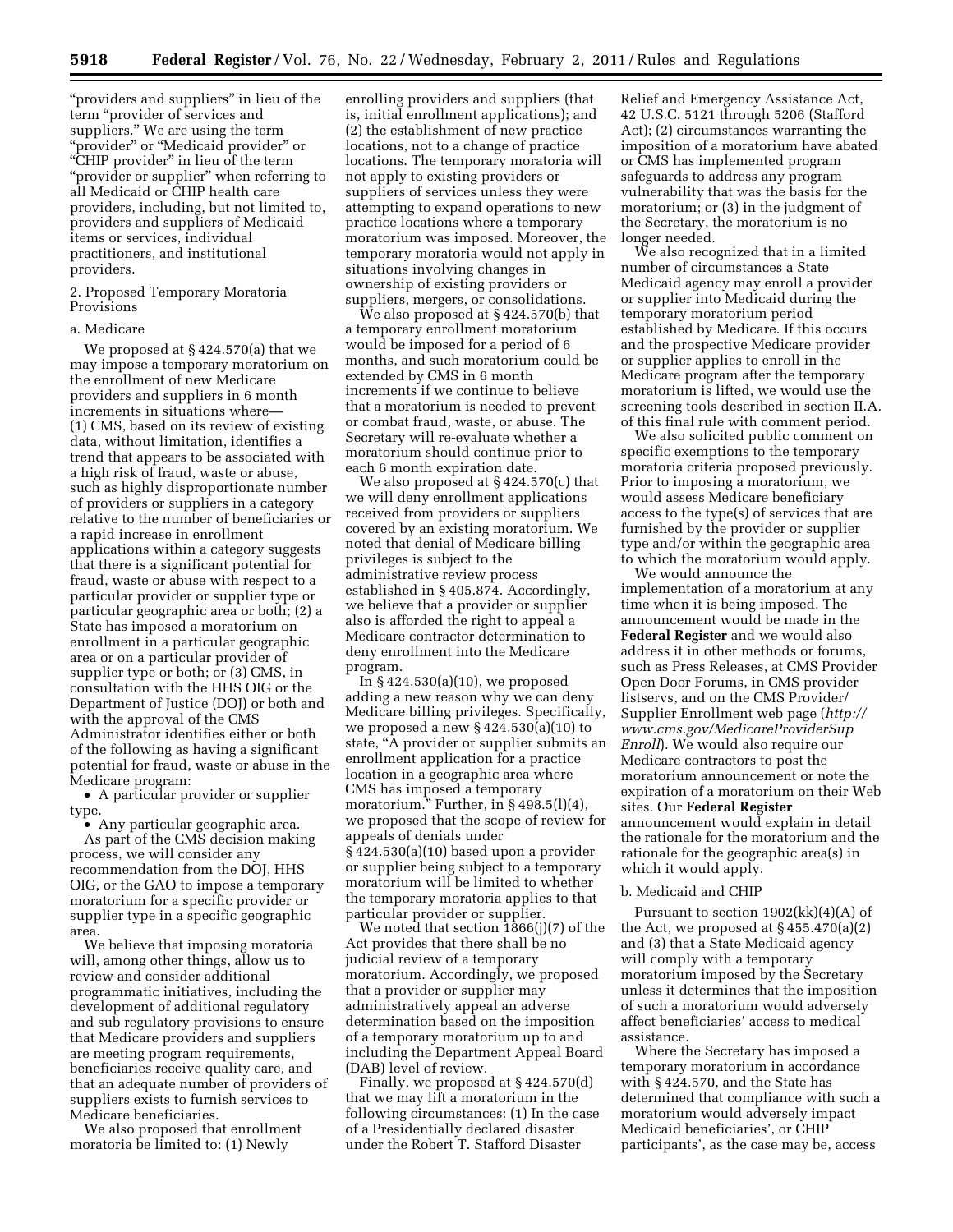to medical assistance, section  $1902(kk)(4)(A)(ii)$  of the Act creates an exception for the State from complying with the moratorium. We proposed that the State provide the Secretary with written details of the moratorium's adverse impact on Medicaid beneficiaries. Prior to the Secretary imposing such a moratorium in any State, we proposed at § 455.470(a)(1) that the Secretary consult with the State, so that the State may have an opportunity to seek an exception from the moratorium.

Pursuant to section 1902(kk)(4)(B) of the Act, States have authority to impose moratoria, numerical caps, or other limits for providers that are identified by the Secretary as being at "high" risk for fraud, waste, or abuse. We proposed, at § 455.470(b) that where the State identifies a category of providers as posing a significant risk of fraud, waste, or abuse, the State must seek our concurrence with that determination and provide us with written details of the proposed moratorium, including the anticipated duration, and with a substantial justification explaining why disallowing newly enrolling providers would reduce the risk of fraud. We proposed at § 455.470(c) that States' moratoria would be imposed for a period of 6 months and may be extended in 6 month increments.

Section 2107(e)(1) of the Act provides that all provisions that apply to Medicaid under sections 1902(a)(77) and 1902(kk) of the Act apply to CHIP. Accordingly, we proposed in new regulation § 457.990 that all the provider screening, provider application, and moratorium regulations that apply to Medicaid providers also apply in providers that participate in CHIP.

3. Analysis of and Responses to Public Comment

Below is a summary of the comments we received regarding the temporary enrollment moratoria.

*Comment:* A commenter expressed support for our proposal to establish a moratorium on new providers or new practice locations only when it is believes through the agency's review that a risk of fraud and abuse is detected. The commenter, however, requested CMS to: (1) To review the proposed 6-month timeframe for the moratoria, (2) add more flexibility to the standard if it is determined that 6 months is too long, and (3) give the provider community an opportunity to comment prior to its effective date. Another commenter stated that a moratorium is a drastic remedy that should only be used when CMS can

clearly articulate the basis for imposing such an extreme measure. CMS must, in such cases, publish: (1) The data it used to determine a moratorium was necessary, (2) the steps it will take to resolve the issues that gave rise to the need for the moratorium, and (3) when it expects to lift the suspension in new enrollments.

*Response:* We believe that the rule as proposed directly addressed the timeframe, standards, and process for imposing, explaining the rationale for, and lifting an enrollment moratorium; because we received multiple related comments, this response should be read in conjunction with the discussion of those comments. The ACA gives the Secretary broad authority to impose a temporary moratorium on the enrollment of new providers and suppliers if the Secretary determines that a moratorium is necessary to prevent fraud, waste or abuse in Medicare, Medicaid or CHIP. After considerable discussion within CMS and HHS, the proposed rule was published proposing that an initial temporary enrollment moratorium would be imposed for a period of 6 months, with possible extensions in 6 month increments should the Secretary determine that the moratorium was still needed. The 6-month duration was proposed in the NPRM because it was sufficiently long to enable an assessment of its impact on the circumstances that the moratorium was designed to address. The proposed rule also included criteria for when the Secretary would consider imposition of a temporary enrollment moratorium, and the circumstances under which such a temporary enrollment moratorium would be lifted. The proposed rule also indicated that we would announce the implementation of a moratorium at any time, that the announcement would be made in the **Federal Register**, and that the announcement would explain in detail the rationale for the moratorium and the rationale for the geographic area(s) in which it would apply.

*Comment:* A commenter stated that advance public notice in the **Federal Register** of a moratorium should be given. The commenter recognized that this may lead to a rush to apply prior to the effective date, but stated that this could be fixed by limiting the length of time for the advance notice to 30–60 days.

*Response:* A temporary moratorium on enrollment is an action that will only be used if necessary to fight fraud, waste or abuse in Medicare, Medicaid, or CHIP. Moratoria will be imposed only if based on detailed information

indicating a problem that can be addressed through a temporary enrollment moratorium. Although not required by the ACA to do so, we will announce the imposition of a moratorium in the **Federal Register**. The announcement would explain in detail the rationale for the moratorium and the rationale for the geographic area(s) in which it would apply. We will not be providing advance notice of any planned moratorium as such a notice would likely cause a rush of enrollments of the type posing the problem that would be addressed by the moratorium.

*Comment:* Several commenters stated that applying a moratorium to providers whose enrollment applications are pending would be unfair and could—in light of the efforts and cost the provider incurred in attempting to enroll—prove financially harmful. They requested that CMS limit moratoria to new applications, not those already submitted. Another commenter requested that the moratorium not apply to applications submitted prior to public notice of the moratorium being given in the **Federal Register**. Another commenter recommended that CMS explain: (1) What will happen to an application submitted by a new provider when CMS imposes a temporary moratorium, and (2) whether pending applications will be processed when a temporary moratorium is imposed or whether the application will be automatically denied using  $§$  424.530(a)(10).

*Response:* In the NPRM, we indicated both in the preamble and the proposed regulations that an application to enroll in Medicare from a provider or supplier that is subject to a temporary enrollment moratorium would be denied. With regard to pending applications, we interpret the ACA as applying to pending applications. If a temporary enrollment moratorium is deemed necessary for any provider or supplier type, or for any geographic area, then all enrollment applications from unenrolled providers and suppliers of the type subject to the temporary enrollment moratorium or in the geographic area subject to the moratorium would be denied. However, we will not deny any enrollment for which the Medicare enrollment contractor has completed review of the application and has determined that the provider or supplier meets all the requirements for enrollment and all that remains is to assign appropriate billing number(s) and enter the provider or supplier into PECOS.

*Comment:* A commenter stated that in CMS's manual instructions, it describes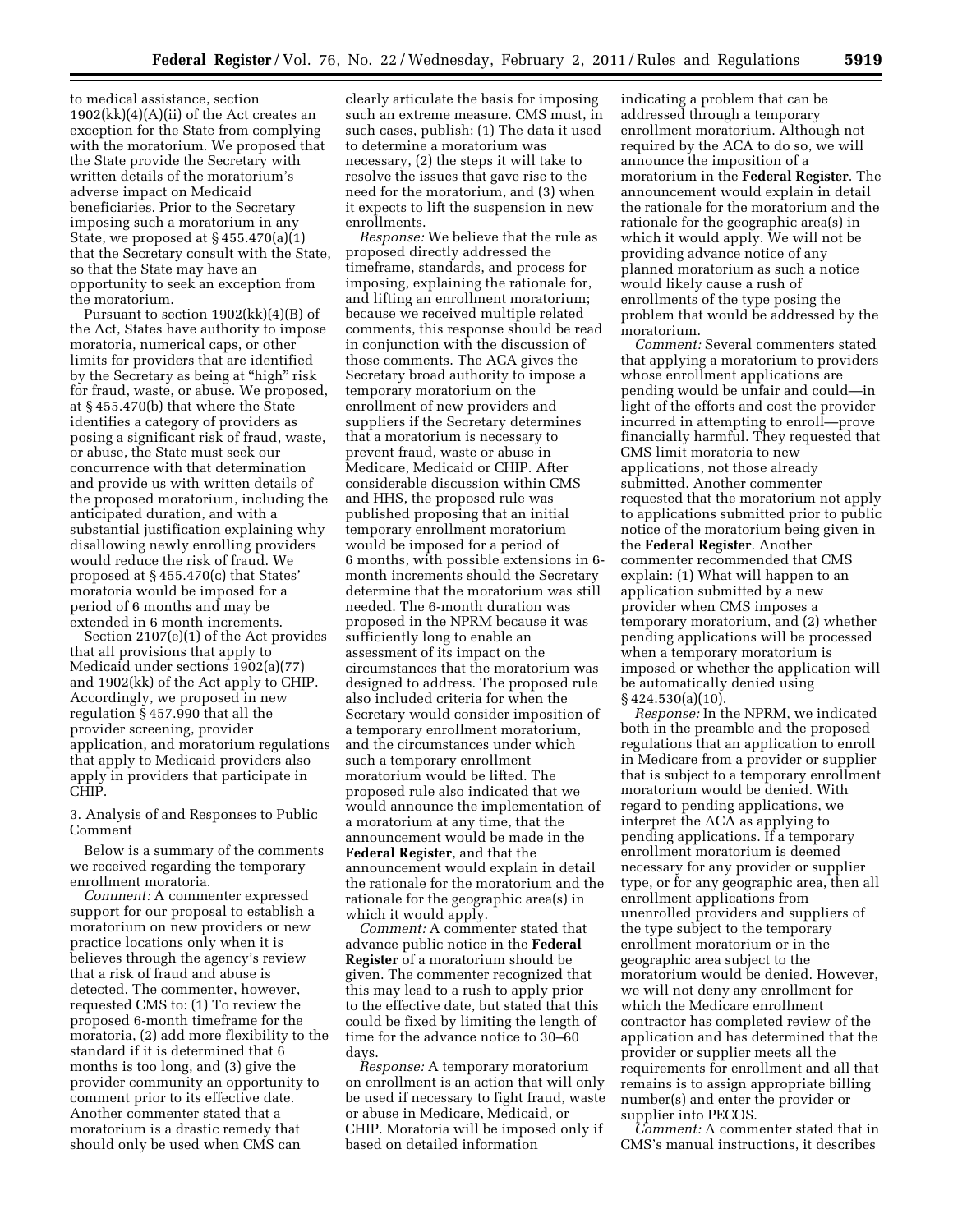a provider enrollment fraud detection program for high-risk areas, but that this process is not discussed in the proposed rule. The commenter requested that CMS explain the nexus, if any, between this fraud detection program and the policy described in the temporary moratorium provisions contained in this proposed rule. The commenter also requested that CMS explain whether it will use data submitted or obtained from its contractors in determining whether to impose a temporary moratorium.

*Response:* We plan to revise our manuals to be consistent with the provisions of the final rule with comment period. We plan to use data from many sources in making a decision about imposing a temporary moratorium—including data from our contractors.

*Comment:* One commenter recommended that CMS: (1) Explain why it is not using section 1866(j)(3) of the Act, related to a provisional period of enhanced oversight for new providers and suppliers, in the process of establishing a temporary moratorium, and (2) publish a **Federal Register**  Notice explaining its reasons and rationale for establishing a temporary moratorium for a provider or supplier.

*Response:* Section 1866(j)(3) of the Act is not a part of this final rule with comment period. Moreover, its provisions can be implemented by subregulatory instructions. We plan to implement the provisions in that fashion and in concert with the provisions of this rule and other CMS regulations governing program integrity. As stated in a response to a previous comment, we will publish a notice of imposition of a temporary enrollment moratorium in the **Federal Register**.

*Comment:* One commenter expressed concern that the language associated with the temporary moratoria provision: (1) Is vague, (2) does not provide sufficient information on the specific triggers that would cause CMS to suspect that a provider or group of providers is committing fraud, and (3) does not identify the situations in which the moratoria would be applied. The commenter feared that certain providers or suppliers could be prevented from providing services in a particular area without sufficient grounds and that patient access to care could be hindered in the process. The commenter recommended that CMS specifically define the parameters and triggers that CMS intends to use in imposing or enforcing a moratorium on the enrollment of new Medicare providers or suppliers. Another commenter expressed concern with the general

nature of the proposed temporary moratoria provisions because it could lead to an abuse of discretion or arbitrary and capricious decisionmaking with little recourse beyond the internal review process. The commenter was also concerned with the proposed length of the moratorium, stating that a 6 month period: (1) Cannot be reasonably inferred from the Congress having authorized "temporary" moratoria, (2) cannot be considered "temporary," (3) would have significant consequences for new physicians interested in enrolling in the Medicare program, and (4) should not be extended because there is no congressional authority to do so.

*Response:* As stated previously, the Affordable Care Act gives the Secretary broad authority to impose a temporary moratorium. After considerable discussion within CMS and HHS, the proposed rule was published proposing that an initial temporary enrollment moratorium would be imposed for a period of 6 months, with possible extensions in six month increments should the Secretary determine that the moratorium was still needed. The 6 month duration was proposed in the NPRM because it was sufficiently long to enable an assessment of its impact on the circumstances that the moratorium was designed to address, and would afford us the opportunity to determine whether the circumstances warranting the imposition of a temporary enrollment moratorium have abated or we have implemented program safeguards to address program vulnerabilities. With regard to the temporary nature of a moratorium, we would note that the NPRM explicitly indicated that an initial moratorium would be for a 6 month period, not an indefinite period. Regarding the impact a temporary enrollment moratorium would have on beneficiary access to care, we stated in the NPRM that we will assess Medicare and Medicaid beneficiaries' and CHIP participants access' to the types of services that are furnished by the provider or supplier type and/or within the geographic area to which the moratorium would apply. We take seriously our responsibility to assure that all Medicare beneficiaries have access to the services and supplies they need. With regard to extending moratoria, we would note that, as stated previously, the Secretary has broad authority to impose a moratorium. The statute confers on the Secretary the responsibility and authority to make the judgment about the need for moratoria whether initial or an extension—if the

circumstances requiring the moratorium are still present.

*Comment:* A commenter stated that CMS failed to outline the criteria it will use to make the determination that a moratorium is to be extended.

*Response:* We would not impose a temporary enrollment moratorium without an adequate rationale. Should it be necessary to impose a temporary enrollment moratorium on any provider or supplier type, we will discuss the issues associated with the decision to impose a temporary enrollment moratorium in a public notice in the **Federal Register**.

In the NPRM, we listed some examples of circumstances that could lead to the imposition of a temporary enrollment moratorium in situations where: (1) CMS, based on its review of existing data, identifies a trend that appears to be associated with a high risk of fraud, waste or abuse, such as highly disproportionate number of providers or suppliers in a category relative to the number of beneficiaries or a rapid increase in enrollment applications within a category determines that there is a significant potential for fraud, waste or abuse with respect to a particular provider or supplier type or particular geographic area or both, (2) a State has imposed a temporary enrollment moratorium, or (3) CMS in consultation with the Department of HHS Office of Inspector General or the Department of Justice or both identifies either or both a particular provider or supplier type or a particular geographic area as having significant potential for fraud, waste, or abuse. We also included in the NPRM the reasons a temporary enrollment moratorium could be lifted. The decision to extend a moratorium would be based on the proposals in the NPRM and would take into account the extent to which the conditions necessitating the moratorium were still present.

*Comment:* A commenter requested clarification regarding the term ''geographic area'' as it is used in proposed § 424.530(a)(10).

*Response:* The geographic area referred to in  $\S 424.530(a)(10)$  is the region that is under a temporary enrollment moratorium. For example, this may constitute a county, a number of counties, state, a number of states, regions, or MSAs.

*Comment:* A commenter expressed support for CMS's proposal to impose a temporary moratorium on the enrollment of new providers or provider types in a geographic location to prevent fraud and abuse. However, the commenter urged CMS to ensure that such moratoria do not prevent health care providers in the geographic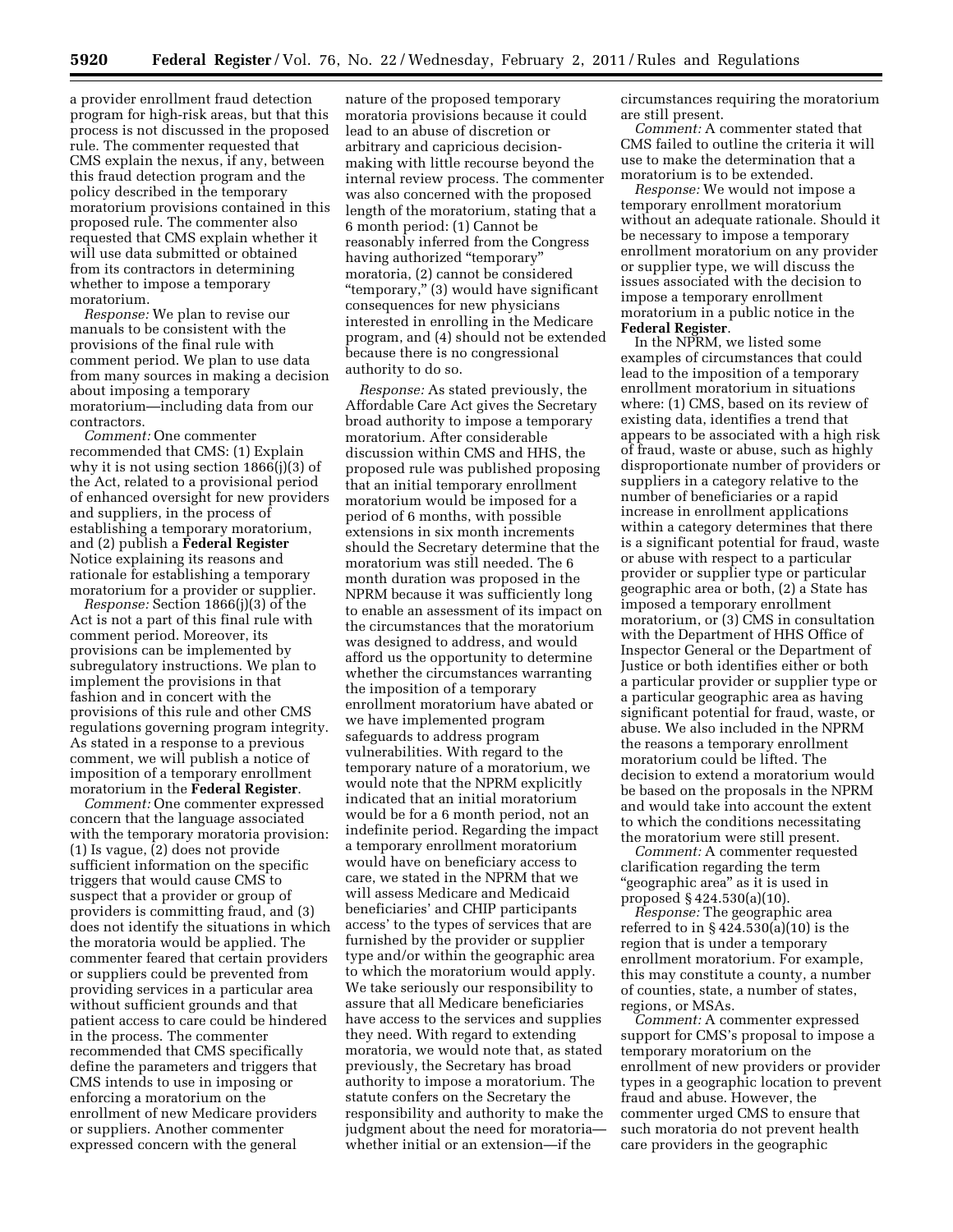location from enrolling as an ordering/ referring provider, as a moratorium may impair these practitioners from providing Medicare beneficiaries with needed care.

*Response:* We take seriously our responsibility to assure that all Medicare beneficiaries have access to the services and supplies they need. As a part of this assurance, we would consider the implications of a temporary enrollment moratorium for physicians and other eligible professionals who order and refer services for Medicare. However, enrollment moratoria imposed on provider types will not distinguish between the enrollment purpose, that is, enrollment for the right to bill Medicare versus enrollment solely to order and refer, unless otherwise specified in the **Federal Register**. As stated previously, the notice in the **Federal Register** will both discuss the issues associated such the decision, and identify the provider types subject to the temporary enrollment moratoria. We believe the rationale that supports a decision to put a temporary enrollment moratorium in place for those who bill Medicare should extend to those same types of providers who seek to enroll to order and refer. In addition, the enrollment process solely to order and refer was established by us for those provider types that do not typically enroll in Medicare, such as dentists, other government agency employees (such as the Department of Veterans Affairs), and pediatricians. Therefore, it will be highly unlikely that those who were seeking to enroll in order to bill Medicare will similarly seek to enroll solely to order and refer. Regarding the impact a temporary enrollment moratorium may have on beneficiary access to needed care, we stated in the NPRM that we will assess Medicare beneficiary access to the types of services that are furnished by the provider or supplier type and/or within the geographic area to which the moratorium would apply.

*Comment:* A commenter supported CMS's statement in the preamble to the proposed rule that a moratorium shall not apply to a change of practice location or to changes of ownership of existing providers or suppliers.

*Response:* We agree and plan to finalize these provisions.

*Comment:* A commenter recommended that CMS establish a temporary moratorium on the enrollment of slide preparation Facilities, since these organizations are not authorized by the Congress to enroll in or bill the Medicare program.

*Response:* It would be premature to identify in this rule any provider or

supplier type that might be subject to imposition of a temporary enrollment moratorium. Should it be necessary to impose a temporary enrollment moratorium on any provider or supplier type, we will explain the reasons for the temporary enrollment moratorium in a public notice in the **Federal Register**.

*Comment:* A commenter recommended that CMS develop and implement a regulatory-defined process to utilize when determining whether or not to mandate a moratorium. The process should effectively prevent any negative impact in quality of and access to care for Medicare beneficiaries or Medicaid program enrollees.

*Response:* We would consider a number of factors in deciding whether to impose a temporary enrollment moratorium. These are spelled out in the proposed rule and include: situations where: (1) CMS, based on its review of existing data, identifies a trend that appears to be associated with a high risk of fraud, waste or abuse, such as highly disproportionate number of providers or suppliers in a category relative to the number of beneficiaries or a rapid increase in enrollment applications within a category determines that there is a significant potential for fraud, waste or abuse with respect to a particular provider or supplier type or particular geographic area or both, (2) a State has imposed a temporary enrollment moratorium, or (3) CMS in consultation with the Department of HHS Office of Inspector General or the Department of Justice or both identifies either or both a particular provider or supplier type or a particular geographic area as having significant potential for fraud, waste, or abuse.

As mentioned elsewhere, we indicated in the NPRM that prior to imposing a temporary enrollment moratorium we would assess Medicare beneficiary access to the type(s) of services that are furnished by the provider or supplier type and/or within the geographic area to which the moratorium would apply. We also indicated that if a State has determined that compliance with a Medicare imposed moratorium would adversely impact Medicaid beneficiaries' or CHIP participants' access to care, the State would not be required to comply with the moratorium. We and the States take the assurance of adequate access seriously.

*Comment:* A commenter requested clarification as to the mechanism—for instance, via the **Federal Register**—by which it will announce the lifting of a temporary moratorium.

*Response:* We will announce the imposition of any temporary enrollment moratorium via a notice published in the **Federal Register**. We would also provide notice on our Web sites, listservs, and through open door forums. Similarly, we would provide notice of the lifting of a moratorium in the **Federal Register**. We would also provide notice on our Web sites, listservs, and through open door forums.

*Comment:* A commenter mentioned that while the preamble of the proposed rule states that CMS will announce a moratorium in the **Federal Register**, the regulation text does not include a reference to **Federal Register**. The commenter recommended that the regulation text match the preamble language.

*Response:* We agree. We will ensure that the regulation text matches the preamble and other portions of this document.

*Comments:* A commenter urged CMS to immediately impose the proposed 6 month moratorium on the new certification of HHAs and hospices in its final rule with comment period, stating that there is a clear relationship between rapid development of new home health and hospice providers and the growth in fraud, abuse and waste. The commenter added that this will allow some time for other initiatives and proposals in the proposed rule to reduce fraud and abuse before hundreds of more providers enter the already saturated home health and hospice programs. For home health, the commenter stated that the moratorium should be maintained until new home health conditions of participation (CoPs) are implemented by CMS and other protections against referral abuse can be implemented by the OIG. For hospices, the commenter recommended that the moratorium be maintained until standardized hospice quality measures and payment system reforms are implemented by CMS.

*Response:* It would be premature to identify any provider or supplier type that might be subject to imposition of a temporary enrollment moratorium, or the circumstances necessitating such an action. Should it be necessary to impose a temporary enrollment moratorium on any provider or supplier type, we will explain the reasons for the temporary enrollment moratorium in a public notice in the **Federal Register**. We specified in the NPRM examples of why a moratorium would be imposed. ''Revisions to the HHA Conditions of Participation'' is not among the examples we cited for the reason that moratoria are focused on specific kinds of problems or areas, and are to be temporary.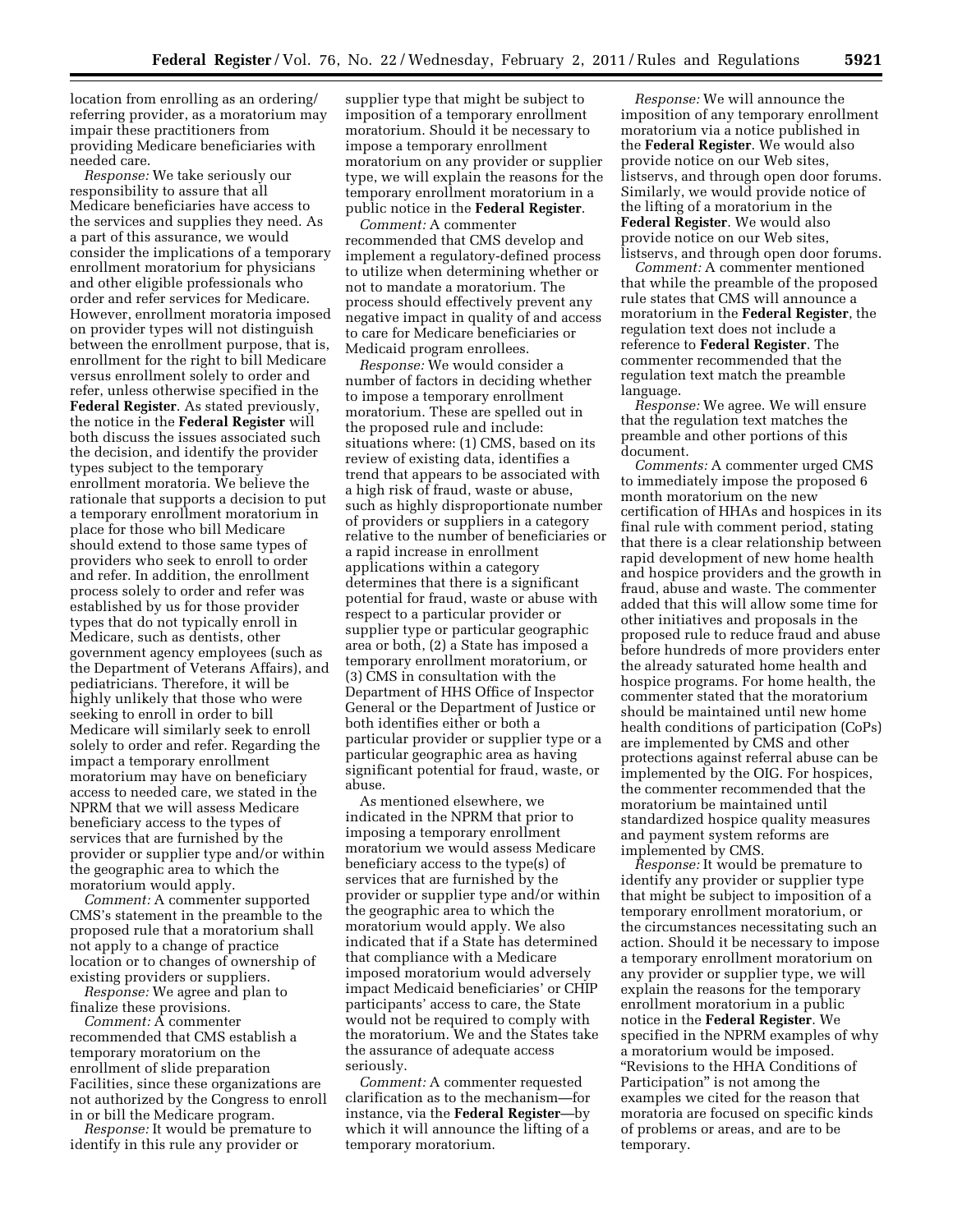*Comments:* A commenter requested that CMS clarify the process for timely notifying the State Medicaid agency of a moratorium imposition, and whether the process will include advance notice.

*Response:* We will be issuing subregulatory guidance to assist States with the operational aspect of implementing this provision in the near future.

*Comments:* A commenter stated that while a temporary moratorium might be reasonable in some limited situations, CMS should make such decisions based on specialty, not on provider type; for instance, it would be inappropriate for all DMEPOS suppliers to be put under such a moratorium when fraud concerns do not include orthotists and prosthetists.

*Response:* The ACA gives the Secretary broad authority to impose a temporary enrollment moratorium. We believe that circumstances could justify imposing a temporary enrollment moratorium on a category of providers or suppliers and not a subset within a provider or supplier type. As stated previously, the Secretary would explain the reasons for the moratorium in a **Federal Register** notice.

*Comment:* A commenter stated that the proposed policies need to be modified to accommodate newly enrolling physicians (and physicians establishing new practice locations) in cases where a moratorium relates to DMEPOS suppliers. In other words, if CMS or a State imposes a moratorium on DMEPOS suppliers, the moratorium should not apply to newly enrolling physicians (or physicians establishing a new practice location) who are now also required to enroll as DMEPOS suppliers if they wish to furnish DMEPOS to their own patients.

*Response:* In the example cited by the commenter, physicians enrolled as physicians to provide medical care would not be subject to a moratorium on DMEPOS suppliers. Only the new DMEPOS suppliers would be subject to the temporary enrollment moratorium. Physicians would be able to enroll in Medicare as physicians for the purpose of providing medical care (or ordering or referring medical care or services). The moratorium would only apply to the physician if he or she were newly applying to be a DMEPOS supplier in the geographic area covered by the moratorium.

*Comment:* A commenter suggested that CMS specify that a moratorium will not be imposed unless: (1) There is significant risk of widespread fraud, waste, or abuse in a specified and discrete geographic region, and (2) clear and documented agency analysis

showing that the moratorium will not exacerbate health disparities or create additional barriers for underserved communities. Also, CMS should include greater specificity as to what conditions would warrant the imposition of a moratorium and what factors would be considered to ensure that the harm does not outweigh the benefit and will not have a disparate adverse impact on racially and ethnically diverse beneficiaries and physicians.

*Response:* We appreciate the concerns expressed by the commenter and we are also concerned about the issues of access and disparities. As mentioned previously, we indicated in the proposed rule that prior to imposing a temporary enrollment moratorium we will assess Medicare beneficiary access to the type(s) of services that are furnished by the provider or supplier type and/or within the geographic area to which a moratorium would apply. We also indicated that if a State has determined that compliance with a Medicare imposed moratorium would adversely impact Medicaid beneficiaries' or CHIP participants' access to care, the State would not be required to comply with the moratorium. CMS and the States take the assurance of adequate access seriously. We do not intend to impose a moratorium that would impede access to needed services.

*Comment:* A commenter expressed concern that CMS's proposed standards for implementing a temporary moratorium on new enrollment of potentially high risk providers and suppliers is too broad, and that CMS could impose a moratorium on new enrollment of all DMEPOS suppliers, even though only a subset of suppliers or a particular region or State poses a high risk of fraud. CMS should specify that it will narrowly limit the moratoria to those provider types or those narrow geographic regions that generate the fraud concerns. In particular, the commenter stated that community pharmacies face the danger that, in the midst of preparing to open up, CMS will impose a moratorium. The commenter urged that the expansion of an existing community pharmacy DMEPOS supplier does not pose a fraud risk and such an expansion should not be subject to a possible moratorium. Another commenter stated that CMS should adopt a more targeted approach to moratoria that takes other relevant factors into consideration, such as the history or trend in proven fraud and/or abusive practices for specific types or categories of providers or suppliers. The commenter believes that painting all providers and suppliers in a particular

geographic area with the same broad brush is too extreme a measure, and that CMS should not use geography, by itself, as a determining factor in imposing a temporary enrollment moratorium on all providers and suppliers.

*Response:* As stated elsewhere in this document, we will publish a notice in the **Federal Register** announcing imposition of a temporary enrollment moratorium. This notice would contain a discussion of the factors associated with the moratorium. Although there are clear differences in the levels of fraud in different geographic areas of the United States, geography by itself without any indication of a risk of fraud, waste or abuse would not be a cause for a moratorium. Community pharmacies generally enroll in Medicare as roster billers for purposes of immunizations, and as such are listed in the limited risk level. DMEPOS suppliers that are owned by a community pharmacy are enrolled in Medicare as DMEPOS suppliers and are subject to the supplier standards for DMEPOS suppliers (except accreditation under certain circumstances). If we, on behalf of the Secretary, determine that a moratorium is needed for any particular provider or supplier type or geographic area or both, we would publish our rationale for the moratorium in our **Federal Register**  notice. Decisions to impose a temporary enrollment moratorium would be made based on presenting circumstances. It would not be appropriate to exclude any provider or supplier category, for example, DMEPOS suppliers owned by community pharmacies, from being subject to a moratorium if the circumstances warrant the imposition of a temporary enrollment moratorium.

*Comment:* Several commenters recommended that CMS also be permitted to lift a moratorium if the Secretary of HHS declares a public health emergency in an area.

*Response:* The ACA gives the Secretary broad authority to impose temporary enrollment moratoria as a means to combat fraud, waste or abuse. The Secretary has considerable discretion to consider all aspects of the impact of a possible temporary moratorium. In the NPRM we proposed that the Secretary may lift a moratorium in the following three circumstances: (1) The President declares an area a disaster under the Robert T. Stafford Disaster Relief and Emergency Assistance Act, (2) circumstances warranting imposition of moratorium have abated or we have implemented safeguards to address the issue that was the cause of such moratorium, or (3) in the judgment of the Secretary, the moratorium is no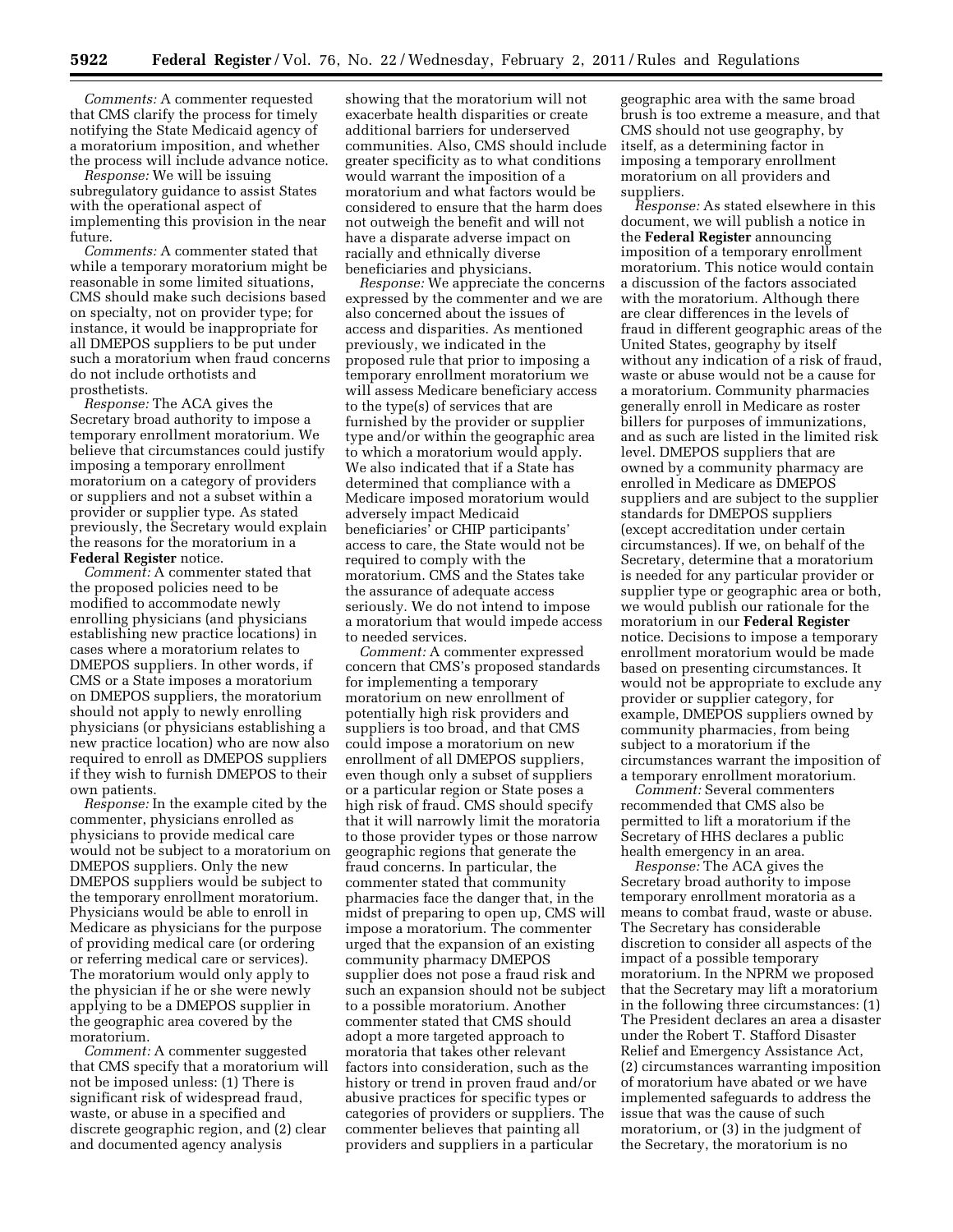longer needed. Based on the comments received in response to the NPRM, and consistent with the broad authority provided to the Secretary in the Affordable Care Act, we have decided to add a public health emergency declared by the Secretary under section 319 of the Public Health Service Act to the list of circumstances the Secretary could cite in lifting a moratorium. We would closely evaluate these circumstances in the decision to continue a temporary enrollment moratorium.

*Comment:* A commenter suggested that CMS include the restrictions listed in the preamble regarding temporary moratoria in the regulation text at § 424.570.

*Response:* It is unclear which provisions included in the preamble of the NPRM are of concern to the commenter. However, we will include any provisions dealing with imposition of temporary enrollment moratoria at § 424.570.

*Comment:* A commenter asserted that new § 424.570 is inconsistent with the DMEPOS competitive bidding program. Under competitive bidding, a company might win a contract in a competitive bidding area (CBA) where a moratorium exists. If so, the company could not alter its geographic locations to best serve the CBA. The commenter requested that CMS in the final rule with comment period carefully delineate how the competitive bidding program and the proposed temporary moratoria requirements will intersect.

*Response:* All winners of DMEPOS competitive bidding contracts are required to be enrolled in Medicare as a condition of their contract. As a result, these suppliers would not likely be subject to a moratorium on enrollment after they were awarded a contract, as they would already be enrolled. However, in a situation where a competitive bid winner applied to expand to a new practice location, the new location would need to be enrolled in Medicare. If a moratorium were imposed on DMEPOS suppliers in the area where the competitive bid winner was attempting to enroll a new practice location, the application would in all likelihood be denied based on the existence of a moratorium.

*Comment:* The same commenter also suggested that: (1) Suppliers with 10 or more provider transaction account numbers (PTANs) be exempt from § 424.570 and (2) CMS allow exceptions for bona fide acquisitions of assets belonging to an existing provider in the area for the protection of the beneficiaries served by the selling provider.

*Response:* We will be applying the provisions of this rule to all enrolled physicians, individual practitioners, providers and suppliers regardless of the number of PTANs. In addition, as stated in the NPRM, changes in ownership are not subject to moratoria. Moreover, the provisions of this rule do not address the conditions under which a provider or supplier can complete a bona fide acquisition of assets.

*Comment:* Several commenters stated that new locations of enrolled suppliers should not be subject to a moratorium. Existing suppliers with no history of fraud should not be constrained in their ability to adjust their businesses to best meet the needs of beneficiaries; indeed, beneficiary access could be impaired if new locations were affected by a moratorium. Another commenter stated that applying a moratorium to a new location should only occur when the supplier has an objectively demonstrated history of fraud or for whom CMS has credible evidence of fraud.

*Response:* As mentioned elsewhere in this document, a temporary enrollment moratorium would not be imposed without adequate rationale. The decision to impose a temporary enrollment moratorium would not be made lightly and would only be pursued should one or more of the conditions for imposing a temporary moratoria exist—as described in the proposed rule. One factor for imposing a moratorium could be that—as stated in the NPRM—there are a disproportionate number of providers or suppliers relative to the number of beneficiaries. For example, currently enrolled providers and suppliers that are trying to enroll in or establish new practice locations in areas subject to a moratorium that has been imposed because there is a disproportionate number of a particular provider category relative to beneficiaries, should not be exempt from the moratorium.

*Comment:* A commenter stated that given that the intensity of a Certificate of Need program is designed to limit the number of providers to match beneficiary need, an exception to a temporary moratorium should be granted in the presence of such a program. Another commenter agreed that an exemption to the moratorium should be given if the State has a Certificate of Need program and the State determines that there is a need for additional providers. Several commenters also recommended exceptions to a moratorium when a provider is establishing a branch location within its geographic service area. Branch locations are subject to the

oversight of the established parent location and operate under the same Medicare provider number. Another commenter stated that the addition of a branch office to an HHA is not the equivalent of "establishing a new practice location.''

*Response:* We have decided not to provide a link to State CON programs because these programs vary in effectiveness and are subject to different standards, coverage and regulations and are not focused on fraud, waste or abuse prevention as would be a temporary enrollment moratorium that is authorized in the ACA. To provide an exemption in States with CON programs would require considerable effort to assure that all provider types are afforded due process and equal treatment. Accordingly, we did not propose an exemption from temporary enrollment moratoria in States with CON programs. We plan to take into account the impact a CON has on provider supply and beneficiary access when deciding to impose a moratorium. Regarding the HHA branch offices, we note that the extent to which the branch office is subject to a moratorium depends on whether the branch office is to be enrolled separately.

*Comment:* A commenter stated that the proposal to allow unlimited 6 month extensions without thorough documentation of supporting data hardly makes the moratoria temporary and could pose a significant risk to access to quality care for Medicare beneficiaries.

*Response:* The ACA gives the Secretary broad authority to impose a temporary moratorium on the enrollment of new providers and suppliers if the Secretary determines that a moratorium is necessary to prevent fraud, waste or abuse in Medicare, Medicaid or CHIP. The statute did not provide a specific time period for the duration of a moratorium. After considerable discussion within CMS and HHS, the proposed rule was published proposing that an initial temporary enrollment moratorium would be imposed for a period of 6 months, with possible extensions in 6 month increments should the Secretary determine that the moratorium was still needed. We proposed the 6 month duration because it would be sufficiently long to enable an assessment of its impact on the circumstances that the moratorium was designed to address, and would afford us the opportunity to determine whether the circumstances warranting the imposition of a temporary enrollment moratorium have abated or whether we have implemented program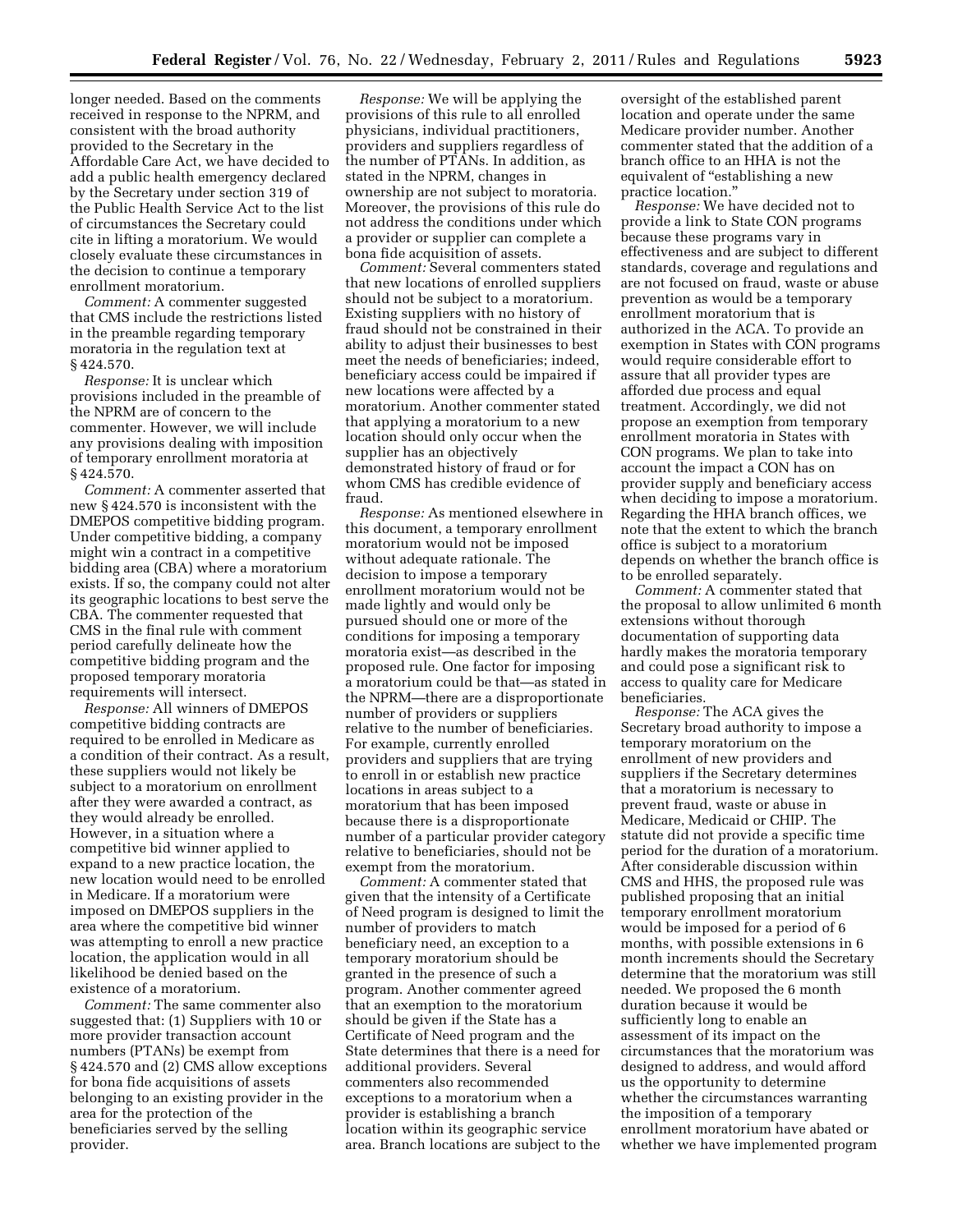safeguards to address program vulnerabilities. The 6 month period would also afford the Secretary reasonable opportunity to determine whether the moratorium was no longer needed. With regard to the temporary nature of a moratorium, we would note that the NPRM explicitly indicated that an initial moratorium would be for a 6 month period, not an indefinite period. Regarding the impact a temporary enrollment moratorium would have on beneficiary access to needed care, we stated in the NPRM that we will assess Medicare beneficiary access to the types of services that are furnished by the provider or supplier type and/or within the geographic area to which the moratorium would apply. We take seriously our responsibility to assure that all Medicare beneficiaries have access to the services and supplies they need. With regard to extending moratoria, the statute confers on the Secretary the responsibility and authority to make the judgment about the need for moratoria—whether initial or an extension—if the circumstances requiring the moratorium are still present.

*Comment:* A commenter stated that as part of the implementation of a temporary moratorium and any extension thereof, CMS should publish data and research that support their decision to impose the moratorium. The data should be thorough and indicate the "actual increased" risk rather than perceived risk for fraud and abuse, in addition to supportive material data. Another commenter added that CMS should ensure that beneficiary access is not curtailed in an area where a moratorium is imposed.

*Response:* As stated earlier, the ACA gives the Secretary broad authority to impose temporary enrollment moratoria when necessary to prevent or combat fraud, waste or abuse. We will announce any temporary enrollment moratoria in the **Federal Register**, including a discussion of the issues associated with the decision to impose a temporary enrollment moratorium. We are concerned about the effect imposition of a temporary enrollment moratorium would have on beneficiary access, and would consider access to care as one possible factor related to imposition of a moratorium. The ACA specifically mentions access to Medicaid services as a reason that States should consider in making decisions to implement moratoria.

*Comment:* A commenter stated that the proposed rule should be amended to state that a moratorium does not apply to instances where the new provider is a result of a merger, change of

ownership, or consolidation. Also, the fact that the moratorium would not apply where there is a change in practice location should be stated directly in the rule.

*Response:* We agree. All of these instances are addressed in the final rule with comment period.

*Comment:* A commenter requested that FQHCs be exempt from any geographical moratoria established by CMS. FQHCs are required to contract with State Medicaid and CHIP programs within certain specified locations. Inclusion in a moratorium would force these FQHCs to provide services without compensation.

*Response:* The ACA gives the Secretary authority to impose a moratorium when necessary to combat fraud waste and abuse in Medicare, Medicaid, or CHIP. Should there ever be a reason to impose a temporary enrollment moratorium on FQHCs, we would need to be able to do so. As mentioned previously, we indicated in the NPRM that prior to imposing a temporary enrollment moratorium we would assess Medicare beneficiary access to the type(s) of services that are furnished by the provider or supplier type and/or within the geographic area to which the moratorium would apply. We also indicated that if a State has determined that compliance with a Medicare imposed moratorium would adversely impact Medicaid beneficiaries' or CHIP participants' access to care, the State would not be required to comply with the moratorium. We and the States take the assurance of adequate access seriously.

*Comment:* The commenter also stated that Indian and Tribal providers should be exempt from the temporary moratoria provisions, as their programs are not viable without third-party revenue (especially Medicare and Medicaid) and that a moratorium could impede the programs and harm access to care.

*Response:* The ACA gives the Secretary authority to impose a temporary enrollment moratorium when necessary to combat fraud, waste and abuse in Medicare, Medicaid, or CHIP. Should there ever be a reason to impose a temporary enrollment moratorium on Indian or Tribal providers, we would need to be able to do so. As mentioned previously, we indicated in the NPRM that prior to imposing a temporary enrollment moratorium we would assess Medicare beneficiary access to the type(s) of services that are furnished by the provider or supplier type and/or within the geographic area to which the moratorium would apply. We also indicated that if a State has determined that compliance with a Medicare

imposed moratorium would adversely impact Medicaid beneficiaries' or CHIP participants' access to care, the State would not be required to comply with the moratorium. We and the States take the assurance of adequate access seriously.

*Comment:* A commenter stated that the moratorium exceptions should be very limited. The commenter agreed with CMS's proposal for an exemption for health crisis situations related to, for example, a natural disaster. The commenter also recommended that exceptions should be granted in areas: (1) With active CON programs, (2) not being served by any provider or (3) where the provider(s) (other than the applicant for the exception) attest that they lack the capacity to meet current demand. Still, the commenter stated that exemptions should only be granted in such exceptional circumstances and not become a vehicle for routine circumvention of the moratorium.

*Response:* We agree with the intent of these comments. Temporary enrollment moratoria must be considered carefully and the reasons for their imposition must be clear. Prior to imposing a moratorium, we will consider a number of factors, such as, any potential effect on access to care for beneficiaries. CON programs are not factored in to CMS decisions regarding exceptions.

*Comment:* A commenter requested clarification as to whether the temporary moratoria provisions apply to managed care organizations.

*Response:* This provision does not apply to Medicaid managed care entities. Medicaid risk based managed care is subject to contracts between States and the managed care entities, and the States rely upon those contracts to ensure that Medicaid beneficiaries have access to providers and a choice of networks within the managed care programs the State maintains. We would not impose moratoria on managed care programs that could restrict the ability of States to ensure beneficiary access and choice.

*Comment:* A commenter stated that an enrollment moratorium should not apply to publicly traded companies, since CMS can look to the board of directors and similar organizational structures to provide appropriate oversight and accountability. Moreover, after a moratorium is lifted, publicly traded providers and suppliers that were subject to the moratorium should not be lifted to a high screening level; to do so would be inconsistent with CMS's own statements in the preamble that publicly traded providers and suppliers pose a limited risk.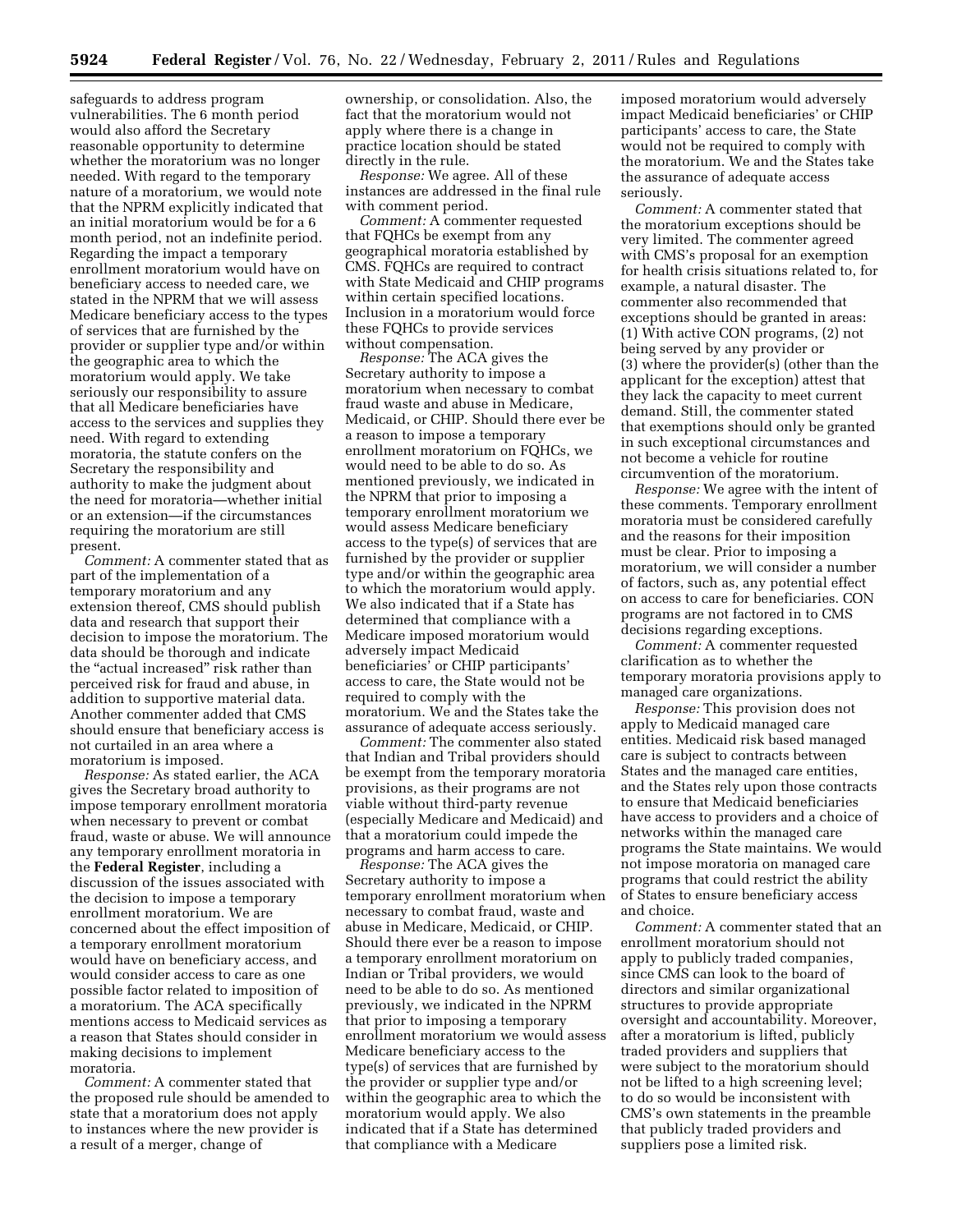*Response:* It would be inappropriate for us to identify any one provider or supplier characteristic, such as being publicly traded, as a basis for not being subject to a temporary enrollment moratorium. In addition, as noted below, in the screening portion of this final rule with comment period, we have decided not to draw a distinction between publicly traded and other providers and suppliers. Should there ever be a reason to impose a temporary enrollment moratorium in a geographic area or on a particular provider or supplier category; we would need to be able to do so. We cannot state that there will never be circumstances that warrant imposition of a temporary enrollment moratorium that will affect providers and suppliers that are publicly traded or that these providers and suppliers will never be subject to a temporary enrollment moratorium. We have in response to many comments on this issue, has decided to eliminate the distinction between publicly traded and non-publicly traded status as a determinant of assignment of provider or supplier types to risk levels. Temporary enrollment moratoria will not be imposed without adequate rationale for how the moratorium would address fraud, waste and abuse in Medicare, Medicaid and CHIP. Such moratoria would be imposed based on careful analysis and assessment of circumstances that are present.

*Comment:* CMS, according to one commenter, states repeatedly that the application of the temporary moratoria could be to either a particular provider or supplier type or a particular geographic area. The commenter urged CMS to reconsider whether it is appropriate to ever apply moratoria on particular geographic areas for all provider and supplier types—such as physicians, whom CMS assigns to the limited level of screening. The commenter believes that physicians should be exempt from geographic provider/supplier enrollment moratoria.

*Response:* We would not likely impose a temporary enrollment moratorium on all provider and supplier types in a particular geographic area particularly given the potential impact on beneficiary access. However, if circumstances were to be such that a temporary enrollment moratorium in a particular geographic area should apply to all provider and supplier types in that area, we would need to be able to impose such a moratorium. As stated elsewhere in this document, we would publish notice of any moratorium and would include in the notice the rationale for the imposition of a temporary enrollment moratorium.

Also, as stated earlier, we would consider access issues as well.

*Comment:* A commenter urged that the final rule with comment period be revised to clarify that it is only to be used as an option of last resort, when less onerous enforcement efforts have failed to reduce program abuse by a significant number of providers or suppliers of the same type. The commenter also stated that it should be imposed only if there is irrefutable evidence of fraud, waste or program abuse by a significant portion of the population of providers that are targeted by the moratorium.

*Response:* The ACA gives the Secretary broad authority to impose temporary enrollment moratoria in instances where the Secretary has determined that the moratorium is necessary to combat fraud, waste or abuse in Medicare, Medicaid or CHIP. A moratorium would not be imposed without adequate justification. We would announce in the **Federal Register**  the imposition of any temporary enrollment moratorium and would include a discussion of the issues associated with the decision to impose the temporary enrollment moratorium.

In the NPRM, we did list circumstances that could lead to the imposition of a temporary enrollment moratorium in situations where: (1) Based on our review of existing data, identifies a trend that appears to be associated with a high risk of fraud, waste or abuse, such as when a highly disproportionate number of providers or suppliers in a category relative to the number of beneficiaries or a rapid increase in enrollment applications within a category is associated with a significant potential for fraud, waste or abuse with respect to a particular provider or supplier type or particular geographic area or both, (2) a State has imposed a temporary enrollment moratorium, or (3) CMS in consultation with the Department of HHS Office of Inspector General or the Department of Justice or both identifies either or both a particular provider or supplier type or a particular geographic area as having significant potential for fraud, waste, or abuse. We also included in the NPRM the reasons a temporary enrollment moratorium could be lifted. The decision to extend a moratorium would be based on the proposals in the NPRM and would take into account the extent to which the conditions necessitating the moratorium were still present.

*Comment:* A commenter stated that CMS and Medicaid should be permitted to extend a temporary moratorium by a maximum of one additional 6 month period. Twelve months is more than a

sufficient amount of time for CMS to consider additional programmatic initiatives. The commenter added that CMS's statement in the preamble that it ''would assess Medicare beneficiary access to the type(s) of services that are furnished by the provider or supplier type and/or within the geographic area to which the moratorium would apply'' before imposing a moratorium, should be included in the regulatory text.

*Response:* We reserve the option to extend a temporary moratorium if circumstances warrant the continuation. We do not want to limit our ability to keep a temporary enrollment moratorium in place if necessary. Conversely, if the Secretary determines that a moratorium is no longer needed, consistent with the provisions of the proposed rule, the moratorium could be lifted at any time. We have modified the regulation text to make this clarification. We will consider safeguards for beneficiary access related to the imposition of an enrollment moratorium at § 424.570.

*Comment:* A commenter stated that CMS should exempt new practice locations from the moratoria and should limit the moratorium to newly-enrolling providers and suppliers.

*Response:* Currently enrolled providers and suppliers that are trying to establish additional new practice locations as a means to enroll in areas that are subject to a moratorium, and the provider is of the type for which the temporary enrollment moratorium is imposed, should not be exempt from the moratorium. However, if an enrolled provider or supplier is merely changing its practice location from a current location to a new location—not an additional new location—then that new location would not be subject to a temporary enrollment moratorium.

*Comment:* A commenter stated that CMS should establish an administrative appeals mechanism to address adverse determinations based on the imposition of a temporary moratorium that would also permit providers and suppliers to question whether CMS has an appropriate statutory or evidentiary basis for imposing a temporary moratorium.

*Response:* The ACA specifies that there is no judicial review under sections 1869 and 1878 of the Act, or otherwise of the decision to impose a temporary enrollment moratorium

However, as stated in the NPRM, we note that a provider or supplier may use the existing appeal procedures at 42 CFR part 498 to administratively appeal a denial of billing privileges based on the imposition of a temporary moratorium.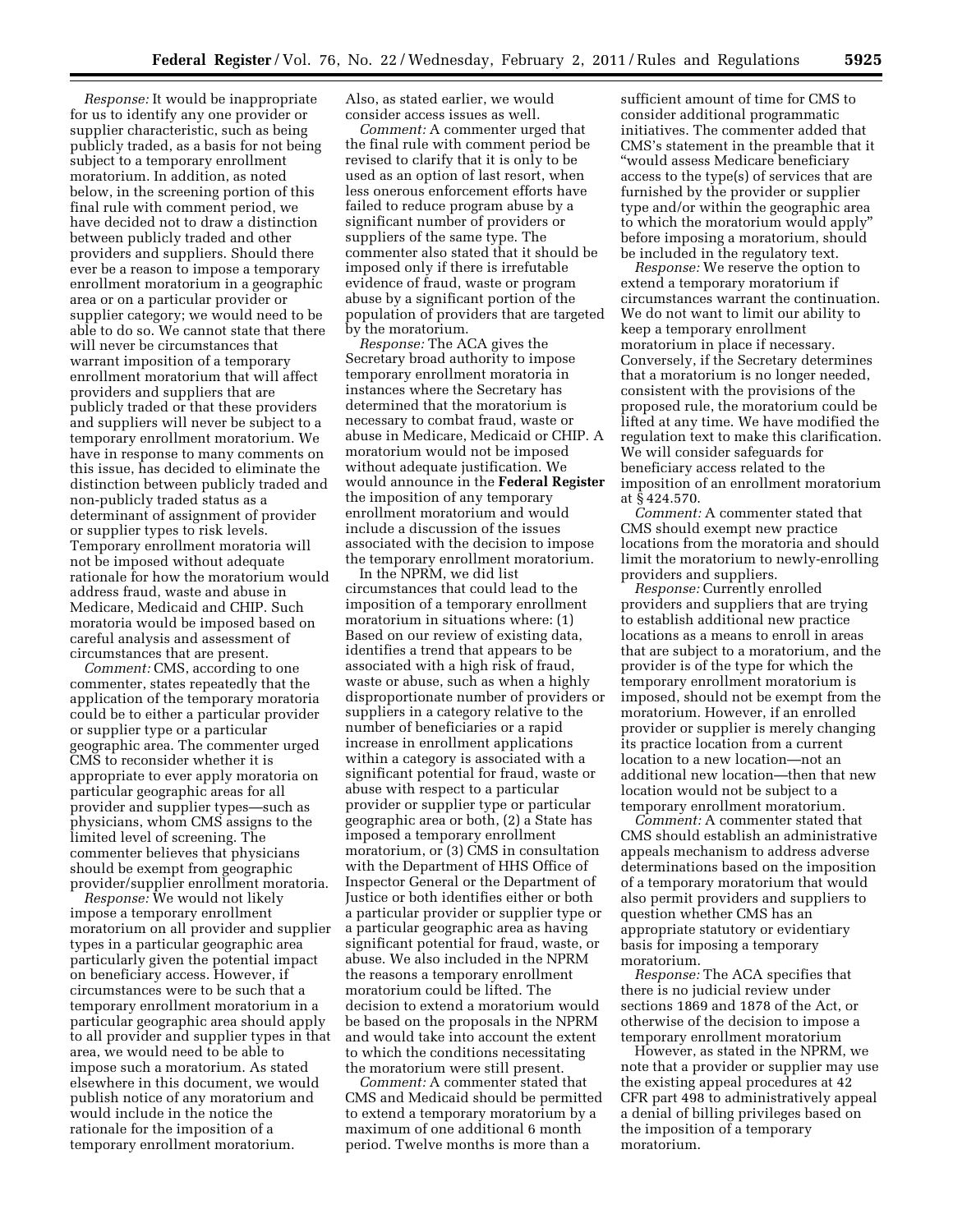*Comment:* One commenter stated that CMS should allow exceptions to the moratorium, such as: (1) A low ratio of the provider or supplier type to the number of beneficiaries in the targeted area, (2) pandemics and other threats to beneficiary health that would be served by the provider or supplier type, and (3) other circumstances as the Secretary or the State Medicaid director determine are in the best interests of the program.

*Response:* As discussed previously, the ACA gives the Secretary broad authority to impose temporary enrollment moratoria. We also stated earlier that we listed in the NPRM circumstances that could lead to the imposition of a temporary enrollment moratorium in situations. We also indicated in the NPRM that prior to imposing a temporary enrollment moratorium we would assess Medicare beneficiary access issues. And we indicated that if a State has determined that compliance with a Medicare imposed temporary enrollment moratorium would adversely impact Medicaid beneficiaries', or CHIP participants' access to care, the State would not be required to comply with the temporary enrollment moratorium. We and the States take the assurance of adequate access seriously.

*Comment:* A commenter believes that CMS moratoria authority was openended to the point where CMS could, towards the end of a fiscal year, announce the suspension of provider enrollment in a variety of categories not to stem fraud and abuse, but rather to achieve some budgetary goal of reducing Medicare expenditures. The commenter requested that CMS clarify: (1) Who will decide what constitutes a highly disproportionate number of providers relative to the number of beneficiaries, (2) the standards that will be used to determine the number of providers necessary relative to the number of beneficiaries, and (3) whether this is a de facto return of the certificate of need process.

*Response:* We proposed and sought comments on factors that would have to be in place to impose a temporary enrollment moratorium, including identifiable trends in CMS data, State imposition of a moratoria, or consultation with the Office of Inspector General or the Department of Justice. The ACA requires that any moratorium imposed be implemented to reduce fraud, waste and abuse in the Medicare, Medicaid and CHIP programs. Additionally, we will not deny any enrollment for which the Medicare enrollment contractor has completed review of the application and has determined that the provider or supplier meets all the requirements for enrollment and all that remains is to assign appropriate billing number(s) and enter the provider or supplier into PECOS. Actively enrolled providers and suppliers will still be reimbursed for claims for services that are provided, and reimbursement would be at levels preceding the moratoria. The process for imposing a moratorium in this rule provides no opportunity for us to use the temporary enrollment moratoria to stop payments to enrolled providers and suppliers, and there is no intention for us to use temporary moratoria for purposes other than the ones authorized under the ACA.

Additionally, as stated previously, we would provide notice in the **Federal Register** of the imposition of a temporary enrollment moratorium and would include a discussion of the issues associated with the decision to impose a temporary enrollment moratorium. We will decide what constitutes a disproportionate number of providers relative to beneficiaries. We indicated in the NPRM that prior to imposing a temporary enrollment moratorium we would assess Medicare beneficiary access to the type(s) of services that are furnished by the provider or supplier type and/or within the geographic area to which the temporary enrollment moratorium would apply. As a part of this process, we would examine the levels of providers in a given area and make a judgment about whether any temporary enrollment moratorium would adversely affect the delivery of needed services to beneficiaries. Regarding Certificate of Need processes, we would note that a number of States use the CON process. We have stated elsewhere in this document that we have not linked this proposed rule to the CON process. The CON programs vary in effectiveness and coverage and are subject to different standards and regulations. If there were a need to impose a temporary enrollment moratorium in any part of a State that has a CON requirement, we would impose the temporary enrollment moratorium in that part of the State, as needed.

*Comment:* A commenter stated that CMS should exclude from any moratoria those providers and suppliers: (1) Assigned to the limited level of screening, and (2) that have completed and passed a State licensure process. Another commenter urged that a moratorium be applied only to providers included within the moderate or high screening levels, and then only after: (1) Appropriate appeals measures have been established, and (2) CMS has

addressed any beneficiary access to care issues.

*Response:* The ACA provides that the Secretary can impose a moratorium if she decides that it is necessary to combat fraud, waste or abuse. Accordingly the decision to impose a temporary enrollment moratorium will be based on a variety of factors, including the potential risk of fraud in the Medicare program that could be posed by a particular category of provider or supplier in a specific geographic area. The ACA gives the Secretary authority to impose a moratorium when necessary to combat fraud waste and abuse in Medicare, Medicaid, or CHIP. Should there ever be a reason to impose a temporary enrollment moratorium on any category of providers or suppliers, we would need to be able to do so—regardless of the screening level to which they were assigned as part of the provider and supplier screening process described in this regulation. We cannot state that providers and suppliers in the "limited" screening level will never be subject to a temporary enrollment moratorium. Nor are we prepared to state that providers or suppliers that are licensed would never be subject to a temporary enrollment moratorium. With regard to access to care, we indicated in the NPRM that prior to imposing a temporary enrollment moratorium we would assess Medicare beneficiary access to the type(s) of services that are furnished by the provider or supplier type and/or within the geographic area to which the temporary enrollment moratorium would apply. We also indicated that if a State has determined that compliance with a Medicare imposed temporary enrollment moratorium would adversely impact Medicaid beneficiaries', or CHIP participants' access to care, the State would not be required to comply with the temporary enrollment moratorium. We and the States take the assurance of adequate access seriously.

*Comment:* A commenter stated that while the preamble mentions that advanced notice of a moratorium will be given, this is not specified in the regulation text. The commenter stated that the text should be amended to reflect the advanced notice requirement.

*Response:* The preamble to the proposed rule says that we will announce the imposition of a temporary enrollment moratorium in the **Federal Register**. The preamble does not say we will give advance notice. We have stated in response to other comments that we do not think we should provide advance notice as this may foster an increase in applications for enrollment in an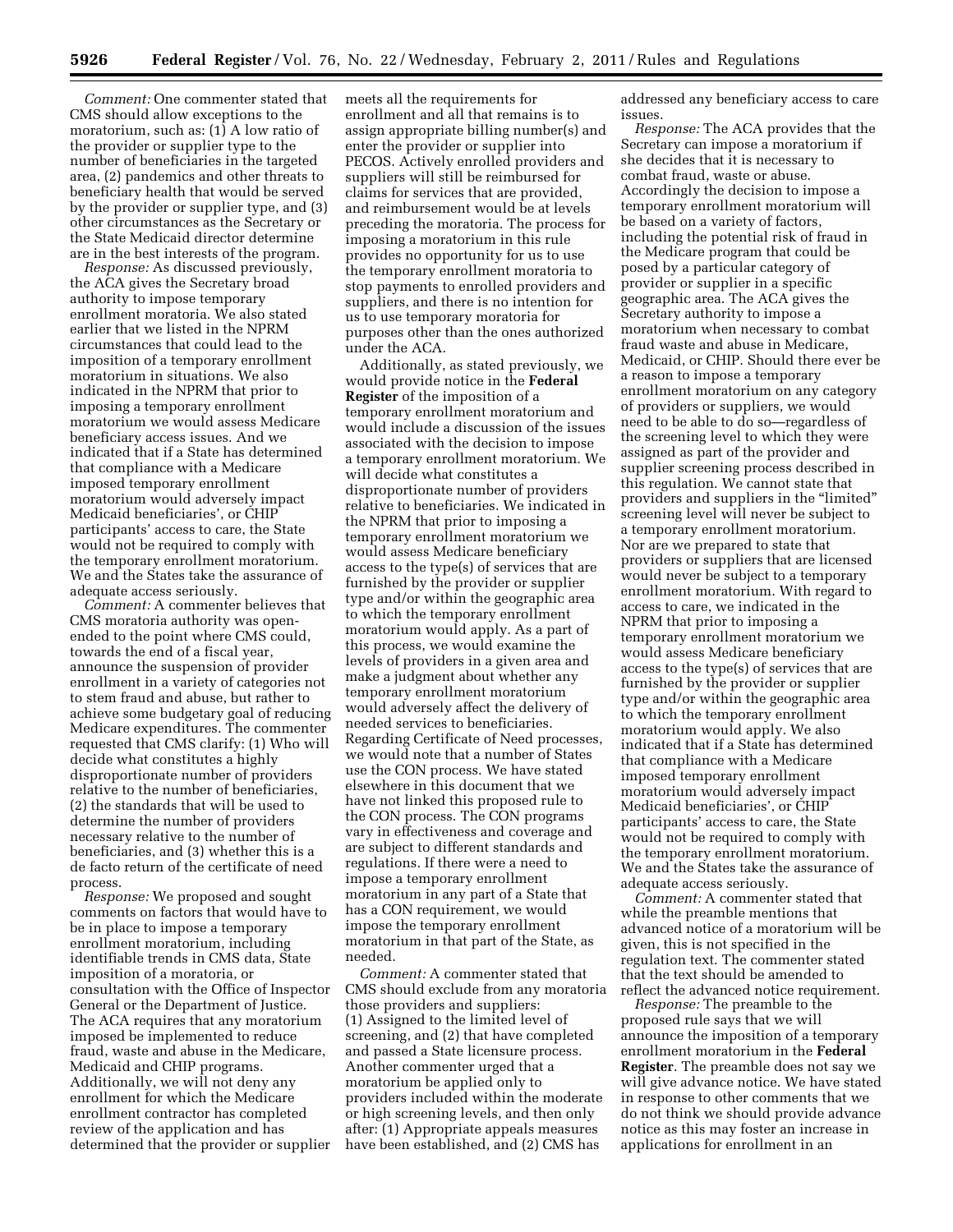attempt to circumvent the intent of the temporary enrollment moratorium. Accordingly, we did not include any language about advance notice in the regulation text.

*Comment:* A commenter requested clarification as to what the term "significant potential for fraud" means in the context of the moratorium and the datasets that will be used to determine whether such a trend exists.

*Response:* We offered examples in the NPRM of the kinds of circumstances that might warrant imposition of a temporary enrollment moratorium. We plan to draw on data and information from many sources in coming to a decision about imposition of temporary enrollment moratoria—including existing CMS claims and enrollment data as well as other public data as well as data from our contractors or from law enforcement entities.

*Comment:* A commenter noted that CMS proposes to allow a Medicare enrollment moratorium where a State Medicaid program has imposed a moratorium on a group of providers who are also eligible to enroll in Medicare. The commenter stated that the proposal does not clarify whether CMS intends for such a moratorium to apply only to those providers within the affected State or whether that moratorium could apply nationwide in the event that the moratorium pertains to provider type. The commenter believes that for a State-imposed moratorium to have such a drastic effect across the country without evidence of a nationwide problem would be an overly broad and unnecessary imposition of CMS authority, and urged CMS to craft this provision more narrowly.

*Response:* We agree that imposing a moratorium on a national level based on one State's action in its State would be an unnecessarily broad action for us to take. The intent of that provision in the NPRM was to afford Medicare the option to adopt a State moratorium in a State or part of a State if appropriate.

*Comment:* A commenter stated that in the case of a moratorium, CMS and the States should explain their actions and provide an opportunity for notice and comment.

*Response:* We have said that we plan to provide notice of imposition of a temporary enrollment moratorium in the **Federal Register**, explaining the rationale for the imposition. We will not be providing an opportunity for comment prior to the imposition of a temporary enrollment moratorium, because it is not a rulemaking effort. Moreover, we think that providing advance notice of a temporary

enrollment moratorium might foster a spike in enrollment applications from providers or suppliers that would be subject to the moratorium. If we determine that a temporary enrollment moratorium is needed, we would not want to provide opportunities for providers and suppliers to circumvent the moratorium's purpose.

*Comment:* A commenter recommended that CMS impose a temporary moratorium nationally on any Medicare-certified HHAs. As an alternative, the commenter suggested a moratorium in any State without either HHA licensure or a certificate of need, or in any State where the growth in new HHAs in the most recent 4 years has exceeded 15 percent.

*Response:* At this time, we are not contemplating the imposition of national moratoria. Moreover, it would be premature to identify any provider or supplier type that might be subject to imposition of a temporary enrollment moratorium. Should it be necessary to impose a temporary enrollment moratorium on any provider or supplier type, we will explain the reasons for the temporary enrollment moratorium in a public notice in the **Federal Register**.

*Comment:* One commenter stated that while they are in agreement with the proposal that State Medicaid agencies should have the authority to impose temporary moratoria on the enrollment of new providers or impose numerical caps or other limits on the providers assigned to the high screening level by the Secretary, the State Medicaid agency should also be allowed the discretion to identify providers that are high risk by State standards.

*Response:* We agree that the State Medicaid agency has the discretion to identify providers that are high risk by State standards. However, section 1902(kk)(4)(B) of the Act explicitly states that the designation of ''high risk'' providers for purposes of this provision must be made by the Secretary. Thus, we are finalizing the requirement that when a State Medicaid agency identifies a category of providers that are high risk of fraud, waste or abuse by State standards, the State must seek our concurrence with that assignment prior to imposing any type of moratoria, numerical caps or other limits on the enrollment of these providers.

*Comment:* One commenter requested that the rule be clarified to allow a State to complete any provider enrollment initiated prior to a Federally imposed moratorium.

*Response:* If a moratorium is deemed necessary, then we believe that all unenrolled providers should be subject to the moratorium. However, we would not require the State to deny any enrollment for which the State has completed its review of the enrollment application and has made a determination that the provider meets all requirements for enrollment.

*Comment:* A few commenters requested additional information regarding the process that should be used by State Medicaid agencies to notify CMS that imposition of a temporary moratorium would adversely impact beneficiaries' access to medical assistance, including the documentation that will be required and the standards CMS will use for its review.

*Response:* We believe that additional information regarding the operational processes that should be used by States regarding temporary moratorium are more appropriately addressed in subregulatory guidance. We will be issuing subregulatory guidance to assist States with the operational impact of implementing this provision in the near future.

*Comment:* Regarding State "identification" of providers with a ''significant potential for fraud, waste or abuse,'' one commenter asked that documentation of the significant risk be required, as well as a description of the rationale used to arrive at numerical caps or other limits on enrollment of that provider type.

*Response:* Consistent with section 1902(kk)(4)(B) of the Act, when a State Medicaid agency identifies a category of providers that is high risk by State standards, the State must seek our concurrence with that designation prior to imposing any type of moratorium, numerical cap or other limit on the enrollment of these providers. We will expect the State to provide rationale and justification for assigning providers to the high screening level when seeking our concurrence. We will be issuing subregulatory guidance to assist States with the operational aspect of implementing this provision in the near future. We agree a temporary enrollment moratorium should be imposed only with adequate rationale. A temporary enrollment moratorium on any category of provider that a State identifies as posing a significant potential for fraud, waste, or abuse, should be supported by adequate rationale to justify the imposition of a temporary moratorium, numerical caps or other limits on enrollment of that provider type.

*Comment:* One commenter requested that CMS add an exception where the State has other measures in place that adequately control for the potential fraud, waste, and abuse that is the basis for the proposed moratorium.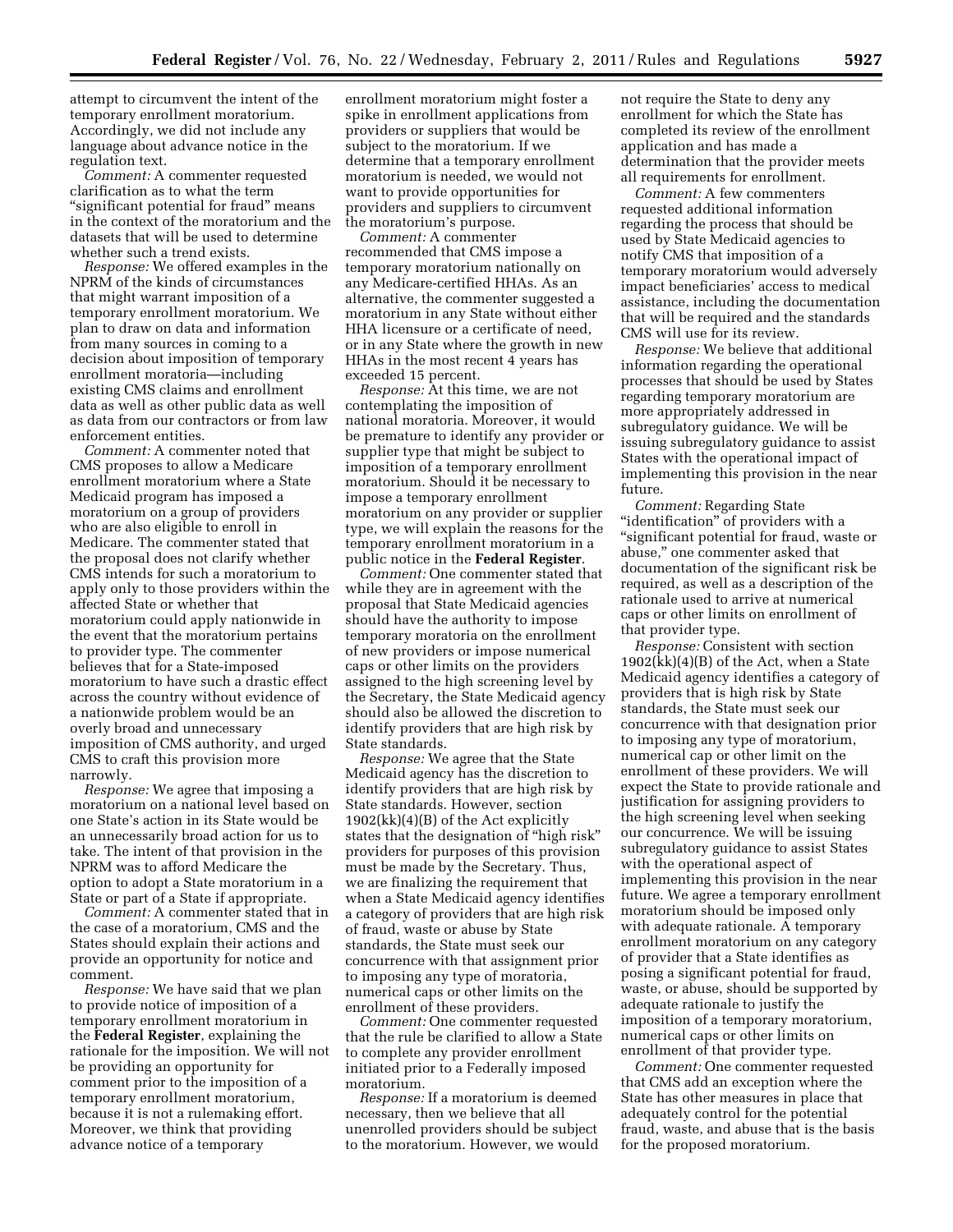*Response:* The ACA does not allow us to grant such an exception to States even when the State has other fraud controls in place. Additionally, we believe this additional program integrity safeguard is necessary to prevent loss to Medicare, Medicaid and CHIP programs when existing safeguards have not prevented an emergent trend in fraudulent, *wasteful,* or abusive practices. We believe the authority to impose temporary enrollment moratorium when appropriate will be a useful tool for both CMS and the States.

*Comment:* Several commenters requested clarification regarding whether this requirement applies to Medicaid managed care. These commenters specifically asked CMS to provide an explicit exception to temporary moratoria for Medicaid managed care entities so to ensure that the adequacy of these plans' provider networks is not compromised and in turn, impede beneficiary access to care.

*Response:* As stated previously, this provision does not apply to Medicaid managed care entities. Medicaid risk based managed care is subject to contracts between States and the managed care entities, and the States rely upon those contracts to ensure that Medicaid beneficiaries have access to providers and a choice of networks within the managed care programs the State maintains. We would not impose moratoria on managed care programs that could restrict the ability of States to ensure beneficiary access and choice.

*Comment:* One commenter requested the development of a process for an individual provider exemption from a moratorium or, in the alternative, the establishment of a more focused process for imposing any necessary moratoria.

*Response:* As mentioned previously, we will take action to impose a temporary moratorium only if justified. Accordingly, the decision to impose a temporary enrollment moratorium will be based on the potential risk of fraud, waste or abuse in the Medicare or Medicaid programs.

*Comment:* A commenter stated that CMS, should it proceed with this proposed rule, must introduce much better controls to limit over-reaching and to assure providers due process rights. The commenter cited CMS's proposed ability to impose a temporary enrollment moratorium on potentially high risk providers and suppliers with no rights of judicial review of the agency's decision. The commenter stated that the absence of defined rights for orthotic and prosthetic suppliers in the proposed rule could, in some instances, appear to be a Federal "taking" without due process.

*Response:* As stated previously, we will provide a discussion of the factors for imposing a moratorium on a case by case basis when the notice of such a moratorium is published in the **Federal Register**. If a provider or supplier's billing privileges are denied due to the imposition of a temporary enrollment moratorium, the denial of billing privileges can be challenged administratively through the existing enrollment appeal procedures at 42 CFR part 498. Further, we disagree with the commenter's characterization of a temporary moratoria of newly-enrolling providers and suppliers as a Federal ''taking.''

4. Final Temporary Moratoria on Enrollment of Medicare Providers and Suppliers, Medicaid and CHIP Provisions

This final rule with comment period finalizes the provision of the proposed rule in regards to the temporary enrollment moratoria with the following exceptions:

In § 424.570, we modified our proposal as follows:

• Added language to clarify that we will fully assess the impact of a temporary enrollment moratorium would have on beneficiary access to services that will be subject to the temporary enrollment moratorium at § 424.570(a).

• Added language that specifies we will announce any temporary enrollment moratorium in a notice in the **Federal Register** that will include the rational for the imposition of the moratorium, the particular provider or supplier type or the establishment of new practice locations of a particular type in a particular geographic area at  $§$  424.570(a).

• Added language to clarify that Medicare contractor will deny enrollment applications from a provider or supplier subject to a moratorium specified in paragraph (a) including providers and suppliers with pending enrollment applications, EXCEPT such applications that have been approved by the enrollment contractor before the imposition of a moratorium at § 424.530(a)(10).

• Added language that adopts a public commenter's proposal that the Secretary may lift a temporary enrollment moratorium in the event of a public health emergency in the affected geographic area at § 424.570(d).

• Added language that specifies we will publish notice of lifting the moratorium in the **Federal Register** at § 424.570(d).

# *D. Suspension of Payments*

- 1. Medicare
- a. Background

In section 6402(h) of the ACA, the Congress amended section 1862 of the Act by adding a new paragraph (o), under which the Secretary may suspend payments to a provider or supplier pending an investigation of a credible allegation of fraud unless the Secretary determines that there is good cause not to suspend payments. This section requires that the Secretary consult with the HHS OIG in determining whether there is a credible allegation of fraud against a provider or supplier. For purposes of this Medicare payment suspension regulation, we will refer to providers and suppliers collectively as ''providers''.

b. Previous Medicare Regulations

We have long been authorized to suspend payments in cases of suspected fraudulent activity. On December 2, 1996, we finalized regulations § 405.370 through § 405.379 that provides for suspension of payments to providers for several scenarios, including when we possess reliable information that fraud or willful misrepresentation exists. The rule provides that we may suspend payments to a provider in whole or in part based upon possession of reliable information that an overpayment or fraud or willful misrepresentation exists or that the payments to be made may not be correct, although additional evidence may be needed for a determination.

The existing rule provides that a suspension of payments is limited to 180 days, unless it meets one of several exceptions. A Medicare contractor may request a one-time only extension of the suspension period for up to 180 additional days if it is unable to complete its examination of the information that serves as the basis for the suspension. Also, OIG or a law enforcement agency may request a onetime only extension for up to 180 additional days to complete its investigation in cases of fraud and willful misrepresentation. The rule provides that these time limits do not apply if the case has been referred to and is being considered by the OIG for administrative action, such as civil monetary penalties. We may also grant an extension beyond the 180 additional days if DOJ requests that the suspension of payments be continued based on the ongoing investigation and anticipated filing of criminal or civil actions. The DOJ extension is limited to the amount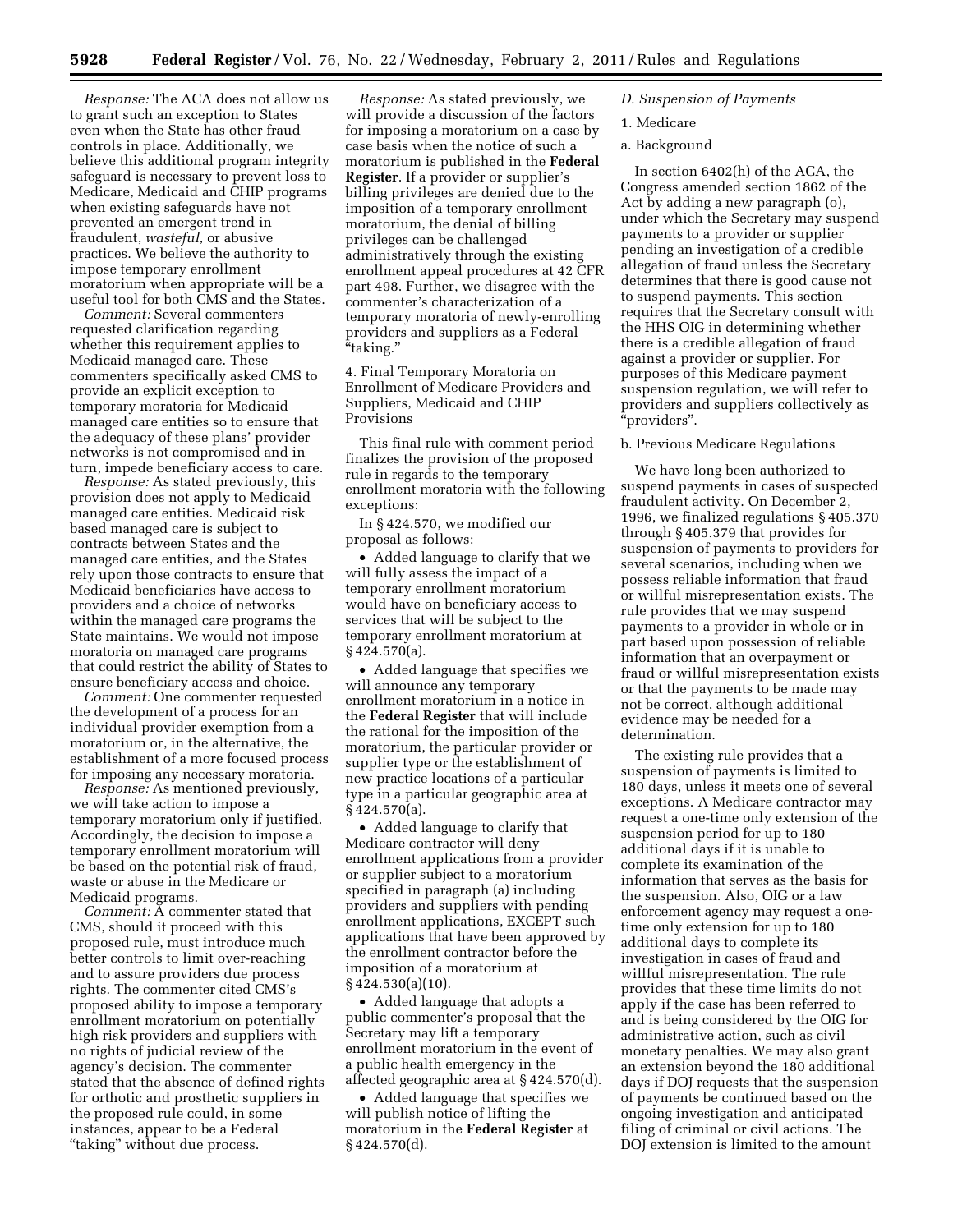of time needed to implement the criminal or civil proceedings.

c. Proposed Medicare Suspension of Payments Requirements

Section 6402(h) of the ACA requires that the Secretary consult with the OIG in determining whether there is a credible allegation of fraud against a provider. If a credible allegation of fraud exists, the Secretary may impose a suspension of payments pending an investigation of the allegations, unless the Secretary determines that there is good cause not to suspend payments. We proposed to revise § 405.370 to add a definition of what constitutes a "credible allegation of fraud," to include an allegation from any source, including but not limited to fraud hotline complaints, claims data mining, patterns identified through provider audits, civil False Claims Act, and law enforcement investigations. Allegations are considered to be credible when they have indicia of reliability. Many issues related to this definition will need to be determined on a case-by-case basis by looking at all the factors, circumstances and issues at hand. We continue to believe that CMS or its contractors must review all allegations, facts, and information carefully and act judiciously on a case-by-case basis when contemplating a payment suspension, mindful of the impact that payment suspension may have upon a provider.

We received the following comments: *Comment:* We received numerous comments suggesting that the proposed definition of "credible allegation of fraud'' was ambiguous and fails to detail a precise evidentiary standard that CMS and OIG will employ in determining if a payment suspension is warranted. Commenters were also concerned that including fraud hotline complaints as a source of allegations would inevitably lead to disingenuous allegations from competitors and/or disgruntled former employees that would lead to

unjustified payment suspensions. *Response:* We did not intend to detail a precise evidentiary standard in this definition; rather we intended to give examples of the typical sources of allegations of fraud and explain that assessing the reliability of an allegation is a process that will occur on a caseby-case basis. CMS and OIG fully understand the need to act judiciously when corroborating information and investigating allegations of fraud, especially when the source of the allegation is an anonymous fraud hotline complaint. The statutorily required consultation between CMS and the OIG prior to implementing a

payment suspension will provide ample opportunity for the credibility of an allegation to be assessed and for a preliminary investigation into the allegation of fraud to occur sufficient to meet a reasonable evidentiary standard.

We additionally proposed modifying the existing § 405.370 to add a definition for ''resolution of an investigation.'' The ACA provides for the suspension of payments pending the investigation of a credible allegation of fraud, and we believe that this provision necessitates defining when an investigation has concluded and the basis for the suspension of payments no longer exists. The definition proposed in the proposed rule and finalized here is that a resolution of an investigation occurs when legal action is terminated by settlement, judgment, or dismissal, or when the case is closed or dropped because of insufficient evidence. We solicited comments on an alternative definition of the term "resolution of an investigation'' which is that it occurs when a legal action is initiated or the case is closed or dropped because of insufficient evidence to support the allegations of fraud. We did not receive any comments that specifically addressed a preference for either of these definitions.

We proposed modifying the existing § 405.371(a) to differentiate between suspensions based on either reliable information that an overpayment exists or that payments to be made may not be correct, and suspensions based upon a credible allegation of fraud. As required by the ACA, we proposed in this section that CMS or its contractor must consult with the OIG, and as appropriate, the Department of Justice (DOJ) in determining whether a credible allegation of fraud exists prior to suspending payments on the basis of alleged fraud.

We also proposed in accordance with the ACA that we retain discretion regarding whether or not to impose a suspension or continue a suspension, as there may be good cause not to suspend payments or not to continue to suspend payments to providers or suppliers in certain circumstances. We proposed to add a new § 405.371(b) to describe circumstances that may qualify as good cause not to suspend payments or not to continue to suspend payments despite credible allegations of fraud.

In paragraph (b)(1), we proposed a good cause exception based upon specific requests by law enforcement that CMS not suspend payments. There are numerous reasons for which law enforcement personnel might make such a request, including that imposing a payment suspension might alert a

potential perpetrator to an investigation at an inopportune or particularly sensitive time, jeopardize an undercover investigation, or potentially expose whistleblowers or confidential sources.

In paragraph (b)(2), we proposed a good cause exception not to suspend payments if we determine that beneficiary access to necessary items or services may be jeopardized. We envision there may be scenarios in which a payment suspension to a provider might jeopardize a provider's ability to continue rendering services to Medicare beneficiaries whose access to items or services would be so jeopardized as to cause a danger to life or health.

In paragraph (b)(3) of the proposed rule, we proposed a good cause exception not to suspend payments if CMS determines that other available remedies implemented by or on behalf of CMS more effectively or quickly protect Medicare funds than would implementing a payment suspension. For example, law enforcement personnel might request that a court immediately enjoin potentially unlawful conduct or prevent the withdrawal, removal, transfer, disposal, or dissipation of assets, either or both of which might protect Medicare funds more fully or quickly than would imposition of a payment suspension.

More generally, in paragraph (b)(4) of the proposed rule, we proposed a good cause exception based upon a determination by us that a payment suspension or continuation of a payment suspension is not in the best interests of the Medicare program. We further proposed that we will conduct an evaluation of whether there is good cause not to continue a suspension every 180 days after the initiation of a suspension based on credible allegations of fraud. We believe that circumstances surrounding a specific case may change as an investigation progresses, and it may become in the best of interests of the Medicare program to terminate a payment suspension prior to the resolution of an investigation. As part of this ongoing evaluation, we will request a certification from the OIG or other law enforcement agency as to whether that agency continues to investigate the matter.

We considered additional specific circumstances and scenarios that may qualify as good cause not to continue a payment suspension prior to the resolution of an investigation, and solicited comments on this approach. For example, one scenario that we considered as additional good cause not to continue a suspension is when a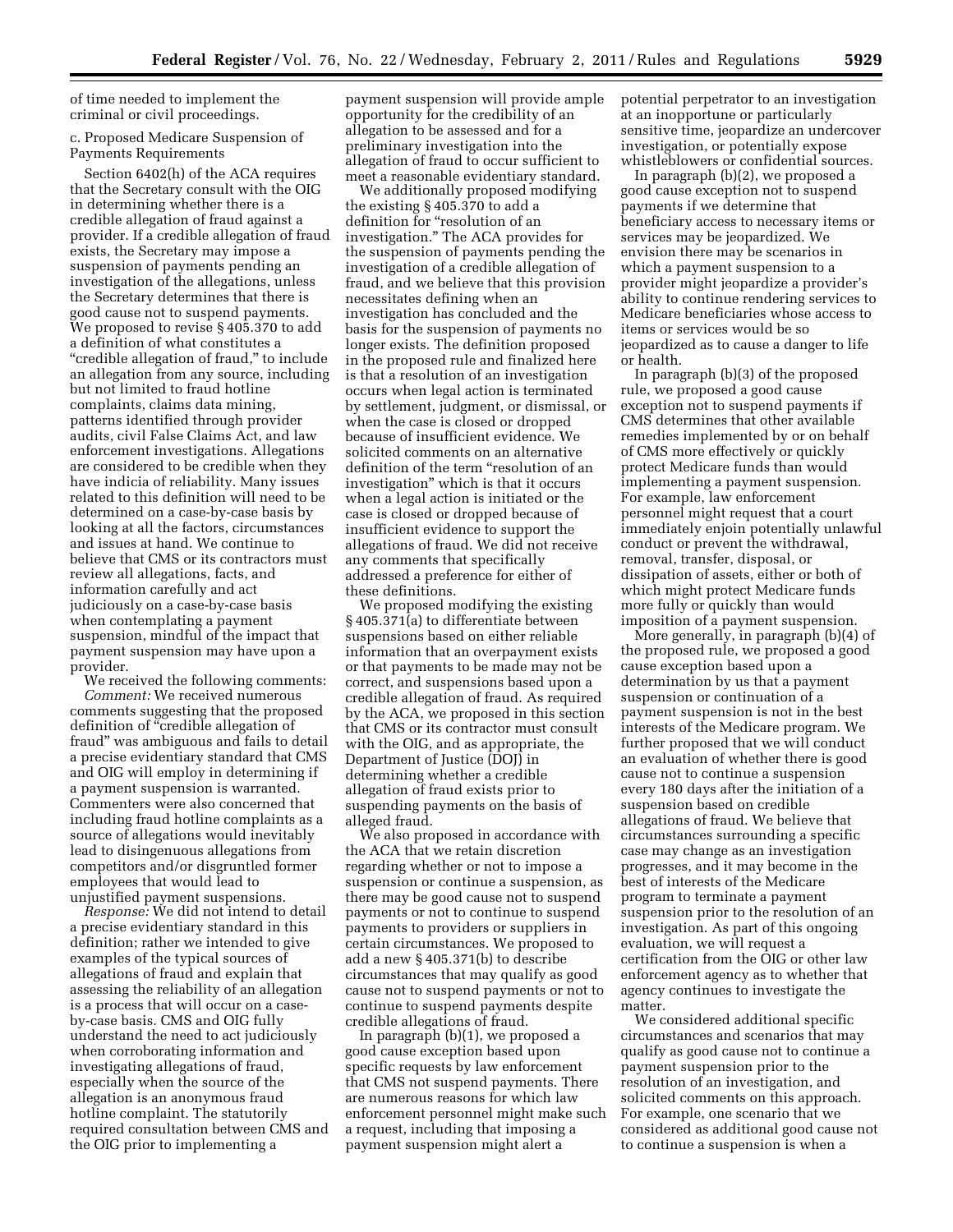suspension has been in place for a specific length of time, such as 2 years or 3 years, and the investigation has not been resolved. We anticipated that on a case by case basis, we would evaluate the status of a particular investigation and the nature of the alleged fraud in determining whether keeping a payment suspension in effect beyond a certain length of time may not be in the best interests of the Medicare program. We chose not to propose specific language on duration in the regulatory text. However, we solicited comment on this approach.

*Comment:* Numerous commenters supported an additional good cause exception not to continue a payment suspension when the accompanying investigation continued beyond a certain length of time. Several commenters supported this exception, however most believe that 2 years or 3 years was much too long for a suspension to be in effect and the length of time associated with this good cause exception should be much shorter.

*Response:* We agree with the commenters who support the additional good cause exception not to continue a payment suspension when an investigation has continued beyond a certain length of time, in certain cases. We believe that 18 months is the appropriate timeframe for a good causebased exception beyond which a payment suspension ought not continue except under certain limited circumstances. Therefore, good cause not to continue a payment suspension beyond 18 months shall be deemed to exist unless one of two specific criteria is met. The first of these criteria is if the case has been referred to, and is being considered by, the OIG for administrative action (for example, civil money penalties) or such administrative action is pending. The second of these criteria is if the Department of Justice submits a written request to CMS that the suspension of payments be continued based on the ongoing investigation and anticipated filing of criminal and/or civil actions or based on a pending criminal and/or civil action. We are adopting these two law enforcement specific scenarios that will serve as the criteria for extending a payment suspension beyond 18 months and are based upon the longstanding criteria for extending suspensions found in the Medicare payment suspension regulations.

We proposed modifying the existing § 405.372 to reflect the changes made in § 405.371 which divides the payment suspension authority into situations involving overpayments and situations involving allegations of fraud. In

§ 405.372(c) we clarify the subsequent action requirements to distinguish between suspensions based on credible allegations of fraud and those that are based on other factors, such as overpayments. For suspensions that are not based on credible allegations of fraud, CMS and its contractors will continue to take timely action to obtain additional information needed to make an overpayment determination and make all reasonable efforts to expedite the determination. Once the determination is made, notice of the determination will be given to the provider or supplier and the payment suspension will be terminated. If the payment suspension is based on credible allegations of fraud, CMS and its contractors will take subsequent action to determine if an overpayment exists or if the payments may be made, however the termination of the suspension and the issuance of a final determination notice to the provider or supplier may be delayed until resolution of the investigation. At the end of the fraud investigation, it is possible that the Medicare contractor will not have completed its overpayment determination, but will have reliable evidence of an overpayment or will have evidence that the payments to be made may not be correct. This typically occurs when a law enforcement investigation results in civil or criminal resolution prior to the Medicare contractor having had sufficient time to complete its overpayment determination. In such a situation, we would allow the suspension to continue as an overpayment suspension.

We proposed modifying the existing § 405.372(d) concerning the duration of suspension of payment. In § 405.372(d)(3) we except suspensions based on credible allegations of fraud from the established time limits specified in paragraphs (d)(1) and (d)(2). We believe the strict time constraints found in paragraphs  $(d)(1)$  and  $(d)(2)$ should only be applied to suspensions based on reliable information of an overpayment or where payments to be made may not be correct, both of which require a speedy overpayment determination. When credible allegations of fraud are present, we believe we should have the flexibility to maintain a suspension beyond these established time limits in order for an investigation to be completed or the matter to be resolved. However, we noted that by excepting suspensions based on credible allegations of fraud from these previously established timeframes, we do not intend to

suspend payments to providers and suppliers indefinitely. We will be actively evaluating the progress of any investigation to determine if good cause exists to no longer continue the suspension of payments, as suspensions are designed to be a temporary measure. As part of this recurring evaluation, we will request a certification from the OIG or other law enforcement agency that the matter continues to be under investigation.

We also proposed eliminating the two other existing scenarios in paragraph (d)(3) for extending payment suspensions beyond the time limits in paragraphs (d)(1) and (d)(2), which are when the OIG is considering administrative action such as civil monetary penalties and also when the DOJ requests an extension based on an ongoing investigation and the anticipated filing of criminal and/or civil actions. We have removed these two scenarios from the existing duration provisions in § 405.372(d), however we have added similar criteria for extending suspensions to the good cause criteria at  $\S 405.371$  (b)(3), based on these law enforcement scenarios.

*Comment:* We received numerous comments raising concern over the perceived lack of due process afforded to the provider community in this proposed rule and numerous comments suggesting that more attention needs to be paid to establishing clear criteria for suspensions and basic due process rights before implementing this provision. Commenters also pointed out that the ACA does not mandate a deadline for implementing this policy and commenters recommend we withdraw the suspension provision from the final rule with comment period and work to develop defined standards with meaningful due process protections.

*Response:* We believe that the proposed rule affords providers who have had their payments suspended based on credible allegations of fraud ample opportunity to submit information to us in the established rebuttal statement process to demonstrate their case for why a suspension is unjustified. We believe that the criteria for suspension of payments are clear. We reiterate that this authority will be exercised judiciously by CMS, in consultation with the OIG, and that only in the most egregious cases will payment suspensions last longer than the previously established timeframes for payment suspensions. We will not withdraw the suspension provision from the final rule with comment period as we believe the due process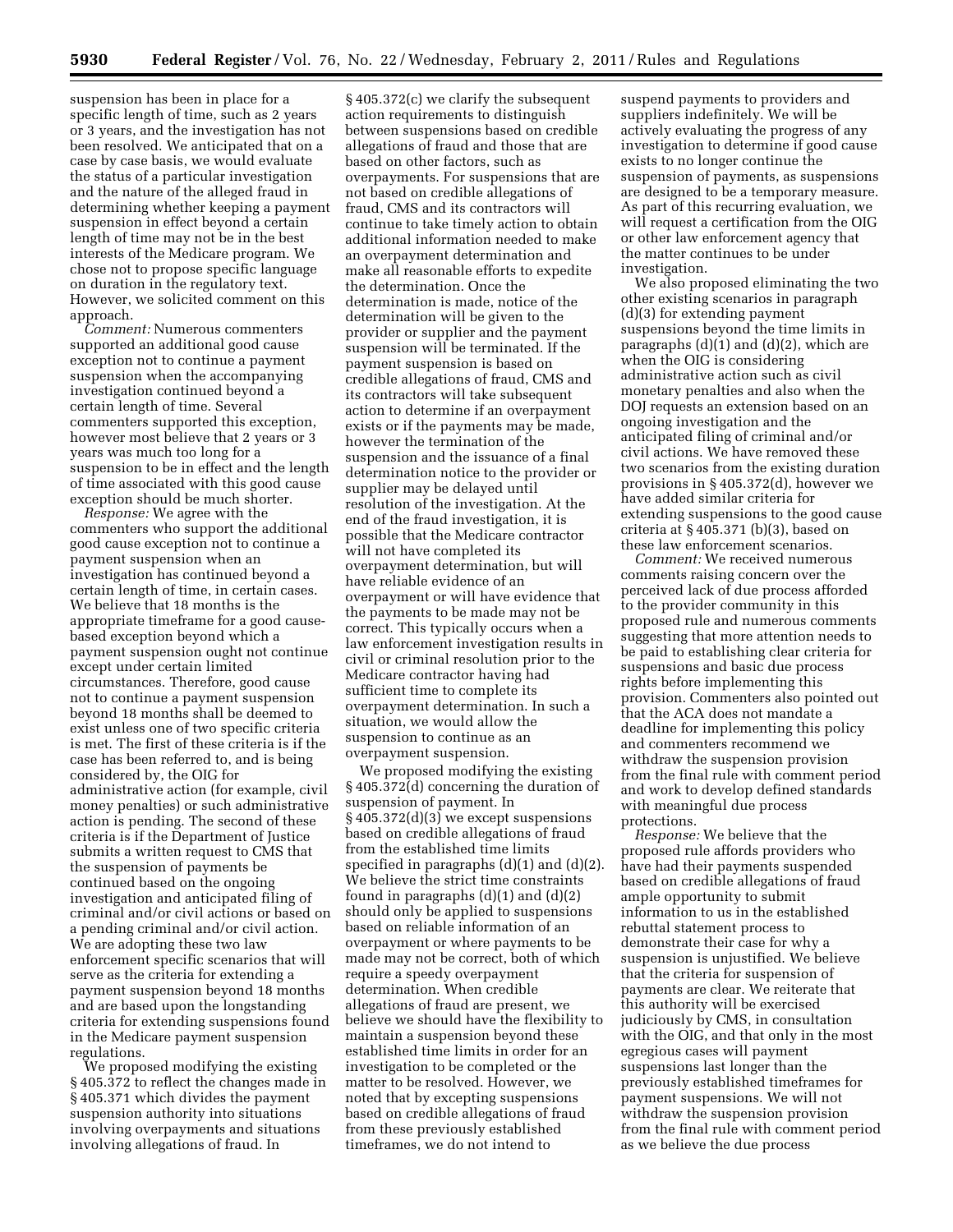protections are more than adequate and the evidentiary standards for payment suspensions cannot be more precisely defined.

*Comment:* A commenter suggested that the proposed rule lacks specificity around the required consultation between CMS and the OIG and the DOJ and asked which entity ultimately decides whether an allegation is credible and whether a unanimous determination is required.

*Response:* We retain the ultimate authority regarding whether or not a payment suspension will be implemented in a given case. The mechanics of the consultation between CMS and our law enforcement partners to determine the credibility of allegations will be detailed in a Memorandum of Understanding between the respective agencies and we do not believe it is appropriate to detail this process in the final rule with comment period.

*Comment:* A commenter questions why there is no defined time requirement for CMS to provide written notice of a suspension that was imposed without prior notice, similar to the time limits required of States in the Medicaid payment suspension rule.

*Response:* The Medicare and Medicaid payment suspension rules need not mirror each other in every respect. We have long suspended payments without prior notice to providers in cases of suspected fraud and have an established track record for providing written notice to providers as soon as is practicable after implementing a suspension. We do not believe it is necessary to impose a strictly defined time period for providing notice to providers who were suspended without prior notice based on credible allegations of fraud, and we do not believe that a 30, 60, or 90 day limit is necessary as in nearly all historical cases we have provided notice to providers well within these suggested time limits.

*Comment:* One commenter expressed concern over CMS treatment of payment suspensions in the cases of overpayments without credible allegations of fraud and pointed out that there are a multitude of scenarios under which physicians might be overpaid due to inadvertent billing errors or Medicare contractor claims processing errors that are no fault of the provider.

*Response:* We believe that we must retain the ability to suspend payments in both cases of potential fraud and cases that do not involve potential fraud but are based solely on potential overpayments. We have long had the authority to suspend payments without

evidence of fraud but historically have not often used the suspension tool in these cases. We will determine on a case-by-case basis whether a suspension of payments is appropriate in cases that do not involve fraud, and factors such as Medicare contractor claims processing errors and provider billing history are certainly considered.

*Comment:* One commenter requested that CMS provide clarification on whether the proposed rule's suspension provisions apply to the Medicare Part D program and suggested that the proposed rule seems to conflict with legislation and CMS promulgated rules regarding prompt payment of Medicare Part D claims.

*Response:* The Medicare payment suspension authority is applicable to providers under both the Part A and Part B programs. Separate authorities are available to address potential fraud by plans participating in the Part C and D programs.

*Comment:* One commenter believes that Federally Qualified Health Centers (FQHCs) should be exempted from the potential application of the suspension of payments because payment to FQHCs is premised on reimbursement of reasonable costs and FQHCs are subject to an annual reconciliation process under which surplus payments in excess of reasonable Medicare costs are returned to the CMS contractor.

*Response:* All providers in Medicare Part A and Part B are subject to the payment suspension provisions, regardless of the method of reimbursement. The annual reconciliation process under which surplus payments are returned does not necessarily account for credible allegations of fraud and we reserve the right to impose a payment suspension on any provider for whom there is a credible allegation of fraud.

We are adopting the provisions of the proposed rule, with one exception. In § 405.371(b)(3), we state that good cause shall be deemed to exist to not continue to suspend payments if a payment suspension has been in effect for a period of 18 months unless certain conditions are met.

#### 2. Medicaid

# a. Background

In section 6402(h) of the ACA, the Congress amended section 1903(i)(2) of the Act to provide that Federal Financial Participation (FFP) in the Medicaid program shall not be made with respect to any amount expended for items or services (other than an emergency item or service, not including items or services furnished in an emergency room of a hospital) furnished by an individual or entity to whom a State has failed to suspend payments under the plan during any period when there is pending an investigation of a credible allegation of fraud against the individual or entity as determined by the State in accordance with these regulations, unless the State determines in accordance with these regulations that good cause exists not to suspend such payments.

#### b. Previous Medicaid Regulations

State Medicaid agencies have long been authorized to withhold payments in cases of fraud or willful misrepresentation. On December 28, 1987, DHHS finalized regulations at § 455.23 that they described as specifically encouraging State Medicaid agencies to withhold program payments to providers without first granting administrative review where the State agency has reliable evidence of fraudulent activity by the provider. The regulations were issued by the HHS OIG based on a concern that State administrative hearings could interfere with investigations conducted by HHS OIG's Office of Investigations or by the State's Medicaid fraud control unit (MFCU). The requirements of an administrative hearing could jeopardize criminal cases and investigators were reluctant to agree to a State's withholding payment, thus risking additional overpayments. (*See* the December 28, 1987 final rule (52 FR 48814)). The December 28, 1987 final rule remains in effect and has remained unchanged since it was promulgated.

At the time the rule was proposed, the Department was in the process of reorganizing its fraud and abuse regulations to reflect authorities transferred to HHS OIG in 1983, as well as those retained by CMS. HHS OIG authorities were transferred to a new 42 CFR chapter V, while CMS' Medicaid program integrity authorities were retained at 42 CFR part 455. (*See* the September 30, 1986 final rule (51 FR 34764)).

This current rule provides that a State Medicaid agency may withhold payments to a provider in whole or in part based upon receipt of reliable evidence that the need for withholding payments involves fraud or willful misrepresentation under the Medicaid program. At the time this rule was published, commenters questioned what constituted ''reliable evidence of fraud.'' The HHS OIG declined to provide a specific definition, noting that what constitutes "reliable evidence" is not easily and readily definable. The HHS OIG noted that while the existence of an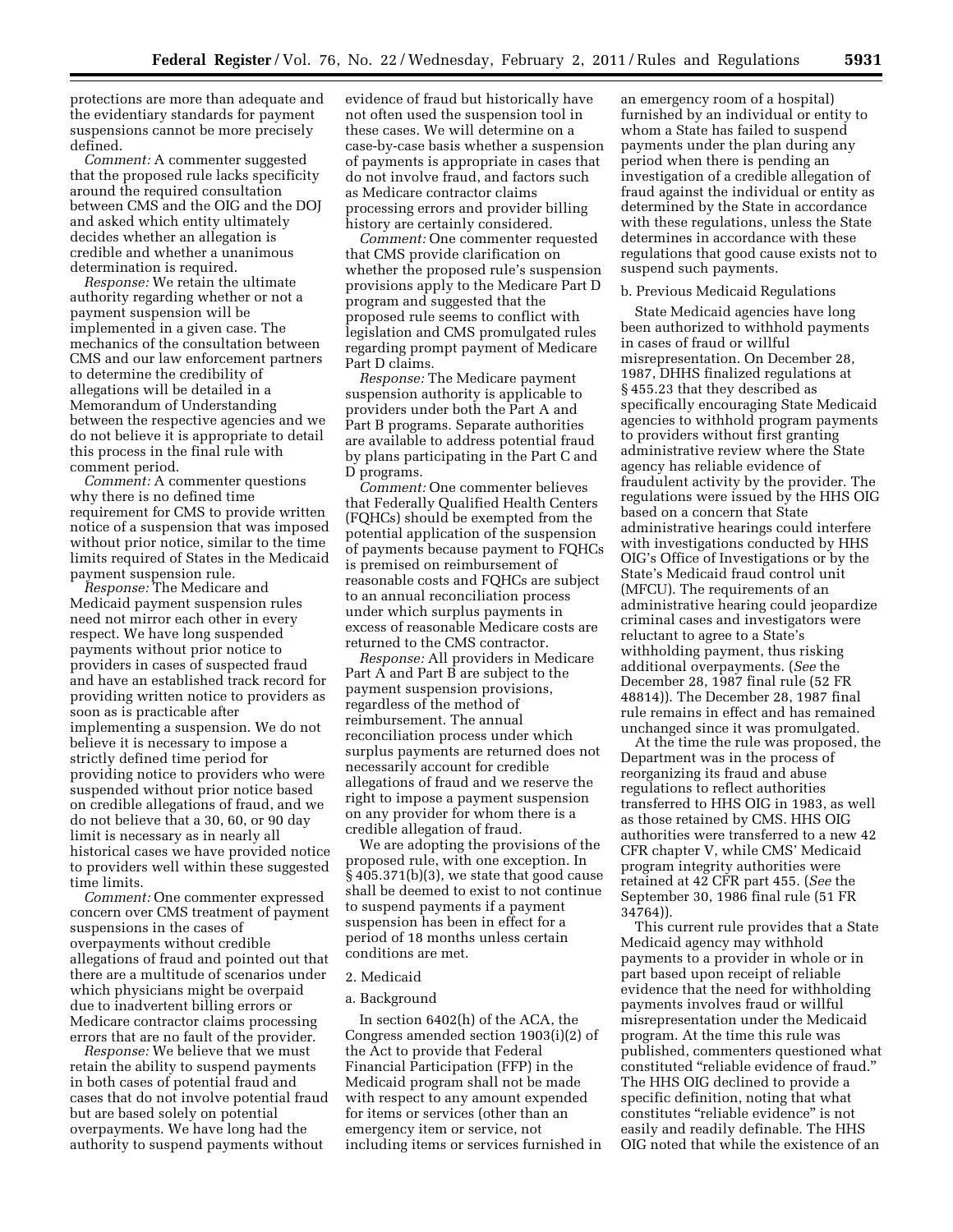ongoing criminal or civil investigation against a provider may be a factor in determining whether reliable evidence exists, that reliable evidence should be determined on a case-by-case basis with the State agency looking at all the factors, circumstances, and issues at hand, and acting judiciously on this information.

The 1987 regulations also permitted payments to be suspended in whole or in part. Commenters had suggested that ''clean claims'' continue to be processed without delay, and that any withholding ought to be targeted to only the type of Medicaid claims under investigation. The HHS OIG responded that it is usually difficult to determine which claims are "clean" until after an investigation has been completed, but noted that where an investigation is solely and definitively centered upon a specific type of claim that a State could, at its discretion, withhold payments on just those types of claims. The HHS OIG also agreed to commenters' requests to clarify that the withholding provisions apply only to alleged fraud or willful misrepresentation related to improperly received Medicaid payments and not to ancillary unrelated matters such as deceptive advertising.

# c. Proposed Medicaid Suspension of Payments Requirements

The current regulation at § 455.23 formed the framework for these final regulations. State Medicaid agencies have long had the authority to withhold payments in cases of alleged fraud or willful misrepresentation. Section 6402(h)(2) of the ACA now mandates that States not receive FFP in cases where they fail to suspend Medicaid payments during any period when there is pending an investigation of a credible allegation of fraud against an individual or entity as determined by the State in accordance with these proposed regulations unless the State determines that good cause exists for a State not to suspend such payments. To conform the existing regulation to the terminology of the ACA, we proposed to change the phrase ''withhold payments'' to ''suspend payments,'' a change we believe is merely semantic.

We proposed to implement section 6402(h)(2) of the ACA by modifying the existing § 455.23(a) to make payment suspensions mandatory where an investigation of a credible allegation of fraud under the Medicaid program exists. Based on the ACA's use of just the term "fraud," we did not propose to retain the existing term "willful misrepresentation.'' We believe that fraud encompasses willful misrepresentation as well as other acts

that may constitute civil or criminal fraud; thus we do not believe this proposal represents a substantive change nor do we intend it to have a substantive effect insofar as reducing or limiting a State's authority to suspend Medicaid payments. We solicited comments on this approach.

To conform the proposed regulation to the requirements of the ACA, we proposed to modify terminology in the existing § 455.23(a) that now refers to "receipt of reliable evidence" to instead refer to a "pending investigation of a credible allegation of fraud.'' In contrast to the semantic change from ''withhold payments" to "suspend payments," in this case we believe that there is a substantive difference between the threshold level of certainty or proof necessary to identify a ''credible allegation'' versus the heightened requirement of "reliable evidence" in the current regulation.

We do not believe that the phrase ''when there is pending an investigation of a credible allegation of fraud'' necessarily demands that an investigation originate in or with a law enforcement agency. Rather, State Medicaid agencies have program integrity units that, in the normal course of business, receive, and conduct investigations based upon, tips alleging fraud, and which also conduct proactive investigations based upon internal data analyses and other fraud detection techniques. We believe that State agency investigations, though they may be preliminary in the sense that they lead to a referral to a law enforcement agency for continued investigation, are adequate vehicles by which it may be determined that a credible allegation of fraud exists sufficient to trigger a payment suspension to protect Medicaid funds.

This threshold by which a State agency investigation may give rise to a payment suspension is a somewhat lesser threshold than that in the current regulation. The preamble to the current regulation specified that it was anticipated the State agency would confer with, and receive the concurrence of, investigative or prosecuting authorities prior to imposing a withholding action. However, that preamble also stated that it was establishing mere minimum requirements, and that States could exercise broader power where State law or regulation so provided. Most States have availed themselves of the existing Federal authority (or broader state authority) to withhold payments, and we believe that experience over the past 20 years offers no indication this authority has been misused against

providers. Moreover, we believe this proposed threshold is consistent with the phrase ''pending investigation of a credible allegation of fraud'' of the ACA. We do anticipate that payment suspension authority will be used more frequently because the ACA dictates that where there is a pending investigation of credible allegations of fraud against a provider, a State that fails to suspend payments to that provider will not receive FFP with respect to such payments unless good cause exists not to suspend them.

We proposed to adopt at § 455.2 the same broad definition of "credible allegation'' proposed previously in the context of the Medicare program. In many cases, what constitutes a "credible" allegation'' must be determined on a case-by-case basis with the State agency looking at all the factors, circumstances, and issues at hand. Guided by the experience of more than 20 years, we are aware that States have been able to identify "reliable evidence" through a variety of means including, but not limited to, fraud hotline complaints, Medicaid claims data mining, and patterns identified through provider audits, along with the appropriate level of additional investigation that accompanies each of these. Moreover, States have received referrals from State MFCUs, other law enforcement agencies, and other State benefits program investigative units. We continue to believe that State agencies must review all allegations, facts, and evidence carefully and act judiciously on a case-by-case basis when contemplating a payment suspension, mindful of the impact that payment suspension may have upon a provider.

We proposed at § 455.23(b) that the State agency notify a provider of a payment suspension in a way very similar to the mechanism currently specified in regulation, by which the State agency is required to notify a provider, specifying certain details, within 5 days of taking such action. However, we did propose to provide for a 30-day period, renewable in writing up to twice for a total not to exceed 90 days, by which law enforcement may, in writing, request the State agency to delay notification to a provider. We proposed this because we believe that occasionally an investigation may be at a sensitive stage, perhaps involving undercover personnel or a confidential informant, where required notification to the provider at a particular time might jeopardize the investigation. We do not believe we should extend the delay notification beyond 90 days out of fairness to a provider and, in any event, a provider deriving any significant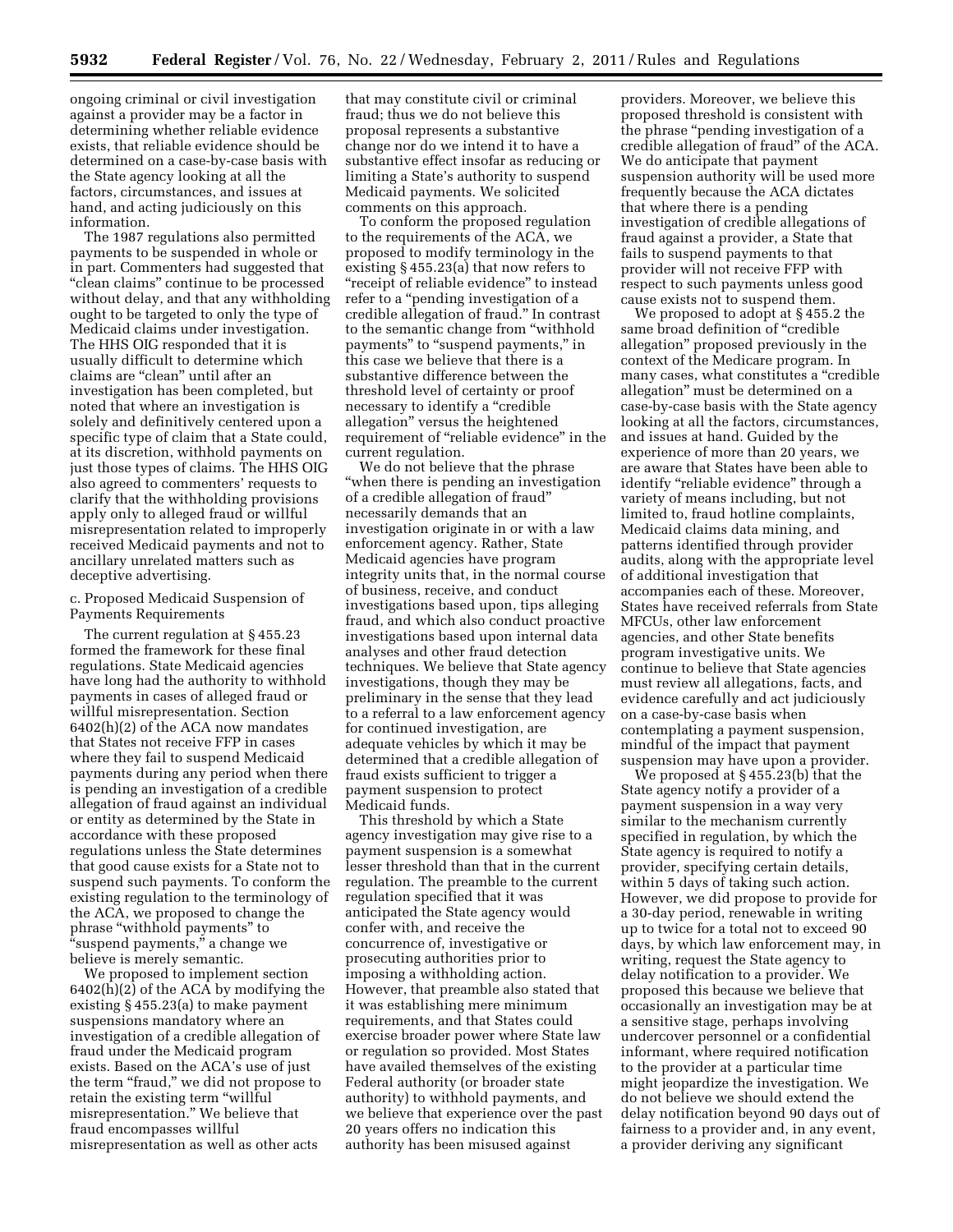revenue stream from Medicaid is likely to itself discern the fact of a payment suspension well in advance of 90 days.

We proposed only minor changes to the current provisions in § 455.23(c) on the duration of a suspension. To comport with the ACA, we change the term "withholding" to "suspension"; this is a semantic change that, as noted previously, has been made throughout. In the new  $\S 455.23(c)(2)$ , we propose to require a State to notify a provider of the termination of a payment suspension and, where applicable, to specify the availability to a provider of any appeal rights under State law and regulation.

Substantively, we did not propose significant change to the existing duration provisions, which specify that withholding (now, suspension) will be temporary and will not continue after: (1) Authorities discern that there is insufficient evidence of fraud upon which to base a legal action; or (2) legal proceedings related to the alleged fraud are completed.

We believe that maintaining the existing duration provisions is consistent with the ACA that requires that FFP not be made when a State fails to suspend payments ''during any period when there is pending an investigation of a credible allegation of fraud against an individual or entity.'' We further recognized that the Act applies a very similar standard to the Medicare program. We solicited comments on our proposal to maintain the existing duration provisions.

In § 455.23(d) of the proposed rule, we proposed to require a State to make a formal, written suspected fraud referral to its MFCU or, where a State does not have a MFCU to an appropriate law enforcement agency, for each instance of payment suspension as the result of a State agency's preliminary investigation of a credible allegation of fraud. This will ensure that an appropriate full investigation by a law enforcement agency timely ensues. If the MFCU or other law enforcement agency declines to accept the referral, we proposed to require the State to immediately release the payment suspension unless the State refers the matter to another law enforcement entity or unless the State has alternative Federal or State authority by which it may impose a suspension. In the latter case, the requirements of that alternative authority, including any notice and due process or other safeguards, will be applicable.

We proposed to require that a State's formal, written suspected fraud referral meets fraud referral performance standards issued by the Secretary. The currently applicable fraud referral

performance standards were issued by CMS on September 30, 2008.

In § 455.23(d)(3), we proposed that on a quarterly basis a State must request a certification from the MFCU or other law enforcement agency that any matter accepted on the basis of a referral continues to be under investigation or in the course of enforcement proceedings warranting continuation of the payment suspension. We recognized that due to various constraints, law enforcement agencies may not be able to provide specific updates on matters under investigation. In recognition of the fact that payment suspensions are only temporary, however, we proposed to require such quarterly certifications to ensure, for example, that a suspension will not be continued long after a law enforcement agency has closed an investigation but neglected to alert a State agency of that fact. To maximize State flexibility to implement this requirement, we are not prescribing the precise format such certifications must take.

Consistent with the new ACA provision, we also proposed to create several "good cause" exceptions by which States may determine good cause exists not to suspend payments or to suspend payments only in part. In new § 455.23(e) we included several circumstances that we believe constitute ''good cause'' for a State to determine not to suspend payments, or not to continue a payment suspension previously imposed, to an individual or entity despite a pending investigation of a credible allegation of fraud. In § 455.23(e)(1), we proposed a good cause exception based upon specific requests by law enforcement that State officials not suspend (or continue to suspend) payment. There are numerous reasons for which law enforcement personnel might make such a request, including that imposing a payment suspension might alert a potential perpetrator to an investigation at an inopportune or particularly sensitive time, jeopardize an undercover investigation, or potentially expose whistleblowers or confidential sources.

In  $\S 455.23(e)(2)$ , we proposed a good cause exception if a State determines that other available remedies implemented by the State could more effectively or quickly protect Medicaid funds than would implementing (or continuing) a payment suspension. For example, law enforcement personnel might request that a court immediately enjoin potentially unlawful conduct or prevent the withdrawal, removal, transfer, disposal, or dissipation of assets, either or both of which might protect Medicaid funds more fully or

quickly than would imposition of a payment suspension.

Paragraph (e)(3) proposed a good cause exception based upon a determination by the State agency that a payment suspension is not in the best interests of the Medicaid program. It is conceivable that a State may, in rare situations, face exigent circumstances with respect to a suspension situation not addressed by the other good cause exceptions specified here but where it otherwise determines suspension would not be in the State Medicaid program's best interests. This broad standard is intended to reflect that payment suspension is a very serious action that can potentially lead to dire consequences, but that it is impossible to specify detailed contingencies with respect to every possible scenario that might arise. We did not anticipate that States will frequently make use of this exception; however where this exception is utilized we do require that States document their use of this exception, and will closely monitor its implementation to determine whether further regulation is necessary. We solicited comments on this approach.

In paragraph (e)(4), we proposed a good cause exception based upon a determination by the State of an adverse effect of the suspension on beneficiary access to necessary items or services. We envision there may be scenarios in which a payment suspension to a provider might jeopardize a provider's ability to continue rendering services to Medicaid beneficiaries, thus threatening Medicaid beneficiaries' access to care. Utilizing a standard identical to that which CMS and the HHS OIG apply in assessing requests for waivers of exclusion at Parts 402 and 1001 of Title 42, for example, we posit one basis for a good cause exception from payment suspension is if a provider under investigation is a sole community physician or the sole source of specialized services available in a community. Likewise, in Federallydesignated medically underserved areas the potential impact of a payment suspension upon a large provider might equally threaten recipient access, thus this underlies a second access exception. We welcomed comments on this approach, including comments with respect to other metrics by which to assess potential beneficiary jeopardy in terms of access to necessary items or services.

Finally, in paragraph (e)(5) we proposed a good cause exception that would permit (but not require) a State to discontinue an existing suspension to the extent law enforcement declines to cooperate in certifying under the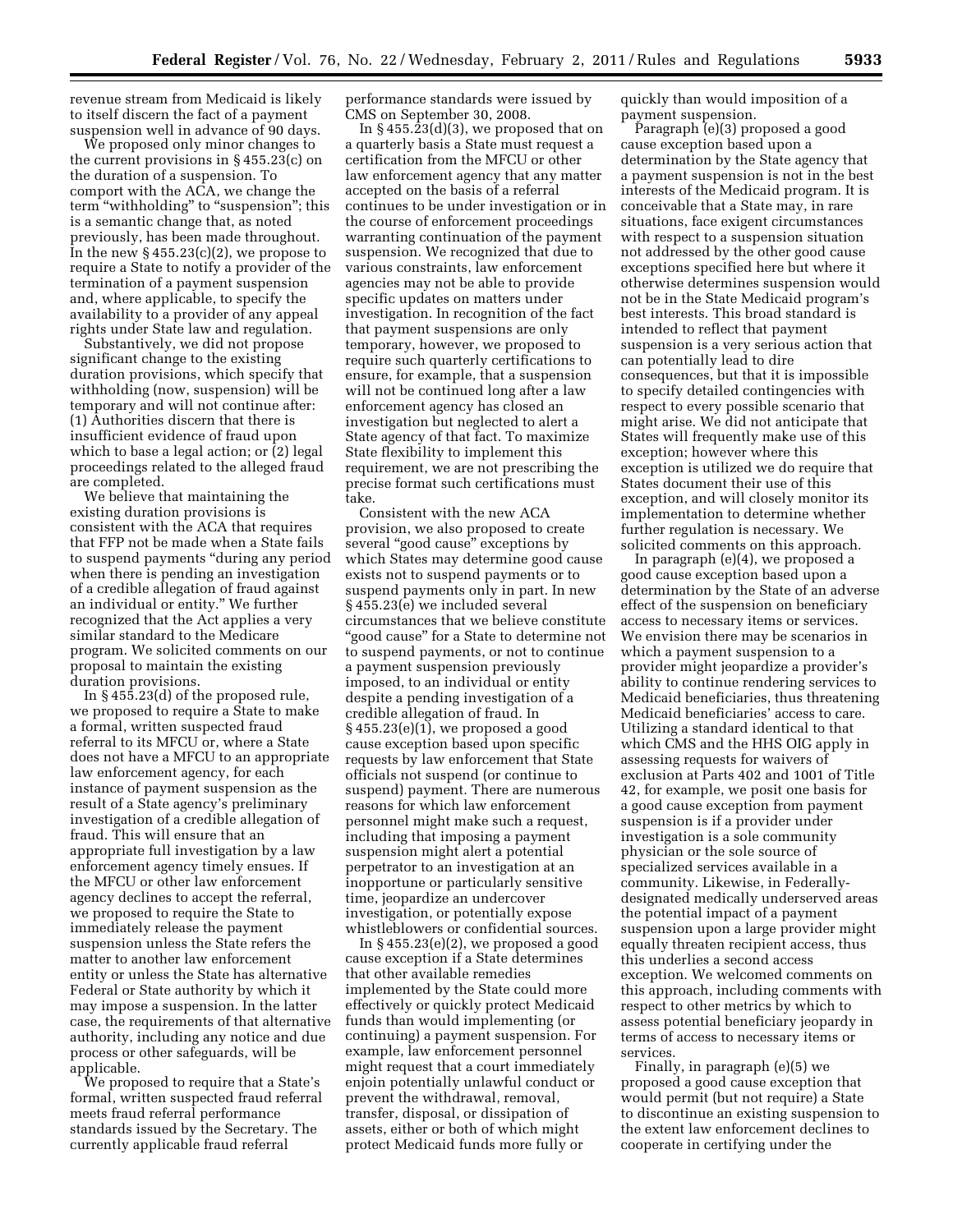requirements of paragraph (d)(3) that a matter continues to be under investigation and therefore warrants continuing the suspension.

We do not interpret the new provision in the ACA as mandating that a State must always suspend all payments to a provider in cases of an investigation of a credible allegation of fraud. In general, we continue to believe a payment suspension should apply to all of a provider's claims consistent with the HHS OIG's responses to comments in the 1987 regulations that it is usually difficult to determine which claims are clean claims until after an investigation is completed, and one purpose of payment suspension is to build a type of escrow account out of which any overpayments can be deducted when an investigation is concluded.

With certain new constraints, however, we have chosen to continue to allow States the flexibility to suspend payments in part. For example, as stated in the preamble to the current regulation, there may be times where an investigation is solely and definitively centered on only a specific type of claim in which case a State may determine it is appropriate to impose a payment suspension on only that type of claim. Likewise, a State might determine that an investigation of a credible allegation of fraud is limited to a particular business unit or component of a provider such that a suspension need not apply to certain business units or components of a provider.

Balancing these approaches, we proposed to allow States to implement a partial payment suspension, or, where appropriate, to convert a previously imposed full payment suspension to a partial payment suspension, if justified via a good cause exception. The good cause exceptions for partial suspension at paragraphs (f)(1) and (2) mirror those at paragraphs (e)(4) and (3), respectively, and allow the State to adopt a partial payment suspension where suspension in whole would so jeopardize a recipient's access to items or services as to endanger the recipient's life or health, or where the State deems it in the best interests of the Medicaid program. At paragraph (f)(3), we proposed that a State may avail itself of the good cause exception to suspend payments only in part if the nature of the credible allegation is focused solely and definitively on only a specific type of claim or arises from only a specific business unit of a provider, and the State determines and documents in writing that a payment suspension in part would effectively ensure that potentially fraudulent claims were not continuing to be paid. Many such cases

will still demand suspension in full, but this provision, which we anticipate States would exercise sparingly, gives States flexibility to act otherwise in those limited circumstances where appropriate. Finally, at paragraph (f)(4), we proposed that a State may avail itself of the good cause exception to convert a payment suspension in whole to one only in part to the extent law enforcement declines to cooperate in certifying under the requirements of paragraph (d)(3) that a matter continues to be under investigation. We solicited comment on these proposed approaches.

We proposed in new paragraph (g) to add several reporting and document retention guidelines to § 455.23. Payment suspension authority is critically important to protect Medicaid funds, but payment suspension can have dire consequences to a provider. Payment suspension authority, including a State's exercise of a good cause exception to otherwise address a suspension situation, must be exercised responsibly by a State at all stages, from the inception to the termination of the suspension. Through, among other things, our State Program Integrity Reviews, we expect to maintain close oversight of State utilization of suspension authority. However, to be clear, we expressly and explicitly do not expect State compliance (or noncompliance) with these documentation or retention provisions to give rise to any enforceable right of a provider aggrieved by any real or perceived failures with respect to these requirements to seek any form of redress (administratively, judicially, or otherwise).

Under these final reporting and retention guidelines, States are required to maintain for a minimum of 5 years from the date of issuance all materials documenting the life cycle of a payment suspension that is imposed, including: (1) All notices of suspension of payment in whole or part; (2) all fraud referrals to MFCUs or other law enforcement agencies; (3) all quarterly certifications by law enforcement that a matter continues to be under investigation; and (4) all notices documenting the termination of a suspension. Likewise, we proposed to require States to maintain for the same period all documentation justifying the exercise of the good cause exceptions. Finally, we proposed to require States to annually report to the Secretary information regarding the life cycle of each payment suspension imposed and any determinations to exercise the good cause exceptions not to suspend payment, to suspend payment only in

part, or to discontinue a payment suspension.

To effectuate section 6402(h)(2) of the ACA's prohibition on expenditure of FFP where a State fails to suspend payments that should, by virtue of the ACA standard and this proposed rule, have been suspended, we proposed to add a new § 447.90. Paragraph (a) of proposed § 447.90 specifies the basis and purpose for the new provision, while paragraph (b) specifies the general rule that FFP would not be available with respect to items or services furnished by an individual or entity to whom the State has failed to suspend Medicaid payments during any period where there is pending an investigation of a credible allegation of fraud against the individual or entity except in specified circumstances that include certain emergency circumstances, or if good cause exists as specified at § 455.23(e) or (f).

As mentioned, we anticipate that CMS' enforcement and monitoring of these provisions will largely be accomplished through measures such as State Program Integrity reviews conducted by CMS. Such reviews will, among other things, evaluate States' complaint intake and investigation efforts, and assess whether States have an effective process to move matters where there are found to be credible allegations of fraud to the point where they are evaluated for payment suspension. However, we do not believe it is viable to require States to report and document to CMS every instance of where any allegation of fraud arises and further qualify which ones rise to the level of credible allegation. We want to foster effective and efficient State program integrity efforts with respect to which payment suspension is an integral component, but we do not want to create a system so procedurally onerous that it overwhelms a State's ability to substantively perform this critical work. Nevertheless, we will thoroughly investigate and act by, among other things, deferring and/or disallowing FFP in accordance with § 430.40 and § 430.42, if program integrity reviews or other methods of ensuring State compliance with Medicaid program requirements reveal a State is failing to suspend payments (or inappropriately applying a good cause exception) where pending investigations of credible allegations of fraud do exist. A State may not claim (on its Form CMS–64) FFP for payments that are suspended. Any State that does not suspend payments, or that suspends payments but continues to claim FFP with respect to what would have been paid had no suspension been in place,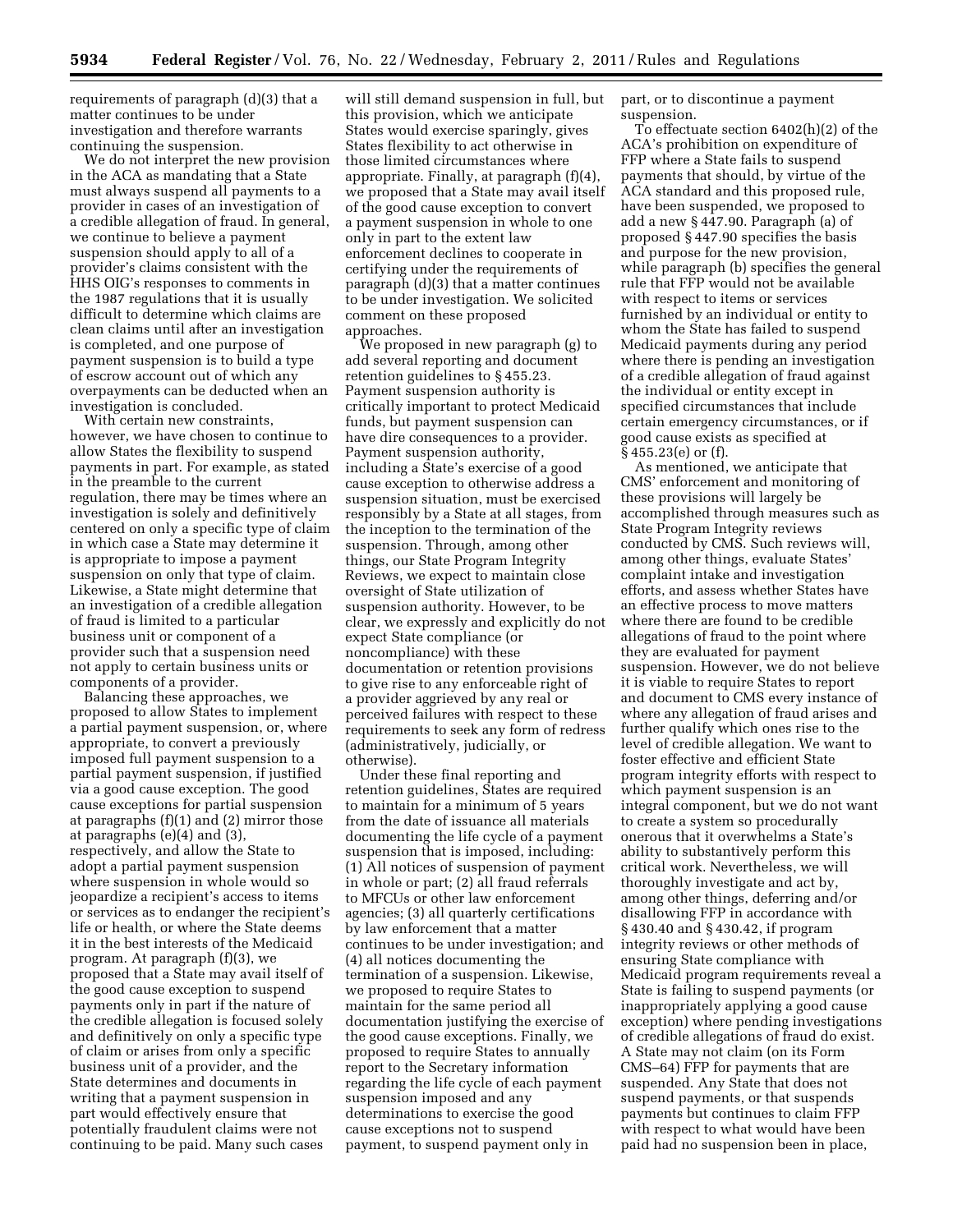puts that FFP at risk. In such cases, we would pursue a deferral and/or disallowance to reclaim the Federal portion of such payment. We solicited comments on CMS' proposed oversight approach.

Finally, three provisions were proposed to be added to the regulations at § 1007.9 that specify the State MFCU's relationship to, and agreement with, the State Medicaid agency. These proposed revisions were necessary to effectuate the proposed revisions under § 455.23. The regulations at 42 CFR part 1007 are enforced by HHS OIG as part of its delegated authority to certify and fund the State MFCUs. (*See* August 15, 1979 final rule (44 FR 47811). However, we are including amendments to part 1007 here to ensure a comprehensive regulatory package that sets forth in one location the Department's implementation of the suspension provisions of section 6402(h) of the ACA.

The first of these provisions proposes to add a new paragraph (e) to § 1007.9 that specifies that the MFCU may refer to the State agency any provider against which there is pending an investigation of a credible allegation of fraud for purposes of payment suspension in accord with § 455.23. Allegations of potential fraud may first be identified by the MFCU rather than by the State agency, so this provision merely formalizes a path from the MFCU to the State agency so a payment suspension may be implemented where appropriate. This provision also proposed that any referral to the State agency for consideration of a payment suspension be in writing. The written referral need not be extensive, but must include information adequate to enable the State agency to identify the provider and a brief explanation of the credible allegations forming the grounds for the payment suspension. The second proposed addition to § 1007.9 proposed to add a new paragraph (f) providing that any request by the unit to the State agency to delay notification of suspension to a provider pursuant to the provisions of the proposed  $\S$  455.23(b)(1)(ii) come in writing. Requiring that such requests be made in writing (which could take the form of an email) provides for an audit trail to ensure that proper procedures are followed. However, we expressly do not intend for this requirement to create any substantive right upon which a provider might lodge objection or other legal challenge to the extent the proper procedures were not followed. Last, a new paragraph (g) was proposed to require the unit to notify the State agency in writing when it has accepted

or declined a case referred by the State agency. Aside from also creating an audit trail, this proposed provision is important in that it would alert the State agency as to the status of a referral, which would shape how the State agency would handle a suspension under the proposed revisions to § 455.23.

We received the following comments: *Comment:* Several commenters expressed concern regarding the definition of "credible allegation of fraud.'' Specifically, several commenters requested that CMS provide an exact definition of "credible allegation of fraud'' as well as specific standards and guidelines for providers to follow to make a determination regarding what is a credible allegation of fraud. One commenter suggested removing the word "fraud" from the term. Other commenters indicated that the definition of what is credible or reliable under the proposed rule is circular, that is, an allegation is credible if it has ''indicia of reliability.'' In addition, several commenters have suggested that the new evidentiary threshold is too low.

*Response:* The term "credible" allegation of fraud'' is a statutory term as reflected in section 6402(h) of the ACA. Accordingly, we do not have the authority to change the term. We have considered these comments but decline to provide a more exact definition, recognizing that different States may have different considerations in determining what may be a "credible" allegation of fraud.'' Accordingly, we believe that States should have the flexibility to determine what constitutes a ''credible allegation of fraud'' consistent with individual State law. We will neither seek to limit what States may determine qualifies as a ''credible allegation of fraud'' nor will we require States to consult with HHS in making such a determination.

*Comment:* One commenter suggested that CMS should update its policies and procedures and develop consistent and standard guidance to State Medicaid programs regarding the determination of credible allegations of fraud.

*Response:* We will review our current policies and procedures in light of the regulatory changes contained in this rule, and will provide updated guidance to States as necessary.

*Comment:* Several commenters expressed concern that the evidentiary standard is too low and urged CMS to retain the current standard, by which they suggested defining a ''credible allegation of fraud" as "reliable information that fraud or willful misrepresentation exists'' as a

component of the basis for suspension of payments under § 455.23(a).

*Response:* In the proposed rule, we acknowledged that the proposed threshold for triggering a payment suspension is lower than what is contemplated in current regulations, but we also indicated that we believe this result is dictated by the ACA. However, in this final rule with comment period, we are amending the definition of "credible allegation of fraud" at §455.2, which in the proposed rule read, in pertinent part, "[a]llegations are considered to be credible when they have indicia of reliability'' to include the following: "and the State Medicaid agency has reviewed all allegations, facts, and evidence carefully and acts judiciously on a case-by-case basis.'' Due to use of just the word "fraud" in section 6402(h)(2) of the ACA, we proposed to remove the term "willful misrepresentation'' from existing regulation, though as we noted in the proposed rule, we take the position that ''fraud'' includes ''willful misrepresentation.''

*Comment:* A few commenters suggested that the final regulation should include a requirement and a discussion to provide technical guidance to State Medicaid programs that clarifies the term "fraud" as a legal term and one that carries evidence of a willful intent to deceive.

*Response:* The definition of fraud, for purposes of Medicaid program integrity, is reflected in existing regulations at § 455.2 and reads as follows: ''an intentional deception or misrepresentation made by a person with the knowledge that the deception could result in some unauthorized benefit to himself or some other person. It includes any act that constitutes fraud under applicable Federal or State law.'' Medicaid fraud is addressed through, for example, civil remedies imposed under Federal and State false claims acts, as well as through criminal prosecutions.

*Comment:* Numerous commenters expressed concerns regarding the list of potential sources of credible allegations of fraud. Specifically, several commenters expressed concern about false reports of fraud that may be generated by competitors or disgruntled employees. In addition, there were numerous comments that expressed concern over allegations received through a fraud hotline and whether such allegations could be considered to be reliable. Another commenter suggested that anonymous hotlines should refer to State-operated Medicaid fraud hotlines as well as specify to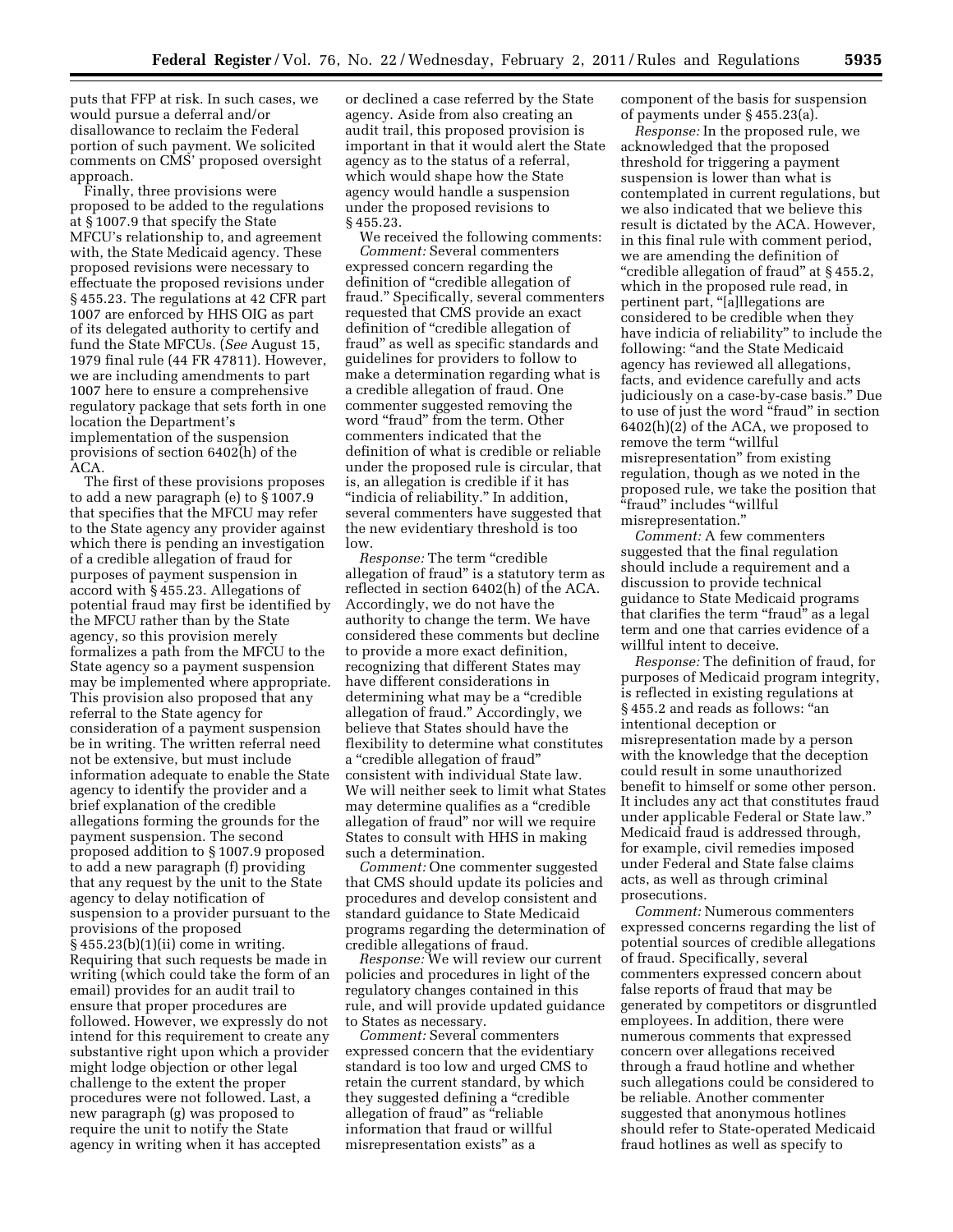whom or what entity the fraud hotline complaints are being made.

*Response:* First, we will not seek to limit the potential sources from which States may derive credible allegations of fraud. We provided examples of sources for States to consider and will clarify in the final regulation that we are not limiting such sources. We recognize that credible allegations may come from a variety of sources. Second, with respect to identifying fraud hotlines as a potential source of a credible allegation of fraud, we recognize that there may be irrelevant or false reports made through hotlines. Due to the potential for not just false allegations, but also the equal possibility of honest mistakes and the like, we encourage States to not solely rely on a singular allegation without considering the total facts and circumstances surrounding such allegations. In the proposed rule, we indicated that States ''must review all allegations, facts, and evidence carefully and act judiciously on a case-by-case basis  $* * *$ ". As noted previously, we are including this language in the final rule with comment period in the definition of "credible allegation of fraud'' at § 455.2. We take the position that States should have the flexibility to determine what they deem to be reliable sources for credible allegations of fraud. Finally, we will not identify which specific fraud hotlines States may use. We are aware that there may be a variety of hotlines. For example, States may have different components within their respective agencies that utilize hotlines or State law enforcement agencies may also utilize hotlines from which credible allegations may be generated. Accordingly, we will not seek to limit the type of hotline States use as sources for credible allegations of fraud.

*Comment:* Commenters indicated that discussions of investigations and credible allegations of fraud need to defer to State and Federal legal definitions of "fraud." In addition, commenters suggested that existing Federal regulations indicate that investigating fraud is the responsibility of State Medicaid Fraud Control Units (MFCU). Accordingly, MFCUs should be the designated investigators of allegations of fraud.

*Response:* First, as noted previously, "fraud" is defined in existing regulations at § 455.2. Second, we disagree that only the MFCU may investigate allegations of fraud. While MFCUs clearly play a key role in investigating and prosecuting Medicaid fraud, most, if not all, States have program integrity units that, in the normal course of business, receive hotline and other tips about potential fraud, and conduct proactive

investigations based upon internal data analyses and other fraud detection techniques. Program integrity units have the responsibility under existing Federal regulations at § 455.14 and § 455.15(a)(1) and the proposed regulation at § 455.23(d) of determining whether allegations constitute fraud, and if they do, referring the matter to the MFCU or an appropriate law enforcement agency for further investigations. Thus, we do not believe MFCUs are the sole investigators of fraud.

*Comment:* Several commenters requested that CMS clarify whether a finding of billing errors during an audit that are not related to allegations of fraud would trigger a payment suspension.

*Response:* Irrespective of the circumstances, absent pending investigations of credible allegations of fraud, payment suspensions would not be triggered under these regulations, although that does not preclude the possibility that a State may exercise its own broader suspension authority in other circumstances.

*Comment:* Several commenters requested clarification regarding whether States should determine the credibility of an allegation of fraud prior to initiating a suspension action.

*Response:* Due to the potential for not just false allegations, but also for good faith mistakes, misunderstandings, and misinterpretations regarding reports of alleged fraud as well as data analysis errors, we encourage States not to rely on any singular allegation or data run but rather States should review all allegations, facts, and data carefully and act judiciously on a case-by-case basis, mindful of the potential impact a payment suspension may have on a provider.

*Comment:* One commenter suggested that we include the term ''abuse'' as a basis for payment suspension and not limit such suspensions to investigations of ''credible allegations of fraud.''

*Response:* We decline to add the term "abuse" to Federal regulations in the context of payment suspensions, as the phrase we have adopted, ''credible allegation of fraud'' has a statutory basis reflected in section 6402(h) of the ACA. As a practical matter, however, conduct that constitutes abuse as opposed to fraud (we note that both terms are defined at § 455.2) may be indistinguishable not just at the outset of an investigation but even through the course of an investigation and enforcement proceedings and may hinge on fine factual distinctions or legal points including knowledge and intent, and this regulation would not preclude

the imposition of a suspension in such a circumstance so long as there is a credible allegation of fraud. Moreover, this regulation presents a floor for protection of Medicaid funds and does not bar a State from setting a higher bar allowing for imposition of suspensions in other circumstances.

*Comment:* One commenter expressed concern regarding Federal oversight and whether such oversight will amount to second-guessing a State's determination of what constitutes a credible allegation of fraud.

*Response:* We do not intend to second-guess State determinations regarding credible allegations of fraud. We intend to work collaboratively with States to prevent critical Medicaid funds. The purpose of Federal oversight is to ensure that States have effective processes in place in order to make determinations regarding credible allegations of fraud.

*Comment:* Several commenters expressed concern regarding the lack of a definition for the phrase ''indicia of reliability'' and requested CMS to provide one.

*Response:* We have considered the concerns of commenters, but decline in this final rule with comment period to define ''indicia of reliability.'' We recognize the possibility that there may be differing standards among States with respect to what may be considered "indicia of reliability," but also, as we have noted several times in these responses, we expect States to gauge the credibility of allegations through a lens after reviewing all allegations, facts, data, and evidence carefully and that State action will be exercised judiciously on a case-by-case basis.

*Comment:* Several commenters want CMS to define ''investigation'' of a credible allegation of fraud. One commenter inquired whether a State may rely on its MFCU to determine if an allegation of fraud is credible. Other commenters suggested that the State and its investigators are in the best position to determine when credible allegations of fraud should lead to a payment suspension, such that CMS should rely on the judgment of these individuals in deciding whether to withhold FFP. Certain commenters also wanted to know if the process of determining whether an allegation of fraud is credible is sufficient to trigger a payment suspension.

*Response:* We recognize that the process to determine whether an allegation of fraud is credible may vary among States, and we defer to States applying the principles of careful review and judicious action to which we refer several times in these responses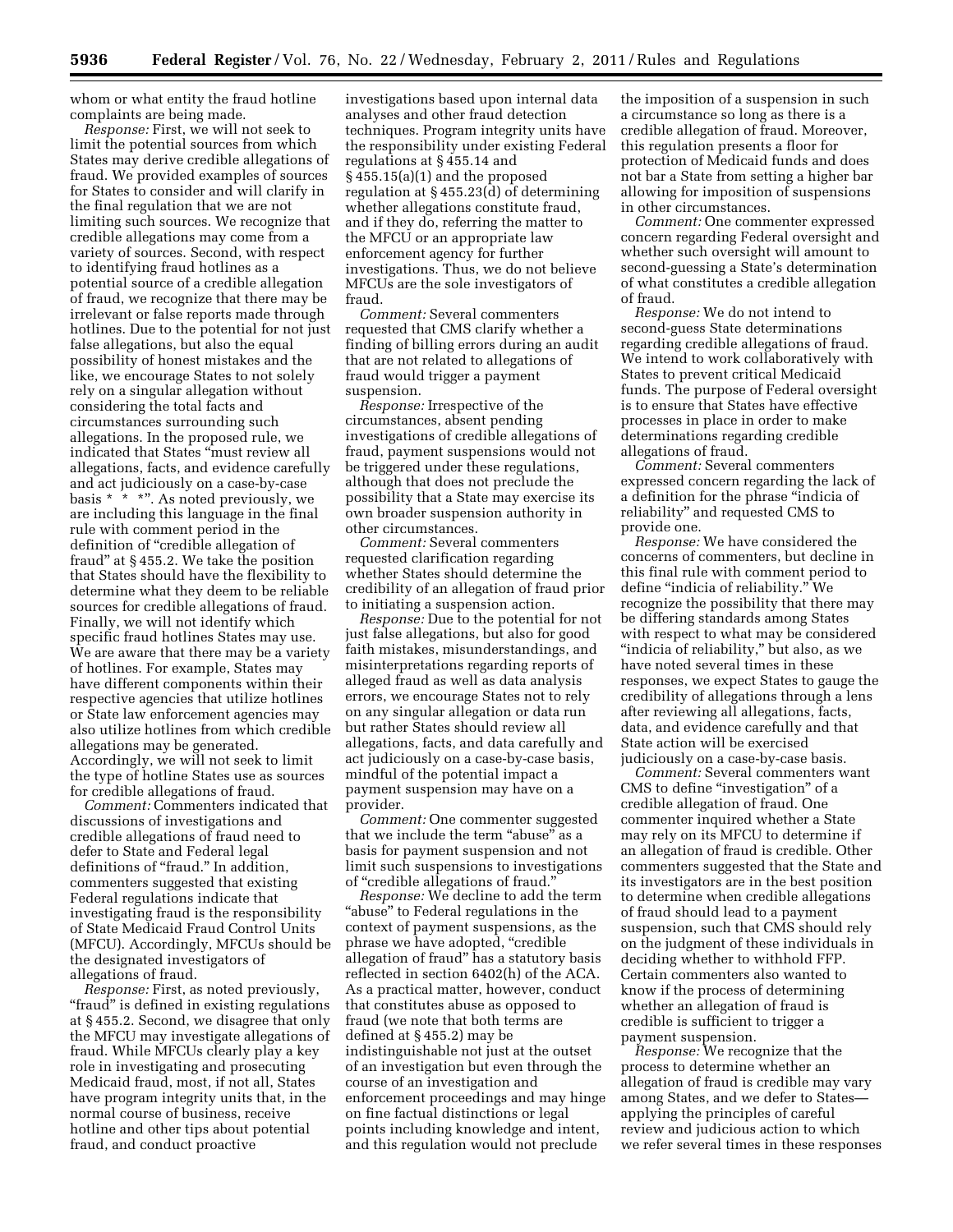and which we now include in the final rule with comment period—to determine whether an allegation or complaint rises to the level of a credible allegation of fraud. We do not want to limit a State's due diligence process or preliminary investigations with respect to its assessment of credibility. Nor do the proposed regulations specify or limit who, or what other agency, may assist the State agency with the investigation or validation of credible allegations of fraud. Nevertheless, if it is determined that an allegation is credible, a State must still submit a formal written referral to its MFCU irrespective of whether the MFCU assisted in validating an allegation's credibility. Finally, the mere fact of an investigation to assess the credibility of a fraud allegation is insufficient to trigger a payment suspension. Rather, a payment suspension is triggered when that there is, in fact, a pending investigation of a credible allegation of fraud. We will clarify this in the regulation.

*Comment:* One commenter suggested that the notice of suspension to providers should be sent by certified mail, set forth the specific (not general) allegations and inform the providers of the State's administrative review process and provide appropriate citation. Another commenter suggested revising the language in § 455.23(b)(2)(v) regarding notice of suspension to include information about any administrative appeal procedures that are available under State law. Other commenters suggested that notice be furnished to providers prior to the implementation of an adverse action such as payment suspensions. One commenter suggested giving States more discretion regarding when notices of suspension should be furnished to providers. One commenter in particular indicated that bi-weekly remittance advisories are issued to providers that would, in effect, disclose the State's actions.

*Response:* We believe that we should afford States the flexibility to determine the best method of delivery of notices of suspension so we decline to take an overly prescriptive approach in this regulation. However, we agree that a notice of suspension furnished to a provider should appropriately reference the general allegations upon which a suspension is based as well as any existing State appeals process. Accordingly, we will revise the proposed language to reflect the inclusion of State administrative appeal procedures in the notice of suspension to providers. We do not agree that providers should be given notice of a payment suspension prior to such

action being taken. We recognize the sensitive nature of a fraud investigation which may be jeopardized by such notice, and expect that State agencies will act appropriately so as not to jeopardize any investigation.

*Comment:* Commenters suggested that if a provider or supplier who is subject to a payment suspension submits an acceptable written rebuttal statement as to why the suspension should be removed, then this should qualify as ''good cause'' as currently permitted under § 405.372(b). In other words, a rebuttal could establish a good cause exception to end a payment suspension. Several other commenters suggested that in cases of economic hardship, a provider should be able to submit evidence of this fact for consideration by the State in determining whether to terminate a payment suspension, and requested that CMS create an expedited review process. Commenters also suggested that the regulations should acknowledge the severe financial impact of a payment suspension and should limit the scope of the suspension to the services under review.

*Response:* We believe that the proposed regulation as written allows a State to account for a provider's rebuttal statement. Specifically, as proposed at § 455.23(e), States have the flexibility to make a determination that a payment suspension is not in the best interests of the Medicaid program. States also have the option to suspend payments only in part if there is good cause. Therefore, we do not believe that an additional good cause exception is necessary. Moreover, as the existing Medicaid suspension has for more than 20 years, we continue to defer to any State administrative (or judicial) review processes, and therefore decline to require States to adopt an expedited review process. Nevertheless, we are including new good cause exceptions in this final rule with comment period at § 455.23(e)(3) and (f)(2) to allow a State to terminate a whole payment suspension or impose a payment suspension only in part if a provider furnishes written evidence that persuades the State that a payment suspension should be terminated or imposed only in part. Furthermore, the preamble acknowledges and requests States to be mindful of the impact that suspensions may have upon providers.

*Comment:* One commenter inquired whether "good cause" is established if the items or services are furnished as an emergency.

*Response:* Section 1903(i)(2) of the Act provides for a limited exception for payment to be made with respect to emergency items or services, though not including items or services furnished in

the emergency room of a hospital. We believe this statutory exception speaks for itself and we do not need to otherwise address or expand upon it in these regulations.

*Comment:* Commenters have suggested that the proposed ''good cause'' regulatory provisions should include the language contained in the preamble acknowledging that ''reliable evidence should be determined on a case-by-case basis with the State agency looking at all the factors, circumstances, and issues at hand \* \* \* " (75 FR 58224).

*Response:* We disagree that this language belongs in the ''good cause'' regulatory provisions. Instead, we have revised the definition of ''credible allegation of fraud'' to reflect that States must carefully review all allegations, facts and evidence on a case-by-case basis. Accordingly, we do not see the need to include this language in the ''good cause'' regulatory provisions.

*Comment:* One commenter suggested that CMS consider placing the catchall of ''not in the best interests of the Medicaid program'' reflected in § 455.23(e)(3) and similarly the catchall reflected at subparagraph (f)(2) of ''\* \* \* payment suspension in part is in the best interests of the Medicaid program'' at the end of the respective subparagraphs.

*Response:* We agree and will make such changes in the final regulation.

*Comment:* One of the good cause exceptions not to suspend payments to Medicaid providers is when ''an individual or entity is the sole community physician or the sole source of essential specialized services *in a community.*'' (emphasis added) One commenter suggested replacing ''in a community'' with ''for a particular beneficiary population.'

*Response:* We disagree. We are concerned about negatively impacting beneficiary access to care so this exception does not turn on whether a provider serves a particular beneficiary population, but on whether a beneficiary's access to necessary care is impeded. Thus, the good cause exception may be applied when a beneficiary's access to care is jeopardized because he/she cannot obtain necessary services from a particular provider type.

*Comment:* Several commenters questioned whether the requirements of this section would apply to Medicaid managed care, including whether the term "provider" includes managed care entities, whether managed care capitation payments are included in suspensions when an individual network provider is under investigation;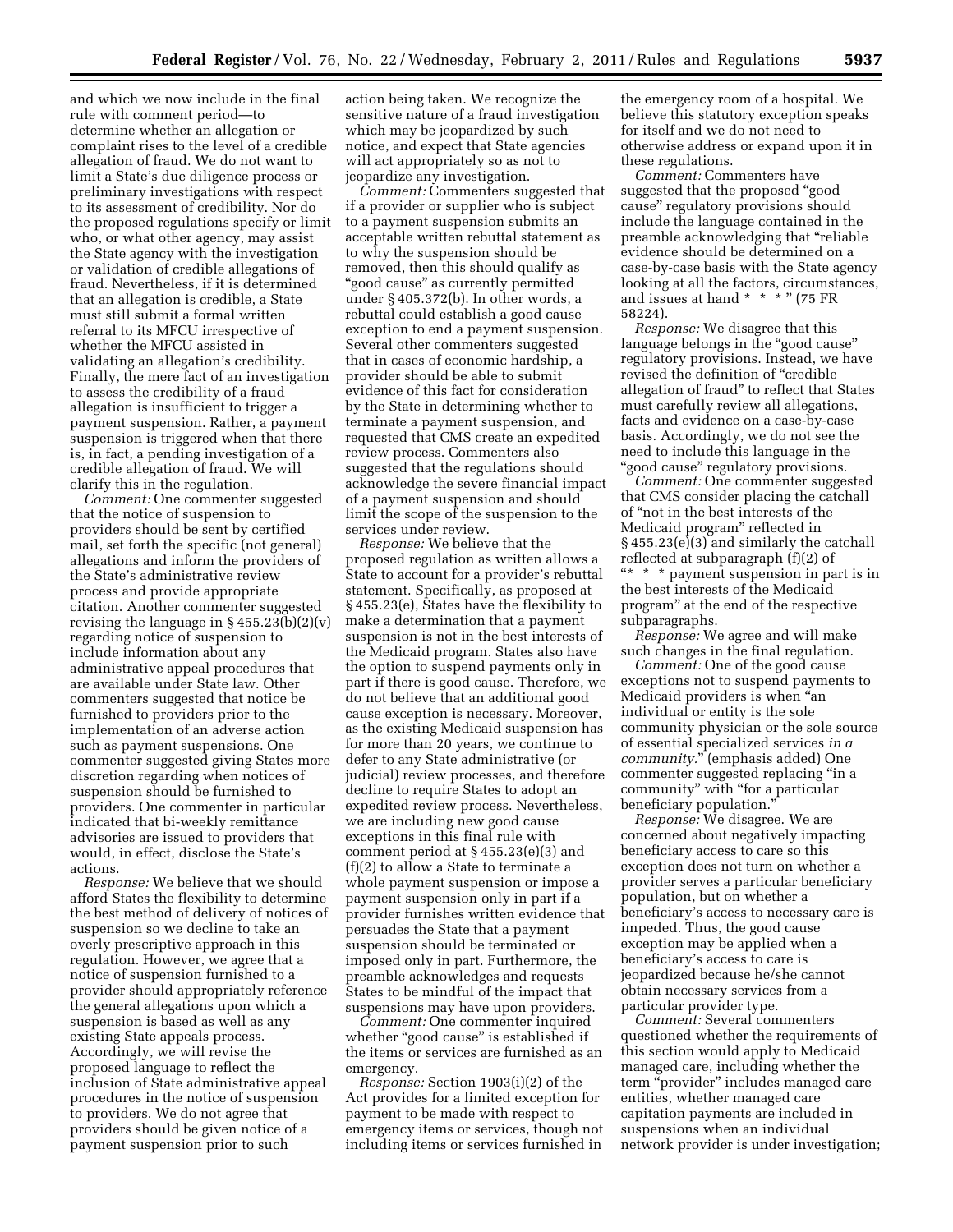and what would be the process for notifying a managed care entity of a credible allegation of fraud.

*Response:* The rules governing payment suspensions based upon pending investigations of credible allegations of fraud apply to Medicaid managed care entities. If there is a pending investigation of a credible allegation of fraud against a Medicaid managed care organization (MCO), prepaid inpatient health plan (PIHP), prepaid ambulatory health plan (PAHP), or health insuring organization (HIO) at the plan level, the State should address the issue either through imposing a payment suspension or through other authorities that may be available to them under State law or as part of the State's negotiated agreement with the Medicaid MCO, PIHP, PAHP, or HIO. The same would hold true for pending investigations of credible allegations of fraud regarding individual network providers. Managed care capitation payments may be included in a suspension when an individual network provider is under investigation based upon credible allegations of fraud, depending on the allegations at issue. We would expect the process regarding the notice of suspension to a Medicaid MCO, PIHP, PAHP, or HIO to follow the criteria as outlined in this final rule with comment period.

*Comment:* Some commenters requested clarification regarding whether FFP extends to managed care entities' capitation payment.

*Response:* FFP extends to Medicaid MCOs', PIHPs', PAHPs', and HIOs' capitation payments. Accordingly, if a State fails to suspend payments to such an entity for which there is a pending investigation of a credible allegation of fraud, without good cause, FFP may be disallowed with regard to such payments to the managed care entity.

*Comment:* Several commenters requested that CMS clarify whether interest accrued on suspended payments to providers is eligible for FFP.

*Response:* FFP is not available for interest accrued on suspended payments to providers.

*Comment:* Commenters asked how CMS will notify a State that FFP is to be suspended as a result of payment to an entity for items or services for which the State has received a credible allegation of fraud. Will the State receive advanced notice of the FFP suspension and be given the opportunity to correct or will the suspension be immediate?

*Response:* The process for deferring and disallowing FFP is governed by § 430.40 and § 430.42, respectively.

Generally, we take action to defer the claim (by excluding the claimed amount from the grant award) within 60 days after the receipt of a Quarterly Statement of Expenditures (prepared in accordance with our instructions) that includes that claim. The notice of deferral to the State is provided by CMS within 15 days of such deferral. The notice should identify the type and amount of the deferred claim and specify the reason for deferral. The State is also requested to make available all the documents and materials that CMS believes are necessary to determine the allow-ability of the claim. However, prior to taking action to defer or disallow FFP, we may engage States to request that impermissible claims for FFP are removed from the Quarterly Medicaid Statement of Expenditures for the Medicaid Assistance Program (Form CMS–64).

*Comment:* One commenter asked, if CMS suspends a State's FFP, and the allegations of fraud are cleared after the fact, what the process will be to restore FFP.

*Response:* When we determine claims associated with deferred or disallowed FFP are permissible, we will release the deferred or disallowed funds to the State by providing FFP for the subject claims.

*Comment:* One commenter expressed concern regarding what the commenter saw as a ''shift in evaluation of the appropriateness of suspensions away from the Medicaid agency and entities investigating the allegations of fraud to the exclusive and unilateral discretion of CMS'' as well as a broad and sweeping increase in CMS's ability to impose a deferral of FFP.

*Response:* We have long had the authority to withhold FFP and the payment suspension rule is not an attempt to inappropriately withhold FFP from States. Instead, the rule is intended to protect precious Medicaid dollars from fraudulent providers, an effort in which we view the States as partners. Generally, we will withhold FFP only where a State has unreasonably or repeatedly failed to suspend payments or otherwise terminate a payment suspension where there are credible allegations of fraud.

*Comment:* One commenter suggested that the proposed rule regarding suspension of payments to Medicaid providers gives Medicaid agencies an improper incentive to aggressively deny payments to providers or risk losing FFP.

*Response:* We disagree. As we explained in the proposed rule, State Medicaid agencies have long had the authority to suspend payments to

providers based upon suspected fraudulent conduct. Our goal is to ensure that State agencies appropriately suspend payments from potentially fraudulent providers, in order to protect critical Medicaid dollars from falling into the hands of such providers. In this rule we encourage State agencies to suspend payment based upon pending investigations of credible allegations of fraud only after reviewing all of the facts and circumstances surrounding a particular case and making a determination that such suspension is in fact warranted.

*Comment:* One commenter suggested that the suspension of payments could be interpreted to have retroactive application to providers who have already been referred to MFCUs or other law enforcement agencies:

*Response:* We will not require States to retroactively apply the law regarding suspension of payments based on pending investigations of credible allegations of fraud. However, upon the effective date of this final rule with comment period, we expect States; to the extent they have not already done so, to suspend payments to providers against whom there exist pending investigations of credible allegations of fraud.

*Comment:* Commenters have sought clarification regarding whether the proposed rule applies to individual providers who are employed or contracted by institutional providers.

*Response:* The payment suspension rule applies to institutional providers as well as enrolled providers who are employed or contracted by such institutional providers.

*Comment:* One commenter wanted CMS to clarify whether the ''individual or entity'' under investigation is the same "individual or entity" subject to the payment suspension.

*Response:* Yes, the ''individual or entity'' under investigation is the same "individual or entity" that is subject to the payment suspension.

*Comment:* Several commenters expressed concern with States' compliance dates with the Medicaid payment suspension rule because some States may require State law or regulatory changes in order to be able to implement the rule. Certain commenters also expressed similar concerns that the proposed document retention requirements exceed time frames currently required by their State laws.

*Response:* We encourage the State Medicaid or program integrity director of any State that faces State legislative, regulatory, or administrative implementation obstacles to contact us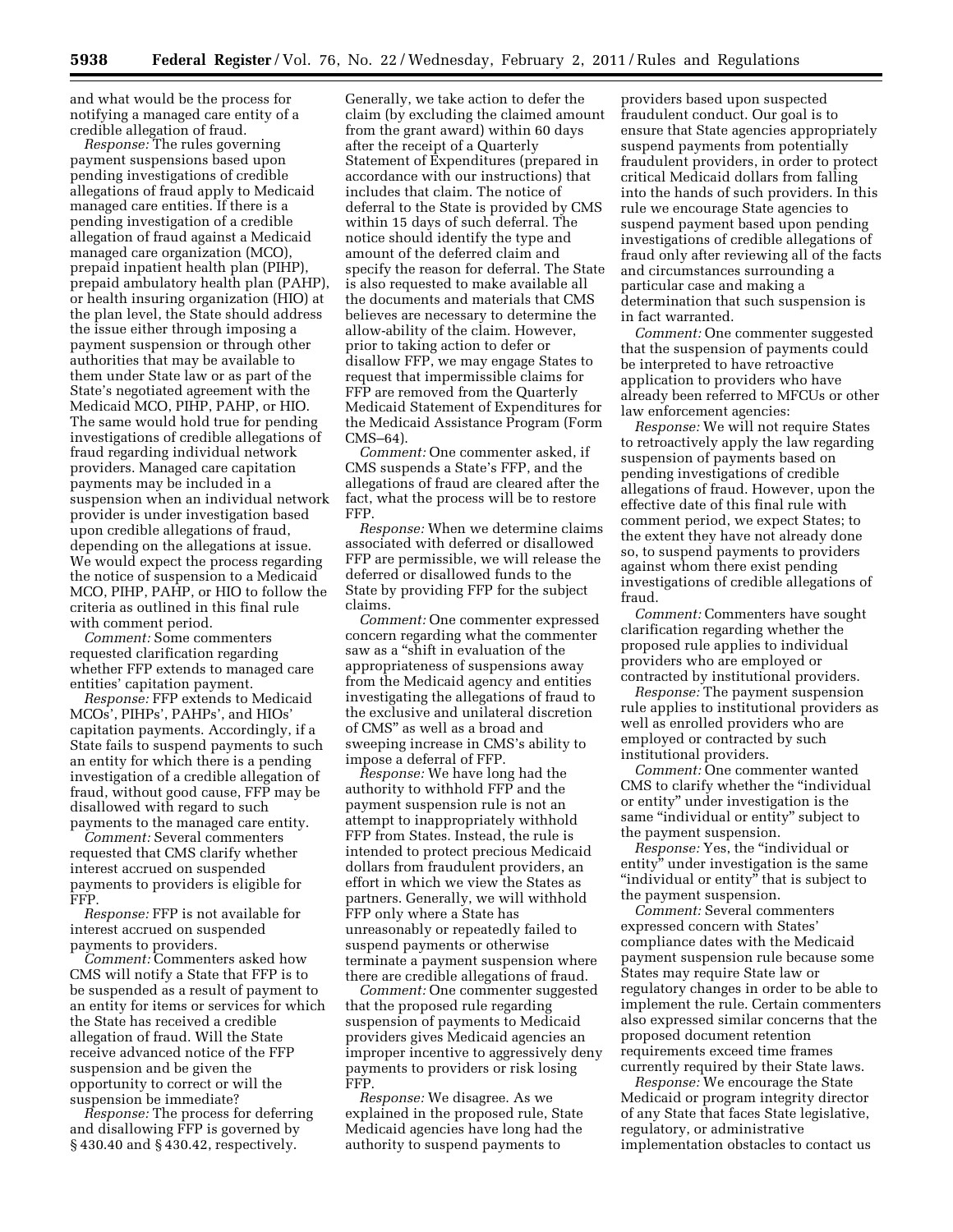in order to work out a plan of resolution.

*Comment:* One commenter suggested that the process for quarterly reporting and certification at  $\hat{S}$  455.23(d) is onerous to the State and the MFCU. The commenter further indicated that reporting is already addressed in Memoranda of Understanding between the States and the MFCUs, and therefore, additional reporting requirements would be burdensome on the State.

*Response:* We disagree, and in the proposed rule stated that we would not prescribe the format that such certifications must take to maximize State flexibility. The Memoranda of Understanding between the States and the MFCUs routinely do not address reporting and documentation to the degree that will be required by § 455.23(d). Moreover, in the proposed rule we emphasized that payment suspensions should be temporary and we noted the profound impact that a payment suspension can have upon a provider. We believe that the quarterly reporting and certification process is an important protection for providers to ensure that suspensions do not continue after law enforcement has concluded its investigation but did not report this information to the State Medicaid agency.

*Comment:* Some commenters suggested that documentation and record retention in instances regarding the decision to not suspend payments is expensive and unnecessary given the high volume of unfounded allegations. These commenters also suggested that the requirement to report summary information to the Secretary is duplicative given that CMS will be reviewing State actions on suspension of payment during periodic on-site program integrity reviews.

*Response:* We disagree. As we generally discuss in both these responses and in the proposed rule, we are balancing a number of interests including: (1) A statutory directive from the ACA that FFP not be paid in certain circumstances; (2) a payment suspension provision that, if not rigorously and carefully administered, can detrimentally impact honest providers; and (3) CMS' intent to maintain its appropriate oversight role but at the same time not to arbitrarily or unreasonably second-guess State decision-making. As such, we believe rigorous documentation requirements that go beyond what may be reviewed during on-site program integrity reviews actually serve to protect everyone's interests. Moreover, we believe it is particularly important that States

carefully document those processes that require special judgment calls, such as with respect to exercising the various good cause exceptions, so that, upon CMS review, FFP is not inappropriately withheld.

*Comment:* One commenter recommended that Medicaid State agencies should be allowed to share potentially helpful information with their MFCUs without following the requirements in the proposed rule regarding documentation and timing of the referral of a credible allegation of fraud.

*Response:* We fully agree with the notion that States may share information or otherwise consult with their MFCUs, recognizing that States may need to consult and/or exchange information with their respective MFCUs prior to making a formal referral, and do not seek to limit or otherwise define the circumstances by which States make such communications. We disagree, however, with the proposition that States should not need to follow our proposed MFCU documentation/referral requirements, which we believe are important for reasons similar to those addressed in the previous response, thus we will not alter the proposed documentation and timing requirements.

*Comment:* Certain commenters have suggested that it will be cumbersome to require the State to obtain a written certification from the MFCU or other law enforcement agency that any matter that is accepted on the basis of a referral continues to be under investigation or in the course of enforcement proceedings warranting continuation of the payment suspension every 90 days. In addition, these commenters expressed concern that this requirement will result in a substantial increase in workload and could result in increased staffing levels. Commenters also suggested that existing methods of communication regarding caseload and referrals between the States and the MFCUs should be sufficient.

*Response:* We disagree with the proposition that the quarterly law enforcement certification requirement is overly cumbersome or that the documentation requirements finalized here will result in substantial increases in workload. As we have indicated previously in these responses and in the proposed rule, we believe rigorous documentation requirements are in everyone's interest. Moreover, to maintain State flexibility, we are not prescriptive with respect to the format of the quarterly certification. States have long had authority to implement payment suspensions and, though we

formalize certain documentation and referral requirements here, we believe that most States that have used suspension authority likely have rigorous documentation requirements already in place to ensure they are able to adequately justify suspension actions and withstand any provider challenges.

*Comment:* With regard to formal fraud referrals issued by the State to the MFCU or other law enforcement agency, one commenter suggested combining the relevant NPIs of the affected providers into one referral instead of referring individual cases.

*Response:* This is outside the scope of the proposed rule and therefore we will not address this issue at this time.

*Comment:* One commenter suggested that the regulation at  $\S$  455.23(g) proposing to require States to annually report to the Secretary information regarding the life cycle of each payment suspension imposed and any determinations to exercise the good cause exceptions not to suspend payment, to suspend payment only in part, or to discontinue a payment suspension, be modified. Specifically, the commenter suggested that such annual report be filed only if such information is shared by law enforcement.

*Response:* We disagree with the commenter's proposition for two reasons. First, a number of the elements the commenter points out are not contingent on any response from law enforcement. Second, we certainly appreciate that States can only report on the information that is in their possession, but believe that annual reporting should not be contingent on whether law enforcement has shared such information. Importantly, to the extent that annual reporting reveals gaps where law enforcement has neglected or refused to share information it will illustrate where CMS may have to exercise additional oversight authority to attempt to close such gaps. Likewise, law enforcement's "failure to communicate'' may be a significant factor in a State's decision to exercise certain of the rule's good cause exception authorities.

*Comment:* One commenter suggested that CMS include in the final regulation at  $\S$  455.23(d)(4), as reflected in the preamble to the proposed rule, a requirement for States to immediately release the payment suspension ''unless the State has alternative Federal or State authority by which it may impose a suspension.'' (75 FR 58225). The proposed regulation does not reflect this additional language governing the immediate release of a payment suspension when MFCU or law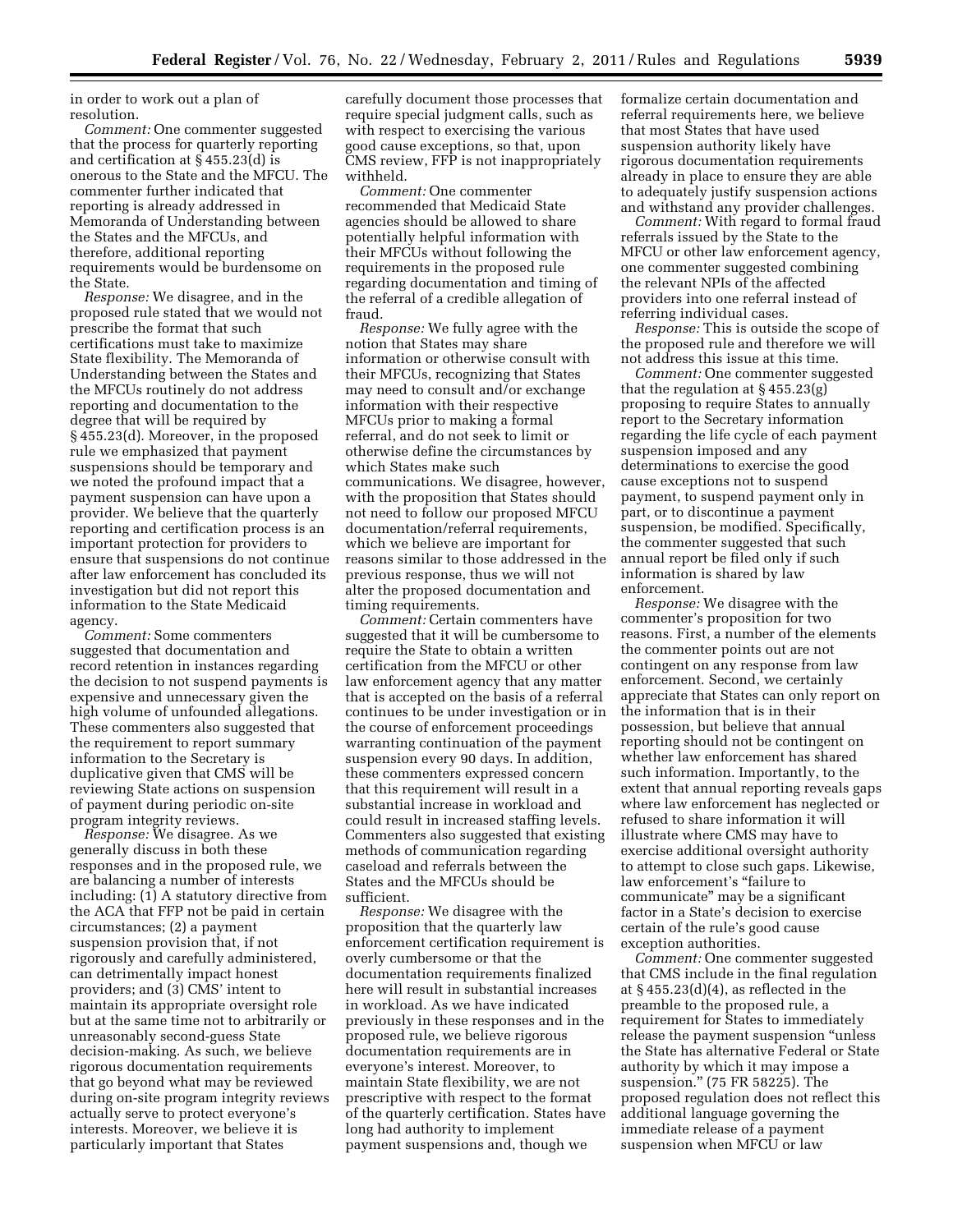enforcement declines to accept the fraud continuing payment suspension based referral.

*Response:* We agree, and are including this language in the final rule with comment period.

*Comment:* Certain commenters suggested revising the proposed language to include a 180 day time limit for the duration of a suspension of payment in the Medicaid program, similar to the proposed process under Medicare.

*Response:* Aside from the general constraints and protections built in to the rule around the notion that suspensions are intended to be temporary, we believe that States need the flexibility to decide the duration of payment suspensions in order to accommodate State laws and legal processes. Because Medicare is a national program there is more uniformity surrounding the disposition of Medicare program suspensions. So while a specific time limit may be adequate there, we believe a more flexible approach, nearly identical to the approach used with respect to Medicaid payment suspensions for more than 20 years, is necessary to address the needs of 50 plus States and territories.

*Comment:* One commenter suggested that the duration of a payment suspension by States should be permanent where the provider is later convicted of the offense.

*Response:* Payment suspensions are intended to stem the flow of Medicaid dollars to providers against whom there are credible allegations of fraud, during the pendency of the investigation, which includes any related proceedings. Separate authorities, some administered by other agencies, including possible exclusion from participation in Federal health care programs, may be implemented upon a provider's conviction.

*Comment:* One commenter indicated that while the proposed rule gives States authority to immediately release payment suspensions if a timely investigation by law enforcement does not ensue, that "timely," is not clearly defined.

*Response:* We believe that when a State learns that law enforcement has declined to investigate a fraud referral from the State in connection with a payment suspension or otherwise discontinues a pending investigation, the State should immediately take steps to terminate a payment suspension. As discussed several times in these responses, we proposed a requirement for States to obtain quarterly certifications from law enforcement to help address this type of scenario so that providers are not subject to a

upon a fraud referral that was declined by law enforcement or an investigation that has been concluded without the State's knowledge.

*Comment:* Certain commenters requested clarification regarding the resolution of an investigation for purposes of terminating a payment suspension.

*Response:* Generally, a payment suspension is temporary and will not continue after the State Medicaid agency or the prosecuting authorities determine that there is insufficient evidence of fraud by the provider or legal proceedings related to the alleged fraud are completed.

*Comment:* One commenter suggested that the proposed rule be changed to defer to State law to dictate how long and under what circumstances a payment suspension can be imposed.

*Response:* As we noted in an earlier response, this rule presents a floor for protection of Medicaid funds and does not bar a State from setting a higher bar allowing for imposition of suspensions with other conditions or in other circumstances.

*Comment:* Several commenters suggested that the proposed rule does not provide adequate due process for providers facing suspension of payments. Certain commenters also suggested that the proposed rule could result in a de facto termination from the Medicaid program without any meaningful due process. Commenters expressed concern that non-fraudulent providers may effectively be terminated by lengthy suspensions. Commenters also suggested shortening the length of suspensions or in the alternative, maintaining the current permitted duration without extension. Another commenter indicated that the proposed rule does not create a right to challenge the ongoing validity of a payment suspension.

*Response:* Under the proposed rule, providers have an opportunity to submit written evidence for consideration by the Medicaid agency regarding payment suspensions. Based upon this written evidence, a State may determine whether there is good cause to terminate a suspension of payment. Accordingly, we believe there are adequate due process protections in place pursuant to which a provider may establish good cause to terminate a payment suspension. In addition, this process was already accounted for in existing Medicaid regulations and we did not change the process. We are not aware of any issues associated with this process which has been in existence for more than 20 years. Moreover, we expressed

in the proposed rule that suspensions, because of their significant impact upon providers, are only temporary. We provided in the rule several protections (such as the quarterly law enforcement certification and State documentation requirements) and also various ''good cause'' exceptions. Moreover, the duration of suspension provisions of the proposed rule, finalized here, are essentially the same as have been in place for more than 20 years with the existing Medicaid payment suspension rule. We believe that the significant built-in protections, in conjunction with the fact that we are not aware that the current Medicaid suspension process has caused significant undue hardship with providers having payments wrongly suspended, lend adequate safeguards to the process. CMS will also monitor States' implementation of the Medicaid payment suspension rule through the various documentation requirements and State program integrity reviews, to ensure that there are no marked shortcomings with regard to States' processes.

*Comment:* One commenter suggested that the final regulation should require State Medicaid programs to establish and codify a Medicaid administrative review process with regard to the review of payment suspensions.

*Response:* We recognize that individual State laws vary with regard to their respective administrative review processes, and believe that most or all States have established such processes. As previously stated, we will revise the proposed language in the regulations to reflect the inclusion of State administrative appeal procedures in the notice of suspension furnished to providers. In addition, we believe the notice should also include relevant citations to State law, where applicable.

*Comment:* A couple of commenters suggested that CMS develop a system or process for exposing and penalizing those who make false fraud complaints.

*Response:* This is outside the scope of the proposed rule and therefore we will not consider this suggestion at this time.

*Comment:* One commenter requested clarification regarding the fraud referral standards established by CMS as a result of an OIG January 2007 report entitled ''Suspected Medicaid Fraud Referrals'' (OEI 07–04–00181).

*Response:* We issued fraud referral standards on September 30, 2008. The link to CMS' Web site where the fraud referral standards may be found is: *[http://www.cms.gov/](http://www.cms.gov/FraudAbuseforProfs/downloads/fraudreferralperformancestandardsstateagencytomfcu.pdf) [FraudAbuseforProfs/downloads/fraud](http://www.cms.gov/FraudAbuseforProfs/downloads/fraudreferralperformancestandardsstateagencytomfcu.pdf) [referralperformancestandardsstate](http://www.cms.gov/FraudAbuseforProfs/downloads/fraudreferralperformancestandardsstateagencytomfcu.pdf)*

*[agencytomfcu.pdf.](http://www.cms.gov/FraudAbuseforProfs/downloads/fraudreferralperformancestandardsstateagencytomfcu.pdf)*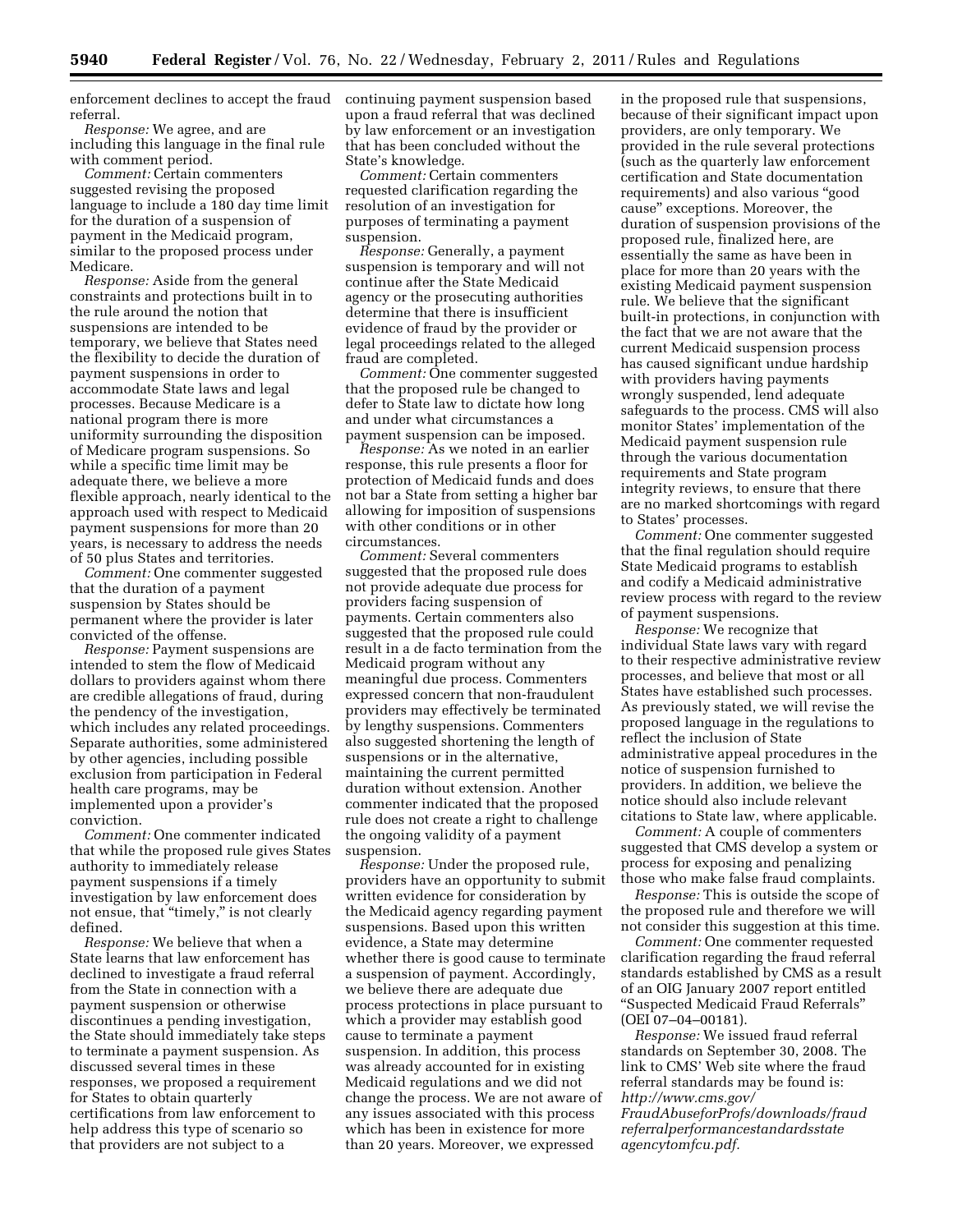*Comment:* One commenter suggested that the content of a fraud referral should be left to the discretion of each State. This commenter suggested that a continuing collaborative environment will fulfill the regulatory provisions regarding content of fraud referrals.

*Response:* We encourage States to collaborate with their MFCU. A fraud referral must contain, at a minimum, the elements as outlined in the proposed regulation and finalized here, but it is within a State's discretion to the extent it wishes to add additional information.

*Comment:* One commenter suggested that FQHCs should be exempted from the application of payment suspensions.

*Response:* We disagree. There is no statutory requirement to carve out an exception for any particular category of provider. We believe that payment suspensions apply to fraudulent conduct regardless of provider type.

*Comment:* One commenter suggested that payment suspensions should only apply to providers in the limited screening level, as that term is defined and used in connection with the provider screening rules, under only the most extraordinary circumstances.

*Response:* We decline to carve out an exception for providers in the limited screening level in the context of a payment suspension. This assignment to the limited level applies in the context of provider screening, not for suspension of payments. The determination regarding whether to impose a payment suspension is driven by credible allegations of fraudulent conduct and not whether a provider is assigned to a certain level for purposes of screening.

*Comment:* One commenter requested clarification regarding the application of payment suspensions to billing providers as opposed to prescribing providers. Another commenter requested a guarantee that payment suspensions will not be imposed against a billing provider.

*Response:* We understand that there are circumstances in which the prescribing provider may be different from the furnishing provider and/or billing provider. Generally, we believe that payment suspension is not the appropriate mechanism to recover Medicaid funds from one provider who inescapably, but innocently, happens to be associated with the fraudulent conduct of another provider. Because payment suspensions only apply based upon credible allegations of fraud, payment suspensions are generally not the appropriate vehicle by which to recover reimbursement for items and/or services furnished by a provider against whom there are no allegations of fraud.

Nevertheless, there is no guarantee that a payment suspension will only be imposed against the billing provider as, particularly at the outset of an investigation of a credible allegation of fraud, it may be impossible to precisely determine the locus of the fraud or whether it involved collusion or conspiracy.

*Comment:* One commenter requested clarification regarding whether States with authority under existing State law may impose suspensions for reasons other than where there is a credible allegation of fraud. This commenter suggested that where such authority exists, the requirements proposed under § 455.23, including those concerning referrals to the MFCU and the duration of suspension should not apply.

*Response:* The requirements for payment suspensions under the proposed rule are based upon credible allegations of fraud. As we have noted several times in both these responses and in the proposed rule, nothing in these rules bar a State from exercising other broader authorities to suspend payments to providers.

We are adopting the provisions of the proposed rule with the exception of the following changes:

• In §455.2, we have revised the definition of "credible allegation of fraud'' to address the issue of the State's verification of the allegation.

• In  $\S 455.23(a)(1)$ , we have added the verbiage "after the agency determines there is a credible allegation of fraud for which" after the term "provider."

• In  $\S$  455.23(b)(2), we have added a new subsection (vi) that reads: ''Set forth the applicable State administrative appeals process and corresponding citations to State law.''

• In § 455.23(d), we have added the verbiage ''has alternative Federal or State authority by which it may impose a suspension or'' before ''makes a fraud referral to another law enforcement agency.''

• In §455.23(e), we have revised subsection (3) to state: ''The State determines, based upon the submission of written evidence by the individual or entity that is the subject of the payment suspension, that the suspension should be removed.''

• In § 455.23(e), we have added a new subsection (6) that states: ''The State determines that payment suspension is not in the best interests of the Medicaid program.''

• In §455.23(f), we have revised subsection (2) to read: ''The State determines, based upon the submission of written evidence by the individual or entity that is the subject of a whole payment suspension, that such

suspension should be imposed only in part.''

• In §455.23(f), we have added a new subsection (5) that states: ''The State determines that payment suspension only in part is in the best interests of the Medicaid program.''

# *E. Proposed Approach and Solicitation of Comments for Sections 6102 and 6401(a) of the Affordable Care Act —Ethics and Compliance Program*

#### 1. Statutory Changes

Under section 6102 of the ACA which established new section 1128I of the Act, a nursing facility (NF) or SNF shall have in operation a compliance and ethics program that is effective in preventing and detecting criminal, civil, and administrative violations and in promoting quality of care, consistent with regulations developed by the Secretary, working jointly with the HHS OIG. The regulations to establish the compliance and ethics program for operating organizations may include a model compliance program. The statute requires that in the case of an organization that has five or more facilities, the formality or specific elements of the program vary with the size of the organization. The statute also requires that not later than 3 years after the effective date of the regulations, the Secretary shall complete an evaluation of the programs to determine if such programs led to changes in deficiency citations, changes in quality performance, or changes in the quality of resident care. The Secretary shall submit to the Congress a report on such evaluation with recommendations for changes in the requirements, as the Secretary deems appropriate.

Similarly, under section 6401(a) of the ACA, which established a new section 1866(j)(8) of the Act, a provider of medical or other items or services or a supplier shall, as a condition of enrollment in Medicare, Medicaid or CHIP, establish a compliance program that contains certain ''core elements.'' The statute requires the Secretary, in consultation with the HHS OIG, to establish the core elements for providers or suppliers within a particular industry or category. The statute allows the Secretary to determine the date that providers and suppliers need to establish the required core elements as a condition of enrollment in Medicare, Medicaid, and CHIP. The statute requires the Secretary to consider the extent to which the adoption of compliance programs by providers or suppliers is widespread in a particular industry sector or particular provider or supplier category. Please note, NFs and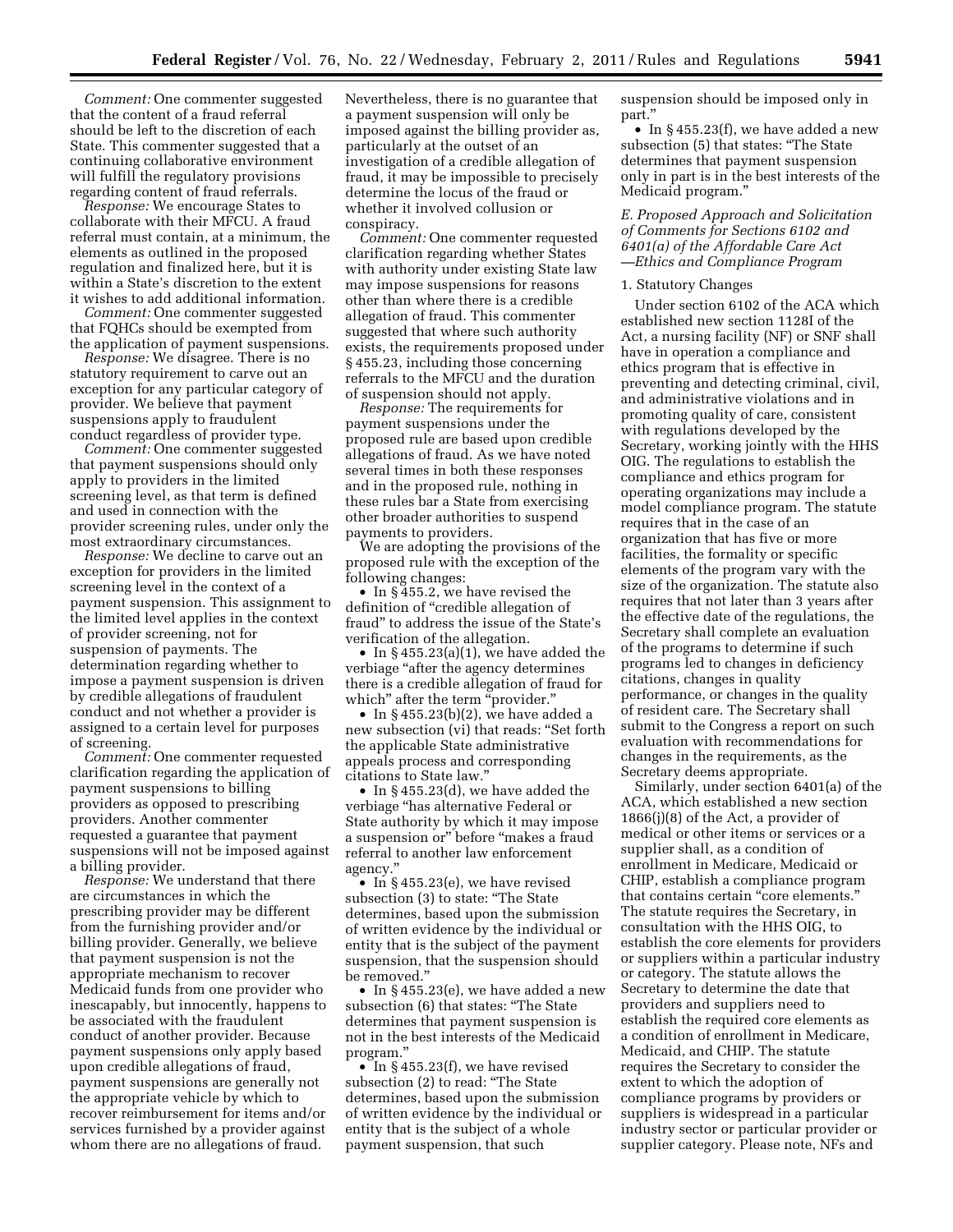SNFs are subject to both compliance plan requirements under sections 6102 and 6401(a) since section 6401(a) of the ACA includes all providers and suppliers enrolling into Medicare, Medicaid and CHIP. We intend to establish compliance program core elements per section 6401(a) of the ACA for NFs and SNFs that closely match the required components of a compliance program per section 6102 of the ACA.

2. Proposed Ethics and Compliance Program Provisions

In order to consider the views of industry stakeholders, we solicited comments on compliance program requirements included in the ACA. We do not intend to finalize compliance plan requirements in this final rule with comment period; rather, we intend to do further rulemaking on compliance plan requirements and will advance specific proposals at some point in the future. We were most interested in receiving comments on the following:

The use of the seven elements of an effective compliance and ethics program as described in Chapter 8 of the U.S. Federal Sentencing Guidelines Manual (*[http://www.ussc.gov/2010guid/](http://www.ussc.gov/2010guid/20100503_Reader_Friendly_Proposed_Amendments.pdf) [20100503](http://www.ussc.gov/2010guid/20100503_Reader_Friendly_Proposed_Amendments.pdf)*\_*Reader*\_*Friendly*\_*Proposed*\_ *[Amendments.pdf,](http://www.ussc.gov/2010guid/20100503_Reader_Friendly_Proposed_Amendments.pdf)* pp. 31–35) as the basis for the core elements of the required compliance programs for Medicare, Medicaid and CHIP enrollment. These elements instill a commitment to prevent, detect and correct inappropriate behavior and ensure compliance with all applicable laws, regulations and requirements, and include:

• The development and distribution of written policies, procedures and standards of conduct to prevent and detect inappropriate behavior;

• The designation of a chief compliance officer and other appropriate bodies (for example a corporate compliance committee) charged with the responsibility of operating and monitoring the compliance program and who report directly to high-level personnel and the governing body;

• The use of reasonable efforts not to include any individual in the substantial authority personnel whom the organization knew, or should have known, has engaged in illegal activities or other conduct inconsistent with an effective compliance and ethics program;

• The development and implementation of regular, effective education and training programs for the governing body, all employees, including high-level personnel, and, as appropriate, the organization's agents;

• The maintenance of a process, such as a hotline, to receive complaints and the adoption of procedures to protect the anonymity of complainants and to protect whistleblowers from retaliation;

• The development of a system to respond to allegations of improper conduct and the enforcement of appropriate disciplinary action against employees who have violated internal compliance policies, applicable statutes, regulations or Federal health care program requirements;

• The use of audits and/or other evaluation techniques to monitor compliance and assist in the reduction of identified problem areas; and

• The investigation and remediation of identified systemic problems including making any necessary modifications to the organization's compliance and ethics program.

In addition, we are particularly interested in comments about the following:

• The extent to which, and the manner in which, providers and suppliers already incorporate each of the seven U.S. Federal Sentencing Guidelines elements into their compliance programs or business operations. We are interested in how and to what degree each element has been incorporated effectively into the compliance programs of different types of providers and suppliers considering their risk areas, business model and industry sector or particular provider or supplier category.

• Any other suggestions for compliance program elements beyond, or related to, the seven elements referenced previously considering provider or supplier risk areas, business model and industry sector or particular provider or supplier category including whether external and/or internal quality monitoring should be a required for hospitals and long-term care facilities.

• The costs and benefits of compliance programs or operations including aggregate or component costs and benefits of implementing particular elements and how these costs and benefits were measured.

• The types of systems necessary for effective compliance, the costs associated with these systems and the degree to which providers and suppliers already have these systems including, but not limited to, tracking systems, data capturing systems and electronic claims submission systems. We anticipate having providers and suppliers evaluate the effectiveness of their compliance plans using electronic data.

• The existence of and experience with State or other compliance

requirements for various providers and suppliers and foreseeable conflicts or duplication from multiple requirements.

• The criteria we should consider when determining whether, and if so, how to divide providers and suppliers into groupings that would be subject to similar compliance requirements including whether individuals should have different compliance obligations from corporations.

• Available research or individual experience regarding the current rate of adoption and level of sophistication of compliance programs for providers or suppliers based on their business model and industry sector or particular provider or supplier category.

• How effective compliance programs have been for varied providers and suppliers and how the level of effectiveness was measured.

• The extent to which providers and suppliers currently use third party resources, such as consultants, review organizations, and auditors, in their compliance efforts.

• The extent to which providers and suppliers have already identified staff responsible for compliance and, for those who already have staff responsible for compliance, the positions of these staff.

• A reasonable timeline for establishment of a required compliance program for various types and sizes of providers and suppliers, assuming the compliance program core elements were based on the aforementioned U.S. Federal Sentencing Guidelines' seven elements of an effective compliance and ethics program, considering business model and industry sector or particular provider or supplier category.

We welcomed any information concerning how the industry views compliance program elements and how we can establish required compliance program elements to protect Medicare, Medicaid, and CHIP from fraud and abuse.

3. Analysis of and Responses to Public Comment

We received numerous comments on compliance program elements in response to this request. Though we will not respond to those comments within this final rule with comment period, these will be considered for further rulemaking on compliance plan requirements.

4. Final Provisions—Ethics and Compliance Program

We are not finalizing these provisions in this final regulation. We are in the process of developing a new Notice of Proposed Rule Making incorporating the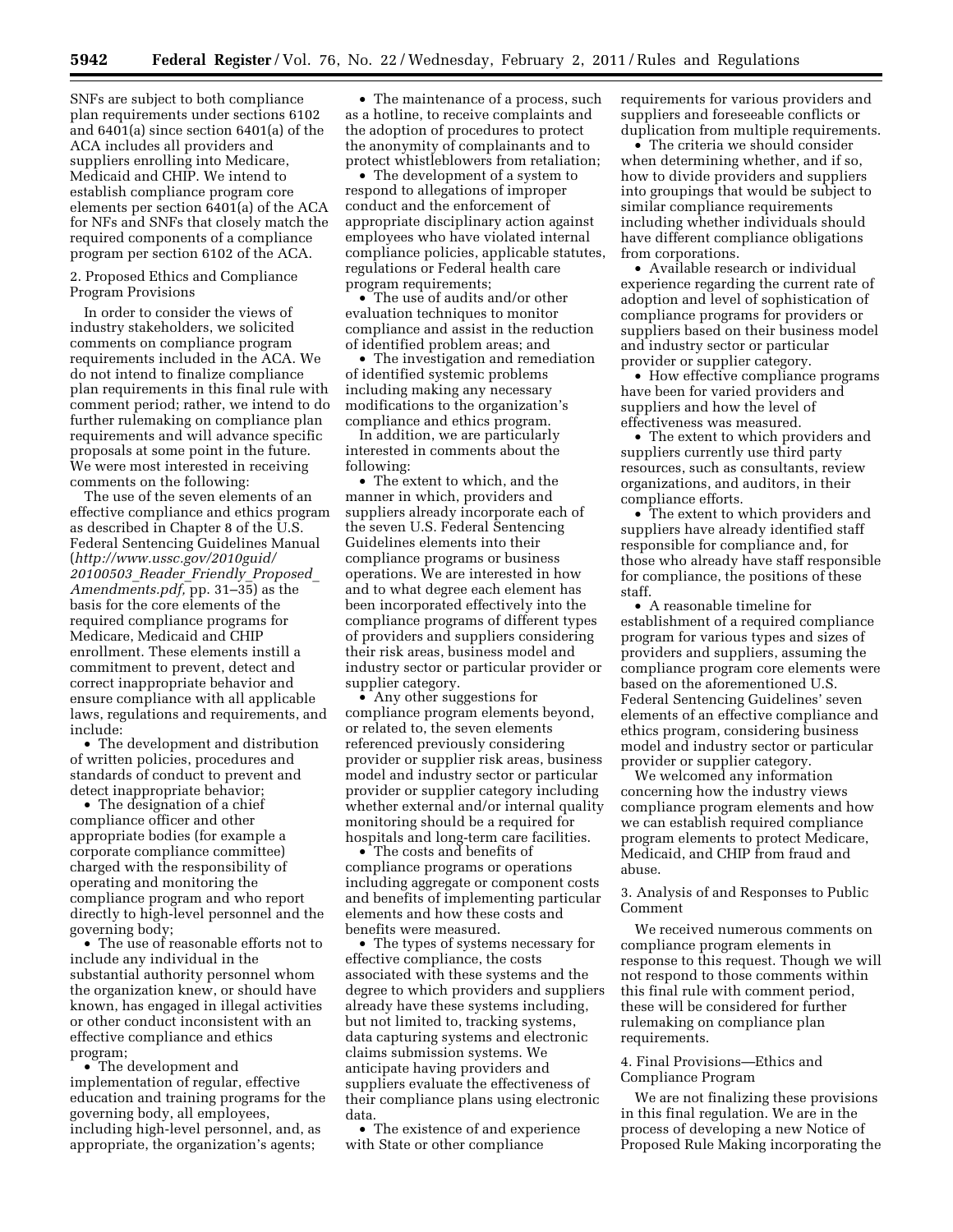compliance plan provisions and comments received that will be published at a later date. The proposed rule will also have an opportunity for further public comment.

*F. Termination of Provider Participation Under the Medicaid Program and CHIP if Terminated Under the Medicare Program or Another State Medicaid Program or CHIP* 

### 1. Statutory Change

Section 6501 of the ACA amends section 1902(a)(39) of the Act to require a State Medicaid program to terminate any provider, be it an individual or entity, participating in that program, subject to the limitations on exclusions in sections  $1128(c)(3)(B)$  and 1128(d)(3)(B) of the Act, if the provider's participation has been terminated under title XVIII of the Act or another State's Medicaid program. Effective provider screening prevents excluded providers from enrolling in government health care programs and being paid with Federal and State funds. Effective screening of providers barred from participation can reduce the risk of fraud, waste, and abuse in the Medicare and Medicaid programs and CHIP

When a State terminates a provider but does not share that information with any other State, all other States become vulnerable to potential fraud, waste, and abuse committed by that provider. Similarly, a provider, supplier, or eligible professional that has been terminated from Medicare or has had Medicare billing privileges revoked may enroll with a State Medicaid program or with CHIP when a State is not aware of the Medicare termination or revocation. We may terminate or revoke the billing privileges of a provider, supplier, or eligible professional under Medicare for a number of reasons, as set forth at § 424.535, including exclusion from health care programs, government-wide debarment, and conviction of certain violent felonies and financial crimes.

Section 6501 of the ACA requires a State's Medicaid program to terminate an individual or entity's participation in the program (subject to certain limitations on exclusions in sections 1128(c)(3)(B) and 1128(d)(3)(B) of the Act), if the individual or entity has been terminated under Medicare or another State's Medicaid program. Although the term "termination" only applies to providers under Medicare whose billing privileges have been revoked (and does not apply to Medicare suppliers or eligible professionals), we believe it was the intent of the Congress that this requirement also be applicable to suppliers and eligible professionals that

have had their billing privileges under Medicare revoked as well. Therefore, we proposed that ''termination'' be inclusive of situations where an individual's or entity's billing privileges have been revoked. The requirement for States to terminate would only apply in cases where providers, suppliers, or eligible professionals were terminated or had their billing privileges revoked for cause. "For cause" may include fraud, integrity or quality, but not cases where the providers, suppliers, or eligible professionals were terminated or had their billing privileges revoked based upon voluntary action taken by the provider to end its participation in the program, except where that voluntary action is taken to avoid a sanction, or where a State removes inactive providers from its enrollment files.

In addition, State Medicaid programs would terminate a provider only after the provider had exhausted all available appeal rights in the Medicare program or in the State that originally terminated the provider or the timeline for such appeal has expired.

Section 6501 of the ACA builds upon the requirements in section 6401(b)(2) of the ACA, which requires that we establish a process to make available Medicare provider, supplier, and eligible professional and CHIP provider termination information to State Medicaid programs. Section 1902(kk)(6) of the Act also requires States to report adverse provider actions to CMS, including criminal convictions, sanctions, and negative licensure actions.

When States are apprised of the terminations or revocations of billing privileges, as the case may be, of providers, suppliers, and eligible professionals that have occurred in other State Medicaid programs, CHIP, or in Medicare, States have the information they need to protect their programs.

2. Proposed Provisions for Termination of Provider Participation Under the Medicaid Program and CHIP if Terminated Under the Medicare Program or Another State Medicaid Program or CHIP

We proposed at § 455.416(c) that a State Medicaid program must deny enrollment or terminate the enrollment of a provider that is terminated on or after January 1, 2011 under Medicare, or has had its billing privileges revoked, or is terminated on or after January 1, 2011 under any other State's Medicaid program or CHIP.

While section 6501 of the ACA does not expressly require that individuals or entities that have been terminated under Medicare or Medicaid also be

terminated from CHIP, we also proposed, under our general rulemaking authority pursuant to section 1102 of the Act, to require in CHIP regulations that CHIP take similar action to terminate a provider terminated or revoked under Medicare, or terminated under any other State's Medicaid program or CHIP.

We also proposed to add a definition at § 455.101 for termination for purposes of this section. That definition distinguishes between Medicaid providers and Medicare providers, suppliers, and eligible professionals and specifies that termination means a State Medicaid program or the Medicare program has taken action to revoke the Medicaid provider's or Medicare provider, supplier or eligible professional's billing privileges and the provider, supplier or eligible professional has exhausted all applicable appeal rights. There is no expectation on the part of the provider, supplier, or eligible professional or the State or Medicare program that the termination or revocation is temporary. The provider, supplier or eligible professional would be required to reenroll with the applicable program if they wish billing privileges to be reinstated.

3. Analysis of and Responses to Public Comment

We received the following comments: *Comment:* One commenter stated that while there is value to the States to have additional authority under which to deny or terminate Medicaid providers, it will be necessary to amend current statute and regulations to include new reasons for denials and terminations, and additional time will be required.

*Response:* In accordance with section 6508(b) of the ACA, a State may delay implementation of this provision if the Secretary determines that State legislation is required.

*Comment:* Commenters asked for clarification regarding ACA section 6401(b)(2) that requires CMS to establish a process to make available Medicare provider, supplier, and eligible professional and CHIP termination information to State Medicaid programs. Commenters asked if a mechanism was in place for States to check for terminated providers starting January 1, 2011. One commenter requested clarification as to how State Medicaid programs would communicate with Medicare contractors when the States had revoked or suspended a Medicaid enrollment. Another commenter asked if the Provider Enrollment, Chain, and Ownership System (PECOS) would be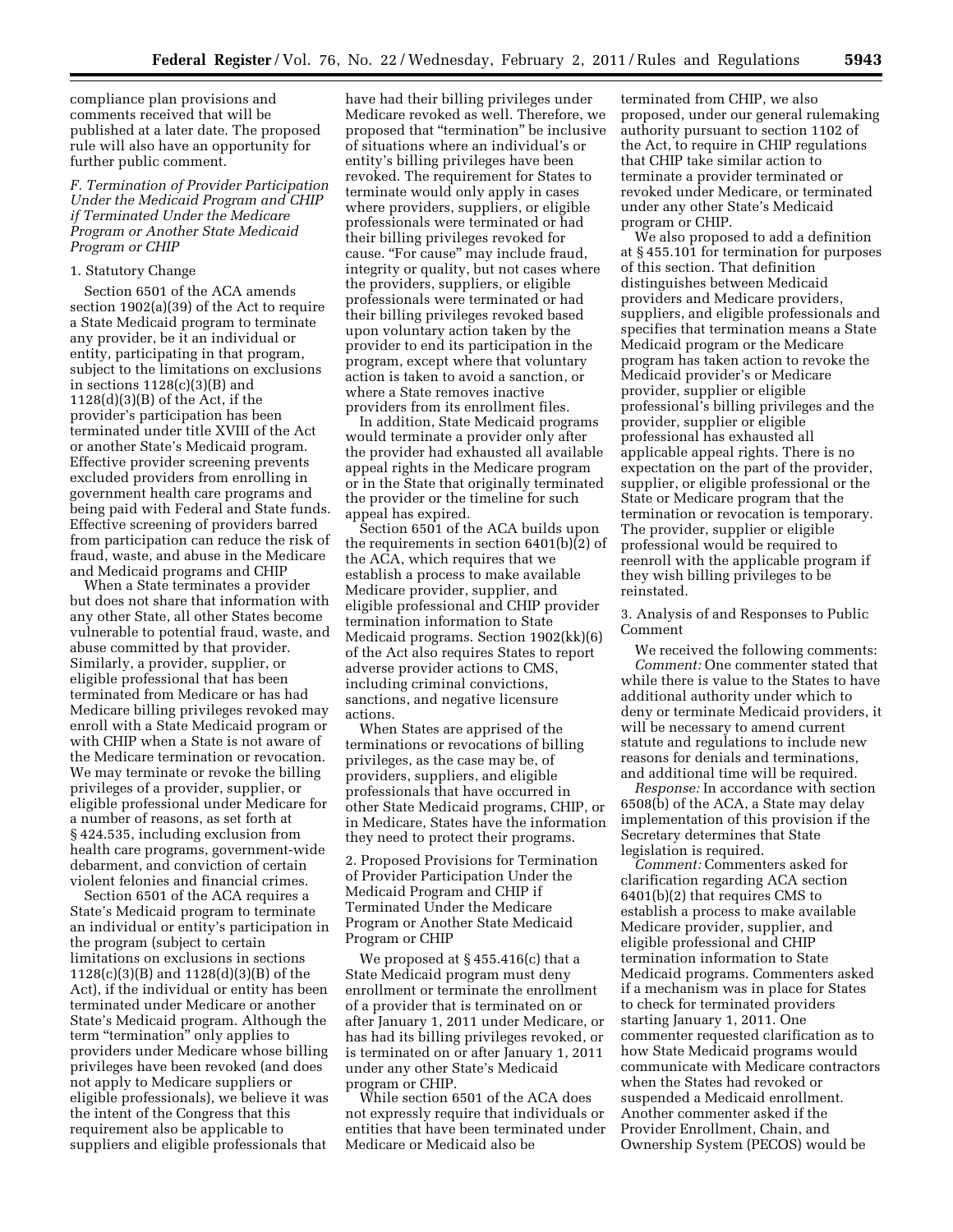used. Another commenter stated it would be "next to impossible" to carry out this provision without an effective way to obtain information from Medicare regarding terminated providers. One commenter urged CMS to establish a national database that contains Medicare, CHIP termination and exclusion information as well as information on terminations from all State Medicaid programs.

*Response:* We are in the process of establishing a secure web-based portal that will allow States to share information regarding terminated providers. Using this web-based portal, a State will be able to upload as well as download information regarding its terminated providers and download information regarding terminated providers in other States and Medicare. States will not be required to report those providers who were terminated prior to January 1, 2011. Access to the information-sharing portal is limited to users that we have approved.

*Comment:* Some commenters requested that CMS clarify the timeframes for State reporting of terminations.

*Response:* States should report terminations on a monthly basis in order to assist other States and the Medicare program in protecting themselves from providers who pose an increased risk to government health care programs.

*Comment:* One commenter requested that States be granted real time access to the exclusion database. Another commenter suggested that CMS consider leveraging existing Federal databases such as the NPI and NPPES.

*Response:* We are in the process of exploring potential opportunities to leverage existing databases and infrastructure that would enable timely access to provider enrollment data across programs. We are currently examining to what extent we can support such a centralized information sharing solution.

*Comment:* One commenter requested clarification that Medicaid termination should only last as long as the Medicare termination, especially in States where ''terminate'' means ''permanent exclusion.''

*Response:* When a State terminates a provider based on the fact that the provider was terminated by Medicare, the duration of the State's termination action should be consistent with State law, and not necessarily driven by the length of the Medicare termination. The same would hold true when a State terminates a provider based on a termination action in another State. We

do not wish to dictate to States the duration of their terminations.

*Comment:* One commenter contended that the proposed rule did not detail the parameters of the termination process. Specifically, it did not state what would happen if a provider is wrongfully terminated from participation in Medicare or another public benefit, or the different termination scenarios such as the effect on a group practice if a provider in that group is suspected of fraud. The commenter also requested further explanation and clarification regarding the timeline and parameters for termination of provider participation in Medicare, Medicaid, and CHIP.

*Response:* For purposes of the Medicaid program, the parameters of the termination process would be governed by the terminating State's administrative appeals processes. Accordingly, the timeline and parameters for termination will vary depending on the State in which the termination occurs. State Medicaid agencies and CHIP must deny enrollment or terminate the enrollment of any provider that is terminated by Medicare or another State's Medicaid program or CHIP on or after January 1, 2011. If a provider is wrongfully terminated from Medicare or another State's Medicaid program or CHIP, and a subsequent State has already terminated such provider from its Medicaid program or CHIP, the subsequent State should reinstate the provider once the subsequent State has evidence demonstrating that the provider was wrongfully terminated.

When an individual provider is terminated by a State Medicaid program or CHIP, the effect on a group practice would be that the individual provider who is terminated may not participate in the Medicaid or CHIP programs until that provider is eligible to, and does reenroll. Therefore, neither the individual provider, nor the group practice would be able to bill Medicaid or CHIP for care and/or services provided by the individual provider that has been terminated.

*Comment:* One commenter stated that termination is defined to be inclusive of situations where an individual or entity's billing privileges have been revoked. The commenter requested clarification because not all providers have billing privileges. For example, a particular pharmacist may be denied participation in a State's Medicaid program; however, because the pharmacist does not have direct billing privileges, another State would not have to also terminate that provider.

*Response:* The requirement for termination is not limited to situations in which a provider is billing the

Medicaid program. The requirement for termination applies to enrolled providers generally, not just billing providers. An enrolled provider that has had its billing privileges revoked by Medicare must be terminated by the States' Medicaid programs, regardless of whether the provider is submitting claims.

*Comment:* One commenter requested clarification for States regarding termination when a provider has more than one NPI or Medicare ID number. A commenter inquired if CMS will terminate a provider's NPI, Medicare legacy number or both. This commenter also asked if a provider has multiple NPIs and/or Medicare numbers, does Medicare terminate a provider under one number but allow them to continue to participate under other NPI/Medicare numbers. This commenter indicated that if the response is yes, would a State be expected to follow suit, that is, terminate only the NPI that Medicare has terminated. Finally, the commenter asked what States should do in cases where providers have multiple legacy Medicaid numbers that crosswalk to a single NPI.

*Response:* It is the provider, not the provider's identifiers, which are to be terminated under this provision. Thus, to the extent that Medicare terminated one or multiple NPIs/Medicare legacy numbers for cause that are tied to one provider we generally expect that State Medicaid agencies will follow suit. Accordingly, if one provider has multiple Medicaid identification numbers, then the State would be required to terminate such provider numbers if the State determines there is cause for such termination and the provider has exhausted its appeal rights.

*Comment:* Several commenters expressed concern over the potential for terminations of affiliated providers when one provider had been terminated in another State. One commenter asked if other State Medicaid agencies will be compelled to terminate affiliates that have a common corporate parent. A commenter asked if terminations for a corporation apply to any branches or franchises of that corporation.

*Response:* Section 6501 of the ACA does not require the termination of affiliates of terminated entities. Accordingly, we are not requiring States at this time to terminate affiliates of those individuals or entities that have been terminated by another Medicaid program or had their billing privileges revoked by the Medicare program.

*Comment:* One commenter stated that it is a common State statutory requirement or best practice for a provider to form a legal corporate entity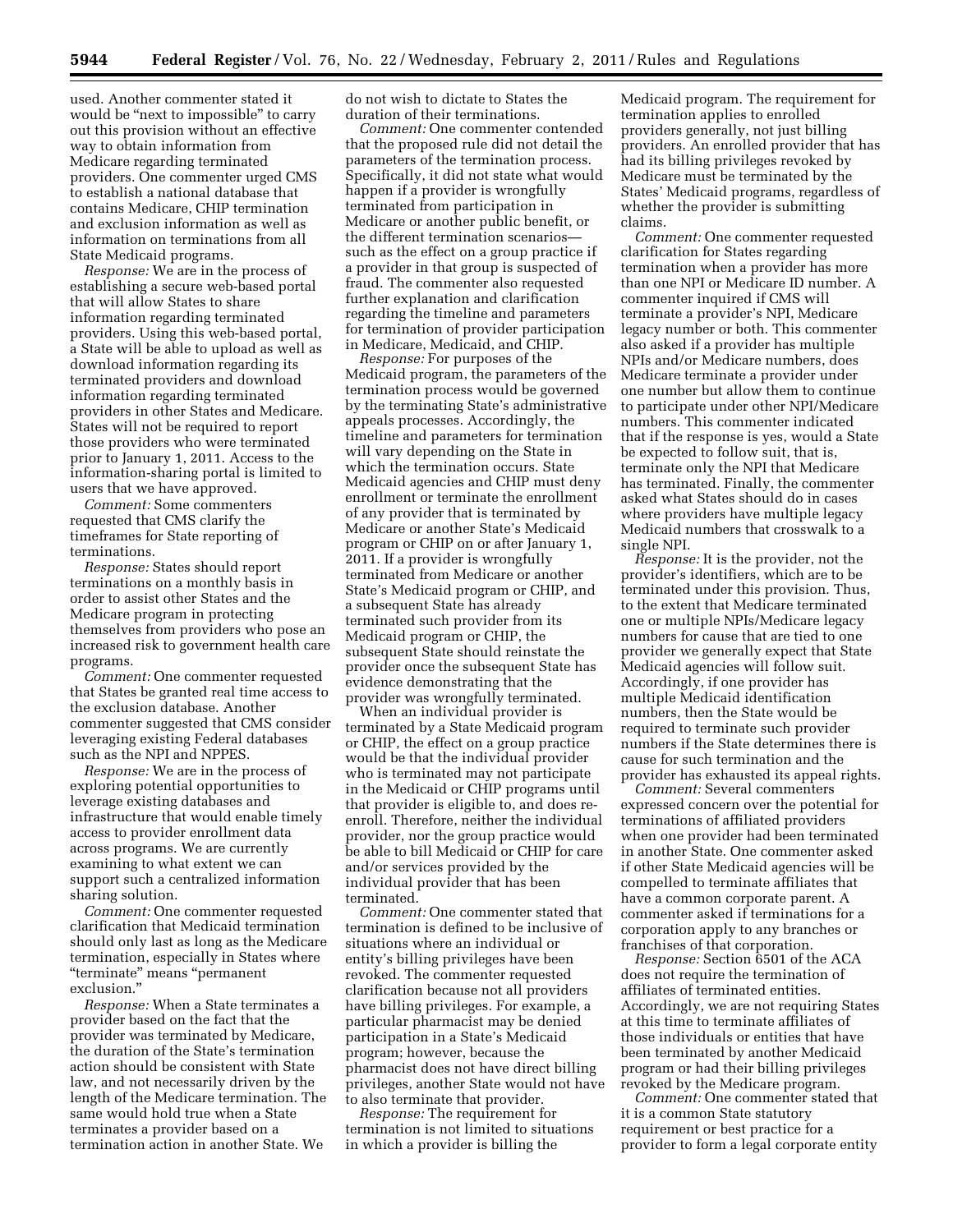unique to the State. The commenter requested clarification for the legal basis for Federal enforceability of termination from or denied enrollment into a State's program based upon the termination or denial status in another State where the provider and its principals are the same individuals but the "provider" is a separate legally incorporated entity under State law.

*Response:* Section 1902(a)(39) of the Act requires State Medicaid agencies to terminate the participation of any individual or entity that has been terminated under Medicare or another State's Medicaid program. When a State is contemplating a termination as a result of a termination that was initiated by another State's Medicaid program, and there is a question regarding the identity of the provider who is the subject of the termination, it is generally up to the subsequent terminating State to determine whether a provider in their State is the same provider that was initially terminated by another State's Medicaid program. In order to determine whether a provider in one State is the same provider that was terminated in another State, a State could look at a variety of factors, including, but not limited to, NPI and correspondence address. The State could also communicate with the Medicaid agency that originally terminated the provider to help resolve the question of the provider's identity. If the State believes that background checks are required to verify the identity of a provider, then States should conduct such background checks. We believe the States should have flexibility to determine the best method for identity verification.

*Comment:* One commenter suggested that the regulatory definition of termination at § 455.101 should be revised to include the termination of persons or entities with an ownership or control interest or who is an agent or managing employee of a provider.

*Response:* The ACA does not contemplate termination based upon ownership or control. The statute requires termination of the same individual or entity that was terminated by Medicare or another State's Medicaid program.

*Comment:* A few commenters requested that CMS clarify in the final rule with comment period that termination from the Medicaid program must only occur when a provider has had billing privileges revoked or terminated by Medicare for cause.

*Response:* The requirement for States to terminate would only apply in cases where providers, suppliers or eligible professionals were terminated or had

their billing privileges revoked for cause which may include, but is not limited to, fraud, integrity or quality issues. In addition, we have defined ''termination'' in the final rule with comment period as occurring when a State Medicaid program has taken action to terminate a provider and the provider has exhausted all applicable appeal rights that are available in the State or the Medicare program, or the timeline for appeal has expired, whichever is applicable.

*Comment:* One commenter requested information regarding how managed care organizations will be able to access provider termination information.

*Response:* We encourage States to share such information with their managed care entities.

*Comment:* One commenter requested that an appeals process be established for providers and suppliers that would permit a provider/supplier to continue to provide care under a program if they can demonstrate ''good cause exemptions.''

*Response:* While we appreciate the commenter's suggestion, section 6501 of the ACA requires States to terminate the participation of any provider that has been terminated under Medicare or another State's Medicaid program, and allows for exceptions only as permitted under sections 1128(c)(3)(B) and 1128(d)(3)(B) of the Act.

*Comment:* Commenters expressed concern that the proposed rule allows for the imposition of sanctions based upon findings made outside the agency. For example, if Medicare revokes a provider's billing privileges and a State initiates a termination action as a result of such revocation, then, in the commenter's view, the proposed rule gives the provider a right to use the State administrative appeal process to challenge anew the Medicare revocation.

*Response:* We disagree. The provider is not provided a new forum in which to litigate the Medicare termination action. The ACA does not give a State the authority to review a Medicare termination action. The statute requires a State to terminate a provider that was terminated by Medicare or another State's Medicaid program, with certain limited exceptions.

*Comment:* A few commenters indicated that the proposed regulation fails to state that termination from the Medicaid program must only occur in situations in which the provider or supplier had its billing privileges terminated or revoked for cause, that is, fraud, integrity or quality issues.

*Response:* We agree. In the regulatory definition for "termination," we will state that the requirement for States to

terminate would only apply in cases where providers, suppliers or eligible professionals were terminated or had their billing privileges revoked for cause which may include, but is not limited to, fraud, integrity or quality issues.

*Comment:* Certain commenters requested a specific timeline for due process in connection with the appeal of termination actions and the parameters of the termination process in Medicaid.

*Response:* As we have indicated previously in these responses, we believe that States should have the flexibility to decide termination actions consistent with their individual State administrative appeals process. In addition, since State law and regulations may vary with regard to this issue, we defer to the States regarding their existing termination processes.

*Comment:* One commenter suggested that reciprocal termination must be limited to revocations of privileges due to fraud and where the physician has exhausted all possible appeal rights.

*Response:* We agree. As stated in the proposed rule, the requirement for States to terminate would only apply in cases where providers, suppliers or eligible professionals were terminated or had their billing privileges revoked for cause. In addition, we defined ''termination'' as occurring when a State Medicaid program has taken action to revoke a Medicaid provider's billing privileges and the provider has exhausted all applicable appeal rights that are available in that State, or the timeline for appeal has expired, or when the Medicare program has revoked the provider or supplier's billing privileges and the provider or supplier has exhausted all applicable appeal rights, or the timeline for appeal has expired.

*Comment:* One commenter requested a definition of ''eligible professional.''

*Response:* In the context of terminations, "eligible professional" is a term that is specific to the Medicare program. For purposes of the Medicare program, an eligible professional may include a physician assistant, nurse practitioner, or clinical nurse specialist, certified nurse-midwife, clinical social worker, clinical psychologist, registered dietitian or nutrition professional. *See*  section 1842(b)(18) of the Act.

*Comment:* Certain commenters requested clarification regarding when a termination is triggered under the statute.

*Response:* A termination in a subsequent State is triggered when Medicare or a State Medicaid program has taken action to revoke a provider's billing privileges for cause *and* the provider has exhausted all applicable appeal rights that are available in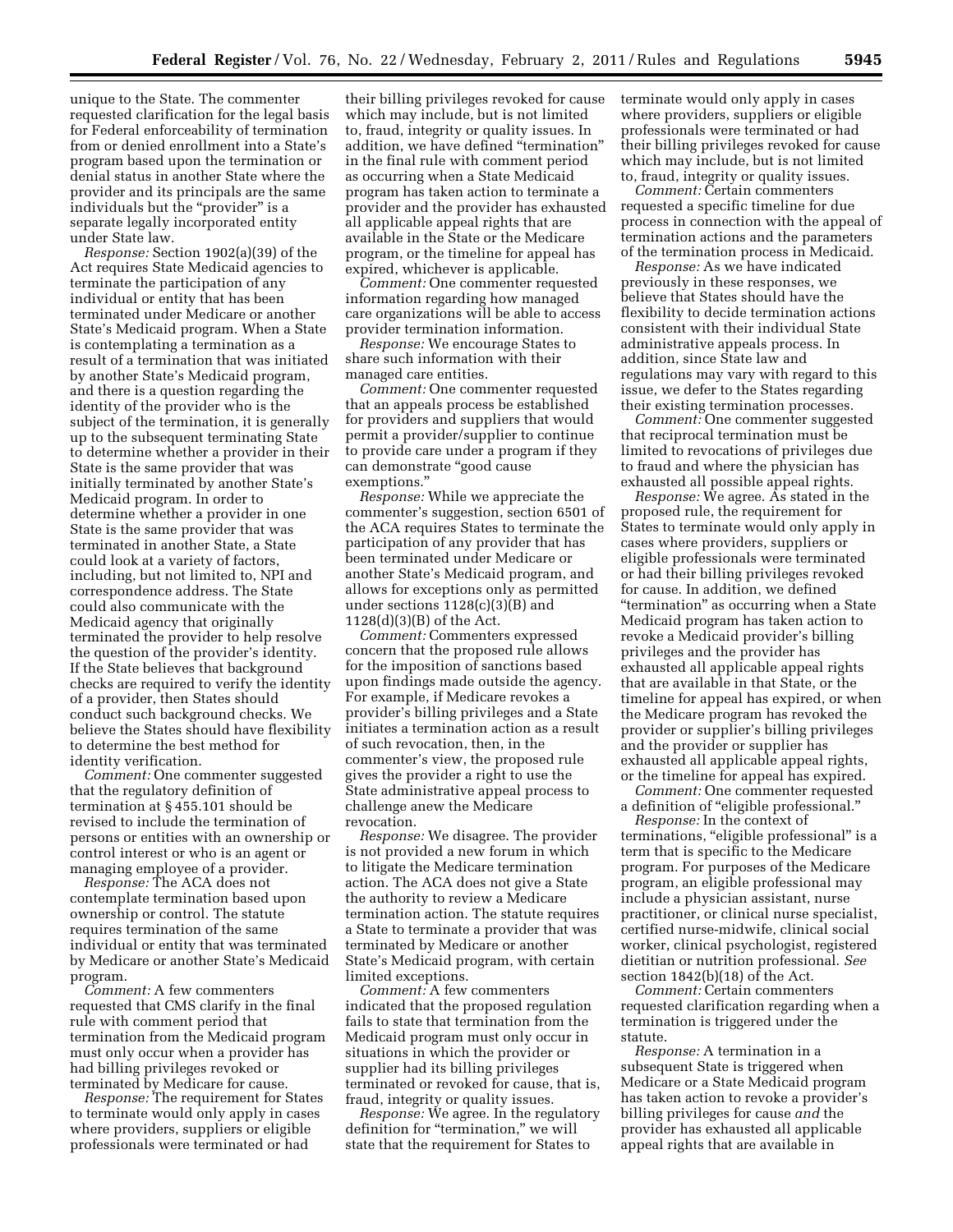Medicare or the originally-terminating State or the timeline for appeal has expired.

*Comment:* A commenter stated that section 6 of Executive Order 13132 requires that: (1) Each agency have an accountable process to ensure meaningful and timely input by State officials in the development of regulatory policies that have Federalism implications, and (2) no agency shall promulgate any regulation that has Federalism implications that imposes substantial direct compliance cost on State governments. The commenter recommended that CMS explain the process that was used to ensure that meaningful and timely input was received from the States prior to the development of this proposed rule.

*Response:* We have worked closely with State Medicaid agencies on the proposed rule and in the development of the final rule with comment period.

*Comment:* One commenter requested clarification regarding the process of how Medicare reinstatements will be communicated to States and whether States will be required to automatically reinstate a provider in the Medicaid program once a provider "finishes the Medicare termination/revocation period.''

*Response:* Presumably, States will be notified by providers who are seeking re-enrollment or reinstatement in the Medicaid program. It is the responsibility of the States to validate the status of a provider's termination with Medicare. When a provider may seek re-enrollment is up to the discretion of the States and should be consistent with State law. Similarly, the duration of termination should be consistent with existing State law.

4. Final Provisions for Termination of Provider Participation Under the Medicaid Program and CHIP if Terminated Under the Medicare Program or Another State Medicaid Program or CHIP

We have retained the provisions of the proposed rule, with the exception of the following:

• In § 455.101, we have added the following subsection (3) to the definition of termination: ''The requirement for termination applies in cases where providers, suppliers, or eligible professionals were terminated or had their billing privileges revoked for cause which may include, but is not limited to: (i) Fraud; (ii) integrity; or (iii) quality.''

# *G. Additional Medicare Provider Enrollment Provisions*

# 1. Statutory Changes

Section 6501 of the ACA requires States to terminate a provider or supplier under the Medicaid program when the provider or supplier has been terminated by Medicare or by another State's Medicaid program. We believe that permitting CMS to revoke Medicare billing privileges when a State Medicaid agency terminates, revokes, or suspends a provider or supplier's Medicaid enrollment or billing privileges works in tandem with section 6501 of the ACA.

2. Proposed Provisions for Additional Medicare Provider Enrollment

In § 424.535(a)(11), we proposed allowing CMS, directly or through its contractor, to revoke Medicare billing privileges when a State Medicaid agency terminates, revokes, or suspends a provider or supplier's Medicaid enrollment or billing privileges. Moreover, we believe that providers and suppliers whose enrollment has been terminated by a State Medicaid program may pose an increased risk to the Medicare program.

3. Analysis of and Response to Public Comments

We received one comment on the proposed provision related to Medicare termination.

*Comment:* A commenter stated that proposed § 424.535(a)(11) contains an editorial error that makes the language of the proposed rule difficult to understand.

*Response:* Section 424.535(a) lists reasons for revocation of Medicare enrollment. § 424.535(a)(12) is one such reason—if a State has terminated a provider from Medicaid, Medicare can terminate the provider from Medicare. We will reword the language in § 424.535(a)(12) to clarify the circumstances being addressed.

4. Final Provisions for Additional Medicare Provider Enrollment

This final rule with comment period finalizes the provisions of the proposed rule in regards to our discretion to revoke a provider or supplier's Medicare billing privileges when terminated, revoked or suspended by a State Medicaid agency with no modifications.

#### *H. Technical and General Comments*

*Comment:* A commenter stated that the definition of ''provider of services'' in section 1861(u) of the Act and "supplier" in section 1861(d) of the Act differs from the meaning of ''provider of services" and "supplier," respectively, in

the proposed rule. The commenter also was unclear as to whether the proposed rule's references to "providers" refer to "provider of services." The commenter requested clarification on both issues.

*Response:* The proposed rule stated that in Medicare, the term provider of services under section 1861(u) of the Act means health care entities that furnish services primarily payable under Part A of Medicare, such as hospitals, home health agencies (including home health agencies providing services under Part B), hospices, and skilled nursing facilities. The term "suppliers" defined in section 1861(d) of the Act refers to health care entities that furnish services primarily payable under Part B of Medicare, such as independent diagnostic testing facilities (IDTFs), durable medical equipment prosthetics, orthotics, and supplies (DMEPOS) suppliers, and eligible professionals, which refers to health care suppliers who are individuals, that is, physicians and the other professionals listed in section 1848(k)(3)(B) of the Act. For Medicaid and CHIP, we use the terms ''providers'' or ''Medicaid providers'' or ''CHIP providers'' when referring to all Medicaid or CHIP health care providers, including individual practitioners, institutional providers, and providers of medical equipment or goods related to care. The term "supplier" has no meaning in the Medicaid program or CHIP.

*Comment:* A commenter suggested that to avoid misinterpretation, nonphysician practitioners should be clearly defined in the final rule with comment period.

*Response:* The proposed and final rule with comment period refer to nonphysician practitioners to mean any non-physician practitioner who is eligible to enroll in Medicare, Medicaid or CHIP under existing regulations and statutes. In addition, this term is already defined at section 1848(b)(18)(C) of the Act.

*Comment:* A commenter stated that with the issuance of CMS–1510–F on November 2, 2010, CMS should renumber the denial and revocation reasons found in this proposed rule. In CMS–1510–F, CMS finalized a new denial reason in § 424.530(a)(8) and a new revocation reason in § 424.535(a)(12).

*Response:* We have revised these provisions in the regulatory text.

*Comment:* A commenter stated that CMS violated section 6(a) of Executive Order 12866 by not giving the public a 60 day review period for this rule and that CMS only allowed a 55 day review period. The commenter also could not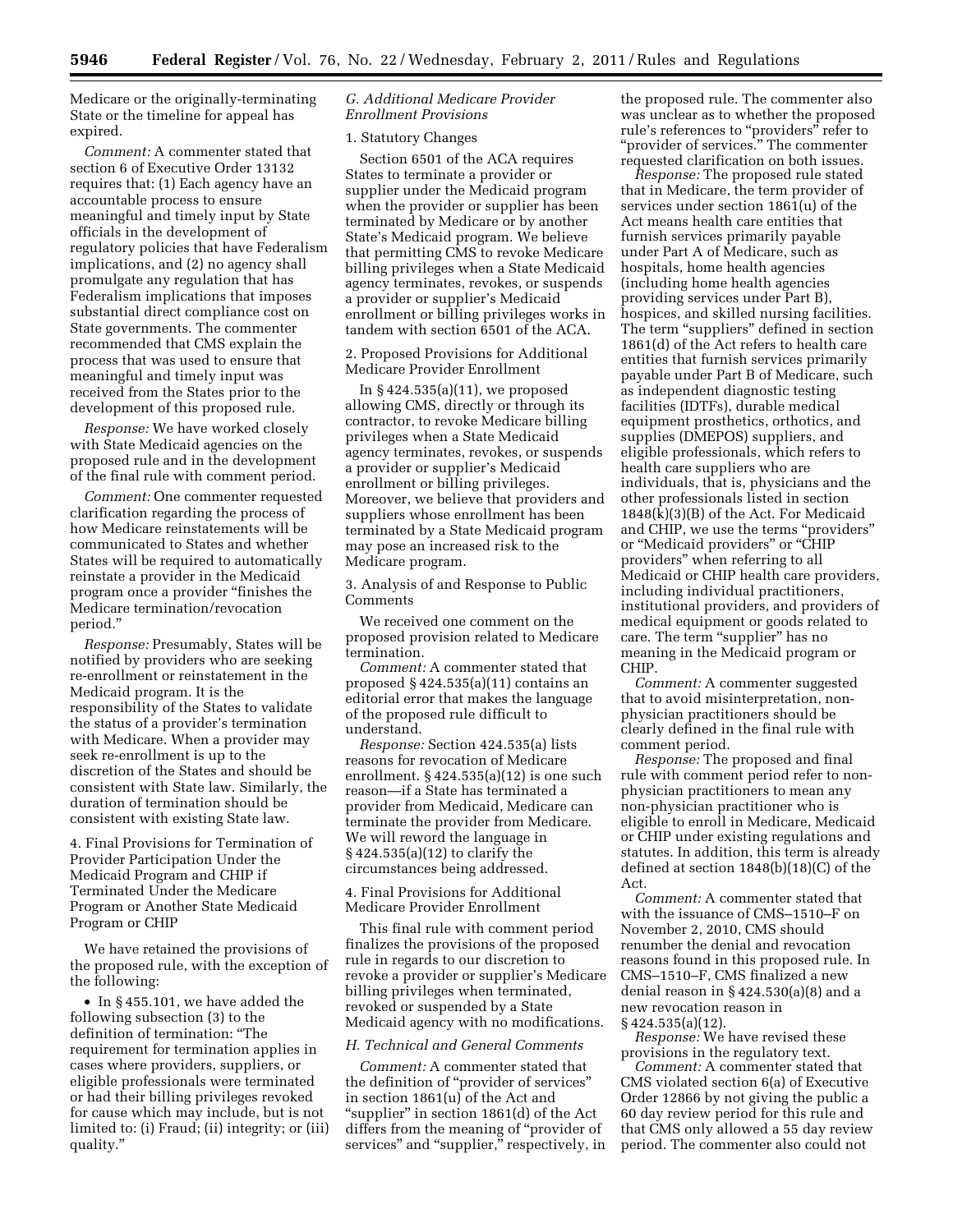find a CMS Press Release or information on the CMS Web site indicating that CMS notified the public that it placed this rule on display and began the public comment period in advance of the publication of the proposed rule in the **Federal Register**. The commenter recommended that CMS reissue a new proposed rule or extend the comment period for this proposed rule by additional 60 days.

*Response:* The Department of Health and Human Services released a press release on September 20, 2010 accessible on its Web site that announced the display of the proposed rule at the **Federal Register**. The press release is accessible at: *[http://](http://www.hhs.gov/news/press/2010pres/09/20100920e.html) [www.hhs.gov/news/press/2010pres/09/](http://www.hhs.gov/news/press/2010pres/09/20100920e.html) [20100920e.html.](http://www.hhs.gov/news/press/2010pres/09/20100920e.html)* Additional media outlets reported the proposed rule display on September 17th, 2010. We do not believe it is appropriate to extend the comment period for an additional 60 days, and we have taken into account all comments received during the comment period.

*Comment:* Several commenters stated that the proposed timeframe for implementation and compliance is extremely aggressive. First, smaller, rural providers and suppliers may not be organizationally able to fully comply without significant cost and effort, thus impacting access to care. Second, the DME MACs and the NSC will have to be able to identify suppliers and implement payment edits, both by specialty code.

*Response:* As stated previously, the timeline is a required under the ACA. We have been working closely with our contractors and with providers and suppliers to ensure that compliance with this final rule with comment period will not affect patients' access to health care.

*Comment:* Several commenters stated that the implementation timetables for this proposed rule were too ambitious, and that sufficient lead time is necessary for CMS to have operational computer programs in place to administer these requirements correctly and consistently.

*Response:* This final rule with comment period is implementing provisions of the ACA which sets forth deadlines for implementation of the screening provisions.

*Comment:* A commenter stated that in its manual instructions, CMS describes the verification of legalized status for physicians and non-physician practitioners. However, the commenter stated that the proposed rule is silent regarding the verification or screening process that will be used to determine legal status of an owner, authorized

official, delegated official, managing employee, physician or non-physician. The commenter recommended that CMS explain this process in the proposed rule. Another commenter urged CMS to revise its existing CMS–855 enrollment applications to include questions on residency, legal status, and/or citizenship, arguing that this would help reduce fraud.

*Response:* Information collected on the CMS–855 enrollment applications are used to verify residency, including the Social Security Number and the Date of Birth. This process is a part of the general screening process, and is applied to all screening levels, including limited.

*Comment:* A commenter stated that since illegal immigrants are not legally authorized to work in the United States or own or operate a business in the United States, CMS should: (1) Coordinate and verify both the identity and work status of any individual practitioner or owner with the United States Citizenship and Immigration Services, and (2) establish new Medicare, Medicaid and CHIP denial and revocation reasons when an individual is not authorized to work in the United States legally and that CMS refer any individuals to the appropriate authorities for expulsion from the United States.

*Response:* As stated previously, we have existing procedures in place that verify an applicant's eligibility to work in the United States.

*Comment:* One commenter recommended that CMS furnish the number of providers and suppliers by specialty type that have or do not have an enrollment record in PECOS. This will, the commenter believes, help clarify the impact of this rule on providers and suppliers.

*Response:* This final rule with comment period does not impact the enrollment requirements related to PECOS for providers and suppliers. In May of 2010, we published CMS— 6010–IFC which required all physicians and eligible professionals who order and refer home health services or Part B items and services (excluding Part B drugs) to Medicare to be enrolled in PECOS. Additional communications have been published with regard to that interim final rule with comment period, and do not impact the provisions finalized here. This final rule with comment period established the screening requirements for providers under Medicare, Medicaid and CHIP, and application fees for newly enrolling or revalidating providers. All newly enrolling or revalidating providers must establish records in PECOS as this is the only available enrollment option at this time.

*Comment:* A commenter stated that Medicare, Medicaid and CHIP must work in tandem to assure compliance, so that bad actors cannot move from one program to another and shelter themselves through the lack of coordinated data, standards, information and enforcement.

*Response:* We concur with this comment. This final rule with comment period implements the ACA provision that requires State Medicaid Agencies, to terminate a provider when a provider has been terminated by Medicare added at § 455.416. This final rule with comment period also implements regulations at § 455.470 that authorizes State Medicaid agencies to impose a temporary moratoria when Medicare imposes such a moratoria, except when the State Medicaid agency determines an imposition would affect beneficiaries' access. These provisions are directly aimed at eliminating the type of program abuses addressed by the commenter.

*Comment:* A commenter stated that despite the additional burdens it will create, it supported the proposed rule because there is no alternative. The commenter stated that if fraud, abuse and waste are not eliminated and quality improvement is not made central to home health and hospice, it feared for the future of home-based care when it is needed most.

*Response:* We agree with the commenter. We believe that these provisions are intended to protect the integrity of these programs for future generations.

*Comment:* A commenter suggested that CMS should change its contractors' claims processing system to a system similar to that used by credit card companies. This will help ensure that fraud and abuse can be detected in real time, rather than later.

*Response:* We are continually exploring additional improvements to our data systems, but disagree with the commenter's suggestion that we must change all of our contractors systems to implement real time data analysis. We are committed to working with both private and public partners to evaluate technologies that can provide the scalability and safeguards to beneficiary access that are necessary to ensure accurate payments to legitimate providers for appropriate services supplied to enrolled beneficiaries.

*Comment:* A commenter stated that CMS should establish a new requirement that organized medical staffs and hospitals report the provision of (but not the results of) peer review as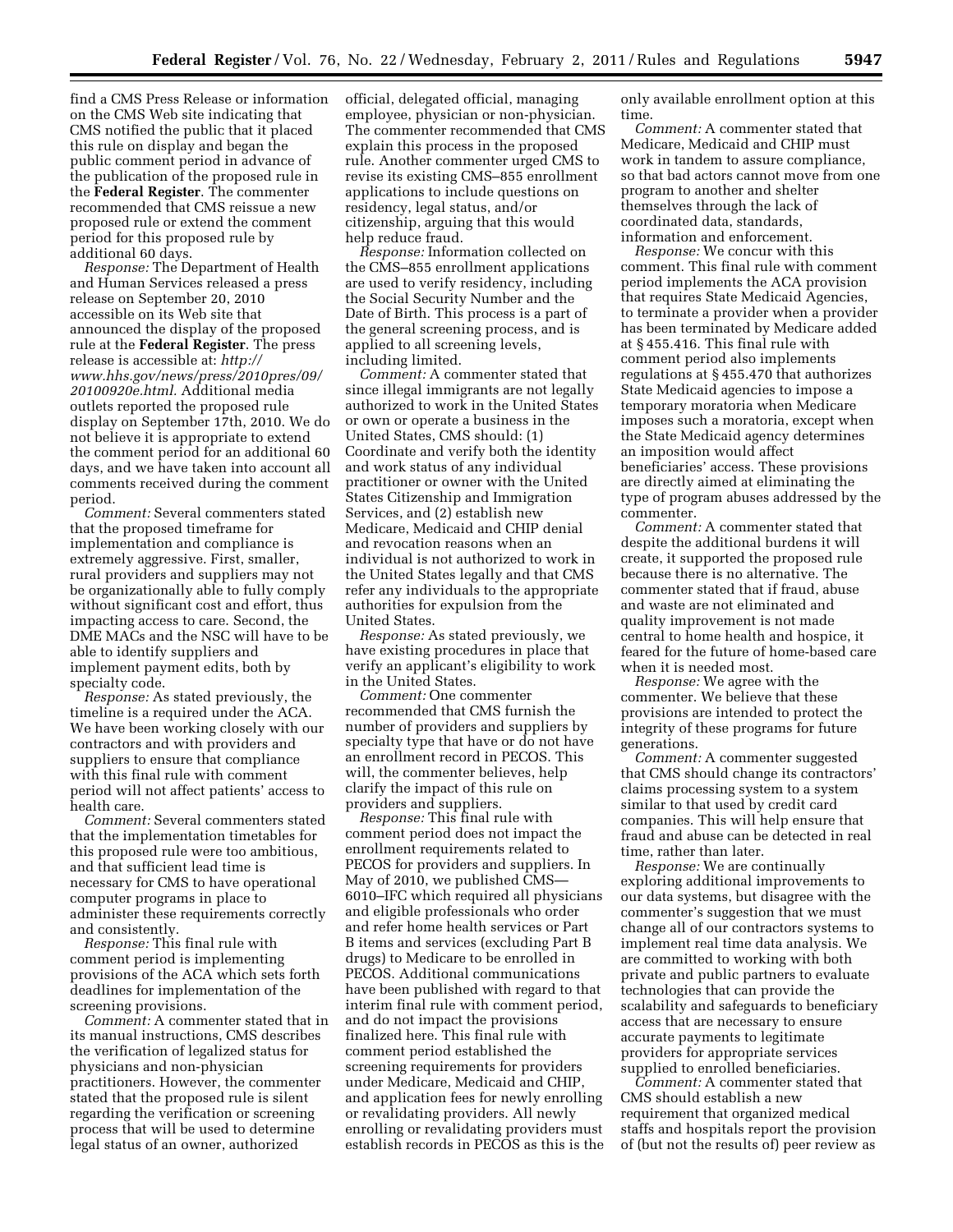a quality indicator, and that CMS should post the quality indicator for each hospital department on its Hospital Compare Web site, together with an explanation of the importance of peer review to assure patient safety, quality, and identification of medically unnecessary services.

*Response:* This comment is beyond the scope of this rule. This final rule with comment period does not address the reporting of quality indicators or the Hospital Compare Web site.

*Comment:* A commenter stated that MACs should no longer accept certain CPT codes for laboratory test payments.

*Response:* This comment is beyond the scope of this rule. This final rule with comment period does not address our coverage and payment decisions for CPT codes.

*Comment:* A commenter stated that CMS should consider bidding out laboratory coding to a contractor, similar to the manner in which the PDAC operates for DME coding.

*Response:* This comment is beyond the scope of this rule. This final rule with comment period does not address the bidding of laboratory coding to a contractor.

*Comment:* A commenter expressed support for many of the details and provisions contained within the proposed rule and requested that CMS continue to seek input from all stakeholders about matters related to hospitals and health systems.

*Response:* We concur with the commenter's request to continue to seek input from all stakeholders, and fully intend to do so in regard to the requirements of this final rule with comment, as well as annual payment regulations.

*Comment:* A commenter expressed concern that anti-fraud laws and regulations, adopted to root out unscrupulous activity resulting from criminal intent, are increasingly used to impose harsh penalties for inadvertent mistakes and contribute to the escalating costs of health care as providers attempt to comply with increasingly voluminous and sophisticated systems and requirements.

*Response:* We continually balance the necessity to eliminate fraud, waste, and abuse with reducing the burden on legitimate providers, suppliers, and beneficiaries. Section 6401 of the ACA requires that the Secretary determine the level of screening according to the risk of fraud, waste, and abuse. This final rule with comment period implements this provision by instituting levels of screening based on risk of fraud, waste, and abuse, and has the flexibility to adapt to future

developments by adjusting the categories as appropriate. We will use this new authority to prevent just such situations as described by the commenter, and will reduce the burden on legitimate providers who may make mistakes, and target fraud prevention resources appropriately.

*Comment:* A commenter stated that serial number tracking should be considered for much of the equipment provided by DMEPOS suppliers, similar to the Vehicle Identifier Number (VIN) system used in the transportation manufacturing industry.

*Response:* While we appreciate this comment, it appears to be outside the scope of this rule. Also, this comment would require a thorough evaluation of the cost of such a requirement on DMEPOS suppliers, the access issues it could potentially cause to beneficiaries if we mandated that only serial numbered equipment must be provided to beneficiaries, the additional system requirements that we would need to enhance to track such equipment, and the estimated benefit from such a requirement.

*Comment:* A commenter stated that the fight against health care fraud would be bolstered if Medicare, Medicaid and private insurers would share information about providers' enrollment and billing patterns. The commenter therefore recommended that CMS: (1) Revise its regulations and the CMS–855 to collect information about all other health care payers, and (2) share the information it collects via the enrollment and payment process with private payers, Medicaid, and Medicare Advantage Organizations.

*Response:* We would have to carefully evaluate the commenter's proposal. We must go through notice of rulemaking and comment period before revising any regulation. Additionally, we would have to carefully consider the privacy issues that accompany increased data sharing, especially with private payers, and weigh the potential concerns of providers and suppliers with the expected benefit of such a measure. However, we have been working closely with private and public partners regarding strategies to effectively work together to have a broad view of the health care claim landscape, and will continue to evaluate opportunities to collaborate on the improved detection of health care fraud.

*Comment:* A commenter urged CMS to consider ways to enhance Medicare CoPs for home health and hospice providers to achieve more lasting changes. The commenter stated that CMS withdrew the proposed CoPs changes for home health in 1997 and

has not taken further action. The commenter recommended that CMS consult with provider groups to revise and finalize the CoPs for home health as quickly as possible.

*Response:* This comment is outside of the scope of the final rule with comment period.

*Comment:* A commenter recommended that CMS: (1) Provide the direct savings that have resulted from provider screening activities between 2000 and 2010, (2) calculate the savings to the Medicare Trust Funds and the General Fund based on this proposed rule, and (3) explain whether the estimated savings will result in fewer actual dollars spent on health care or whether the changes proposed will only slow the expenditure growth.

*Response:* We believe that all of the agency's program integrity activities have resulted in savings to the Trust Fund and the General Fund. We are not required to report a return on investment regarding historical screening initiatives, or project savings regarding the statutory requirements. The fact that we have in the past denied any application means that we have prevented an unqualified provider or supplier from providing services and/or care to Medicare beneficiaries that could have resulted in physical harm or financial loss to such a beneficiary.

*Comment:* One commenter stated that this proposed rule will be ineffective in halting fraud because it is reactive, and it is impossible for any government entity to react in a timely manner.

*Response:* We disagree with the comment that the new authorities in this final rule with comment period are reactive. Particularly, the screening requirements for newly enrolling providers which will proactively prevent individuals from entering the Medicare, Medicaid and CHIP programs for the sole purpose of defrauding taxpayers. Temporary moratoria will also permit the agency to develop a strategy to mitigate the risk of fraud while stopping the pace of potentially fraudulent enrolling providers. We believe these new tools will enable us to become a more proactive gatekeeper of the Medicare Trust Fund.

*Comment:* A commenter recommended that all providers and suppliers be subject to the provisions associated with section 6401(a)(3) of the ACA.

*Response:* This comment is outside of the scope of this final rule with comment period.

*Comment:* A commenter contended that CMS's statement in the preamble that Medicare is the primary payer of health care for 45 million enrolled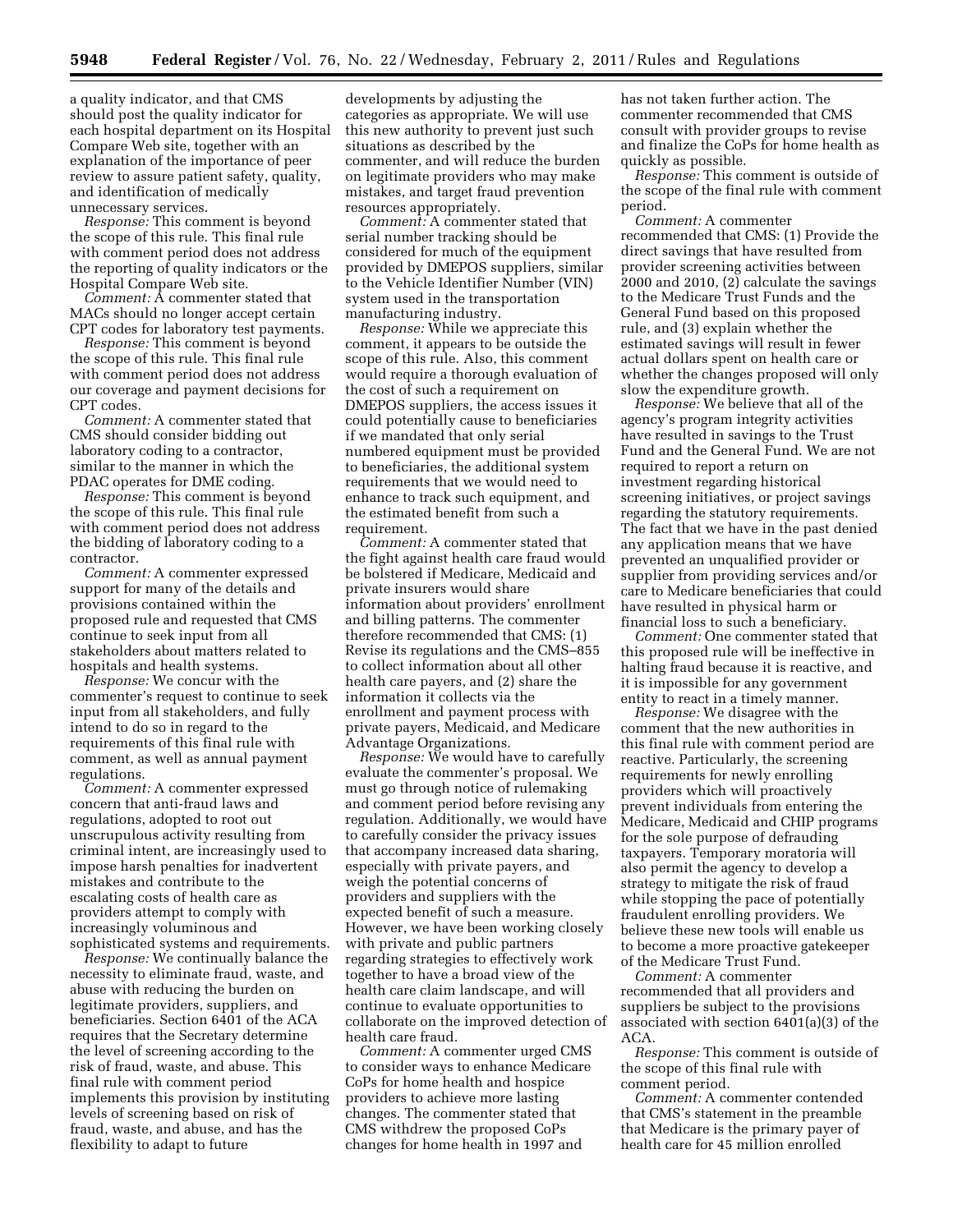beneficiaries is incorrect. The correct number should be more than 47 million. The commenter also recommended that CMS provide the number of Medicare beneficiaries that are enrolled in Medicare Advantage plans.

*Response:* We will address this correction in the preamble. The provisions of this final rule with comment period do not apply to Medicare Advantage plans, so the number of Medicare Advantage-enrolled beneficiaries would not be relevant to the preamble.

*Comment:* A commenter questioned whether CMS could implement the provisions of this proposed rule when information on its provider enrollment Web site is not regularly updated.

*Response:* We are implementing provisions of this proposed rule, and are working with the provider community in various outlets, including its provider Web site. The provider enrollment Web site will reflect the requirements of this final rule with comment period.

*Comment:* Several commenters stated that the Federal and State programs will be more efficient if they recognize another program's enrollment determinations, decisions to suspend payments, and imposition of moratoria. To handle the complexity and coordination of monitoring participation and appropriately suspending payments or terminating contracts with providers and suppliers, the commenter recommended CMS develop and maintain a central, consolidated database for housing participation status, suspension of payments and imposed moratoria for all three programs. The commenters stated that CMS should also strengthen and expand efforts to coordinate data sharing between government health programs across the various Federal agencies, as well sharing of information with MAOs, MCOs and CHIP sponsors.

*Response:* We agree with the previous comment that we should seek to become more efficient by sharing screening determinations, decisions to suspend payments and imposition of enrollment moratoria to the extent possible under applicable laws. We are continually evaluating and strengthening efforts to coordinate data sharing between health programs across various agencies.

*Comment:* A commenter stated that regulators and industry need to work together to minimize the impact of sham companies and other instances of fraud, and that this proposed regulation is a step in the right direction.

*Response:* We agree with this comment.

# **III. Collection of Information Requirements**

Under the Paperwork Reduction Act of 1995, we are required to provide 60 day notice in the **Federal Register** and solicit public comment before a collection of information requirement is submitted to the Office of Management and Budget (OMB) for review and approval. In order to fairly evaluate whether an information collection should be approved by OMB, section 3506(c)(2)(A) of the Paperwork Reduction Act of 1995 requires that we solicit comment on the following issues:

• The need for the information collection and its usefulness in carrying out the proper functions of our agency.

• The accuracy of our estimate of the information collection burden.

• The quality, utility, and clarity of the information to be collected.

• Recommendations to minimize the information collection burden on the affected public, including automated collection techniques.

We solicited public comment on each of these issues for the following sections of this document that contain information collection requirements (ICRs):

For this final rule with comment period, we will be retaining the Collection of Information estimates in the proposed rule, in accordance with the discussion below.

## *A. ICRs Regarding Medicare Application Fee Hardship Exception (§ 424.514)*

Section 424.514(e) states that a provider or supplier that believes it has a hardship that justifies a waiver exception of the application fee must include with its enrollment application a letter that describes the hardship and why the hardship justifies a waiver exception. The burden associated with this requirement is the time and effort necessary to submit a Medicare enrollment application, which is required currently of any individual or entity enrolling in Medicare. In addition to the enrollment application, a provider or supplier would have the new burden of drafting and submitting a letter to justify its hardship waiver request should it choose to submit one. The burden associated with submitting Medicare enrollment applications A, B, I, R and CMS–855S, are currently approved under Office of Management and Budget (OMB) control numbers 0938–0685 and 0938–1057, respectively). Although we have no way of knowing for certain how many entities will actually submit an application with a letter requesting a waiver, we know that there are likely to

be more such requests in the early years of implementation than in later years. We estimated that in the first year, 12,000 providers or suppliers—or slightly over 50 percent of the total number of providers and suppliers that we believe will be subject to the application fee—will submit waiver request letters as part of their application packages. (As stated in the preamble, the application fee does not apply to individual eligible professionals nor to group practices of these individual professionals.) We also estimated that it will take each provider or supplier 1 hour to develop the letter. The total estimated annual burden associated with this requirement is therefore 12,000 hours at a cost of \$600,000, or \$50.00 per waiver request.

## *B. ICRs Regarding Medicare Fingerprinting Requirement (§ 424.518)*

Consistent with § 424.518 we will require the submission of a set of fingerprints—either electronically collected by CMS' authorized channeler or using the FD–258 standard fingerprint card obtained from the local law enforcement agency that collected the fingerprints—from all individuals who maintain a 5 percent or greater direct or indirect ownership interest in a prospective HHA or DMEPOS supplier that is enrolling in Medicare. We estimate that CMS or its designated contractors will make 7,000 such requests per year. This is predicated on our projection that—based on 2009 statistics—roughly 7,000 DMEPOS suppliers and HHAs will annually enroll in Medicare. For purposes of this ICR statement only, and to ensure that we do not underestimate the possible burden, we estimate that all of these providers and suppliers will be required to submit fingerprints. We further estimate that an average of five individuals per provider or supplier will be required to comply with this request. (It must be noted that for purposes of this ICR and the RIA below, we sought comments on whether the estimate of five individuals per applicant is accurate. No comments were received.) Additionally, we estimate that it will take each of the 35,000 respondents (7,000 provider requests × 5 respondents per provider request) an average of 2 hours to obtain and submit fingerprints. Consequently, the total estimated annual burden associated with this requirement is 70,000 hours (35,000 responses  $\times$  2 hours per response) at a cost of \$3.5 million (70,000 hours  $\times$  \$50 per hour).

Sections  $424.518(c)(3)(ii)$  and (iii) call for the submission of a set of fingerprints for a national background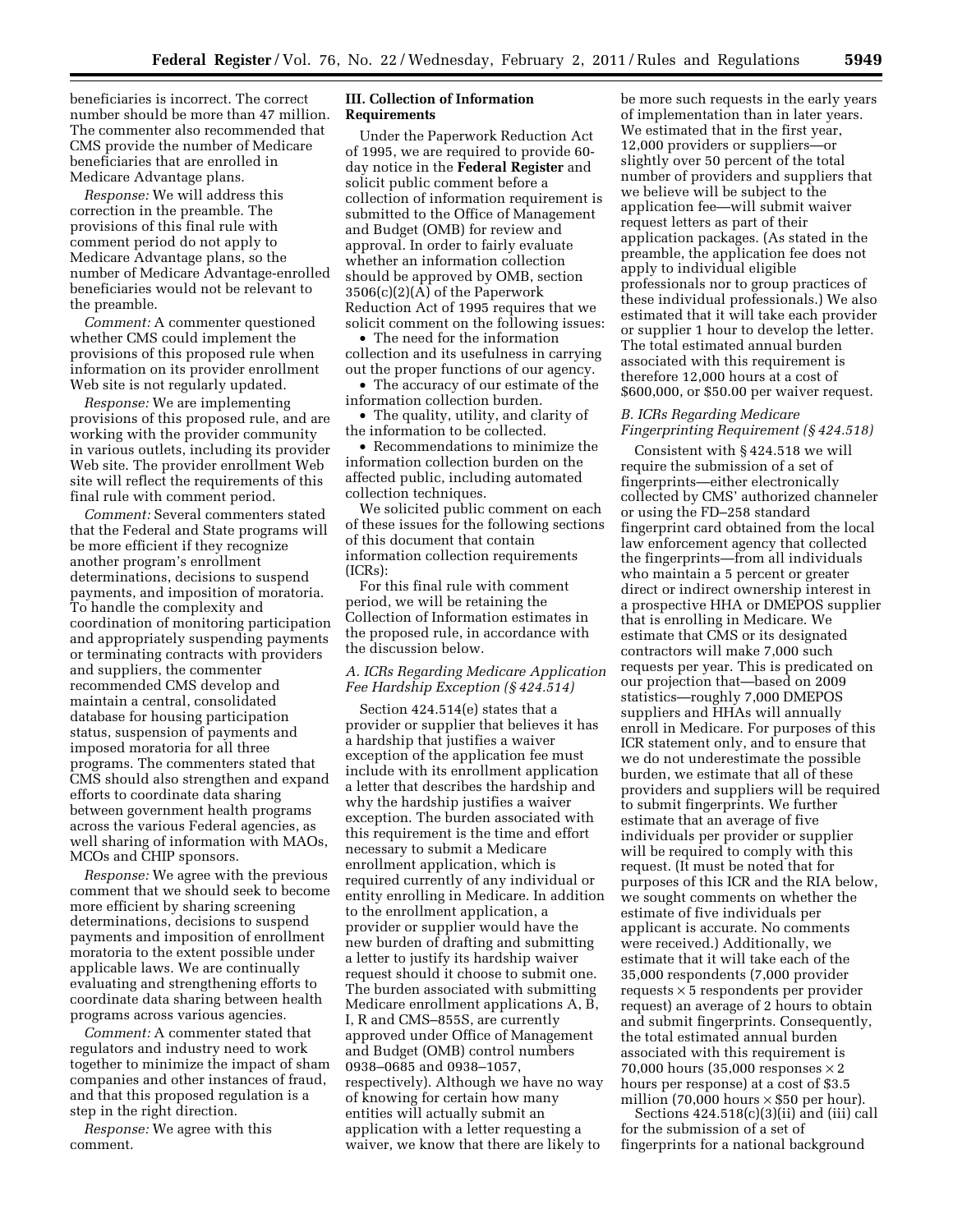check from all individuals who maintain a 5 percent or greater direct or indirect ownership interest in a provider or supplier that has moved into the "high" risk category based on an adverse action or the lifting of a moratorium. The burden associated with this requirement is the time and effort necessary for the individual to submit the required information upon request. We estimate that CMS or its designated contractors will make 2,000 requests per year. This is based on the number of providers and suppliers that we estimate will attempt to enroll in Medicare: (1) After the lifting of a moratorium for their respective provider or supplier type, or (2) that have had one of the adverse actions in § 424.518(c)(3)(ii) imposed against it. This estimate of course, cannot be conclusively quantified because it is impossible for us to say with certainty which provider and supplier types will be subject to a moratorium. To ensure that we do not underestimate the potential burden, we also calculated projections should 5,000 or 10,000 requests be made.

We estimate that an average of five individuals per provider or supplier will be required to comply with this request. We further project that it will take each of the 10,000 respondents (2,000 provider or suppliers requests  $\times$ 5 respondents per provider or supplier request) an average of 2 hours to obtain and submit the fingerprints. The estimated annual burden associated with this requirement, based on 2,000 requests is 20,000 hours (10,000 respondents × 1 response per respondent × 2 hours per response) at a cost of \$1 million (20,000 hours  $\times$  \$50 per hour). If 5,000 requests are made, the burden is 50,000 hours at a cost of \$2.5 million (5,000 requests  $\times$  5 responses per request  $\times$  2 hours per response  $\times$  \$50 per hour.) If 10,000 requests are made, the burden is 100,000 hours at a cost of \$5 million  $(10,000$  requests  $\times$  5 responses per request  $\times$  2 hours per response  $\times$  \$50 per hour).6

In addition, there are some limited circumstances when CMS could ask a physician to submit fingerprints. For example, a provider or supplier that is being enrolled in Medicare after the lifting of a temporary moratorium could automatically be classified as ''high'' risk and, as such, would be subject to criminal background checks and fingerprinting of owners of the company. If a physician were to have a

5 percent or greater direct or indirect ownership interest in the provider or supplier, CMS would have the authority to request fingerprints from him or her. Other circumstances might include when a physician has had an adverse action imposed against him or her and, in accordance with § 424.518(c)(3)(ii), has been placed in the "high" risk category. We estimate that CMS or its designated contractors will make 500 such requests for fingerprints per year. We further estimate that it will take each of the 500 respondents a total of 2 hours to obtain and submit the fingerprints. The total estimated annual burden associated with this requirement is 1,000 hours (500 respondents  $\times$  1 response per respondent × 2 hours per response) at a cost of \$50,000 (1,000 hours × \$50 per hour).

Therefore, assuming that 2,000 postmoratorium requests for fingerprints are made, the total estimated annual burden associated with the Medicare requirements in this ICR is 103,000 hours at a cost of \$5,150,000. If 5,000 post-moratorium requests are made, the estimated annual burden is 133,000 hours at a cost of \$6,650,000. If 10,000 post-moratorium requests are made, the estimated annual burden is 183,000 hours at a cost of \$9,150,000.

*Comment:* In the collection of information requirements section of this proposed rule, CMS used 2009 statistics for estimating the number of individuals that will need to undergo fingerprinting. A commenter recommended that CMS update these estimates using 2010 data.

*Response:* We believe it is more appropriate to use the most recent full year's data.

*Comment:* A commenter contended that CMS's estimate that it will take 2 hours to obtain a set of fingerprints using the FD–258 standard fingerprint card seems low. The commenter recommended that CMS provide the analysis used, including literature review, to estimate the time it will take to obtain a set of fingerprints using the FD–258 fingerprint card. The commenter also asked that CMS explain whether there are any alternatives to the FD–258 standard fingerprint card and, if there are, the costs associated with these alternatives.

*Response:* We believe that the 2 hour figure, which was based on our analysis of a number of materials, is accurate. Since the FD–258 is the standard fingerprint card, we focused primarily on the use of this format in the proposed rule. However, as explained in the preamble to this final rule with comment period, electronic fingerprints will be an alternative—and one that we will encourage—to the FD–258.

## *C. ICRs Regarding Medicaid Fingerprinting Requirement (§ 455.434)*

Section 455.434 states that when a State Medicaid agency determines that a provider is "high" risk, the State Medicaid agency will require that provider to submit fingerprints. We anticipate that States will be collecting fingerprints on a significantly smaller number of providers. However, as with our estimates of the potential burden for the Medicare requirements, we preferred to overestimate the potential burden rather than underestimate it. Therefore, we anticipate that States may require an additional 26,000 individuals to submit fingerprints prior to enrolling in a State's Medicaid program or CHIP. The total estimated annual burden associated with this requirement for Medicaid and CHIP is 52,000 hours (26,000 respondents × 1 response per respondent  $\times$  2 hours per response) at a cost of \$2.6 million (52,000 hours  $\times$  \$50 per hour).

# *D. ICRs Regarding Suspension of Payments in Cases of Fraud or Willful Misrepresentation (§ 455.23)*

As stated in § 455.23(a), a State Medicaid agency must suspend all Medicaid payments to a provider when there is pending an investigation of a credible allegation of fraud under the Medicaid program against an individual or entity unless it has good cause to not suspend payments or to suspend payment only in part. The State Medicaid agency may suspend payments without first notifying the provider of its intention to suspend such payments. A provider may request, and must be granted, administrative review where State law so requires.

The burden associated with this requirement is the time and effort necessary for a provider to request administrative review where State law so requires. While this requirement is subject to the PRA, we believe the associated burden is exempt in accordance with 5 CFR 1320.4.

# *E. ICRs Regarding Collection of SSNs and DOBs for Medicaid and CHIP Providers (§ 455.104)*

As stated in § 455.104(b)(1), the State Medicaid agency must require that all persons with an ownership or control interest in a provider submit their SSN and DOB. The burden associated with the Medicaid requirements in § 455.104(b)(1) is the time and effort necessary for a provider to report the SSN and DOB for all persons with an ownership or control interest in a provider.

Although our data on Medicaid provider enrollment at the national level

<sup>&</sup>lt;sup>6</sup> Note that these figures pertain only to individuals who are not physicians. Physicians are addressed in the following paragraph.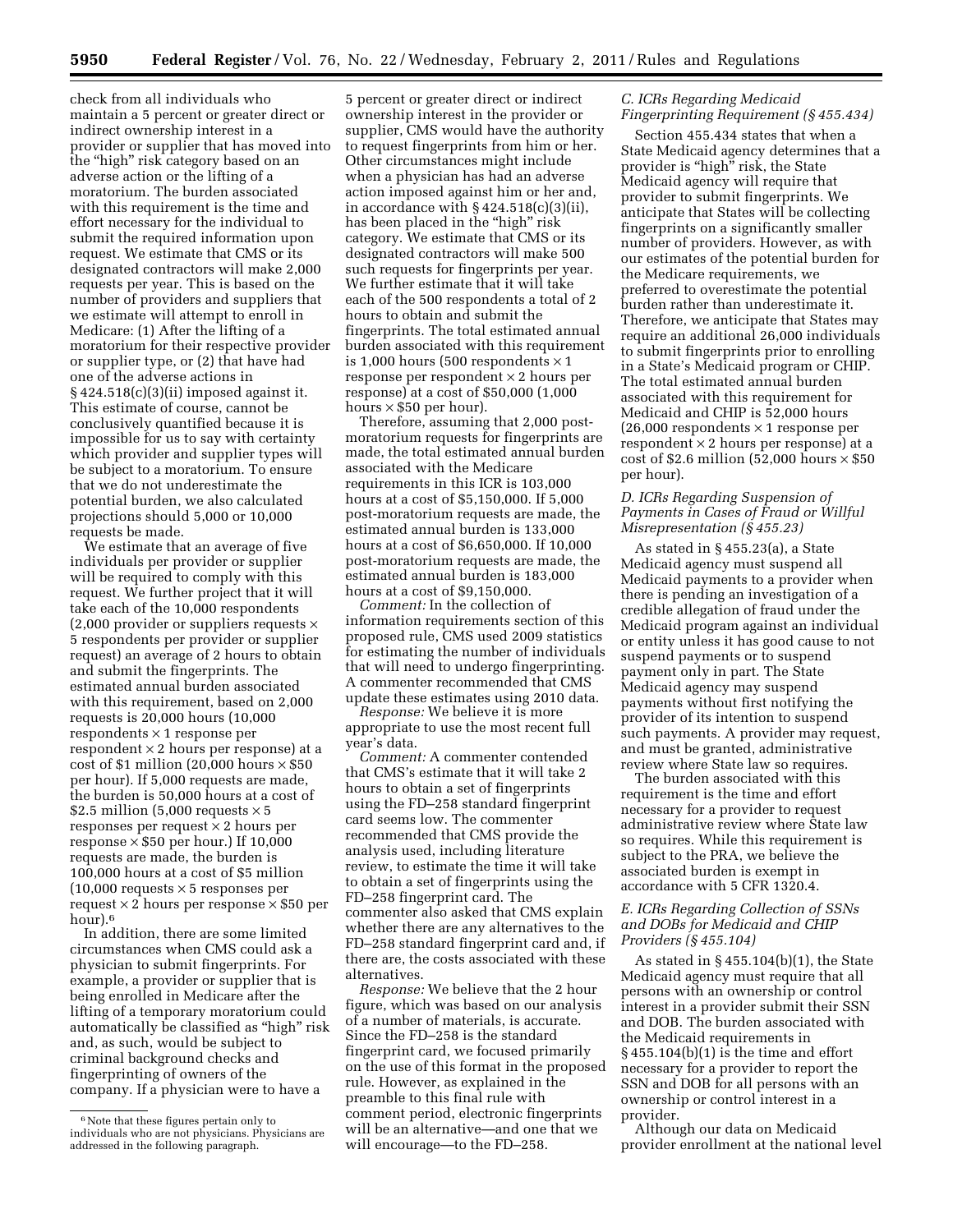is very limited, we do collect annual data on State Medicaid program integrity activities. This annual data collection, known as the State Program Integrity Assessment (SPIA) program, approved under OCN 0938–1033, consists of self-reported data by States regarding a variety of program integrity related activities. The information is self-reported and has not been independently verified by CMS, and it undoubtedly represents some unknown degree of duplication among providers across States. Consequently, the estimated number of Medicaid providers nationally is likely overstated.

According to SPIA data for FFYs 2007 and 2008, there has been an average of 1,855,070 existing Medicaid providers nationally over the 2 year period of FFY 2007 and FFY 2008. We estimate that one-fifth or 371,014  $(1,855,070 \times 20)$ percent) of existing Medicaid providers would be required to re-enroll each year. Additionally, we estimate that there will be 56,250 newly enrolling Medicaid providers each year, for a total of 427,264 Medicaid providers that will be subject to the SSN and DOB reporting requirements each year. We further estimate that it will take each provider an average of 2 minutes to report the SSN and DOB for all persons with an ownership or control interest. Thus, the estimated annual burden associated with this requirement for Medicaid providers is  $14,242$  hours  $(427,264 \times (2$ minutes, divided by 60 minutes per hour)) at a cost of \$712,100 (14,242 hours  $\times$  \$50 per hour).

# *F. ICRs Regarding Site Visits for Medicaid-Only or CHIP-Only Providers (§ 455.450)*

As stated in § 455.450(b), a State Medicaid agency must conduct on-site visits for providers it determines to be "moderate" or "high" categorical risk. We anticipate that Medicare contractors will perform the screening activities for the overwhelming majority of providers

that are dually enrolled in both Medicare and Medicaid and thus, we estimate that State Medicaid agencies will conduct approximately 5,000 site visits for Medicaid-only providers nationally per year. We further estimate that it will take one individual 8 hours to perform each on-site visit (including travel time). Thus, the total estimated annual burden associated with this requirement for Medicaid is 40,000 hours (5,000 site visits  $\times$  8 hours) at a cost of \$2,000,000 (40,000 hours  $\times$  \$50 per hour).

# *G. ICRs Regarding the Rescreening of Medicaid Providers Every 5 Years (§ 455.414)*

As stated in § 455.414, a State Medicaid agency must screen all providers at least every 5 years. This requirement is consistent with the Medicare requirement that providers, suppliers, and eligible professionals must re-enroll at least every 5 years (more often for certain types of suppliers). The burden associated with this requirement would be the time and effort necessary for Medicaid-only providers to re-enroll in Medicaid, and the time and effort necessary for a State to conduct the provider screening,

Although our data on Medicaid provider enrollment at the national level is very limited, we do collect annual data on State Medicaid program integrity activities. As previously explained, this annual data collection, known as the State Program Integrity Assessment (SPIA) program, consists of self-reported data by States regarding a variety of program integrity related activities. The information is selfreported and has not been independently verified by CMS, and it undoubtedly represents some unknown degree of duplication among providers across States. Consequently, the estimated number of Medicaid providers nationally is likely overstated.

According to SPIA data for FFYs 2007 and 2008, there has been an average of 1,855,070 existing Medicaid providers nationally over the 2 year period of FFY 2007 and FFY 2008. We estimate that one fifth, or 371,014  $(1,855,070 \times 20)$ percent), of existing Medicaid providers would be required to re-enroll each year. Although provider enrollment requirements vary by State, we further estimate that it will take each provider an average of 2 hours to complete the Medicaid re-enrollment requirements. Thus, the estimated annual burden associated with this requirement for Medicaid providers is 742,028 hours  $(371,014$  responses  $\times$  2 hours per response) at a cost of \$37,101,400  $(742,028 \text{ hours} \times $50 \text{ per hour}).$ 

In addition, we estimate that 80 percent of Medicaid providers also participate in Medicare, and thus would have provider screening activities performed by the Medicare contractors. Thus, we estimate that States would be required to conduct provider screening activities for 74,203 (371,014  $\times$  20 percent) re-enrolling Medicaid-only providers each year. We further estimate that it will take States, on average, 4 hours to perform the required provider screening activities—noting that currently enrolled providers would generally be categorized as lower risk than newly-enrolling providers. The estimated burden associated with this requirement for State Medicaid agencies is 296,812 hours (74,203 responses  $\times$  4 hours per response) at a cost of \$14,840,600 (296,812 hours × \$50 per hour). We believe that the burden on States will be in large part offset by the application fees collected and by the Federal share for the amounts not covered by the application fee.

The total estimate annual burden associated with the Medicaid prescreening requirement is 1,038,840 hours at a cost of \$51,942,000  $($37,101,400 + $14,840,600).$ 

# TABLE 10—ESTIMATED ANNUAL REPORTING/RECORDKEEPING BURDEN

| Regulation section(s)              | <b>OMB</b><br>Control<br>No. | Respond-<br>ents | Responses | Burden per<br>response<br>(hours) | Total an-<br>nual bur-<br>den<br>(hours) | Hourly<br>labor cost<br>οt<br>reporting<br>$($ \$) | Total labor<br>cost of<br>reporting | Total<br>capital/<br>mainte-<br>nance<br>costs<br>$($ \$) | Total cost<br>$($ \$) |
|------------------------------------|------------------------------|------------------|-----------|-----------------------------------|------------------------------------------|----------------------------------------------------|-------------------------------------|-----------------------------------------------------------|-----------------------|
|                                    | 0938-<br>0685:<br>0938-1057  | 12.000           | 12.000    |                                   | 12,000                                   | 50                                                 | 600,000                             | 0                                                         | 600,000               |
|                                    | 0938-New                     | 35.000           | 35.000    | 2                                 | 70.000                                   | 50                                                 | 3,500,000                           | 0                                                         | 3,500,000             |
|                                    | 0938-New                     | 10.500           | 10.500    | 2                                 | 21,000                                   | 50                                                 | 1,050,000                           | 0                                                         | 1.050.000             |
|                                    | 0938-New                     | 26,000           | 26,000    | 2                                 | 52,000                                   | 50                                                 | 2,600,000                           | 0                                                         | 2,600,000             |
|                                    | 0938-New                     | 427.264          | 427.264   | .033                              | 14,242                                   | 50                                                 | 712.100                             | 0                                                         | 712.100               |
|                                    | 0938-New                     | 5000             | 5000      | 8                                 | 40.000                                   | 50                                                 | 2,000,000                           | 0                                                         | 2,000,000             |
|                                    | 0938-New                     | 371,014          | 371.014   | 2                                 | 742,028                                  | 50                                                 | 37,101,400                          | 0                                                         | 37,101,400            |
| §455.414 (State Medicaid Agencies) | 0938-New                     | 74.203           | 74.203    | 4                                 | 296.812                                  | 50                                                 | 14.840.600                          |                                                           | 14.840.600            |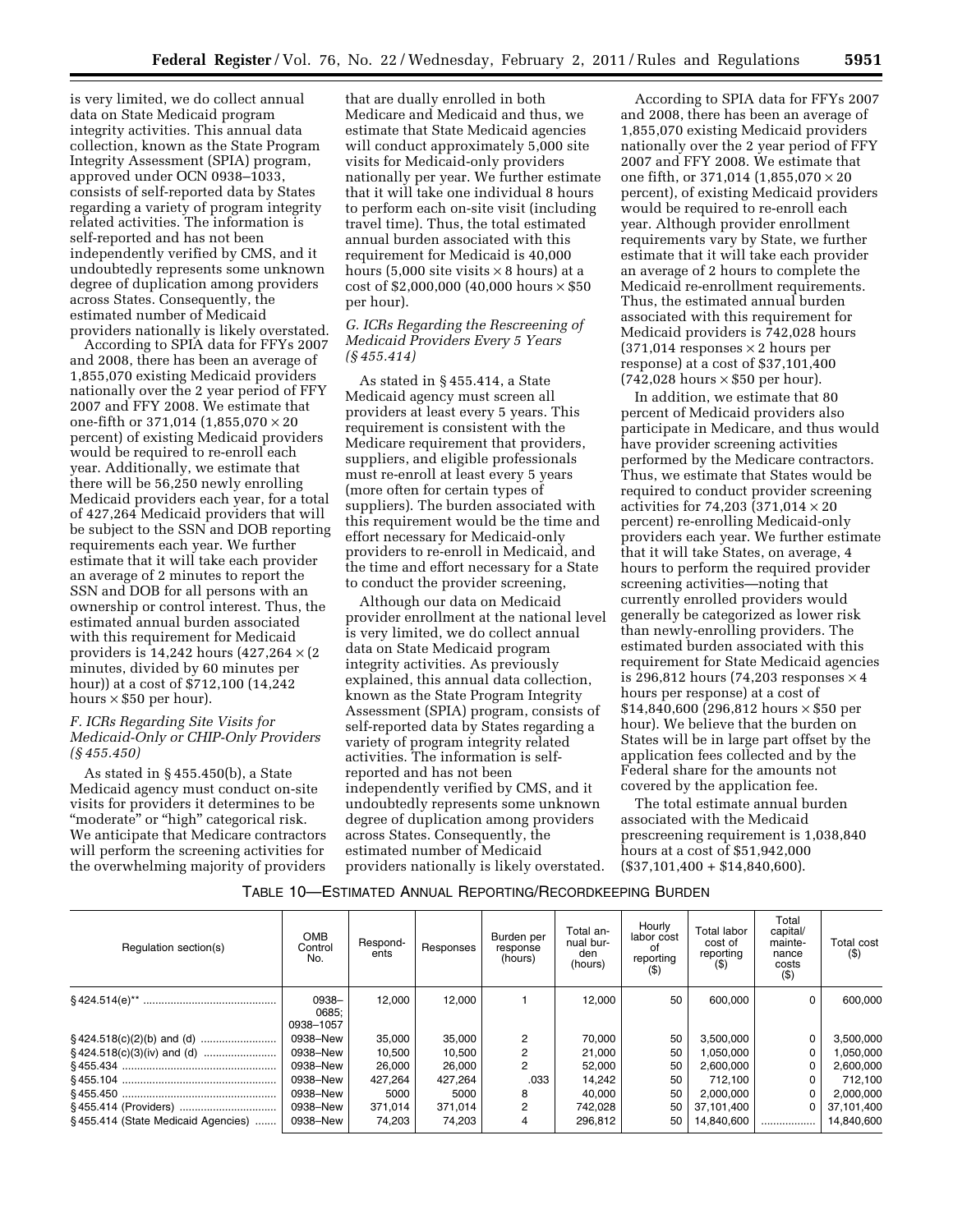| Regulation section(s)  | ОМВ<br>Control<br>No. | Respond-<br>ents | Responses | Burden per<br>response<br>(hours) | Total an-<br>nual bur-<br>den<br>(hours) | Hourly<br>labor cost<br>Οl<br>reporting<br>(\$) | Total labor<br>cost of<br>reporting<br>$($ \$ | Total<br>capital<br>mainte-<br>nance<br>costs<br>$($ \$) | Total cost<br>$($ \$) |
|------------------------|-----------------------|------------------|-----------|-----------------------------------|------------------------------------------|-------------------------------------------------|-----------------------------------------------|----------------------------------------------------------|-----------------------|
| $\tau$ <sub>otai</sub> |                       | 960.981          | 960.981   |                                   | .248.082                                 |                                                 |                                               |                                                          | 62.404.100            |

# TABLE 10—ESTIMATED ANNUAL REPORTING/RECORDKEEPING BURDEN—Continued

\*\* Denotes that we will be submitting revisions of the currently approved information collection requests for OMB review and approval.

*Comment:* A commenter requested clarification on whether the dollar figure of \$62 million in Table 6 of the proposed rule (entitled ''Estimated Annual Reporting/Recordkeeping Burden'') is the cost shared by the Federal Medicare programs as well as all of the State Medicaid agencies collectively.

*Response:* It includes Medicare costs, and those of the State Medicaid agencies.

### **IV. Response to Comments**

Because of the large number of public comments we normally receive on **Federal Register** documents, we are not able to acknowledge or respond to them individually. We will consider all comments we receive by the date and time specified in the ''**DATES**'' section of this preamble, and, when we proceed with a subsequent document, we will respond to the comments in the preamble to that document.

# **V. Regulatory Impact Analysis**

# *A. Statement of Need*

This final rule with comment period is needed to implement the following provisions of the ACA: (1) Section 6401(a) and section 6401(b) of the ACA added section 1866(j)(2) to the Act and requires the establishment of screening procedures for providers and suppliers in the Medicare, Medicaid and CHIP programs; (2) section 6401(a) of the ACA added section 1866(j)(2)(C) to the Act and requires the establishment of application fees for institutional providers and suppliers; (3) section 6401(a) of the ACA added a new section 1866(j)(7) to the act establishing the use of temporary moratoria regarding the enrollment of providers and suppliers in Medicare, and section  $6401(b)(1)$  of the ACA added a new section 1902(kk)(4) of the Act for a parallel requirement in the Medicaid and CHIP programs; (4) section 6501 of the ACA added section 1902(a)(39) to the Act establishing guidance for States regarding the termination of providers from Medicaid and CHIP if terminated by Medicare or another Medicaid State plan or CHIP; and permitting guidance regarding the termination of providers and suppliers

from Medicare if terminated by a Medicaid State agency; and (5) Section 6402(h) of the ACA added 1862(o) to the Act establishing the requirements for the suspension of payments pending credible allegations of fraud in the Medicare and Medicaid programs. As previously explained, we believe these provisions are necessary to assist us in preventing fraud, waste and abuse in the Medicare, Medicaid and CHIP programs.

### *B. Overall Impact*

We have examined the impact of this rule as required by Executive Order 12866 on Regulatory Planning and Review (September 1993), the Regulatory Flexibility Act (RFA) (September 19, 1980, Pub. L. 96–354), section 1102(b) of the Social Security Act, section 202 of the Unfunded Mandates Reform Act of 1995 (Pub. L. 104–4), Executive Order 13132 on Federalism (August 4, 1999), and the Congressional Review Act (U.S.C. 804(s)).

Executive Order 12866 directs agencies to assess all costs and benefits of available regulatory alternatives and, if regulation is necessary, to select regulatory approaches that maximize net benefits (including potential economic, environmental, public health and safety effects, distributive impacts; and equity). A regulatory impact analysis (RIA) must be prepared for rules with economically significant effects (\$100 million or more in any 1 year). This final rule with comment period does reach the economic threshold and thus is considered an economically significant rule.

The RFA requires agencies to analyze options for regulatory relief for small businesses. Under the RFA, we must either prepare an Initial Regulatory Flexibility Analysis or certify that the final rule with comment period will not have a significant impact on a substantial number of small entities. For purposes of the RFA, small entities include small businesses, nonprofit organizations, and government agencies. Most hospitals and most other providers and suppliers are small entities, either by nonprofit status or by having revenues of less than \$7.0 to \$34.5 million (depending on provider type) in

any one year. Individuals and States are not included in the definition of a small entity. We do not believe that our application fees will have a significant impact on any small entities. Likewise, we do not believe that other screening provisions, such as the provision of fingerprints or accommodating unannounced visits, will have a significant impact on any small entities. We believe this final rule with comment period could have significant impact on a relatively small proportion of small businesses in terms of restrictions on federal health monies paid to small businesses participating in the Medicare or Medicaid programs or CHIP. Clearly, imposition of an enrollment moratorium would have an impact on a small business that is attempting to do business with any of the Federal health programs. Similarly, suspension of payments to any small entity could create a significant impact on that entity. However, we have no basis for estimating how many entities might be affected by these provisions. Finally, we believe that this final rule with comment period will reduce fraud and abuse among potential providers.

We believe there will be a significant impact on their ability to defraud the taxpayer in several ways. First, closer screening of certain high-risk providers and suppliers will better enable CMS to detect those individuals and entities that pose a risk to the Medicare program. We expect that the prevention of unqualified providers and suppliers from enrolling in Medicare will protect the Medicare Trust Fund and save the taxpayers millions of dollars. Second, the temporary moratoria provisions will enable CMS to restrict the entry of certain providers and suppliers into Medicare in order to prevent or combat fraud, waste, and abuse, thus, again, saving millions of Federal dollars. While we cannot quantify with exactitude the amount of money that the Medicare program will save as a result of these measures, we do believe that the figure will exceed the costs outlined in this RIA. We solicited comment on the overall proposed screening processes of the proposed rule, including how the risk of fraud is determined, the administrative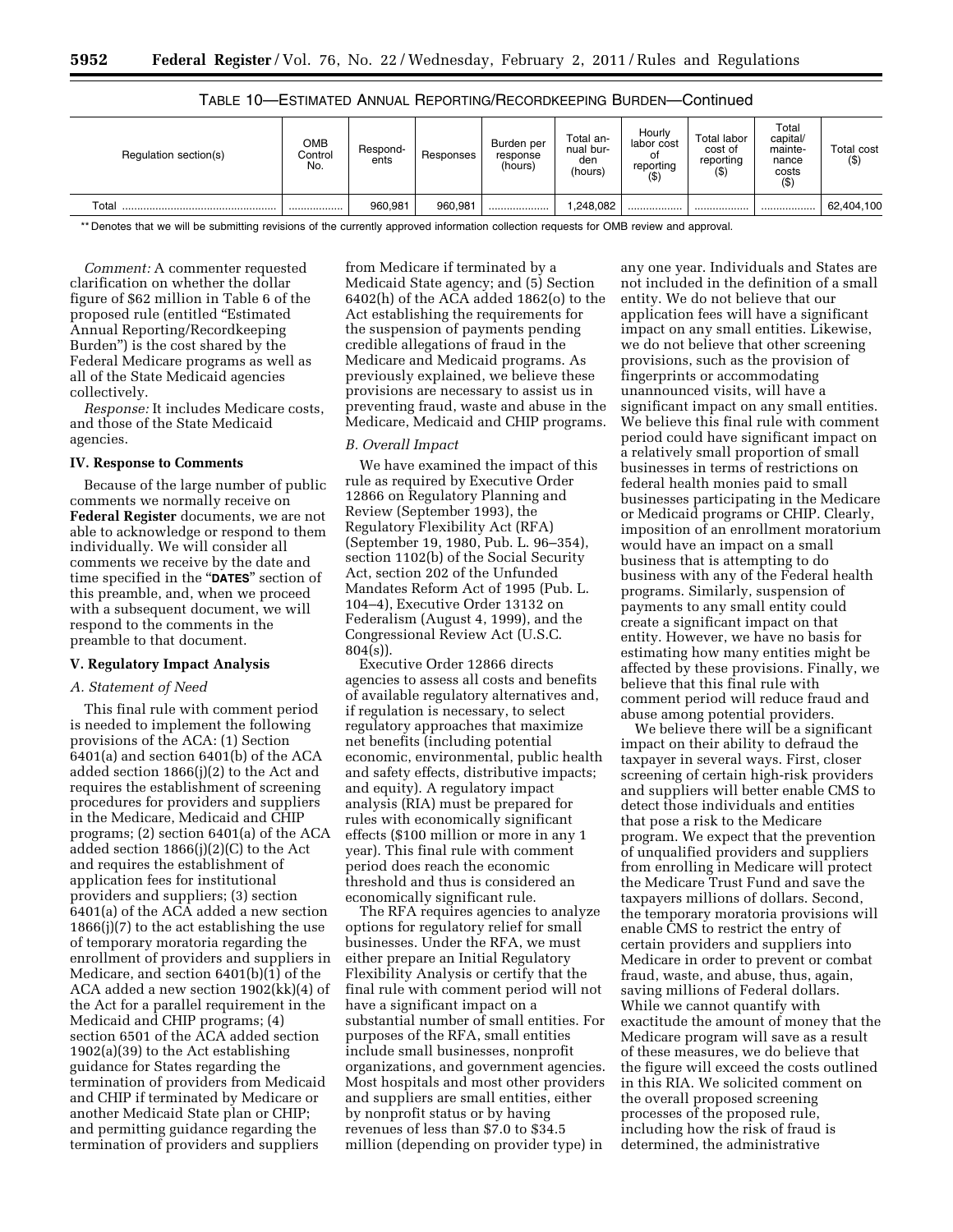interventions proposed to address the risk, and the criteria for exceptions to the enrollment application fee and any temporary enrollment moratoria. We requested that small businesses comment on these provisions and offer suggestions about how to mitigate what they might see as adverse administrative or financial impacts. This RIA, taken together with the remainder of the preamble, constitutes an Initial Regulatory Flexibility Analysis under the RFA.

In addition, section 1102(b) of the Act requires us to prepare a regulatory impact analysis if a rule may have a significant impact on the operations of a substantial number of small rural hospitals. This analysis must conform to the provisions of section 604 of the RFA. For purposes of section 1102(b) of the Act, we define a small rural hospital as a hospital that is located outside of a Metropolitan Statistical Area and has fewer than 100 beds. We did not prepare an analysis for section 1102(b) of the Act because we have determined that this final rule with comment period will not have a significant impact on the operations of a substantial number of small rural hospitals.

Section 202 of the Unfunded Mandates Reform Act of 1995 also requires that agencies assess anticipated costs and benefits before issuing any rule that may result in expenditure in any 1 year by State, local, or tribal governments, in the aggregate, or by the private sector, of \$135 million. This rule does mandate expenditures by State and local governments, in order to enforce the Medicaid-related provisions, but we believe that those expenditures will be relatively minor. The mandated costs on providers—primarily for application fees—may approach or exceed the threshold for the private sector. Accordingly, this RIA constitutes the required assessment of costs and benefits under UMRA.

Executive Order 13132 establishes certain requirements that an agency must meet when it promulgates a proposed rule (and subsequent final rule) that imposes substantial direct requirement costs on State and local governments, preempts State law, or otherwise has Federalism implications. Since this final rule with comment period would not impose any substantial direct requirement costs on State or local governments, preempt State law, or otherwise have Federalism implication, the requirements of E.O. 13132 are not applicable.

We received several comments on the RIA. They are as follows:

*Comment:* A commenter noted that, under the proposed rule, Medicare

contractors will not begin processing an enrollment application until the application fee is received and credited to the United States Treasury. The commenter recommended that CMS estimate the increase in enrollment application processing times due to the fee requirement and the impact this additional time will have on private sector.

*Response:* It is not possible to qualify the additional time, if any, that this requirement would have on processing times. Moreover, we do not believe that a minor delay in processing would result in any quantifiable and definable monetary cost to a particular provider.

*Comment:* Several commenters contended that CMS did not comply with section  $6(a)(3)(C)(i)$  of Executive Order 12866. Specifically, CMS: (1) Did not include an assessment or quantification of benefits associated from this regulatory action; (2) the underlying analysis of the costs and benefits of potentially effective and reasonably feasible alternatives to the planned regulation; (3) explain why the planned regulatory action is preferable to the identified potential alternatives; (4) include any feasible alternatives to the planned screening process; (5) include alternatives to the payment suspension portions; (6) include the cost impact on health care providers due to increased processing times; (7) solicit comments on or consider the costs or benefits of reasonably feasible alternatives, such as assessing the application fee by NPI or TIN or assessing the risk based on as past experience with the Medicare program or other health plans; or (8) consider the Medicare error rate in determining the category of risk. The commenter stated that CMS should therefore not finalize the provisions of this proposed rule until a new proposed rule is published.

*Response:* The proposed rule and the final rule with comment period both contain a Regulatory Impact Analysis as required by Executive Order 12866. As explained in section IV.E. and throughout this final rule with comment period, we believe that this regulation will have a significant benefit by reducing the ability of potential providers to defraud taxpayers. The proposed rule solicited comments on the proposed screening categories, on the use of fingerprinting and other alternatives to identity verification, on the kind of documentation that must be submitted to assert a hardship exception to the application fee, an alternative definition of the term "resolution of an investigation,'' on criteria that would justify the reclassification of a provider from one risk category to another, on the applicability of geography in the determination of a risk category, and on additional triggers that would move a provider into a different risk category.

We did not believe the use of NPIs or TINs in the assessment of the application fee was appropriate because the requirement to submit an enrollment application is separate from the requirement to have an NPI or a TIN. We believe that basing the fee on the submission of an application is most consistent with the statute. With respect to the Medicare error rate, an erroneously paid claim does not necessarily mean that the claim was fraudulently submitted. For this reason, we believe it would be improper to use it in our placement of providers into risk categories when there were other factors—including comprehensive studies of fraudulent behavior, such as OIG and GAO reports—that were more conclusive. We have solicited comments on proposals and potential alternatives, and have considered such comments in the development of this final rule with comment period.

*Comment:* A commenter stated that the proposed rule contained a number of internal inconsistencies between the preamble and regulation impact statement, such as: (1) use of 2.34 percent as the CPI in preamble and 3.0 percent as the CPI in the regulation impact section; (2) the lack of an ''Alternatives Considered'' section in the regulation impact section, and (3) a failure to account for the cost or impact of the additional off-cycle revalidations in the regulation impact section. The commenter recommended that CMS publish a new proposed rule.

*Response:* The use of 2.34 percent in the preamble was simply for illustrative purposes. Having said that we have revised the 3 percent figure to more accurately reflect actual and projected CPI–U statistics we have received. Specifically, the rates we used for 2011, 2012, 2013, 2014 and 2015 are, respectively, 1.0 percent, 2.0 percent, 2.0 percent, 2.0 percent and 2.0 percent. The figure for 2011 is based on data obtained from the Bureau of Labor Statistics, while the data for years 2012 through 2015 represent the estimated CPI–U figures offered in the Budget of the U.S. Government, Fiscal Year 2011. The CPI–U figures reflect the percentage change in the consumer price index for all urban consumers (all items; United States city average), for the 12-month period ending with June of the previous year. Moreover, we have added an ''Alternative Considered'' section to the RIA.

As stated previously, we solicited comments on multiple issues in the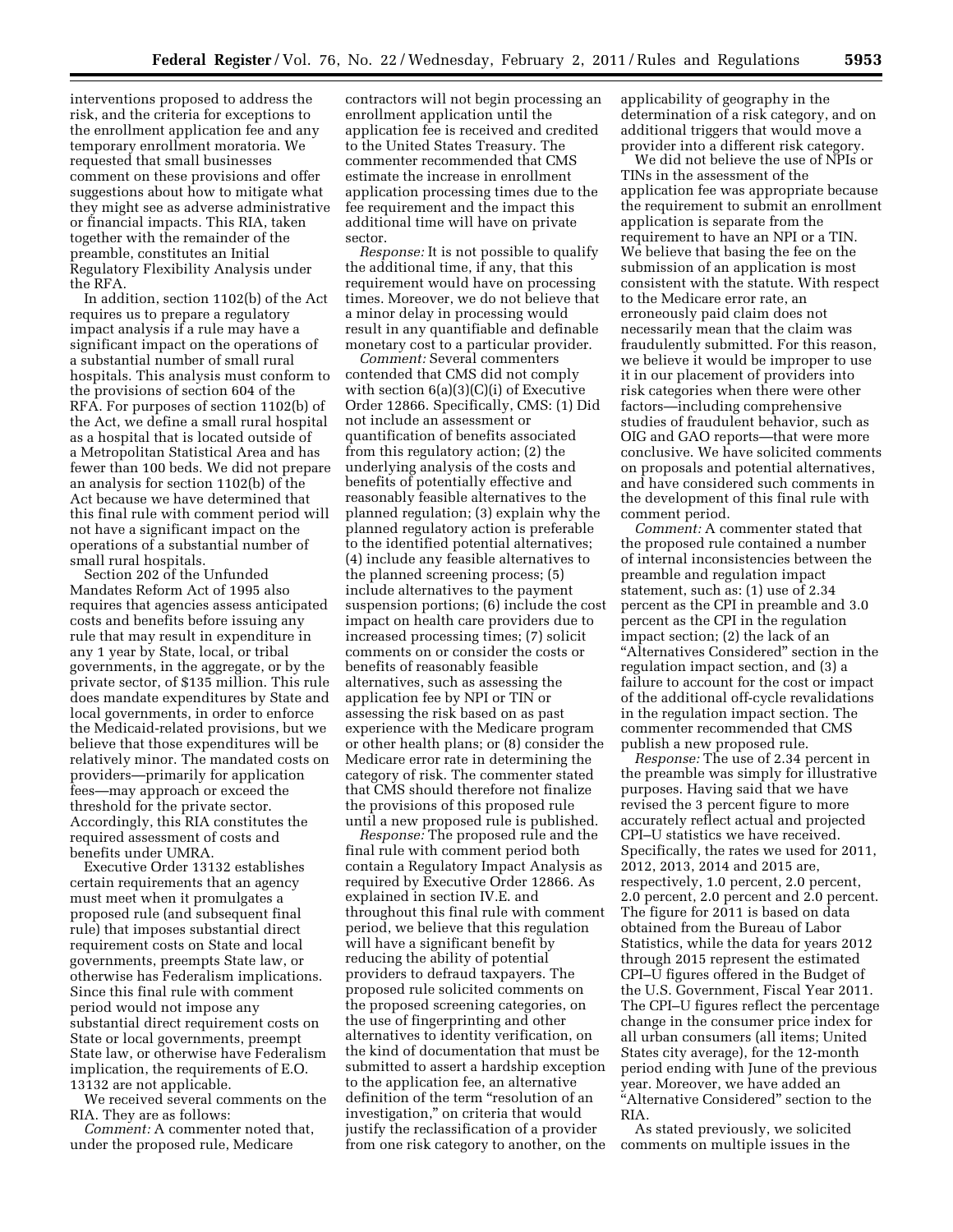proposed rule. Additionally, we are implementing provisions of the ACA that had already outlined certain requirements for the regulations. The ACA, for example, required that we determine the level of screening to be conducted with respect to the category of provider or supplier, to require an application fee of \$500 adjusted after 2010 for the consumer price index, and to suspend payments pending an investigation of credible allegations of fraud.

The RIA took into account the cost of revalidations beginning on March 25, 2011, prior to the date at which CMS could begin off-cycle validations under § 424.515(e), but the same date at which the new screening requirements will go into effect. Any provider validated after March 25, 2011 but before March 23, 2012 will not be subject to off-cycle revalidation and any provider that is revalidated will begin a new cycle of revalidation requirements. Therefore, any off-cycle revalidations that occur after March 23, 2012 will restart the revalidation cycle, and only DMEPOS suppliers who are on 3 year validations will be revalidated, in cycle, prior to the end of CY 2015. We believe the RIA is valid.

*Comment:* A commenter noted that, under the proposed rule, Medicare contractors will not begin processing an enrollment application until the application fee is received and credited to the United States Treasury. The commenter recommended that CMS estimate the increase in enrollment application processing times due to the fee requirement and the impact this additional time will have on private sector.

*Response:* It is not possible to qualify the additional time, if any, that this requirement would have on processing times. Moreover, we do not believe that a minor delay in processing would result in any quantifiable and definable monetary cost to a particular provider.

*Comment:* One commenter stated that the preamble of this proposed regulation uses 2.34 percent as the Consumer Price Index (CPI) for the application fee, while the regulatory impact section uses 3 percent as the CPI for the application fee. The commenter recommended that CMS: (1) Use the official percentage by the Bureau of Labor Statistics in calculating the change in application fee year by year, (2) explain if a negative CPI will result in a decrease in the application fee, and (3) use the actual CPI for 2010 in developing the final rule with comment period and establishing the application fee that must be paid by providers and suppliers in 2011.

*Response:* We agree and, as previously explained, have incorporated more accurate CPI–U rates into this final rule with comment period. A negative CPI would result in a fee decrease; however, the RIA projects a continued increase in the CPI.

*Comment:* A commenter noted that CMS states in the RIA that 400,000 providers and suppliers would need to revalidate their enrollment over a 5 year period. However, CMS excluded groups and clinics from the impact of the application fee. The commenter did not believe there are 400,000 providers and suppliers to revalidate, since a large number of providers and suppliers are designated as medical groups/clinics. The commenter recommended that CMS furnish a breakdown of the providers and suppliers that would be required to revalidate their enrollment in Medicare and adjust, if necessary, the amount collected via the application fee. The commenter also suggested that CMS provide the number of providers and suppliers by year that were subject to revalidation since 2006.

*Response:* We do not believe that a specific breakdown by provider type and year is necessary, and maintain our view that approximately 400,000 providers and suppliers will revalidate their enrollment over a 5 year period even accounting for medical groups/ clinics. This figure, admittedly, may be a little high, but we would prefer to overestimate the potential burden than underestimate it.

In light of these comments, we have revised our calculations based on new and more accurate CPI–U rates and have added an ''Alternative Considered'' section.

# *C. Anticipated Effects*

#### 1. Medicare

# a. Enhanced Screening Procedures— Medicare

Based on statistics obtained from PECOS and our Medicare contractors, there are approximately 400,000 providers and suppliers currently enrolled in the Medicare program. (This does not include eligible professionals.) This figure includes ambulance service suppliers; ambulatory surgical centers; community mental health centers; comprehensive outpatient rehabilitation facilities; suppliers of DMEPOS; endstage renal disease facilities; federally qualified health centers; histocompatibility laboratories; home health agencies; hospices; hospitals, including physician-owned specialty hospitals; critical access hospitals; independent clinical laboratories; independent diagnostic testing facilities;

Indian health service facilities; mammography centers; mass immunizers (roster billers); medical groups/clinics, including single and multi-specialty clinics; organ procurement organizations; outpatient physical therapy/occupational therapy/ speech pathology services; portable xray suppliers; skilled nursing facilities; radiation therapy centers; religious nonmedical health care institutions; and rural health clinics. We note the following in section III. of this final rule with comment period:

• Based on 2009 experience we estimated that there will be 7,000 DMEPOS suppliers and HHAs that will submit an application to become a new Medicare enrolled provider in 2011. We would require approximately 35,000 individuals (7,000 providers/suppliers x 5 individuals per applicant) to undergo fingerprinting to participate in the Medicare program as an owner of an HHA or supplier of DMEPOS. We have found that the cost of having a set (two prints) of fingerprints done through law enforcement is approximately \$50.00 per individual. (This includes the time spent in obtaining the fingerprints.) The cost of this fingerprinting requirement would therefore be \$1.75 million per year (35,000 individuals x \$50).

• We estimated that 10,000 individuals (2,000 providers or suppliers  $\times$  5 individuals per applicant) would undergo fingerprinting following the lifting of a moratorium on a particular provider or supplier type, at a cost of \$500,000 per year (10,000 × \$50). Should requests be made of 5,000 providers or suppliers, the annual figure would be \$1,250,000 (5,000 × 5 individuals per applicant  $\times$  \$50). Should requests be made of 10,000 providers or suppliers, the annual figure would be \$2.5 million  $(10,000 \times 5 \times $50)$ .

• We estimate that 500 physicians would undergo fingerprinting per year, at a cost of \$25,000.

This results in a total cost of the fingerprinting requirement of \$2,275,000 per year (\$1,750,000 + \$500,000 + \$25,000), or \$11,375,000 over 5 years. If 5,000 post-moratorium requests are made, the annual cost is \$3,025,000, with a 5 year cost of \$15,125,000. Should 10,000 postmoratorium requests be made, the annual cost is \$4,275,000, with a 5 year cost of \$21,375,000.

As we believe that 2,000 postmoratorium requests is the most likely scenario, we will hereafter use the \$2,275,000 amount as the annual cost of this requirement. This results in an estimated 5 year cost of \$11,375,000.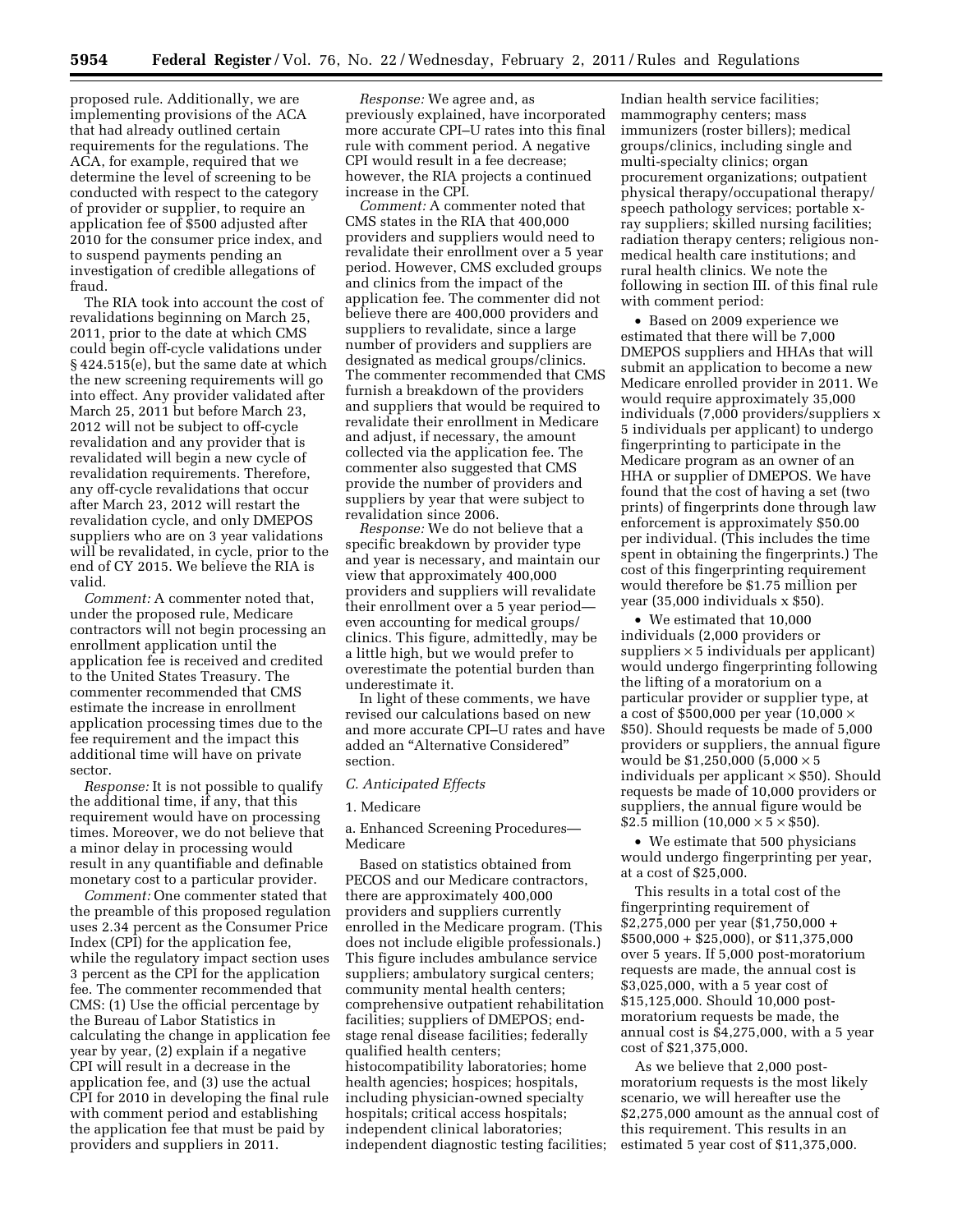# b. Application Fee—Medicare

The Secretary shall impose an application fee on each institutional provider. The amount of the fee is \$500 per provider or supplier for 2010. For 2011 and each subsequent year, the fee amount will be determined by the statutorily required formula using the consumer price index for all urban consumers (CPI–U). The enrollment application fee does not apply to individual eligible professionals (for example, physicians). The fee is to be paid by institutional providers only. The new screening provisions are applicable to new and revalidating providers and suppliers effective March 25, 2011, and to currently enrolled providers and suppliers as of March 23, 2012. We will to begin collecting the enrollment application fee for new providers and suppliers and for currently enrolled providers revalidating enrollment effective March 25, 2011.

c. General Enrollment Framework

# (1) New Enrollment

Medicare contractors report that over the last several years, approximately 32,000 is the annual number of newly enrolling providers and suppliers that would—without accounting for the possible granting of waivers—be subject to the enrollment application fee— (approximately 20,000 for Medicare Part B, approximately 7,000 DMEPOS suppliers and HHAs (as explained in the Collection of Information section), and approximately 5,000 non-HHA Medicare Part A providers).7

We assumed that no more than 2.5 percent of these 32,000 providers and suppliers—or 800—will receive a hardship exception; as indicated earlier, exceptions will only be approved infrequently.

In CY 2011, we reduced the estimate number of institutional providers subject to the application fee by 25 percent because the application fee will not begin until March 25, 2011. Accordingly, the number of institutional providers that we anticipate paying the application fee will be 23,400 (or 31,200

× .75) in CY 2011. Therefore, the impacts of the enrollment application fee are as follows. If we use 23,400 as the number of newly enrolling providers and suppliers in 2011 and multiply this number by an application fee of \$505 (or  $$500 \times 1.0$  percent), we get \$11,817,000 collected for the first year (that is, CY 2011). If we assume that the number of newly enrolling providers and suppliers will remain constant at 31,200 for years 2012 through 2015, the cost to the number of newly enrolling providers and suppliers would be \$78,054,600. Although we have no way to predict that the number of new enrollments will change in future years, it is possible that the number of enrolling providers and suppliers vary from what has been the norm. If our estimate of the number of newly enrolling providers is inaccurate and we enroll a different number of providers and suppliers after the effective date of the new screening and other provisions contained in the ACA, we estimate based on the \$500 enrollment application fee—a rough difference of \$1 million for each increment of 2,000 new enrollments, whether fewer or greater.

TABLE 11—CUMULATIVE APPLICATION FEES FOR NEWLY ENROLLING MEDICARE PROVIDERS AND SUPPLIERS FOR THE FIRST 5 YEARS OF THE PROVISION

| Calendar year | Newly enrolling<br>institutional<br>providers and<br>suppliers | Newly enrolling in-<br>stitutional<br>providers and<br>suppliers paying<br>the application fee<br>(based on a $2.5\%$<br>hardship excep-<br>tion rate) | CPI-U increase<br>$(\% )$ | Consumer price<br>index adjusted<br>fee in dollars* | Total fees for<br>each year in<br>dollars | Cumulative fees<br>in dollars |
|---------------|----------------------------------------------------------------|--------------------------------------------------------------------------------------------------------------------------------------------------------|---------------------------|-----------------------------------------------------|-------------------------------------------|-------------------------------|
| 2011          | 24.000                                                         | 23,400                                                                                                                                                 | 1.0                       | 505                                                 | 11,817,000                                | 11.817.000                    |
| 2012          | 32,000                                                         | 31,200                                                                                                                                                 | 2.0                       | 515                                                 | 16,068,000                                | 27,885,000                    |
| 2013          | 32.000                                                         | 31,200                                                                                                                                                 | 2.0                       | 525                                                 | 16.380.000                                | 44.265.000                    |
| 2014          | 32,000                                                         | 31,200                                                                                                                                                 | 2.0                       | 536                                                 | 16.723.200                                | 60,988,200                    |
| 2015          | 32,000                                                         | 31,200                                                                                                                                                 | 2.0                       | 547                                                 | 17.066.400                                | 78,054,600                    |
| Total         |                                                                |                                                                                                                                                        |                           |                                                     | 78.054.600                                | 78.054.600                    |

\* As already mentioned, section 6401(a)(3) of the ACA called for a \$500 application fee for institutional providers in 2010. Since the effective date of this final rule with comment period is March 25, 2011, we have added a 1.0 percent increase to the \$500 fee for 2011. Moreover, each fee amount in this category was rounded up to the nearest dollar.

# (2) Revalidation

There are approximately 100,000 currently enrolled suppliers of DMEPOS who are required to revalidate their enrollment every 3 years and 300,000 additional providers and suppliers that do not provide DMEPOS that are required to revalidate their enrollment every 5 years. On a yearly basis, we estimate that approximately 33,000 DMEPOS suppliers (one-third of the total) and 60,000 other, non-DMEPOS providers/suppliers (one-fifth of the

7For purposes of the calculations in this RIA, newly-enrolling Medicare providers and suppliers

total) would revalidate their enrollment in Medicare, for an annual total of 93,000. Since, as explained earlier, we estimate that no more than 2.5 percent of these providers and suppliers will receive a waiver from the application fee, we project that 90,675 such providers and suppliers will be subject to the fee.

This final rule with comment period contemplates collecting the application fee for currently enrolled providers that revalidate their enrollment on or after

March 25, 2011—almost 3 months into CY 2011. Therefore, we have adjusted the number of existing Medicare institutional providers subject to an application fee by 25 percent, from 90,675 to 68,006 (or 90,675 × .75) in CY 2011. With respect to the period between CY 2012 and 2015, it is possible that, as previously alluded to in the preamble, we may perform an elevated number of revalidations early in this 4-year timeframe—specifically, in CY 2012. This would be done

include those that were once enrolled, departed, and are now seeking to enroll again.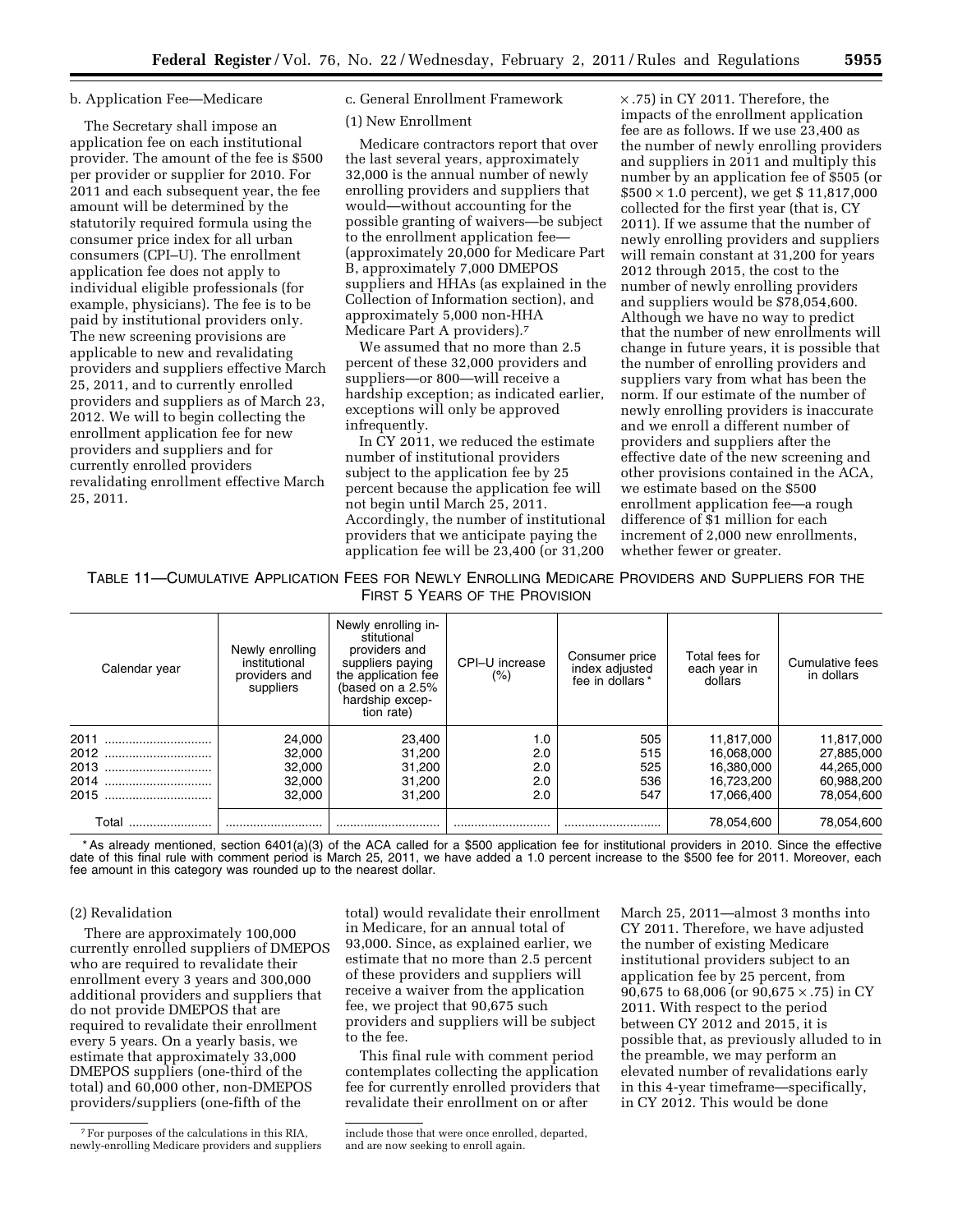pursuant to our authority under § 424.515(e) to require off-cycle revalidations. We cannot say for certain how many will be performed in CY 2012. For purposes of this RIA only, however, we will estimate that 111,000

will be conducted in CY 2012, with 87,000 performed in each of the remaining 3 years. Further accounting for projected annual CPI–U rate increases, we estimate that the cost associated with these fees for

revalidating providers and suppliers would be approximately \$226,477,505 over the first 5 years that the ACA provisions are in effect, as shown in Table 12.

TABLE 12—CUMULATIVE APPLICATION FEES FOR REVALIDATING MEDICARE PROVIDERS AND SUPPLIERS FOR THE FIRST 5 YEARS OF THE PROVISION

| Calendar year | Revalidating<br>institutional<br>providers and<br>suppliers | Revalidating<br>institutional<br>providers &<br>suppliers paying<br>application fee<br>(based on 2.5%<br>hardship<br>exception rate) | CPI-U increase | Consumer price<br>index adjusted<br>fee in dollars | Total fees for<br>each year<br>(in dollars) | Cumulative fees<br>(in dollars) |
|---------------|-------------------------------------------------------------|--------------------------------------------------------------------------------------------------------------------------------------|----------------|----------------------------------------------------|---------------------------------------------|---------------------------------|
| 2011          | 69,750                                                      | 68,006                                                                                                                               | 1.0%           | 505                                                | 34,343,030                                  | 34,343,030                      |
| 2012          | 111.000                                                     | 108,225                                                                                                                              | 2.0%           | 515                                                | 55,735,875                                  | 90,078,905                      |
| 2013<br>      | 87,000                                                      | 84,825                                                                                                                               | 2.0%           | 525                                                | 44.533.125                                  | 134.612.030                     |
| 2014<br>      | 87,000                                                      | 84,825                                                                                                                               | 2.0%           | 536                                                | 45,466,200                                  | 180,078,230                     |
| 2015<br>      | 87,000                                                      | 84.825                                                                                                                               | 2.0%           | 547                                                | 46.399.275                                  | 226.477.505                     |
| Total         |                                                             |                                                                                                                                      |                |                                                    | 226.477.505                                 | 226,477,505                     |

Therefore, we estimate that the total impact of the provisions for the application fee to be approximately \$304,532,105 over the next 5 years. This number was approximated by adding the cumulative application fees for newly enrolling providers and suppliers (\$78,054,600 as shown in Table 11) to the cumulative application fees for revalidating providers and suppliers (\$226,477,505).

## 2. Medicaid

## a. Enhanced Screening Procedures

Although our data on Medicaid provider enrollment at the national level is very limited, we do collect annual data on State Medicaid program integrity activities. This annual data collection, known as the State Program Integrity Assessment (SPIA) program, consists of self-reported data by States regarding a variety of program integrity related activities. The information is self-reported and has not been independently verified by CMS, and it undoubtedly represents some unknown degree of duplication among providers across States. Consequently, the estimated number of Medicaid providers nationally is likely overstated. According to SPIA data for FFYs 2007 and 2008, there has been an average of 1,855,070 existing Medicaid providers nationally over the 2-year period of FFY 2007 and FFY 2008. This universe of Medicaid providers includes all provider types, both institutional providers and individual practitioners. In the Medicare program, eligible practitioners make up approximately 70 percent of the total universe of

providers, suppliers, and eligible practitioners. Because we do not have detailed information regarding the breakdown of Medicaid providers by type nationally, we will apply the same ratio to determine the percentage of institutional Medicaid providers. Therefore, we estimate that there are approximately 556,521 Medicaid-only providers nationally that are not individual practitioners.

We also estimate almost all CHIP providers are also Medicaid providers. So, for purposes of this section, we are considering CHIP providers to also be Medicaid providers and will subsequently refer to them only as Medicaid providers.

As previously stated in the Medicare section of the analysis, we estimated that we would require the following:

• Approximately 35,000 individuals will undergo fingerprinting to enroll in the Medicare program as owners, of a home health agency or supplier of DMEPOS. Based on data collected as part of the State survey and certification activities for home health agencies, less than 1 percent of home health agencies are Medicaid-only. And, although there is no data available on the number of Medicaid-only suppliers of DMEPOS, we estimated that the number is minimal as well, as a number of States require suppliers of DMEPOS to be enrolled in Medicare prior to enrolling in Medicaid. Therefore, we estimated that States may require approximately 1,000 additional individuals with ownership interests in suppliers of DMEPOS or home health agencies, to undergo fingerprinting for enrollment in the Medicaid program. The cost of this

fingerprinting requirement would be approximately  $$50,000$   $(1,000 \times $50 =$ \$50,000), though we solicited comments on the accuracy of this figure.

• We anticipated that Medicare contractors will perform the screening activities for the overwhelming majority of providers following the lifting of a Secretary-imposed temporary moratorium and for the limited circumstances in which physicians may be fingerprinted. However, given that States may also classify certain Medicaid-only providers as "high" categorical risks, we are estimating that States may require approximately 25,000 additional individuals to undergo fingerprinting prior to enrolling in a State's Medicaid program, at a cost of  $$1,250,000$   $(25,000 \times $50 =$ \$1,250,000).

Consequently, we estimated that fingerprinting individuals for purposes of Medicaid enrollment will cost \$1,300,000. When averaged across 50 States, the District of Columbia and Puerto Rico, the annual cost of fingerprinting per State will be \$26,000.

## b. Application Fee—Medicaid

For those providers not screened by Medicare, the State may impose a fee on each institutional provider being screened. The amount of the fee is \$500 per provider for 2010. For 2011 and each subsequent year, the amount will be determined by the statutorilyrequired formula using the consumer price index for all urban consumers (CPI–U).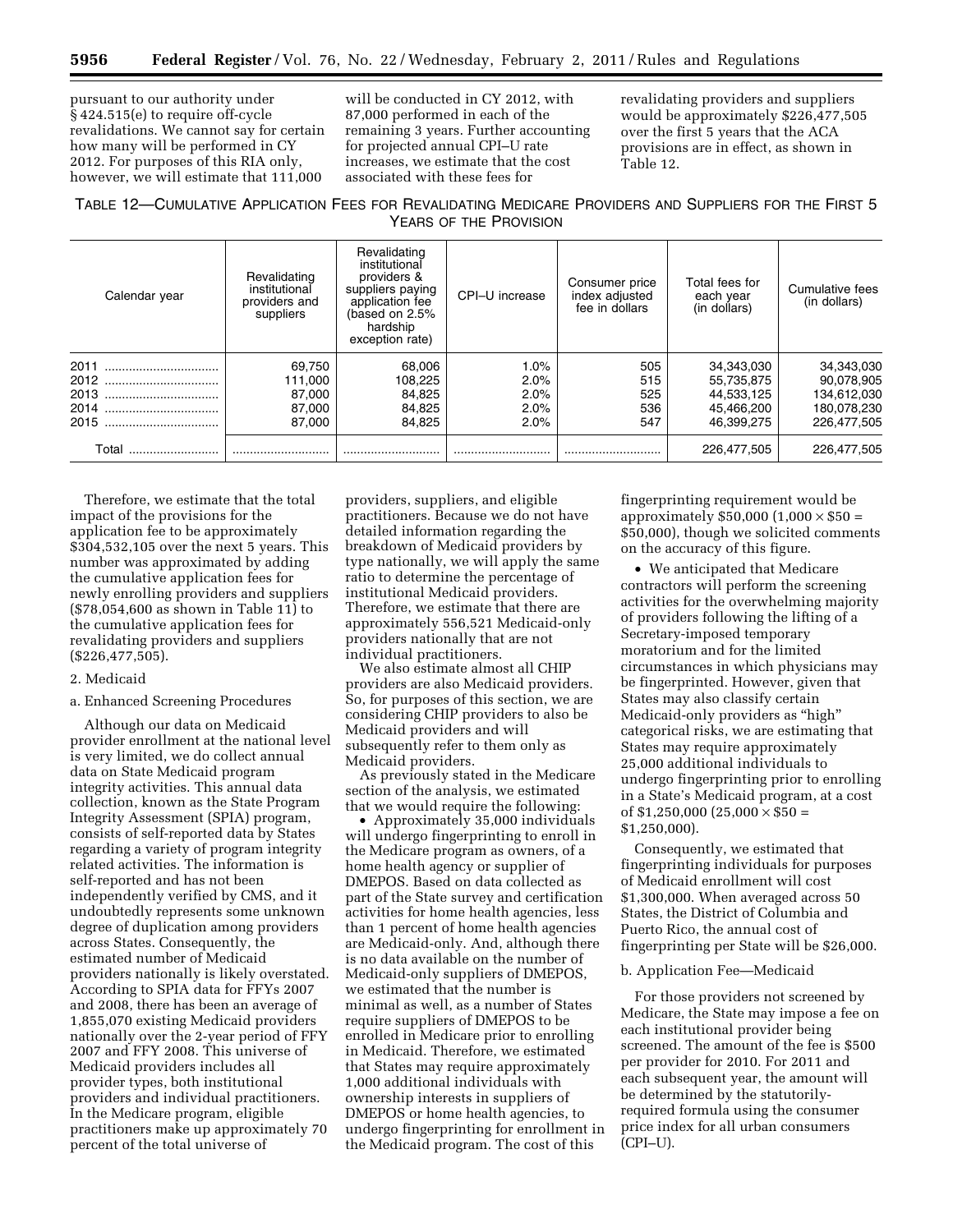# c. General Enrollment Framework

For purposes of this section, we assume that 80 percent of institutional Medicaid providers will be dually participating in both Medicare and Medicaid, and thus will be subject to the application fee as part of the Medicare screening and enrollment. Therefore we estimated that 20 percent, or 111,304 (556,521  $\times$  20 percent), of the institutional Medicaid-only providers will not be screened by Medicare and thus will be subject to the application fee under Medicaid. We project that a significant number of existing and future Medicaid providers will request a hardship exception, or that a State will request a waiver of the application fee for certain Medicaid provider types of the application fee on the basis of ensuring access to care. For purposes of this section, although we have no way to estimate the exact number of providers that will ultimately request and be approved for a hardship exception, or the number of States that will request a waiver of the fee for certain Medicaid provider types, we predict that 25 percent of all Medicaid providers subject to the fee will receive the hardship exception or be granted a waiver of the fee on the basis of

ensuring beneficiary access to care. We recognize that this 25 percent figure is significantly higher than the 2.5 percent waiver rate we are using for Medicare application fees. Yet we believe the difference is justified because of the greater access to care issues that may arise in Medicaid. Consequently, we estimated that 83,478 existing Medicaid providers will be required to pay the application fee (111,304 existing Medicaid providers that are not dually enrolled less 25 percent or 27,826 existing providers).

## (1) New Enrollments

We apply the 80 percent rate for newly-enrolling Medicaid institutional providers that will be dually participating in both Medicare and Medicaid and thus not subject to the fee under Medicaid, and 25 percent hardship exception rate to the annual number of newly-enrolling Medicaid institutional providers not dually enrolled. The 45,000 newly-enrolling Medicare institutional providers annually represent 80 percent of the total newly-enrolling Medicaid institutional providers annually. Therefore, we estimate that there will be 11,250 newly-enrolling Medicaid

institutional providers annually that are subject to the application fee under Medicaid (45,000 providers divided by 80 percent,  $-45,000 = 11,250$ . We project another 25 percent will be exempted for hardship or be granted a waiver of the fee on the basis of ensuring beneficiary access to care, resulting in 8,438 newly-enrolling Medicaid institutional providers being subject to the application fee each year nationally.

Consistent with the Medicare analysis, in CY 2011, we reduced the estimated number of institutional providers subject to the application fee by 25 percent because the application fee will not begin until March 25, 2011. Accordingly, the number of institutional providers that we anticipate paying the application fee will be 6,329 in CY 2011. Consequently, we projected the dollars due from application fees for newly-enrolling Medicaid institutional providers who are not dually enrolled to be \$21,110,019 for the first 5 years in total. When averaged across 50 States, the District of Columbia and Puerto Rico, the total application fees for the 5 years in total per State will be approximately \$405,962.

TABLE 13—CUMULATIVE APPLICATION FEES FOR NEWLY ENROLLED MEDICAID PROVIDERS FOR THE FIRST 5 YEARS OF THE PROVISION

| Calendar year                        | New Medicaid<br>providers not ex-<br>empted from the<br>application fee | CPI-U increase                          | Consumer price<br>index adjusted<br>fee<br>(in dollars) | Total fees for<br>each year<br>(in dollars)                   | Cumulative fees<br>(in dollars)                                  |
|--------------------------------------|-------------------------------------------------------------------------|-----------------------------------------|---------------------------------------------------------|---------------------------------------------------------------|------------------------------------------------------------------|
| 2011<br>2012<br>2013<br>2014<br>2015 | 6.329<br>8,438<br>8,438<br>8.438<br>8.438                               | 1.0%<br>2.01.1%<br>2.0%<br>2.0%<br>2.0% | 505<br>515<br>525<br>536<br>547                         | 3,196,145<br>4,345,570<br>4,429,950<br>4,522,768<br>4.615.586 | 3,196,145<br>7,541,715<br>11,971,665<br>16,494,433<br>21,110,019 |
| ั∩tal                                |                                                                         |                                         |                                                         | 21,110,019                                                    | 21.110.019                                                       |

# (2) Re-enrollment

This rule contemplates that States would require Medicaid providers to reenroll every 5 years. On a yearly basis, we estimate that approximately 16,696 Medicaid institutional providers (one fifth of the total) would re-enroll with the State Medicaid agency. We contemplate collecting the application

fee for currently enrolled providers beginning on March 24, 2011. States would not collect an application fee with any re-enrollments until that time—almost 3 months into CY 2011. Therefore, we have adjusted the number of existing Medicaid institutional providers subject to an application fee by 25 percent, from 16,696 to 12,522 in CY 2011. Consequently, we project the

dollars due from application fees for currently-enrolled Medicaid institutional providers who are not dually enrolled is \$41,769,218 for the first 5 years in total. When averaged across 50 States, the District of Columbia and Puerto Rico, the total application fees for the 5 years in total per State will be approximately \$803,254.

TABLE 14—CUMULATIVE APPLICATION FEES FOR RE-ENROLLING MEDICAID PROVIDERS FOR THE FIRST 5 YEARS OF THE **PROVISION** 

| Calendar year | <b>Existing Medicaid</b><br>providers not ex-<br>empted from the<br>application fee | CPI-U increase | Consumer price<br>index adiusted<br>fee in dollars | Total fees for<br>each vear in<br>dollars | Cumulative fees in<br>dollars |
|---------------|-------------------------------------------------------------------------------------|----------------|----------------------------------------------------|-------------------------------------------|-------------------------------|
| 2011          | 12.522                                                                              | $.0\%$         | 505                                                | 6.323.610                                 | 6.323.610                     |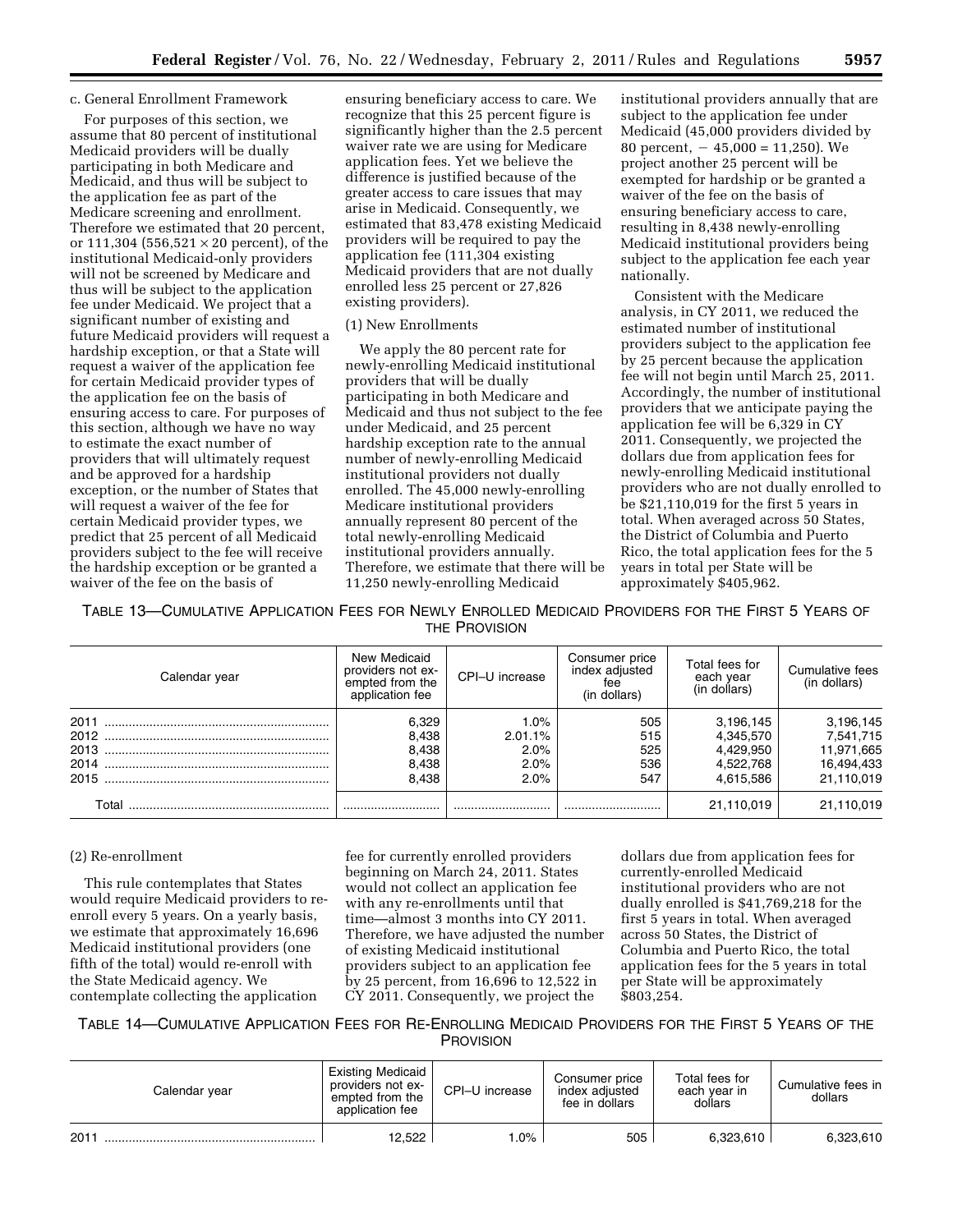TABLE 14—CUMULATIVE APPLICATION FEES FOR RE-ENROLLING MEDICAID PROVIDERS FOR THE FIRST 5 YEARS OF THE PROVISION—Continued

| Calendar year | <b>Existing Medicaid</b><br>providers not ex-<br>empted from the<br>application fee | CPI-U increase               | Consumer price<br>index adjusted<br>fee in dollars | Total fees for<br>each year in<br>dollars        | Cumulative fees in<br>dollars                        |
|---------------|-------------------------------------------------------------------------------------|------------------------------|----------------------------------------------------|--------------------------------------------------|------------------------------------------------------|
| 2015          | 16,696<br>16,696<br>16,696<br>16.696                                                | 2.0%<br>2.0%<br>2.0%<br>2.0% | 515<br>525<br>536<br>547                           | 8,598,440<br>8,765,400<br>8,949,056<br>9.132.712 | 14,922,050<br>23,687,450<br>32,636,506<br>41.769.218 |
| Total         |                                                                                     |                              |                                                    | 41.769.218                                       | 41,769,218                                           |

### 3. Medicare and Medicaid

a. Moratoria on Enrollment of New Medicare Providers and Suppliers and Medicaid Providers

Although we have no way of predicting the exact cost savings associated with enrollment moratoria, we expect there will be program savings achieved by implementation of this section. As stated previously, these provisions will enable us to restrict the entry of certain providers and suppliers into Medicare in order to prevent or combat fraud, waste, and abuse. However, there are no cost burdens to the public or to the provider community. Therefore, we have not estimated the cost impacts of this provision.

b. Suspension of Payments in Medicare and Medicaid

As with payment moratoria, although we have no way of predicting the exact cost savings to Medicare and Medicaid associated with implementation of the provisions contained in this final rule with comment period, we certainly expect that there will be program savings that result from implementation of this provision. CMS and its law enforcement partners already have a process for payment suspension when possible fraud is involved. The changes finalized in this rule will strengthen the existing process and its applicability to Medicaid, but it will not create any different impact or burden on the provider community in circumstances of payment suspension. There are no new cost burdens to the public or the provider community associated with this provision.

## *D. Accounting Statement and Table*

As required by OMB Circular A–4 (available at *[http://www.whitehouse.](http://www.whitehouse.gov/sites/default/files/omb/assets/omb/circulars/a004/a-4.pdf) [gov/sites/default/files/omb/assets/omb/](http://www.whitehouse.gov/sites/default/files/omb/assets/omb/circulars/a004/a-4.pdf) [circulars/a004/a-4.pdf](http://www.whitehouse.gov/sites/default/files/omb/assets/omb/circulars/a004/a-4.pdf)*), we have

prepared an accounting statement. This statement only addresses: (1) The costs of the fingerprinting requirement, and (2) the monetary transfer associated with the application fee. It does not address the potential financial benefits of these two requirements from the standpoint of their possible effectiveness in deterring certain unscrupulous providers and suppliers from enrolling in or maintaining their enrollment in Medicare and Medicaid. This is because it is impossible for us to quantify these benefits in monetary terms. Moreover, we cannot predict how many potentially fraudulent providers and suppliers will be kept out of the Medicare and Medicaid programs due to these requirements.

# 1. Medicare

As stated previously, we estimate a total cost of the fingerprinting requirement of \$2,275,000 per year  $($1,750,000 + $500,000 + $25,000],$  or \$11,375,000 over 5 years, if 2,000 postmoratorium requests are made. If 5,000 post-moratorium requests are made, the annual cost is \$3,025,000, with a 5 year cost of \$15,125,000. Should 10,000 postmoratorium requests be made, the annual cost is \$4,275,000, with a 5 year cost of \$21,375,000. We also stated in the RIA that the expected total application fees:

• For newly enrolling providers and suppliers would be \$11,817,000 in 2011, \$16,068,000 in 2012, \$16,380,000 in 2013, \$16,723,200 in 2014, and \$17,066,400 in 2015. This results in a 5 year total of \$78,054,600.

• For revalidating providers and suppliers would be \$34,343,030 in 2011, \$55,735,875 in 2012, \$44,533,125 in 2013, \$45,466,200 in 2014, and \$46,399,275 in 2015. This results in a 5 year total of \$226,477,505.

The accounting statement reflects the: (1) Annual cost of the fingerprinting

requirement, and (2) the application of the 3 percent and 7 percent discount rate to the combined amounts of the application fees for CY 2012—that is, \$16,068,000 (newly enrolling) plus \$55,735,875 (revalidations), for a total of \$71,803,875; this constitutes a transfer of funds to the Federal government. We chose the CY 2012 figures so as to reflect the maximum amount of transferred funds in a given year during the initial 5-year period.

# 2. Medicaid

As stated in the RIA, we estimate that the annual cost of the fingerprint requirement for Medicaid will be \$1,300,000, or \$6,500,000 over a 5 year period. We also stated in the RIA that the expected total application fees:

• For newly enrolling providers and suppliers would be \$3,196,145 in 2011, \$4,345,570 in 2012, \$4,429,950 in 2013, \$4,522,768 in 2014, and \$4,615,586 in 2015. This results in a 5-year total of \$21,110,019.

• For revalidating providers and suppliers would be \$6,323,610 in 2011; \$8,598,440 in 2012; \$8,765,400 in 2013; \$8,949,056 in 2014; and \$9,132,712 in 2015. This results in a 5-year total of \$41,769,218.

The accounting statement reflects: (1) The annual cost of the fingerprinting requirement: And (2) the application of the 3 percent and 7 percent discount rate to the combined amounts of the application fees for CY 2015 specifically, \$4,615,586 (new applicants) plus \$9,132,712 (revalidations), for a total of \$13,748,298. This constitutes a transfer of funds to the Federal government. We chose the figures from CY 2015 for Medicaid so as to reflect the maximum amount of transferred funds in a given year during the initial 5-year period.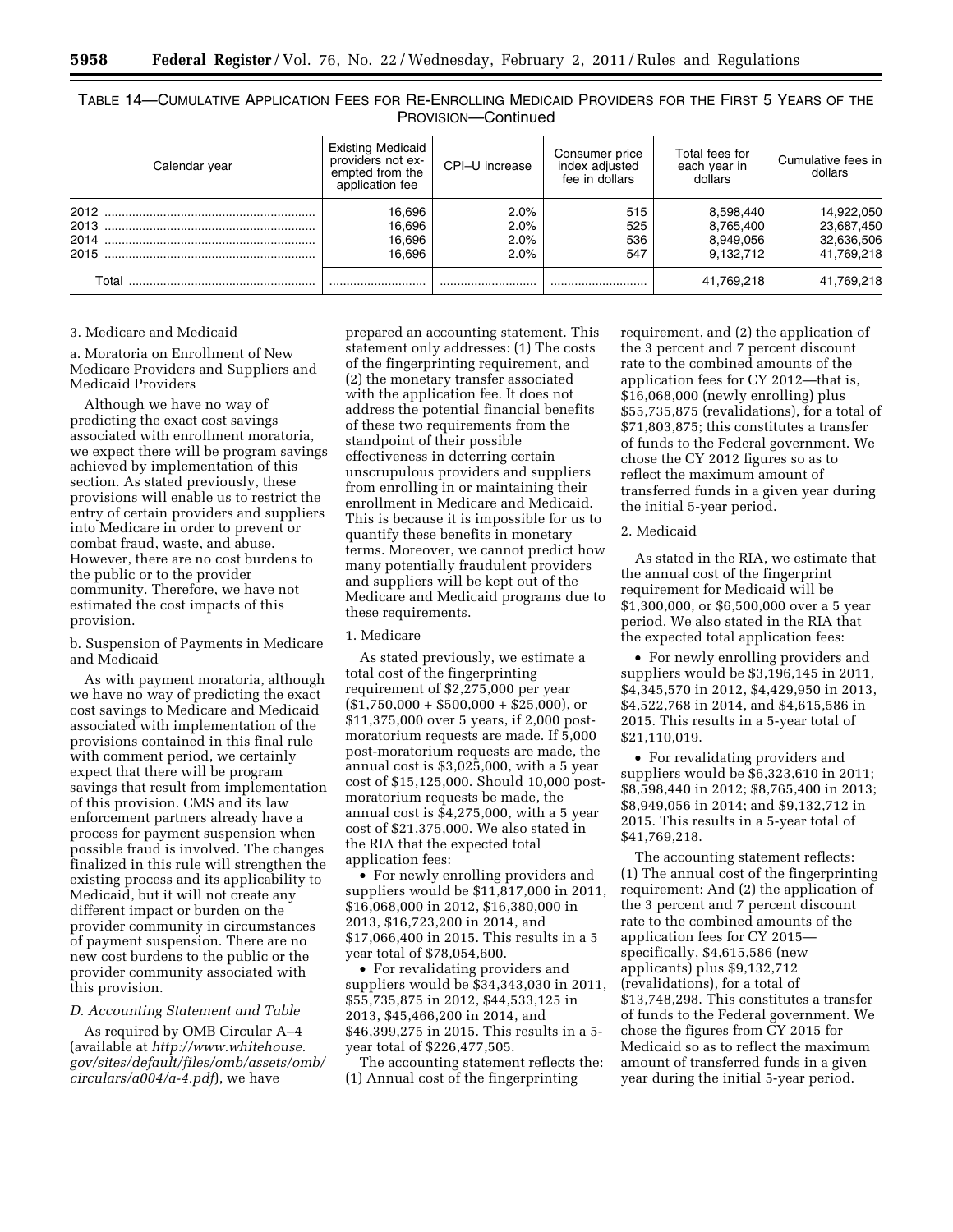| TABLE 15—ACCOUNTING STATEMENT: CLASSIFICATION OF ESTIMATED EXPENDITURES AND COSTS FROM CY 2011 TO CY |                    |  |  |
|------------------------------------------------------------------------------------------------------|--------------------|--|--|
|                                                                                                      | 2015 (IN MILLIONS) |  |  |

| Medicare Fingerprint Requirement | COSTS                                         |                                    |  |
|----------------------------------|-----------------------------------------------|------------------------------------|--|
|                                  | 3 percent Discount Rate<br>\$2.275            | 7 percent Discount Rate<br>\$2.275 |  |
|                                  | \$3.025                                       | \$3.025                            |  |
|                                  | \$4.275                                       | \$4.275                            |  |
| Who is Affected?                 | <b>Providers and Suppliers</b>                |                                    |  |
| <b>Medicare Application Fee</b>  |                                               | <b>TRANSFERS</b>                   |  |
|                                  | 3 percent Discount Rate<br>\$48.2             | 7 percent Discount Rate<br>\$47.3  |  |
| From Whom to Whom?               | Providers and Suppliers to Federal Government |                                    |  |
| Medicaid Fingerprint Requirement | COSTS                                         |                                    |  |
|                                  | 3 percent Discount Rate<br>\$1.3              | 7 percent Discount Rate<br>\$1.3   |  |
| Who is Affected?                 | <b>Providers and Suppliers</b>                |                                    |  |
| <b>Medicaid Application Fee</b>  | <b>TRANSFERS</b>                              |                                    |  |
|                                  | 3 percent Discount Rate<br>\$10.1             | 7 percent Discount Rate<br>\$10.0  |  |
| From Whom to Whom?               | Providers and Suppliers to Federal Government |                                    |  |
|                                  | <b>BENEFITS</b>                               |                                    |  |

*Qualitative:* The above-referenced requirements will: (1) Allow CMS to more closely screen providers and suppliers that pose risks to the Medicare and Medicaid programs; (2) help offset the costs of administering the Medicare and Medicaid programs; (3) limit, via the imposition of moratoria, the entry of certain categories of providers and suppliers into Medicare if this is deemed necessary to protect the Medicare Trust Fund; and (4) suspend payments to certain providers and suppliers that pose a risk to the Trust Fund. We believe these and other financial benefits outlined in this rule will exceed the costs outlined above.

#### *E. Alternatives Considered*

1. General Burden Minimization Efforts

The RFA requires agencies to analyze options for the regulatory relief of small entities. In compliance with section 604 of the RFA, we have incorporated several options designed to minimize the burden of the requirements in this final rule with comment period.

First, we have waived the application fee for individual physicians, nonphysician practitioners, and physician and non-physician practitioner groups, which are generally small businesses. We believe this is consistent with congressional intention as expressed in section 6401(a) of ACA. We also believe this will ease the financial burden on this large category of small businesses.

Second, the high-risk category is limited to relatively few types of providers and suppliers. We could have elected to include many more providers and supplier types within this category and, subsequently, subjected them to the enhanced screening requirements of fingerprint-based criminal background

checks. However, in part so as not to overly burden these entities, many of which are small businesses, we chose to restrict the high-risk category to a limited number of provider types.

# 2. Fingerprinting

We received several comments proposing alternatives to fingerprinting as a screening mechanism. The two principal suggested alternatives were the submission of a: (1) U.S. or foreign passport; and (2) copies of the individual's Federal tax returns. However, we explained in the preamble, we are adopting fingerprint-based criminal background checks.

There are several reasons for our decision to proceed with fingerprinting as opposed to passports and tax returns. First, we are, to a large extent, combining the fingerprinting and criminal background check processes for providers and suppliers. These will be done though the FBI IAFIS, which we believe is the most reliable and appropriate avenue available. The submission of fingerprints is the only

way to obtain a criminal history record check from the FBI IAFIS. Information from a U.S. or foreign passport or a Federal tax return, on the other hand, could only be used to process a namebased criminal history record check and the FBI does not process namebased requests for non-criminal justice purposes.

Second, we believe that fingerprinting—more than any other mechanism—will allow us to conclusively identify the individuals that will be participating in the Medicare program. Indeed, a tax return, while containing certain identifying information, does not—in our view produce the level of assurance in this area that fingerprinting does.

Finally, the use of passports or tax returns would require CMS to forgo the unified approach of the FBI IAFIS and instead have two separate processes one for verifying identify and another for analyzing the person's criminal history. This would result in: (1) A verification process that is not as reliable as fingerprinting, and (2) a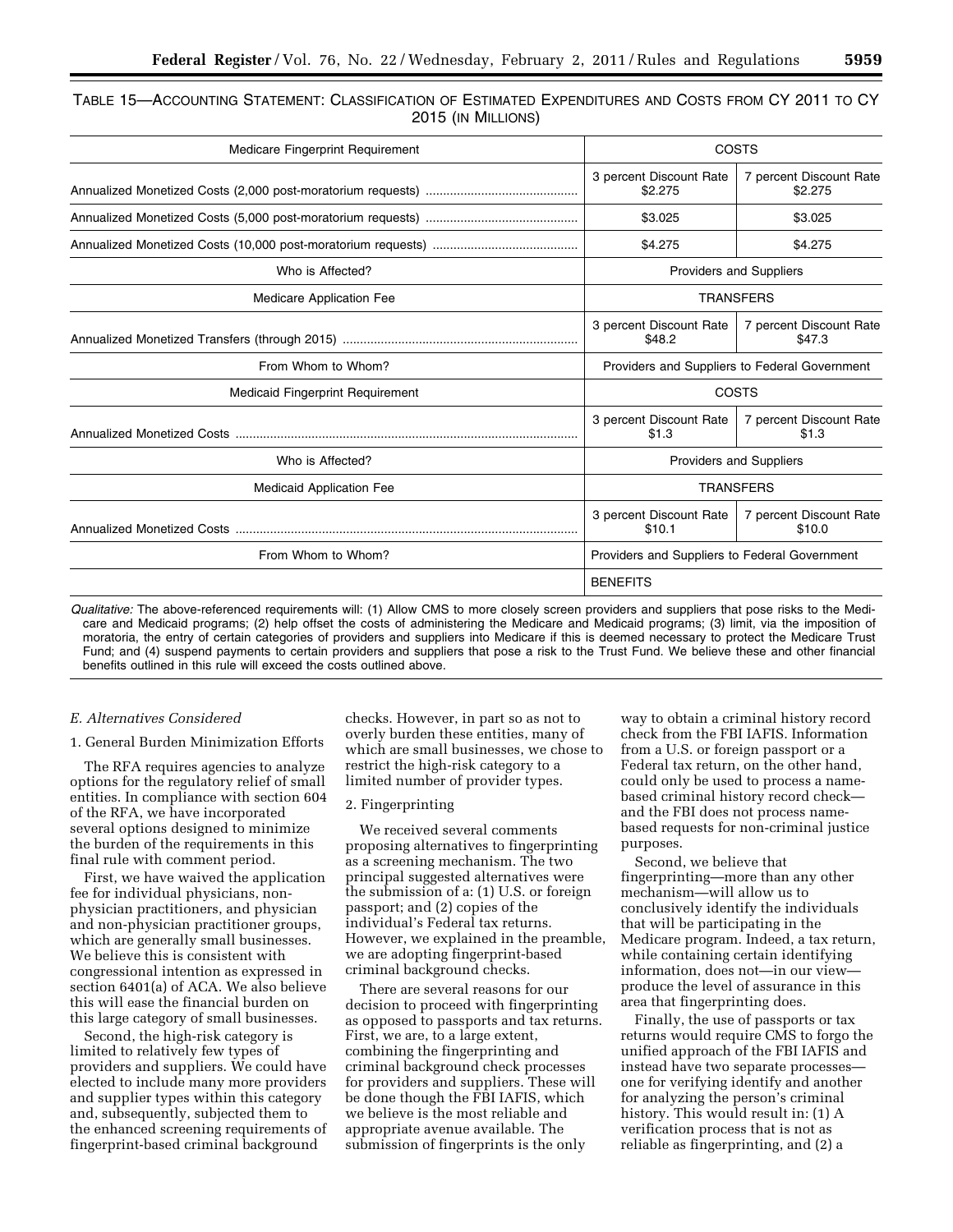distinct and potentially costly process for criminal background checks through private entities that, we believe, will probably not involve access to the scope of data that the FBI has.

We believe that the overall costs involved in maintaining such a two-part approach would, in the end, exceed that of the FBI IAFIS approach, especially if—as we expect—the overwhelming majority of individuals subject to the fingerprinting requirement submit them electronically. Indeed, with respect to the cost differential between the paper and electronic fingerprinting processes, we stated earlier in the RIA that we estimate an average annual cost of the fingerprinting requirement of \$2,275,000 (if 2,000 post-moratorium requests are made), based on: (1) The fingerprinting of 45,500 individuals; and (2) a \$50 cost per person for obtaining a set of fingerprints via the FD–258. We believe that the per person cost for submitting fingerprints electronically will be approximately \$35. If we assume that 40,000 of the 45,500 individuals submit fingerprints electronically and the remaining 5,500 use the FD–258, this results in an annual cost of \$1,675,000, or \$600,000 less than \$2,275,000. This leads to a savings over 5 years of \$3,000,000  $($600,000 \times 5).$ 

It is not possible for us to quantify the costs involved in having the FBI IAFIS perform the criminal background checks. However, we can estimate that it would cost approximately \$40 per person to perform a criminal background check via private entities. This would result in an annual cost of \$1,820,000, or \$9,100,000 over 5 years. With the efficiency furnished through the use of the FBI–IAFIS, we do not believe the cost of these checks would ultimately exceed \$9,100,000.

We concede that the submission of a passport or tax return would not involve the processing costs that would come with fingerprinting. But the ability to verify one's identity via fingerprinting is, we believe, sufficiently greater than with the latter two documents, such that the overall program integrity savings would substantially exceed any additional cost incurred in using fingerprints in lieu of passports and tax returns.

### 3. Other Suggested Alternatives

We received several other suggested alternatives to our proposed provisions. One was to assess the application fee based on the NPI or TIN. As stated earlier in this RIA, we did not believe this approach was appropriate because the requirement to submit an enrollment application is separate from the

requirement to have an NPI or a TIN. We believe that basing the fee on the submission of an application is most consistent with the statute. Another involved taking into account factors such as: (1) Error rates; (2) past history with Medicare, Medicaid and other health plans; and (3) ownership, when assessing a provider or supplier's risk. In section II of this final rule with comment period, we stated that the ACA requires levels of screening according to the risk of fraud, waste, and abuse posed by categories of providers and suppliers as a whole. The approach taken in this final rule with comment period whereby we assign specific categories of providers and suppliers to screening levels determined by risk of fraud, waste, and abuse is consistent with the requirements of the statute. Therefore, in general, we chose to use a categorical approach to our classifications, rather than assign individual providers within a particular provider type to certain risk levels.

#### *F. Conclusion*

This final rule with comment period contains provisions that are of critical importance in the transition of CMS' antifraud activities from ''pay and chase'' to fraud prevention. ''Pay and chase'' refers to the traditional approach under which we met our obligations to provide beneficiaries access to qualified providers and suppliers and to pay claims quickly by making it relatively easy for providers to sign up to bill Medicare, Medicaid or CHIP, paying their claims rapidly, and then detecting overpayments or fraudulent bills and pursuing recoveries of overpayments after the fact. That system functions reasonably well when the problems arise with legitimate providers and suppliers that will be solvent and in business when CMS seeks to recover overpayments or law enforcement pursues civil or criminal penalties. It is not adequate when the fraud is committed by sham operations that provide no services or supplies and exist simply to steal from Medicare or Medicaid and thrive on stealing or subverting the identities of beneficiaries and providers.

This final rule with comment period strikes a balance that will permit us to continue to assure that eligible beneficiaries receive appropriate services from qualified providers whose claims are paid on a timely basis while implementing enhanced measures to prevent outright fraud. The new and strengthened provisions in the ACA that are the subject of this final rule with comment period will help assure that only legitimate providers and suppliers

are enrolled in Medicare, Medicaid, and CHIP, and that only legitimate claims will be paid. These provisions are applied according to the level of risk of fraud, waste, and abuse posed by different provider and supplier types. We will use screening tools for a particular provider or supplier type based on 3 distinct categories of risk: (1) Limited; (2) moderate; and (3) high. Limited risk providers will have enrollment requirements, license and database verifications; moderate risk will have those verifications plus unscheduled site visits; high risk will have verifications, unscheduled site visits, criminal background check and fingerprinting. CMS and the States will impose moratoria on the enrollment of new providers in situations when doing so is necessary to protect against a high risk of fraud. Working in conjunction with the OIG, CMS and States will suspend payments pending an investigation of a credible allegation of fraud and legitimate providers will be assisted in avoiding problems by implementing effective compliance programs.

This final rule with comment period is an essential tool in protecting public resources and assuring that they are devoted to providing health care rather than enriching fraudulent actors.

In accordance with the provisions of Executive Order 12866, this regulation was reviewed by the Office of Management and Budget.

# **List of Subjects**

# *42 CFR Part 405*

Administrative practice and procedure, Health facilities, Health professions, Kidney diseases, Medical devices, Medicare, Reporting and recordkeeping requirements, Rural areas, X-rays.

# *42 CFR Part 424*

Emergency medical services, Health facilities, Health professions, Medicare, and Reporting and recordkeeping requirements.

#### *42 CFR Part 438*

Grant programs—health, Medicaid, Reporting and recordkeeping requirements.

### *42 CFR Part 447*

Accounting, Administrative practice and procedure, Drugs, Grant programs health, Health facilities, Health professions, Medicaid, Reporting and recordkeeping requirements, and Rural areas.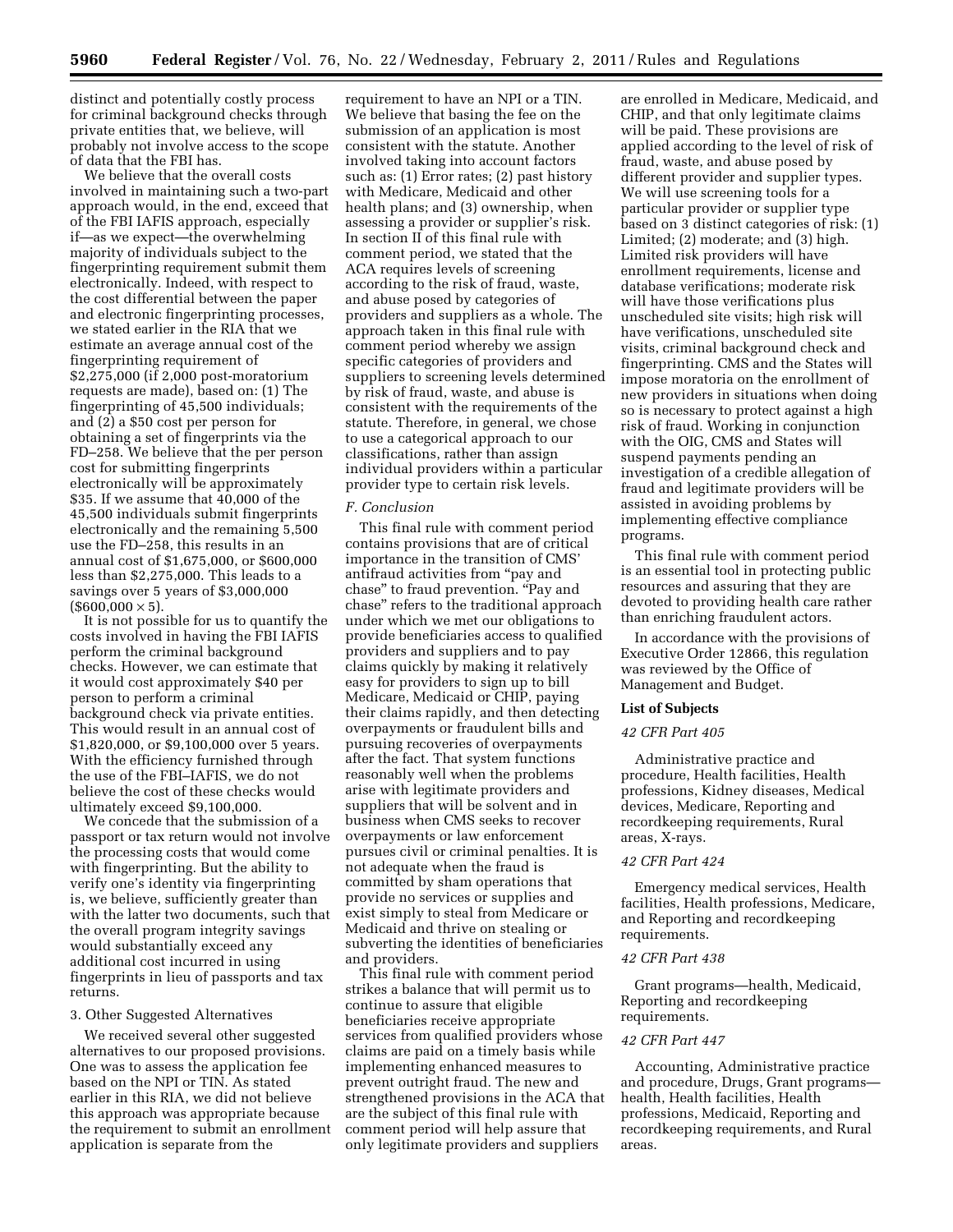# *42 CFR Part 455*

Fraud, Grant programs—health, Health facilities, Health professions, Investigations, Medicaid, and Reporting and recordkeeping requirements.

## *42 CFR Part 457*

Administrative practice and procedure, Grant programs—health, Health insurance, and Reporting and recordkeeping requirements.

# *42 CFR Part 498*

Administrative practice and procedure, Health facilities, Health professions, Medicare, Reporting and recordkeeping requirements.

#### *42 CFR Part 1007*

Administrative practice and procedure, Fraud, Grant programs health, Medicaid, and Reporting and recordkeeping requirements.

For the reasons set forth in the preamble, the Centers for Medicare & Medicaid Services amends 42 CFR chapter IV and the Office of the Inspector General amends 42 CFR chapter V, as set forth below:

# **CHAPTER IV—CENTERS FOR MEDICARE & MEDICAID SERVICES, DEPARTMENT OF HEALTH AND HUMAN SERVICES**

# **PART 405—FEDERAL HEALTH INSURANCE FOR THE AGED AND DISABLED**

■ 1. The authority citation for part 405 continues to read as follows:

**Authority:** Secs. 205(a), 1102, 1861, 1862(a), 1869, 1871, 1874, 1881, and 1886(k) of the Social Security Act (42 U.S.C. 405(a), 1302, 1395x, 1395y(a), 1395ff, 1395hh, 1395kk, 1395rr and 1395ww(k)), and sec. 353 of the Public Health Service Act (42 U.S.C. 263a).

# **Subpart C—Suspension of Payment, Recovery of Overpayments, and Repayment of Scholarships and Loans**

■ 2. The authority citation for subpart C is revised to read as follows:

**Authority:** Secs. 1102, 1815, 1833, 1842, 1862, 1866, 1870, 1871, 1879 and 1892 of the Social Security Act (42 U.S.C. 1302, 1395g, 1395l, 1395u, 1395y, 1395cc, 1395gg, 1395hh, 1395pp and 1395ccc) and 31 U.S.C. 3711.

■ 3. In subpart C, remove the phrase "intermediary or carrier" wherever it appears and add the phrase ''Medicare contractor'' in its place.

■ 4. Section 405.370 is amended as follows:

■ A. In paragraph (a), adding the definitions of "Credible allegation of fraud," "Medicare contractor," and

''Resolution of an investigation'' in alphabetical order.

■ B. In paragraph (a), revising the definitions of "Offset," "Recoupment," and ''Suspension of payment''.

The additions and revisions read as follows:

# **§ 405.370 Definitions.**

 $(a) * * * *$ 

*Credible allegation of fraud.* A credible allegation of fraud is an allegation from any source, including but not limited to the following:

(1) Fraud hotline complaints.

(2) Claims data mining.

(3) Patterns identified through provider audits, civil false claims cases, and law enforcement investigations. Allegations are considered to be credible when they have indicia of reliability.

*Medicare contractor.* Unless the context otherwise requires, includes, but is not limited to the any of following:

(1) A fiscal intermediary.

(2) A carrier.

(3) Program safeguard contractor.

(4) Zone program integrity contractor.

(5) Part A/Part B Medicare administrative contractor.

*Offset.* The recovery by Medicare of a non-Medicare debt by reducing present or future Medicare payments and applying the amount withheld to the indebtedness. (Examples are Public Health Service debts or Medicaid debts recovered by CMS).

*Recoupment.* The recovery by Medicare of any outstanding Medicare debt by reducing present or future Medicare payments and applying the amount withheld to the indebtedness.

*Resolution of an investigation.* An investigation of credible allegations of fraud will be considered resolved when legal action is terminated by settlement, judgment, or dismissal, or when the case is closed or dropped because of insufficient evidence to support the allegations of fraud.

*Suspension of payment.* The withholding of payment by a Medicare contractor from a provider or supplier of an approved Medicare payment amount before a determination of the amount of the overpayment exists, or until the resolution of an investigation of a credible allegation of fraud.

\* \* \* \* \*

■ 5. Section 405.371 is revised to read as follows:

### **§ 405.371 Suspension, offset, and recoupment of Medicare payments to providers and suppliers of services.**

(a) *General rules.* Medicare payments to providers and suppliers, as

authorized under this subchapter (excluding payments to beneficiaries), may be—

(1) Suspended, in whole or in part, by CMS or a Medicare contractor if CMS or the Medicare contractor possesses reliable information that an overpayment exists or that the payments to be made may not be correct, although additional information may be needed for a determination;

(2) In cases of suspected fraud, suspended, in whole or in part, by CMS or a Medicare contractor if CMS or the Medicare contractor has consulted with the OIG, and, as appropriate, the Department of Justice, and determined that a credible allegation of fraud exists against a provider or supplier, unless there is good cause not to suspend payments; or

(3) Offset or recouped, in whole or in part, by a Medicare contractor if the Medicare contractor or CMS has determined that the provider or supplier to whom payments are to be made has been overpaid.

(b) *Good cause exceptions applicable to payment suspensions.* 

(1) CMS may find that good cause exists not to suspend payments or not to continue to suspend payments to an individual or entity against which there are credible allegations of fraud if—

(i) OIG or other law enforcement agency has specifically requested that a payment suspension not be imposed because such a payment suspension may compromise or jeopardize an investigation;

(ii) It is determined that beneficiary access to items or services would be so jeopardized by a payment suspension in whole or part as to cause a danger to life or health;

(iii) It is determined that other available remedies implemented by CMS or a Medicare contractor more effectively or quickly protect Medicare funds than would implementing a payment suspension; or

(iv) CMS determines that a payment suspension or a continuation of a payment suspension is not in the best interests of the Medicare program.

(2) Every 180 days after the initiation of a suspension of payments based on credible allegations of fraud, CMS will—

(i) Evaluate whether there is good cause to not continue such suspension under this section; and

(ii) Request a certification from the OIG or other law enforcement agency that the matter continues to be under investigation warranting continuation of the suspension.

(3) Good cause not to continue to suspend payments to an individual or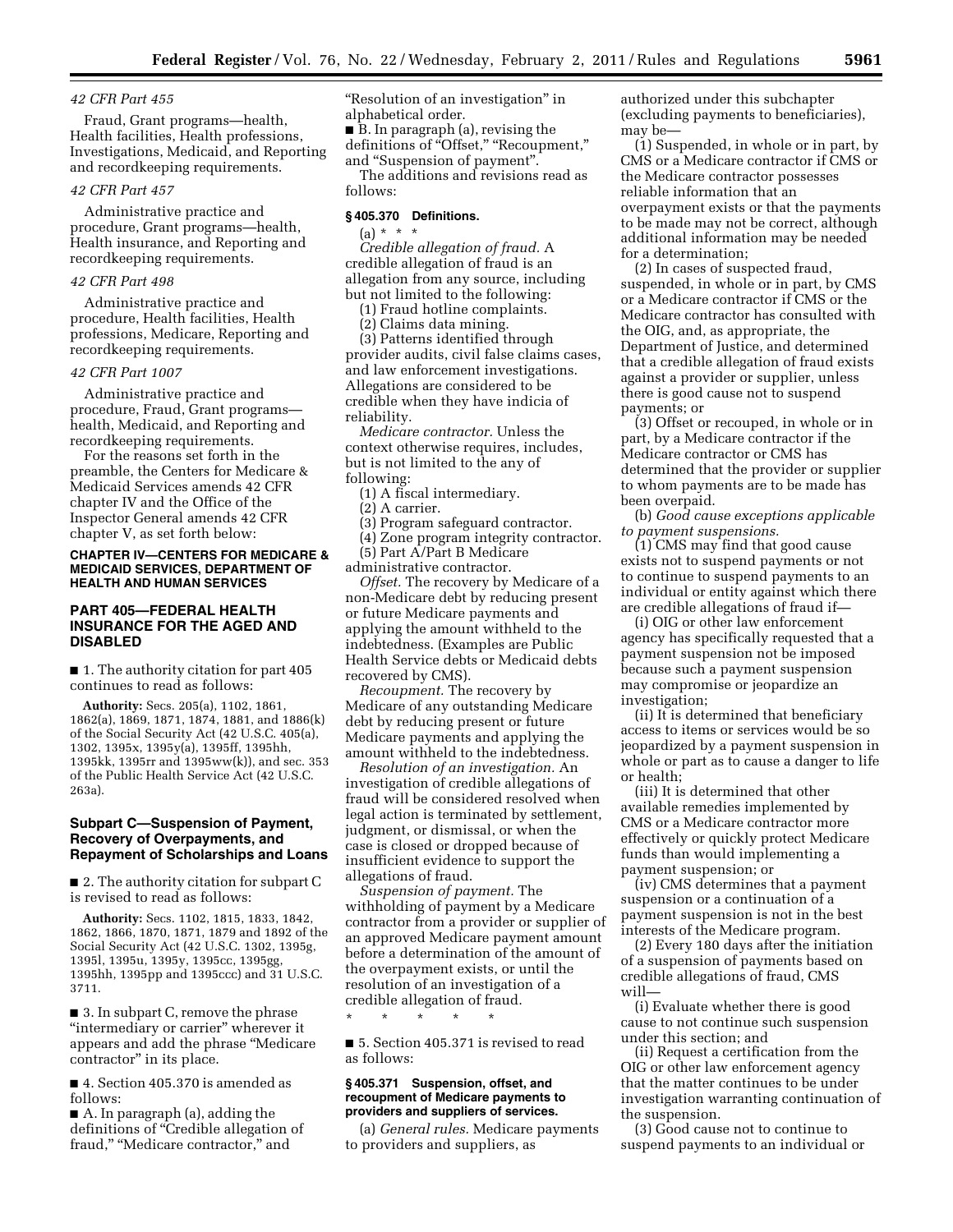entity against which there are credible allegations of fraud must be deemed to exist if a payment suspension has been in effect for 18 months and there has not been a resolution of the investigation, except CMS may extend a payment suspension beyond that point if —

(i) The case has been referred to, and is being considered by, the OIG for administrative action (for example, civil money penalties); or such administrative action is pending or

(ii) The Department of Justice submits a written request to CMS that the suspension of payments be continued based on the ongoing investigation and anticipated filing of criminal or civil action or both or based on a pending criminal or civil action or both. At a minimum, the request must include the following:

(A) Identification of the entity under suspension.

(B) The amount of time needed for continued suspension in order to conclude the criminal or civil proceeding or both.

(C) A statement of why or how criminal or civil action or both may be affected if the requested extension is not granted.

(c) *Steps necessary for suspension of payment, offset, and recoupment.* 

(1) Except as provided in paragraph (d) of this section, CMS or the Medicare contractor suspends payments only after it has complied with the procedural requirements set forth at § 405.372.

(2) The Medicare contractor offsets or recoups payments only after it has complied with the procedural requirements set forth at § 405.373.

(d) *Suspension of payment in the case of unfiled cost reports.* (1) If a provider has failed to timely file an acceptable cost report, payment to the provider is immediately suspended in whole or in part until a cost report is filed and determined by the Medicare contractor to be acceptable.

(2) In the case of an unfiled cost report, the provisions of § 405.372 do not apply. (See § 405.372(a)(2) concerning failure to furnish other information.)

■ 6. Section 405.372 is amended as follows:

■ A. Remove the phrase "intermediary, carrier'' wherever it appears and adding the phrase ''Medicare contractor'' in its place.

■ B. Revising paragraphs (a)(4), (c), and  $(d)(3)$ .

■ C. In paragraph (e), removing the cross-reference ''§ 405.371(b)'' and adding the cross-reference ''§ 405.371(a)'' in its place.

# **§ 405.372 Proceeding for suspension of payment.**

 $(a) * * * *$ 

(4) *Fraud.* If the intended suspension of payment involves credible allegations of fraud under § 405.371(a)(2), CMS—

(i) In consultation with OIG and, as appropriate, the Department of Justice, determines whether to impose the suspension and if prior notice is appropriate;

(ii) Directs the Medicare contractor as to the timing and content of the notification to the provider or supplier; and

(iii) Is the real party in interest and is responsible for the decision. \* \* \* \* \*

(c) *Subsequent action.* (1) If a suspension of payment is put into effect under § 405.371(a)(1), CMS or the Medicare contractor takes timely action after the suspension to obtain the additional information it may need to make a determination as to whether an overpayment exists or the payments may be made.

(i) CMS or the Medicare contractor makes all reasonable efforts to expedite the determination.

(ii) As soon as the determination is made, CMS or the Medicare contractor informs the provider or supplier and, if appropriate, the suspension is rescinded or any existing recoupment or offset is adjusted to take into account the determination.

(2)(i) If a suspension of payment is based upon credible allegations of fraud in accordance with § 405.371(a)(2), subsequent action must be taken by CMS or the Medicare contractor to make a determination as to whether an overpayment exists.

(ii) The rescission of the suspension and the issuance of a final overpayment determination to the provider or supplier may be delayed until resolution of the investigation. (d) \* \* \*

(3) *Exceptions to the time limits.* (i) The time limits specified in paragraphs (d)(1) and (d)(2) of this section do not apply if the suspension of payments is based upon credible allegations of fraud under § 405.371(a)(2).

(ii) Although the time limits specified in paragraphs  $(d)(1)$  and  $(d)(2)$  of this section do not apply to suspensions based on credible allegations of fraud, all suspensions of payment in accordance with § 405.371(a)(2) will be temporary and will not continue after the resolution of an investigation, unless a suspension is warranted because of reliable evidence of an overpayment or that the payments to be made may not

be correct, as specified in  $§$  405.371(a)(1). \* \* \* \* \*

# **PART 424—CONDITIONS FOR MEDICARE PAYMENT**

■ 7. The authority citation for part 424 continues to read as follows:

**Authority:** Secs. 1102 and 1871 of the Social Security Act (42 U.S.C. 1302 and 1395hh).

■ 8. Section 424.57 is amended by revising paragraph (e) to read as follows:

# **§ 424.57 Special payment rules for items furnished by DMEPOS suppliers and issuance of DMEPOS supplier billing privileges.**

\* \* \* \* \* (e) *Revalidation of billing privileges.* A supplier must revalidate its application for billing privileges every 3 years after the billing privileges are first granted. (Each supplier must complete a new application for billing privileges 3 years after its last revalidation.)

■ 9. Section 424.502 is amended by adding the definition of ''Institutional provider'' in alphabetical order to read as follows:

# **§ 424.502 Definitions.**

\* \* \* \* \*

\* \* \* \* \* *Institutional provider* means any provider or supplier that submits a paper Medicare enrollment application using the CMS–855A, CMS–855B (not including physician and nonphysician practitioner organizations), CMS–855S or associated Internet-based PECOS enrollment application.

\* \* \* \* \*

■ 10. Section 424.514 is added to read as follows:

# **§ 424.514 Application fee.**

(a) *Application fee requirements for prospective institutional providers.*  Beginning on or after March 25, 2011, prospective institutional providers that are submitting an initial application or currently enrolled institutional providers that are submitting an application to establish a new practice location must submit either or both of the following:

(1) The applicable application fee. (2) A request for a hardship exception to the application fee at the time of filing a Medicare enrollment application.

(b) *Application fee requirements for revalidating institutional providers.*  Beginning March 25, 2011, institutional providers that are subject to CMS revalidation efforts must submit either or both of the following: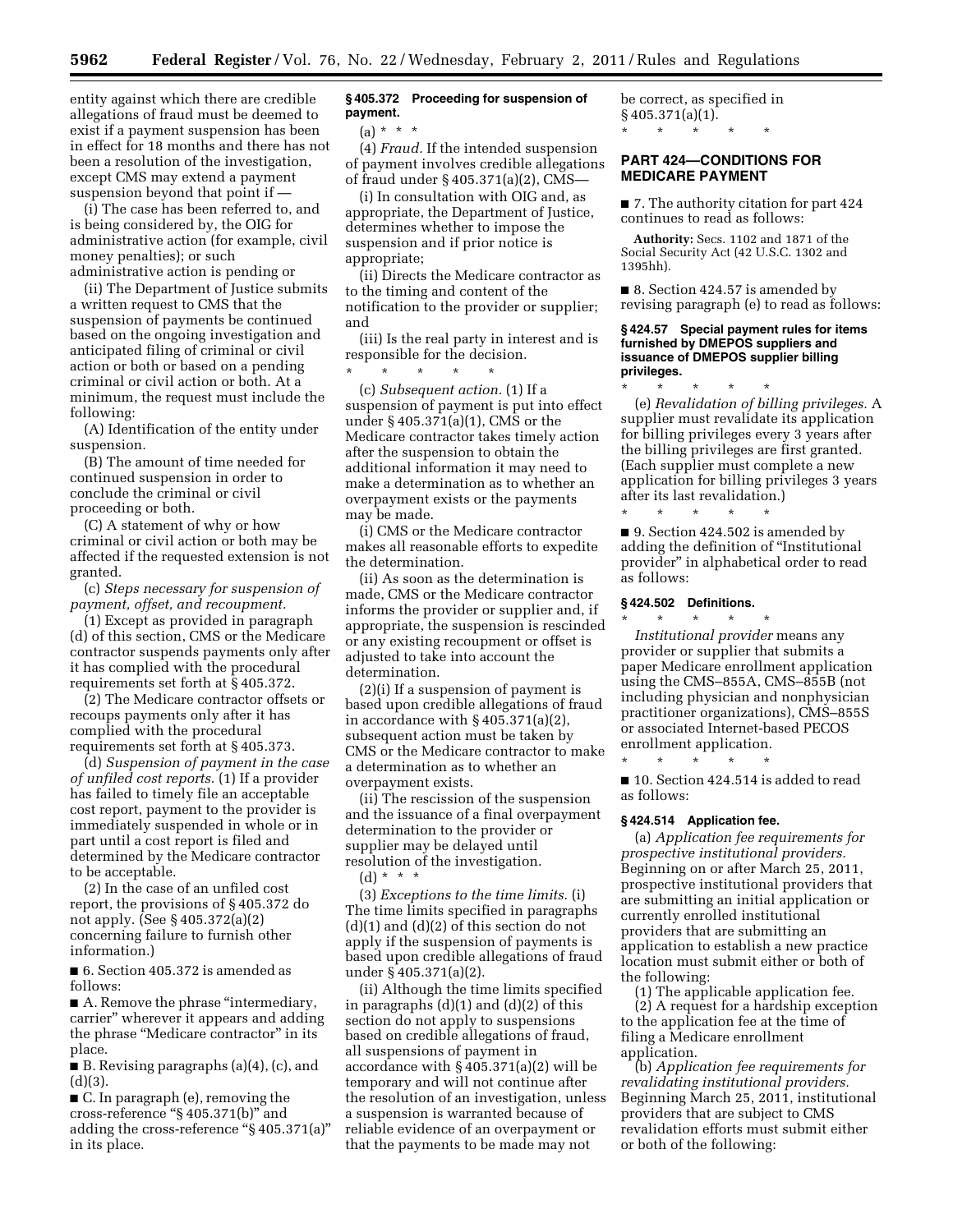(1) The applicable application fee.

(2) A request for a hardship exception to the application fee at the time of filing a Medicare enrollment application.

(c) *Hardship exception for disaster areas.* CMS will assess on a case-by-case basis whether institutional providers enrolling in a geographic area that is a Presidentially-declared disaster under the Robert T. Stafford Disaster Relief and Emergency Assistance Act, 42 U.S.C. 5121–5206 (Stafford Act) should receive an exception to the application fee.

(d) *Application fee.* The application fee and associated requirements are as follows:

(1) For 2010, \$500.00.

(2) For 2011 and subsequent years—

(i) Is adjusted by the percentage change in the consumer price index for all urban consumers (all items; United States city average) for the 12-month period ending with June of the previous year;

(ii) Is effective from January 1 to December 31 of a calendar year;

(iii) Is based on the submission of an initial application, application to establish a new practice location or the submission of an application in response to a CMS revalidation request;

(iv) Must be in the amount calculated

by CMS in effect for the year during which the application for enrollment is being submitted;

(v) Is nonrefundable, except if submitted with one of the following:

(A) A request for hardship exception that is subsequently approved;

(B) An application that is rejected prior to initiation of screening processes;

(C) An application that is subsequently denied as a result of the imposition of a temporary moratorium;

(e) *Denial or revocation based on application fee.* A Medicare contractor may deny or revoke Medicare billing privileges of a provider or supplier based on noncompliance if, in the absence of a written request for a hardship exception from the application fee that accompanies a Medicare enrollment application, the bank account on which the check that is submitted with the enrollment application is drawn does not contain sufficient funds to pay the application fee.

(f) *Information needed for submission of a hardship exception request.* A provider or supplier requesting an exception from the application fee must include with its enrollment application a letter that describes the hardship and why the hardship justifies an exception.

(g) *Failure to submit application fee or hardship exception request.* A Medicare contractor may—

(1) Reject an enrollment application from a newly-enrolling institutional provider that, with the exceptions described in § 424.514(b), is not accompanied by the application fee or by a letter requesting a hardship exception from the application fee.

(2) Revoke the billing privileges of a currently enrolled institutional provider that, with the exceptions described in § 424.514(b), is not accompanied by the application fee or by a letter requesting a hardship exception from the application fee.

(3)(i) Notwithstanding the foregoing, the contractor must first inform the provider that the application fee was not submitted in accordance with this section.

(ii) Within 30 days after the date of the notification, the contractor may reject the application of the newlyenrolling institutional provider or revoke the billing privileges of the currently enrolled institutional provider that has not submitted the fee.

(h) *Consideration of hardship exception request.* CMS has 60 days in which to approve or disapprove a hardship exception request. If a provider submits a request for hardship exception to the fee and the provider or supplier has not already submitted the fee consistent with provisions in § 424.514(a) and (b), and the request for hardship exception is not approved, CMS notifies the provider or supplier that the hardship exception request was not approved and allows the provider or supplier 30 days from the date of notification to submit the application fee.

(1) A Medicare contractor does not—

(i) Begin processing an enrollment application that is accompanied by a hardship exception request until CMS has made a decision to approve or disapprove the hardship exception request; and

(ii) Deny an enrollment application that is accompanied by a hardship exception request unless the hardship exception request is denied by CMS and the provider or supplier fails to submit the required application fee within 30 days of being notified that the request for a hardship exception was denied.

(2) A hardship exception determination made by CMS is appealable using § 405.874 of this chapter.

■ 11. Section 424.515 is amended by adding a new paragraph (e) to read as follows:

## **§ 424.515 Requirements for reporting changes and updates to, and the periodic revalidation of Medicare enrollment information.**

\* \* \* \* \* (e) *Additional off-cycle revalidation.*  On or after March 23, 2012, Medicare providers and suppliers, including DMEPOS suppliers, may be required to revalidate their enrollment outside the routine 5-year revalidation cycle (3-year DMEPOS supplier revalidation cycle).

(1) CMS will contact providers or suppliers to revalidate their enrollment for off-cycle revalidation.

(2) As with all revalidations, revalidations described in this paragraph are conducted in accordance with the screening procedures specified at § 424.518.

■ 12. Section 424.518 is added to read as follows:

### **§ 424.518 Screening levels for Medicare providers and suppliers.**

A Medicare contractor is required to screen all initial applications, including applications for a new practice location, and any applications received in response to a revalidation request based on a CMS assessment of risk and assignment to a level of ''limited,'' ''moderate,'' or ''high.''

(a) *Limited categorical risk.* (1) *Limited categorical risk: Provider and supplier categories.* CMS has designated the following providers and suppliers as "limited" categorical risk:

(i) Physician or nonphysician practitioners (including nurse practitioners, CRNAs, occupational therapists, speech/language pathologists, and audiologists) and medical groups or clinics.

(ii) Ambulatory surgical centers.

(iii) Competitive Acquisition

Program/Part B Vendors. (iv) End-stage renal disease facilities.

- (v) Federally qualified health centers.
- (vi) Histocompatibility laboratories.

(vii) Hospitals, including critical access hospitals, Department of Veterans Affairs hospitals, and other federally owned hospital facilities.

(viii) Health programs operated by an Indian Health Program (as defined in section 4(12) of the Indian Health Care Improvement Act) or an urban Indian organization (as defined in section 4(29) of the Indian Health Care Improvement Act) that receives funding from the Indian Health Service pursuant to Title V of the Indian Health Care Improvement Act.

(ix) Mammography screening centers.

- (x) Mass immunization roster billers
- (xi) Organ procurement organizations. (xii) Pharmacies newly enrolling or revalidating via the CMS–855B application.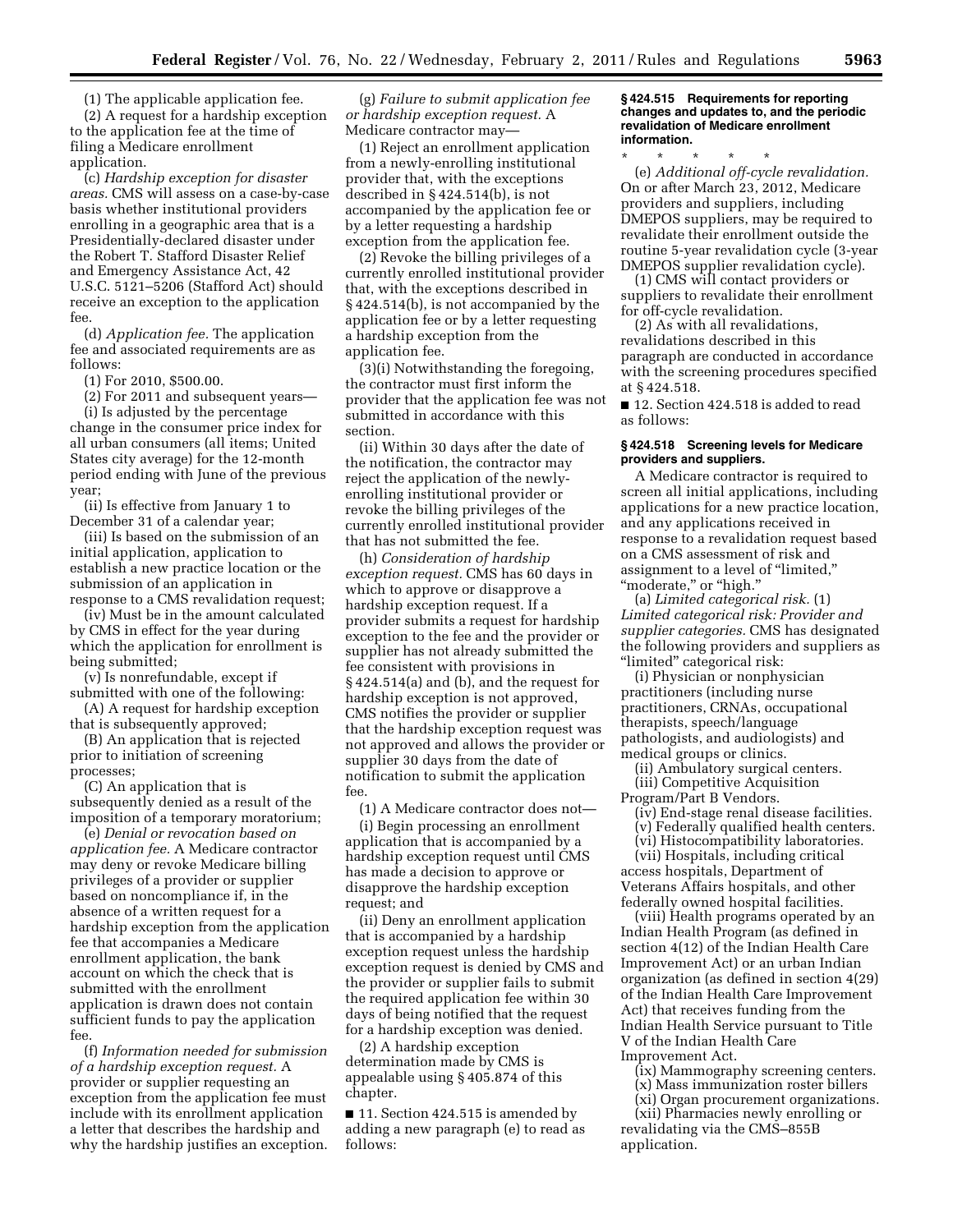(xiii) Radiation therapy centers. (xiv) Religious non-medical health care institutions.

(xv) Rural health clinics.

(xvi) Skilled nursing facilities.

(2) *Limited screening level: Screening requirements.* When CMS designates a provider or supplier as a "limited" categorical level of risk, the Medicare contractor does all of the following:

(i) Verifies that a provider or supplier meets all applicable Federal regulations and State requirements for the provider or supplier type prior to making an enrollment determination.

(ii) Conducts license verifications, including licensure verifications across State lines for physicians or nonphysician practitioners and providers and suppliers that obtain or maintain Medicare billing privileges as a result of State licensure, including State licensure in States other than where the provider or supplier is enrolling.

(iii) Conducts database checks on a pre- and post-enrollment basis to ensure that providers and suppliers continue to meet the enrollment criteria for their provider/supplier type.

(b) *Moderate categorical risk.* (1) *Moderate categorical risk: Provider and supplier categories.* CMS has designated the following providers and suppliers as "moderate" categorical risk:

(i) Ambulance service suppliers.

(ii) Community mental health centers. (iii) Comprehensive outpatient

rehabilitation facilities.

(iv) Hospice organizations.

(v) Independent clinical laboratories. (vi) Independent diagnostic testing

facilities.

- (vii) Physical therapists enrolling as individuals or as group practices.
- (viii) Portable x-ray suppliers. (ix) Revalidating home health

agencies.

(x) Revalidating DMEPOS suppliers.

(2) *Moderate screening level: Screening requirements.* When CMS designates a provider or supplier as a "moderate" categorical level of risk, the Medicare contractor does all of the following:

(i) Performs the ''limited'' screening requirements described in paragraph (a)(2) of this section.

(ii) Conducts an on-site visit.

(c) *High categorical risk.* (1) *High categorical risk: Provider and supplier categories.* CMS has designated the following home health agencies and suppliers of DMEPOS as "high" categorical risk:

(i) Prospective (newly enrolling) home health agencies.

(ii) Prospective (newly enrolling) DMEPOS suppliers.

(2) *High screening level: Screening requirements.* When CMS designates a provider or supplier as a "high" categorical level of risk, the Medicare contractor does all of the following:

(i) Performs the ''limited'' and ''moderate'' screening requirements described in paragraphs (a)(2) and (b)(2) of this section.

(ii)(A) Requires the submission of a set of fingerprints for a national background check from all individuals who maintain a 5 percent or greater direct or indirect ownership interest in the provider or supplier; and

(B) Conducts a fingerprint-based criminal history record check of the Federal Bureau of Investigation's Integrated Automated Fingerprint Identification System on all individuals who maintain a 5 percent or greater direct or indirect ownership interest in the provider or supplier.

(3) *Adjustment in the categorical risk.*  CMS adjusts the screening level from "limited" or "moderate" to "high" if any of the following occur:

(i) CMS imposes a payment suspension on a provider or supplier at any time in the last 10 years.

(ii) The provider or supplier— (A) Has been excluded from Medicare by the OIG; or

(B) Had billing privileges revoked by a Medicare contractor within the previous 10 years and is attempting to establish additional Medicare billing privileges by—

(*1*) Enrolling as a new provider or supplier; or

(*2*) Billing privileges for a new practice location;

(C) Has been terminated or is otherwise precluded from billing Medicaid;

(D) Has been excluded from any Federal health care program; or

(E) Has been subject to any final adverse action, as defined at § 424.502, within the previous 10 years.

(iii) CMS lifts a temporary moratorium for a particular provider or supplier type and a provider or supplier that was prevented from enrolling based on the moratorium, applies for enrollment as a Medicare provider or supplier at any time within 6 months from the date the moratorium was lifted.

(d) *Fingerprinting requirements.* An individual subject to the fingerprintbased criminal history record check requirement specified in paragraph  $(c)(2)(ii)(B)$  of this section—

(1) Must submit a set of fingerprints for a national background check.

(i) Upon submission of a Medicare enrollment application; or

(ii) Within 30 days of a Medicare contractor request.

(2) In the event the individual(s) required to submit fingerprints under paragraph (c)(2) of this section fail to submit such fingerprints in accordance with paragraph (d)(1) of this section, the provider or supplier will have its billing privileges—

(i) Denied under § 424.530(a)(1); or (ii) Revoked under § 424.535(a)(1).

■ 13. Section 424.525 is amended by:

■ A. Revising paragraph (a) introductory text.

■ B. Adding a new paragraph (a)(3). The revision and addition read as follows:

### **§ 424.525 Rejection of a provider or supplier's enrollment application for Medicare enrollment.**

(a) *Reasons for rejection.* CMS may reject a provider's or supplier's enrollment application for any of the following reasons:

\* \* \* \* \* (3) The prospective institutional provider or supplier does not submit the application fee in the designated amount or a hardship waiver request with the Medicare enrollment application at the time of filing. \* \* \* \* \*

■ 14. Section 424.530 is amended by adding new paragraphs (a)(9) and (a)(10) to read as follows:

# **§ 424.530 Denial of enrollment in the Medicare program.**

 $(a) * * * *$ 

(9) *Application fee/hardship exception.* An institutional provider's or supplier's hardship exception request is not granted, and the provider or supplier does not submit the application fee within 30 days of notification that the hardship exception request was not approved.

(10) *Temporary moratorium.* A provider or supplier submits an enrollment application for a practice location in a geographic area where CMS has imposed a temporary moratorium.

\* \* \* \* \* ■ 15. Section 424.535 is amended as

follows: A. Revising paragraph  $(a)(6)$ .

■ B. Adding a new paragraph (a)(12).

■ C. Revising paragraph (c).

## **§ 424.535 Revocation of enrollment billing and billing privileges in the Medicare program.**

(a) \* \* \*

(6) *Grounds related to provider and supplier screening requirements.* (i)(A) An institutional provider does not submit an application fee or hardship exception request that meets the requirements set forth in § 424.514 with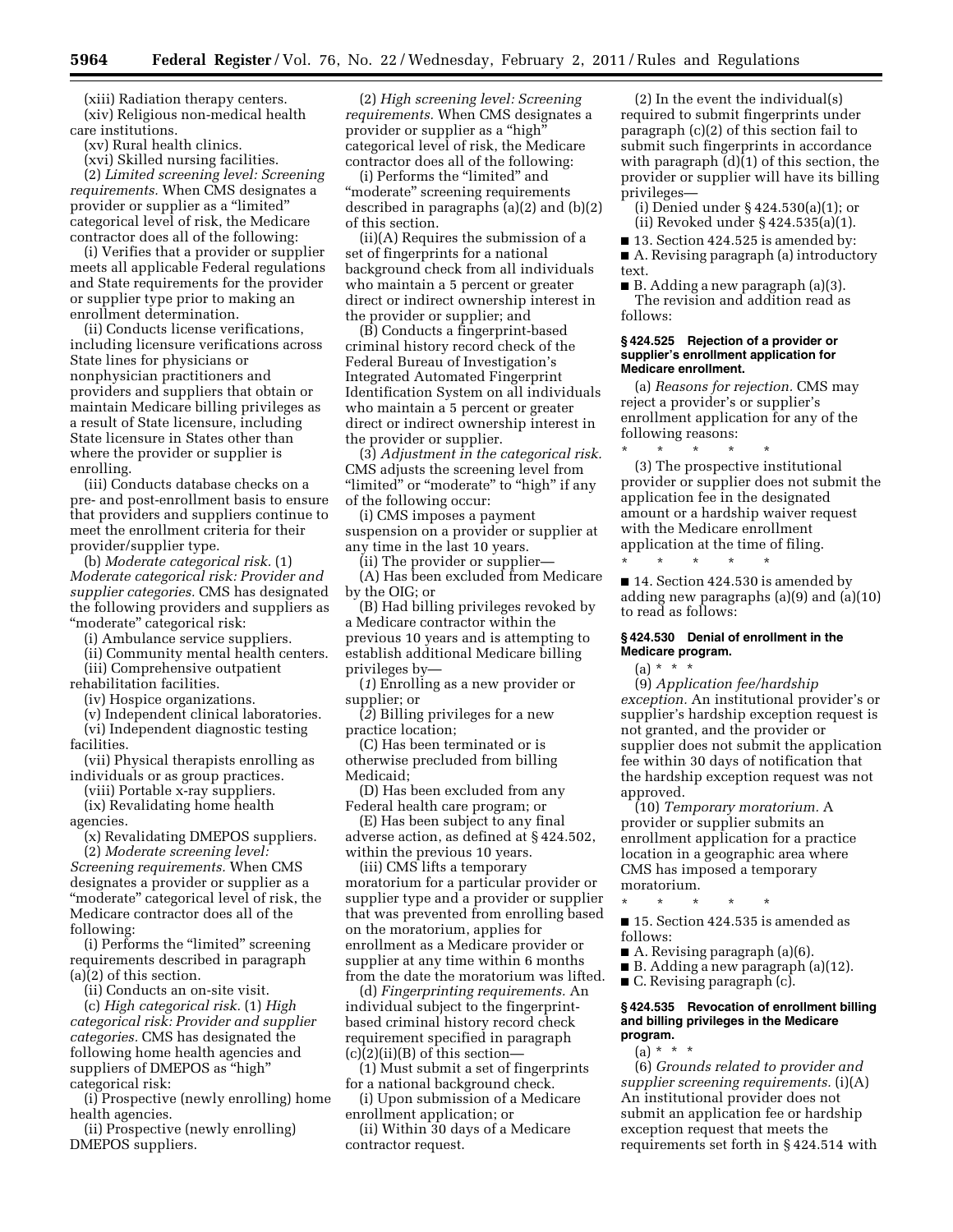the Medicare revalidation application; or

(B) The hardship exception is not granted and the institutional provider does not submit the applicable application form or application fee within 30 days of being notified that the hardship exception request was denied.

(ii)(A) Either of the following occurs:

(*1*) CMS is not able to deposit the full application amount into a governmentowned account.

(*2*) The funds are not able to be credited to the U.S. Treasury.

(B) The provider or supplier lacks sufficient funds in the account at the banking institution whose name is imprinted on the check or other banking instrument to pay the application fee; or

(C) There is any other reason why CMS or its Medicare contractor is unable to deposit the application fee into a government-owned account.

\* \* \* \* \* (12) *Medicaid termination.* (i) Medicaid billing privileges are terminated or revoked by a State Medicaid Agency.

(ii) Medicare may not terminate unless and until a provider or supplier has exhausted all applicable appeal rights.

\* \* \* \* \* (c) *Reapplying after revocation.* (1) After a provider, supplier, delegated official, or authorizing official has had its billing privileges revoked, it is barred from participating in the Medicare program from the effective date of the revocation until the end of the reenrollment bar.

(2) The re-enrollment bar is a minimum of 1 year, but not greater than 3 years depending on the severity of the basis for revocation.

(3) CMS may waive the re-enrollment bar if it has revoked a provider or supplier under § 424.535(a)(6)(i) based upon the failure of the provider or supplier to submit an application fee or a hardship exception request with an enrollment application upon revalidation.

\* \* \* \* \*

 $\blacksquare$  16. A new § 424.570 is added to read as follows:

#### **§ 424.570 Moratoria on newly enrolling Medicare providers and suppliers.**

(a) *Temporary moratoria.* (1) *General rules.* (i) CMS may impose a moratorium on the enrollment of new Medicare providers and suppliers of a particular type or the establishment of new practice locations of a particular type in a particular geographic area.

(ii) CMS will announce the temporary enrollment moratorium in a **Federal** 

**Register** document that includes the rationale for imposition of the temporary enrollment moratorium.

(iii) The temporary moratorium does not apply to changes in practice location, changes in provider or supplier information such as phone number, address or changes in ownership (except changes in ownership of home health agencies that would require an initial enrollment under § 424.550).

(iv) The temporary enrollment moratorium does not apply to any enrollment application that has been approved by the enrollment contractor but not yet entered into PECOS at the time the moratorium is imposed.

(2) *Imposition of a temporary moratoria.* CMS may impose the temporary moratorium if—

(i) CMS determines that there is a significant potential for fraud, waste or abuse with respect to a particular provider or supplier type or particular geographic area or both. CMS's determination is based on its review of existing data, and without limitation, identifies a trend that appears to be associated with a high risk of fraud, waste or abuse, such as a—

(A) Highly disproportionate number of providers or suppliers in a category relative to the number of beneficiaries; or

(B) Rapid increase in enrollment applications within a category;

(ii) A State Medicaid program has imposed a moratorium on a group of Medicaid providers or suppliers that are also eligible to enroll in the Medicare program;

(iii) A State has imposed a moratorium on enrollment in a particular geographic area or on a particular provider or supplier type or both; or

(iv) CMS, in consultation the HHS OIG or the Department of Justice or both and with the approval of the CMS Administrator identifies either or both of the following as having a significant potential for fraud, waste or abuse in the Medicare program:

(A) A particular provider or supplier type.

(B) Any particular geographic area. (b) *Duration of moratoria.* A moratorium under this section may be imposed for a period of 6 months and, if deemed necessary by CMS, may be extended in 6-month increments. CMS will publish a document in the **Federal Register** when it extends a moratorium.

(c) *Denial of enrollment: Moratoria.* A Medicare contractor denies the enrollment application of a provider or supplier if the provider or supplier is

subject to a moratorium as specified in paragraph (a) of this section.

(d) *Lifting moratoria.* CMS will publish a document in the **Federal Register** when a moratorium is lifted. CMS may lift a temporary moratorium at any time after imposition of the moratorium if one of the following occur:

(1) The President declares an area a disaster under the Robert T. Stafford Disaster Relief and Emergency Assistance Act, 42 U.S.C. 5121–5206 (Stafford Act).

(2) Circumstances warranting the imposition of a moratorium have abated or CMS has implemented program safeguards to address the program vulnerability.

(3) The Secretary has declared a public health emergency under section 319 of the Public Health Service Act in the area subject to a temporary moratorium.

(4) In the judgment of the Secretary, the moratorium is no longer needed.

#### **PART 447—PAYMENT FOR SERVICES**

■ 19. The authority citation for part 447 continues to read as follows:

**Authority:** Sec. 1102 of the Social Security Act (42 U.S.C. 1302).

■ 20. A new § 447.90 is added to subpart A to read as follows:

## **§ 447.90 FFP: Conditions related to pending investigations of credible allegations of fraud against the Medicaid program.**

(a) *Basis and purpose.* This section implements section 1903(i)(2)(C) of the Act which prohibits payment of FFP with respect to items or services furnished by an individual or entity with respect to which there is pending an investigation of a credible allegation of fraud except under specified circumstances.

(b) *Denial of FFP.* No FFP is available with respect to any amount expended for an item or service furnished by any individual or entity to whom a State has failed to suspend payments in whole or part as required by § 455.23 of this chapter unless—

(1) The item or service is furnished as an emergency item or service, but not including items or services furnished in an emergency room of a hospital; or

(2) The State determines and documents that good cause as specified at § 455.23(e) or (f) of this chapter exists not to suspend such payments, to suspend payments only in part, or to discontinue a previously imposed payment suspension.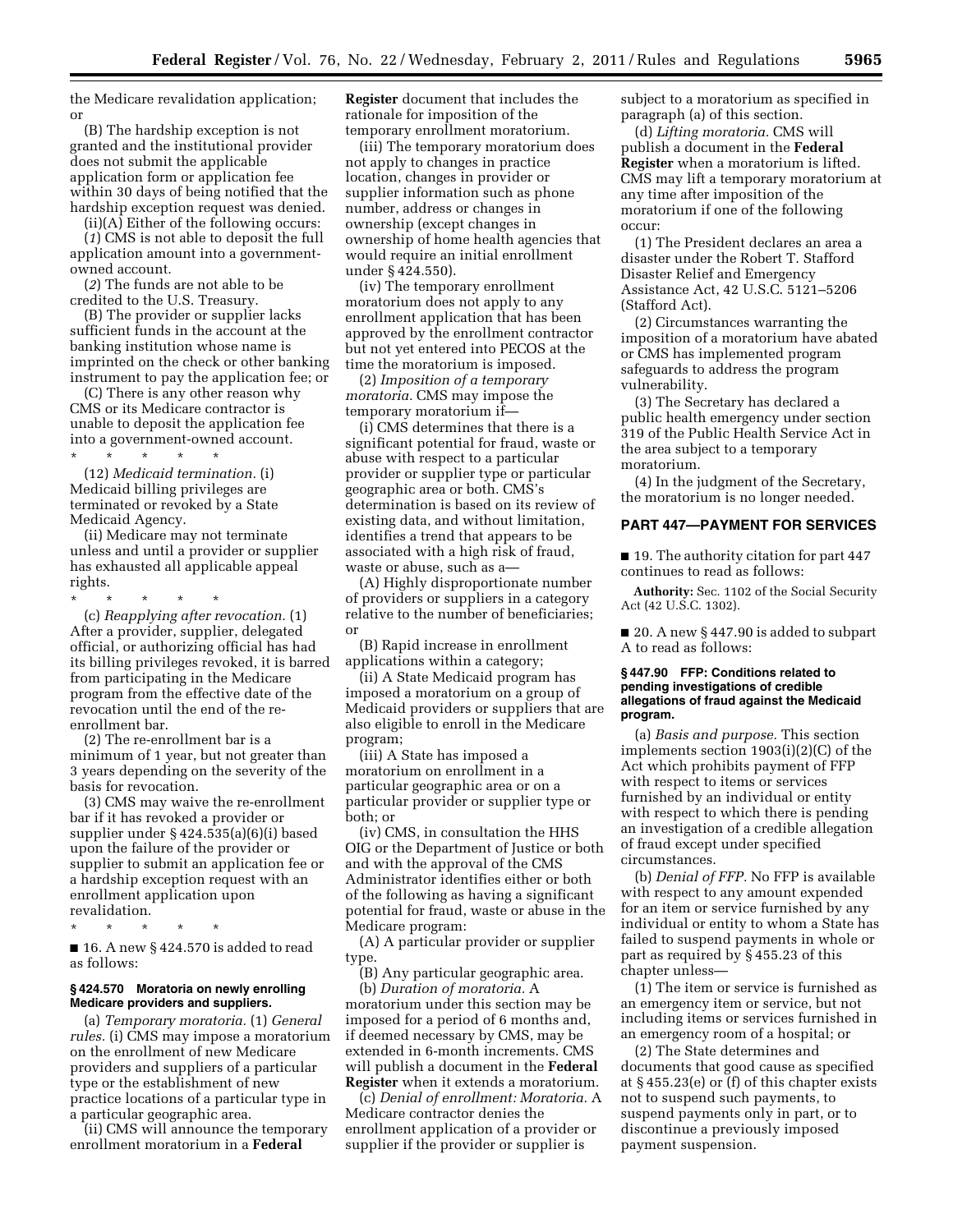# **PART 455—PROGRAM INTEGRITY: MEDICAID**

■ 21. The authority citation for part 455 continues to read as follows:

**Authority:** Sec. 1102 of the Social Security Act (42 U.S.C. 1302).

■ 22. Section 455.2 is amended by adding the definition of ''Credible allegation of fraud'' to read as follows:

#### **§ 455.2 Definitions.**

\* \* \* \* \* *Credible allegation of fraud.* A credible allegation of fraud may be an allegation, which has been verified by the State, from any source, including but not limited to the following:

(1) Fraud hotline complaints.

(2) Claims data mining.

(3) Patterns identified through provider audits, civil false claims cases, and law enforcement investigations. Allegations are considered to be credible when they have indicia of reliability and the State Medicaid agency has reviewed all allegations, facts, and evidence carefully and acts judiciously on a case-by-case basis. \* \* \* \* \*

■ 23. Section 455.23 is revised to read as follows:

## **§ 455.23 Suspension of payments in cases of fraud.**

(a) *Basis for suspension.* (1) The State Medicaid agency must suspend all Medicaid payments to a provider after the agency determines there is a credible allegation of fraud for which an investigation is pending under the Medicaid program against an individual or entity unless the agency has good cause to not suspend payments or to suspend payment only in part.

(2) The State Medicaid agency may suspend payments without first notifying the provider of its intention to suspend such payments.

(3) A provider may request, and must be granted, administrative review where State law so requires.

(b) *Notice of suspension.* (1) The State agency must send notice of its suspension of program payments within the following timeframes:

(i) Five days of taking such action unless requested in writing by a law enforcement agency to temporarily withhold such notice.

(ii) Thirty days if requested by law enforcement in writing to delay sending such notice, which request for delay may be renewed in writing up to twice and in no event may exceed 90 days.

(2) The notice must include or address all of the following:

(i) State that payments are being suspended in accordance with this provision.

(ii) Set forth the general allegations as to the nature of the suspension action, but need not disclose any specific information concerning an ongoing investigation.

(iii) State that the suspension is for a temporary period, as stated in paragraph (c) of this section, and cite the circumstances under which the suspension will be terminated.

(iv) Specify, when applicable, to which type or types of Medicaid claims or business units of a provider suspension is effective.

(v) Inform the provider of the right to submit written evidence for consideration by State Medicaid Agency.

(vi) Set forth the applicable State administrative appeals process and corresponding citations to State law.

(c) *Duration of suspension.* (1) All suspension of payment actions under this section will be temporary and will not continue after either of the following:

(i) The agency or the prosecuting authorities determine that there is insufficient evidence of fraud by the provider.

(ii) Legal proceedings related to the provider's alleged fraud are completed.

(2) A State must document in writing the termination of a suspension including, where applicable and appropriate, any appeal rights available to a provider.

(d) *Referrals to the Medicaid fraud control unit.* (1) Whenever a State Medicaid agency investigation leads to the initiation of a payment suspension in whole or part, the State Medicaid Agency must make a fraud referral to either of the following:

(i) To a Medicaid fraud control unit established and certified under part 1007 of this title; or

(ii) In States with no certified Medicaid fraud control unit, to an appropriate law enforcement agency.

(2) The fraud referral made under paragraph (d)(1) of this section must meet all of the following requirements:

(i) Be made in writing and provided to the Medicaid fraud control unit not later than the next business day after the suspension is enacted.

(ii) Conform to fraud referral performance standards issued by the Secretary.

(3)(i) If the Medicaid fraud control unit or other law enforcement agency accepts the fraud referral for investigation, the payment suspension may be continued until such time as the investigation and any associated enforcement proceedings are completed.

(ii) On a quarterly basis, the State must request a certification from the Medicaid fraud control unit or other law enforcement agency that any matter accepted on the basis of a referral continues to be under investigation thus warranting continuation of the suspension.

(4) If the Medicaid fraud control unit or other law enforcement agency declines to accept the fraud referral for investigation the payment suspension must be discontinued unless the State Medicaid agency has alternative Federal or State authority by which it may impose a suspension or makes a fraud referral to another law enforcement agency. In that situation, the provisions of paragraph (d)(3) of this section apply equally to that referral as well.

(5) A State's decision to exercise the good cause exceptions in paragraphs (e) or (f) of this section not to suspend payments or to suspend payments only in part does not relieve the State of the obligation to refer any credible allegation of fraud as provided in paragraph (d)(1) of this section.

(e) *Good cause not to suspend payments.* A State may find that good cause exists not to suspend payments, or not to continue a payment suspension previously imposed, to an individual or entity against which there is an investigation of a credible allegation of fraud if any of the following are applicable:

(1) Law enforcement officials have specifically requested that a payment suspension not be imposed because such a payment suspension may compromise or jeopardize an investigation.

(2) Other available remedies implemented by the State more effectively or quickly protect Medicaid funds.

(3) The State determines, based upon the submission of written evidence by the individual or entity that is the subject of the payment suspension, that the suspension should be removed.

(4) Recipient access to items or services would be jeopardized by a payment suspension because of either of the following:

(i) An individual or entity is the sole community physician or the sole source of essential specialized services in a community.

(ii) The individual or entity serves a large number of recipients within a HRSA-designated medically underserved area.

(5) Law enforcement declines to certify that a matter continues to be under investigation per the requirements of paragraph (d)(3) of this section.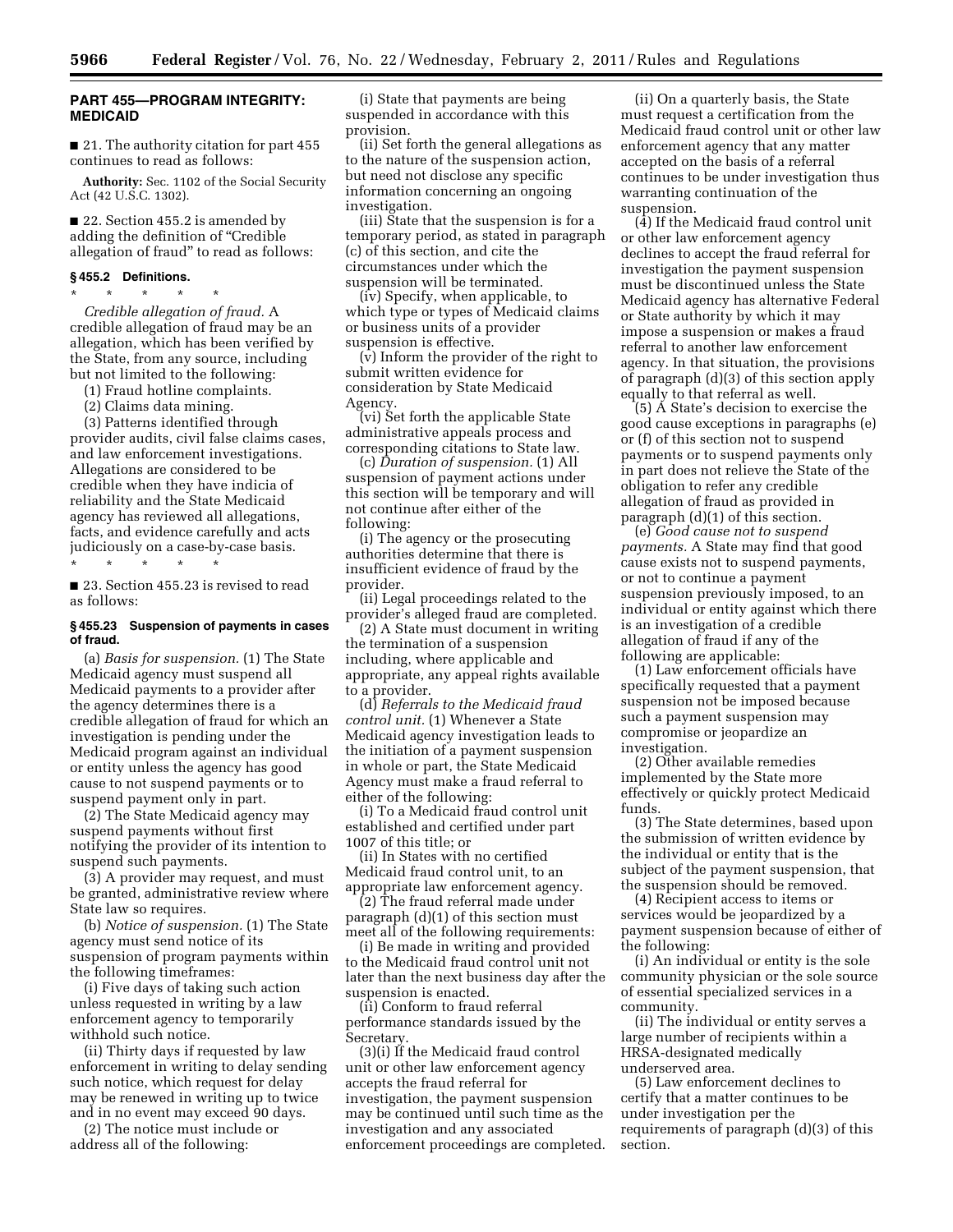(6) The State determines that payment suspension is not in the best interests of the Medicaid program.

(f) *Good cause to suspend payment only in part.* A State may find that good cause exists to suspend payments in part, or to convert a payment suspension previously imposed in whole to one only in part, to an individual or entity against which there is an investigation of a credible allegation of fraud if any of the following are applicable:

(1) Recipient access to items or services would be jeopardized by a payment suspension in whole or part because of either of the following:

(i) An individual or entity is the sole community physician or the sole source of essential specialized services in a community.

(ii) The individual or entity serves a large number of recipients within a HRSA-designated medically underserved area.

(2) The State determines, based upon the submission of written evidence by the individual or entity that is the subject of a whole payment suspension, that such suspension should be imposed only in part.

(3)(i) The credible allegation focuses solely and definitively on only a specific type of claim or arises from only a specific business unit of a provider; and

(ii) The State determines and documents in writing that a payment suspension in part would effectively ensure that potentially fraudulent claims were not continuing to be paid.

(4) Law enforcement declines to certify that a matter continues to be under investigation per the requirements of paragraph (d)(3) of this section.

(5) The State determines that payment suspension only in part is in the best interests of the Medicaid program.

(g) *Documentation and record retention.* State Medicaid agencies must meet the following requirements:

(1) Maintain for a minimum of 5 years from the date of issuance all materials documenting the life cycle of a payment suspension that was imposed in whole or part, including the following:

(i) All notices of suspension of payment in whole or part.

(ii) All fraud referrals to the Medicaid fraud control unit or other law enforcement agency.

(iii) All quarterly certifications of continuing investigation status by law enforcement.

(iv) All notices documenting the termination of a suspension.

(2)(i) Maintain for a minimum of 5 years from the date of issuance all

materials documenting each instance where a payment suspension was not imposed, imposed only in part, or discontinued for good cause.

(ii) This type of documentation must include, at a minimum, detailed information on the basis for the existence of the good cause not to suspend payments, to suspend payments only in part, or to discontinue a payment suspension and, where applicable, must specify how long the State anticipates such good cause will exist.

(3) Annually report to the Secretary summary information on each of following:

(i) Suspension of payment, including the nature of the suspected fraud, the basis for suspension, and the outcome of the suspension.

(ii) Situation in which the State determined good cause existed to not suspend payments, to suspend payments only in part, or to discontinue a payment suspension as described in this section, including describing the nature of the suspected fraud and the nature of the good cause.

■ 24. Section 455.101 is amended by adding the definitions of ''Health insuring organization (HIO)," "Managed care entity (MCE)," "Prepaid ambulatory health plan (PAHP)," "Prepaid inpatient health plan (PIHP)," "Primary care case manager (PCCM)," and "Termination" in alphabetical order to read as follows:

#### **§ 455.101 Definitions.**   $\star$   $\star$   $\star$

*Health insuring organization (HIO)*  has the meaning specified in § 438.2. \* \* \* \* \*

*Managed care entity (MCE)* means managed care organizations (MCOs), PIHPs, PAHPs, PCCMs, and HIOs.

\* \* \* \* \* *Prepaid ambulatory health plan (PAHP)* has the meaning specified in § 438.2.

*Prepaid inpatient health plan (PIHP)*  has the meaning specified in § 438.2.

*Primary care case manager (PCCM)* 

has the meaning specified in §438.2. \* \* \* \* \*

*Termination* means—

(1) For a—

(i) Medicaid or CHIP provider, a State Medicaid program or CHIP has taken an action to revoke the provider's billing privileges, and the provider has exhausted all applicable appeal rights or the timeline for appeal has expired; and

(ii) Medicare provider, supplier or eligible professional, the Medicare program has revoked the provider or supplier's billing privileges, and the provider has exhausted all applicable appeal rights or the timeline for appeal has expired.

(2)(i) In all three programs, there is no expectation on the part of the provider or supplier or the State or Medicare program that the revocation is temporary.

(ii) The provider, supplier, or eligible professional will be required to reenroll with the applicable program if they wish billing privileges to be reinstated.

(3) The requirement for termination applies in cases where providers, suppliers, or eligible professionals were terminated or had their billing privileges revoked for cause which may include, but is not limited to—

- (i) Fraud;
- (ii) Integrity; or

(iii) Quality.

\* \* \* \* \*

■ 25. Section 455.104 is revised to read as follows:

#### **§ 455.104 Disclosure by Medicaid providers and fiscal agents: Information on ownership and control.**

(a) *Who must provide disclosures.* The Medicaid agency must obtain disclosures from disclosing entities, fiscal agents, and managed care entities.

(b) *What disclosures must be provided.* The Medicaid agency must require that disclosing entities, fiscal agents, and managed care entities provide the following disclosures:

(1)(i) The name and address of any person (individual or corporation) with an ownership or control interest in the disclosing entity, fiscal agent, or managed care entity. The address for corporate entities must include as applicable primary business address, every business location, and P.O. Box address.

(ii) Date of birth and Social Security Number (in the case of an individual).

(iii) Other tax identification number (in the case of a corporation) with an ownership or control interest in the disclosing entity (or fiscal agent or managed care entity) or in any subcontractor in which the disclosing entity (or fiscal agent or managed care entity) has a 5 percent or more interest.

(2) Whether the person (individual or corporation) with an ownership or control interest in the disclosing entity (or fiscal agent or managed care entity) is related to another person with ownership or control interest in the disclosing entity as a spouse, parent, child, or sibling; or whether the person (individual or corporation) with an ownership or control interest in any subcontractor in which the disclosing entity (or fiscal agent or managed care entity) has a 5 percent or more interest is related to another person with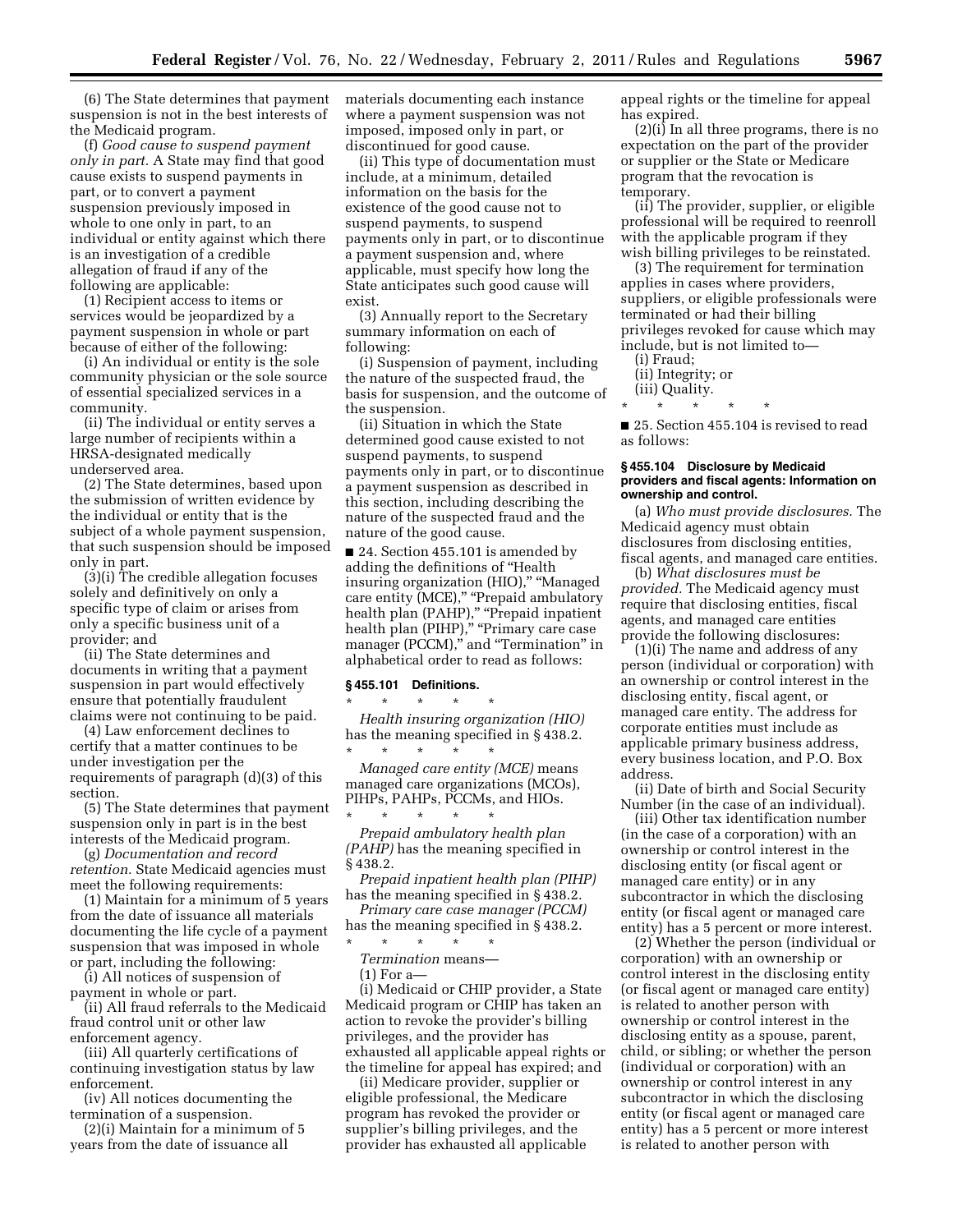ownership or control interest in the disclosing entity as a spouse, parent, child, or sibling.

(3) The name of any other disclosing entity (or fiscal agent or managed care entity) in which an owner of the disclosing entity (or fiscal agent or managed care entity) has an ownership or control interest.

(4) The name, address, date of birth, and Social Security Number of any managing employee of the disclosing entity (or fiscal agent or managed care entity).

(c) *When the disclosures must be provided.* 

(1) *Disclosures from providers or disclosing entities.* Disclosure from any provider or disclosing entity is due at any of the following times:

(i) Upon the provider or disclosing entity submitting the provider application.

(ii) Upon the provider or disclosing entity executing the provider agreement.

(iii) Upon request of the Medicaid agency during the re-validation of enrollment process under § 455.414.

(iv) Within 35 days after any change in ownership of the disclosing entity.

(2) *Disclosures from fiscal agents.*  Disclosures from fiscal agents are due at any of the following times:

(i) Upon the fiscal agent submitting the proposal in accordance with the State's procurement process.

(ii) Upon the fiscal agent executing the contract with the State.

(iii) Upon renewal or extension of the contract.

(iv) Within 35 days after any change in ownership of the fiscal agent.

(3) *Disclosures from managed care entities.* Disclosures from managed care entities (MCOs, PIHPs, PAHPs, and HIOs), except PCCMs are due at any of the following times:

(i) Upon the managed care entity submitting the proposal in accordance with the State's procurement process.

(ii) Upon the managed care entity executing the contract with the State.

(iii) Upon renewal or extension of the contract.

(iv) Within 35 days after any change in ownership of the managed care entity.

(4) *Disclosures from PCCMs.* PCCMs will comply with disclosure requirements under paragraph (c)(1) of this section.

(d) *To whom must the disclosures be provided.* All disclosures must be provided to the Medicaid agency.

(e) *Consequences for failure to provide required disclosures.* Federal financial participation (FFP) is not available in payments made to a disclosing entity that fails to disclose

ownership or control information as required by this section.

■ 26. A new subpart E is added to part 455 to read as follows:

# **Subpart E—Provider Screening and Enrollment**

- Sec.
- 455.400 Purpose.
- 455.405 State plan requirements.
- 455.410 Enrollment and screening of
- providers.<br>!455.412 Veri Verification of provider licenses.
- 455.414 Revalidation of enrollment.
- 455.416 Termination or denial of enrollment.
- 455.420 Reactivation of provider enrollment.
- 455.422 Appeal rights.
- 455.432 Site visits.
- 455.434 Criminal background checks.
- 
- 455.436 Federal database checks. National Provider Identifier.
- 455.450 Screening levels for Medicaid providers.
- 455.452 Other State screening methods.
- 455.460 Application fee.
- 455.470 Temporary moratoria.

# **Subpart E—Provider Screening and Enrollment**

#### **§ 455.400 Purpose.**

This subpart implements sections 1866(j), 1902(a)(39), 1902(a)(77), and 1902(a)(78) of the Act. It sets forth State plan requirements regarding the following:

(a) Provider screening and enrollment requirements.

(b) Fees associated with provider screening.

(c) Temporary moratoria on enrollment of providers.

# **§ 455.405 State plan requirements.**

A State plan must provide that the requirements of § 455.410 through § 455.450 and § 455.470 are met.

#### **§ 455.410 Enrollment and screening of providers.**

(a) The State Medicaid agency must require all enrolled providers to be screened under to this subpart.

(b) The State Medicaid agency must require all ordering or referring physicians or other professionals providing services under the State plan or under a waiver of the plan to be enrolled as participating providers.

(c) The State Medicaid agency may rely on the results of the provider screening performed by any of the following:

(1) Medicare contractors. (2) Medicaid agencies or Children's Health Insurance Programs of other States.

# **§ 455.412 Verification of provider licenses.**

The State Medicaid agency must—

(a) Have a method for verifying that any provider purporting to be licensed in accordance with the laws of any State is licensed by such State.

(b) Confirm that the provider's license has not expired and that there are no current limitations on the provider's license.

#### **§ 455.414 Revalidation of enrollment.**

The State Medicaid agency must revalidate the enrollment of all providers regardless of provider type at least every 5 years.

### **§ 455.416 Termination or denial of enrollment.**

The State Medicaid agency—

(a) Must terminate the enrollment of any provider where any person with a 5 percent or greater direct or indirect ownership interest in the provider did not submit timely and accurate information and cooperate with any screening methods required under this subpart.

(b) Must deny enrollment or terminate the enrollment of any provider where any person with a 5 percent or greater direct or indirect ownership interest in the provider has been convicted of a criminal offense related to that person's involvement with the Medicare, Medicaid, or title XXI program in the last 10 years, unless the State Medicaid agency determines that denial or termination of enrollment is not in the best interests of the Medicaid program and the State Medicaid agency documents that determination in writing.

(c) Must deny enrollment or terminate the enrollment of any provider that is terminated on or after January 1, 2011, under title XVIII of the Act or under the Medicaid program or CHIP of any other State.

(d) Must terminate the provider's enrollment or deny enrollment of the provider if the provider or a person with an ownership or control interest or who is an agent or managing employee of the provider fails to submit timely or accurate information, unless the State Medicaid agency determines that termination or denial of enrollment is not in the best interests of the Medicaid program and the State Medicaid agency documents that determination in writing.

(e) Must terminate or deny enrollment if the provider, or any person with a 5 percent or greater direct or indirect ownership interest in the provider, fails to submit sets of fingerprints in a form and manner to be determined by the Medicaid agency within 30 days of a CMS or a State Medicaid agency request, unless the State Medicaid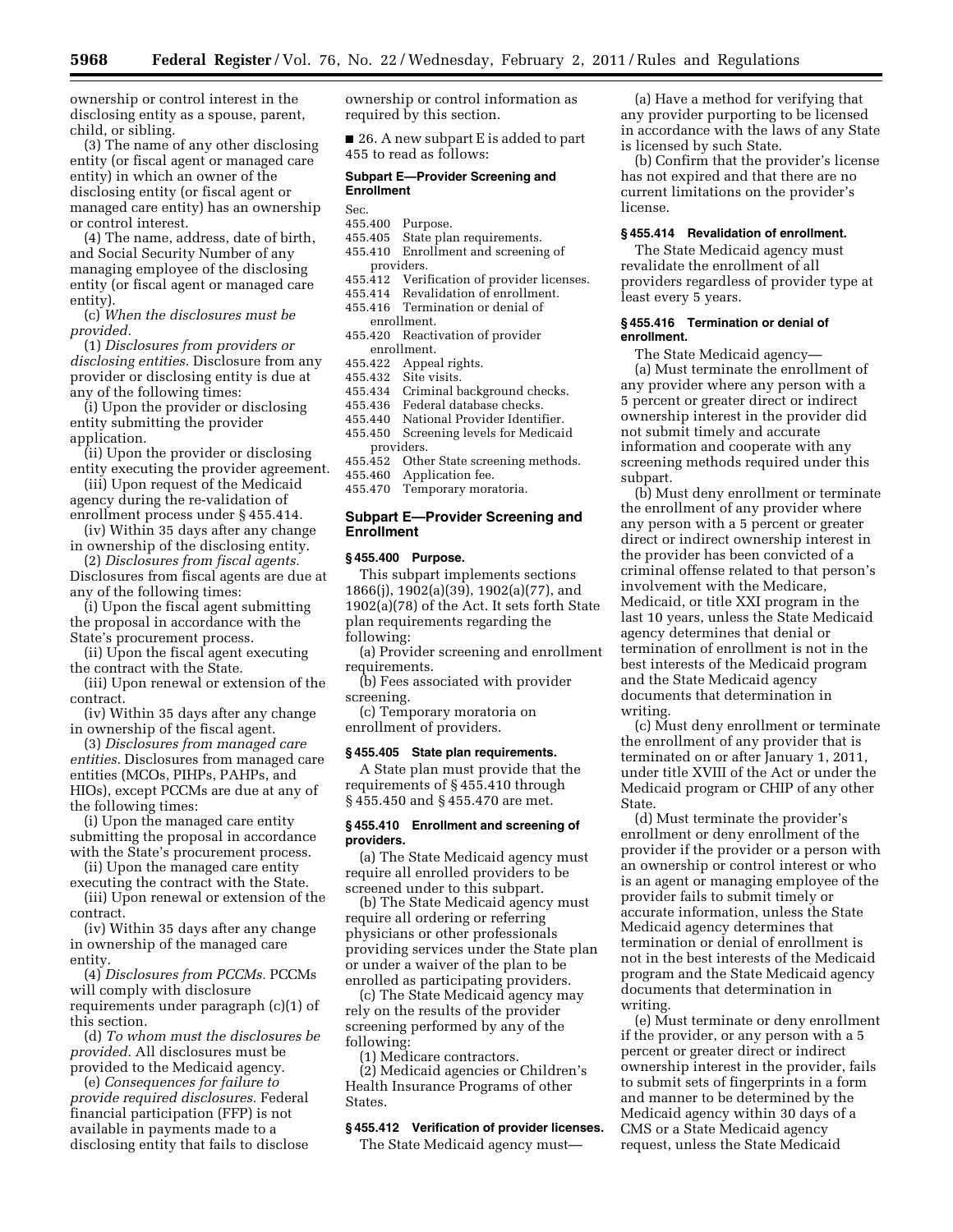agency determines that termination or denial of enrollment is not in the best interests of the Medicaid program and the State Medicaid agency documents that determination in writing.

(f) Must terminate or deny enrollment if the provider fails to permit access to provider locations for any site visits under § 455.432, unless the State Medicaid agency determines that termination or denial of enrollment is not in the best interests of the Medicaid program and the State Medicaid agency documents that determination in writing.

(g) May terminate or deny the provider's enrollment if CMS or the State Medicaid agency—

(1) Determines that the provider has falsified any information provided on the application; or

(2) Cannot verify the identity of any provider applicant.

## **§ 455.420 Reactivation of provider enrollment.**

After deactivation of a provider enrollment number for any reason, before the provider's enrollment may be reactivated, the State Medicaid agency must re-screen the provider and require payment of associated provider application fees under § 455.460.

### **§ 455.422 Appeal rights.**

The State Medicaid agency must give providers terminated or denied under § 455.416 any appeal rights available under procedures established by State law or regulations.

## **§ 455.432 Site visits.**

The State Medicaid agency—

(a) Must conduct pre-enrollment and post-enrollment site visits of providers who are designated as ''moderate'' or "high" categorical risks to the Medicaid program. The purpose of the site visit will be to verify that the information submitted to the State Medicaid agency is accurate and to determine compliance with Federal and State enrollment requirements.

(b) Must require any enrolled provider to permit CMS, its agents, its designated contractors, or the State Medicaid agency to conduct unannounced on-site inspections of any and all provider locations.

## **§ 455.434 Criminal background checks.**

The State Medicaid agency—

(a) As a condition of enrollment, must require providers to consent to criminal background checks including fingerprinting when required to do so under State law or by the level of screening based on risk of fraud, waste or abuse as determined for that category of provider.

(b) Must establish categorical risk levels for providers and provider categories who pose an increased financial risk of fraud, waste or abuse to the Medicaid program.

(1) Upon the State Medicaid agency determining that a provider, or a person with a 5 percent or more direct or indirect ownership interest in the provider, meets the State Medicaid agency's criteria hereunder for criminal background checks as a ''high'' risk to the Medicaid program, the State Medicaid agency will require that each such provider or person submit fingerprints.

(2) The State Medicaid agency must require a provider, or any person with a 5 percent or more direct or indirect ownership interest in the provider, to submit a set of fingerprints, in a form and manner to be determined by the State Medicaid agency, within 30 days upon request from CMS or the State Medicaid agency.

## **§ 455.436 Federal database checks.**

The State Medicaid agency must do all of the following:

(a) Confirm the identity and determine the exclusion status of providers and any person with an ownership or control interest or who is an agent or managing employee of the provider through routine checks of Federal databases.

(b) Check the Social Security Administration's Death Master File, the National Plan and Provider Enumeration System (NPPES), the List of Excluded Individuals/Entities (LEIE), the Excluded Parties List System (EPLS), and any such other databases as the Secretary may prescribe.

(c)(1) Consult appropriate databases to confirm identity upon enrollment and reenrollment; and

(2) Check the LEIE and EPLS no less frequently than monthly.

### **§ 455.440 National Provider Identifier.**

The State Medicaid agency must require all claims for payment for items and services that were ordered or referred to contain the National Provider Identifier (NPI) of the physician or other professional who ordered or referred such items or services.

#### **§ 455.450 Screening levels for Medicaid providers.**

A State Medicaid agency must screen all initial applications, including applications for a new practice location, and any applications received in response to a re-enrollment or revalidation of enrollment request based on a categorical risk level of ''limited,'' "moderate," or "high." If a provider

could fit within more than one risk level described in this section, the highest level of screening is applicable.

(a) *Screening for providers designated as limited categorical risk.* When the State Medicaid agency designates a provider as a limited categorical risk, the State Medicaid agency must do all of the following:

(1) Verify that a provider meets any applicable Federal regulations, or State requirements for the provider type prior to making an enrollment determination.

(2) Conduct license verifications, including State licensure verifications in States other than where the provider is enrolling, in accordance with § 455.412.

(3) Conduct database checks on a preand post-enrollment basis to ensure that providers continue to meet the enrollment criteria for their provider type, in accordance with § 455.436.

(b) *Screening for providers designated as moderate categorical risk.* When the State Medicaid agency designates a provider as a ''moderate'' categorical risk, a State Medicaid agency must do both of the following:

(1) Perform the ''limited'' screening requirements described in paragraph (a) of this section.

(2) Conduct on-site visits in accordance with § 455.432.

(c) *Screening for providers designated as high categorical risk.* When the State Medicaid agency designates a provider as a ''high'' categorical risk, a State Medicaid agency must do both of the following:

(1) Perform the "limited" and ''moderate'' screening requirements described in paragraphs (a) and (b) of this section.

(2)(i) Conduct a criminal background check; and

(ii) Require the submission of a set of fingerprints in accordance with § 455.434.

(d) *Denial or termination of enrollment.* A provider, or any person with 5 percent or greater direct or indirect ownership in the provider, who is required by the State Medicaid agency or CMS to submit a set of fingerprints and fails to do so may have its—

(1) Application denied under § 455.434; or

(2) Enrollment terminated under § 455.416.

(e) *Adjustment of risk level.* The State agency must adjust the categorical risk level from "limited" or "moderate" to "high" when any of the following occurs:

(1) The State Medicaid agency imposes a payment suspension on a provider based on credible allegation of fraud, waste or abuse, the provider has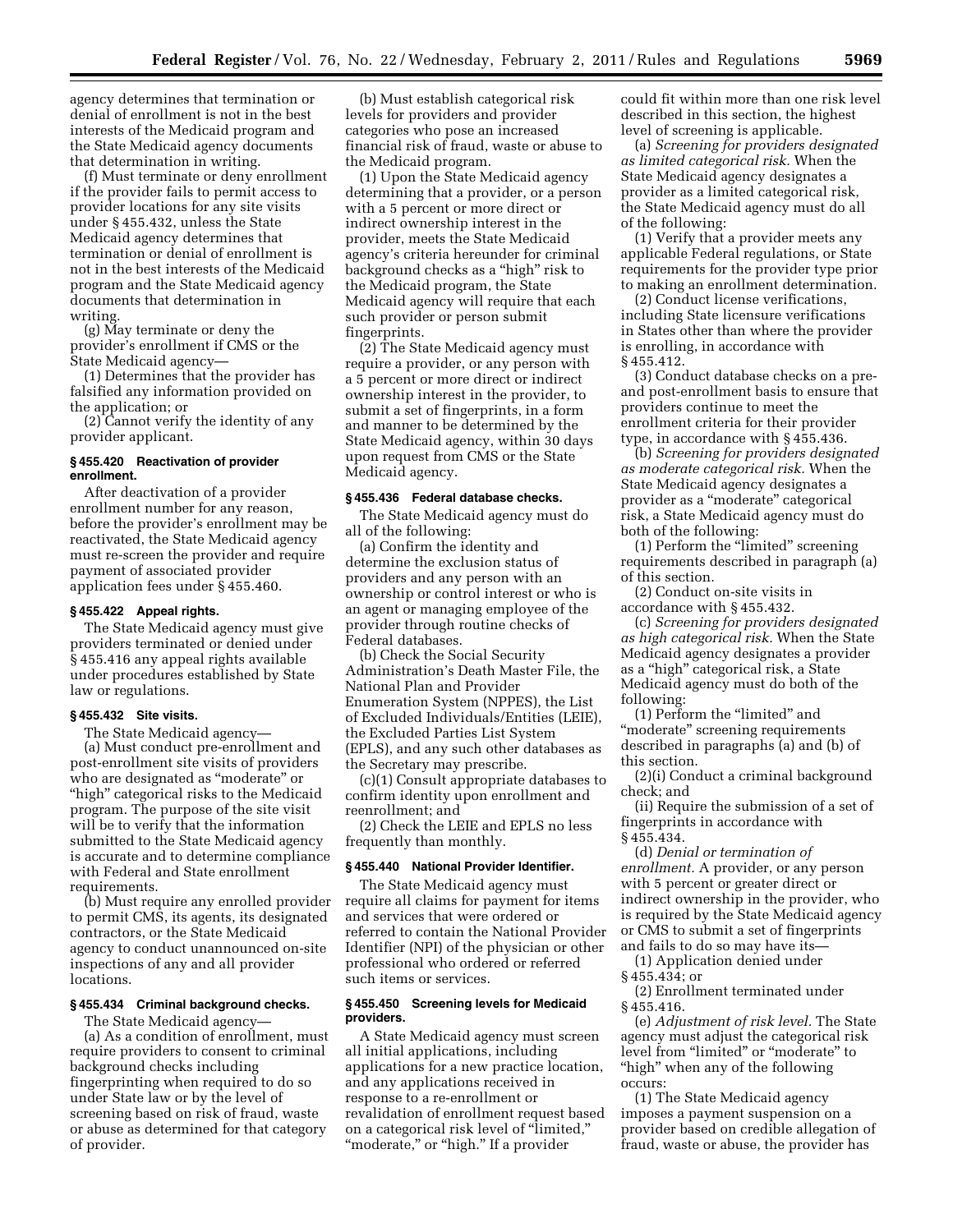an existing Medicaid overpayment, or the provider has been excluded by the OIG or another State's Medicaid program within the previous 10 years.

(2) The State Medicaid agency or CMS in the previous 6 months lifted a temporary moratorium for the particular provider type and a provider that was prevented from enrolling based on the moratorium applies for enrollment as a provider at any time within 6 months from the date the moratorium was lifted.

### **§ 455.452 Other State screening methods.**

Nothing in this subpart must restrict the State Medicaid agency from establishing provider screening methods in addition to or more stringent than those required by this subpart.

### **§ 455.460 Application fee.**

(a) Beginning on or after March 25, 2011, States must collect the applicable application fee prior to executing a provider agreement from a prospective or re-enrolling provider other than either of the following:

(1) Individual physicians or nonphysician practitioners.

(2)(i) Providers who are enrolled in either of the following:

(A) Title XVIII of the Act.

(B) Another State's title XIX or XXI plan.

(ii) Providers that have paid the

applicable application fee to—

(A) A Medicare contractor; or

(B) Another State.

(b) If the fees collected by a State agency in accordance with paragraph (a) of this section exceed the cost of the screening program, the State agency must return that portion of the fees to the Federal government.

# **§ 455.470 Temporary moratoria.**

(a)(1) The Secretary consults with any affected State Medicaid agency regarding imposition of temporary moratoria on enrollment of new providers or provider types prior to imposition of the moratoria, in accordance with § 424.570 of this chapter.

(2) The State Medicaid agency will impose temporary moratoria on enrollment of new providers or provider types identified by the Secretary as posing an increased risk to the Medicaid program.

(3)(i) The State Medicaid agency is not required to impose such a moratorium if the State Medicaid agency determines that imposition of a temporary moratorium would adversely affect beneficiaries' access to medical assistance.

(ii) If a State Medicaid agency makes such a determination, the State

Medicaid agency must notify the Secretary in writing.

(b)(1) A State Medicaid agency may impose temporary moratoria on enrollment of new providers, or impose numerical caps or other limits that the State Medicaid agency identifies as having a significant potential for fraud, waste, or abuse and that the Secretary has identified as being at high risk for fraud, waste, or abuse.

(2) Before implementing the moratoria, caps, or other limits, the State Medicaid agency must determine that its action would not adversely impact beneficiaries' access to medical assistance.

(3) The State Medicaid agency must notify the Secretary in writing in the event the State Medicaid agency seeks to impose such moratoria, including all details of the moratoria; and obtain the Secretary's concurrence with imposition of the moratoria.

(c)(1) The State Medicaid agency must impose the moratorium for an initial period of 6 months.

(2) If the State Medicaid agency determines that it is necessary, the State Medicaid agency may extend the moratorium in 6-month increments.

(3) Each time, the State Medicaid agency must document in writing the necessity for extending the moratorium.

## **PART 457—ALLOTMENTS AND GRANTS TO STATES**

■ 27. The authority citation for part 457 continues to read as follows:

**Authority:** Section 1102 of the Social Security Act (42 U.S.C. 1302).

■ 28. Section 457.900 is amended by adding a new paragraph (a)(2)(x) to read as follows:

### **§ 457.900 Basis, scope and applicability.**

 $(a) * * * *$  $(2)^*$  \* \*

(x) Sections 1902(a)(77) and 1902(kk) of the Act relating to provider and supplier screening, oversight, and reporting requirements.

■ 29. A new § 457.990 is added to subpart I to read as follows:

\* \* \* \* \*

## **§ 457.990 Provider and supplier screening, oversight, and reporting requirements.**

The following provisions and their corresponding regulations apply to a State under title XXI of the Act, in the same manner as these provisions and regulations apply to a State under title XIX of the Act:

(a) Part 455, Subpart E, of this chapter.

(b) Sections 1902(a)(77) and 1902(kk) of the Act pertaining to provider and

supplier screening, oversight, and reporting requirements.

# **PART 498—APPEALS PROCEDURES FOR DETERMINATIONS THAT AFFECT PARTICIPATION IN THE MEDICARE PROGRAM AND FOR DETERMINATIONS THAT AFFECT THE PARTICIPATION OF ICFs/MR AND CERTAIN NFs IN THE MEDICAID PROGRAM**

■ 30. The authority citation for part 498 continues to read as follows:

**Authority:** Secs. 1102 and 1871 of the Social Security Act (42 U.S.C. 1302 and 1395hh).

■ 31. Section 498.5 is amended by adding a new paragraph (l)(4) to read as follows:

## **§ 498.5 Appeal rights.**

\* \* \* \* \* (l) \* \* \*

(4) *Scope of review.* For appeals of denials based on  $\S 424.530(a)(9)$  of this chapter related to temporary moratoria, the scope of review will be limited to whether the temporary moratorium applies to the provider or supplier appealing the denial. The agency's basis for imposing a temporary moratorium is not subject to review.

### **CHAPTER V-OFFICE OF INSPECTOR GENERAL-HEALTH CARE, DEPARTMENT OF HEALTH AND HUMAN SERVICES**

# **PART 1007—STATE MEDICAID FRAUD CONTROL UNITS**

■ 32. The authority citation for part 1007 continues to read as follows:

**Authority:** 42 U.S.C. 1320 and 1395hh.

■ 33. Section 1007.9 is amended by adding paragraphs (e) through (g) to read as follows:

# **§ 1007.9 Relationship to, and agreement with, the Medicaid agency.**

\* \* \* \* \* (e)(1) The unit may refer any provider with respect to which there is pending an investigation of a credible allegation of fraud under the Medicaid program to the State Medicaid agency for payment suspension in whole or part under § 455.23 of this title.

(2) Referrals may be brief, but must be in writing and include sufficient information to allow the State Medicaid agency to identify the provider and to explain the credible allegations forming the grounds for the payment suspension.

(f) Any request by the unit to the State Medicaid agency to delay notification to the provider of a payment suspension under § 455.23 of this title must be in writing.